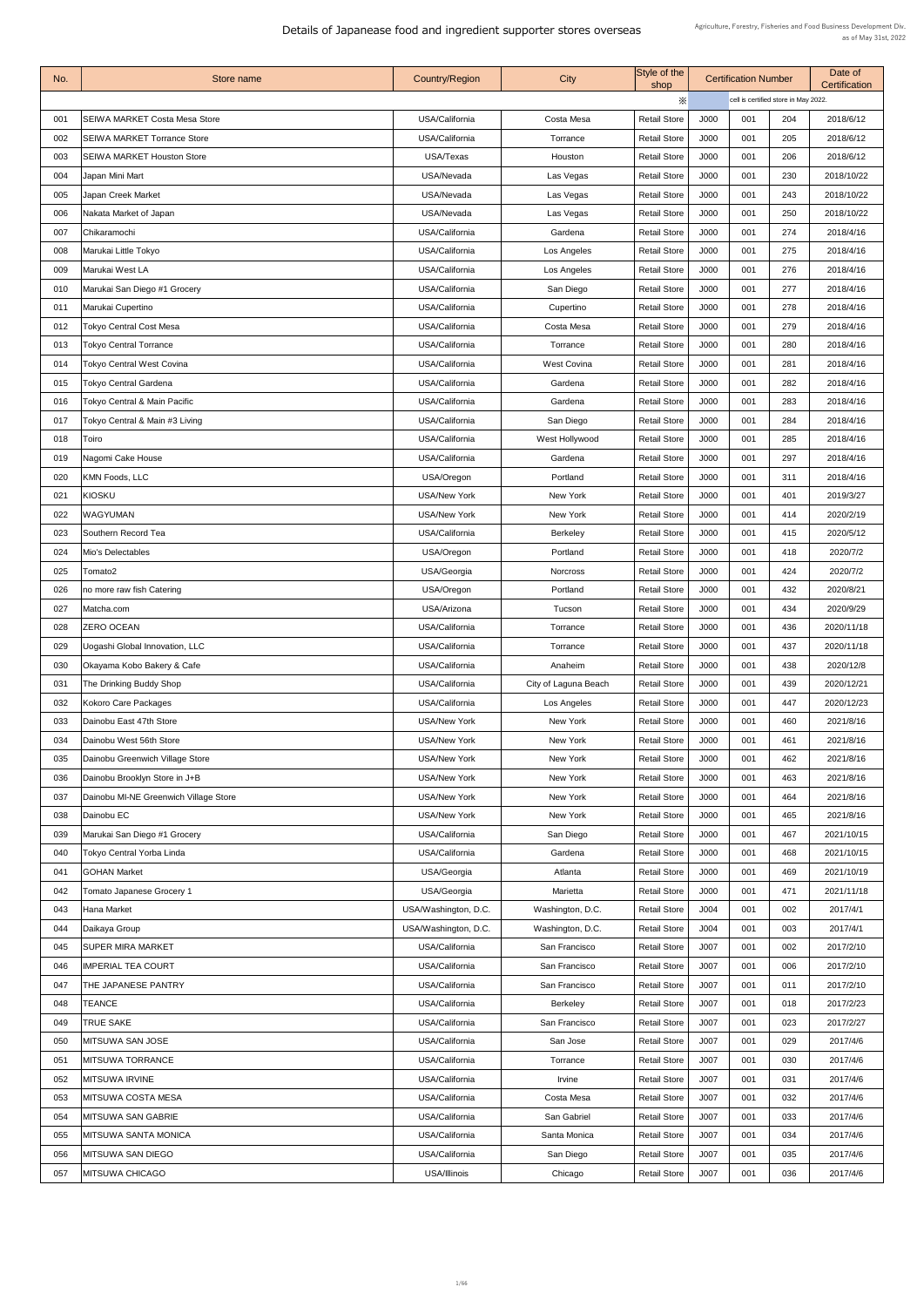| No. | Store name                                  | <b>Country/Region</b> | <b>City</b>           | Style of the<br>shop |      | <b>Certification Number</b>          | Date of<br>Certification |            |
|-----|---------------------------------------------|-----------------------|-----------------------|----------------------|------|--------------------------------------|--------------------------|------------|
|     |                                             |                       |                       | $\times$             |      | cell is certified store in May 2022. |                          |            |
| 058 | MITSUWA NEW JERSEY                          | <b>USA/New Jersey</b> | Edgewater             | <b>Retail Store</b>  | J007 | 001                                  | 037                      | 2017/4/6   |
| 059 | <b>MITSUWA PLANO</b>                        | USA/Texas             | Plano                 | <b>Retail Store</b>  | J007 | 001                                  | 038                      | 2017/4/6   |
| 060 | <b>UMAMI MART</b>                           | USA/California        | Oakland               | <b>Retail Store</b>  | J007 | 001                                  | 050                      | 2017/9/5   |
| 061 | The Jasmine Pearl Tea Company               | USA/Oregon            | Portland              | <b>Retail Store</b>  | J007 | 001                                  | 062                      | 2017/9/18  |
| 062 | <b>IMPERIAL TEA COURT BERKELEY</b>          | USA/California        | <b>Berkeley</b>       | <b>Retail Store</b>  | J007 | 001                                  | 063                      | 2017/9/28  |
| 063 | Kampai Sake Box LLC                         | USA/California        | Oakland               | <b>Retail Store</b>  | J007 | 001                                  | 068                      | 2017/9/28  |
| 064 | <b>KS Foods</b>                             | USA/California        | Palo Alto             | <b>Retail Store</b>  | J007 | 001                                  | 069                      | 2017/9/30  |
| 065 | Suruki Supermarket                          | USA/California        | San Mateo             | <b>Retail Store</b>  | J007 | 001                                  | 070                      | 2017/10/25 |
| 066 | Yaoya-san                                   | USA/California        | El Cerrito            | <b>Retail Store</b>  | J007 | 001                                  | 071                      | 2017/10/25 |
| 067 | Igourmet.com                                | USA/Pennsylvania      | <b>West Pittston</b>  | <b>Retail Store</b>  | J008 | 001                                  | 013                      | 2017/4/1   |
| 068 | <b>MUSASHIYA</b>                            | USA/California        | San Diego             | <b>Retail Store</b>  | J025 | 001                                  | 005                      | 2019/6/12  |
| 069 | <b>SAGE FARM MARKET</b>                     | USA/Utah              | <b>Salt Lake City</b> | <b>Retail Store</b>  | J025 | 001                                  | 011                      | 2019/6/12  |
| 070 | MINNANO JAPANESE GROCERY                    | USA/Texas             | San Antonio           | <b>Retail Store</b>  | J025 | 001                                  | 012                      | 2019/6/12  |
| 071 | <b>TJ'S WAREHOUSE</b>                       | USA/Hawaii            | Maui                  | <b>Retail Store</b>  | J025 | 001                                  | 013                      | 2019/6/12  |
| 072 | Daruma-ya                                   | Canada                | Richmond              | <b>Retail Store</b>  | J000 | 001                                  | 013                      | 2018/2/16  |
| 073 | Heisei Mart                                 | Canada                | Markham               | <b>Retail Store</b>  | J000 | 001                                  | 065                      | 2018/2/16  |
| 074 | J-Town by The Sea                           | Canada                | Markham               | <b>Retail Store</b>  | J000 | 001                                  | 067                      | 2018/2/16  |
| 075 | Taro's Fish Inc.                            | Canada                | Toronto               | <b>Retail Store</b>  | J000 | 001                                  | 076                      | 2018/2/16  |
| 076 | <b>Chens Enterprises Corporation</b>        | Canada                | Mississauga           | <b>Retail Store</b>  | J000 | 001                                  | 094                      | 2022/2/17  |
| 077 | <b>City Market</b>                          | Mexico                | <b>Mexico City</b>    | <b>Retail Store</b>  | J000 | 014                                  | 006                      | 2018/8/23  |
| 078 | CHEDRAUI SELECTO MEXICO SANTA FE            | Mexico                | <b>Mexico City</b>    | <b>Retail Store</b>  | J000 | 014                                  | 025                      | 2018/10/11 |
| 079 | CHEDRAUI SELECTO MEXICO POLANCO             | Mexico                | <b>Mexico City</b>    | <b>Retail Store</b>  | J000 | 014                                  | 026                      | 2018/10/11 |
| 080 | CHEDRAUI SELECTO PUEBLA ANGELOPOLIS         | Mexico                | Puebla                | <b>Retail Store</b>  | J000 | 014                                  | 027                      | 2018/10/11 |
| 081 | <b>CHEDRAUI SELECTO PEDREGAL</b>            | Mexico                | <b>Mexico City</b>    | <b>Retail Store</b>  | J000 | 014                                  | 029                      | 2019/6/14  |
| 082 | CHEDRAUI SELECTO JURIQUILLA                 | Mexico                | Queretaro             | <b>Retail Store</b>  | J000 | 014                                  | 030                      | 2019/6/14  |
| 083 | <b>SUPER CHEDRAUI SELECTO TECAMACHALCO</b>  | Mexico                | <b>Mexico City</b>    | <b>Retail Store</b>  | J000 | 014                                  | 031                      | 2019/7/10  |
| 084 | SUPER CHEDRAUI SELECTO MERIDA MONTERREAL    | Mexico                | Mérida                | <b>Retail Store</b>  | J000 | 014                                  | 032                      | 2019/7/10  |
| 085 | SUPER CHEDRAUI SELECTO CANCUN ZONA HOTELERA | Mexico                | Cancún                | <b>Retail Store</b>  | J000 | 014                                  | 033                      | 2019/7/10  |
| 086 | <b>TOYO FOODS Tijuana</b>                   | Mexico                | Tijuana               | <b>Retail Store</b>  | J000 | 052                                  | 035                      | 2020/3/18  |
| 087 | <b>TOYO FOODS Mexicali</b>                  | Mexico                | Mexicali              | <b>Retail Store</b>  | J000 | 052                                  | 036                      | 2020/3/18  |
| 088 | <b>TOYO FOODS La Paz</b>                    | Mexico                | La Paz                | <b>Retail Store</b>  | J000 | 052                                  | 037                      | 2020/3/18  |
| 089 | <b>TOYO FOODS Hermosillo</b>                | Mexico                | Hermosillo            | <b>Retail Store</b>  | J000 | 052                                  | 038                      | 2020/3/18  |
| 090 | <b>TOYO FOODS Culiacán</b>                  | Mexico                | Culiacán              | <b>Retail Store</b>  | J000 | 052                                  | 039                      | 2020/3/18  |
| 091 | <b>TOYO FOODS Culiacán 3 Rios</b>           | Mexico                | Culiacán              | <b>Retail Store</b>  | J000 | 052                                  | 040                      | 2020/3/18  |
| 092 | <b>TOYO FOODS Culiacán Bodega</b>           | <b>Mexico</b>         | Culiacán              | <b>Retail Store</b>  | J000 | 052                                  | 041                      | 2020/3/18  |
| 093 | <b>TOYO FOODS Mazatlán Bodega</b>           | Mexico                | Mazatlán              | <b>Retail Store</b>  | J000 | 052                                  | 042                      | 2020/3/18  |
| 094 | <b>TOYO FOODS Mazatlán</b>                  | Mexico                | Mazatlán              | <b>Retail Store</b>  | J000 | 052                                  | 043                      | 2020/3/18  |
| 095 | <b>TOYO FOODS Zacatecas</b>                 | <b>Mexico</b>         | Zacatecas             | <b>Retail Store</b>  | J000 | 052                                  | 044                      | 2020/3/18  |
| 096 | <b>TOYO FOODS Monterrey Bodega</b>          | Mexico                | Monterrey             | <b>Retail Store</b>  | J000 | 052                                  | 045                      | 2020/3/18  |
| 097 | <b>TOYO FOODS Monterrey Contry</b>          | Mexico                | Monterrey             | <b>Retail Store</b>  | J000 | 052                                  | 046                      | 2020/3/18  |
| 098 | <b>TOYO FOODS Monterrey Valle</b>           | Mexico                | Monterrey             | <b>Retail Store</b>  | J000 | 052                                  | 047                      | 2020/3/18  |
| 099 | <b>TOYO FOODS Aguascalientes Sur</b>        | Mexico                | Aguascalientes        | <b>Retail Store</b>  | J000 | 052                                  | 048                      | 2020/3/18  |
| 100 | <b>TOYO FOODS Aguascalientes Norte</b>      | Mexico                | Aguascalientes        | <b>Retail Store</b>  | J000 | 052                                  | 049                      | 2020/3/18  |
| 101 | <b>TOYO FOODS San Luis Potosí</b>           | Mexico                | San Luis Potosí       | <b>Retail Store</b>  | J000 | 052                                  | 050                      | 2020/3/18  |
| 102 | TOYO FOODS San Luis Potosí 2                | Mexico                | San Luis Potosí       | <b>Retail Store</b>  | J000 | 052                                  | 051                      | 2020/3/18  |
| 103 | TOYO FOODS Río Nilo                         | Mexico                | Guadalajara           | <b>Retail Store</b>  | J000 | 052                                  | 052                      | 2020/3/18  |
| 104 | <b>TOYO FOODS Copérnico</b>                 | Mexico                | Zapopan               | <b>Retail Store</b>  | J000 | 052                                  | 053                      | 2020/3/18  |
| 105 | <b>TOYO FOODS Palomar</b>                   | Mexico                | Tlajomulco de Zuñica  | <b>Retail Store</b>  | J000 | 052                                  | 054                      | 2020/3/18  |
| 106 | <b>TOYO FOODS CEDIS</b>                     | <b>Mexico</b>         | Zapopan               | <b>Retail Store</b>  | J000 | 052                                  | 055                      | 2020/3/18  |
| 107 | <b>TOYO FOODS Valle Real</b>                | Mexico                | Zapopan               | <b>Retail Store</b>  | J000 | 052                                  | 056                      | 2020/3/18  |
| 108 | <b>TOYO FOODS Puerto Vallarta</b>           | Mexico                | Puerto Vallarta       | <b>Retail Store</b>  | J000 | 052                                  | 057                      | 2020/3/18  |
| 109 | <b>TOYO FOODS Chapalita</b>                 | Mexico                | Zapopan               | <b>Retail Store</b>  | J000 | 052                                  | 058                      | 2020/3/18  |
| 110 | <b>TOYO FOODS Puerto Vallarta Bodega</b>    | <b>Mexico</b>         | Puerto Vallarta       | <b>Retail Store</b>  | J000 | 052                                  | 059                      | 2020/3/18  |
| 111 | TOYO FOODS M. Diéguez Mayoreo               | Mexico                | Guadalajara           | <b>Retail Store</b>  | J000 | 052                                  | 060                      | 2020/3/18  |
| 112 | TOYO FOODS M. Dieguéz                       | Mexico                | Guadalajara           | <b>Retail Store</b>  | J000 | 052                                  | 061                      | 2020/3/18  |
|     |                                             |                       |                       |                      |      |                                      |                          |            |
| 113 | <b>TOYO FOODS HINOKI</b>                    | Mexico                | Guadalajara           | <b>Retail Store</b>  | J000 | 052                                  | 062                      | 2020/3/18  |
| 114 | <b>TOYO FOODS Providencia</b>               | Mexico                | Guadalajara           | <b>Retail Store</b>  | J000 | 052                                  | 063                      | 2020/3/18  |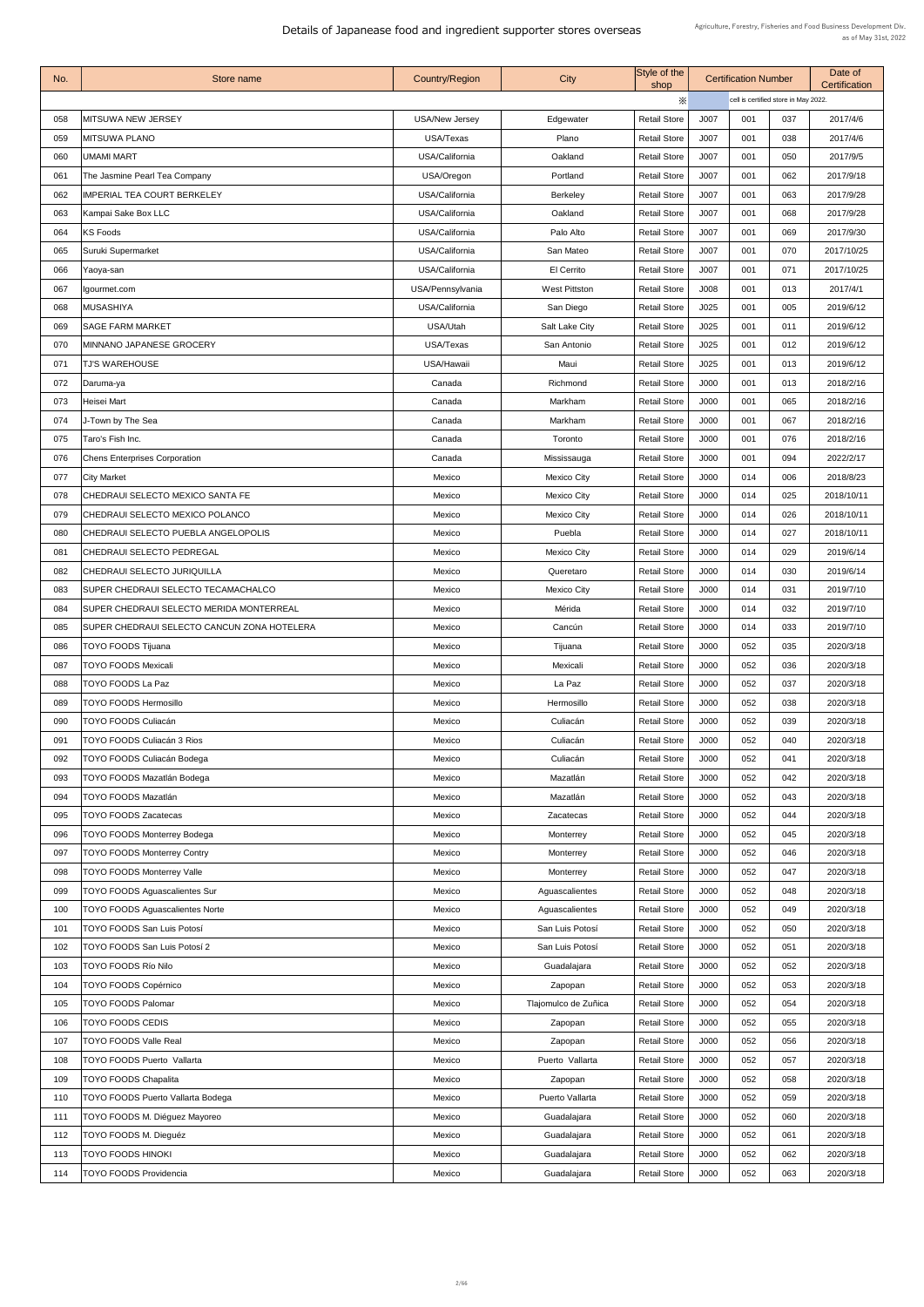| No. | <b>Store name</b>                                     | <b>Country/Region</b> | City                | Style of the<br>shop |      | <b>Certification Number</b>          |     | Date of<br>Certification |  |
|-----|-------------------------------------------------------|-----------------------|---------------------|----------------------|------|--------------------------------------|-----|--------------------------|--|
|     |                                                       |                       |                     | Х                    |      | cell is certified store in May 2022. |     |                          |  |
| 115 | <b>TOYO FOODS Colima</b>                              | Mexico                | Colima              | <b>Retail Store</b>  | J000 | 052                                  | 064 | 2020/3/18                |  |
| 116 | <b>TOYO FOODS Celaya</b>                              | Mexico                | Celaya              | <b>Retail Store</b>  | J000 | 052                                  | 065 | 2020/3/18                |  |
| 117 | <b>TOYO FOODS Irapuato</b>                            | Mexico                | Irapuato            | <b>Retail Store</b>  | J000 | 052                                  | 066 | 2020/3/18                |  |
| 118 | <b>TOYO FOODS León Norte</b>                          | Mexico                | León                | <b>Retail Store</b>  | J000 | 052                                  | 067 | 2020/3/18                |  |
| 119 | <b>TOYO FOODS León Bodega</b>                         | <b>Mexico</b>         | León                | <b>Retail Store</b>  | J000 | 052                                  | 068 | 2020/3/18                |  |
| 120 | <b>TOYO FOODS León Outlet</b>                         | <b>Mexico</b>         | León                | <b>Retail Store</b>  | J000 | 052                                  | 069 | 2020/3/18                |  |
| 121 | <b>TOYO FOODS Querétaro Bosques</b>                   | Mexico                | Querétaro           | <b>Retail Store</b>  | J000 | 052                                  | 070 | 2020/3/18                |  |
| 122 | <b>TOYO FOODS Queretaro Juriquilla</b>                | Mexico                | Querétaro           | <b>Retail Store</b>  | J000 | 052                                  | 071 | 2020/3/18                |  |
| 123 | <b>TOYO FOODS Queretaro Bodega</b>                    | Mexico                | Querétaro           | <b>Retail Store</b>  | J000 | 052                                  | 072 | 2020/3/18                |  |
| 124 | <b>TOYO FOODS Morelia</b>                             | <b>Mexico</b>         | Morelia             | <b>Retail Store</b>  | J000 | 052                                  | 073 | 2020/3/18                |  |
| 125 | <b>TOYO FOODS Morelia Bodega</b>                      | <b>Mexico</b>         | Morelia             | <b>Retail Store</b>  | J000 | 052                                  | 074 | 2020/3/18                |  |
| 126 | <b>TOYO FOODS Tlalnepantla Mayoreo</b>                | Mexico                | Tlanepantla de Baz  | <b>Retail Store</b>  | J000 | 052                                  | 075 | 2020/3/18                |  |
| 127 | <b>TOYO FOODS Tlalnepantla</b>                        | <b>Mexico</b>         | Tlanepantla de Baz  | <b>Retail Store</b>  | J000 | 052                                  | 076 | 2020/3/18                |  |
| 128 | <b>TOYO FOODS Polanco</b>                             | Mexico                | <b>Mexico City</b>  | <b>Retail Store</b>  | J000 | 052                                  | 077 | 2020/3/18                |  |
| 129 | <b>TOYO FOODS Portales Norte Bodega</b>               | Mexico                | <b>Mexico City</b>  | <b>Retail Store</b>  | J000 | 052                                  | 078 | 2020/3/18                |  |
| 130 | <b>TOYO FOODS Puebla</b>                              | <b>Mexico</b>         | Puebla              | <b>Retail Store</b>  | J000 | 052                                  | 079 | 2020/3/18                |  |
| 131 | <b>TOYO FOODS Cancún</b>                              | Mexico                | Cancún              | <b>Retail Store</b>  | J000 | 052                                  | 080 | 2020/3/18                |  |
| 132 | <b>TOYO FOODS Cancún Bodega</b>                       | Mexico                | Cancún              | <b>Retail Store</b>  | J000 | 052                                  | 081 | 2020/3/18                |  |
| 133 | <b>TOYO FOODS Merida</b>                              | Mexico                | Merida              | <b>Retail Store</b>  | J000 | 052                                  | 082 | 2020/3/18                |  |
| 134 | <b>JAPANTOWN MX</b>                                   | Mexico                | <b>Mexico City</b>  | <b>Retail Store</b>  | J000 | 052                                  | 108 | 2020/10/22               |  |
| 135 | <b>Super MIKASA</b>                                   | <b>Mexico</b>         | <b>Mexico City</b>  | <b>Retail Store</b>  | J000 | 052                                  | 122 | 2021/4/22                |  |
| 136 | Sigma Food Service                                    | <b>Mexico</b>         | Zapopan             | <b>Retail Store</b>  | J000 | 052                                  | 126 | 2021/4/22                |  |
| 137 | Casa Brassa                                           | Mexico                | Ciudad López Mateos | <b>Retail Store</b>  | J000 | 052                                  | 165 | 2022/4/22                |  |
| 138 | <b>IMADE IN JAPAN CONVENIENCE STORE</b>               | <b>Brazil</b>         | São Paulo           | <b>Retail Store</b>  | J000 | 055                                  | 006 | 2018/7/21                |  |
| 139 | Japan Store                                           | <b>Brazil</b>         | São Paulo           | <b>Retail Store</b>  | J000 | 055                                  | 007 | 2018/7/21                |  |
| 140 | <b>MARUKAI</b>                                        | <b>Brazil</b>         | São Paulo           | <b>Retail Store</b>  | J000 | 055                                  | 008 | 2018/7/21                |  |
| 141 | <b>MARUSO</b>                                         | <b>Brazil</b>         | São Paulo           | <b>Retail Store</b>  | J000 | 055                                  | 009 | 2018/7/21                |  |
| 142 | S6 SHIBATA SUPER EMPÓRIO MOGI DAS CRUZES              | <b>Brazil</b>         | São Paulo           | <b>Retail Store</b>  | J000 | 055                                  | 010 | 2018/7/21                |  |
| 143 | H2 SHIBATA HIPER VILA INDUSTRIAL MOGI DAS CRUZES      | <b>Brazil</b>         | São Paulo           | <b>Retail Store</b>  | J000 | 055                                  | 011 | 2018/7/21                |  |
| 144 | <b>S12 SHIBATA SUPER SUZANO</b>                       | <b>Brazil</b>         | São Paulo           | <b>Retail Store</b>  | J000 | 055                                  | 012 | 2018/7/21                |  |
| 145 | <b>H8 SHIBATA SUPERMERCADOS</b>                       | <b>Brazil</b>         | São Paulo           | <b>Retail Store</b>  | J000 | 055                                  | 013 | 2018/7/21                |  |
| 146 | H3 SHIBATA HIPER TAUBATÉ                              | <b>Brazil</b>         | São Paulo           | <b>Retail Store</b>  | J000 | 055                                  | 014 | 2018/7/21                |  |
| 147 | HIROTA FOOD SUPERMERCADOS - LOJA 1 - LINO COUTINHO    | <b>Brazil</b>         | São Paulo           | <b>Retail Store</b>  | J000 | 055                                  | 015 | 2018/7/21                |  |
| 148 | HIROTA FOOD SUPERMERCADOS - LOJA 2 - SAÚDE            | <b>Brazil</b>         | São Paulo           | <b>Retail Store</b>  | J000 | 055                                  | 016 | 2018/7/21                |  |
| 149 | HIROTA FOOD SUPERMERCADOS - LOJA 3 - AGOSTINHO GOMES  | <b>Brazil</b>         | São Paulo           | <b>Retail Store</b>  | J000 | 055                                  | 017 | 2018/7/21                |  |
| 150 | HIROTA FOOD SUPERMERCADOS - LOJA 4 - GASPAR FERNANDES | <b>Brazil</b>         | São Paulo           | <b>Retail Store</b>  | J000 | 055                                  | 018 | 2018/7/21                |  |
| 151 | HIROTA FOOD SUPERMERCADOS - LOJA 5 - ACLIMAÇÃO        | <b>Brazil</b>         | São Paulo           | <b>Retail Store</b>  | J000 | 055                                  | 019 | 2018/7/21                |  |
| 152 | HIROTA FOOD SUPERMERCADOS - LOJA 6 - STA CECÍLIA      | <b>Brazil</b>         | São Paulo           | <b>Retail Store</b>  | J000 | 055                                  | 020 | 2018/7/21                |  |
| 153 | HIROTA FOOD SUPERMERCADOS - LOJA 7 - NAZARÉ           | <b>Brazil</b>         | São Paulo           | <b>Retail Store</b>  | J000 | 055                                  | 021 | 2018/7/21                |  |
| 154 | HIROTA FOOD SUPERMERCADOS - LOJA 8 - PARAÍSO          | <b>Brazil</b>         | São Paulo           | <b>Retail Store</b>  | J000 | 055                                  | 022 | 2018/7/21                |  |
| 155 | HIROTA FOOD SUPERMERCADOS - LOJA 9 - MOÓCA            | <b>Brazil</b>         | São Paulo           | <b>Retail Store</b>  | J000 | 055                                  | 023 | 2018/7/21                |  |
| 156 | HIROTA FOOD SUPERMERCADOS - LOJA 11 - CAMPO BELO      | <b>Brazil</b>         | São Paulo           | <b>Retail Store</b>  | J000 | 055                                  | 024 | 2018/7/21                |  |
| 157 | HIROTA FOOD SUPERMERCADOS - LOJA 12 - VILA MADALENA   | <b>Brazil</b>         | São Paulo           | <b>Retail Store</b>  | J000 | 055                                  | 025 | 2018/7/21                |  |
| 158 | HIROTA FOOD SUPERMERCADOS - LOJA 13 - VILA GUMERCINDO | <b>Brazil</b>         | São Paulo           | <b>Retail Store</b>  | J000 | 055                                  | 026 | 2018/7/21                |  |
| 159 | HIROTA FOOD SUPERMERCADOS - LOJA 14 - SCS             | <b>Brazil</b>         | São Paulo           | <b>Retail Store</b>  | J000 | 055                                  | 027 | 2018/7/21                |  |
| 160 | HIROTA FOOD SUPERMERCADOS - LOJA 15 - TATUAPÉ         | <b>Brazil</b>         | São Paulo           | <b>Retail Store</b>  | J000 | 055                                  | 028 | 2018/7/21                |  |
| 161 | HIROTA FOOD SUPERMERCADOS - LOJA 16 - SBC             | <b>Brazil</b>         | São Paulo           | <b>Retail Store</b>  | J000 | 055                                  | 029 | 2018/7/21                |  |
| 162 | <b>ADEGA DE SAKE</b>                                  | <b>Brazil</b>         | São Paulo           | <b>Retail Store</b>  | J000 | 055                                  | 030 | 2018/7/21                |  |
| 163 | <b>ADEGA DE SAKE</b>                                  | <b>Brazil</b>         | Curitiba            | <b>Retail Store</b>  | J000 | 055                                  | 033 | 2018/8/20                |  |
| 164 | MIKAMI HORTIFRUTI E PRODUTOS ORIENTAIS                | <b>Brazil</b>         | <b>Brasília</b>     | <b>Retail Store</b>  | J000 | 055                                  | 034 | 2018/8/20                |  |
| 165 | <b>EMPORIO 481</b>                                    | <b>Brazil</b>         | São Paulo           | <b>Retail Store</b>  | J000 | 055                                  | 045 | 2019/4/12                |  |
| 166 | Hirota Food Supermercados - LJ 17                     | <b>Brazil</b>         | São Paulo           | <b>Retail Store</b>  | J000 | 055                                  | 046 | 2019/4/12                |  |
| 167 | Aomori Mercado Oriental                               | <b>Brazil</b>         | Rio de Janeiro      | <b>Retail Store</b>  | J000 | 055                                  | 069 | 2019/7/6                 |  |
| 168 | Hikari Empório Oriental                               | <b>Brazil</b>         | Porto Alegre        | <b>Retail Store</b>  | J000 | 055                                  | 077 | 2019/10/1                |  |
| 169 | Nakayoshi Mercado Oriental - Indaiatuba               | <b>Brazil</b>         | Indaiatuba          | <b>Retail Store</b>  | J000 | 055                                  | 080 | 2020/7/2                 |  |
| 170 | Nakayoshi Mercado Oriental - Sorocaba                 | <b>Brazil</b>         | Sorocaba            | <b>Retail Store</b>  | J000 | 055                                  | 082 | 2020/7/2                 |  |
| 171 | Sozai Japanese Deli                                   | <b>Brazil</b>         | São Paulo           | <b>Retail Store</b>  | J000 | 055                                  | 083 | 2020/7/2                 |  |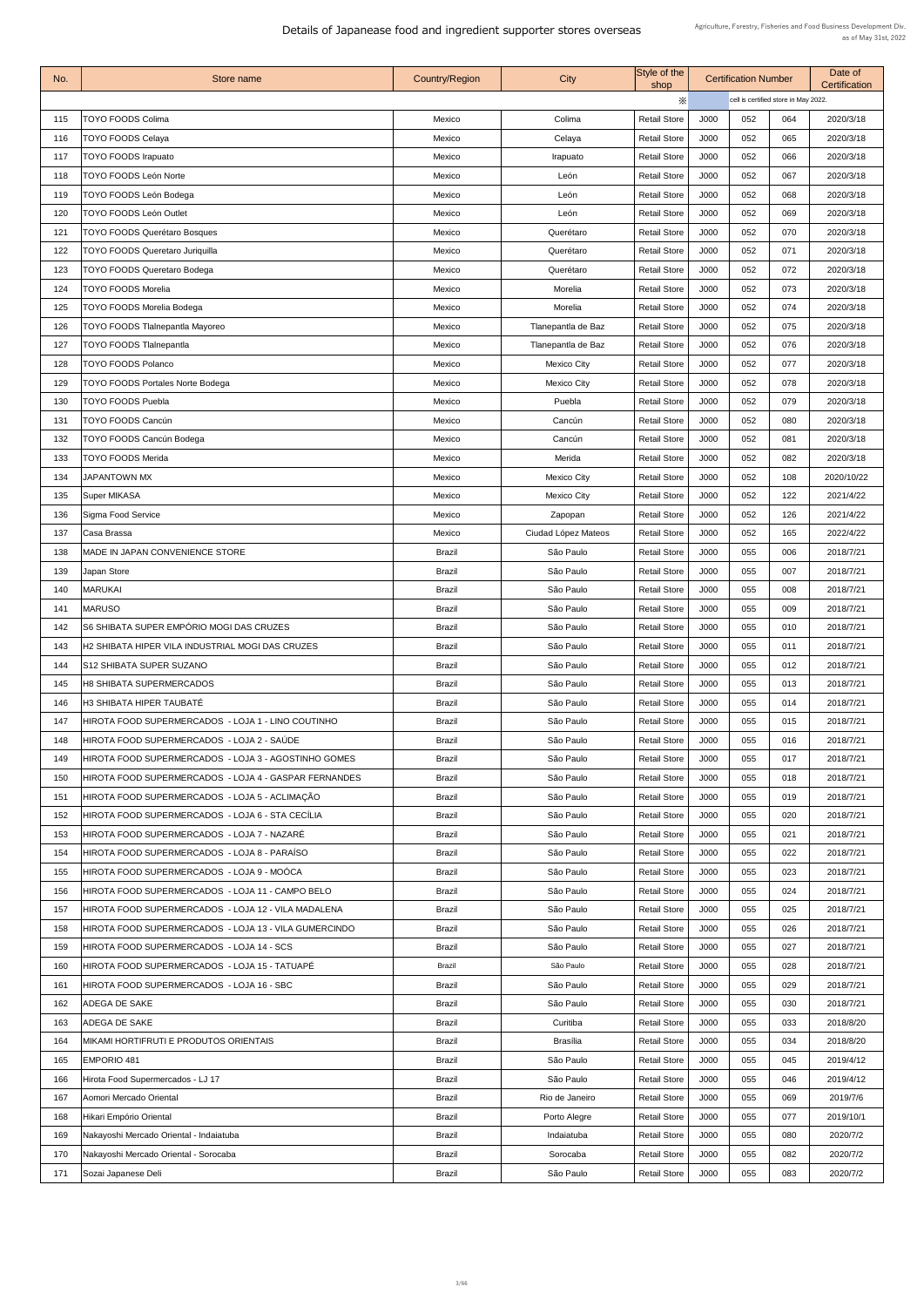| cell is certified store in May 2022.<br>$\times$<br>Nishiki Adega de Sake<br><b>Brazil</b><br>São Paulo<br>172<br><b>Retail Store</b><br>J000<br>055<br>2020/7/2<br>085<br>Nishiki Adega de Sake (E-Commerce)<br>J000<br>055<br>173<br><b>Brazil</b><br>São Paulo<br><b>Retail Store</b><br>086<br>2020/7/2<br>055<br>174<br>Benassi Oriental<br><b>Brazil</b><br><b>Retail Store</b><br>J000<br>087<br>2020/7/2<br>Contagem<br><b>Retail Store</b><br>J000<br>055<br>HIROTA FOOD EXPRESS PRACA DA LIBERDADE LJ 202<br><b>Brazil</b><br>São Paulo<br>090<br>2020/11/18<br>175<br>J000<br>176<br><b>Brazil</b><br>São Paulo<br><b>Retail Store</b><br>055<br>091<br>Niko Niko Mart<br>2020/11/26<br>J000<br>177<br>HIROTA FOOD EXPRESSGALVAO BUENO LJ 230<br><b>Brazil</b><br><b>Retail Store</b><br>055<br>092<br>2020/12/3<br>São Paulo<br><b>Brazil</b><br>178<br>DAISO / LOJA DIREITA<br>São Paulo<br><b>Retail Store</b><br>J000<br>055<br>093<br>2020/12/21<br>179<br><b>Brazil</b><br>J000<br>055<br>DAISO / LOJA SHOPPING TUCURUVI<br>São Paulo<br><b>Retail Store</b><br>094<br>2020/12/21<br>DAISO / LOJA BOULEVARD TATUAPÉ<br><b>Brazil</b><br>São Paulo<br><b>Retail Store</b><br>J000<br>055<br>095<br>2020/12/21<br>180<br>DAISO / LOJA SAÚDE<br>181<br><b>Brazil</b><br>J000<br>055<br>São Paulo<br><b>Retail Store</b><br>096<br>2020/12/21<br>DAISO / LOJA SHOPPING SÃO BERNARDO PLAZA<br>J000<br>097<br>182<br><b>Brazil</b><br><b>Retail Store</b><br>055<br>2020/12/21<br>São Paulo<br>DAISO / LOJA SHOPPING GOLDEN SQUARE<br><b>Brazil</b><br>183<br>São Paulo<br><b>Retail Store</b><br>J000<br>055<br>098<br>2020/12/21<br><b>Brazil</b><br>São Paulo<br>2020/12/21<br>184<br><b>IDAISO / LOJA SHOPPING ARICANDUVA</b><br><b>Retail Store</b><br>J000<br>055<br>099<br>São Paulo<br>DAISO / LOJA GRAND PLAZA SHOPPING<br><b>Brazil</b><br><b>Retail Store</b><br>J000<br>055<br>2020/12/21<br>185<br>100<br>DAISO / LOJA SHOPPING BARUERI<br>J000<br><b>Brazil</b><br>São Paulo<br><b>Retail Store</b><br>055<br>2020/12/21<br>186<br>101<br><b>Brazil</b><br>J000<br>055<br>187<br>DAISO / LOJA SHOPPING CAMPINAS<br>São Paulo<br><b>Retail Store</b><br>102<br>2020/12/21<br>DAISO / LOJA SHOPPING CANTAREIRA<br><b>Brazil</b><br>São Paulo<br><b>Retail Store</b><br>J000<br>055<br>2020/12/21<br>188<br>103<br>DAISO / LOJA SHOPPING BUTANTÃ<br><b>Brazil</b><br>São Paulo<br>189<br><b>Retail Store</b><br>J000<br>055<br>2020/12/21<br>104<br><b>Brazil</b><br>J000<br>055<br>105<br>190<br><b>DAISO / LOJA GRANJA VIANNA</b><br>São Paulo<br><b>Retail Store</b><br>2020/12/21<br>São Paulo<br><b>Retail Store</b><br>DAISO / LOJA JARDIM SUL<br><b>Brazil</b><br>J000<br>055<br>106<br>2020/12/21<br>191<br>DAISO / LOJA SHOPPING MAIA<br><b>Brazil</b><br><b>Retail Store</b><br>J000<br>055<br>107<br>192<br>São Paulo<br>2020/12/21<br>J000<br>193<br>DAISO / LOJA PIRACICABA<br><b>Brazil</b><br>São Paulo<br><b>Retail Store</b><br>055<br>2020/12/21<br>108<br>DAISO / LOJA OSASCO<br><b>Brazil</b><br>São Paulo<br>J000<br>055<br>194<br><b>Retail Store</b><br>109<br>2020/12/21<br><b>Brazil</b><br>São Paulo<br>J000<br>195<br>DAISO / LOJA MOGI DAS CRUZES<br><b>Retail Store</b><br>055<br>110<br>2020/12/21<br>DAISO / LOJA TABOÃO<br>196<br>São Paulo<br>J000<br>055<br>111<br>2020/12/21<br><b>Brazil</b><br><b>Retail Store</b><br>DAISO / LOJA ITAQUERA<br>São Paulo<br><b>Retail Store</b><br>J000<br>055<br>112<br>197<br><b>Brazil</b><br>2020/12/21<br>J000<br>055<br>113<br>2020/12/21<br>198<br><b>DAISO / LOJA IGUATEMI CAMPINAS</b><br><b>Brazil</b><br>São Paulo<br><b>Retail Store</b><br>DAISO / LOJA JARDIM PAMPLONA<br>São Paulo<br><b>Retail Store</b><br>199<br><b>Brazil</b><br>J000<br>055<br>114<br>2020/12/21<br>DAISO / LOJA PÁTIO PAULISTA<br><b>Brazil</b><br>São Paulo<br>J000<br>200<br><b>Retail Store</b><br>055<br>115<br>2020/12/21<br>DAISO / LOJA ABC<br><b>Brazil</b><br>São Paulo<br>J000<br>055<br>116<br>2020/12/21<br>201<br><b>Retail Store</b><br>DAISO / LOJA DOM PEDRO<br><b>Brazil</b><br>São Paulo<br><b>Retail Store</b><br>J000<br>055<br>202<br>117<br>2020/12/21<br>DAISO / LOJA SP MARKET<br><b>Brazil</b><br>São Paulo<br><b>Retail Store</b><br>J000<br>055<br>203<br>118<br>2020/12/21<br>DAISO / LOJA CENTER VALE<br><b>Brazil</b><br>São Paulo<br><b>Retail Store</b><br>J000<br>055<br>119<br>2020/12/21<br>204<br>DAISO / LOJA SANTA ÚRSULA<br>São Paulo<br><b>Retail Store</b><br>205<br><b>Brazil</b><br>J000<br>055<br>120<br>2020/12/21<br>DAISO / LOJA PÁTIO LIMEIRA<br><b>Brazil</b><br>206<br>São Paulo<br><b>Retail Store</b><br>J000<br>055<br>2020/12/21<br>121<br>DAISO / LOJA SHOPPING CURITIBA<br><b>Retail Store</b><br>J000<br>055<br>122<br>2020/12/21<br>207<br><b>Brazil</b><br>Curitiba<br>J000<br>DAISO / LOJA LITORAL PLAZA SHOPPING<br><b>Brazil</b><br>São Paulo<br><b>Retail Store</b><br>055<br>123<br>2020/12/21<br>208<br>DAISO / LOJA WEST PLAZA<br><b>Brazil</b><br>São Paulo<br><b>Retail Store</b><br>J000<br>055<br>124<br>2020/12/21<br>209<br>DAISO / LOJA INTERNACIONAL GUARULHOS<br><b>Brazil</b><br>São Paulo<br><b>Retail Store</b><br>J000<br>055<br>125<br>2020/12/21<br>210<br>DAISO / LOJA JUNDIAÍ<br>J000<br>211<br><b>Brazil</b><br>São Paulo<br><b>Retail Store</b><br>055<br>126<br>2020/12/21<br>DAISO / LOJA ESTAÇÃO<br>212<br>J000<br>055<br>127<br>2020/12/21<br><b>Brazil</b><br>Curitiba<br><b>Retail Store</b><br><b>Brazil</b><br>São Paulo<br><b>DAISO / LOJA IGUATEMI ESPLANADA</b><br><b>Retail Store</b><br>J000<br>055<br>128<br>2020/12/21<br>213<br>DAISO / LOJA PLAZA SUL<br><b>Brazil</b><br>São Paulo<br><b>Retail Store</b><br>J000<br>055<br>129<br>2020/12/21<br>214<br>DAISO / LOJA FREI CANECA<br>São Paulo<br>J000<br><b>Brazil</b><br><b>Retail Store</b><br>055<br>130<br>2020/12/21<br>215<br>São Paulo<br>DAISO / LOJA VILLA LOBOS<br><b>Brazil</b><br><b>Retail Store</b><br>J000<br>055<br>2020/12/21<br>216<br>131<br>DAISO / LOJA NITERÓI<br>217<br><b>Brazil</b><br>São Paulo<br>J000<br>055<br><b>Retail Store</b><br>132<br>2020/12/21<br>DAISO / LOJA RIO SUL<br><b>Brazil</b><br><b>Retail Store</b><br>J000<br>055<br>2020/12/21<br>Rio de Janeiro<br>133<br>218<br>055<br>DAISO / LOJA LIBERDADE<br><b>Brazil</b><br>São Paulo<br><b>Retail Store</b><br>J000<br>134<br>2020/12/21<br>219<br>São Paulo<br>220<br> MITIKI<br><b>Brazil</b><br><b>Retail Store</b><br>J000<br>055<br>136<br>2020/12/23<br>J000<br>055<br><b>MERCEARIA SHIZEN</b><br><b>Brazil</b><br>Curitiba<br><b>Retail Store</b><br>138<br>2021/1/13<br>221<br><b>Brazil</b><br>222<br>NIPPOBRAZ - MATRIZ<br><b>Belém</b><br><b>Retail Store</b><br>J000<br>055<br>140<br>2021/1/21<br>NIPPOBRAZ - FILIAL FÁTIMA<br><b>Brazil</b><br><b>Belém</b><br>J000<br>055<br>223<br><b>Retail Store</b><br>141<br>2021/1/21<br>055<br><b>NIPPOBRAZ - FILIAL DOCA</b><br><b>Brazil</b><br><b>Belém</b><br><b>Retail Store</b><br>J000<br>142<br>2021/1/21<br>224<br>NIPPOBRAZ - FILIAL BR<br><b>Brazil</b><br><b>Retail Store</b><br>J000<br>055<br>143<br><b>Belém</b><br>2021/1/21<br>225<br>J000<br>144<br>Bonsai Mercearia<br><b>Brazil</b><br><b>Brasília</b><br><b>Retail Store</b><br>055<br>2021/1/27<br>226<br><b>Retail Store</b><br>J000<br>055<br>2021/1/27<br>227<br>Bonsai Mercearia<br><b>Brazil</b><br><b>Brasília</b><br>145<br><b>Brazil</b><br>J000<br>055<br>146<br>2021/1/27<br>228<br>Bonsai Mercearia<br><b>Brasília</b><br><b>Retail Store</b> | No. | <b>Store name</b> | <b>Country/Region</b> | <b>City</b> | Style of the<br>shop | <b>Certification Number</b> |  | Date of<br>Certification |  |
|-------------------------------------------------------------------------------------------------------------------------------------------------------------------------------------------------------------------------------------------------------------------------------------------------------------------------------------------------------------------------------------------------------------------------------------------------------------------------------------------------------------------------------------------------------------------------------------------------------------------------------------------------------------------------------------------------------------------------------------------------------------------------------------------------------------------------------------------------------------------------------------------------------------------------------------------------------------------------------------------------------------------------------------------------------------------------------------------------------------------------------------------------------------------------------------------------------------------------------------------------------------------------------------------------------------------------------------------------------------------------------------------------------------------------------------------------------------------------------------------------------------------------------------------------------------------------------------------------------------------------------------------------------------------------------------------------------------------------------------------------------------------------------------------------------------------------------------------------------------------------------------------------------------------------------------------------------------------------------------------------------------------------------------------------------------------------------------------------------------------------------------------------------------------------------------------------------------------------------------------------------------------------------------------------------------------------------------------------------------------------------------------------------------------------------------------------------------------------------------------------------------------------------------------------------------------------------------------------------------------------------------------------------------------------------------------------------------------------------------------------------------------------------------------------------------------------------------------------------------------------------------------------------------------------------------------------------------------------------------------------------------------------------------------------------------------------------------------------------------------------------------------------------------------------------------------------------------------------------------------------------------------------------------------------------------------------------------------------------------------------------------------------------------------------------------------------------------------------------------------------------------------------------------------------------------------------------------------------------------------------------------------------------------------------------------------------------------------------------------------------------------------------------------------------------------------------------------------------------------------------------------------------------------------------------------------------------------------------------------------------------------------------------------------------------------------------------------------------------------------------------------------------------------------------------------------------------------------------------------------------------------------------------------------------------------------------------------------------------------------------------------------------------------------------------------------------------------------------------------------------------------------------------------------------------------------------------------------------------------------------------------------------------------------------------------------------------------------------------------------------------------------------------------------------------------------------------------------------------------------------------------------------------------------------------------------------------------------------------------------------------------------------------------------------------------------------------------------------------------------------------------------------------------------------------------------------------------------------------------------------------------------------------------------------------------------------------------------------------------------------------------------------------------------------------------------------------------------------------------------------------------------------------------------------------------------------------------------------------------------------------------------------------------------------------------------------------------------------------------------------------------------------------------------------------------------------------------------------------------------------------------------------------------------------------------------------------------------------------------------------------------------------------------------------------------------------------------------------------------------------------------------------------------------------------------------------------------------------------------------------------------------------------------------------------------------------------------------------------------------------------------------------------------------------------------------------------------------------------------------------------------------------------------------------------------------------------------------------------------------------------------------------------------------------------------------------------------------------------------------------------------------------------------------------------------------------------------------------------------------------------------------------------------------------------------------------------------------------------------------------------------------------------------------------------------------------------------------------------------------------------------------------------------------------------------------------------------------------------------------------------------------------------------------------------------------------------------------------------------------------------------------------------------------------------------------------------------------------------------------------------------------------|-----|-------------------|-----------------------|-------------|----------------------|-----------------------------|--|--------------------------|--|
|                                                                                                                                                                                                                                                                                                                                                                                                                                                                                                                                                                                                                                                                                                                                                                                                                                                                                                                                                                                                                                                                                                                                                                                                                                                                                                                                                                                                                                                                                                                                                                                                                                                                                                                                                                                                                                                                                                                                                                                                                                                                                                                                                                                                                                                                                                                                                                                                                                                                                                                                                                                                                                                                                                                                                                                                                                                                                                                                                                                                                                                                                                                                                                                                                                                                                                                                                                                                                                                                                                                                                                                                                                                                                                                                                                                                                                                                                                                                                                                                                                                                                                                                                                                                                                                                                                                                                                                                                                                                                                                                                                                                                                                                                                                                                                                                                                                                                                                                                                                                                                                                                                                                                                                                                                                                                                                                                                                                                                                                                                                                                                                                                                                                                                                                                                                                                                                                                                                                                                                                                                                                                                                                                                                                                                                                                                                                                                                                                                                                                                                                                                                                                                                                                                                                                                                                                                                                                                                                                                                                                                                                                                                                                                                                                                                                                                                                                                                                                                                                                                                         |     |                   |                       |             |                      |                             |  |                          |  |
|                                                                                                                                                                                                                                                                                                                                                                                                                                                                                                                                                                                                                                                                                                                                                                                                                                                                                                                                                                                                                                                                                                                                                                                                                                                                                                                                                                                                                                                                                                                                                                                                                                                                                                                                                                                                                                                                                                                                                                                                                                                                                                                                                                                                                                                                                                                                                                                                                                                                                                                                                                                                                                                                                                                                                                                                                                                                                                                                                                                                                                                                                                                                                                                                                                                                                                                                                                                                                                                                                                                                                                                                                                                                                                                                                                                                                                                                                                                                                                                                                                                                                                                                                                                                                                                                                                                                                                                                                                                                                                                                                                                                                                                                                                                                                                                                                                                                                                                                                                                                                                                                                                                                                                                                                                                                                                                                                                                                                                                                                                                                                                                                                                                                                                                                                                                                                                                                                                                                                                                                                                                                                                                                                                                                                                                                                                                                                                                                                                                                                                                                                                                                                                                                                                                                                                                                                                                                                                                                                                                                                                                                                                                                                                                                                                                                                                                                                                                                                                                                                                                         |     |                   |                       |             |                      |                             |  |                          |  |
|                                                                                                                                                                                                                                                                                                                                                                                                                                                                                                                                                                                                                                                                                                                                                                                                                                                                                                                                                                                                                                                                                                                                                                                                                                                                                                                                                                                                                                                                                                                                                                                                                                                                                                                                                                                                                                                                                                                                                                                                                                                                                                                                                                                                                                                                                                                                                                                                                                                                                                                                                                                                                                                                                                                                                                                                                                                                                                                                                                                                                                                                                                                                                                                                                                                                                                                                                                                                                                                                                                                                                                                                                                                                                                                                                                                                                                                                                                                                                                                                                                                                                                                                                                                                                                                                                                                                                                                                                                                                                                                                                                                                                                                                                                                                                                                                                                                                                                                                                                                                                                                                                                                                                                                                                                                                                                                                                                                                                                                                                                                                                                                                                                                                                                                                                                                                                                                                                                                                                                                                                                                                                                                                                                                                                                                                                                                                                                                                                                                                                                                                                                                                                                                                                                                                                                                                                                                                                                                                                                                                                                                                                                                                                                                                                                                                                                                                                                                                                                                                                                                         |     |                   |                       |             |                      |                             |  |                          |  |
|                                                                                                                                                                                                                                                                                                                                                                                                                                                                                                                                                                                                                                                                                                                                                                                                                                                                                                                                                                                                                                                                                                                                                                                                                                                                                                                                                                                                                                                                                                                                                                                                                                                                                                                                                                                                                                                                                                                                                                                                                                                                                                                                                                                                                                                                                                                                                                                                                                                                                                                                                                                                                                                                                                                                                                                                                                                                                                                                                                                                                                                                                                                                                                                                                                                                                                                                                                                                                                                                                                                                                                                                                                                                                                                                                                                                                                                                                                                                                                                                                                                                                                                                                                                                                                                                                                                                                                                                                                                                                                                                                                                                                                                                                                                                                                                                                                                                                                                                                                                                                                                                                                                                                                                                                                                                                                                                                                                                                                                                                                                                                                                                                                                                                                                                                                                                                                                                                                                                                                                                                                                                                                                                                                                                                                                                                                                                                                                                                                                                                                                                                                                                                                                                                                                                                                                                                                                                                                                                                                                                                                                                                                                                                                                                                                                                                                                                                                                                                                                                                                                         |     |                   |                       |             |                      |                             |  |                          |  |
|                                                                                                                                                                                                                                                                                                                                                                                                                                                                                                                                                                                                                                                                                                                                                                                                                                                                                                                                                                                                                                                                                                                                                                                                                                                                                                                                                                                                                                                                                                                                                                                                                                                                                                                                                                                                                                                                                                                                                                                                                                                                                                                                                                                                                                                                                                                                                                                                                                                                                                                                                                                                                                                                                                                                                                                                                                                                                                                                                                                                                                                                                                                                                                                                                                                                                                                                                                                                                                                                                                                                                                                                                                                                                                                                                                                                                                                                                                                                                                                                                                                                                                                                                                                                                                                                                                                                                                                                                                                                                                                                                                                                                                                                                                                                                                                                                                                                                                                                                                                                                                                                                                                                                                                                                                                                                                                                                                                                                                                                                                                                                                                                                                                                                                                                                                                                                                                                                                                                                                                                                                                                                                                                                                                                                                                                                                                                                                                                                                                                                                                                                                                                                                                                                                                                                                                                                                                                                                                                                                                                                                                                                                                                                                                                                                                                                                                                                                                                                                                                                                                         |     |                   |                       |             |                      |                             |  |                          |  |
|                                                                                                                                                                                                                                                                                                                                                                                                                                                                                                                                                                                                                                                                                                                                                                                                                                                                                                                                                                                                                                                                                                                                                                                                                                                                                                                                                                                                                                                                                                                                                                                                                                                                                                                                                                                                                                                                                                                                                                                                                                                                                                                                                                                                                                                                                                                                                                                                                                                                                                                                                                                                                                                                                                                                                                                                                                                                                                                                                                                                                                                                                                                                                                                                                                                                                                                                                                                                                                                                                                                                                                                                                                                                                                                                                                                                                                                                                                                                                                                                                                                                                                                                                                                                                                                                                                                                                                                                                                                                                                                                                                                                                                                                                                                                                                                                                                                                                                                                                                                                                                                                                                                                                                                                                                                                                                                                                                                                                                                                                                                                                                                                                                                                                                                                                                                                                                                                                                                                                                                                                                                                                                                                                                                                                                                                                                                                                                                                                                                                                                                                                                                                                                                                                                                                                                                                                                                                                                                                                                                                                                                                                                                                                                                                                                                                                                                                                                                                                                                                                                                         |     |                   |                       |             |                      |                             |  |                          |  |
|                                                                                                                                                                                                                                                                                                                                                                                                                                                                                                                                                                                                                                                                                                                                                                                                                                                                                                                                                                                                                                                                                                                                                                                                                                                                                                                                                                                                                                                                                                                                                                                                                                                                                                                                                                                                                                                                                                                                                                                                                                                                                                                                                                                                                                                                                                                                                                                                                                                                                                                                                                                                                                                                                                                                                                                                                                                                                                                                                                                                                                                                                                                                                                                                                                                                                                                                                                                                                                                                                                                                                                                                                                                                                                                                                                                                                                                                                                                                                                                                                                                                                                                                                                                                                                                                                                                                                                                                                                                                                                                                                                                                                                                                                                                                                                                                                                                                                                                                                                                                                                                                                                                                                                                                                                                                                                                                                                                                                                                                                                                                                                                                                                                                                                                                                                                                                                                                                                                                                                                                                                                                                                                                                                                                                                                                                                                                                                                                                                                                                                                                                                                                                                                                                                                                                                                                                                                                                                                                                                                                                                                                                                                                                                                                                                                                                                                                                                                                                                                                                                                         |     |                   |                       |             |                      |                             |  |                          |  |
|                                                                                                                                                                                                                                                                                                                                                                                                                                                                                                                                                                                                                                                                                                                                                                                                                                                                                                                                                                                                                                                                                                                                                                                                                                                                                                                                                                                                                                                                                                                                                                                                                                                                                                                                                                                                                                                                                                                                                                                                                                                                                                                                                                                                                                                                                                                                                                                                                                                                                                                                                                                                                                                                                                                                                                                                                                                                                                                                                                                                                                                                                                                                                                                                                                                                                                                                                                                                                                                                                                                                                                                                                                                                                                                                                                                                                                                                                                                                                                                                                                                                                                                                                                                                                                                                                                                                                                                                                                                                                                                                                                                                                                                                                                                                                                                                                                                                                                                                                                                                                                                                                                                                                                                                                                                                                                                                                                                                                                                                                                                                                                                                                                                                                                                                                                                                                                                                                                                                                                                                                                                                                                                                                                                                                                                                                                                                                                                                                                                                                                                                                                                                                                                                                                                                                                                                                                                                                                                                                                                                                                                                                                                                                                                                                                                                                                                                                                                                                                                                                                                         |     |                   |                       |             |                      |                             |  |                          |  |
|                                                                                                                                                                                                                                                                                                                                                                                                                                                                                                                                                                                                                                                                                                                                                                                                                                                                                                                                                                                                                                                                                                                                                                                                                                                                                                                                                                                                                                                                                                                                                                                                                                                                                                                                                                                                                                                                                                                                                                                                                                                                                                                                                                                                                                                                                                                                                                                                                                                                                                                                                                                                                                                                                                                                                                                                                                                                                                                                                                                                                                                                                                                                                                                                                                                                                                                                                                                                                                                                                                                                                                                                                                                                                                                                                                                                                                                                                                                                                                                                                                                                                                                                                                                                                                                                                                                                                                                                                                                                                                                                                                                                                                                                                                                                                                                                                                                                                                                                                                                                                                                                                                                                                                                                                                                                                                                                                                                                                                                                                                                                                                                                                                                                                                                                                                                                                                                                                                                                                                                                                                                                                                                                                                                                                                                                                                                                                                                                                                                                                                                                                                                                                                                                                                                                                                                                                                                                                                                                                                                                                                                                                                                                                                                                                                                                                                                                                                                                                                                                                                                         |     |                   |                       |             |                      |                             |  |                          |  |
|                                                                                                                                                                                                                                                                                                                                                                                                                                                                                                                                                                                                                                                                                                                                                                                                                                                                                                                                                                                                                                                                                                                                                                                                                                                                                                                                                                                                                                                                                                                                                                                                                                                                                                                                                                                                                                                                                                                                                                                                                                                                                                                                                                                                                                                                                                                                                                                                                                                                                                                                                                                                                                                                                                                                                                                                                                                                                                                                                                                                                                                                                                                                                                                                                                                                                                                                                                                                                                                                                                                                                                                                                                                                                                                                                                                                                                                                                                                                                                                                                                                                                                                                                                                                                                                                                                                                                                                                                                                                                                                                                                                                                                                                                                                                                                                                                                                                                                                                                                                                                                                                                                                                                                                                                                                                                                                                                                                                                                                                                                                                                                                                                                                                                                                                                                                                                                                                                                                                                                                                                                                                                                                                                                                                                                                                                                                                                                                                                                                                                                                                                                                                                                                                                                                                                                                                                                                                                                                                                                                                                                                                                                                                                                                                                                                                                                                                                                                                                                                                                                                         |     |                   |                       |             |                      |                             |  |                          |  |
|                                                                                                                                                                                                                                                                                                                                                                                                                                                                                                                                                                                                                                                                                                                                                                                                                                                                                                                                                                                                                                                                                                                                                                                                                                                                                                                                                                                                                                                                                                                                                                                                                                                                                                                                                                                                                                                                                                                                                                                                                                                                                                                                                                                                                                                                                                                                                                                                                                                                                                                                                                                                                                                                                                                                                                                                                                                                                                                                                                                                                                                                                                                                                                                                                                                                                                                                                                                                                                                                                                                                                                                                                                                                                                                                                                                                                                                                                                                                                                                                                                                                                                                                                                                                                                                                                                                                                                                                                                                                                                                                                                                                                                                                                                                                                                                                                                                                                                                                                                                                                                                                                                                                                                                                                                                                                                                                                                                                                                                                                                                                                                                                                                                                                                                                                                                                                                                                                                                                                                                                                                                                                                                                                                                                                                                                                                                                                                                                                                                                                                                                                                                                                                                                                                                                                                                                                                                                                                                                                                                                                                                                                                                                                                                                                                                                                                                                                                                                                                                                                                                         |     |                   |                       |             |                      |                             |  |                          |  |
|                                                                                                                                                                                                                                                                                                                                                                                                                                                                                                                                                                                                                                                                                                                                                                                                                                                                                                                                                                                                                                                                                                                                                                                                                                                                                                                                                                                                                                                                                                                                                                                                                                                                                                                                                                                                                                                                                                                                                                                                                                                                                                                                                                                                                                                                                                                                                                                                                                                                                                                                                                                                                                                                                                                                                                                                                                                                                                                                                                                                                                                                                                                                                                                                                                                                                                                                                                                                                                                                                                                                                                                                                                                                                                                                                                                                                                                                                                                                                                                                                                                                                                                                                                                                                                                                                                                                                                                                                                                                                                                                                                                                                                                                                                                                                                                                                                                                                                                                                                                                                                                                                                                                                                                                                                                                                                                                                                                                                                                                                                                                                                                                                                                                                                                                                                                                                                                                                                                                                                                                                                                                                                                                                                                                                                                                                                                                                                                                                                                                                                                                                                                                                                                                                                                                                                                                                                                                                                                                                                                                                                                                                                                                                                                                                                                                                                                                                                                                                                                                                                                         |     |                   |                       |             |                      |                             |  |                          |  |
|                                                                                                                                                                                                                                                                                                                                                                                                                                                                                                                                                                                                                                                                                                                                                                                                                                                                                                                                                                                                                                                                                                                                                                                                                                                                                                                                                                                                                                                                                                                                                                                                                                                                                                                                                                                                                                                                                                                                                                                                                                                                                                                                                                                                                                                                                                                                                                                                                                                                                                                                                                                                                                                                                                                                                                                                                                                                                                                                                                                                                                                                                                                                                                                                                                                                                                                                                                                                                                                                                                                                                                                                                                                                                                                                                                                                                                                                                                                                                                                                                                                                                                                                                                                                                                                                                                                                                                                                                                                                                                                                                                                                                                                                                                                                                                                                                                                                                                                                                                                                                                                                                                                                                                                                                                                                                                                                                                                                                                                                                                                                                                                                                                                                                                                                                                                                                                                                                                                                                                                                                                                                                                                                                                                                                                                                                                                                                                                                                                                                                                                                                                                                                                                                                                                                                                                                                                                                                                                                                                                                                                                                                                                                                                                                                                                                                                                                                                                                                                                                                                                         |     |                   |                       |             |                      |                             |  |                          |  |
|                                                                                                                                                                                                                                                                                                                                                                                                                                                                                                                                                                                                                                                                                                                                                                                                                                                                                                                                                                                                                                                                                                                                                                                                                                                                                                                                                                                                                                                                                                                                                                                                                                                                                                                                                                                                                                                                                                                                                                                                                                                                                                                                                                                                                                                                                                                                                                                                                                                                                                                                                                                                                                                                                                                                                                                                                                                                                                                                                                                                                                                                                                                                                                                                                                                                                                                                                                                                                                                                                                                                                                                                                                                                                                                                                                                                                                                                                                                                                                                                                                                                                                                                                                                                                                                                                                                                                                                                                                                                                                                                                                                                                                                                                                                                                                                                                                                                                                                                                                                                                                                                                                                                                                                                                                                                                                                                                                                                                                                                                                                                                                                                                                                                                                                                                                                                                                                                                                                                                                                                                                                                                                                                                                                                                                                                                                                                                                                                                                                                                                                                                                                                                                                                                                                                                                                                                                                                                                                                                                                                                                                                                                                                                                                                                                                                                                                                                                                                                                                                                                                         |     |                   |                       |             |                      |                             |  |                          |  |
|                                                                                                                                                                                                                                                                                                                                                                                                                                                                                                                                                                                                                                                                                                                                                                                                                                                                                                                                                                                                                                                                                                                                                                                                                                                                                                                                                                                                                                                                                                                                                                                                                                                                                                                                                                                                                                                                                                                                                                                                                                                                                                                                                                                                                                                                                                                                                                                                                                                                                                                                                                                                                                                                                                                                                                                                                                                                                                                                                                                                                                                                                                                                                                                                                                                                                                                                                                                                                                                                                                                                                                                                                                                                                                                                                                                                                                                                                                                                                                                                                                                                                                                                                                                                                                                                                                                                                                                                                                                                                                                                                                                                                                                                                                                                                                                                                                                                                                                                                                                                                                                                                                                                                                                                                                                                                                                                                                                                                                                                                                                                                                                                                                                                                                                                                                                                                                                                                                                                                                                                                                                                                                                                                                                                                                                                                                                                                                                                                                                                                                                                                                                                                                                                                                                                                                                                                                                                                                                                                                                                                                                                                                                                                                                                                                                                                                                                                                                                                                                                                                                         |     |                   |                       |             |                      |                             |  |                          |  |
|                                                                                                                                                                                                                                                                                                                                                                                                                                                                                                                                                                                                                                                                                                                                                                                                                                                                                                                                                                                                                                                                                                                                                                                                                                                                                                                                                                                                                                                                                                                                                                                                                                                                                                                                                                                                                                                                                                                                                                                                                                                                                                                                                                                                                                                                                                                                                                                                                                                                                                                                                                                                                                                                                                                                                                                                                                                                                                                                                                                                                                                                                                                                                                                                                                                                                                                                                                                                                                                                                                                                                                                                                                                                                                                                                                                                                                                                                                                                                                                                                                                                                                                                                                                                                                                                                                                                                                                                                                                                                                                                                                                                                                                                                                                                                                                                                                                                                                                                                                                                                                                                                                                                                                                                                                                                                                                                                                                                                                                                                                                                                                                                                                                                                                                                                                                                                                                                                                                                                                                                                                                                                                                                                                                                                                                                                                                                                                                                                                                                                                                                                                                                                                                                                                                                                                                                                                                                                                                                                                                                                                                                                                                                                                                                                                                                                                                                                                                                                                                                                                                         |     |                   |                       |             |                      |                             |  |                          |  |
|                                                                                                                                                                                                                                                                                                                                                                                                                                                                                                                                                                                                                                                                                                                                                                                                                                                                                                                                                                                                                                                                                                                                                                                                                                                                                                                                                                                                                                                                                                                                                                                                                                                                                                                                                                                                                                                                                                                                                                                                                                                                                                                                                                                                                                                                                                                                                                                                                                                                                                                                                                                                                                                                                                                                                                                                                                                                                                                                                                                                                                                                                                                                                                                                                                                                                                                                                                                                                                                                                                                                                                                                                                                                                                                                                                                                                                                                                                                                                                                                                                                                                                                                                                                                                                                                                                                                                                                                                                                                                                                                                                                                                                                                                                                                                                                                                                                                                                                                                                                                                                                                                                                                                                                                                                                                                                                                                                                                                                                                                                                                                                                                                                                                                                                                                                                                                                                                                                                                                                                                                                                                                                                                                                                                                                                                                                                                                                                                                                                                                                                                                                                                                                                                                                                                                                                                                                                                                                                                                                                                                                                                                                                                                                                                                                                                                                                                                                                                                                                                                                                         |     |                   |                       |             |                      |                             |  |                          |  |
|                                                                                                                                                                                                                                                                                                                                                                                                                                                                                                                                                                                                                                                                                                                                                                                                                                                                                                                                                                                                                                                                                                                                                                                                                                                                                                                                                                                                                                                                                                                                                                                                                                                                                                                                                                                                                                                                                                                                                                                                                                                                                                                                                                                                                                                                                                                                                                                                                                                                                                                                                                                                                                                                                                                                                                                                                                                                                                                                                                                                                                                                                                                                                                                                                                                                                                                                                                                                                                                                                                                                                                                                                                                                                                                                                                                                                                                                                                                                                                                                                                                                                                                                                                                                                                                                                                                                                                                                                                                                                                                                                                                                                                                                                                                                                                                                                                                                                                                                                                                                                                                                                                                                                                                                                                                                                                                                                                                                                                                                                                                                                                                                                                                                                                                                                                                                                                                                                                                                                                                                                                                                                                                                                                                                                                                                                                                                                                                                                                                                                                                                                                                                                                                                                                                                                                                                                                                                                                                                                                                                                                                                                                                                                                                                                                                                                                                                                                                                                                                                                                                         |     |                   |                       |             |                      |                             |  |                          |  |
|                                                                                                                                                                                                                                                                                                                                                                                                                                                                                                                                                                                                                                                                                                                                                                                                                                                                                                                                                                                                                                                                                                                                                                                                                                                                                                                                                                                                                                                                                                                                                                                                                                                                                                                                                                                                                                                                                                                                                                                                                                                                                                                                                                                                                                                                                                                                                                                                                                                                                                                                                                                                                                                                                                                                                                                                                                                                                                                                                                                                                                                                                                                                                                                                                                                                                                                                                                                                                                                                                                                                                                                                                                                                                                                                                                                                                                                                                                                                                                                                                                                                                                                                                                                                                                                                                                                                                                                                                                                                                                                                                                                                                                                                                                                                                                                                                                                                                                                                                                                                                                                                                                                                                                                                                                                                                                                                                                                                                                                                                                                                                                                                                                                                                                                                                                                                                                                                                                                                                                                                                                                                                                                                                                                                                                                                                                                                                                                                                                                                                                                                                                                                                                                                                                                                                                                                                                                                                                                                                                                                                                                                                                                                                                                                                                                                                                                                                                                                                                                                                                                         |     |                   |                       |             |                      |                             |  |                          |  |
|                                                                                                                                                                                                                                                                                                                                                                                                                                                                                                                                                                                                                                                                                                                                                                                                                                                                                                                                                                                                                                                                                                                                                                                                                                                                                                                                                                                                                                                                                                                                                                                                                                                                                                                                                                                                                                                                                                                                                                                                                                                                                                                                                                                                                                                                                                                                                                                                                                                                                                                                                                                                                                                                                                                                                                                                                                                                                                                                                                                                                                                                                                                                                                                                                                                                                                                                                                                                                                                                                                                                                                                                                                                                                                                                                                                                                                                                                                                                                                                                                                                                                                                                                                                                                                                                                                                                                                                                                                                                                                                                                                                                                                                                                                                                                                                                                                                                                                                                                                                                                                                                                                                                                                                                                                                                                                                                                                                                                                                                                                                                                                                                                                                                                                                                                                                                                                                                                                                                                                                                                                                                                                                                                                                                                                                                                                                                                                                                                                                                                                                                                                                                                                                                                                                                                                                                                                                                                                                                                                                                                                                                                                                                                                                                                                                                                                                                                                                                                                                                                                                         |     |                   |                       |             |                      |                             |  |                          |  |
|                                                                                                                                                                                                                                                                                                                                                                                                                                                                                                                                                                                                                                                                                                                                                                                                                                                                                                                                                                                                                                                                                                                                                                                                                                                                                                                                                                                                                                                                                                                                                                                                                                                                                                                                                                                                                                                                                                                                                                                                                                                                                                                                                                                                                                                                                                                                                                                                                                                                                                                                                                                                                                                                                                                                                                                                                                                                                                                                                                                                                                                                                                                                                                                                                                                                                                                                                                                                                                                                                                                                                                                                                                                                                                                                                                                                                                                                                                                                                                                                                                                                                                                                                                                                                                                                                                                                                                                                                                                                                                                                                                                                                                                                                                                                                                                                                                                                                                                                                                                                                                                                                                                                                                                                                                                                                                                                                                                                                                                                                                                                                                                                                                                                                                                                                                                                                                                                                                                                                                                                                                                                                                                                                                                                                                                                                                                                                                                                                                                                                                                                                                                                                                                                                                                                                                                                                                                                                                                                                                                                                                                                                                                                                                                                                                                                                                                                                                                                                                                                                                                         |     |                   |                       |             |                      |                             |  |                          |  |
|                                                                                                                                                                                                                                                                                                                                                                                                                                                                                                                                                                                                                                                                                                                                                                                                                                                                                                                                                                                                                                                                                                                                                                                                                                                                                                                                                                                                                                                                                                                                                                                                                                                                                                                                                                                                                                                                                                                                                                                                                                                                                                                                                                                                                                                                                                                                                                                                                                                                                                                                                                                                                                                                                                                                                                                                                                                                                                                                                                                                                                                                                                                                                                                                                                                                                                                                                                                                                                                                                                                                                                                                                                                                                                                                                                                                                                                                                                                                                                                                                                                                                                                                                                                                                                                                                                                                                                                                                                                                                                                                                                                                                                                                                                                                                                                                                                                                                                                                                                                                                                                                                                                                                                                                                                                                                                                                                                                                                                                                                                                                                                                                                                                                                                                                                                                                                                                                                                                                                                                                                                                                                                                                                                                                                                                                                                                                                                                                                                                                                                                                                                                                                                                                                                                                                                                                                                                                                                                                                                                                                                                                                                                                                                                                                                                                                                                                                                                                                                                                                                                         |     |                   |                       |             |                      |                             |  |                          |  |
|                                                                                                                                                                                                                                                                                                                                                                                                                                                                                                                                                                                                                                                                                                                                                                                                                                                                                                                                                                                                                                                                                                                                                                                                                                                                                                                                                                                                                                                                                                                                                                                                                                                                                                                                                                                                                                                                                                                                                                                                                                                                                                                                                                                                                                                                                                                                                                                                                                                                                                                                                                                                                                                                                                                                                                                                                                                                                                                                                                                                                                                                                                                                                                                                                                                                                                                                                                                                                                                                                                                                                                                                                                                                                                                                                                                                                                                                                                                                                                                                                                                                                                                                                                                                                                                                                                                                                                                                                                                                                                                                                                                                                                                                                                                                                                                                                                                                                                                                                                                                                                                                                                                                                                                                                                                                                                                                                                                                                                                                                                                                                                                                                                                                                                                                                                                                                                                                                                                                                                                                                                                                                                                                                                                                                                                                                                                                                                                                                                                                                                                                                                                                                                                                                                                                                                                                                                                                                                                                                                                                                                                                                                                                                                                                                                                                                                                                                                                                                                                                                                                         |     |                   |                       |             |                      |                             |  |                          |  |
|                                                                                                                                                                                                                                                                                                                                                                                                                                                                                                                                                                                                                                                                                                                                                                                                                                                                                                                                                                                                                                                                                                                                                                                                                                                                                                                                                                                                                                                                                                                                                                                                                                                                                                                                                                                                                                                                                                                                                                                                                                                                                                                                                                                                                                                                                                                                                                                                                                                                                                                                                                                                                                                                                                                                                                                                                                                                                                                                                                                                                                                                                                                                                                                                                                                                                                                                                                                                                                                                                                                                                                                                                                                                                                                                                                                                                                                                                                                                                                                                                                                                                                                                                                                                                                                                                                                                                                                                                                                                                                                                                                                                                                                                                                                                                                                                                                                                                                                                                                                                                                                                                                                                                                                                                                                                                                                                                                                                                                                                                                                                                                                                                                                                                                                                                                                                                                                                                                                                                                                                                                                                                                                                                                                                                                                                                                                                                                                                                                                                                                                                                                                                                                                                                                                                                                                                                                                                                                                                                                                                                                                                                                                                                                                                                                                                                                                                                                                                                                                                                                                         |     |                   |                       |             |                      |                             |  |                          |  |
|                                                                                                                                                                                                                                                                                                                                                                                                                                                                                                                                                                                                                                                                                                                                                                                                                                                                                                                                                                                                                                                                                                                                                                                                                                                                                                                                                                                                                                                                                                                                                                                                                                                                                                                                                                                                                                                                                                                                                                                                                                                                                                                                                                                                                                                                                                                                                                                                                                                                                                                                                                                                                                                                                                                                                                                                                                                                                                                                                                                                                                                                                                                                                                                                                                                                                                                                                                                                                                                                                                                                                                                                                                                                                                                                                                                                                                                                                                                                                                                                                                                                                                                                                                                                                                                                                                                                                                                                                                                                                                                                                                                                                                                                                                                                                                                                                                                                                                                                                                                                                                                                                                                                                                                                                                                                                                                                                                                                                                                                                                                                                                                                                                                                                                                                                                                                                                                                                                                                                                                                                                                                                                                                                                                                                                                                                                                                                                                                                                                                                                                                                                                                                                                                                                                                                                                                                                                                                                                                                                                                                                                                                                                                                                                                                                                                                                                                                                                                                                                                                                                         |     |                   |                       |             |                      |                             |  |                          |  |
|                                                                                                                                                                                                                                                                                                                                                                                                                                                                                                                                                                                                                                                                                                                                                                                                                                                                                                                                                                                                                                                                                                                                                                                                                                                                                                                                                                                                                                                                                                                                                                                                                                                                                                                                                                                                                                                                                                                                                                                                                                                                                                                                                                                                                                                                                                                                                                                                                                                                                                                                                                                                                                                                                                                                                                                                                                                                                                                                                                                                                                                                                                                                                                                                                                                                                                                                                                                                                                                                                                                                                                                                                                                                                                                                                                                                                                                                                                                                                                                                                                                                                                                                                                                                                                                                                                                                                                                                                                                                                                                                                                                                                                                                                                                                                                                                                                                                                                                                                                                                                                                                                                                                                                                                                                                                                                                                                                                                                                                                                                                                                                                                                                                                                                                                                                                                                                                                                                                                                                                                                                                                                                                                                                                                                                                                                                                                                                                                                                                                                                                                                                                                                                                                                                                                                                                                                                                                                                                                                                                                                                                                                                                                                                                                                                                                                                                                                                                                                                                                                                                         |     |                   |                       |             |                      |                             |  |                          |  |
|                                                                                                                                                                                                                                                                                                                                                                                                                                                                                                                                                                                                                                                                                                                                                                                                                                                                                                                                                                                                                                                                                                                                                                                                                                                                                                                                                                                                                                                                                                                                                                                                                                                                                                                                                                                                                                                                                                                                                                                                                                                                                                                                                                                                                                                                                                                                                                                                                                                                                                                                                                                                                                                                                                                                                                                                                                                                                                                                                                                                                                                                                                                                                                                                                                                                                                                                                                                                                                                                                                                                                                                                                                                                                                                                                                                                                                                                                                                                                                                                                                                                                                                                                                                                                                                                                                                                                                                                                                                                                                                                                                                                                                                                                                                                                                                                                                                                                                                                                                                                                                                                                                                                                                                                                                                                                                                                                                                                                                                                                                                                                                                                                                                                                                                                                                                                                                                                                                                                                                                                                                                                                                                                                                                                                                                                                                                                                                                                                                                                                                                                                                                                                                                                                                                                                                                                                                                                                                                                                                                                                                                                                                                                                                                                                                                                                                                                                                                                                                                                                                                         |     |                   |                       |             |                      |                             |  |                          |  |
|                                                                                                                                                                                                                                                                                                                                                                                                                                                                                                                                                                                                                                                                                                                                                                                                                                                                                                                                                                                                                                                                                                                                                                                                                                                                                                                                                                                                                                                                                                                                                                                                                                                                                                                                                                                                                                                                                                                                                                                                                                                                                                                                                                                                                                                                                                                                                                                                                                                                                                                                                                                                                                                                                                                                                                                                                                                                                                                                                                                                                                                                                                                                                                                                                                                                                                                                                                                                                                                                                                                                                                                                                                                                                                                                                                                                                                                                                                                                                                                                                                                                                                                                                                                                                                                                                                                                                                                                                                                                                                                                                                                                                                                                                                                                                                                                                                                                                                                                                                                                                                                                                                                                                                                                                                                                                                                                                                                                                                                                                                                                                                                                                                                                                                                                                                                                                                                                                                                                                                                                                                                                                                                                                                                                                                                                                                                                                                                                                                                                                                                                                                                                                                                                                                                                                                                                                                                                                                                                                                                                                                                                                                                                                                                                                                                                                                                                                                                                                                                                                                                         |     |                   |                       |             |                      |                             |  |                          |  |
|                                                                                                                                                                                                                                                                                                                                                                                                                                                                                                                                                                                                                                                                                                                                                                                                                                                                                                                                                                                                                                                                                                                                                                                                                                                                                                                                                                                                                                                                                                                                                                                                                                                                                                                                                                                                                                                                                                                                                                                                                                                                                                                                                                                                                                                                                                                                                                                                                                                                                                                                                                                                                                                                                                                                                                                                                                                                                                                                                                                                                                                                                                                                                                                                                                                                                                                                                                                                                                                                                                                                                                                                                                                                                                                                                                                                                                                                                                                                                                                                                                                                                                                                                                                                                                                                                                                                                                                                                                                                                                                                                                                                                                                                                                                                                                                                                                                                                                                                                                                                                                                                                                                                                                                                                                                                                                                                                                                                                                                                                                                                                                                                                                                                                                                                                                                                                                                                                                                                                                                                                                                                                                                                                                                                                                                                                                                                                                                                                                                                                                                                                                                                                                                                                                                                                                                                                                                                                                                                                                                                                                                                                                                                                                                                                                                                                                                                                                                                                                                                                                                         |     |                   |                       |             |                      |                             |  |                          |  |
|                                                                                                                                                                                                                                                                                                                                                                                                                                                                                                                                                                                                                                                                                                                                                                                                                                                                                                                                                                                                                                                                                                                                                                                                                                                                                                                                                                                                                                                                                                                                                                                                                                                                                                                                                                                                                                                                                                                                                                                                                                                                                                                                                                                                                                                                                                                                                                                                                                                                                                                                                                                                                                                                                                                                                                                                                                                                                                                                                                                                                                                                                                                                                                                                                                                                                                                                                                                                                                                                                                                                                                                                                                                                                                                                                                                                                                                                                                                                                                                                                                                                                                                                                                                                                                                                                                                                                                                                                                                                                                                                                                                                                                                                                                                                                                                                                                                                                                                                                                                                                                                                                                                                                                                                                                                                                                                                                                                                                                                                                                                                                                                                                                                                                                                                                                                                                                                                                                                                                                                                                                                                                                                                                                                                                                                                                                                                                                                                                                                                                                                                                                                                                                                                                                                                                                                                                                                                                                                                                                                                                                                                                                                                                                                                                                                                                                                                                                                                                                                                                                                         |     |                   |                       |             |                      |                             |  |                          |  |
|                                                                                                                                                                                                                                                                                                                                                                                                                                                                                                                                                                                                                                                                                                                                                                                                                                                                                                                                                                                                                                                                                                                                                                                                                                                                                                                                                                                                                                                                                                                                                                                                                                                                                                                                                                                                                                                                                                                                                                                                                                                                                                                                                                                                                                                                                                                                                                                                                                                                                                                                                                                                                                                                                                                                                                                                                                                                                                                                                                                                                                                                                                                                                                                                                                                                                                                                                                                                                                                                                                                                                                                                                                                                                                                                                                                                                                                                                                                                                                                                                                                                                                                                                                                                                                                                                                                                                                                                                                                                                                                                                                                                                                                                                                                                                                                                                                                                                                                                                                                                                                                                                                                                                                                                                                                                                                                                                                                                                                                                                                                                                                                                                                                                                                                                                                                                                                                                                                                                                                                                                                                                                                                                                                                                                                                                                                                                                                                                                                                                                                                                                                                                                                                                                                                                                                                                                                                                                                                                                                                                                                                                                                                                                                                                                                                                                                                                                                                                                                                                                                                         |     |                   |                       |             |                      |                             |  |                          |  |
|                                                                                                                                                                                                                                                                                                                                                                                                                                                                                                                                                                                                                                                                                                                                                                                                                                                                                                                                                                                                                                                                                                                                                                                                                                                                                                                                                                                                                                                                                                                                                                                                                                                                                                                                                                                                                                                                                                                                                                                                                                                                                                                                                                                                                                                                                                                                                                                                                                                                                                                                                                                                                                                                                                                                                                                                                                                                                                                                                                                                                                                                                                                                                                                                                                                                                                                                                                                                                                                                                                                                                                                                                                                                                                                                                                                                                                                                                                                                                                                                                                                                                                                                                                                                                                                                                                                                                                                                                                                                                                                                                                                                                                                                                                                                                                                                                                                                                                                                                                                                                                                                                                                                                                                                                                                                                                                                                                                                                                                                                                                                                                                                                                                                                                                                                                                                                                                                                                                                                                                                                                                                                                                                                                                                                                                                                                                                                                                                                                                                                                                                                                                                                                                                                                                                                                                                                                                                                                                                                                                                                                                                                                                                                                                                                                                                                                                                                                                                                                                                                                                         |     |                   |                       |             |                      |                             |  |                          |  |
|                                                                                                                                                                                                                                                                                                                                                                                                                                                                                                                                                                                                                                                                                                                                                                                                                                                                                                                                                                                                                                                                                                                                                                                                                                                                                                                                                                                                                                                                                                                                                                                                                                                                                                                                                                                                                                                                                                                                                                                                                                                                                                                                                                                                                                                                                                                                                                                                                                                                                                                                                                                                                                                                                                                                                                                                                                                                                                                                                                                                                                                                                                                                                                                                                                                                                                                                                                                                                                                                                                                                                                                                                                                                                                                                                                                                                                                                                                                                                                                                                                                                                                                                                                                                                                                                                                                                                                                                                                                                                                                                                                                                                                                                                                                                                                                                                                                                                                                                                                                                                                                                                                                                                                                                                                                                                                                                                                                                                                                                                                                                                                                                                                                                                                                                                                                                                                                                                                                                                                                                                                                                                                                                                                                                                                                                                                                                                                                                                                                                                                                                                                                                                                                                                                                                                                                                                                                                                                                                                                                                                                                                                                                                                                                                                                                                                                                                                                                                                                                                                                                         |     |                   |                       |             |                      |                             |  |                          |  |
|                                                                                                                                                                                                                                                                                                                                                                                                                                                                                                                                                                                                                                                                                                                                                                                                                                                                                                                                                                                                                                                                                                                                                                                                                                                                                                                                                                                                                                                                                                                                                                                                                                                                                                                                                                                                                                                                                                                                                                                                                                                                                                                                                                                                                                                                                                                                                                                                                                                                                                                                                                                                                                                                                                                                                                                                                                                                                                                                                                                                                                                                                                                                                                                                                                                                                                                                                                                                                                                                                                                                                                                                                                                                                                                                                                                                                                                                                                                                                                                                                                                                                                                                                                                                                                                                                                                                                                                                                                                                                                                                                                                                                                                                                                                                                                                                                                                                                                                                                                                                                                                                                                                                                                                                                                                                                                                                                                                                                                                                                                                                                                                                                                                                                                                                                                                                                                                                                                                                                                                                                                                                                                                                                                                                                                                                                                                                                                                                                                                                                                                                                                                                                                                                                                                                                                                                                                                                                                                                                                                                                                                                                                                                                                                                                                                                                                                                                                                                                                                                                                                         |     |                   |                       |             |                      |                             |  |                          |  |
|                                                                                                                                                                                                                                                                                                                                                                                                                                                                                                                                                                                                                                                                                                                                                                                                                                                                                                                                                                                                                                                                                                                                                                                                                                                                                                                                                                                                                                                                                                                                                                                                                                                                                                                                                                                                                                                                                                                                                                                                                                                                                                                                                                                                                                                                                                                                                                                                                                                                                                                                                                                                                                                                                                                                                                                                                                                                                                                                                                                                                                                                                                                                                                                                                                                                                                                                                                                                                                                                                                                                                                                                                                                                                                                                                                                                                                                                                                                                                                                                                                                                                                                                                                                                                                                                                                                                                                                                                                                                                                                                                                                                                                                                                                                                                                                                                                                                                                                                                                                                                                                                                                                                                                                                                                                                                                                                                                                                                                                                                                                                                                                                                                                                                                                                                                                                                                                                                                                                                                                                                                                                                                                                                                                                                                                                                                                                                                                                                                                                                                                                                                                                                                                                                                                                                                                                                                                                                                                                                                                                                                                                                                                                                                                                                                                                                                                                                                                                                                                                                                                         |     |                   |                       |             |                      |                             |  |                          |  |
|                                                                                                                                                                                                                                                                                                                                                                                                                                                                                                                                                                                                                                                                                                                                                                                                                                                                                                                                                                                                                                                                                                                                                                                                                                                                                                                                                                                                                                                                                                                                                                                                                                                                                                                                                                                                                                                                                                                                                                                                                                                                                                                                                                                                                                                                                                                                                                                                                                                                                                                                                                                                                                                                                                                                                                                                                                                                                                                                                                                                                                                                                                                                                                                                                                                                                                                                                                                                                                                                                                                                                                                                                                                                                                                                                                                                                                                                                                                                                                                                                                                                                                                                                                                                                                                                                                                                                                                                                                                                                                                                                                                                                                                                                                                                                                                                                                                                                                                                                                                                                                                                                                                                                                                                                                                                                                                                                                                                                                                                                                                                                                                                                                                                                                                                                                                                                                                                                                                                                                                                                                                                                                                                                                                                                                                                                                                                                                                                                                                                                                                                                                                                                                                                                                                                                                                                                                                                                                                                                                                                                                                                                                                                                                                                                                                                                                                                                                                                                                                                                                                         |     |                   |                       |             |                      |                             |  |                          |  |
|                                                                                                                                                                                                                                                                                                                                                                                                                                                                                                                                                                                                                                                                                                                                                                                                                                                                                                                                                                                                                                                                                                                                                                                                                                                                                                                                                                                                                                                                                                                                                                                                                                                                                                                                                                                                                                                                                                                                                                                                                                                                                                                                                                                                                                                                                                                                                                                                                                                                                                                                                                                                                                                                                                                                                                                                                                                                                                                                                                                                                                                                                                                                                                                                                                                                                                                                                                                                                                                                                                                                                                                                                                                                                                                                                                                                                                                                                                                                                                                                                                                                                                                                                                                                                                                                                                                                                                                                                                                                                                                                                                                                                                                                                                                                                                                                                                                                                                                                                                                                                                                                                                                                                                                                                                                                                                                                                                                                                                                                                                                                                                                                                                                                                                                                                                                                                                                                                                                                                                                                                                                                                                                                                                                                                                                                                                                                                                                                                                                                                                                                                                                                                                                                                                                                                                                                                                                                                                                                                                                                                                                                                                                                                                                                                                                                                                                                                                                                                                                                                                                         |     |                   |                       |             |                      |                             |  |                          |  |
|                                                                                                                                                                                                                                                                                                                                                                                                                                                                                                                                                                                                                                                                                                                                                                                                                                                                                                                                                                                                                                                                                                                                                                                                                                                                                                                                                                                                                                                                                                                                                                                                                                                                                                                                                                                                                                                                                                                                                                                                                                                                                                                                                                                                                                                                                                                                                                                                                                                                                                                                                                                                                                                                                                                                                                                                                                                                                                                                                                                                                                                                                                                                                                                                                                                                                                                                                                                                                                                                                                                                                                                                                                                                                                                                                                                                                                                                                                                                                                                                                                                                                                                                                                                                                                                                                                                                                                                                                                                                                                                                                                                                                                                                                                                                                                                                                                                                                                                                                                                                                                                                                                                                                                                                                                                                                                                                                                                                                                                                                                                                                                                                                                                                                                                                                                                                                                                                                                                                                                                                                                                                                                                                                                                                                                                                                                                                                                                                                                                                                                                                                                                                                                                                                                                                                                                                                                                                                                                                                                                                                                                                                                                                                                                                                                                                                                                                                                                                                                                                                                                         |     |                   |                       |             |                      |                             |  |                          |  |
|                                                                                                                                                                                                                                                                                                                                                                                                                                                                                                                                                                                                                                                                                                                                                                                                                                                                                                                                                                                                                                                                                                                                                                                                                                                                                                                                                                                                                                                                                                                                                                                                                                                                                                                                                                                                                                                                                                                                                                                                                                                                                                                                                                                                                                                                                                                                                                                                                                                                                                                                                                                                                                                                                                                                                                                                                                                                                                                                                                                                                                                                                                                                                                                                                                                                                                                                                                                                                                                                                                                                                                                                                                                                                                                                                                                                                                                                                                                                                                                                                                                                                                                                                                                                                                                                                                                                                                                                                                                                                                                                                                                                                                                                                                                                                                                                                                                                                                                                                                                                                                                                                                                                                                                                                                                                                                                                                                                                                                                                                                                                                                                                                                                                                                                                                                                                                                                                                                                                                                                                                                                                                                                                                                                                                                                                                                                                                                                                                                                                                                                                                                                                                                                                                                                                                                                                                                                                                                                                                                                                                                                                                                                                                                                                                                                                                                                                                                                                                                                                                                                         |     |                   |                       |             |                      |                             |  |                          |  |
|                                                                                                                                                                                                                                                                                                                                                                                                                                                                                                                                                                                                                                                                                                                                                                                                                                                                                                                                                                                                                                                                                                                                                                                                                                                                                                                                                                                                                                                                                                                                                                                                                                                                                                                                                                                                                                                                                                                                                                                                                                                                                                                                                                                                                                                                                                                                                                                                                                                                                                                                                                                                                                                                                                                                                                                                                                                                                                                                                                                                                                                                                                                                                                                                                                                                                                                                                                                                                                                                                                                                                                                                                                                                                                                                                                                                                                                                                                                                                                                                                                                                                                                                                                                                                                                                                                                                                                                                                                                                                                                                                                                                                                                                                                                                                                                                                                                                                                                                                                                                                                                                                                                                                                                                                                                                                                                                                                                                                                                                                                                                                                                                                                                                                                                                                                                                                                                                                                                                                                                                                                                                                                                                                                                                                                                                                                                                                                                                                                                                                                                                                                                                                                                                                                                                                                                                                                                                                                                                                                                                                                                                                                                                                                                                                                                                                                                                                                                                                                                                                                                         |     |                   |                       |             |                      |                             |  |                          |  |
|                                                                                                                                                                                                                                                                                                                                                                                                                                                                                                                                                                                                                                                                                                                                                                                                                                                                                                                                                                                                                                                                                                                                                                                                                                                                                                                                                                                                                                                                                                                                                                                                                                                                                                                                                                                                                                                                                                                                                                                                                                                                                                                                                                                                                                                                                                                                                                                                                                                                                                                                                                                                                                                                                                                                                                                                                                                                                                                                                                                                                                                                                                                                                                                                                                                                                                                                                                                                                                                                                                                                                                                                                                                                                                                                                                                                                                                                                                                                                                                                                                                                                                                                                                                                                                                                                                                                                                                                                                                                                                                                                                                                                                                                                                                                                                                                                                                                                                                                                                                                                                                                                                                                                                                                                                                                                                                                                                                                                                                                                                                                                                                                                                                                                                                                                                                                                                                                                                                                                                                                                                                                                                                                                                                                                                                                                                                                                                                                                                                                                                                                                                                                                                                                                                                                                                                                                                                                                                                                                                                                                                                                                                                                                                                                                                                                                                                                                                                                                                                                                                                         |     |                   |                       |             |                      |                             |  |                          |  |
|                                                                                                                                                                                                                                                                                                                                                                                                                                                                                                                                                                                                                                                                                                                                                                                                                                                                                                                                                                                                                                                                                                                                                                                                                                                                                                                                                                                                                                                                                                                                                                                                                                                                                                                                                                                                                                                                                                                                                                                                                                                                                                                                                                                                                                                                                                                                                                                                                                                                                                                                                                                                                                                                                                                                                                                                                                                                                                                                                                                                                                                                                                                                                                                                                                                                                                                                                                                                                                                                                                                                                                                                                                                                                                                                                                                                                                                                                                                                                                                                                                                                                                                                                                                                                                                                                                                                                                                                                                                                                                                                                                                                                                                                                                                                                                                                                                                                                                                                                                                                                                                                                                                                                                                                                                                                                                                                                                                                                                                                                                                                                                                                                                                                                                                                                                                                                                                                                                                                                                                                                                                                                                                                                                                                                                                                                                                                                                                                                                                                                                                                                                                                                                                                                                                                                                                                                                                                                                                                                                                                                                                                                                                                                                                                                                                                                                                                                                                                                                                                                                                         |     |                   |                       |             |                      |                             |  |                          |  |
|                                                                                                                                                                                                                                                                                                                                                                                                                                                                                                                                                                                                                                                                                                                                                                                                                                                                                                                                                                                                                                                                                                                                                                                                                                                                                                                                                                                                                                                                                                                                                                                                                                                                                                                                                                                                                                                                                                                                                                                                                                                                                                                                                                                                                                                                                                                                                                                                                                                                                                                                                                                                                                                                                                                                                                                                                                                                                                                                                                                                                                                                                                                                                                                                                                                                                                                                                                                                                                                                                                                                                                                                                                                                                                                                                                                                                                                                                                                                                                                                                                                                                                                                                                                                                                                                                                                                                                                                                                                                                                                                                                                                                                                                                                                                                                                                                                                                                                                                                                                                                                                                                                                                                                                                                                                                                                                                                                                                                                                                                                                                                                                                                                                                                                                                                                                                                                                                                                                                                                                                                                                                                                                                                                                                                                                                                                                                                                                                                                                                                                                                                                                                                                                                                                                                                                                                                                                                                                                                                                                                                                                                                                                                                                                                                                                                                                                                                                                                                                                                                                                         |     |                   |                       |             |                      |                             |  |                          |  |
|                                                                                                                                                                                                                                                                                                                                                                                                                                                                                                                                                                                                                                                                                                                                                                                                                                                                                                                                                                                                                                                                                                                                                                                                                                                                                                                                                                                                                                                                                                                                                                                                                                                                                                                                                                                                                                                                                                                                                                                                                                                                                                                                                                                                                                                                                                                                                                                                                                                                                                                                                                                                                                                                                                                                                                                                                                                                                                                                                                                                                                                                                                                                                                                                                                                                                                                                                                                                                                                                                                                                                                                                                                                                                                                                                                                                                                                                                                                                                                                                                                                                                                                                                                                                                                                                                                                                                                                                                                                                                                                                                                                                                                                                                                                                                                                                                                                                                                                                                                                                                                                                                                                                                                                                                                                                                                                                                                                                                                                                                                                                                                                                                                                                                                                                                                                                                                                                                                                                                                                                                                                                                                                                                                                                                                                                                                                                                                                                                                                                                                                                                                                                                                                                                                                                                                                                                                                                                                                                                                                                                                                                                                                                                                                                                                                                                                                                                                                                                                                                                                                         |     |                   |                       |             |                      |                             |  |                          |  |
|                                                                                                                                                                                                                                                                                                                                                                                                                                                                                                                                                                                                                                                                                                                                                                                                                                                                                                                                                                                                                                                                                                                                                                                                                                                                                                                                                                                                                                                                                                                                                                                                                                                                                                                                                                                                                                                                                                                                                                                                                                                                                                                                                                                                                                                                                                                                                                                                                                                                                                                                                                                                                                                                                                                                                                                                                                                                                                                                                                                                                                                                                                                                                                                                                                                                                                                                                                                                                                                                                                                                                                                                                                                                                                                                                                                                                                                                                                                                                                                                                                                                                                                                                                                                                                                                                                                                                                                                                                                                                                                                                                                                                                                                                                                                                                                                                                                                                                                                                                                                                                                                                                                                                                                                                                                                                                                                                                                                                                                                                                                                                                                                                                                                                                                                                                                                                                                                                                                                                                                                                                                                                                                                                                                                                                                                                                                                                                                                                                                                                                                                                                                                                                                                                                                                                                                                                                                                                                                                                                                                                                                                                                                                                                                                                                                                                                                                                                                                                                                                                                                         |     |                   |                       |             |                      |                             |  |                          |  |
|                                                                                                                                                                                                                                                                                                                                                                                                                                                                                                                                                                                                                                                                                                                                                                                                                                                                                                                                                                                                                                                                                                                                                                                                                                                                                                                                                                                                                                                                                                                                                                                                                                                                                                                                                                                                                                                                                                                                                                                                                                                                                                                                                                                                                                                                                                                                                                                                                                                                                                                                                                                                                                                                                                                                                                                                                                                                                                                                                                                                                                                                                                                                                                                                                                                                                                                                                                                                                                                                                                                                                                                                                                                                                                                                                                                                                                                                                                                                                                                                                                                                                                                                                                                                                                                                                                                                                                                                                                                                                                                                                                                                                                                                                                                                                                                                                                                                                                                                                                                                                                                                                                                                                                                                                                                                                                                                                                                                                                                                                                                                                                                                                                                                                                                                                                                                                                                                                                                                                                                                                                                                                                                                                                                                                                                                                                                                                                                                                                                                                                                                                                                                                                                                                                                                                                                                                                                                                                                                                                                                                                                                                                                                                                                                                                                                                                                                                                                                                                                                                                                         |     |                   |                       |             |                      |                             |  |                          |  |
|                                                                                                                                                                                                                                                                                                                                                                                                                                                                                                                                                                                                                                                                                                                                                                                                                                                                                                                                                                                                                                                                                                                                                                                                                                                                                                                                                                                                                                                                                                                                                                                                                                                                                                                                                                                                                                                                                                                                                                                                                                                                                                                                                                                                                                                                                                                                                                                                                                                                                                                                                                                                                                                                                                                                                                                                                                                                                                                                                                                                                                                                                                                                                                                                                                                                                                                                                                                                                                                                                                                                                                                                                                                                                                                                                                                                                                                                                                                                                                                                                                                                                                                                                                                                                                                                                                                                                                                                                                                                                                                                                                                                                                                                                                                                                                                                                                                                                                                                                                                                                                                                                                                                                                                                                                                                                                                                                                                                                                                                                                                                                                                                                                                                                                                                                                                                                                                                                                                                                                                                                                                                                                                                                                                                                                                                                                                                                                                                                                                                                                                                                                                                                                                                                                                                                                                                                                                                                                                                                                                                                                                                                                                                                                                                                                                                                                                                                                                                                                                                                                                         |     |                   |                       |             |                      |                             |  |                          |  |
|                                                                                                                                                                                                                                                                                                                                                                                                                                                                                                                                                                                                                                                                                                                                                                                                                                                                                                                                                                                                                                                                                                                                                                                                                                                                                                                                                                                                                                                                                                                                                                                                                                                                                                                                                                                                                                                                                                                                                                                                                                                                                                                                                                                                                                                                                                                                                                                                                                                                                                                                                                                                                                                                                                                                                                                                                                                                                                                                                                                                                                                                                                                                                                                                                                                                                                                                                                                                                                                                                                                                                                                                                                                                                                                                                                                                                                                                                                                                                                                                                                                                                                                                                                                                                                                                                                                                                                                                                                                                                                                                                                                                                                                                                                                                                                                                                                                                                                                                                                                                                                                                                                                                                                                                                                                                                                                                                                                                                                                                                                                                                                                                                                                                                                                                                                                                                                                                                                                                                                                                                                                                                                                                                                                                                                                                                                                                                                                                                                                                                                                                                                                                                                                                                                                                                                                                                                                                                                                                                                                                                                                                                                                                                                                                                                                                                                                                                                                                                                                                                                                         |     |                   |                       |             |                      |                             |  |                          |  |
|                                                                                                                                                                                                                                                                                                                                                                                                                                                                                                                                                                                                                                                                                                                                                                                                                                                                                                                                                                                                                                                                                                                                                                                                                                                                                                                                                                                                                                                                                                                                                                                                                                                                                                                                                                                                                                                                                                                                                                                                                                                                                                                                                                                                                                                                                                                                                                                                                                                                                                                                                                                                                                                                                                                                                                                                                                                                                                                                                                                                                                                                                                                                                                                                                                                                                                                                                                                                                                                                                                                                                                                                                                                                                                                                                                                                                                                                                                                                                                                                                                                                                                                                                                                                                                                                                                                                                                                                                                                                                                                                                                                                                                                                                                                                                                                                                                                                                                                                                                                                                                                                                                                                                                                                                                                                                                                                                                                                                                                                                                                                                                                                                                                                                                                                                                                                                                                                                                                                                                                                                                                                                                                                                                                                                                                                                                                                                                                                                                                                                                                                                                                                                                                                                                                                                                                                                                                                                                                                                                                                                                                                                                                                                                                                                                                                                                                                                                                                                                                                                                                         |     |                   |                       |             |                      |                             |  |                          |  |
|                                                                                                                                                                                                                                                                                                                                                                                                                                                                                                                                                                                                                                                                                                                                                                                                                                                                                                                                                                                                                                                                                                                                                                                                                                                                                                                                                                                                                                                                                                                                                                                                                                                                                                                                                                                                                                                                                                                                                                                                                                                                                                                                                                                                                                                                                                                                                                                                                                                                                                                                                                                                                                                                                                                                                                                                                                                                                                                                                                                                                                                                                                                                                                                                                                                                                                                                                                                                                                                                                                                                                                                                                                                                                                                                                                                                                                                                                                                                                                                                                                                                                                                                                                                                                                                                                                                                                                                                                                                                                                                                                                                                                                                                                                                                                                                                                                                                                                                                                                                                                                                                                                                                                                                                                                                                                                                                                                                                                                                                                                                                                                                                                                                                                                                                                                                                                                                                                                                                                                                                                                                                                                                                                                                                                                                                                                                                                                                                                                                                                                                                                                                                                                                                                                                                                                                                                                                                                                                                                                                                                                                                                                                                                                                                                                                                                                                                                                                                                                                                                                                         |     |                   |                       |             |                      |                             |  |                          |  |
|                                                                                                                                                                                                                                                                                                                                                                                                                                                                                                                                                                                                                                                                                                                                                                                                                                                                                                                                                                                                                                                                                                                                                                                                                                                                                                                                                                                                                                                                                                                                                                                                                                                                                                                                                                                                                                                                                                                                                                                                                                                                                                                                                                                                                                                                                                                                                                                                                                                                                                                                                                                                                                                                                                                                                                                                                                                                                                                                                                                                                                                                                                                                                                                                                                                                                                                                                                                                                                                                                                                                                                                                                                                                                                                                                                                                                                                                                                                                                                                                                                                                                                                                                                                                                                                                                                                                                                                                                                                                                                                                                                                                                                                                                                                                                                                                                                                                                                                                                                                                                                                                                                                                                                                                                                                                                                                                                                                                                                                                                                                                                                                                                                                                                                                                                                                                                                                                                                                                                                                                                                                                                                                                                                                                                                                                                                                                                                                                                                                                                                                                                                                                                                                                                                                                                                                                                                                                                                                                                                                                                                                                                                                                                                                                                                                                                                                                                                                                                                                                                                                         |     |                   |                       |             |                      |                             |  |                          |  |
|                                                                                                                                                                                                                                                                                                                                                                                                                                                                                                                                                                                                                                                                                                                                                                                                                                                                                                                                                                                                                                                                                                                                                                                                                                                                                                                                                                                                                                                                                                                                                                                                                                                                                                                                                                                                                                                                                                                                                                                                                                                                                                                                                                                                                                                                                                                                                                                                                                                                                                                                                                                                                                                                                                                                                                                                                                                                                                                                                                                                                                                                                                                                                                                                                                                                                                                                                                                                                                                                                                                                                                                                                                                                                                                                                                                                                                                                                                                                                                                                                                                                                                                                                                                                                                                                                                                                                                                                                                                                                                                                                                                                                                                                                                                                                                                                                                                                                                                                                                                                                                                                                                                                                                                                                                                                                                                                                                                                                                                                                                                                                                                                                                                                                                                                                                                                                                                                                                                                                                                                                                                                                                                                                                                                                                                                                                                                                                                                                                                                                                                                                                                                                                                                                                                                                                                                                                                                                                                                                                                                                                                                                                                                                                                                                                                                                                                                                                                                                                                                                                                         |     |                   |                       |             |                      |                             |  |                          |  |
|                                                                                                                                                                                                                                                                                                                                                                                                                                                                                                                                                                                                                                                                                                                                                                                                                                                                                                                                                                                                                                                                                                                                                                                                                                                                                                                                                                                                                                                                                                                                                                                                                                                                                                                                                                                                                                                                                                                                                                                                                                                                                                                                                                                                                                                                                                                                                                                                                                                                                                                                                                                                                                                                                                                                                                                                                                                                                                                                                                                                                                                                                                                                                                                                                                                                                                                                                                                                                                                                                                                                                                                                                                                                                                                                                                                                                                                                                                                                                                                                                                                                                                                                                                                                                                                                                                                                                                                                                                                                                                                                                                                                                                                                                                                                                                                                                                                                                                                                                                                                                                                                                                                                                                                                                                                                                                                                                                                                                                                                                                                                                                                                                                                                                                                                                                                                                                                                                                                                                                                                                                                                                                                                                                                                                                                                                                                                                                                                                                                                                                                                                                                                                                                                                                                                                                                                                                                                                                                                                                                                                                                                                                                                                                                                                                                                                                                                                                                                                                                                                                                         |     |                   |                       |             |                      |                             |  |                          |  |
|                                                                                                                                                                                                                                                                                                                                                                                                                                                                                                                                                                                                                                                                                                                                                                                                                                                                                                                                                                                                                                                                                                                                                                                                                                                                                                                                                                                                                                                                                                                                                                                                                                                                                                                                                                                                                                                                                                                                                                                                                                                                                                                                                                                                                                                                                                                                                                                                                                                                                                                                                                                                                                                                                                                                                                                                                                                                                                                                                                                                                                                                                                                                                                                                                                                                                                                                                                                                                                                                                                                                                                                                                                                                                                                                                                                                                                                                                                                                                                                                                                                                                                                                                                                                                                                                                                                                                                                                                                                                                                                                                                                                                                                                                                                                                                                                                                                                                                                                                                                                                                                                                                                                                                                                                                                                                                                                                                                                                                                                                                                                                                                                                                                                                                                                                                                                                                                                                                                                                                                                                                                                                                                                                                                                                                                                                                                                                                                                                                                                                                                                                                                                                                                                                                                                                                                                                                                                                                                                                                                                                                                                                                                                                                                                                                                                                                                                                                                                                                                                                                                         |     |                   |                       |             |                      |                             |  |                          |  |
|                                                                                                                                                                                                                                                                                                                                                                                                                                                                                                                                                                                                                                                                                                                                                                                                                                                                                                                                                                                                                                                                                                                                                                                                                                                                                                                                                                                                                                                                                                                                                                                                                                                                                                                                                                                                                                                                                                                                                                                                                                                                                                                                                                                                                                                                                                                                                                                                                                                                                                                                                                                                                                                                                                                                                                                                                                                                                                                                                                                                                                                                                                                                                                                                                                                                                                                                                                                                                                                                                                                                                                                                                                                                                                                                                                                                                                                                                                                                                                                                                                                                                                                                                                                                                                                                                                                                                                                                                                                                                                                                                                                                                                                                                                                                                                                                                                                                                                                                                                                                                                                                                                                                                                                                                                                                                                                                                                                                                                                                                                                                                                                                                                                                                                                                                                                                                                                                                                                                                                                                                                                                                                                                                                                                                                                                                                                                                                                                                                                                                                                                                                                                                                                                                                                                                                                                                                                                                                                                                                                                                                                                                                                                                                                                                                                                                                                                                                                                                                                                                                                         |     |                   |                       |             |                      |                             |  |                          |  |
|                                                                                                                                                                                                                                                                                                                                                                                                                                                                                                                                                                                                                                                                                                                                                                                                                                                                                                                                                                                                                                                                                                                                                                                                                                                                                                                                                                                                                                                                                                                                                                                                                                                                                                                                                                                                                                                                                                                                                                                                                                                                                                                                                                                                                                                                                                                                                                                                                                                                                                                                                                                                                                                                                                                                                                                                                                                                                                                                                                                                                                                                                                                                                                                                                                                                                                                                                                                                                                                                                                                                                                                                                                                                                                                                                                                                                                                                                                                                                                                                                                                                                                                                                                                                                                                                                                                                                                                                                                                                                                                                                                                                                                                                                                                                                                                                                                                                                                                                                                                                                                                                                                                                                                                                                                                                                                                                                                                                                                                                                                                                                                                                                                                                                                                                                                                                                                                                                                                                                                                                                                                                                                                                                                                                                                                                                                                                                                                                                                                                                                                                                                                                                                                                                                                                                                                                                                                                                                                                                                                                                                                                                                                                                                                                                                                                                                                                                                                                                                                                                                                         |     |                   |                       |             |                      |                             |  |                          |  |
|                                                                                                                                                                                                                                                                                                                                                                                                                                                                                                                                                                                                                                                                                                                                                                                                                                                                                                                                                                                                                                                                                                                                                                                                                                                                                                                                                                                                                                                                                                                                                                                                                                                                                                                                                                                                                                                                                                                                                                                                                                                                                                                                                                                                                                                                                                                                                                                                                                                                                                                                                                                                                                                                                                                                                                                                                                                                                                                                                                                                                                                                                                                                                                                                                                                                                                                                                                                                                                                                                                                                                                                                                                                                                                                                                                                                                                                                                                                                                                                                                                                                                                                                                                                                                                                                                                                                                                                                                                                                                                                                                                                                                                                                                                                                                                                                                                                                                                                                                                                                                                                                                                                                                                                                                                                                                                                                                                                                                                                                                                                                                                                                                                                                                                                                                                                                                                                                                                                                                                                                                                                                                                                                                                                                                                                                                                                                                                                                                                                                                                                                                                                                                                                                                                                                                                                                                                                                                                                                                                                                                                                                                                                                                                                                                                                                                                                                                                                                                                                                                                                         |     |                   |                       |             |                      |                             |  |                          |  |
|                                                                                                                                                                                                                                                                                                                                                                                                                                                                                                                                                                                                                                                                                                                                                                                                                                                                                                                                                                                                                                                                                                                                                                                                                                                                                                                                                                                                                                                                                                                                                                                                                                                                                                                                                                                                                                                                                                                                                                                                                                                                                                                                                                                                                                                                                                                                                                                                                                                                                                                                                                                                                                                                                                                                                                                                                                                                                                                                                                                                                                                                                                                                                                                                                                                                                                                                                                                                                                                                                                                                                                                                                                                                                                                                                                                                                                                                                                                                                                                                                                                                                                                                                                                                                                                                                                                                                                                                                                                                                                                                                                                                                                                                                                                                                                                                                                                                                                                                                                                                                                                                                                                                                                                                                                                                                                                                                                                                                                                                                                                                                                                                                                                                                                                                                                                                                                                                                                                                                                                                                                                                                                                                                                                                                                                                                                                                                                                                                                                                                                                                                                                                                                                                                                                                                                                                                                                                                                                                                                                                                                                                                                                                                                                                                                                                                                                                                                                                                                                                                                                         |     |                   |                       |             |                      |                             |  |                          |  |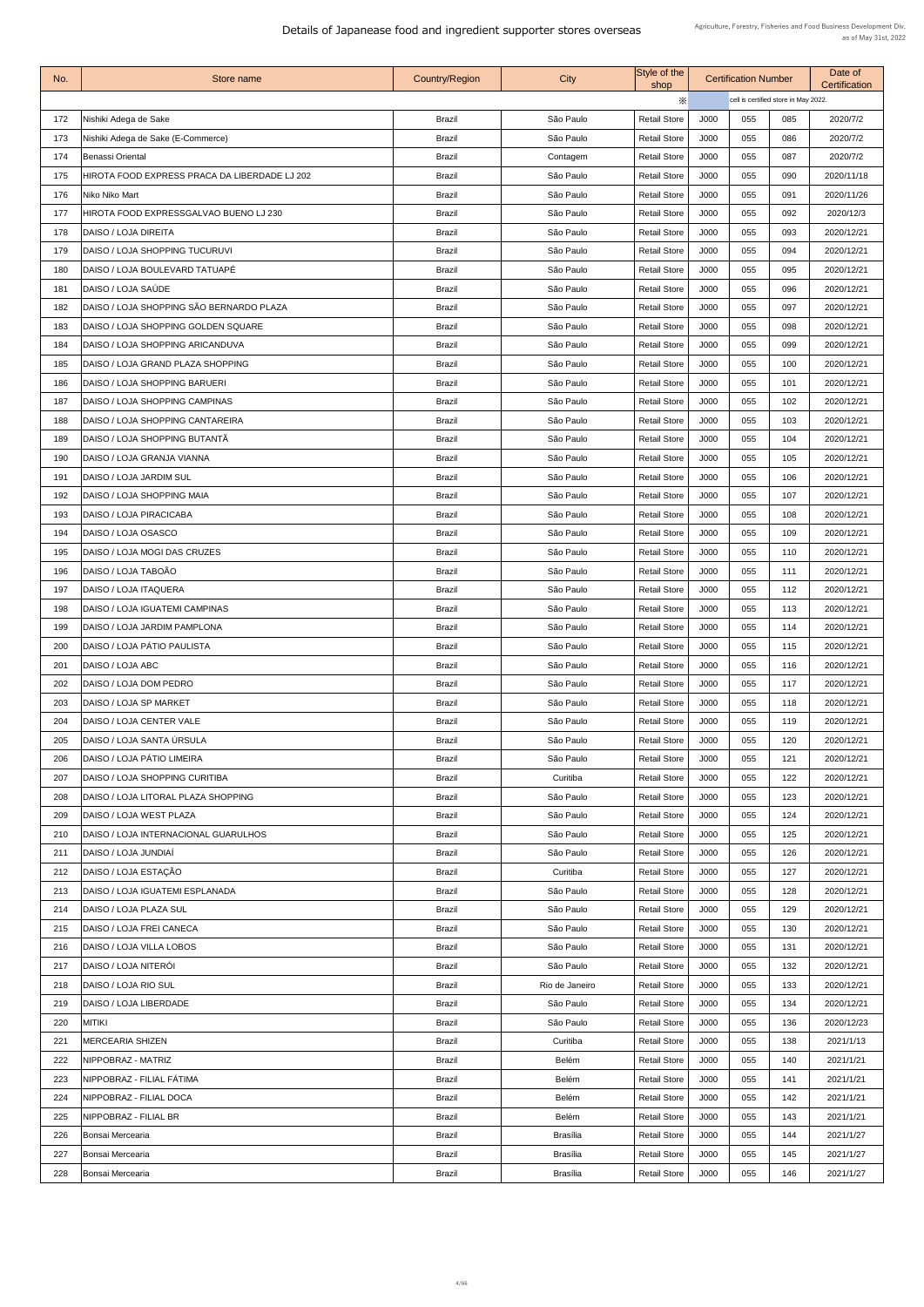| No.        | Store name                                                    | <b>Country/Region</b>          | <b>City</b>                  | Style of the<br>shop                       |              | <b>Certification Number</b>          |            | Date of<br><b>Certification</b> |  |
|------------|---------------------------------------------------------------|--------------------------------|------------------------------|--------------------------------------------|--------------|--------------------------------------|------------|---------------------------------|--|
|            |                                                               |                                |                              | $\times$                                   |              | cell is certified store in May 2022. |            |                                 |  |
| 229        | Tiomi & Gomi Mercearia Bazar LTDA ME                          | <b>Brazil</b>                  | São Paulo                    | <b>Retail Store</b>                        | J000         | 055                                  | 150        | 2021/1/27                       |  |
| 230        | Daiso Brasília                                                | <b>Brazil</b>                  | <b>Brasília</b>              | <b>Retail Store</b>                        | J000         | 055                                  | 156        | 2021/2/8                        |  |
| 231        | <b>OBENTO PRODUTOS ORIENTAIS</b>                              | <b>Brazil</b>                  | São Paulo                    | <b>Retail Store</b>                        | J000         | 055                                  | 153        | 2021/2/8                        |  |
| 232        | EMPÓRIO ORIENTAL                                              | <b>Brazil</b>                  | <b>Blumenau</b>              | <b>Retail Store</b>                        | J000         | 055                                  | 158        | 2021/2/8                        |  |
| 233        | Konbini Produtos Orientais                                    | <b>Brazil</b>                  | São Paulo                    | <b>Retail Store</b>                        | J000         | 055                                  | 159        | 2021/2/8                        |  |
| 234        | Itidai                                                        | <b>Brazil</b>                  | São Paulo                    | <b>Retail Store</b>                        | J000         | 055                                  | 165        | 2021/2/8                        |  |
| 235        | <b>YUKY Produtos Orientais</b>                                | <b>Brazil</b>                  | Curitiba                     | <b>Retail Store</b>                        | J000         | 055                                  | 166        | 2021/2/22                       |  |
| 236        | <b>YASUI EMPORIO</b>                                          | <b>Brazil</b>                  | Curitiba                     | <b>Retail Store</b>                        | J000         | 055                                  | 167        | 2021/3/11                       |  |
| 237        | Mega Sake                                                     | <b>Brazil</b>                  | São Paulo                    | <b>Retail Store</b>                        | J000         | 055                                  | 171        | 2021/7/13                       |  |
| 238        | Mercearia Sukiyaki                                            | <b>Brazil</b>                  | São Paulo                    | <b>Retail Store</b>                        | J000         | 055                                  | 173        | 2021/10/1                       |  |
| 239        | Mercearia Yoshida                                             | <b>Brazil</b>                  | Londrina                     | <b>Retail Store</b>                        | J000         | 055                                  | 175        | 2021/10/19                      |  |
| 240        | KOA MOEMA                                                     | <b>Brazil</b>                  | São Paulo                    | <b>Retail Store</b>                        | J000         | 055                                  | 176        | 2021/10/28                      |  |
| 241        | KOA ACLIMAÇÃO                                                 | <b>Brazil</b>                  | São Paulo                    | <b>Retail Store</b>                        | J000         | 055                                  | 177        | 2021/10/28                      |  |
| 242        | Hirota Food Supermercados - LJ 18                             | <b>Brazil</b>                  | São Paulo                    | <b>Retail Store</b>                        | J000         | 055                                  | 180        | 2021/12/13                      |  |
| 243        | Hirota Food Supermercados - LJ 19                             | <b>Brazil</b>                  | São Paulo                    | <b>Retail Store</b>                        | J000         | 055                                  | 181        | 2021/12/13                      |  |
| 244        | Hirota Food Express - LJ 201                                  | <b>Brazil</b>                  | São Paulo                    | <b>Retail Store</b>                        | J000         | 055                                  | 182        | 2021/12/13                      |  |
| 245        | Hirota Food Express - LJ 203                                  | <b>Brazil</b>                  | São Paulo                    | <b>Retail Store</b>                        | J000         | 055                                  | 183        | 2021/12/13                      |  |
| 246        | Hirota Food Express - LJ 204                                  | <b>Brazil</b>                  | São Paulo                    | <b>Retail Store</b>                        | J000         | 055                                  | 184        | 2021/12/13                      |  |
| 247        | Hirota Food Express - LJ 205                                  | <b>Brazil</b>                  | São Paulo                    | <b>Retail Store</b>                        | J000         | 055                                  | 185        | 2021/12/13                      |  |
| 248        | Hirota Food Express - LJ 206                                  | <b>Brazil</b>                  | São Paulo                    | <b>Retail Store</b>                        | J000         | 055                                  | 186        | 2021/12/13                      |  |
| 249        | Hirota Food Express - LJ 207                                  | <b>Brazil</b>                  | São Paulo                    | <b>Retail Store</b>                        | J000         | 055                                  | 187        | 2021/12/13                      |  |
| 250        | Hirota Food Express - LJ 208                                  | <b>Brazil</b>                  | São Paulo                    | <b>Retail Store</b>                        | J000         | 055                                  | 188        | 2021/12/13                      |  |
| 251        | Hirota Food Express - LJ 209                                  | <b>Brazil</b>                  | São Paulo                    | <b>Retail Store</b>                        | J000         | 055                                  | 189        | 2021/12/13                      |  |
| 252        | Hirota Food Express - LJ 211                                  | <b>Brazil</b>                  | São Paulo                    | <b>Retail Store</b>                        | J000         | 055                                  | 190        | 2021/12/13                      |  |
| 253        | Hirota Food Express - LJ 212                                  | <b>Brazil</b>                  | São Paulo                    | <b>Retail Store</b>                        | J000         | 055                                  | 191        | 2021/12/13                      |  |
| 254        | Hirota Food Express - LJ 213                                  | <b>Brazil</b>                  | São Paulo                    | <b>Retail Store</b>                        | J000         | 055                                  | 192        | 2021/12/13                      |  |
| 255        |                                                               | <b>Brazil</b>                  | São Paulo                    | <b>Retail Store</b>                        | J000         | 055                                  | 193        | 2021/12/13                      |  |
|            | Hirota Food Express - LJ 214                                  |                                | São Paulo                    |                                            |              |                                      |            |                                 |  |
| 256        | Hirota Food Express - LJ 215                                  | <b>Brazil</b>                  |                              | <b>Retail Store</b>                        | J000         | 055                                  | 194        | 2021/12/13                      |  |
| 257        | Hirota Food Express - LJ 218                                  | <b>Brazil</b>                  | São Paulo                    | <b>Retail Store</b>                        | J000         | 055                                  | 195        | 2021/12/13                      |  |
| 258        | Hirota Food Express - LJ 219                                  | <b>Brazil</b>                  | São Paulo                    | <b>Retail Store</b>                        | J000         | 055                                  | 196        | 2021/12/13                      |  |
| 259        | Hirota Food Express - LJ 220                                  | <b>Brazil</b>                  | São Paulo                    | <b>Retail Store</b>                        | J000         | 055                                  | 197        | 2021/12/13                      |  |
| 260        | Hirota Food Express - LJ 221                                  | <b>Brazil</b>                  | São Paulo                    | <b>Retail Store</b>                        | J000         | 055                                  | 198        | 2021/12/13                      |  |
| 261        | Hirota Food Express - LJ 222                                  | <b>Brazil</b>                  | São Paulo                    | <b>Retail Store</b>                        | J000         | 055                                  | 199        | 2021/12/13                      |  |
| 262        | Hirota Food Express - LJ 223                                  | <b>Brazil</b>                  | São Paulo                    | <b>Retail Store</b>                        | J000<br>J000 | 055<br>055                           | 200        | 2021/12/13                      |  |
| 263<br>264 | Hirota Food Express - LJ 225<br>Hirota Food Express - LJ 226  | <b>Brazil</b><br><b>Brazil</b> | São Paulo<br>São Paulo       | <b>Retail Store</b><br><b>Retail Store</b> | J000         | 055                                  | 201<br>202 | 2021/12/13<br>2021/12/13        |  |
| 265        | Hirota Food Express - LJ 227                                  | <b>Brazil</b>                  | São Paulo                    | <b>Retail Store</b>                        | J000         | 055                                  | 203        | 2021/12/13                      |  |
| 266        | Hirota Food Express - LJ 228                                  | <b>Brazil</b>                  | São Paulo                    | <b>Retail Store</b>                        | J000         | 055                                  | 204        | 2021/12/13                      |  |
|            |                                                               |                                |                              |                                            |              |                                      |            |                                 |  |
| 267<br>268 | Hirota Food Express - LJ 229<br>Shin                          | <b>Brazil</b><br><b>Brazil</b> | São Paulo<br>São Paulo       | <b>Retail Store</b><br><b>Retail Store</b> | J000<br>J000 | 055<br>055                           | 205<br>208 | 2021/12/13<br>2022/4/22         |  |
| 269        | <b>SUPER NIKKEI</b>                                           |                                |                              |                                            |              | 051                                  | 024        |                                 |  |
| 270        | <b>BENTO BOX</b>                                              | Peru<br>Peru                   | Lima<br>Lima                 | <b>Retail Store</b><br><b>Retail Store</b> | J000<br>J000 | 051                                  | 026        | 2019/12/24<br>2020/11/18        |  |
|            |                                                               |                                |                              |                                            |              |                                      |            |                                 |  |
| 271        | Yamachan Matcha                                               | ペルー                            | リマ                           | 小売店                                        | J000         | 051<br>054                           | 027<br>017 | 2022/5/25                       |  |
| 272<br>273 | Nueva Casa Japonesa<br>Chajin, La Maison du Thé Vert Japonais | Argentine<br>France            | <b>Buenos Aires</b><br>Paris | <b>Retail Store</b><br><b>Retail Store</b> | J000<br>J000 | 033                                  | 003        | 2022/2/17<br>2018/1/31          |  |
| 274        | OSAKE.fr                                                      | France                         | Loire                        | <b>Retail Store</b>                        | J000         | 033                                  | 006        | 2018/1/31                       |  |
| 275        | L'autre thé Mouffetard                                        | France                         | Paris                        | <b>Retail Store</b>                        | J000         | 033                                  | 016        | 2018/1/31                       |  |
| 276        | L'autre thé Lacharrière                                       | France                         | Paris                        | <b>Retail Store</b>                        | J000         | 033                                  | 017        | 2018/1/31                       |  |
| 277        | L'autre thé Daguerre                                          | France                         | Paris                        | <b>Retail Store</b>                        | J000         | 033                                  | 018        | 2018/1/31                       |  |
| 278        | <b>LUPICIA</b>                                                | France                         | Paris                        | <b>Retail Store</b>                        | J000         | 033                                  | 019        | 2018/1/31                       |  |
| 279        | Mon Panier d'Asie 17eme                                       | France                         | Paris                        | <b>Retail Store</b>                        | J000         | 033                                  | 020        | 2018/1/31                       |  |
| 280        | Mon Panier d'Asie Nante                                       | France                         | Nante                        | <b>Retail Store</b>                        | J000         | 033                                  | 021        | 2018/1/31                       |  |
| 281        | <b>ACE OPERA</b>                                              | France                         | Paris                        | <b>Retail Store</b>                        | J000         | 033                                  | 030        | 2018/1/31                       |  |
| 282        | <b>GEORGE CANNON</b>                                          | France                         | Paris                        | <b>Retail Store</b>                        | J000         | 033                                  | 032        |                                 |  |
| 283        | KIOKO                                                         |                                |                              |                                            |              | 033                                  | 036        | 2018/1/31                       |  |
|            |                                                               | France                         | Paris                        | <b>Retail Store</b>                        | J000         |                                      |            | 2018/1/31                       |  |
| 284        | workshop ISSE                                                 | France                         | Paris                        | <b>Retail Store</b>                        | J000         | 033                                  | 052        | 2018/1/31                       |  |
| 285        | <b>JUGETSUDO</b>                                              | France                         | Paris                        | <b>Retail Store</b>                        | J000         | 033                                  | 053        | 2018/1/31                       |  |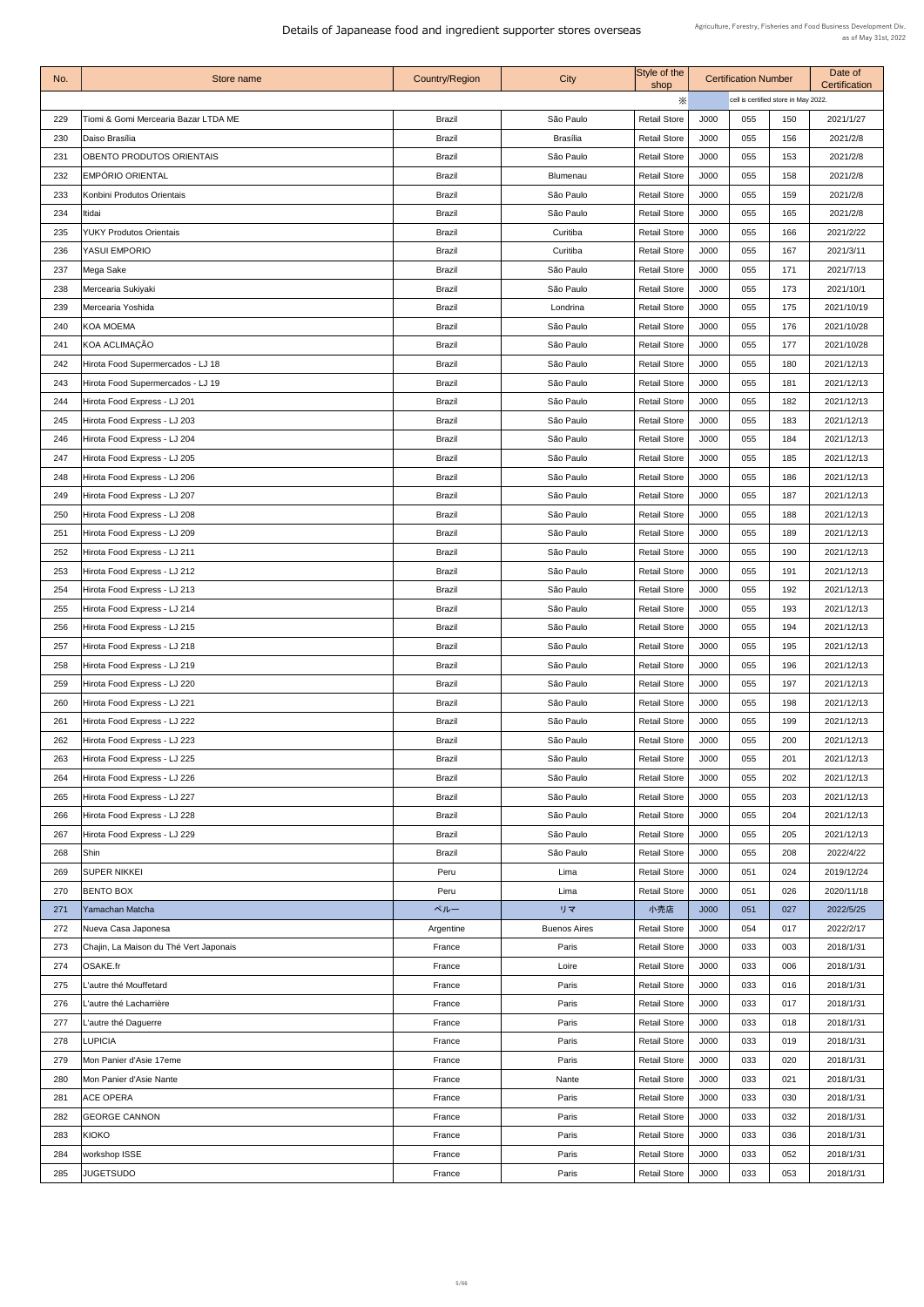| No. | Store name                                   | <b>Country/Region</b> | City                     | Style of the<br>shop |      | <b>Certification Number</b>          |     | Date of<br>Certification |  |
|-----|----------------------------------------------|-----------------------|--------------------------|----------------------|------|--------------------------------------|-----|--------------------------|--|
|     |                                              |                       |                          | $\times$             |      | cell is certified store in May 2022. |     |                          |  |
| 286 | <b>ROI DE BRETAGNE</b>                       | France                | <b>Brest</b>             | <b>Retail Store</b>  | J000 | 033                                  | 058 | 2018/1/31                |  |
| 287 | <b>Galeries Gourmandes</b>                   | France                | Paris                    | <b>Retail Store</b>  | J000 | 033                                  | 067 | 2018/1/31                |  |
| 288 | <b>Fromagerie HISADA</b>                     | France                | Paris                    | <b>Retail Store</b>  | J000 | 033                                  | 068 | 2018/1/31                |  |
| 289 | Boutique Satsuki - Epicerie japonaise à Lyon | France                | Lyon                     | <b>Retail Store</b>  | J000 | 033                                  | 074 | 2018/1/31                |  |
| 290 | OZENYA (Détaillant)                          | France                | Grenoble                 | <b>Retail Store</b>  | J000 | 033                                  | 083 | 2018/1/31                |  |
| 291 | lida-shoten                                  | France                | Dole                     | <b>Retail Store</b>  | J000 | 033                                  | 088 | 2018/1/31                |  |
| 292 | Le marché du bonheur                         | France                | Dijon                    | <b>Retail Store</b>  | J000 | 033                                  | 098 | 2018/1/31                |  |
| 293 | <b>NANAYA</b>                                | France                | Paris                    | <b>Retail Store</b>  | J000 | 033                                  | 111 | 2018/1/31                |  |
| 294 | Nishikidôri                                  | France                | Paris                    | <b>Retail Store</b>  | J000 | 033                                  | 116 | 2018/1/31                |  |
| 295 | Le parti du Thé                              | France                | Paris                    | <b>Retail Store</b>  | J000 | 033                                  | 120 | 2018/1/31                |  |
| 296 | <b>MIDORINOSHIMA</b>                         | France                | Porto-Vecchio            | <b>Retail Store</b>  | J000 | 033                                  | 121 | 2018/1/31                |  |
| 297 | <b>Thanh Binh Jeune</b>                      | France                | Ivry-sur-Seine           | <b>Retail Store</b>  | J000 | 033                                  | 127 | 2018/1/31                |  |
| 298 | L'épicerie par Pasona                        | France                | Paris                    | <b>Retail Store</b>  | J000 | 033                                  | 128 | 2018/1/31                |  |
| 299 | LA Carte des vins                            | France                | Paris                    | <b>Retail Store</b>  | J000 | 033                                  | 132 | 2018/1/31                |  |
| 300 | <b>JULHES PARIS POISSONNIERE</b>             | France                | Paris                    | <b>Retail Store</b>  | J000 | 033                                  | 135 | 2018/1/31                |  |
| 301 | <b>JULHES PARIS SAINT DENIS</b>              | France                | Paris                    | <b>Retail Store</b>  | J000 | 033                                  | 136 | 2018/1/31                |  |
| 302 | <b>JULHES PARIS SAINT MARTIN</b>             | France                | Paris                    | <b>Retail Store</b>  | J000 | 033                                  | 137 | 2018/1/31                |  |
| 303 | <b>JULHES PARIS SAINT MAUR</b>               | France                | Paris                    | <b>Retail Store</b>  | J000 | 033                                  | 138 | 2018/1/31                |  |
| 304 | <b>JULHES PARIS VOLTAIRE</b>                 | France                | Paris                    | <b>Retail Store</b>  | J000 | 033                                  | 139 | 2018/1/31                |  |
| 305 | NEO.T.                                       | France                | Paris                    | <b>Retail Store</b>  | J000 | 033                                  | 148 | 2018/1/31                |  |
| 306 | KANAE 5e                                     | France                | Paris                    | <b>Retail Store</b>  | J000 | 033                                  | 152 | 2018/1/31                |  |
| 307 | KANAE 15e                                    | France                | Paris                    | <b>Retail Store</b>  | J000 | 033                                  | 153 | 2018/1/31                |  |
|     |                                              |                       |                          |                      |      |                                      |     |                          |  |
| 308 | OCHAYA<br> SOËN 1738                         | France                | Saint pierre en faucigny | <b>Retail Store</b>  | J000 | 033<br>033                           | 159 | 2018/3/22                |  |
| 309 |                                              | France                | Paris                    | <b>Retail Store</b>  | J000 |                                      | 161 | 2018/4/9                 |  |
| 310 | <b>OTSUKIMI</b>                              | France                | <b>Bordeaux</b>          | <b>Retail Store</b>  | J000 | 033                                  | 168 | 2018/11/21               |  |
| 311 | <b>YOSASO</b>                                | France                | Menthon St. Bernard      | <b>Retail Store</b>  | J000 | 033                                  | 169 | 2018/12/25               |  |
| 312 | <b>BENTOMANIA</b>                            | France                | Lyon                     | <b>Retail Store</b>  | J000 | 033                                  | 172 | 2019/3/26                |  |
| 313 | Autour Du Yuzu                               | France                | Mâcon                    | <b>Retail Store</b>  | J000 | 033                                  | 179 | 2020/1/9                 |  |
| 314 | tcha-tcha Confluence                         | France                | Lyon                     | <b>Retail Store</b>  | J000 | 033                                  | 182 | 2020/3/6                 |  |
| 315 | IMA Un voyage au Japon                       | France                | <b>Saint Nazaire</b>     | <b>Retail Store</b>  | J000 | 033                                  | 183 | 2020/3/17                |  |
| 316 | <b>LES3CHOCOLATS PARIS</b>                   | France                | <b>Saint Nazaire</b>     | <b>Retail Store</b>  | J000 | 033                                  | 187 | 2020/10/5                |  |
| 317 | <b>Toulouse Sake Club</b>                    | France                | Toulouse                 | <b>Retail Store</b>  | J000 | 033                                  | 188 | 2020/11/18               |  |
| 318 | Satsuki                                      | France                | Pont-Évêque              | <b>Retail Store</b>  | J000 | 033                                  | 190 | 2020/11/18               |  |
| 319 | Japonsake.com                                | France                | Toulouse                 | <b>Retail Store</b>  | J000 | 033                                  | 191 | 2020/12/3                |  |
| 320 | LE COMPTOIR INARI                            | France                | Rousse                   | <b>Retail Store</b>  | J000 | 033                                  | 192 | 2021/1/21                |  |
| 321 | Shiawassé                                    | France                | Baziège                  | <b>Retail Store</b>  | J000 | 033                                  | 196 | 2021/7/26                |  |
| 322 | G81                                          | Italy                 | Milan                    | <b>Retail Store</b>  | J000 | 039                                  | 008 | 2017/12/4                |  |
| 323 | Poporoya Retail store                        | Italy                 | Milan                    | <b>Retail Store</b>  | J000 | 039                                  | 020 | 2018/2/13                |  |
| 324 | EnotecaWine                                  | Italy                 | Milan                    | <b>Retail Store</b>  | J000 | 039                                  | 023 | 2018/3/8                 |  |
| 325 | KATHAY                                       | Italy                 | Milan                    | <b>Retail Store</b>  | J000 | 039                                  | 029 | 2018/4/25                |  |
| 326 | <b>ORIENTAL</b>                              | Italy                 | Milan                    | <b>Retail Store</b>  | J000 | 039                                  | 034 | 2018/6/6                 |  |
| 327 | <b>BOTTEGA LIBERATI</b>                      | Italy                 | Roma                     | <b>Retail Store</b>  | J000 | 039                                  | 040 | 2018/6/29                |  |
| 328 | SUSHI SUSHI STORE CIPRO                      | Italy                 | Roma                     | <b>Retail Store</b>  | J000 | 039                                  | 039 | 2018/7/11                |  |
| 329 | Kao`s Bottega Giapponese                     | Italy                 | Siena                    | <b>Retail Store</b>  | J000 | 039                                  | 045 | 2018/7/20                |  |
| 330 | La Teiera Eclettica                          | Italy                 | Milano                   | <b>Retail Store</b>  | J000 | 039                                  | 050 | 2018/10/31               |  |
| 331 | <b>JAPOSUD SRL - HAGAKURE STORE</b>          | Italy                 | Bari                     | <b>Retail Store</b>  | J000 | 039                                  | 066 | 2019/11/1                |  |
| 332 | Ikiya                                        | Italy                 | <b>Treviso</b>           | <b>Retail Store</b>  | J000 | 039                                  | 070 | 2020/1/9                 |  |
| 333 | WARAI SUSHI IPERCOOP PIAZZA LODI             | Italy                 | Milano                   | <b>Retail Store</b>  | J000 | 039                                  | 082 | 2020/8/27                |  |
| 334 | WARAI SUSHI Coop Milano Arona                | Italy                 | Milano                   | <b>Retail Store</b>  | J000 | 039                                  | 083 |                          |  |
| 335 | WARAI SUSHI COOP BUSTO ARSIZIO               | Italy                 | <b>Busto Arsizio</b>     | <b>Retail Store</b>  | J000 | 039                                  | 084 |                          |  |
| 336 | WARAI SUSHI IPERCOOP GALLERIA BORROMEA       | Italy                 | Peschiera Borromeo       | <b>Retail Store</b>  | J000 | 039                                  | 085 |                          |  |
| 337 | WARAI SUSHI IPERCOOP TREVIGLIO               | Italy                 | Treviglio                | <b>Retail Store</b>  | J000 | 039                                  | 086 |                          |  |
| 338 | WARAI SUSHI CENTRO COMMERCIALE PARCO DORA    | Italy                 | Turin                    | <b>Retail Store</b>  | J000 | 039                                  | 087 |                          |  |
| 339 | WARAI SUSHI SUPERSTORE COOP BOTTICELLI       | Italy                 | Turin                    | <b>Retail Store</b>  | J000 | 039                                  | 088 |                          |  |
| 340 | WARAI SUSHI IPERCOOP NOVARA                  | Italy                 | Novara                   | <b>Retail Store</b>  | J000 | 039                                  | 089 |                          |  |
| 341 | <b>WARAI SUSHI IPERCOOP PINEROLO</b>         | Italy                 | Pinerolo                 | <b>Retail Store</b>  | J000 | 039                                  | 090 |                          |  |
| 342 | <b>WARAI SUSHI IPERCOOP CHIERI</b>           | Italy                 | Chieri                   | <b>Retail Store</b>  | J000 | 039                                  | 091 |                          |  |
|     |                                              |                       |                          |                      |      |                                      |     |                          |  |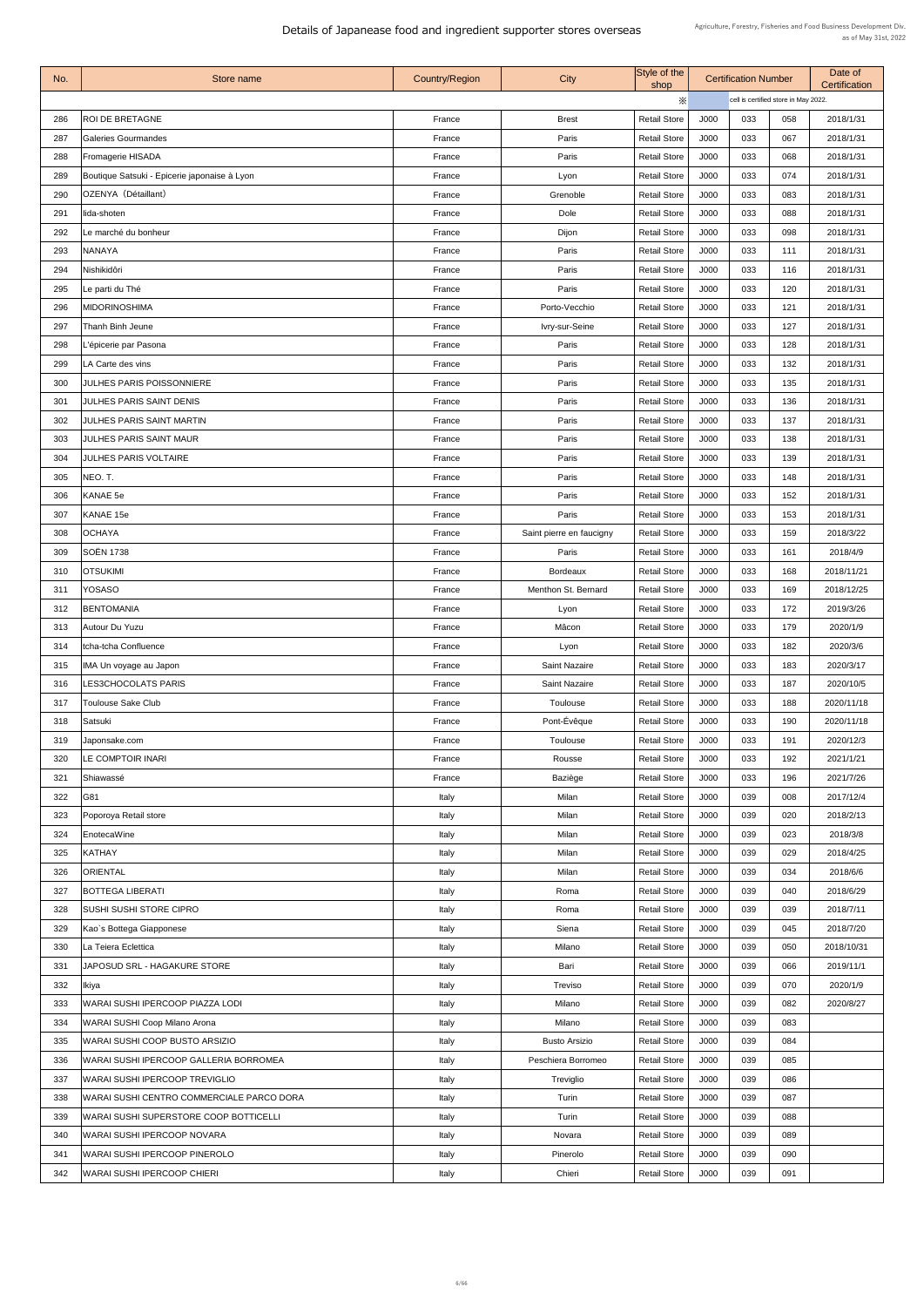| No. | Store name                                           | <b>Country/Region</b> | City                     | Style of the<br>shop |             | <b>Certification Number</b> |                                      | Date of<br>Certification |
|-----|------------------------------------------------------|-----------------------|--------------------------|----------------------|-------------|-----------------------------|--------------------------------------|--------------------------|
|     |                                                      |                       |                          | $\times$             |             |                             | cell is certified store in May 2022. |                          |
| 343 | WARAI SUSHI IPERCOOP BIELLA                          | Italy                 | <b>Biella</b>            | <b>Retail Store</b>  | J000        | 039                         | 092                                  |                          |
| 344 | WARAI SUSHI IPERCOOP CUNEO                           | Italy                 | Cuneo                    | <b>Retail Store</b>  | J000        | 039                         | 093                                  |                          |
| 345 | WARAI SUSHI IPERCOOP CIRIÉ                           | Italy                 | Cirié                    | <b>Retail Store</b>  | J000        | 039                         | 094                                  |                          |
| 346 | WARAI SUSHI IPERCOOP COLLEGNO                        | Italy                 | Collegno                 | <b>Retail Store</b>  | J000        | 039                         | 095                                  |                          |
| 347 | WARAI SUSHI IPERCOOP GRAVELLONA TOCE                 | Italy                 | <b>Gravellona Toce</b>   | <b>Retail Store</b>  | J000        | 039                         | 096                                  |                          |
| 348 | WARAI SUSHI IPERCOOP CENTROLUNA                      | Italy                 | Sarzana                  | <b>Retail Store</b>  | J000        | 039                         | 097                                  |                          |
| 349 | WARAI SUSHI COOP GENOVA                              | Italy                 | Genova                   | <b>Retail Store</b>  | J000        | 039                         | 098                                  | 2020/8/27                |
| 350 | Domechan                                             | Italy                 | San Fiorano              | <b>Retail Store</b>  | <b>J000</b> | 039                         | 105                                  | 2021/6/29                |
| 351 | Todoku Japan                                         | Italy                 | Milano                   | <b>Retail Store</b>  | J000        | 039                         | 106                                  | 2021/9/21                |
| 352 | Urban Merchants Ltd.                                 | UnitedKingdom         | London                   | <b>Retail Store</b>  | J000        | 044                         | 008                                  | 2018/4/24                |
| 353 | Japan Centre                                         | UnitedKingdom         | London                   | <b>Retail Store</b>  | J000        | 044                         | 009                                  | 2018/4/27                |
| 354 | <b>CULINARIS</b>                                     | UnitedKingdom         | Cambridge                | <b>Retail Store</b>  | J000        | 044                         | 021                                  | 2018/8/7                 |
| 355 | Sakaya at Pantechnicon                               | UnitedKingdom         | London                   | <b>Retail Store</b>  | J000        | 044                         | 034                                  | 2021/10/1                |
| 356 | HIS JAPAN PREMIUM FOOD & TRAVEL in LONDON            | UnitedKingdom         | London                   | <b>Retail Store</b>  | J000        | 044                         | 036                                  | 2021/11/18               |
| 357 | <b>TOKURI</b>                                        | Germany               | <b>Berlin</b>            | <b>Retail Store</b>  | J000        | 049                         | 001                                  | 2018/2/20                |
| 358 | Hanabira Japanische Lebensmittel&Feinkost            | Germany               | <b>Berlin</b>            | <b>Retail Store</b>  | J000        | 049                         | 002                                  | 2018/3/22                |
| 359 | nazuna - Japanische Chocolaterie-                    | Germany               | <b>Berlin</b>            | <b>Retail Store</b>  | J000        | 049                         | 003                                  | 2018/5/14                |
| 360 | Ginza Berlin                                         | Germany               | <b>Berlin</b>            | <b>Retail Store</b>  | J000        | 049                         | 010                                  | 2018/6/12                |
| 361 | matchashop /Japan Tea Shop                           | Germany               | <b>Berlin</b>            | <b>Retail Store</b>  | J000        | 049                         | 014                                  | 2019/2/14                |
| 362 | Matcha-Life                                          | Germany               | Wolfsburg                | <b>Retail Store</b>  | J000        | 049                         | 015                                  | 2019/11/30               |
| 363 | SuperKato                                            | Germany               | Frankfurt                | <b>Retail Store</b>  | J019        | 049                         | 007                                  | 2019/6/8                 |
| 364 | <b>SHO CHA</b>                                       | Germany               | Rostock                  | <b>Retail Store</b>  | J000        | 049                         | 016                                  | 2020/6/5                 |
| 365 | 1mal1japan                                           | Germany               | <b>Dresden</b>           | <b>Retail Store</b>  | J000        | 049                         | 020                                  | 2020/9/17                |
| 366 | <b>ITCHOO Greentea</b>                               | Germany               | <b>Bergisch Gladbach</b> | <b>Retail Store</b>  | J000        | 049                         | 021                                  | 2020/9/17                |
| 367 | SAKE 36                                              | Germany               | <b>Berlin</b>            | <b>Retail Store</b>  | J000        | 049                         | 017                                  | 2020/6/25                |
| 368 | <b>CONBINI</b>                                       | Germany               | Frankfurt                | <b>Retail Store</b>  | J000        | 049                         | 018                                  | 2020/8/21                |
| 369 | Dein Japanladen Chaya                                | Germany               | <b>Berlin</b>            | <b>Retail Store</b>  | J000        | 049                         | 036                                  | 2020/12/3                |
| 370 | H.I.S. Deutschland Touristik GmbH Berlin             | Germany               | <b>Berlin</b>            | <b>Retail Store</b>  | J000        | 049                         | 039                                  | 2020/12/3                |
| 371 | Nihon Mono                                           | Germany               | <b>Berlin</b>            | <b>Retail Store</b>  | J000        | 049                         | 044                                  | 2021/3/4                 |
| 372 | EasyCookAsia                                         | Germany               | <b>Berlin</b>            | <b>Retail Store</b>  | J000        | 049                         | 046                                  | 2021/3/11                |
| 373 | Shochiku                                             | Germany               | Düsseldorf               | <b>Retail Store</b>  | J000        | 049                         | 048                                  | 2021/3/16                |
| 374 | NikanKitchen                                         | Germany               | <b>Berlin</b>            | <b>Retail Store</b>  | J000        | 049                         | 056                                  | 2021/6/15                |
| 375 | Distel Bio+                                          | Germany               | Frankfurt                | <b>Retail Store</b>  | J000        | 049                         | 057                                  | 2021/8/26                |
| 376 | HIS JAPAN PREMIUM FOOD & TRAVEL in Frankfurt am Main | Germany               | Frankfurt                | <b>Retail Store</b>  | J000        | 049                         | 058                                  | 2021/8/26                |
| 377 | MIKADO Feinkost Isartor                              | Germany               | <b>Berlin</b>            | <b>Retail Store</b>  | J000        | 049                         | 059                                  | 2021/10/12               |
| 378 | HIS JAPAN PREMIUM FOOD & TRAVEL in MUNICH            | Germany               | Munich                   | <b>Retail Store</b>  | J000        | 049                         | 061                                  | 2022/2/3                 |
| 379 | Matcha Kāru                                          | Germany               | Passau                   | <b>Retail Store</b>  | J000        | 049                         | 062                                  | 2022/2/3                 |
| 380 | ORIENTAL MARKET                                      | Spain                 | Madrid                   | <b>Retail Store</b>  | J000        | 034                         | 004                                  | 2018/11/12               |
| 381 | Kirei Las Cortes                                     | Spain                 | Madrid                   | <b>Retail Store</b>  | J000        | 034                         | 005                                  | 2018/12/18               |
| 382 | <b>JAPONMARKET</b>                                   | Spain                 | <b>Barcelona</b>         | <b>Retail Store</b>  | J000        | 034                         | 010                                  | 2019/3/18                |
| 383 | TOKYO-YA                                             | Spain                 | Madrid                   | <b>Retail Store</b>  | J004        | 034                         | 002                                  | 2017/4/1                 |
| 384 | TÉ VALLE GOURMET                                     | Spain                 | Madrid                   | <b>Retail Store</b>  | J000        | 034                         | 021                                  | 2019/6/20                |
| 385 | SK MARKET ASIA FOOD S.L                              | Spain                 | Madrid                   | <b>Retail Store</b>  | J000        | 034                         | 036                                  | 2019/7/10                |
| 386 | <b>ISSE JAPAN</b>                                    | Spain                 | <b>Barcelona</b>         | <b>Retail Store</b>  | J000        | 034                         | 040                                  | 2020/12/3                |
| 387 | <b>Food &amp; Travel by HIS</b>                      | Spain                 | Madrid                   | <b>Retail Store</b>  | J000        | 034                         | 044                                  | 2021/8/16                |
| 388 | Espacio Tōhō                                         | Spain                 | Zaragoza                 | <b>Retail Store</b>  | J000        | 034                         | 045                                  | 2021/9/21                |
| 389 | EspabilaTé                                           | Spain                 | Zaragoza                 | <b>Retail Store</b>  | J000        | 034                         | 046                                  | 2021/10/28               |
| 390 | Nishi Japan Shop Schaffhauserstr店                    | Switzerland           | Zurich                   | <b>Retail Store</b>  | J000        | 041                         | 001                                  | 2017/6/14                |
| 391 | Nishi Japan Shop Falkenstrasse店                      | Switzerland           | Zurich                   | <b>Retail Store</b>  | J000        | 041                         | 002                                  | 2017/6/15                |
| 392 | Cavasake.ch                                          | Switzerland           |                          | <b>Retail Store</b>  | J000        | 041                         | 007                                  | 2019/12/24               |
|     |                                                      |                       | Jongny                   |                      |             | 041                         |                                      |                          |
| 393 | Charly Iten Art Affairs                              | Switzerland           | Unterägeri               | <b>Retail Store</b>  | J000        |                             | 008                                  | 2021/2/8                 |
| 394 | <b>Kitsune Trading Sagl</b>                          | Switzerland           | Mendrisio                | <b>Retail Store</b>  | J000        | 041                         | 011                                  | 2022/4/26                |
| 395 | Shinwazen                                            | Switzerland           | Zurich                   | <b>Retail Store</b>  | J000        | 041                         | 012                                  | 2022/4/26                |
| 396 | Wakara Laden                                         | Switzerland           | Aargau                   | <b>Retail Store</b>  | J000        | 041                         | 013                                  | 2022/4/26                |
| 397 | <b>SALAMAT Asian Supermarket</b>                     | Greece                | Athens                   | <b>Retail Store</b>  | J000        | 030                         | 001                                  | 2018/7/20                |
| 398 | Soya Athens                                          | Greece                | Athens                   | <b>Retail Store</b>  | J000        | 030                         | 003                                  | 2020/6/19                |
| 399 | Soya Athens at Koi Sushi bar Glyfada                 | Greece                | Glifada                  | <b>Retail Store</b>  | J000        | 030                         | 004                                  | 2020/6/19                |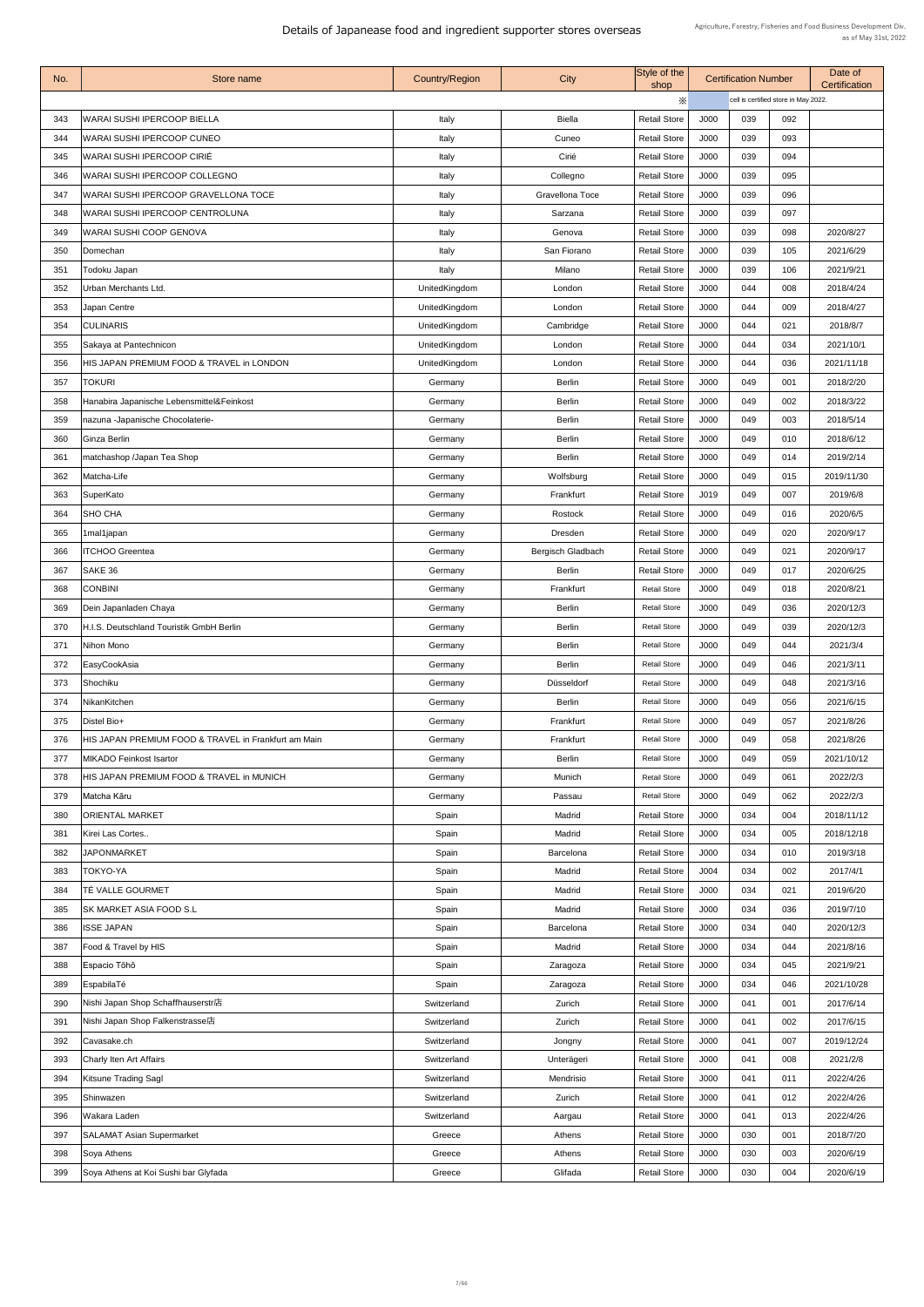| No. | <b>Store name</b>                                    | <b>Country/Region</b> | City            | Style of the<br>shop |      | <b>Certification Number</b>          |     | Date of<br>Certification |
|-----|------------------------------------------------------|-----------------------|-----------------|----------------------|------|--------------------------------------|-----|--------------------------|
|     |                                                      |                       |                 | $\times$             |      | cell is certified store in May 2022. |     |                          |
| 400 | <b>MORI'S CANTEEN</b>                                | Greece                | <b>Nikaia</b>   | <b>Retail Store</b>  | J013 | 030                                  | 001 | 2018/2/26                |
| 401 | Hokkai Suisan                                        | Netherlands           | ljmuiden        | <b>Retail Store</b>  | J000 | 031                                  | 001 | 2019/1/15                |
| 402 | Otemba Sake Amsterdam                                | Netherlands           | Amsterdam       | <b>Retail Store</b>  | J000 | 031                                  | 002 | 2020/12/3                |
| 403 | <b>MAKITA</b>                                        | <b>Netherlands</b>    | Den Haag        | <b>Retail Store</b>  | J000 | 031                                  | 003 | 2021/2/17                |
| 404 | <b>Yama Products</b>                                 | Netherlands           | Utrecht         | <b>Retail Store</b>  | J000 | 031                                  | 004 | 2021/6/14                |
| 405 | <b>Culinaris Buda</b>                                | Hungary               | <b>Budapest</b> | <b>Retail Store</b>  | J000 | 036                                  | 007 | 2018/6/12                |
| 406 | <b>Culinaris Parlament</b>                           | Hungary               | <b>Budapest</b> | <b>Retail Store</b>  | J000 | 036                                  | 008 | 2018/6/12                |
| 407 | Taste The World store                                | Hungary               | <b>Budapest</b> | <b>Retail Store</b>  | J000 | 036                                  | 009 | 2018/8/1                 |
| 408 | <b>Teavolution Tea Room and Shop</b>                 | Hungary               | <b>Budapest</b> | <b>Retail Store</b>  | J000 | 036                                  | 011 | 2020/6/5                 |
| 409 | NEWCOM (Oh!My Saké)                                  | <b>Belgium</b>        | Kortrijk        | <b>Retail Store</b>  | J000 | 032                                  | 007 | 2019/4/23                |
| 410 | HopSaké                                              | <b>Belgium</b>        | <b>Bazel</b>    | <b>Retail Store</b>  | J000 | 032                                  | 005 | 2019/12/24               |
| 411 | <b>OSAKE.BE</b>                                      | <b>Belgium</b>        | Tournai         | <b>Retail Store</b>  | J000 | 032                                  | 006 | 2020/1/9                 |
| 412 | <b>OWHISKY.BE</b>                                    | <b>Belgium</b>        | Tournai         | <b>Retail Store</b>  | J000 | 032                                  | 007 | 2020/1/9                 |
| 413 |                                                      |                       | <b>Brussels</b> | <b>Retail Store</b>  | J000 | 032                                  | 008 | 2020/7/27                |
| 414 | Kanpai<br>Kaori Tea & Spices                         | <b>Belgium</b>        |                 | <b>Retail Store</b>  | J000 | 032                                  | 010 | 2021/2/22                |
|     |                                                      | <b>Belgium</b>        | Meulebeke       |                      |      |                                      |     |                          |
| 415 | Inua                                                 | <b>Belgium</b>        | Antwerpen       | <b>Retail Store</b>  | J000 | 032                                  | 012 | 2021/4/21                |
| 416 | Pimentón                                             | <b>Belgium</b>        | Leuven          | <b>Retail Store</b>  | J000 | 032                                  | 013 | 2021/7/13                |
| 417 | <b>SUSHI FUMI</b>                                    | <b>Belgium</b>        | Heusden-Zolder  | <b>Retail Store</b>  | J026 | 032                                  | 012 | 2019/10/27               |
| 418 | Tagawa Vleurgat                                      | <b>Belgium</b>        | <b>Brussels</b> | <b>Retail Store</b>  | J026 | 032                                  | 016 | 2020/9/16                |
| 419 | Tagawa Stockel                                       | <b>Belgium</b>        | <b>Brussels</b> | <b>Retail Store</b>  | J026 | 032                                  | 017 | 2020/9/16                |
| 420 | Tagawa Delta                                         | <b>Belgium</b>        | <b>Brussels</b> | <b>Retail Store</b>  | J026 | 032                                  | 018 | 2020/9/16                |
| 421 | Tagawa Schuman                                       | <b>Belgium</b>        | <b>Brussels</b> | <b>Retail Store</b>  | J026 | 032                                  | 019 | 2020/9/16                |
| 422 | Kita Sake                                            | Denmark               | Copenhagen      | <b>Retail Store</b>  | J000 | 045                                  | 001 | 2018/7/11                |
| 423 | <b>Sing Tehus</b>                                    | Denmark               | Copenhagen      | <b>Retail Store</b>  | J000 | 045                                  | 002 | 2018/7/11                |
| 424 | Loja Japonesa Goyo-Ya                                | Portugal              | Lisbon          | <b>Retail Store</b>  | J000 | 351                                  | 001 | 2018/12/25               |
| 425 | Loja Japonesa Goyo-Ya                                | Portugal              | cascais         | <b>Retail Store</b>  | J000 | 351                                  | 002 | 2018/12/25               |
| 426 | Loja Japonesa Goyo-Ya                                | Portugal              | Almada          | <b>Retail Store</b>  | J000 | 351                                  | 004 | 2019/1/31                |
| 427 | Loja Japonesa Goyo-Ya Parque das Nações              | Portugal              | Lisbon          | <b>Retail Store</b>  | J000 | 351                                  | 006 | 2021/12/17               |
| 428 | Loja Japonesa Goyo-Ya Queluz                         | Portugal              | Queluz          | <b>Retail Store</b>  | J000 | 351                                  | 007 | 2021/12/17               |
| 429 | <b>INUA LIFESTROE</b>                                | Malta Republic        | Rahal Gdid      | <b>Retail Store</b>  | J000 | 356                                  | 001 | 2019/2/19                |
| 430 | <b>ALEXFISH</b>                                      | <b>Bulgaria</b>       | Sofia           | <b>Retail Store</b>  | J013 | 359                                  | 002 | 2017/8/25                |
| 431 | <b>Tako Foods Ltd</b>                                | <b>Bulgaria</b>       | Sofia           | <b>Retail Store</b>  | J013 | 359                                  | 005 | 2017/9/4                 |
| 432 | Ocha.bg                                              | <b>Bulgaria</b>       | Sofia           | <b>Retail Store</b>  | J013 | 359                                  | 006 | 2017/9/25                |
| 433 | SUSI.CZ                                              | <b>Czech Republic</b> | Prague          | <b>Retail Store</b>  | J000 | 420                                  | 001 | 2018/5/23                |
| 434 | Japonia Centralna                                    | Poland                | Warsaw          | <b>Retail Store</b>  | J000 | 048                                  | 003 | 2020/5/19                |
| 435 | <b>HORECA ASIAN FOOD</b>                             | Poland                | Warsaw          | <b>Retail Store</b>  | J000 | 048                                  | 005 | 2021/3/4                 |
| 436 | DE CARE GROUP SP. Z O.O. I WSPÓLNICY SP. KOMANDYTOWA | Poland                | Warsaw          | <b>Retail Store</b>  | J000 | 048                                  | 006 | 2021/4/23                |
| 437 | www.sklep.kokoro.pl                                  | Poland                | Warsaw          | <b>Retail Store</b>  | J000 | 048                                  | 007 | 2021/7/29                |
| 438 | KOKORO SMAKI JAPONII                                 | Poland                | Warsaw          | <b>Retail Store</b>  | J013 | 048                                  | 012 | 2019/2/25                |
| 439 | <b>KUCHNIE SWIATA</b>                                | Poland                | Warsaw          | <b>Retail Store</b>  | J013 | 048                                  | 013 | 2019/3/6                 |
| 440 | Nippon-Ya                                            | Austria               | Vienna          | <b>Retail Store</b>  | J013 | 043                                  | 004 | 2019/3/1                 |
| 441 | bio&bio, Zagreb Ilica 70                             | Croatia               | Zagreb          | <b>Retail Store</b>  | J013 | 385                                  | 004 | 2017/9/4                 |
| 442 | bio&bio, Dubrovnik                                   | Croatia               | Dubrovnik       | <b>Retail Store</b>  | J013 | 385                                  | 005 | 2017/9/4                 |
| 443 | bio&bio,Osijek                                       | Croatia               | Osijek          | <b>Retail Store</b>  | J013 | 385                                  | 006 | 2017/9/4                 |
| 444 | bio&bio, Pula                                        | Croatia               | Pula            | <b>Retail Store</b>  | J013 | 385                                  | 007 | 2017/9/4                 |
| 445 | bio&bio, Rijeka                                      | Croatia               | Rijeka          | <b>Retail Store</b>  | J013 | 385                                  | 008 | 2017/9/4                 |
| 446 | bio&bio, Split City Center One                       | Croatia               | <b>Split</b>    | <b>Retail Store</b>  | J013 | 385                                  | 009 | 2017/9/4                 |
| 447 | bio&bio, Split Morpurgova poljana 2                  | Croatia               | Split           | <b>Retail Store</b>  | J013 | 385                                  | 010 | 2017/9/4                 |
| 448 | bio&bio, Split R.K. Prima 3                          | Croatia               | Split           | <b>Retail Store</b>  | J013 | 385                                  | 011 | 2017/9/4                 |
| 449 | bio&bio, Varazdin                                    | Croatia               | Varazdin        | <b>Retail Store</b>  | J013 | 385                                  | 012 | 2017/9/4                 |
|     |                                                      |                       |                 |                      |      |                                      |     |                          |
| 450 | bio&bio, Zagreb Westgate Shopping City               | Croatia               | Zagreb          | <b>Retail Store</b>  | J013 | 385                                  | 013 | 2017/9/4                 |
| 451 | bio&bio, Zagreb Arena centar                         | Croatia               | Zagreb          | <b>Retail Store</b>  | J013 | 385                                  | 014 | 2017/9/4                 |
| 452 | bio&bio, Zagreb Avenue Mall                          | Croatia               | Zagreb          | <b>Retail Store</b>  | J013 | 385                                  | 015 | 2017/9/4                 |
| 453 | bio&bio, Zagreb City Center one East                 | Croatia               | Zagreb          | <b>Retail Store</b>  | J013 | 385                                  | 016 | 2017/9/4                 |
| 454 | bio&bio, Zagreb City Center one West                 | Croatia               | Zagreb          | <b>Retail Store</b>  | J013 | 385                                  | 017 | 2017/9/4                 |
| 455 | biio&bio, Zagreb Radnička                            | Croatia               | Zagreb          | <b>Retail Store</b>  | J013 | 385                                  | 018 | 2017/9/4                 |
| 456 | bio&bio, Zagreb Nemčićeva                            | Croatia               | Zagreb          | <b>Retail Store</b>  | J013 | 385                                  | 019 | 2017/9/4                 |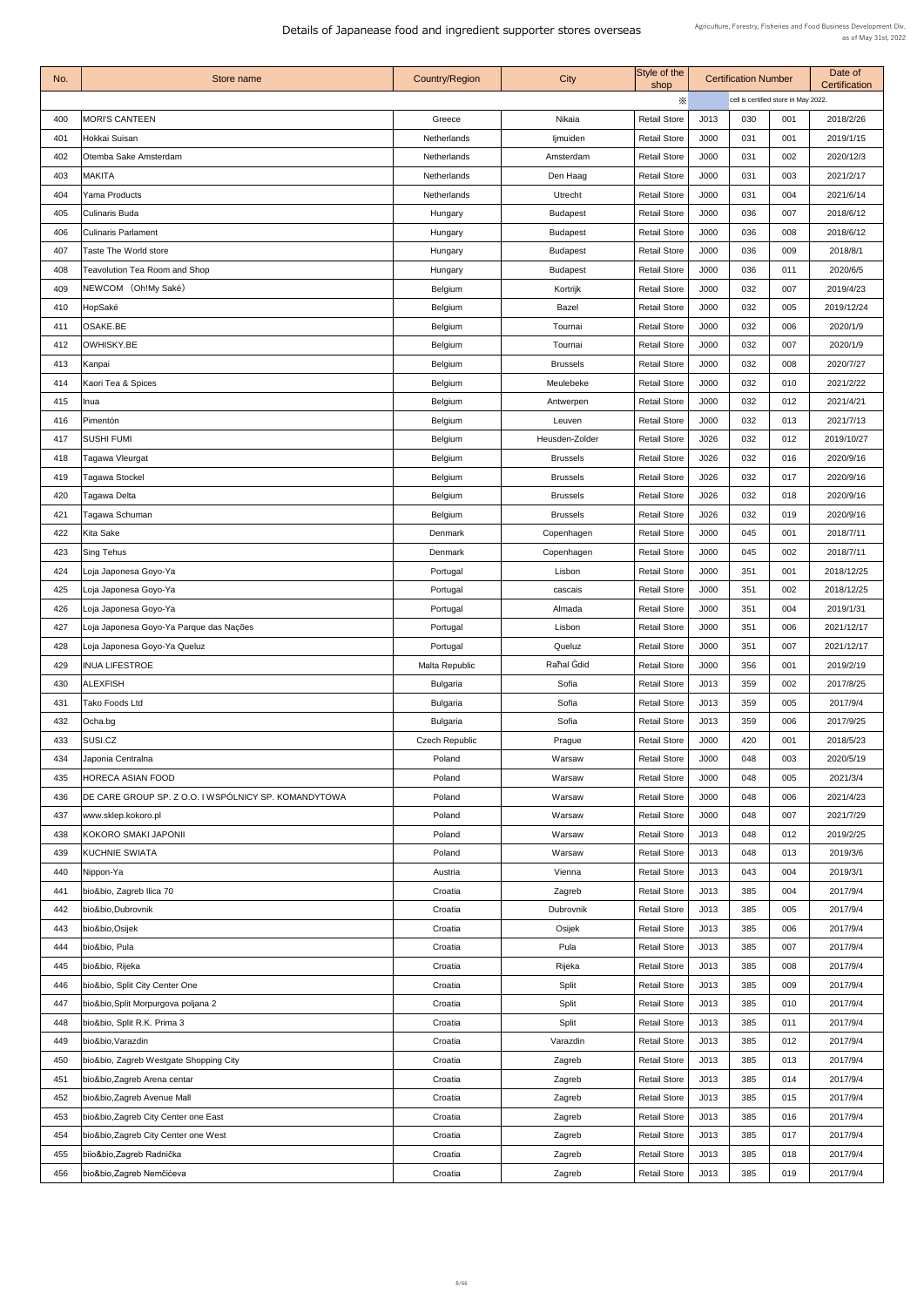| No. | <b>Store name</b>                                            | <b>Country/Region</b> | City            | Style of the<br>shop |             | <b>Certification Number</b>          |     | Date of<br>Certification |
|-----|--------------------------------------------------------------|-----------------------|-----------------|----------------------|-------------|--------------------------------------|-----|--------------------------|
|     |                                                              |                       |                 | $\times$             |             | cell is certified store in May 2022. |     |                          |
| 457 | bio&bio, Zagreb Oktogon, Ilica 5                             | Croatia               | Zagreb          | <b>Retail Store</b>  | J013        | 385                                  | 020 | 2017/9/4                 |
| 458 | Japanese supermarket NIPPON Novoslobodskaya str. D20         | Russian Fed.          | <b>Moscow</b>   | <b>Retail Store</b>  | J000        | 007                                  | 001 | 2017/6/1                 |
| 459 | Japanese supermarket NIPPON Kravchenko str. D4k1             | Russian Fed.          | <b>Moscow</b>   | <b>Retail Store</b>  | J000        | 007                                  | 002 | 2017/6/1                 |
| 460 | Japanese supermarket NIPPON UL Bolshaya Tulskaya D2          | Russian Fed.          | <b>Moscow</b>   | <b>Retail Store</b>  | J000        | 007                                  | 003 | 2017/6/1                 |
| 461 | Japanese supermarket NIPPON Tsvetnoy Boulevard D7            | Russian Fed.          | <b>Moscow</b>   | <b>Retail Store</b>  | J000        | 007                                  | 004 | 2017/6/1                 |
| 462 | Japanese supermarket NIPPON Str. Furshtatskaya ulitsa, d. 19 | Russian Fed.          | Sankt-Peterburg | <b>Retail Store</b>  | J000        | 007                                  | 005 | 2017/6/1                 |
| 463 | Japanese supermarket NIPPON Str. Garden, d. 56               | Russian Fed.          | Sankt-Peterburg | <b>Retail Store</b>  | J000        | 007                                  | 007 | 2017/6/1                 |
| 464 | Japanese supermarket NIPPON Almetiesk                        | Russian Fed.          | Tatarstan       | <b>Retail Store</b>  | J000        | 007                                  | 008 | 2017/6/1                 |
| 465 | Supermarket LAND Putilovsky                                  | Russian Fed.          | Sankt-Peterburg | <b>Retail Store</b>  | J000        | 007                                  | 009 | 2018/3/22                |
| 466 | Supermarket LAND Morskaya                                    | Russian Fed.          | Sankt-Peterburg | <b>Retail Store</b>  | J000        | 007                                  | 010 | 2018/3/22                |
| 467 | Supermarket LAND Hoshimina                                   | Russian Fed.          | Sankt-Peterburg | <b>Retail Store</b>  | J000        | 007                                  | 011 | 2018/3/22                |
| 468 | Supermarket LAND Tolstoy                                     | Russian Fed.          | Sankt-Peterburg | <b>Retail Store</b>  | J000        | 007                                  | 012 | 2018/3/22                |
| 469 | Supermarket LAND Novocherkassky                              | Russian Fed.          | Sankt-Peterburg | <b>Retail Store</b>  | <b>J000</b> | 007                                  | 013 | 2018/3/22                |
| 470 | Supermarket LAND Vyazovaya                                   | Russian Fed.          | Sankt-Peterburg | <b>Retail Store</b>  | J000        | 007                                  | 014 | 2018/3/22                |
| 471 | Supermarket LAND Lakhta                                      | Russian Fed.          | Sankt-Peterburg | <b>Retail Store</b>  | J000        | 007                                  | 015 | 2018/3/22                |
| 472 | Supermarket LAND Miller                                      | Russian Fed.          | Sankt-Peterburg | <b>Retail Store</b>  | J000        | 007                                  | 016 | 2018/3/22                |
| 473 | Supermarket LAND Vladimirsky                                 | Russian Fed.          | Sankt-Peterburg | <b>Retail Store</b>  | J000        | 007                                  | 017 | 2018/3/22                |
| 474 | Supermarket LAND Engelsa                                     | Russian Fed.          | Sankt-Peterburg | <b>Retail Store</b>  | J000        | 007                                  | 018 | 2018/3/22                |
| 475 | <b>STOCKMANN GASTRONOM</b>                                   | Russian Fed.          | Sankt-Peterburg | <b>Retail Store</b>  | J000        | 007                                  | 019 | 2018/3/22                |
| 476 | Asian food store Red Dragon                                  | Russian Fed.          | Sankt-Peterburg | <b>Retail Store</b>  | J000        | 007                                  | 020 | 2018/5/14                |
| 477 | Asian food store Red Dragon                                  | Russian Fed.          | Sankt-Peterburg | <b>Retail Store</b>  | J000        | 007                                  | 021 | 2018/5/14                |
| 478 | Asian food store Red Dragon                                  | Russian Fed.          | Sankt-Peterburg | <b>Retail Store</b>  | J000        | 007                                  | 022 | 2018/5/14                |
| 479 | Asian food store Red Dragon                                  | Russian Fed.          | Sankt-Peterburg | <b>Retail Store</b>  | J000        | 007                                  | 023 | 2018/5/14                |
| 480 | Fukujuen                                                     | Russian Fed.          | Sankt-Peterburg | <b>Retail Store</b>  | J000        | 007                                  | 024 | 2018/6/25                |
| 481 | Asian food store Red Dragon                                  | Russian Fed.          | Sankt-Peterburg | <b>Retail Store</b>  | J000        | 007                                  | 034 | 2020/6/5                 |
| 482 | Asian food store Red Dragon                                  | Russian Fed.          | Sankt-Peterburg | <b>Retail Store</b>  | J000        | 007                                  | 035 | 2020/6/5                 |
| 483 | Asian food store Red Dragon                                  | Russian Fed.          | Sankt-Peterburg | <b>Retail Store</b>  | J000        | 007                                  | 036 | 2020/6/5                 |
| 484 | The Japanese Tea Hub                                         | Sweden                | Mölndal         | <b>Retail Store</b>  | J000        | 046                                  | 001 | 2020/4/9                 |
| 485 | Svilna pot Center                                            | Slovenia              | Ljubljana       | <b>Retail Store</b>  | J000        | 386                                  | 001 | 2021/10/28               |
| 486 | Svilna pot BTC                                               | Slovenia              | Ljubljana       | <b>Retail Store</b>  | J000        | 386                                  | 002 | 2021/10/28               |
| 487 | Svilna pot Online Shop                                       | Slovenia              | Ljubljana       | <b>Retail Store</b>  | J000        | 386                                  | 003 | 2021/10/28               |
| 488 | Maxi gourmet market                                          | Slovenia              | Ljubljana       | <b>Retail Store</b>  | J000        | 386                                  | 004 | 2021/10/28               |
| 489 | CHA tea and tea accessories store                            | Slovenia              | Ljubljana       | <b>Retail Store</b>  | J000        | 386                                  | 005 | 2021/10/28               |
| 490 | <b>Ocean Family</b>                                          | China                 | Hangzhou        | <b>Retail Store</b>  | J000        | 086                                  | 711 | 2018/9/7                 |
| 491 | Ocean Family                                                 | China                 | Hangzhou        | <b>Retail Store</b>  | J000        | 086                                  | 712 | 2018/9/7                 |
| 492 | Ocean Family                                                 | China                 | Hangzhou        | <b>Retail Store</b>  | J000        | 086                                  | 713 | 2018/9/7                 |
| 493 | Ocean Family                                                 | China                 | Hangzhou        | <b>Retail Store</b>  | J000        | 086                                  | 714 | 2018/9/7                 |
| 494 | Ocean Family                                                 | China                 | Hangzhou        | <b>Retail Store</b>  | J000        | 086                                  | 715 | 2018/9/7                 |
| 495 | Ocean Family                                                 | China                 | Hangzhou        | <b>Retail Store</b>  | J000        | 086                                  | 716 | 2018/9/7                 |
| 496 | Ocean Family                                                 | China                 | Hangzhou        | <b>Retail Store</b>  | J000        | 086                                  | 717 | 2018/9/7                 |
| 497 | Ocean Family                                                 | China                 | Hangzhou        | <b>Retail Store</b>  | J000        | 086                                  | 718 | 2018/9/7                 |
| 498 | Ocean Family                                                 | China                 | Hangzhou        | <b>Retail Store</b>  | <b>J000</b> | 086                                  | 719 | 2018/9/7                 |
| 499 | Ocean Family                                                 | China                 | Jiaxing         | <b>Retail Store</b>  | J000        | 086                                  | 720 | 2018/9/7                 |
| 500 | Ocean Family                                                 | China                 | Suzhou          | <b>Retail Store</b>  | J000        | 086                                  | 721 | 2018/9/7                 |
| 501 | Ocean Family                                                 | China                 | Suzhou          | <b>Retail Store</b>  | J000        | 086                                  | 722 | 2018/9/7                 |
| 502 | Ocean Family                                                 | China                 | Wuxi            | <b>Retail Store</b>  | J000        | 086                                  | 723 | 2018/9/7                 |
| 503 | Ocean Family                                                 | China                 | Wuxi            | <b>Retail Store</b>  | J000        | 086                                  | 724 | 2018/9/7                 |
| 504 | Ocean Family                                                 | China                 | Nanjing         | <b>Retail Store</b>  | J000        | 086                                  | 726 | 2018/9/7                 |
| 505 | Ocean Family                                                 | China                 | Nanjing         | <b>Retail Store</b>  | J000        | 086                                  | 727 | 2018/9/7                 |
| 506 | Ocean Family                                                 | China                 | Hangzhou        | <b>Retail Store</b>  | J000        | 086                                  | 730 | 2018/9/7                 |
| 507 | Youminiuniujiaquanqiugou                                     | China                 | Changzhou       | <b>Retail Store</b>  | J000        | 086                                  | 735 | 2018/12/7                |
| 508 | JD.com                                                       | China                 | <b>Beijing</b>  | <b>Retail Store</b>  | J000        | 086                                  | 749 | 2019/7/5                 |
| 509 | JAPANESE SAKE MUSEUM Beijing Oriental Financial Center Store | China                 | <b>Beijing</b>  | <b>Retail Store</b>  | J000        | 086                                  | 756 | 2020/7/21                |
| 510 | JAPANESE SAKE MUSEUM Shenzhen Futian Store                   | China                 | Shenzhen        | <b>Retail Store</b>  | J000        | 086                                  | 757 | 2020/7/21                |
| 511 | JAPANESE SAKE MUSEUM Shenzhen Nanshan Store                  | China                 | Shenzhen        | <b>Retail Store</b>  | J000        | 086                                  | 758 | 2020/7/21                |
| 512 | DrinkWise                                                    | China                 | Hangzhou        | <b>Retail Store</b>  | J000        | 086                                  | 798 | 2021/2/8                 |
| 513 | Beijing Ito Yokado Ayun Village                              | China                 | <b>Beijing</b>  | <b>Retail Store</b>  | J000        | 086                                  | 799 | 2021/4/28                |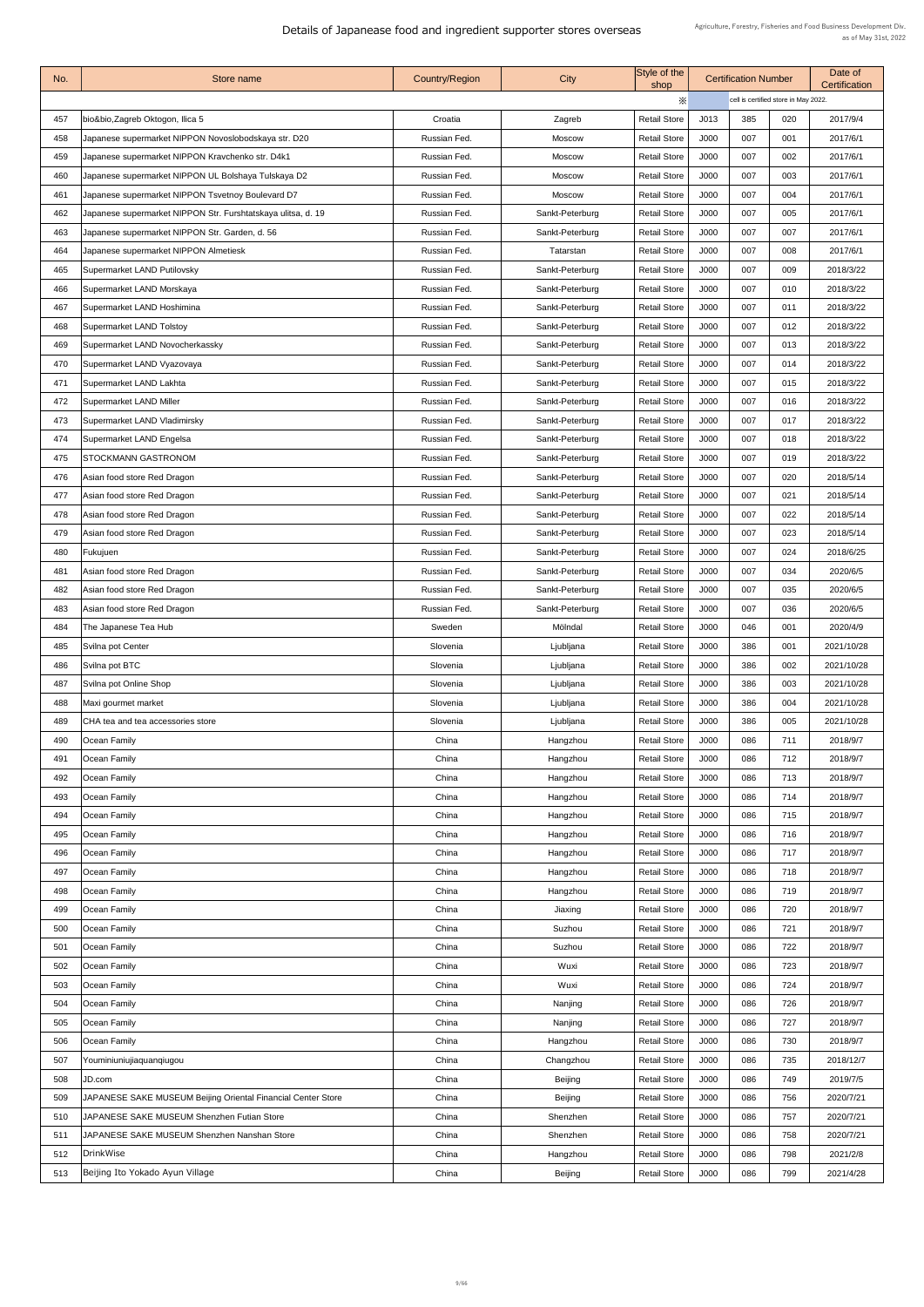| No. | Store name                              | <b>Country/Region</b> | <b>City</b> | Style of the<br>shop |      | <b>Certification Number</b>          |     | Date of<br><b>Certification</b> |  |
|-----|-----------------------------------------|-----------------------|-------------|----------------------|------|--------------------------------------|-----|---------------------------------|--|
|     |                                         |                       |             | X                    |      | cell is certified store in May 2022. |     |                                 |  |
| 514 | ISETAN Supermarket Chun Xi Road         | China                 | Chengdu     | <b>Retail Store</b>  | J000 | 086                                  | 800 | 2021/7/13                       |  |
| 515 | ISETAN Supermarket in99                 | China                 | Chengdu     | <b>Retail Store</b>  | J000 | 086                                  | 801 | 2021/7/13                       |  |
| 516 | Ito Yokado Chunxi Store                 | China                 | Chengdu     | <b>Retail Store</b>  | J000 | 086                                  | 807 | 2022/4/26                       |  |
| 517 | Ito Yokado Shuangnan Store              | China                 | Chengdu     | <b>Retail Store</b>  | J000 | 086                                  | 808 | 2022/4/26                       |  |
| 518 | Ito Yokado Jinhua Store                 | China                 | Chengdu     | <b>Retail Store</b>  | J000 | 086                                  | 809 | 2022/4/26                       |  |
| 519 | Ito Yokado Jianshe Road Store           | China                 | Chengdu     | <b>Retail Store</b>  | J000 | 086                                  | 810 | 2022/4/26                       |  |
| 520 | Ito Yokado High-tech Store              | China                 | Chengdu     | <b>Retail Store</b>  | J000 | 086                                  | 811 | 2022/4/26                       |  |
| 521 | Ito Yokado Wenjiang Store               | China                 | Chengdu     | <b>Retail Store</b>  | J000 | 086                                  | 812 | 2022/4/26                       |  |
| 522 | Ito Yokado Meishan Store                | China                 | Chengdu     | <b>Retail Store</b>  | J000 | 086                                  | 813 | 2022/4/26                       |  |
| 523 | Ito Yokado Ito Plaza Store              | China                 | Chengdu     | <b>Retail Store</b>  | J000 | 086                                  | 814 | 2022/4/26                       |  |
| 524 | Ito Yokado Leshan Store                 | China                 | Leshan      | <b>Retail Store</b>  | J000 | 086                                  | 815 | 2022/4/26                       |  |
| 525 | Ito Yokado Huafu Avenue Store           | China                 | Chengdu     | <b>Retail Store</b>  | J000 | 086                                  | 816 | 2022/4/26                       |  |
| 526 | Ito Yokado Financial City Store         | China                 | Chengdu     | <b>Retail Store</b>  | J000 | 086                                  | 817 | 2022/4/26                       |  |
| 527 | T11朝阳公园店                                | 中国                    | 北京市         | 小売店                  | J000 | 086                                  | 818 | 2022/5/24                       |  |
| 528 | T11广华新城店                                | 中国                    | 北京市         | 小売店                  | J000 | 086                                  | 819 | 2022/5/24                       |  |
| 529 | T11当代商城店                                | 中国                    | 北京市         | 小売店                  | J000 | 086                                  | 820 | 2022/5/24                       |  |
| 530 | T11国奥中心店                                | 中国                    | 北京市         | 小売店                  | J000 | 086                                  | 821 | 2022/5/24                       |  |
| 531 | T11西西友谊店                                | 中国                    | 北京市         | 小売店                  | J000 | 086                                  | 822 | 2022/5/24                       |  |
| 532 | SOGO Hong Kong Co., Ltd.                | Hong Kong             | Hong Kong   | <b>Retail Store</b>  | J000 | 852                                  | 006 | 2017/5/2                        |  |
| 533 | Michinoeki · HONG KONG                  | Hong Kong             | Hong Kong   | <b>Retail Store</b>  | J000 | 852                                  | 031 | 2017/6/1                        |  |
| 534 | A-1 Bakery New Town Plaza               | Hong Kong             | Hong Kong   | <b>Retail Store</b>  | J000 | 852                                  | 037 | 2017/6/7                        |  |
| 535 | A-1 Bakery City One Plaza               | Hong Kong             | Hong Kong   | <b>Retail Store</b>  | J000 | 852                                  | 038 | 2017/6/7                        |  |
| 536 | A-1 Bakery Ma On Shan Plaza             | Hong Kong             | Hong Kong   | <b>Retail Store</b>  | J000 | 852                                  | 039 | 2017/6/7                        |  |
| 537 | A-1 Bakery MTR Shek Mun                 | Hong Kong             | Hong Kong   | <b>Retail Store</b>  | J000 | 852                                  | 040 | 2017/6/7                        |  |
| 538 | A-1 Bakery Ocean Walk                   | Hong Kong             | Hong Kong   | <b>Retail Store</b>  | J000 | 852                                  | 041 | 2017/6/7                        |  |
| 539 | A-1 Bakery MTR East Tsim Shan Tsui      | Hong Kong             | Hong Kong   | <b>Retail Store</b>  | J000 | 852                                  | 042 | 2017/6/7                        |  |
| 540 | A-1 Bakery Kowloon City Plaza           | Hong Kong             | Hong Kong   | <b>Retail Store</b>  | J000 | 852                                  | 043 | 2017/6/7                        |  |
| 541 | A-1 Bakery Wong Tai Sin Shopping Centre | Hong Kong             | Hong Kong   | <b>Retail Store</b>  | J000 | 852                                  | 044 | 2017/6/7                        |  |
| 542 | A-1 Bakery Manson House                 | Hong Kong             | Hong Kong   | <b>Retail Store</b>  | J000 | 852                                  | 045 | 2017/6/7                        |  |
| 543 | A-1 Bakery The Palazzo                  | Hong Kong             | Hong Kong   | <b>Retail Store</b>  | J000 | 852                                  | 046 | 2017/6/7                        |  |
| 544 | A-1 Bakery Sheung Shui Centre           | Hong Kong             | Hong Kong   | <b>Retail Store</b>  | J000 | 852                                  | 047 | 2017/6/7                        |  |
| 545 | A-1 Bakery 18 Upper East                | Hong Kong             | Hong Kong   | <b>Retail Store</b>  | J000 | 852                                  | 048 | 2017/6/7                        |  |
| 546 | A-1 Bakery Tai Po Mega Mall             | Hong Kong             | Hong Kong   | <b>Retail Store</b>  | J000 | 852                                  | 049 | 2017/6/7                        |  |
| 547 | A-1 Bakery MTR Lok Fu                   | Hong Kong             | Hong Kong   | <b>Retail Store</b>  | J000 | 852                                  | 050 | 2017/6/7                        |  |
| 548 | A-1 Bakery Metro City Plaza             | Hong Kong             | Hong Kong   | <b>Retail Store</b>  | J000 | 852                                  | 051 | 2017/6/7                        |  |
| 549 | A-1 Bakery Hopewell Centre              | Hong Kong             | Hong Kong   | <b>Retail Store</b>  | J000 | 852                                  | 052 | 2017/6/7                        |  |
| 550 | A-1 Bakery Airport                      | Hong Kong             | Hong Kong   | <b>Retail Store</b>  | J000 | 852                                  | 053 | 2017/6/7                        |  |
| 551 | A-1 Bakery MTR Mei Foo                  | Hong Kong             | Hong Kong   | <b>Retail Store</b>  | J000 | 852                                  | 054 | 2017/6/7                        |  |
| 552 | A-1 Bakery Crystal Centre               | Hong Kong             | Hong Kong   | <b>Retail Store</b>  | J000 | 852                                  | 055 | 2017/6/7                        |  |
| 553 | A-1 Bakery Island Crest                 | Hong Kong             | Hong Kong   | <b>Retail Store</b>  | J000 | 852                                  | 056 | 2017/6/7                        |  |
| 554 | A-1 Bakery MTR Prince Edward            | Hong Kong             | Hong Kong   | <b>Retail Store</b>  | J000 | 852                                  | 057 | 2017/6/7                        |  |
| 555 | A-1 Bakery MTR Tung Chung               | Hong Kong             | Hong Kong   | <b>Retail Store</b>  | J000 | 852                                  | 058 | 2017/6/7                        |  |
| 556 | A-1 Bakery Plaza Hollywood              | Hong Kong             | Hong Kong   | <b>Retail Store</b>  | J000 | 852                                  | 059 | 2017/6/7                        |  |
| 557 | A-1 Bakery Wu Kai Sha                   | Hong Kong             | Hong Kong   | <b>Retail Store</b>  | J000 | 852                                  | 060 | 2017/6/7                        |  |
| 558 | A-1 Bakery MTR Yuen Long 9              | Hong Kong             | Hong Kong   | <b>Retail Store</b>  | J000 | 852                                  | 061 | 2017/6/7                        |  |
| 559 | A-1 Bakery Kornhill Plaza               | Hong Kong             | Hong Kong   | <b>Retail Store</b>  | J000 | 852                                  | 062 | 2017/6/7                        |  |
| 560 | A-1 Bakery Kennedy Town                 | Hong Kong             | Hong Kong   | <b>Retail Store</b>  | J000 | 852                                  | 063 | 2017/6/7                        |  |
| 561 | A-1 Bakery Yuen Long Plaza              | Hong Kong             | Hong Kong   | <b>Retail Store</b>  | J000 | 852                                  | 064 | 2017/6/7                        |  |
| 562 | A-1 Bakery New Jade                     | Hong Kong             | Hong Kong   | <b>Retail Store</b>  | J000 | 852                                  | 065 | 2017/6/7                        |  |
| 563 | A-1 Bakery Hong Kong Plaza              | Hong Kong             | Hong Kong   | <b>Retail Store</b>  | J000 | 852                                  | 066 | 2017/6/7                        |  |
| 564 | A-1 Bakery Citistore                    | Hong Kong             | Hong Kong   | <b>Retail Store</b>  | J000 | 852                                  | 067 | 2017/6/7                        |  |
| 565 | A-1 Bakery Lei Yue Mun                  | Hong Kong             | Hong Kong   | <b>Retail Store</b>  | J000 | 852                                  | 068 | 2017/6/7                        |  |
| 566 | A-1 Bakery Sheung Tak                   | Hong Kong             | Hong Kong   | <b>Retail Store</b>  | J000 | 852                                  | 069 | 2017/6/7                        |  |
| 567 | A-1 Bakery Ma Tau Wai Farm Road         | Hong Kong             | Hong Kong   | <b>Retail Store</b>  | J000 | 852                                  | 070 | 2017/6/7                        |  |
| 568 | Maison a+ San Po Kong Yata              | Hong Kong             | Hong Kong   | <b>Retail Store</b>  | J000 | 852                                  | 071 | 2017/6/7                        |  |
| 569 | Das Gute Bakery Western Market          | Hong Kong             | Hong Kong   | <b>Retail Store</b>  | J000 | 852                                  | 076 | 2017/6/7                        |  |
| 570 | Das Dute Bakery Whampoa                 | Hong Kong             | Hong Kong   | <b>Retail Store</b>  | J000 | 852                                  | 077 | 2017/6/7                        |  |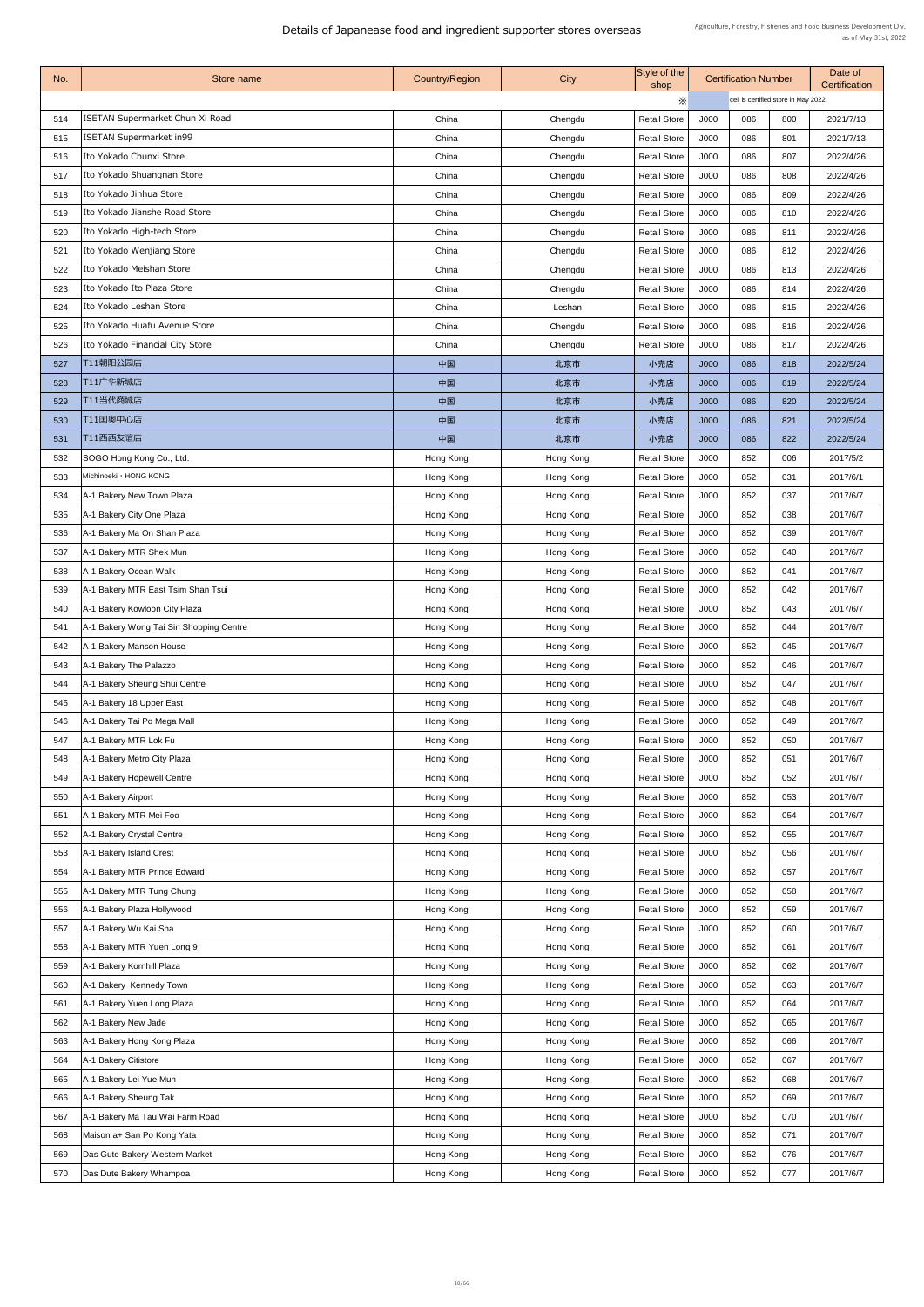| No. | Store name                                  | <b>Country/Region</b> | City      | Style of the<br>shop |      | <b>Certification Number</b>          |     | Date of<br><b>Certification</b> |
|-----|---------------------------------------------|-----------------------|-----------|----------------------|------|--------------------------------------|-----|---------------------------------|
|     |                                             |                       |           | $\times$             |      | cell is certified store in May 2022. |     |                                 |
| 571 | Das Gute Bakery Shatin Yata                 | Hong Kong             | Hong Kong | <b>Retail Store</b>  | J000 | 852                                  | 078 | 2017/6/7                        |
| 572 | Das Gute Bakery Citywalk                    | Hong Kong             | Hong Kong | <b>Retail Store</b>  | J000 | 852                                  | 079 | 2017/6/7                        |
| 573 | Das Gute Bakery Tai Po Yata                 | Hong Kong             | Hong Kong | <b>Retail Store</b>  | J000 | 852                                  | 080 | 2017/6/7                        |
| 574 | Das Gute Bakery Olympic City                | Hong Kong             | Hong Kong | <b>Retail Store</b>  | J000 | 852                                  | 081 | 2017/6/7                        |
| 575 | Das Gute Bakery Lei King Wan                | Hong Kong             | Hong Kong | <b>Retail Store</b>  | J000 | 852                                  | 082 | 2017/6/7                        |
| 576 | Das Gute Bakery East Point City             | Hong Kong             | Hong Kong | <b>Retail Store</b>  | J000 | 852                                  | 083 | 2017/6/7                        |
| 577 | Das Gute Bakery United Centre               | Hong Kong             | Hong Kong | <b>Retail Store</b>  | J000 | 852                                  | 084 | 2017/6/7                        |
| 578 | Das Gute Bakery APM Yata                    | Hong Kong             | Hong Kong | <b>Retail Store</b>  | J000 | 852                                  | 085 | 2017/6/7                        |
| 579 | Das Gute Bakery MTR Tsing Yi                | Hong Kong             | Hong Kong | <b>Retail Store</b>  | J000 | 852                                  | 086 | 2017/6/7                        |
| 580 | La Creation Discovery Bay                   | Hong Kong             | Hong Kong | <b>Retail Store</b>  | J000 | 852                                  | 087 | 2017/6/7                        |
| 581 | La Creation de Gute K-11                    | Hong Kong             | Hong Kong | <b>Retail Store</b>  | J000 | 852                                  | 088 | 2017/6/7                        |
| 582 | <b>Arome Bakery Western District</b>        | Hong Kong             | Hong Kong | <b>Retail Store</b>  | J000 | 852                                  | 101 | 2017/7/7                        |
| 583 | Arome Bakery Sheung Wan Golden Centre       | Hong Kong             | Hong Kong | <b>Retail Store</b>  | J000 | 852                                  | 102 | 2017/7/7                        |
| 584 | Arome Bakery Queensway Plaza                | Hong Kong             | Hong Kong | <b>Retail Store</b>  | J000 | 852                                  | 103 | 2017/7/7                        |
| 585 | <b>Arome Bakery Quarry Bay</b>              | Hong Kong             | Hong Kong | <b>Retail Store</b>  | J000 | 852                                  | 104 | 2017/7/7                        |
| 586 | Arome Bakery Tai Koo Station                | Hong Kong             | Hong Kong | <b>Retail Store</b>  | J000 | 852                                  | 105 | 2017/7/7                        |
| 587 | <b>Arome Bakery Smithfield Shop</b>         | Hong Kong             | Hong Kong | <b>Retail Store</b>  | J000 | 852                                  | 106 | 2017/7/7                        |
| 588 | <b>Arome Bakery Marina Square</b>           | Hong Kong             | Hong Kong | <b>Retail Store</b>  | J000 | 852                                  | 107 | 2017/7/7                        |
| 589 | Arome Bakery Lei King Wan                   | Hong Kong             | Hong Kong | <b>Retail Store</b>  | J000 | 852                                  | 108 | 2017/7/7                        |
| 590 | Arome Bakery Wong Chuk Hang Station         | Hong Kong             | Hong Kong | <b>Retail Store</b>  | J000 | 852                                  | 109 | 2017/7/7                        |
| 591 | Arome Bakery Wan Chai Harbour Centre        | Hong Kong             | Hong Kong | <b>Retail Store</b>  | J000 | 852                                  | 110 | 2017/7/7                        |
| 592 | Arome Bakery Chai Wan MTR Station           | Hong Kong             | Hong Kong | <b>Retail Store</b>  | J000 | 852                                  | 111 | 2017/7/7                        |
| 593 | Arome Bakery Aberdeen Centre                | Hong Kong             | Hong Kong | <b>Retail Store</b>  | J000 | 852                                  | 112 | 2017/7/7                        |
| 594 | Arome Bakery Chi Fu Landmark                | Hong Kong             | Hong Kong | <b>Retail Store</b>  | J000 | 852                                  | 113 | 2017/7/7                        |
| 595 | Arome Bakery Central Man Yee Building       | Hong Kong             | Hong Kong | <b>Retail Store</b>  | J000 | 852                                  | 114 | 2017/7/7                        |
| 596 | Arome Bakery Causeway Bay Lan Fong Road     | Hong Kong             | Hong Kong | <b>Retail Store</b>  | J000 | 852                                  | 115 | 2017/7/7                        |
| 597 | Arome Bakery Hong Kong Station              | Hong Kong             | Hong Kong | <b>Retail Store</b>  | J000 | 852                                  | 116 | 2017/7/7                        |
| 598 | <b>Arome Bakery Shun Tak Centre</b>         | Hong Kong             | Hong Kong | <b>Retail Store</b>  | J000 | 852                                  | 117 | 2017/7/7                        |
| 599 | Arome Bakery North Point AIA Tower          | Hong Kong             | Hong Kong | <b>Retail Store</b>  | J000 | 852                                  | 118 | 2017/7/7                        |
| 600 | Arome Bakery Shau Kei Wan MTR CAKE SHOP     | Hong Kong             | Hong Kong | <b>Retail Store</b>  | J000 | 852                                  | 119 | 2017/7/7                        |
| 601 | Arome Bakery Island Resort Mall             | Hong Kong             | Hong Kong | <b>Retail Store</b>  | J000 | 852                                  | 120 | 2017/7/7                        |
| 602 | Arome Bakery Spring Garden Lane             | Hong Kong             | Hong Kong | <b>Retail Store</b>  | J000 | 852                                  | 121 | 2017/7/7                        |
| 603 | Arome Bakery Sham Shui Po MTR Station       | Hong Kong             | Hong Kong | <b>Retail Store</b>  | J000 | 852                                  | 122 | 2017/7/7                        |
| 604 | Arome Bakery Kowloon Tong MTR Station       | Hong Kong             | Hong Kong | <b>Retail Store</b>  | J000 | 852                                  | 123 | 2017/7/7                        |
| 605 | Arome Bakery Lok Fu MTR Station             | Hong Kong             | Hong Kong | <b>Retail Store</b>  | J000 | 852                                  | 124 | 2017/7/7                        |
| 606 | Arome Bakery Plaza Hollywood                | Hong Kong             | Hong Kong | <b>Retail Store</b>  | J000 | 852                                  | 125 | 2017/7/7                        |
| 607 | Arome Bakery Whampoa Garden                 | Hong Kong             | Hong Kong | <b>Retail Store</b>  | J000 | 852                                  | 126 | 2017/7/7                        |
| 608 | Arome Bakery Kwun Tong MTR Station          | Hong Kong             | Hong Kong | <b>Retail Store</b>  | J000 | 852                                  | 127 | 2017/7/7                        |
| 609 | Arome Bakery Mei Foo MTR Station            | Hong Kong             | Hong Kong | <b>Retail Store</b>  | J000 | 852                                  | 128 | 2017/7/7                        |
| 610 | Arome Bakery Ngau Tau Kok MTR Station       | Hong Kong             | Hong Kong | <b>Retail Store</b>  | J000 | 852                                  | 129 | 2017/7/7                        |
| 611 | Arome Bakery Wong Tai Sin MTR Station       | Hong Kong             | Hong Kong | <b>Retail Store</b>  | J000 | 852                                  | 130 | 2017/7/7                        |
| 612 | Arome Bakery Mong Kok MTR Station           | Hong Kong             | Hong Kong | <b>Retail Store</b>  | J000 | 852                                  | 131 | 2017/7/7                        |
| 613 | Arome Bakery Amoy Plaza Shop                | Hong Kong             | Hong Kong | <b>Retail Store</b>  | J000 | 852                                  | 132 | 2017/7/7                        |
| 614 | Arome Bakery Laguna Plaza Shop              | Hong Kong             | Hong Kong | <b>Retail Store</b>  | J000 | 852                                  | 133 | 2017/7/7                        |
| 615 | Arome Bakery Star Ferry Pier                | Hong Kong             | Hong Kong | <b>Retail Store</b>  | J000 | 852                                  | 134 | 2017/7/7                        |
| 616 | Arome Bakery Jordan MTR Station             | Hong Kong             | Hong Kong | <b>Retail Store</b>  | J000 | 852                                  | 135 | 2017/7/7                        |
| 617 | Arome Bakery Yau Ma Tei MTR Station         | Hong Kong             | Hong Kong | <b>Retail Store</b>  | J000 | 852                                  | 136 | 2017/7/7                        |
| 618 | Arome Bakery MTR Mongkok East Station       | Hong Kong             | Hong Kong | <b>Retail Store</b>  | J000 | 852                                  | 137 | 2017/7/7                        |
| 619 | Arome Bakery Choi Hung MTR Station          | Hong Kong             | Hong Kong | <b>Retail Store</b>  | J000 | 852                                  | 138 | 2017/7/7                        |
| 620 | Arome Bakery Lai Chi Kok Station            | Hong Kong             | Hong Kong | <b>Retail Store</b>  | J000 | 852                                  | 139 | 2017/7/7                        |
| 621 | Arome Bakery New Kowloon Plaza Cake Shop    | Hong Kong             | Hong Kong | <b>Retail Store</b>  | J000 | 852                                  | 140 | 2017/7/7                        |
| 622 | Arome Bakery The Pacifica Mall Cake Shop    | Hong Kong             | Hong Kong | <b>Retail Store</b>  | J000 | 852                                  | 141 | 2017/7/7                        |
| 623 | Arome Bakery Tiu Keng Leng MTR Statrion     | Hong Kong             | Hong Kong | <b>Retail Store</b>  | J000 | 852                                  | 142 | 2017/7/7                        |
| 624 | Arome Bakery East Ocean Centre              | Hong Kong             | Hong Kong | <b>Retail Store</b>  | J000 | 852                                  | 143 | 2017/7/7                        |
| 625 | Arome Bakery MTR East Tsim Sha Tsui Station | Hong Kong             | Hong Kong | <b>Retail Store</b>  | J000 | 852                                  | 144 | 2017/7/7                        |
| 626 | Arome Bakery Millennium City I              | Hong Kong             | Hong Kong | <b>Retail Store</b>  | J000 | 852                                  | 145 | 2017/7/7                        |
| 627 | Arome Bakery Cheung Sha Wan Plaza           | Hong Kong             | Hong Kong | <b>Retail Store</b>  | J000 | 852                                  | 146 | 2017/7/7                        |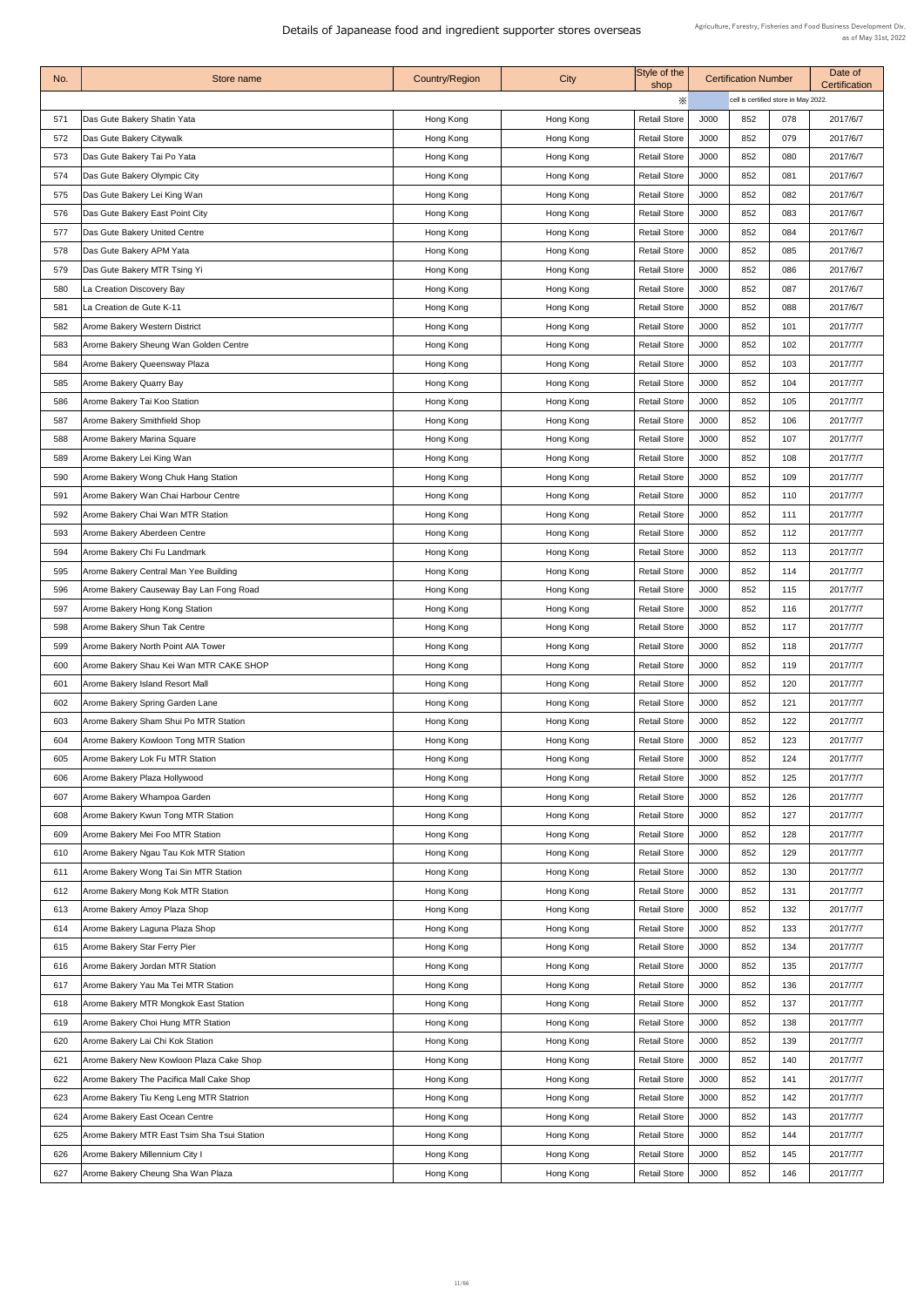| No. | Store name                                   | <b>Country/Region</b> | City      | Style of the<br>shop |      | <b>Certification Number</b>          |     | Date of<br><b>Certification</b> |
|-----|----------------------------------------------|-----------------------|-----------|----------------------|------|--------------------------------------|-----|---------------------------------|
|     |                                              |                       |           | $\times$             |      | cell is certified store in May 2022. |     |                                 |
| 628 | Arome Bakery Sceneway Garden                 | Hong Kong             | Hong Kong | <b>Retail Store</b>  | J000 | 852                                  | 147 | 2017/7/7                        |
| 629 | Arome Bakery Tsim Sha Tsui MTR Station       | Hong Kong             | Hong Kong | <b>Retail Store</b>  | J000 | 852                                  | 148 | 2017/7/7                        |
| 630 | Arome Bakery Sai Yeung Choi Street           | Hong Kong             | Hong Kong | <b>Retail Store</b>  | J000 | 852                                  | 149 | 2017/7/7                        |
| 631 | Arome Bakery Olympian City 1                 | Hong Kong             | Hong Kong | <b>Retail Store</b>  | J000 | 852                                  | 150 | 2017/7/7                        |
| 632 | <b>Arome Bakery Jubilant Place</b>           | Hong Kong             | Hong Kong | <b>Retail Store</b>  | J000 | 852                                  | 151 | 2017/7/7                        |
| 633 | Arome Bakery Kowloon Bay Telford Plaza       | Hong Kong             | Hong Kong | <b>Retail Store</b>  | J000 | 852                                  | 152 | 2017/7/7                        |
| 634 | <b>Arome Bakery Chatham Gate</b>             | Hong Kong             | Hong Kong | <b>Retail Store</b>  | J000 | 852                                  | 153 | 2017/7/7                        |
| 635 | Arome Bakery Metro City Plaza II             | Hong Kong             | Hong Kong | <b>Retail Store</b>  | J000 | 852                                  | 154 | 2017/7/7                        |
| 636 | Arome Bakery Kwai Fong MTR Station           | Hong Kong             | Hong Kong | <b>Retail Store</b>  | J000 | 852                                  | 155 | 2017/7/7                        |
| 637 | Arome Bakery Tsuen Kam Centre                | Hong Kong             | Hong Kong | <b>Retail Store</b>  | J000 | 852                                  | 156 | 2017/7/7                        |
| 638 | <b>Arome Bakery Shatin Plaza</b>             | Hong Kong             | Hong Kong | <b>Retail Store</b>  | J000 | 852                                  | 157 | 2017/7/7                        |
| 639 | Arome Bakery Sunshine City, Ma On Shan       | Hong Kong             | Hong Kong | <b>Retail Store</b>  | J000 | 852                                  | 158 | 2017/7/7                        |
| 640 | <b>Arome Bakery Fo Tan Station</b>           | Hong Kong             | Hong Kong | <b>Retail Store</b>  | J000 | 852                                  | 159 | 2017/7/7                        |
| 641 | Arome Bakery Fortune Plaza Arcade            | Hong Kong             | Hong Kong | <b>Retail Store</b>  | J000 | 852                                  | 160 | 2017/7/7                        |
| 642 | <b>Arome Bakery The Lane</b>                 | Hong Kong             | Hong Kong | <b>Retail Store</b>  | J000 | 852                                  | 161 | 2017/7/7                        |
| 643 | Arome Bakery Yuen Long Plaza                 | Hong Kong             | Hong Kong | <b>Retail Store</b>  | J000 | 852                                  | 162 | 2017/7/7                        |
| 644 | <b>Arome Bakery Shatin MTR Station</b>       | Hong Kong             | Hong Kong | <b>Retail Store</b>  | J000 | 852                                  | 163 | 2017/7/7                        |
| 645 | Arome Bakery Tai Po MTR Station              | Hong Kong             | Hong Kong | <b>Retail Store</b>  | J000 | 852                                  | 164 | 2017/7/7                        |
| 646 | Arome Bakery Tuen Mun V-City                 | Hong Kong             | Hong Kong | <b>Retail Store</b>  | J000 | 852                                  | 165 | 2017/7/7                        |
| 647 | Arome Bakery CITY LANDMARK CAKE SHOP (AROME) | Hong Kong             | Hong Kong | <b>Retail Store</b>  | J000 | 852                                  | 166 | 2017/7/7                        |
| 648 | <b>Arome Bakery Metroplaza</b>               | Hong Kong             | Hong Kong | <b>Retail Store</b>  | J000 | 852                                  | 167 | 2017/7/7                        |
| 649 | Arome Bakery Tseung Kwan O Plaza             | Hong Kong             | Hong Kong | <b>Retail Store</b>  | J000 | 852                                  | 168 | 2017/7/7                        |
| 650 | Arome Bakery FORTUNE CITY ONE CAKE SHOP      | Hong Kong             | Hong Kong | <b>Retail Store</b>  | J000 | 852                                  | 169 | 2017/7/7                        |
| 651 | <b>Arome Bakery Yuen Long MTR Station</b>    | Hong Kong             | Hong Kong | <b>Retail Store</b>  | J000 | 852                                  | 170 | 2017/7/7                        |
| 652 | Arome Bakery Fanling MTR Station             | Hong Kong             | Hong Kong | <b>Retail Store</b>  | J000 | 852                                  | 171 | 2017/7/7                        |
| 653 | Arome Bakery Tuen Mun Town Plaza             | Hong Kong             | Hong Kong | <b>Retail Store</b>  | J000 | 852                                  | 172 | 2017/7/7                        |
| 654 | Arome Bakery Phase 2 Fortune Kingswood       | Hong Kong             | Hong Kong | <b>Retail Store</b>  | J000 | 852                                  | 173 | 2017/7/7                        |
| 655 | Arome Bakery Emperor Plaza                   | Hong Kong             | Hong Kong | <b>Retail Store</b>  | J000 | 852                                  | 174 | 2017/7/7                        |
| 656 | Arome Bakery Tseung Kwan O PopCorn           | Hong Kong             | Hong Kong | <b>Retail Store</b>  | J000 | 852                                  | 175 | 2017/7/7                        |
| 657 | Arome Bakery Tsing Yi Maritime Square        | Hong Kong             | Hong Kong | <b>Retail Store</b>  | J000 | 852                                  | 176 | 2017/7/7                        |
| 658 | Arome Bakery Tsuen Wan MTR Station           | Hong Kong             | Hong Kong | <b>Retail Store</b>  | J000 | 852                                  | 177 | 2017/7/7                        |
| 659 | Arome Bakery Tung Chung MTR Station          | Hong Kong             | Hong Kong | <b>Retail Store</b>  | J000 | 852                                  | 178 | 2017/7/7                        |
| 660 | Arome Bakery Tai Wai Grandway Garden         | Hong Kong             | Hong Kong | <b>Retail Store</b>  | J000 | 852                                  | 179 | 2017/7/7                        |
| 661 | Arome Bakery Ma On Shan Plaza                | Hong Kong             | Hong Kong | <b>Retail Store</b>  | J000 | 852                                  | 180 | 2017/7/7                        |
| 662 | Arome Bakery Sheung Shui Centre              | Hong Kong             | Hong Kong | <b>Retail Store</b>  | J000 | 852                                  | 181 | 2017/7/7                        |
| 663 | Arome Bakery Tin Shui Wai Station            | Hong Kong             | Hong Kong | <b>Retail Store</b>  | J000 | 852                                  | 182 | 2017/7/7                        |
| 664 | Arome Bakery Yuen Long Kau Yuk Road          | Hong Kong             | Hong Kong | <b>Retail Store</b>  | J000 | 852                                  | 183 | 2017/7/7                        |
| 665 | <b>Wellcome</b>                              | Hong Kong             | Hong Kong | <b>Retail Store</b>  | J000 | 852                                  | 188 | 2017/7/21                       |
| 666 | Wellcome                                     | Hong Kong             | Hong Kong | <b>Retail Store</b>  | J000 | 852                                  | 189 | 2017/7/21                       |
| 667 | Wellcome                                     | Hong Kong             | Hong Kong | <b>Retail Store</b>  | J000 | 852                                  | 190 | 2017/7/21                       |
| 668 | Wellcome                                     | Hong Kong             | Hong Kong | <b>Retail Store</b>  | J000 | 852                                  | 191 | 2017/7/21                       |
| 669 | Wellcome                                     | Hong Kong             | Hong Kong | <b>Retail Store</b>  | J000 | 852                                  | 192 | 2017/7/21                       |
| 670 | Wellcome                                     | Hong Kong             | Hong Kong | <b>Retail Store</b>  | J000 | 852                                  | 193 | 2017/7/21                       |
| 671 | <b>Wellcome</b>                              | Hong Kong             | Hong Kong | <b>Retail Store</b>  | J000 | 852                                  | 194 | 2017/7/21                       |
| 672 | Wellcome                                     | Hong Kong             | Hong Kong | <b>Retail Store</b>  | J000 | 852                                  | 195 | 2017/7/21                       |
| 673 | Wellcome                                     | Hong Kong             | Hong Kong | <b>Retail Store</b>  | J000 | 852                                  | 196 | 2017/7/21                       |
| 674 | Wellcome                                     | Hong Kong             | Hong Kong | <b>Retail Store</b>  | J000 | 852                                  | 197 | 2017/7/21                       |
| 675 | Wellcome                                     | Hong Kong             | Hong Kong | <b>Retail Store</b>  | J000 | 852                                  | 198 | 2017/7/21                       |
| 676 | Wellcome                                     | Hong Kong             | Hong Kong | <b>Retail Store</b>  | J000 | 852                                  | 199 | 2017/7/21                       |
| 677 | Wellcome                                     | Hong Kong             | Hong Kong | <b>Retail Store</b>  | J000 | 852                                  | 200 | 2017/7/21                       |
| 678 | Wellcome                                     | Hong Kong             | Hong Kong | <b>Retail Store</b>  | J000 | 852                                  | 201 | 2017/7/21                       |
| 679 | Wellcome                                     | Hong Kong             | Hong Kong | <b>Retail Store</b>  | J000 | 852                                  | 202 | 2017/7/21                       |
| 680 | Wellcome                                     | Hong Kong             | Hong Kong | <b>Retail Store</b>  | J000 | 852                                  | 203 | 2017/7/21                       |
| 681 | <b>Wellcome</b>                              | Hong Kong             | Hong Kong | <b>Retail Store</b>  | J000 | 852                                  | 204 | 2017/7/21                       |
| 682 | Wellcome                                     | Hong Kong             | Hong Kong | <b>Retail Store</b>  | J000 | 852                                  | 205 | 2017/7/21                       |
| 683 | Wellcome                                     | Hong Kong             | Hong Kong | <b>Retail Store</b>  | J000 | 852                                  | 206 | 2017/7/21                       |
| 684 | Wellcome                                     | Hong Kong             | Hong Kong | <b>Retail Store</b>  | J000 | 852                                  | 207 | 2017/7/21                       |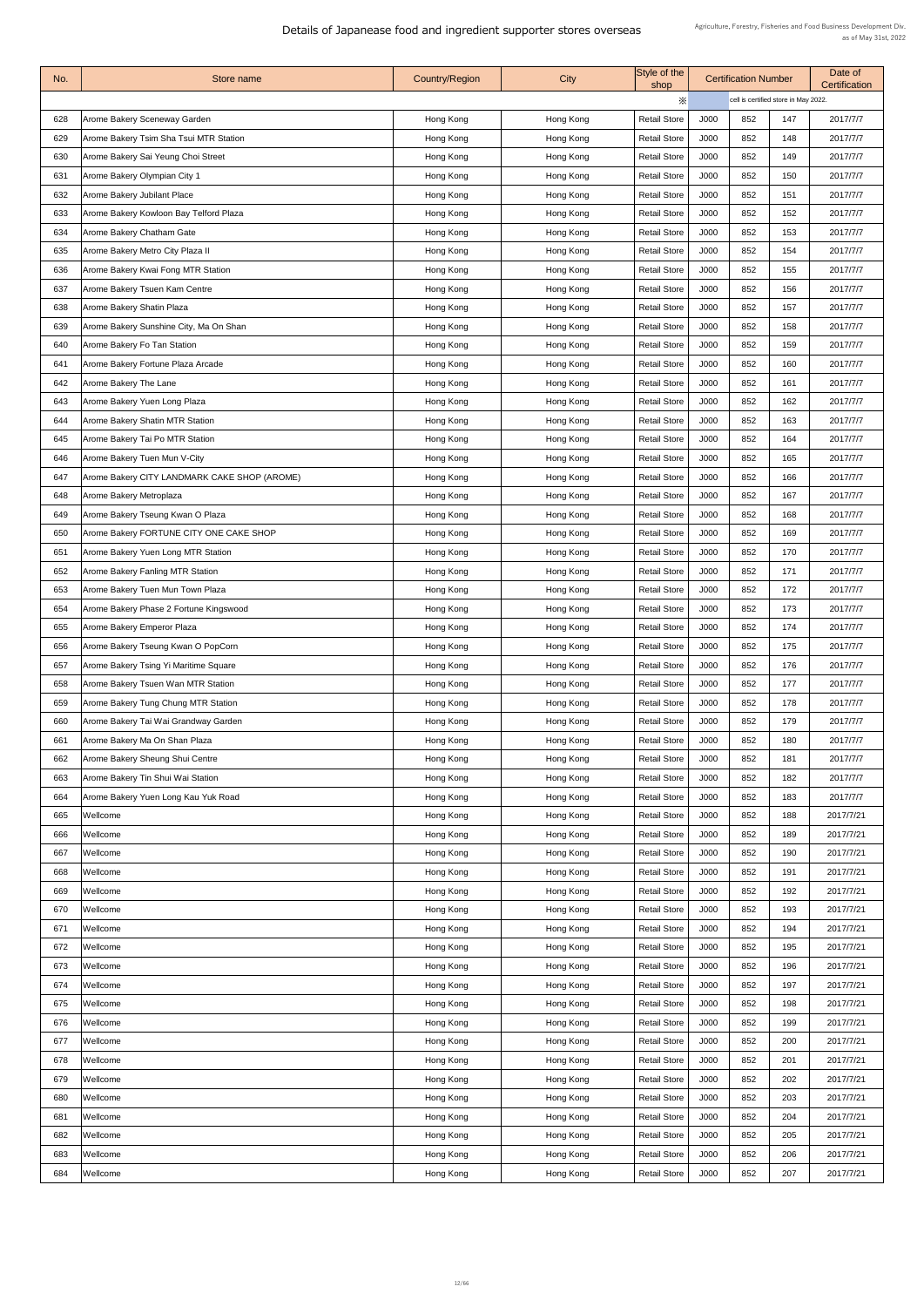| No. | Store name | <b>Country/Region</b> | <b>City</b> | Style of the<br>shop | <b>Certification Number</b> |                                      | Date of<br><b>Certification</b> |           |  |
|-----|------------|-----------------------|-------------|----------------------|-----------------------------|--------------------------------------|---------------------------------|-----------|--|
|     |            |                       |             | $\times$             |                             | cell is certified store in May 2022. |                                 |           |  |
| 685 | Wellcome   | Hong Kong             | Hong Kong   | <b>Retail Store</b>  | J000                        | 852                                  | 208                             | 2017/7/21 |  |
| 686 | Wellcome   | Hong Kong             | Hong Kong   | <b>Retail Store</b>  | J000                        | 852                                  | 209                             | 2017/7/21 |  |
| 687 | Wellcome   | Hong Kong             | Hong Kong   | <b>Retail Store</b>  | J000                        | 852                                  | 210                             | 2017/7/21 |  |
| 688 | Wellcome   | Hong Kong             | Hong Kong   | <b>Retail Store</b>  | J000                        | 852                                  | 211                             | 2017/7/21 |  |
| 689 | Wellcome   | Hong Kong             | Hong Kong   | <b>Retail Store</b>  | J000                        | 852                                  | 212                             | 2017/7/21 |  |
| 690 | Wellcome   | Hong Kong             | Hong Kong   | <b>Retail Store</b>  | J000                        | 852                                  | 213                             | 2017/7/21 |  |
| 691 | Wellcome   | Hong Kong             | Hong Kong   | <b>Retail Store</b>  | J000                        | 852                                  | 214                             | 2017/7/21 |  |
| 692 | Wellcome   | Hong Kong             | Hong Kong   | <b>Retail Store</b>  | J000                        | 852                                  | 215                             | 2017/7/21 |  |
| 693 | Wellcome   | Hong Kong             | Hong Kong   | <b>Retail Store</b>  | J000                        | 852                                  | 216                             | 2017/7/21 |  |
| 694 | Wellcome   | Hong Kong             | Hong Kong   | <b>Retail Store</b>  | J000                        | 852                                  | 217                             | 2017/7/21 |  |
| 695 | Wellcome   | Hong Kong             | Hong Kong   | <b>Retail Store</b>  | J000                        | 852                                  | 218                             | 2017/7/21 |  |
| 696 | Wellcome   | Hong Kong             | Hong Kong   | <b>Retail Store</b>  | J000                        | 852                                  | 219                             | 2017/7/21 |  |
| 697 | Wellcome   | Hong Kong             | Hong Kong   | <b>Retail Store</b>  | J000                        | 852                                  | 220                             | 2017/7/21 |  |
| 698 | Wellcome   | Hong Kong             | Hong Kong   | <b>Retail Store</b>  | J000                        | 852                                  | 221                             | 2017/7/21 |  |
| 699 | Wellcome   | Hong Kong             | Hong Kong   | <b>Retail Store</b>  | J000                        | 852                                  | 222                             | 2017/7/21 |  |
| 700 | Wellcome   | Hong Kong             | Hong Kong   | <b>Retail Store</b>  | J000                        | 852                                  | 223                             | 2017/7/21 |  |
| 701 | Wellcome   | Hong Kong             | Hong Kong   | <b>Retail Store</b>  | J000                        | 852                                  | 224                             | 2017/7/21 |  |
| 702 | Wellcome   | Hong Kong             | Hong Kong   | <b>Retail Store</b>  | J000                        | 852                                  | 225                             | 2017/7/21 |  |
| 703 | Wellcome   | Hong Kong             | Hong Kong   | <b>Retail Store</b>  | J000                        | 852                                  | 226                             | 2017/7/21 |  |
| 704 | Wellcome   | Hong Kong             | Hong Kong   | <b>Retail Store</b>  | J000                        | 852                                  | 227                             | 2017/7/21 |  |
| 705 | Wellcome   |                       |             | <b>Retail Store</b>  | J000                        | 852                                  | 228                             | 2017/7/21 |  |
| 706 |            | Hong Kong             | Hong Kong   |                      |                             | 852                                  | 229                             | 2017/7/21 |  |
|     | Wellcome   | Hong Kong             | Hong Kong   | <b>Retail Store</b>  | J000                        |                                      |                                 |           |  |
| 707 | Wellcome   | Hong Kong             | Hong Kong   | <b>Retail Store</b>  | J000                        | 852                                  | 230                             | 2017/7/21 |  |
| 708 | Wellcome   | Hong Kong             | Hong Kong   | <b>Retail Store</b>  | J000                        | 852                                  | 231                             | 2017/7/21 |  |
| 709 | Wellcome   | Hong Kong             | Hong Kong   | <b>Retail Store</b>  | J000                        | 852                                  | 232                             | 2017/7/21 |  |
| 710 | Wellcome   | Hong Kong             | Hong Kong   | <b>Retail Store</b>  | J000                        | 852                                  | 233                             | 2017/7/21 |  |
| 711 | Wellcome   | Hong Kong             | Hong Kong   | <b>Retail Store</b>  | J000                        | 852                                  | 234                             | 2017/7/21 |  |
| 712 | Wellcome   | Hong Kong             | Hong Kong   | <b>Retail Store</b>  | J000                        | 852                                  | 235                             | 2017/7/21 |  |
| 713 | Wellcome   | Hong Kong             | Hong Kong   | <b>Retail Store</b>  | J000                        | 852                                  | 236                             | 2017/7/21 |  |
| 714 | Wellcome   | Hong Kong             | Hong Kong   | <b>Retail Store</b>  | J000                        | 852                                  | 237                             | 2017/7/21 |  |
| 715 | Wellcome   | Hong Kong             | Hong Kong   | <b>Retail Store</b>  | J000                        | 852                                  | 238                             | 2017/7/21 |  |
| 716 | Wellcome   | Hong Kong             | Hong Kong   | <b>Retail Store</b>  | J000                        | 852                                  | 239                             | 2017/7/21 |  |
| 717 | Wellcome   | Hong Kong             | Hong Kong   | <b>Retail Store</b>  | J000                        | 852                                  | 240                             | 2017/7/21 |  |
| 718 | Wellcome   | Hong Kong             | Hong Kong   | <b>Retail Store</b>  | J000                        | 852                                  | 241                             | 2017/7/21 |  |
| 719 | Wellcome   | Hong Kong             | Hong Kong   | <b>Retail Store</b>  | J000                        | 852                                  | 242                             | 2017/7/21 |  |
| 720 | Wellcome   | Hong Kong             | Hong Kong   | <b>Retail Store</b>  | J000                        | 852                                  | 243                             | 2017/7/21 |  |
| 721 | Wellcome   | Hong Kong             | Hong Kong   | <b>Retail Store</b>  | J000                        | 852                                  | 244                             | 2017/7/21 |  |
| 722 | Wellcome   | Hong Kong             | Hong Kong   | <b>Retail Store</b>  | J000                        | 852                                  | 245                             | 2017/7/21 |  |
| 723 | Wellcome   | Hong Kong             | Hong Kong   | <b>Retail Store</b>  | J000                        | 852                                  | 246                             | 2017/7/21 |  |
| 724 | Wellcome   | Hong Kong             | Hong Kong   | <b>Retail Store</b>  | J000                        | 852                                  | 247                             | 2017/7/21 |  |
| 725 | Wellcome   | Hong Kong             | Hong Kong   | <b>Retail Store</b>  | J000                        | 852                                  | 248                             | 2017/7/21 |  |
| 726 | Wellcome   | Hong Kong             | Hong Kong   | <b>Retail Store</b>  | J000                        | 852                                  | 249                             | 2017/7/21 |  |
| 727 | Wellcome   | Hong Kong             | Hong Kong   | <b>Retail Store</b>  | J000                        | 852                                  | 250                             | 2017/7/21 |  |
| 728 | Wellcome   | Hong Kong             | Hong Kong   | <b>Retail Store</b>  | J000                        | 852                                  | 251                             | 2017/7/21 |  |
| 729 | Wellcome   | Hong Kong             | Hong Kong   | <b>Retail Store</b>  | J000                        | 852                                  | 252                             | 2017/7/21 |  |
| 730 | Wellcome   | Hong Kong             | Hong Kong   | <b>Retail Store</b>  | J000                        | 852                                  | 253                             | 2017/7/21 |  |
| 731 | Wellcome   | Hong Kong             | Hong Kong   | <b>Retail Store</b>  | J000                        | 852                                  | 254                             | 2017/7/21 |  |
| 732 | Wellcome   | Hong Kong             | Hong Kong   | <b>Retail Store</b>  | J000                        | 852                                  | 255                             | 2017/7/21 |  |
| 733 | Wellcome   | Hong Kong             | Hong Kong   | <b>Retail Store</b>  | J000                        | 852                                  | 256                             | 2017/7/21 |  |
| 734 | Wellcome   | Hong Kong             | Hong Kong   | <b>Retail Store</b>  | J000                        | 852                                  | 257                             | 2017/7/21 |  |
| 735 | Wellcome   | Hong Kong             | Hong Kong   | <b>Retail Store</b>  | J000                        | 852                                  | 258                             | 2017/7/21 |  |
| 736 | Wellcome   | Hong Kong             | Hong Kong   | <b>Retail Store</b>  | J000                        | 852                                  | 259                             | 2017/7/21 |  |
| 737 | Wellcome   | Hong Kong             | Hong Kong   | <b>Retail Store</b>  | J000                        | 852                                  | 260                             | 2017/7/21 |  |
| 738 | Wellcome   | Hong Kong             | Hong Kong   | <b>Retail Store</b>  | J000                        | 852                                  | 261                             | 2017/7/21 |  |
| 739 | Wellcome   | Hong Kong             | Hong Kong   | <b>Retail Store</b>  | J000                        | 852                                  | 262                             | 2017/7/21 |  |
| 740 | Wellcome   | Hong Kong             | Hong Kong   | <b>Retail Store</b>  | J000                        | 852                                  | 263                             | 2017/7/21 |  |
| 741 | Wellcome   | Hong Kong             | Hong Kong   | <b>Retail Store</b>  | J000                        | 852                                  | 264                             | 2017/7/21 |  |
|     |            |                       |             |                      |                             |                                      |                                 |           |  |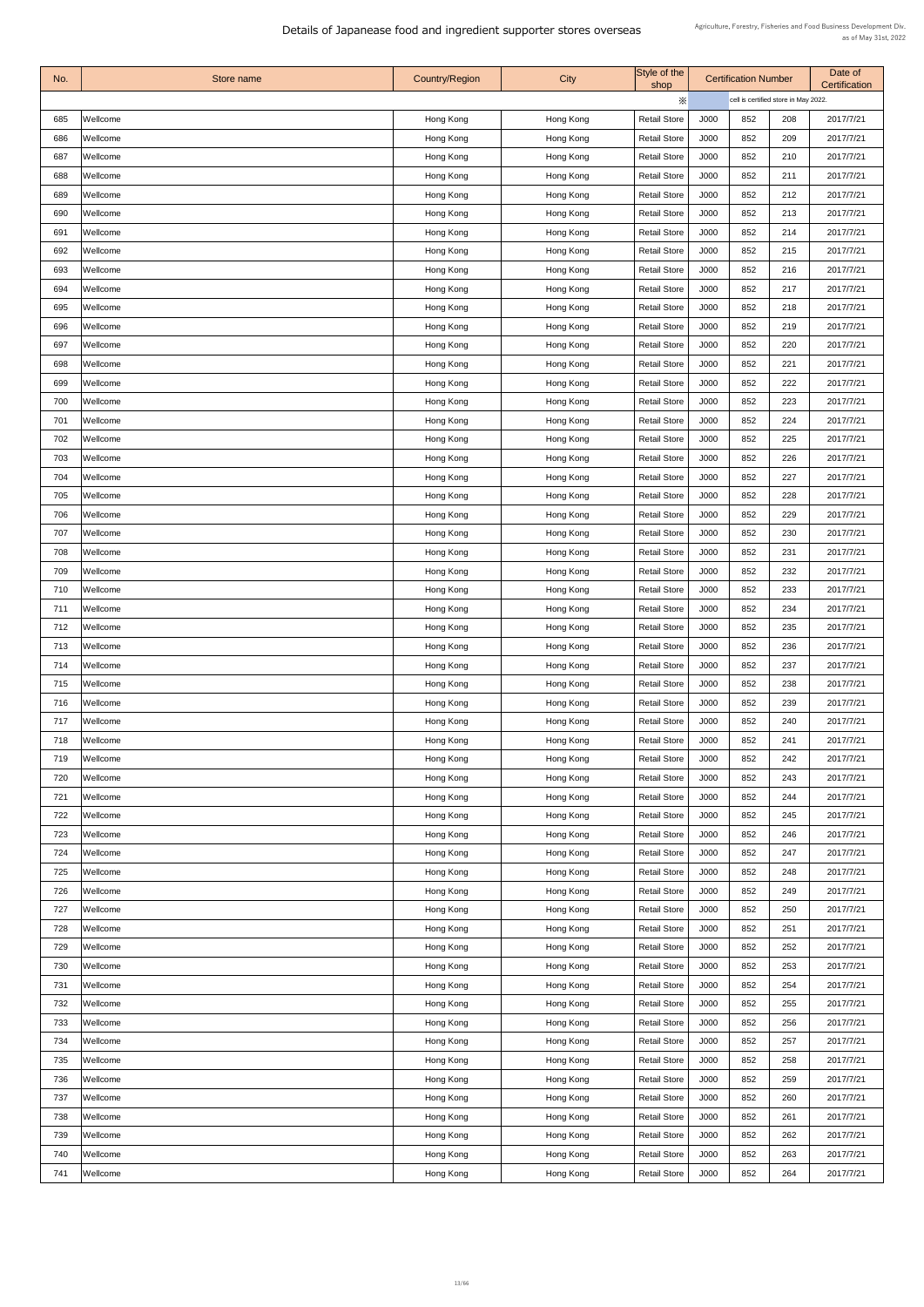| No. | Store name | <b>Country/Region</b> | <b>City</b> | Style of the<br>shop |      | <b>Certification Number</b>          |     | Date of<br><b>Certification</b> |  |  |
|-----|------------|-----------------------|-------------|----------------------|------|--------------------------------------|-----|---------------------------------|--|--|
|     |            |                       |             | $\times$             |      | cell is certified store in May 2022. |     |                                 |  |  |
| 742 | Wellcome   | Hong Kong             | Hong Kong   | <b>Retail Store</b>  | J000 | 852                                  | 265 | 2017/7/21                       |  |  |
| 743 | Wellcome   | Hong Kong             | Hong Kong   | <b>Retail Store</b>  | J000 | 852                                  | 266 | 2017/7/21                       |  |  |
| 744 | Wellcome   | Hong Kong             | Hong Kong   | <b>Retail Store</b>  | J000 | 852                                  | 267 | 2017/7/21                       |  |  |
| 745 | Wellcome   | Hong Kong             | Hong Kong   | <b>Retail Store</b>  | J000 | 852                                  | 268 | 2017/7/21                       |  |  |
| 746 | Wellcome   | Hong Kong             | Hong Kong   | <b>Retail Store</b>  | J000 | 852                                  | 269 | 2017/7/21                       |  |  |
| 747 | Wellcome   | Hong Kong             | Hong Kong   | <b>Retail Store</b>  | J000 | 852                                  | 270 | 2017/7/21                       |  |  |
| 748 | Wellcome   | Hong Kong             | Hong Kong   | <b>Retail Store</b>  | J000 | 852                                  | 271 | 2017/7/21                       |  |  |
| 749 | Wellcome   | Hong Kong             | Hong Kong   | <b>Retail Store</b>  | J000 | 852                                  | 272 | 2017/7/21                       |  |  |
| 750 | Wellcome   | Hong Kong             | Hong Kong   | <b>Retail Store</b>  | J000 | 852                                  | 273 | 2017/7/21                       |  |  |
| 751 | Wellcome   | Hong Kong             | Hong Kong   | <b>Retail Store</b>  | J000 | 852                                  | 274 | 2017/7/21                       |  |  |
| 752 | Wellcome   | Hong Kong             | Hong Kong   | <b>Retail Store</b>  | J000 | 852                                  | 275 | 2017/7/21                       |  |  |
| 753 | Wellcome   | Hong Kong             | Hong Kong   | <b>Retail Store</b>  | J000 | 852                                  | 276 | 2017/7/21                       |  |  |
| 754 | Wellcome   | Hong Kong             | Hong Kong   | <b>Retail Store</b>  | J000 | 852                                  | 277 | 2017/7/21                       |  |  |
| 755 | Wellcome   | Hong Kong             | Hong Kong   | <b>Retail Store</b>  | J000 | 852                                  | 278 | 2017/7/21                       |  |  |
| 756 | Wellcome   | Hong Kong             | Hong Kong   | <b>Retail Store</b>  | J000 | 852                                  | 279 | 2017/7/21                       |  |  |
| 757 | Wellcome   | Hong Kong             | Hong Kong   | <b>Retail Store</b>  | J000 | 852                                  | 280 | 2017/7/21                       |  |  |
| 758 | Wellcome   | Hong Kong             | Hong Kong   | <b>Retail Store</b>  | J000 | 852                                  | 281 | 2017/7/21                       |  |  |
| 759 | Wellcome   | Hong Kong             | Hong Kong   | <b>Retail Store</b>  | J000 | 852                                  | 282 | 2017/7/21                       |  |  |
| 760 | Wellcome   | Hong Kong             | Hong Kong   | <b>Retail Store</b>  | J000 | 852                                  | 283 | 2017/7/21                       |  |  |
| 761 | Wellcome   | Hong Kong             | Hong Kong   | <b>Retail Store</b>  | J000 | 852                                  | 284 | 2017/7/21                       |  |  |
| 762 | Wellcome   | Hong Kong             | Hong Kong   | <b>Retail Store</b>  | J000 | 852                                  | 285 | 2017/7/21                       |  |  |
| 763 | Wellcome   | Hong Kong             | Hong Kong   | <b>Retail Store</b>  | J000 | 852                                  | 286 | 2017/7/21                       |  |  |
| 764 | Wellcome   | Hong Kong             | Hong Kong   | <b>Retail Store</b>  | J000 | 852                                  | 287 | 2017/7/21                       |  |  |
| 765 | Wellcome   | Hong Kong             | Hong Kong   | <b>Retail Store</b>  | J000 | 852                                  | 288 | 2017/7/21                       |  |  |
| 766 | Wellcome   | Hong Kong             | Hong Kong   | <b>Retail Store</b>  | J000 | 852                                  | 289 | 2017/7/21                       |  |  |
| 767 | Wellcome   | Hong Kong             | Hong Kong   | <b>Retail Store</b>  | J000 | 852                                  | 290 | 2017/7/21                       |  |  |
| 768 | Wellcome   | Hong Kong             | Hong Kong   | <b>Retail Store</b>  | J000 | 852                                  | 291 | 2017/7/21                       |  |  |
| 769 | Wellcome   | Hong Kong             | Hong Kong   | <b>Retail Store</b>  | J000 | 852                                  | 292 | 2017/7/21                       |  |  |
| 770 | Wellcome   | Hong Kong             | Hong Kong   | <b>Retail Store</b>  | J000 | 852                                  | 293 | 2017/7/21                       |  |  |
| 771 | Wellcome   | Hong Kong             | Hong Kong   | <b>Retail Store</b>  | J000 | 852                                  | 294 | 2017/7/21                       |  |  |
| 772 | Wellcome   | Hong Kong             | Hong Kong   | <b>Retail Store</b>  | J000 | 852                                  | 295 | 2017/7/21                       |  |  |
| 773 | Wellcome   | Hong Kong             | Hong Kong   | <b>Retail Store</b>  | J000 | 852                                  | 296 | 2017/7/21                       |  |  |
| 774 | Wellcome   | Hong Kong             | Hong Kong   | <b>Retail Store</b>  | J000 | 852                                  | 297 | 2017/7/21                       |  |  |
| 775 | Wellcome   | Hong Kong             | Hong Kong   | <b>Retail Store</b>  | J000 | 852                                  | 298 | 2017/7/21                       |  |  |
| 776 | Wellcome   | Hong Kong             | Hong Kong   | <b>Retail Store</b>  | J000 | 852                                  | 299 | 2017/7/21                       |  |  |
| 777 | Wellcome   | Hong Kong             | Hong Kong   | <b>Retail Store</b>  | J000 | 852                                  | 300 | 2017/7/21                       |  |  |
| 778 | Wellcome   | Hong Kong             | Hong Kong   | <b>Retail Store</b>  | J000 | 852                                  | 301 | 2017/7/21                       |  |  |
| 779 | Wellcome   | Hong Kong             | Hong Kong   | <b>Retail Store</b>  | J000 | 852                                  | 302 | 2017/7/21                       |  |  |
| 780 | Wellcome   | Hong Kong             | Hong Kong   | <b>Retail Store</b>  | J000 | 852                                  | 303 | 2017/7/21                       |  |  |
| 781 | Wellcome   | Hong Kong             | Hong Kong   | <b>Retail Store</b>  | J000 | 852                                  | 304 | 2017/7/21                       |  |  |
| 782 | Wellcome   | Hong Kong             | Hong Kong   | <b>Retail Store</b>  | J000 | 852                                  | 305 | 2017/7/21                       |  |  |
| 783 | Wellcome   | Hong Kong             | Hong Kong   | <b>Retail Store</b>  | J000 | 852                                  | 306 | 2017/7/21                       |  |  |
| 784 | Wellcome   | Hong Kong             | Hong Kong   | <b>Retail Store</b>  | J000 | 852                                  | 307 | 2017/7/21                       |  |  |
| 785 | Wellcome   | Hong Kong             | Hong Kong   | <b>Retail Store</b>  | J000 | 852                                  | 308 | 2017/7/21                       |  |  |
| 786 | Wellcome   | Hong Kong             | Hong Kong   | <b>Retail Store</b>  | J000 | 852                                  | 309 | 2017/7/21                       |  |  |
| 787 | Wellcome   | Hong Kong             | Hong Kong   | <b>Retail Store</b>  | J000 | 852                                  | 310 | 2017/7/21                       |  |  |
| 788 | Wellcome   | Hong Kong             | Hong Kong   | <b>Retail Store</b>  | J000 | 852                                  | 311 | 2017/7/21                       |  |  |
| 789 | Wellcome   | Hong Kong             | Hong Kong   | <b>Retail Store</b>  | J000 | 852                                  | 312 | 2017/7/21                       |  |  |
| 790 | Wellcome   | Hong Kong             | Hong Kong   | <b>Retail Store</b>  | J000 | 852                                  | 313 | 2017/7/21                       |  |  |
| 791 | Wellcome   | Hong Kong             | Hong Kong   | <b>Retail Store</b>  | J000 | 852                                  | 314 | 2017/7/21                       |  |  |
| 792 | Wellcome   | Hong Kong             | Hong Kong   | <b>Retail Store</b>  | J000 | 852                                  | 315 | 2017/7/21                       |  |  |
| 793 | Wellcome   | Hong Kong             | Hong Kong   | <b>Retail Store</b>  | J000 | 852                                  | 316 | 2017/7/21                       |  |  |
| 794 | Wellcome   | Hong Kong             | Hong Kong   | <b>Retail Store</b>  | J000 | 852                                  | 317 | 2017/7/21                       |  |  |
| 795 | Wellcome   | Hong Kong             | Hong Kong   | <b>Retail Store</b>  | J000 | 852                                  | 318 | 2017/7/21                       |  |  |
| 796 | Wellcome   | Hong Kong             | Hong Kong   | <b>Retail Store</b>  | J000 | 852                                  | 319 | 2017/7/21                       |  |  |
| 797 | Wellcome   | Hong Kong             | Hong Kong   | <b>Retail Store</b>  | J000 | 852                                  | 320 | 2017/7/21                       |  |  |
| 798 | Wellcome   | Hong Kong             | Hong Kong   | <b>Retail Store</b>  | J000 | 852                                  | 321 | 2017/7/21                       |  |  |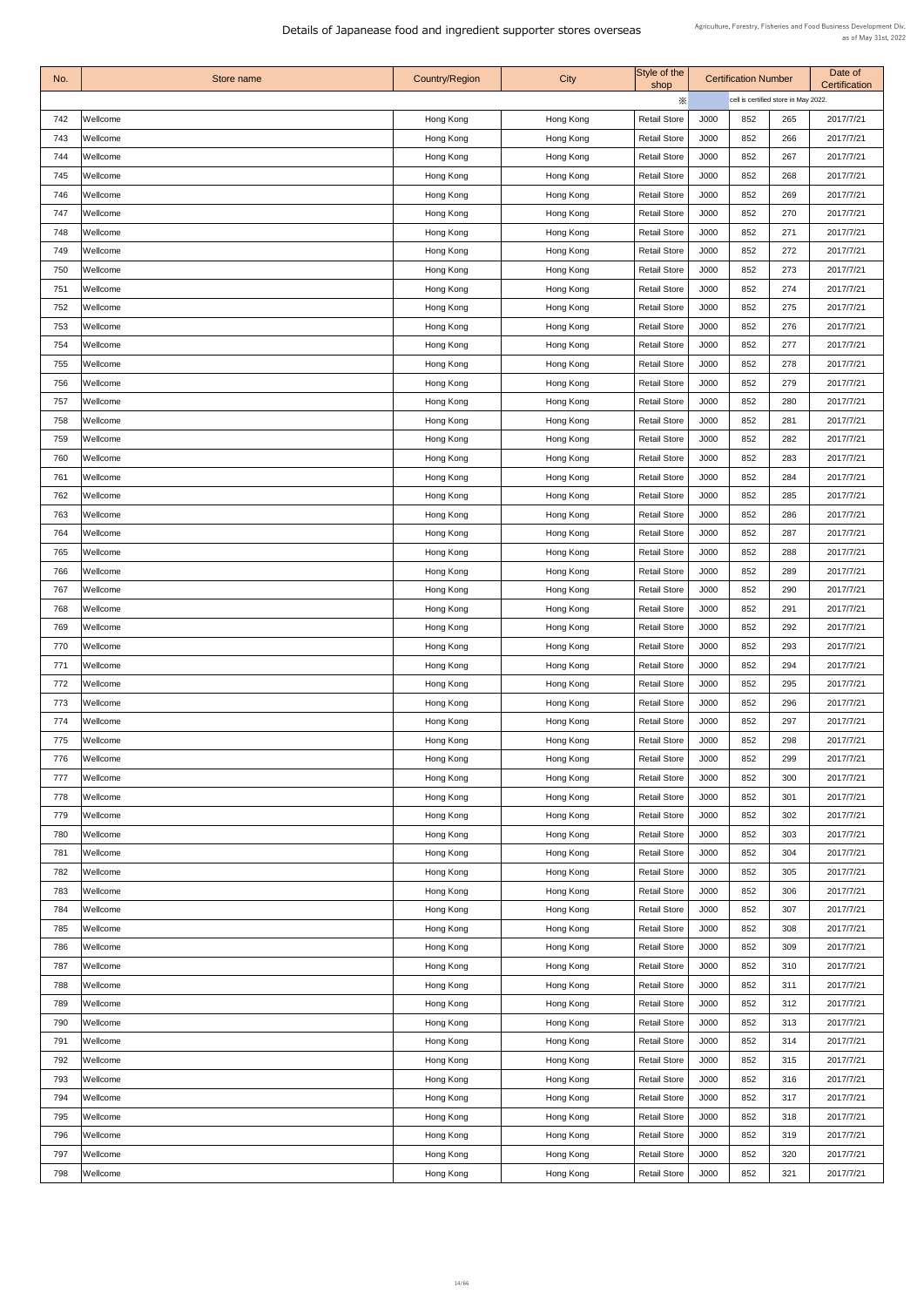| No. | Store name      | <b>Country/Region</b> | City      | Style of the<br>shop |      | <b>Certification Number</b>          |     | Date of<br><b>Certification</b> |
|-----|-----------------|-----------------------|-----------|----------------------|------|--------------------------------------|-----|---------------------------------|
|     |                 |                       |           | Х                    |      | cell is certified store in May 2022. |     |                                 |
| 799 | <b>Wellcome</b> | Hong Kong             | Hong Kong | <b>Retail Store</b>  | J000 | 852                                  | 322 | 2017/7/21                       |
| 800 | <b>Wellcome</b> | Hong Kong             | Hong Kong | <b>Retail Store</b>  | J000 | 852                                  | 323 | 2017/7/21                       |
| 801 | Wellcome        | Hong Kong             | Hong Kong | <b>Retail Store</b>  | J000 | 852                                  | 324 | 2017/7/21                       |
| 802 | <b>Wellcome</b> | Hong Kong             | Hong Kong | <b>Retail Store</b>  | J000 | 852                                  | 325 | 2017/7/21                       |
| 803 | <b>Wellcome</b> | Hong Kong             | Hong Kong | <b>Retail Store</b>  | J000 | 852                                  | 326 | 2017/7/21                       |
| 804 | Wellcome        | Hong Kong             | Hong Kong | <b>Retail Store</b>  | J000 | 852                                  | 327 | 2017/7/21                       |
| 805 | <b>Wellcome</b> | Hong Kong             | Hong Kong | <b>Retail Store</b>  | J000 | 852                                  | 328 | 2017/7/21                       |
| 806 | Wellcome        | Hong Kong             | Hong Kong | <b>Retail Store</b>  | J000 | 852                                  | 329 | 2017/7/21                       |
| 807 | <b>Wellcome</b> | Hong Kong             | Hong Kong | <b>Retail Store</b>  | J000 | 852                                  | 330 | 2017/7/21                       |
| 808 | Wellcome        | Hong Kong             | Hong Kong | <b>Retail Store</b>  | J000 | 852                                  | 331 | 2017/7/21                       |
| 809 | Wellcome        | Hong Kong             | Hong Kong | <b>Retail Store</b>  | J000 | 852                                  | 332 | 2017/7/21                       |
| 810 | <b>Wellcome</b> | Hong Kong             | Hong Kong | <b>Retail Store</b>  | J000 | 852                                  | 333 | 2017/7/21                       |
| 811 | <b>Wellcome</b> | Hong Kong             | Hong Kong | <b>Retail Store</b>  | J000 | 852                                  | 334 | 2017/7/21                       |
| 812 | Wellcome        | Hong Kong             | Hong Kong | <b>Retail Store</b>  | J000 | 852                                  | 335 | 2017/7/21                       |
| 813 | <b>Wellcome</b> | Hong Kong             | Hong Kong | <b>Retail Store</b>  | J000 | 852                                  | 336 | 2017/7/21                       |
| 814 | <b>Wellcome</b> | Hong Kong             | Hong Kong | <b>Retail Store</b>  | J000 | 852                                  | 337 | 2017/7/21                       |
| 815 | <b>Wellcome</b> | Hong Kong             | Hong Kong | <b>Retail Store</b>  | J000 | 852                                  | 338 | 2017/7/21                       |
| 816 | <b>Wellcome</b> | Hong Kong             | Hong Kong | <b>Retail Store</b>  | J000 | 852                                  | 339 | 2017/7/21                       |
| 817 | Wellcome        | Hong Kong             | Hong Kong | <b>Retail Store</b>  | J000 | 852                                  | 340 | 2017/7/21                       |
| 818 | <b>Wellcome</b> | Hong Kong             | Hong Kong | <b>Retail Store</b>  | J000 | 852                                  | 341 | 2017/7/21                       |
| 819 | <b>Wellcome</b> | Hong Kong             | Hong Kong | <b>Retail Store</b>  | J000 | 852                                  | 342 | 2017/7/21                       |
| 820 | <b>Wellcome</b> | Hong Kong             | Hong Kong | <b>Retail Store</b>  | J000 | 852                                  | 343 | 2017/7/21                       |
| 821 | <b>Wellcome</b> | Hong Kong             | Hong Kong | <b>Retail Store</b>  | J000 | 852                                  | 344 | 2017/7/21                       |
| 822 | Wellcome        | Hong Kong             | Hong Kong | <b>Retail Store</b>  | J000 | 852                                  | 345 | 2017/7/21                       |
| 823 | <b>Wellcome</b> | Hong Kong             | Hong Kong | <b>Retail Store</b>  | J000 | 852                                  | 346 | 2017/7/21                       |
| 824 | Wellcome        | Hong Kong             | Hong Kong | <b>Retail Store</b>  | J000 | 852                                  | 347 | 2017/7/21                       |
| 825 | Wellcome        | Hong Kong             | Hong Kong | <b>Retail Store</b>  | J000 | 852                                  | 348 | 2017/7/21                       |
| 826 | Wellcome        | Hong Kong             | Hong Kong | <b>Retail Store</b>  | J000 | 852                                  | 349 | 2017/7/21                       |
| 827 | <b>Wellcome</b> |                       |           | <b>Retail Store</b>  | J000 | 852                                  | 350 | 2017/7/21                       |
|     |                 | Hong Kong             | Hong Kong |                      |      | 852                                  |     |                                 |
| 828 | Wellcome        | Hong Kong             | Hong Kong | <b>Retail Store</b>  | J000 |                                      | 351 | 2017/7/21                       |
| 829 | <b>Wellcome</b> | Hong Kong             | Hong Kong | <b>Retail Store</b>  | J000 | 852                                  | 352 | 2017/7/21                       |
| 830 | <b>Wellcome</b> | Hong Kong             | Hong Kong | <b>Retail Store</b>  | J000 | 852                                  | 353 | 2017/7/21                       |
| 831 | <b>Wellcome</b> | Hong Kong             | Hong Kong | <b>Retail Store</b>  | J000 | 852                                  | 354 | 2017/7/21                       |
| 832 | Wellcome        | Hong Kong             | Hong Kong | <b>Retail Store</b>  | J000 | 852                                  | 355 | 2017/7/21                       |
| 833 | Wellcome        | Hong Kong             | Hong Kong | <b>Retail Store</b>  | J000 | 852                                  | 356 | 2017/7/21                       |
| 834 | <b>Wellcome</b> | Hong Kong             | Hong Kong | <b>Retail Store</b>  | J000 | 852                                  | 357 | 2017/7/21                       |
| 835 | Wellcome        | Hong Kong             | Hong Kong | <b>Retail Store</b>  | J000 | 852                                  | 358 | 2017/7/21                       |
| 836 | <b>Wellcome</b> | Hong Kong             | Hong Kong | <b>Retail Store</b>  | J000 | 852                                  | 359 | 2017/7/21                       |
| 837 | Wellcome        | Hong Kong             | Hong Kong | <b>Retail Store</b>  | J000 | 852                                  | 360 | 2017/7/21                       |
| 838 | <b>Wellcome</b> | Hong Kong             | Hong Kong | <b>Retail Store</b>  | J000 | 852                                  | 361 | 2017/7/21                       |
| 839 | <b>Wellcome</b> | Hong Kong             | Hong Kong | <b>Retail Store</b>  | J000 | 852                                  | 362 | 2017/7/21                       |
| 840 | <b>Wellcome</b> | Hong Kong             | Hong Kong | <b>Retail Store</b>  | J000 | 852                                  | 363 | 2017/7/21                       |
| 841 | <b>Wellcome</b> | Hong Kong             | Hong Kong | <b>Retail Store</b>  | J000 | 852                                  | 364 | 2017/7/21                       |
| 842 | <b>Wellcome</b> | Hong Kong             | Hong Kong | <b>Retail Store</b>  | J000 | 852                                  | 365 | 2017/7/21                       |
| 843 | <b>Wellcome</b> | Hong Kong             | Hong Kong | <b>Retail Store</b>  | J000 | 852                                  | 366 | 2017/7/21                       |
| 844 | Wellcome        | Hong Kong             | Hong Kong | <b>Retail Store</b>  | J000 | 852                                  | 367 | 2017/7/21                       |
| 845 | <b>Wellcome</b> | Hong Kong             | Hong Kong | <b>Retail Store</b>  | J000 | 852                                  | 368 | 2017/7/21                       |
| 846 | <b>Wellcome</b> | Hong Kong             | Hong Kong | <b>Retail Store</b>  | J000 | 852                                  | 369 | 2017/7/21                       |
| 847 | <b>Wellcome</b> | Hong Kong             | Hong Kong | <b>Retail Store</b>  | J000 | 852                                  | 370 | 2017/7/21                       |
| 848 | <b>Wellcome</b> | Hong Kong             | Hong Kong | <b>Retail Store</b>  | J000 | 852                                  | 371 | 2017/7/21                       |
| 849 | <b>Wellcome</b> | Hong Kong             | Hong Kong | <b>Retail Store</b>  | J000 | 852                                  | 372 | 2017/7/21                       |
| 850 | <b>Wellcome</b> | Hong Kong             | Hong Kong | <b>Retail Store</b>  | J000 | 852                                  | 373 | 2017/7/21                       |
| 851 | Wellcome        | Hong Kong             | Hong Kong | <b>Retail Store</b>  | J000 | 852                                  | 374 | 2017/7/21                       |
| 852 | <b>Wellcome</b> | Hong Kong             | Hong Kong | <b>Retail Store</b>  | J000 | 852                                  | 375 | 2017/7/21                       |
| 853 | <b>Wellcome</b> | Hong Kong             | Hong Kong | <b>Retail Store</b>  | J000 | 852                                  | 376 | 2017/7/21                       |
| 854 | Wellcome        | Hong Kong             | Hong Kong | <b>Retail Store</b>  | J000 | 852                                  | 377 | 2017/7/21                       |
| 855 | Wellcome        | Hong Kong             | Hong Kong | <b>Retail Store</b>  | J000 | 852                                  | 378 | 2017/7/21                       |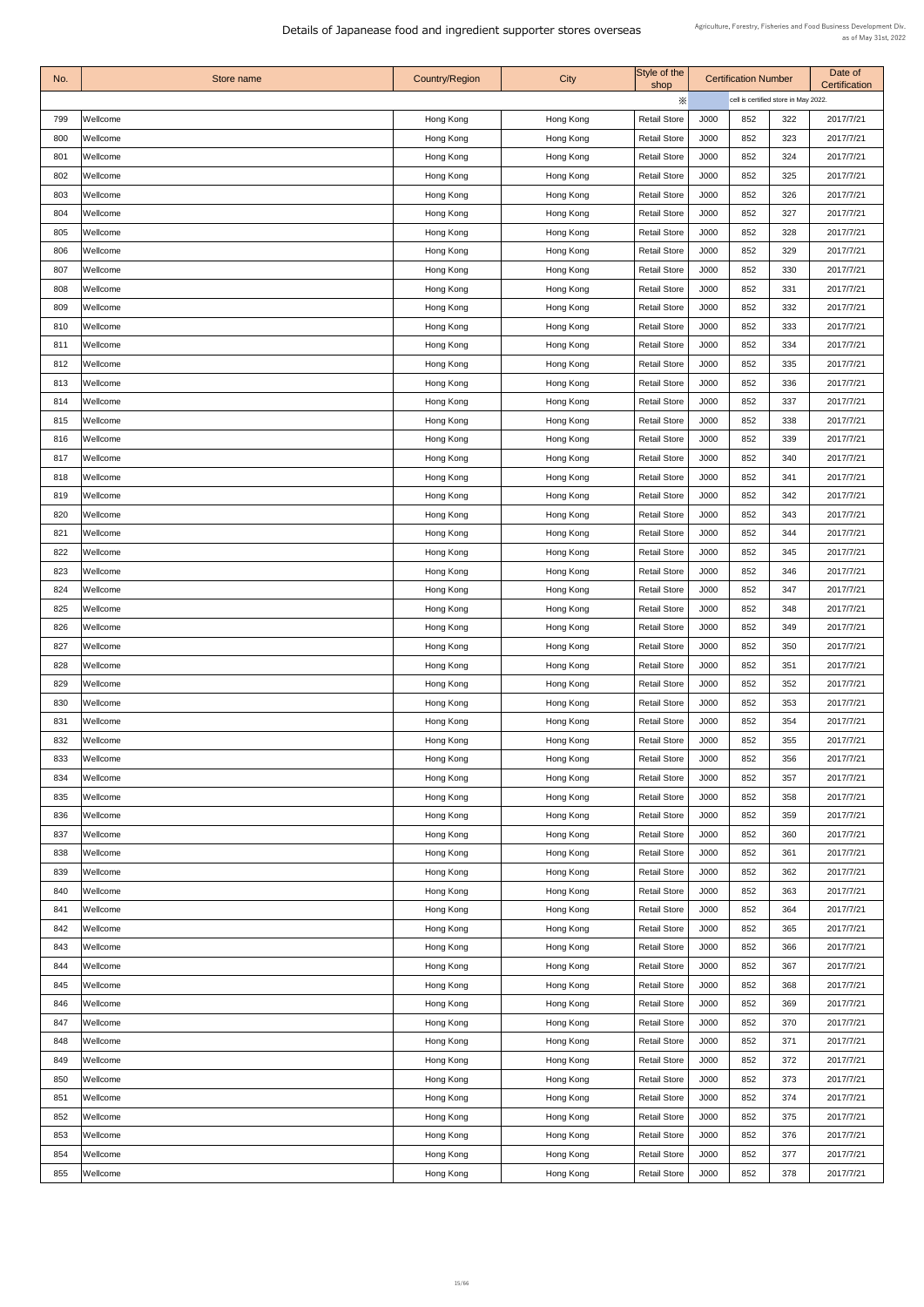| No. | Store name      | <b>Country/Region</b> | City      | Style of the<br>shop | <b>Certification Number</b> |                                      | Date of<br><b>Certification</b> |           |
|-----|-----------------|-----------------------|-----------|----------------------|-----------------------------|--------------------------------------|---------------------------------|-----------|
|     |                 |                       |           | Х                    |                             | cell is certified store in May 2022. |                                 |           |
| 856 | Wellcome        | Hong Kong             | Hong Kong | <b>Retail Store</b>  | J000                        | 852                                  | 379                             | 2017/7/21 |
| 857 | <b>Wellcome</b> | Hong Kong             | Hong Kong | <b>Retail Store</b>  | J000                        | 852                                  | 380                             | 2017/7/21 |
| 858 | Wellcome        | Hong Kong             | Hong Kong | <b>Retail Store</b>  | J000                        | 852                                  | 381                             | 2017/7/21 |
| 859 | <b>Wellcome</b> | Hong Kong             | Hong Kong | <b>Retail Store</b>  | J000                        | 852                                  | 382                             | 2017/7/21 |
| 860 | Wellcome        | Hong Kong             | Hong Kong | <b>Retail Store</b>  | J000                        | 852                                  | 383                             | 2017/7/21 |
| 861 | Wellcome        | Hong Kong             | Hong Kong | <b>Retail Store</b>  | J000                        | 852                                  | 384                             | 2017/7/21 |
| 862 | <b>Wellcome</b> | Hong Kong             | Hong Kong | <b>Retail Store</b>  | J000                        | 852                                  | 385                             | 2017/7/21 |
| 863 | Wellcome        | Hong Kong             | Hong Kong | <b>Retail Store</b>  | J000                        | 852                                  | 386                             | 2017/7/21 |
| 864 | <b>Wellcome</b> | Hong Kong             | Hong Kong | <b>Retail Store</b>  | J000                        | 852                                  | 387                             | 2017/7/21 |
| 865 | Wellcome        | Hong Kong             | Hong Kong | <b>Retail Store</b>  | J000                        | 852                                  | 388                             | 2017/7/21 |
| 866 | Wellcome        | Hong Kong             | Hong Kong | <b>Retail Store</b>  | J000                        | 852                                  | 389                             | 2017/7/21 |
| 867 | <b>Wellcome</b> | Hong Kong             | Hong Kong | <b>Retail Store</b>  | J000                        | 852                                  | 390                             | 2017/7/21 |
| 868 | <b>Wellcome</b> | Hong Kong             | Hong Kong | <b>Retail Store</b>  | J000                        | 852                                  | 391                             | 2017/7/21 |
| 869 | Wellcome        | Hong Kong             | Hong Kong | <b>Retail Store</b>  | J000                        | 852                                  | 392                             | 2017/7/21 |
| 870 | <b>Wellcome</b> | Hong Kong             | Hong Kong | <b>Retail Store</b>  | J000                        | 852                                  | 393                             | 2017/7/21 |
| 871 | <b>Wellcome</b> | Hong Kong             | Hong Kong | <b>Retail Store</b>  | J000                        | 852                                  | 394                             | 2017/7/21 |
| 872 | <b>Wellcome</b> | Hong Kong             | Hong Kong | <b>Retail Store</b>  | J000                        | 852                                  | 395                             | 2017/7/21 |
| 873 | <b>Wellcome</b> | Hong Kong             | Hong Kong | <b>Retail Store</b>  | J000                        | 852                                  | 396                             | 2017/7/21 |
| 874 | Wellcome        | Hong Kong             | Hong Kong | <b>Retail Store</b>  | J000                        | 852                                  | 397                             | 2017/7/21 |
| 875 | <b>Wellcome</b> | Hong Kong             | Hong Kong | <b>Retail Store</b>  | J000                        | 852                                  | 398                             | 2017/7/21 |
| 876 | <b>Wellcome</b> | Hong Kong             | Hong Kong | <b>Retail Store</b>  | J000                        | 852                                  | 399                             | 2017/7/21 |
| 877 | <b>Wellcome</b> | Hong Kong             | Hong Kong | <b>Retail Store</b>  | J000                        | 852                                  | 400                             | 2017/7/21 |
| 878 | <b>Wellcome</b> | Hong Kong             | Hong Kong | <b>Retail Store</b>  | J000                        | 852                                  | 401                             | 2017/7/21 |
| 879 | Wellcome        | Hong Kong             | Hong Kong | <b>Retail Store</b>  | J000                        | 852                                  | 402                             | 2017/7/21 |
| 880 | <b>Wellcome</b> | Hong Kong             | Hong Kong | <b>Retail Store</b>  | J000                        | 852                                  | 403                             | 2017/7/21 |
| 881 | <b>Wellcome</b> | Hong Kong             | Hong Kong | <b>Retail Store</b>  | J000                        | 852                                  | 404                             | 2017/7/21 |
| 882 | Wellcome        | Hong Kong             | Hong Kong | <b>Retail Store</b>  | J000                        | 852                                  | 405                             | 2017/7/21 |
| 883 | Wellcome        | Hong Kong             | Hong Kong | <b>Retail Store</b>  | J000                        | 852                                  | 406                             | 2017/7/21 |
| 884 | <b>Wellcome</b> | Hong Kong             | Hong Kong | <b>Retail Store</b>  | J000                        | 852                                  | 407                             | 2017/7/21 |
| 885 | Wellcome        | Hong Kong             | Hong Kong | <b>Retail Store</b>  | J000                        | 852                                  | 408                             | 2017/7/21 |
| 886 | <b>Wellcome</b> | Hong Kong             | Hong Kong | <b>Retail Store</b>  | J000                        | 852                                  | 409                             | 2017/7/21 |
| 887 | <b>Wellcome</b> | Hong Kong             | Hong Kong | <b>Retail Store</b>  | J000                        | 852                                  | 410                             | 2017/7/21 |
| 888 | <b>Wellcome</b> | Hong Kong             | Hong Kong | <b>Retail Store</b>  | J000                        | 852                                  | 411                             | 2017/7/21 |
| 889 | Wellcome        | Hong Kong             | Hong Kong | <b>Retail Store</b>  | J000                        | 852                                  | 412                             | 2017/7/21 |
| 890 | Wellcome        | Hong Kong             | Hong Kong | <b>Retail Store</b>  | J000                        | 852                                  | 413                             | 2017/7/21 |
| 891 | <b>Wellcome</b> | Hong Kong             | Hong Kong | <b>Retail Store</b>  | J000                        | 852                                  | 414                             | 2017/7/21 |
| 892 | <b>Wellcome</b> | Hong Kong             | Hong Kong | <b>Retail Store</b>  | J000                        | 852                                  | 415                             | 2017/7/21 |
| 893 | <b>Wellcome</b> | Hong Kong             | Hong Kong | <b>Retail Store</b>  | J000                        | 852                                  | 416                             | 2017/7/21 |
| 894 | Wellcome        | Hong Kong             | Hong Kong | <b>Retail Store</b>  | J000                        | 852                                  | 417                             | 2017/7/21 |
| 895 | Wellcome        | Hong Kong             | Hong Kong | <b>Retail Store</b>  | J000                        | 852                                  | 418                             | 2017/7/21 |
| 896 | Wellcome        | Hong Kong             | Hong Kong | <b>Retail Store</b>  | J000                        | 852                                  | 419                             | 2017/7/21 |
| 897 | <b>Wellcome</b> | Hong Kong             | Hong Kong | <b>Retail Store</b>  | J000                        | 852                                  | 420                             | 2017/7/21 |
| 898 | <b>Wellcome</b> | Hong Kong             | Hong Kong | <b>Retail Store</b>  | J000                        | 852                                  | 421                             | 2017/7/21 |
| 899 | <b>Wellcome</b> | Hong Kong             | Hong Kong | <b>Retail Store</b>  | J000                        | 852                                  | 422                             | 2017/7/21 |
| 900 | Wellcome        | Hong Kong             | Hong Kong | <b>Retail Store</b>  | J000                        | 852                                  | 423                             | 2017/7/21 |
| 901 | Wellcome        | Hong Kong             | Hong Kong | <b>Retail Store</b>  | J000                        | 852                                  | 424                             | 2017/7/21 |
| 902 | <b>Wellcome</b> | Hong Kong             | Hong Kong | <b>Retail Store</b>  | J000                        | 852                                  | 425                             | 2017/7/21 |
| 903 | <b>Wellcome</b> | Hong Kong             | Hong Kong | <b>Retail Store</b>  | J000                        | 852                                  | 426                             | 2017/7/21 |
| 904 | <b>Wellcome</b> | Hong Kong             | Hong Kong | <b>Retail Store</b>  | J000                        | 852                                  | 427                             | 2017/7/21 |
| 905 | Wellcome        | Hong Kong             | Hong Kong | <b>Retail Store</b>  | J000                        | 852                                  | 428                             | 2017/7/21 |
| 906 | <b>Wellcome</b> | Hong Kong             | Hong Kong | <b>Retail Store</b>  | J000                        | 852                                  | 429                             | 2017/7/21 |
| 907 | <b>Wellcome</b> | Hong Kong             | Hong Kong | <b>Retail Store</b>  | J000                        | 852                                  | 430                             | 2017/7/21 |
| 908 | Wellcome        | Hong Kong             | Hong Kong | <b>Retail Store</b>  | J000                        | 852                                  | 431                             | 2017/7/21 |
| 909 | <b>Wellcome</b> | Hong Kong             | Hong Kong | <b>Retail Store</b>  | J000                        | 852                                  | 432                             | 2017/7/21 |
| 910 | <b>Wellcome</b> | Hong Kong             | Hong Kong | <b>Retail Store</b>  | J000                        | 852                                  | 433                             | 2017/7/21 |
| 911 | Wellcome        | Hong Kong             | Hong Kong | <b>Retail Store</b>  | J000                        | 852                                  | 434                             | 2017/7/21 |
| 912 | Wellcome        | Hong Kong             | Hong Kong | <b>Retail Store</b>  | J000                        | 852                                  | 435                             | 2017/7/21 |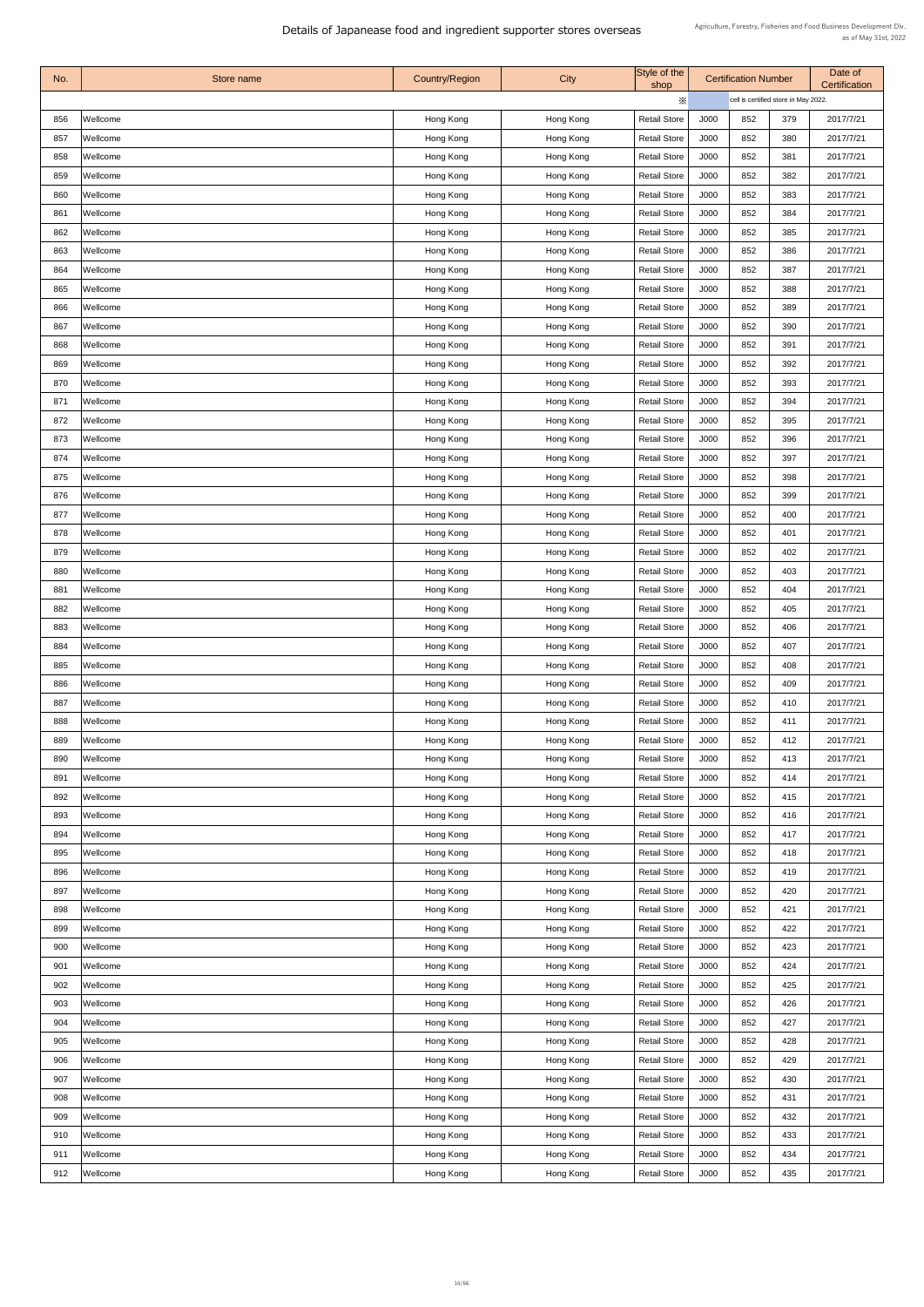| No. | Store name          | <b>Country/Region</b> | City      | Style of the<br>shop | <b>Certification Number</b> |                                      |     | Date of<br><b>Certification</b> |
|-----|---------------------|-----------------------|-----------|----------------------|-----------------------------|--------------------------------------|-----|---------------------------------|
|     |                     |                       |           | $\times$             |                             | cell is certified store in May 2022. |     |                                 |
| 913 | Wellcome            | Hong Kong             | Hong Kong | <b>Retail Store</b>  | J000                        | 852                                  | 436 | 2017/7/21                       |
| 914 | <b>Wellcome</b>     | Hong Kong             | Hong Kong | <b>Retail Store</b>  | J000                        | 852                                  | 437 | 2017/7/21                       |
| 915 | Wellcome            | Hong Kong             | Hong Kong | <b>Retail Store</b>  | J000                        | 852                                  | 438 | 2017/7/21                       |
| 916 | Wellcome            | Hong Kong             | Hong Kong | <b>Retail Store</b>  | J000                        | 852                                  | 439 | 2017/7/21                       |
| 917 | Wellcome            | Hong Kong             | Hong Kong | <b>Retail Store</b>  | J000                        | 852                                  | 440 | 2017/7/21                       |
| 918 | Wellcome            | Hong Kong             | Hong Kong | <b>Retail Store</b>  | J000                        | 852                                  | 441 | 2017/7/21                       |
| 919 | Wellcome            | Hong Kong             | Hong Kong | <b>Retail Store</b>  | J000                        | 852                                  | 442 | 2017/7/21                       |
| 920 | Wellcome            | Hong Kong             | Hong Kong | <b>Retail Store</b>  | J000                        | 852                                  | 443 | 2017/7/21                       |
| 921 | Wellcome            | Hong Kong             | Hong Kong | <b>Retail Store</b>  | J000                        | 852                                  | 444 | 2017/7/21                       |
| 922 | Wellcome            | Hong Kong             | Hong Kong | <b>Retail Store</b>  | J000                        | 852                                  | 445 | 2017/7/21                       |
| 923 | Wellcome            | Hong Kong             | Hong Kong | <b>Retail Store</b>  | J000                        | 852                                  | 446 | 2017/7/21                       |
| 924 | Wellcome            | Hong Kong             | Hong Kong | <b>Retail Store</b>  | J000                        | 852                                  | 447 | 2017/7/21                       |
| 925 | Wellcome            | Hong Kong             | Hong Kong | <b>Retail Store</b>  | J000                        | 852                                  | 448 | 2017/7/21                       |
| 926 | Wellcome            | Hong Kong             | Hong Kong | <b>Retail Store</b>  | J000                        | 852                                  | 449 | 2017/7/21                       |
| 927 | Wellcome            | Hong Kong             | Hong Kong | <b>Retail Store</b>  | J000                        | 852                                  | 450 | 2017/7/21                       |
| 928 | Wellcome            | Hong Kong             | Hong Kong | <b>Retail Store</b>  | J000                        | 852                                  | 451 | 2017/7/21                       |
| 929 | Wellcome            | Hong Kong             | Hong Kong | <b>Retail Store</b>  | J000                        | 852                                  | 452 | 2017/7/21                       |
| 930 | Wellcome            | Hong Kong             | Hong Kong | <b>Retail Store</b>  | J000                        | 852                                  | 453 | 2017/7/21                       |
| 931 | <b>Wellcome</b>     | Hong Kong             | Hong Kong | <b>Retail Store</b>  | J000                        | 852                                  | 454 | 2017/7/21                       |
| 932 | Wellcome            | Hong Kong             | Hong Kong | <b>Retail Store</b>  | J000                        | 852                                  | 455 | 2017/7/21                       |
| 933 | Wellcome            | Hong Kong             | Hong Kong | <b>Retail Store</b>  | J000                        | 852                                  | 456 | 2017/7/21                       |
| 934 | Wellcome            | Hong Kong             | Hong Kong | <b>Retail Store</b>  | J000                        | 852                                  | 457 | 2017/7/21                       |
| 935 | <b>Wellcome</b>     | Hong Kong             | Hong Kong | <b>Retail Store</b>  | J000                        | 852                                  | 458 | 2017/7/21                       |
| 936 | Wellcome            | Hong Kong             | Hong Kong | <b>Retail Store</b>  | J000                        | 852                                  | 459 | 2017/7/21                       |
| 937 | Wellcome            | Hong Kong             | Hong Kong | <b>Retail Store</b>  | J000                        | 852                                  | 460 | 2017/7/21                       |
| 938 | Wellcome            | Hong Kong             | Hong Kong | <b>Retail Store</b>  | J000                        | 852                                  | 461 | 2017/7/21                       |
| 939 | Wellcome            | Hong Kong             | Hong Kong | <b>Retail Store</b>  | J000                        | 852                                  | 462 | 2017/7/21                       |
| 940 | Wellcome            | Hong Kong             | Hong Kong | <b>Retail Store</b>  | J000                        | 852                                  | 463 | 2017/7/21                       |
| 941 | Wellcome            | Hong Kong             | Hong Kong | <b>Retail Store</b>  | J000                        | 852                                  | 464 | 2017/7/21                       |
| 942 | Wellcome            | Hong Kong             | Hong Kong | <b>Retail Store</b>  | J000                        | 852                                  | 465 | 2017/7/21                       |
| 943 | Wellcome            | Hong Kong             | Hong Kong | <b>Retail Store</b>  | J000                        | 852                                  | 466 | 2017/7/21                       |
| 944 | Wellcome            | Hong Kong             | Hong Kong | <b>Retail Store</b>  | J000                        | 852                                  | 467 | 2017/7/21                       |
| 945 | Wellcome            | Hong Kong             | Hong Kong | <b>Retail Store</b>  | J000                        | 852                                  | 468 | 2017/7/21                       |
| 946 | MarketPlacebyJasons | Hong Kong             | Hong Kong | <b>Retail Store</b>  | J000                        | 852                                  | 469 | 2017/7/21                       |
| 947 | MarketPlacebyJasons | Hong Kong             | Hong Kong | <b>Retail Store</b>  | J000                        | 852                                  | 470 | 2017/7/21                       |
| 948 | MarketPlacebyJasons | Hong Kong             | Hong Kong | <b>Retail Store</b>  | J000                        | 852                                  | 471 | 2017/7/21                       |
| 949 | MarketPlacebyJasons | Hong Kong             | Hong Kong | <b>Retail Store</b>  | J000                        | 852                                  | 472 | 2017/7/21                       |
| 950 | MarketPlacebyJasons | Hong Kong             | Hong Kong | <b>Retail Store</b>  | J000                        | 852                                  | 473 | 2017/7/21                       |
| 951 | MarketPlacebyJasons | Hong Kong             | Hong Kong | <b>Retail Store</b>  | J000                        | 852                                  | 474 | 2017/7/21                       |
| 952 | MarketPlacebyJasons | Hong Kong             | Hong Kong | <b>Retail Store</b>  | J000                        | 852                                  | 475 | 2017/7/21                       |
| 953 | MarketPlacebyJasons | Hong Kong             | Hong Kong | <b>Retail Store</b>  | J000                        | 852                                  | 476 | 2017/7/21                       |
| 954 | MarketPlacebyJasons | Hong Kong             | Hong Kong | <b>Retail Store</b>  | J000                        | 852                                  | 477 | 2017/7/21                       |
| 955 | MarketPlacebyJasons | Hong Kong             | Hong Kong | <b>Retail Store</b>  | J000                        | 852                                  | 478 | 2017/7/21                       |
| 956 | MarketPlacebyJasons | Hong Kong             | Hong Kong | <b>Retail Store</b>  | J000                        | 852                                  | 479 | 2017/7/21                       |
| 957 | MarketPlacebyJasons | Hong Kong             | Hong Kong | <b>Retail Store</b>  | J000                        | 852                                  | 480 | 2017/7/21                       |
| 958 | MarketPlacebyJasons | Hong Kong             | Hong Kong | <b>Retail Store</b>  | J000                        | 852                                  | 481 | 2017/7/21                       |
| 959 | MarketPlacebyJasons | Hong Kong             | Hong Kong | <b>Retail Store</b>  | J000                        | 852                                  | 482 | 2017/7/21                       |
| 960 | MarketPlacebyJasons | Hong Kong             | Hong Kong | <b>Retail Store</b>  | J000                        | 852                                  | 483 | 2017/7/21                       |
| 961 | MarketPlacebyJasons | Hong Kong             | Hong Kong | <b>Retail Store</b>  | J000                        | 852                                  | 484 | 2017/7/21                       |
| 962 | MarketPlacebyJasons | Hong Kong             | Hong Kong | <b>Retail Store</b>  | J000                        | 852                                  | 485 | 2017/7/21                       |
| 963 | MarketPlacebyJasons | Hong Kong             | Hong Kong | <b>Retail Store</b>  | J000                        | 852                                  | 486 | 2017/7/21                       |
| 964 | MarketPlacebyJasons | Hong Kong             | Hong Kong | <b>Retail Store</b>  | J000                        | 852                                  | 487 | 2017/7/21                       |
| 965 | MarketPlacebyJasons | Hong Kong             | Hong Kong | <b>Retail Store</b>  | J000                        | 852                                  | 488 | 2017/7/21                       |
| 966 | MarketPlacebyJasons | Hong Kong             | Hong Kong | <b>Retail Store</b>  | J000                        | 852                                  | 489 | 2017/7/21                       |
| 967 | MarketPlacebyJasons | Hong Kong             | Hong Kong | <b>Retail Store</b>  | J000                        | 852                                  | 490 | 2017/7/21                       |
| 968 | MarketPlacebyJasons | Hong Kong             | Hong Kong | <b>Retail Store</b>  | J000                        | 852                                  | 491 | 2017/7/21                       |
| 969 | MarketPlacebyJasons | Hong Kong             | Hong Kong | <b>Retail Store</b>  | J000                        | 852                                  | 492 | 2017/7/21                       |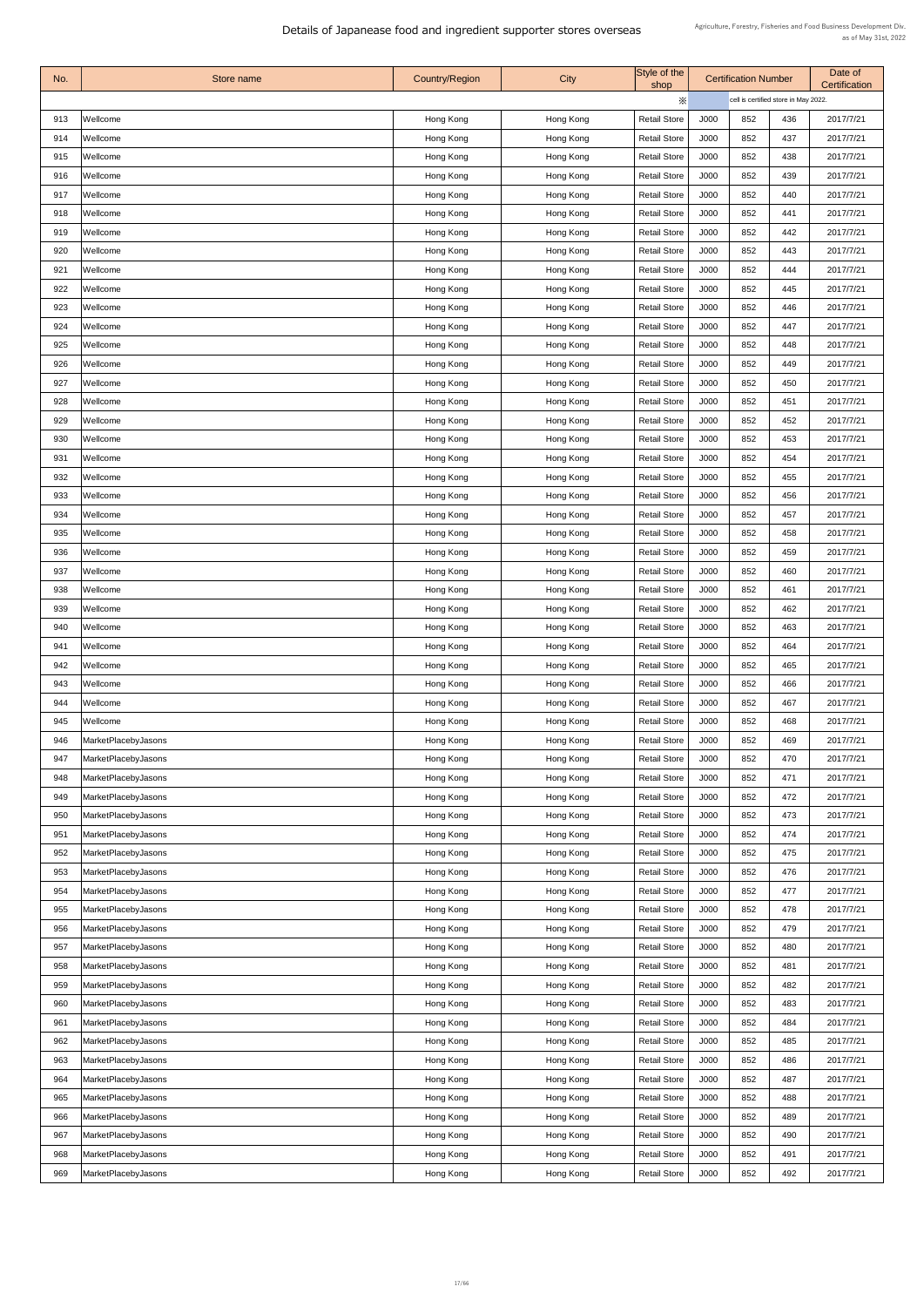| No.  | Store name                                 | <b>Country/Region</b> | <b>City</b> | Style of the<br>shop | <b>Certification Number</b> |                                      |     | Date of<br>Certification |  |
|------|--------------------------------------------|-----------------------|-------------|----------------------|-----------------------------|--------------------------------------|-----|--------------------------|--|
|      |                                            |                       |             | $\times$             |                             | cell is certified store in May 2022. |     |                          |  |
| 970  | MarketPlacebyJasons                        | Hong Kong             | Hong Kong   | <b>Retail Store</b>  | J000                        | 852                                  | 493 | 2017/7/21                |  |
| 971  | MarketPlacebyJasons                        | Hong Kong             | Hong Kong   | <b>Retail Store</b>  | J000                        | 852                                  | 494 | 2017/7/21                |  |
| 972  | MarketPlacebyJasons                        | Hong Kong             | Hong Kong   | <b>Retail Store</b>  | J000                        | 852                                  | 495 | 2017/7/21                |  |
| 973  | <b>MarketPlacebyJasons</b>                 | Hong Kong             | Hong Kong   | <b>Retail Store</b>  | J000                        | 852                                  | 496 | 2017/7/21                |  |
| 974  | MarketPlacebyJasons                        | Hong Kong             | Hong Kong   | <b>Retail Store</b>  | J000                        | 852                                  | 497 | 2017/7/21                |  |
| 975  | <b>MarketPlacebyJasons</b>                 | Hong Kong             | Hong Kong   | <b>Retail Store</b>  | J000                        | 852                                  | 498 | 2017/7/21                |  |
| 976  | MarketPlacebyJasons                        | Hong Kong             | Hong Kong   | <b>Retail Store</b>  | J000                        | 852                                  | 499 | 2017/7/21                |  |
| 977  | MarketPlacebyJasons                        | Hong Kong             | Hong Kong   | <b>Retail Store</b>  | J000                        | 852                                  | 500 | 2017/7/21                |  |
| 978  | <b>MarketPlacebyJasons</b>                 | Hong Kong             | Hong Kong   | <b>Retail Store</b>  | J000                        | 852                                  | 501 | 2017/7/21                |  |
| 979  | MarketPlacebyJasons                        | Hong Kong             | Hong Kong   | <b>Retail Store</b>  | J000                        | 852                                  | 502 | 2017/7/21                |  |
| 980  | MarketPlacebyJasons                        | Hong Kong             | Hong Kong   | <b>Retail Store</b>  | J000                        | 852                                  | 503 | 2017/7/21                |  |
| 981  | MarketPlacebyJasons                        | Hong Kong             | Hong Kong   | <b>Retail Store</b>  | J000                        | 852                                  | 504 | 2017/7/21                |  |
| 982  | MarketPlacebyJasons                        | Hong Kong             | Hong Kong   | <b>Retail Store</b>  | J000                        | 852                                  | 505 | 2017/7/21                |  |
| 983  | MarketPlacebyJasons                        |                       |             | <b>Retail Store</b>  | J000                        | 852                                  | 506 | 2017/7/21                |  |
| 984  | JasonsFood&Living                          | Hong Kong             | Hong Kong   | <b>Retail Store</b>  | J000                        | 852                                  | 507 | 2017/7/21                |  |
|      |                                            | Hong Kong             | Hong Kong   |                      |                             |                                      |     |                          |  |
| 985  | <b>ThreeSixty Elements</b>                 | Hong Kong             | Hong Kong   | <b>Retail Store</b>  | J000                        | 852                                  | 508 | 2017/7/21                |  |
| 986  | <b>Olivers Olivers - Prince's Building</b> | Hong Kong             | Hong Kong   | <b>Retail Store</b>  | J000                        | 852                                  | 509 | 2017/7/21                |  |
| 987  | Nine Seafood Specialties Store             | Hong Kong             | Hong Kong   | <b>Retail Store</b>  | J000                        | 852                                  | 518 | 2017/8/8                 |  |
| 988  | <b>AEON STYLE Kornhill</b>                 | Hong Kong             | Hong Kong   | <b>Retail Store</b>  | J000                        | 852                                  | 520 | 2017/9/19                |  |
| 989  | <b>AEON STYLE Whampoa</b>                  | Hong Kong             | Hong Kong   | <b>Retail Store</b>  | J000                        | 852                                  | 521 | 2017/9/19                |  |
| 990  | <b>AEON Tuen Mun Store</b>                 | Hong Kong             | Hong Kong   | <b>Retail Store</b>  | J000                        | 852                                  | 522 | 2017/9/19                |  |
| 991  | <b>AEON Kowloon Bay Store</b>              | Hong Kong             | Hong Kong   | <b>Retail Store</b>  | J000                        | 852                                  | 523 | 2017/9/19                |  |
| 992  | <b>AEON Lai Chi Kok Store</b>              | Hong Kong             | Hong Kong   | <b>Retail Store</b>  | J000                        | 852                                  | 524 | 2017/9/19                |  |
| 993  | <b>AEON Kowloon City Store</b>             | Hong Kong             | Hong Kong   | <b>Retail Store</b>  | J000                        | 852                                  | 525 | 2017/9/19                |  |
| 994  | <b>AEON Tsuen Wan Store</b>                | Hong Kong             | Hong Kong   | <b>Retail Store</b>  | J000                        | 852                                  | 526 | 2017/9/19                |  |
| 995  | <b>AEON Tai Wo Hau Store</b>               | Hong Kong             | Hong Kong   | <b>Retail Store</b>  | J000                        | 852                                  | 527 | 2017/9/19                |  |
| 996  | <b>AEON Tseung Kwan O Store</b>            | Hong Kong             | Hong Kong   | <b>Retail Store</b>  | J000                        | 852                                  | 528 | 2017/9/19                |  |
| 997  | <b>AEON SUPERMARKET Lam Tin Store</b>      | Hong Kong             | Hong Kong   | <b>Retail Store</b>  | J000                        | 852                                  | 529 | 2017/9/19                |  |
| 998  | AEON SUPERMARKET Tsim Sha Tsui Store       | Hong Kong             | Hong Kong   | <b>Retail Store</b>  | J000                        | 852                                  | 531 | 2017/9/19                |  |
| 999  | hana-Musubi                                | Hong Kong             | Hong Kong   | <b>Retail Store</b>  | J000                        | 852                                  | 535 | 2017/9/26                |  |
| 1000 | hana-Musubi                                | Hong Kong             | Hong Kong   | <b>Retail Store</b>  | J000                        | 852                                  | 536 | 2017/9/26                |  |
| 1001 | hana-Musubi                                | Hong Kong             | Hong Kong   | <b>Retail Store</b>  | J000                        | 852                                  | 537 | 2017/9/26                |  |
| 1002 | hana-Musubi                                | Hong Kong             | Hong Kong   | <b>Retail Store</b>  | J000                        | 852                                  | 539 | 2017/9/26                |  |
| 1003 | hana-Musubi                                | Hong Kong             | Hong Kong   | <b>Retail Store</b>  | J000                        | 852                                  | 541 | 2017/9/26                |  |
| 1004 | hana-Musubi                                | Hong Kong             | Hong Kong   | <b>Retail Store</b>  | J000                        | 852                                  | 542 | 2017/9/26                |  |
| 1005 | hana-Musubi                                | Hong Kong             | Hong Kong   | <b>Retail Store</b>  | J000                        | 852                                  | 546 | 2017/9/26                |  |
| 1006 | hana-Musubi                                | Hong Kong             | Hong Kong   | <b>Retail Store</b>  | J000                        | 852                                  | 547 | 2017/9/26                |  |
| 1007 | hana-Musubi                                | Hong Kong             | Hong Kong   | <b>Retail Store</b>  | J000                        | 852                                  | 548 | 2017/9/26                |  |
| 1008 | hana-Musubi                                | Hong Kong             | Hong Kong   | <b>Retail Store</b>  | J000                        | 852                                  | 549 | 2017/9/26                |  |
| 1009 | hana-Musubi                                | Hong Kong             | Hong Kong   | <b>Retail Store</b>  | J000                        | 852                                  | 551 | 2017/9/26                |  |
| 1010 | hana-Musubi                                | Hong Kong             | Hong Kong   | <b>Retail Store</b>  | J000                        | 852                                  | 553 | 2017/9/26                |  |
| 1011 | hana-Musubi                                | Hong Kong             | Hong Kong   | <b>Retail Store</b>  | J000                        | 852                                  | 554 | 2017/9/26                |  |
| 1012 | hana-Musubi                                | Hong Kong             | Hong Kong   | <b>Retail Store</b>  | J000                        | 852                                  | 555 | 2017/9/26                |  |
| 1013 | <b>CULB TEI</b>                            | Hong Kong             | Hong Kong   | <b>Retail Store</b>  | J000                        | 852                                  | 588 | 2018/1/17                |  |
| 1014 | Sushi Nakamuraya                           | Hong Kong             | Hong Kong   | <b>Retail Store</b>  | J000                        | 852                                  | 596 | 2018/2/20                |  |
| 1015 | <b>BOATAT FOODS</b>                        | Hong Kong             | Hong Kong   | <b>Retail Store</b>  | J000                        | 852                                  | 599 | 2018/2/20                |  |
| 1016 | <b>BOATAT FOODS MARKET</b>                 | Hong Kong             | Hong Kong   | <b>Retail Store</b>  | J000                        | 852                                  | 600 | 2018/2/20                |  |
| 1017 | Uo Koh                                     |                       |             | <b>Retail Store</b>  | J000                        | 852                                  | 603 | 2018/2/20                |  |
|      |                                            | Hong Kong             | Hong Kong   |                      |                             | 852                                  |     |                          |  |
| 1018 | Kushiyaki Yokocho                          | Hong Kong             | Hong Kong   | <b>Retail Store</b>  | J000                        |                                      | 604 | 2018/2/20                |  |
| 1019 | Watanabe-Ya                                | Hong Kong             | Hong Kong   | <b>Retail Store</b>  | J000                        | 852                                  | 617 | 2018/3/22                |  |
| 1020 | M' mart                                    | Hong Kong             | Hong Kong   | <b>Retail Store</b>  | J000                        | 852                                  | 680 | 2018/4/27                |  |
| 1021 | YATA Department Store(Shatin)              | Hong Kong             | Hong Kong   | <b>Retail Store</b>  | J000                        | 852                                  | 719 | 2018/7/20                |  |
| 1022 | YATA Department Store(Tai Po)              | Hong Kong             | Hong Kong   | <b>Retail Store</b>  | J000                        | 852                                  | 720 | 2018/7/20                |  |
| 1023 | YATA Department Store(Tsuen Wan)           | Hong Kong             | Hong Kong   | <b>Retail Store</b>  | J000                        | 852                                  | 721 | 2018/7/20                |  |
| 1024 | YATA Supermarket(San Po Kong)              | Hong Kong             | Hong Kong   | <b>Retail Store</b>  | J000                        | 852                                  | 722 | 2018/7/20                |  |
|      | 1025   YATA Supermarket (Tuen Mun)         | Hong Kong             | Hong Kong   | <b>Retail Store</b>  | J000                        | 852                                  | 723 | 2018/7/20                |  |
| 1026 | YATA Supermarket(Mongkok)                  | Hong Kong             | Hong Kong   | <b>Retail Store</b>  | J000                        | 852                                  | 724 | 2018/7/20                |  |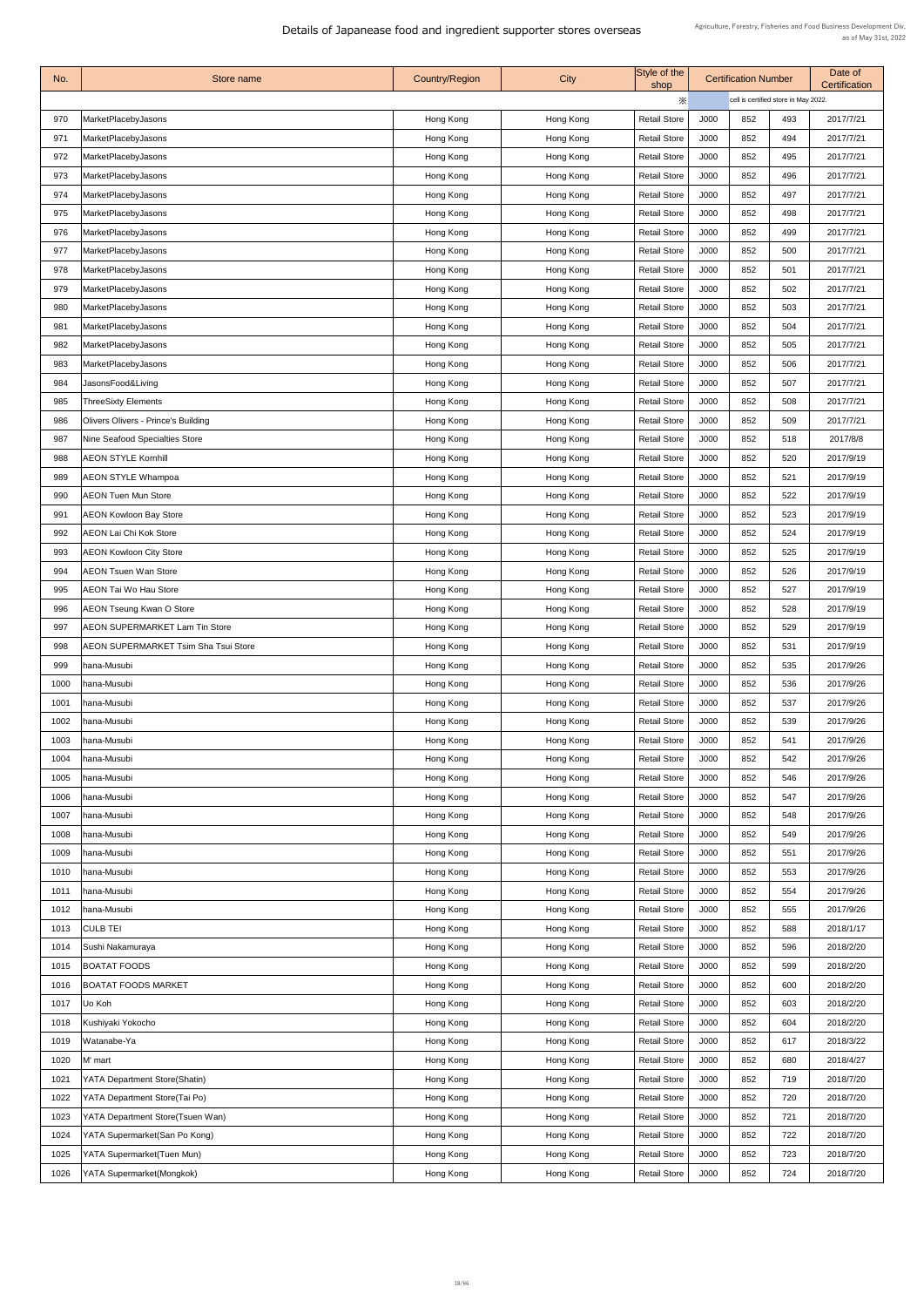| No.  | Store name                         | <b>Country/Region</b> | City      | Style of the        |      | <b>Certification Number</b> |                                      | Date of<br>Certification |  |
|------|------------------------------------|-----------------------|-----------|---------------------|------|-----------------------------|--------------------------------------|--------------------------|--|
|      |                                    |                       |           | shop<br>Х           |      |                             | cell is certified store in May 2022. |                          |  |
| 1027 | YATA Supermarket (Kwun Tong)       | Hong Kong             | Hong Kong | <b>Retail Store</b> | J000 | 852                         | 725                                  | 2018/7/20                |  |
| 1028 | YATA Supermarket(Sai Wan)          | Hong Kong             | Hong Kong | <b>Retail Store</b> | J000 | 852                         | 726                                  | 2018/7/20                |  |
|      |                                    |                       |           | <b>Retail Store</b> | J000 | 852                         | 727                                  | 2018/7/20                |  |
| 1029 | YATA Supermarket(Tseung Kwan O)    | Hong Kong             | Hong Kong |                     |      |                             |                                      |                          |  |
| 1030 | <b>YATA Supermarket(Yuen Long)</b> | Hong Kong             | Hong Kong | <b>Retail Store</b> | J000 | 852                         | 728                                  | 2018/7/20                |  |
| 1031 | YATA Supermarket(Kwai Fong)        | Hong Kong             | Hong Kong | <b>Retail Store</b> | J000 | 852                         | 729                                  | 2018/7/20                |  |
| 1032 | BOATAT FOODS (SAI KUNG STORE)      | Hong Kong             | Hong Kong | <b>Retail Store</b> | J000 | 852                         | 738                                  | 2018/8/7                 |  |
| 1033 | <b>APITA Taikoo</b>                | Hong Kong             | Hong Kong | <b>Retail Store</b> | J000 | 852                         | 739                                  | 2018/8/28                |  |
| 1034 | UNY Lok Fu                         | Hong Kong             | Hong Kong | <b>Retail Store</b> | J000 | 852                         | 740                                  | 2018/8/28                |  |
| 1035 | <b>BEAT Bakery</b>                 | Hong Kong             | Hong Kong | <b>Retail Store</b> | J000 | 852                         | 754                                  | 2018/11/12               |  |
| 1036 | hana-Musubi                        | Hong Kong             | Hong Kong | <b>Retail Store</b> | J000 | 852                         | 767                                  | 2019/6/4                 |  |
| 1037 | hana-Musubi                        | Hong Kong             | Hong Kong | <b>Retail Store</b> | J000 | 852                         | 768                                  | 2019/6/4                 |  |
| 1038 | hana-Musubi                        | Hong Kong             | Hong Kong | <b>Retail Store</b> | J000 | 852                         | 769                                  | 2019/6/4                 |  |
| 1039 | hana-Musubi                        | Hong Kong             | Hong Kong | <b>Retail Store</b> | J000 | 852                         | 770                                  | 2019/6/4                 |  |
| 1040 | hana-Musubi                        | Hong Kong             | Hong Kong | <b>Retail Store</b> | J000 | 852                         | 771                                  | 2019/6/4                 |  |
| 1041 | hana-Musubi                        | Hong Kong             | Hong Kong | <b>Retail Store</b> | J000 | 852                         | 772                                  | 2019/6/4                 |  |
| 1042 | hana-Musubi                        | Hong Kong             | Hong Kong | <b>Retail Store</b> | J000 | 852                         | 773                                  | 2019/6/4                 |  |
| 1043 | hana-Musubi                        | Hong Kong             | Hong Kong | <b>Retail Store</b> | J000 | 852                         | 774                                  | 2019/6/4                 |  |
| 1044 | hana-Musubi                        | Hong Kong             | Hong Kong | <b>Retail Store</b> | J000 | 852                         | 775                                  | 2019/6/4                 |  |
| 1045 | hana-Musubi                        | Hong Kong             | Hong Kong | <b>Retail Store</b> | J000 | 852                         | 776                                  | 2019/6/4                 |  |
| 1046 | hana-Musubi                        | Hong Kong             | Hong Kong | <b>Retail Store</b> | J000 | 852                         | 777                                  | 2019/6/4                 |  |
| 1047 | hana-Musubi                        | Hong Kong             | Hong Kong | <b>Retail Store</b> | J000 | 852                         | 778                                  | 2019/6/4                 |  |
| 1048 | hana-Musubi                        | Hong Kong             | Hong Kong | <b>Retail Store</b> | J000 | 852                         | 779                                  | 2019/6/4                 |  |
| 1049 | hana-Musubi                        | Hong Kong             | Hong Kong | <b>Retail Store</b> | J000 | 852                         | 780                                  | 2019/6/4                 |  |
| 1050 | hana-Musubi                        | Hong Kong             | Hong Kong | <b>Retail Store</b> | J000 | 852                         | 781                                  | 2019/6/4                 |  |
| 1051 | hana-Musubi                        | Hong Kong             | Hong Kong | <b>Retail Store</b> | J000 | 852                         | 782                                  | 2019/6/4                 |  |
| 1052 | hana-Musubi                        | Hong Kong             | Hong Kong | <b>Retail Store</b> | J000 | 852                         | 783                                  | 2019/6/4                 |  |
|      | 1053   hana-Musubi                 | Hong Kong             | Hong Kong | <b>Retail Store</b> | J000 | 852                         | 784                                  | 2019/6/4                 |  |
| 1054 | hana-Musubi                        | Hong Kong             | Hong Kong | <b>Retail Store</b> | J000 | 852                         | 785                                  | 2019/6/4                 |  |
| 1055 | hana-Musubi                        | Hong Kong             | Hong Kong | <b>Retail Store</b> | J000 | 852                         | 786                                  | 2019/6/4                 |  |
| 1056 | hana-Musubi                        | Hong Kong             | Hong Kong | <b>Retail Store</b> | J000 | 852                         | 787                                  | 2019/6/4                 |  |
| 1057 | hana-Musubi                        | Hong Kong             | Hong Kong | <b>Retail Store</b> | J000 | 852                         | 788                                  | 2019/6/4                 |  |
| 1058 | hana-Musubi                        |                       | Hong Kong | <b>Retail Store</b> | J000 | 852                         | 789                                  | 2019/6/4                 |  |
|      |                                    | Hong Kong             |           |                     |      | 852                         |                                      |                          |  |
| 1059 | hana-Musubi                        | Hong Kong             | Hong Kong | <b>Retail Store</b> | J000 |                             | 790                                  | 2019/6/4                 |  |
| 1060 | hana-Musubi                        | Hong Kong             | Hong Kong | <b>Retail Store</b> | J000 | 852                         | 791                                  | 2019/6/4                 |  |
| 1061 | hana-Musubi                        | Hong Kong             | Hong Kong | <b>Retail Store</b> | J000 | 852                         | 792                                  | 2019/6/4                 |  |
| 1062 | hana-Musubi                        | Hong Kong             | Hong Kong | <b>Retail Store</b> | J000 | 852                         | 793                                  | 2019/6/4                 |  |
| 1063 | hana-Musubi                        | Hong Kong             | Hong Kong | <b>Retail Store</b> | J000 | 852                         | 794                                  | 2019/6/4                 |  |
| 1064 | hana-Musubi                        | Hong Kong             | Hong Kong | <b>Retail Store</b> | J000 | 852                         | 796                                  | 2019/6/4                 |  |
| 1065 | hana-Musubi                        | Hong Kong             | Hong Kong | <b>Retail Store</b> | J000 | 852                         | 797                                  | 2019/6/4                 |  |
| 1066 | hana-Musubi                        | Hong Kong             | Hong Kong | <b>Retail Store</b> | J000 | 852                         | 798                                  | 2019/6/4                 |  |
| 1067 | <b>CHOW KEE</b>                    | Hong Kong             | Hong Kong | <b>Retail Store</b> | J000 | 852                         | 800                                  | 2019/6/10                |  |
| 1068 | <b>BOATAT FOODS MARKET</b>         | Hong Kong             | Hong Kong | <b>Retail Store</b> | J000 | 852                         | 807                                  | 2020/1/28                |  |
| 1069 | Mono Mono Causeway Bay Store       | Hong Kong             | Hong Kong | <b>Retail Store</b> | J000 | 852                         | 808                                  | 2020/5/12                |  |
| 1070 | JASHOP.HK                          | Hong Kong             | Hong Kong | <b>Retail Store</b> | J000 | 852                         | 810                                  | 2020/5/12                |  |
| 1071 | nsmall.com.hk                      | Hong Kong             | Hong Kong | <b>Retail Store</b> | J000 | 852                         | 812                                  | 2020/5/12                |  |
| 1072 | <b>Qjiki</b>                       | Hong Kong             | Hong Kong | <b>Retail Store</b> | J000 | 852                         | 814                                  | 2020/6/2                 |  |
| 1073 | hana-Musubi                        | Hong Kong             | Hong Kong | <b>Retail Store</b> | J000 | 852                         | 815                                  | 2020/6/19                |  |
| 1074 | hana-Musubi                        | Hong Kong             | Hong Kong | <b>Retail Store</b> | J000 | 852                         | 816                                  | 2020/6/19                |  |
| 1075 | hana-Musubi                        | Hong Kong             | Hong Kong | <b>Retail Store</b> | J000 | 852                         | 818                                  | 2020/6/19                |  |
| 1076 | hana-Musubi                        | Hong Kong             | Hong Kong | <b>Retail Store</b> | J000 | 852                         | 819                                  | 2020/6/19                |  |
| 1077 | hana-Musubi                        | Hong Kong             | Hong Kong | <b>Retail Store</b> | J000 | 852                         | 820                                  | 2020/6/19                |  |
| 1078 | hana-Musubi                        | Hong Kong             | Hong Kong | <b>Retail Store</b> | J000 | 852                         | 821                                  | 2020/6/19                |  |
| 1079 | hana-Musubi                        | Hong Kong             | Hong Kong | <b>Retail Store</b> | J000 | 852                         | 823                                  | 2020/6/19                |  |
| 1080 | hana-Musubi                        | Hong Kong             | Hong Kong | <b>Retail Store</b> | J000 | 852                         | 824                                  | 2020/6/19                |  |
| 1081 | hana-Musubi                        | Hong Kong             | Hong Kong | <b>Retail Store</b> | J000 | 852                         | 825                                  | 2020/6/19                |  |
|      | 1082   hana-Musubi                 | Hong Kong             | Hong Kong | <b>Retail Store</b> | J000 | 852                         | 826                                  | 2020/6/19                |  |
|      |                                    |                       |           |                     |      |                             |                                      |                          |  |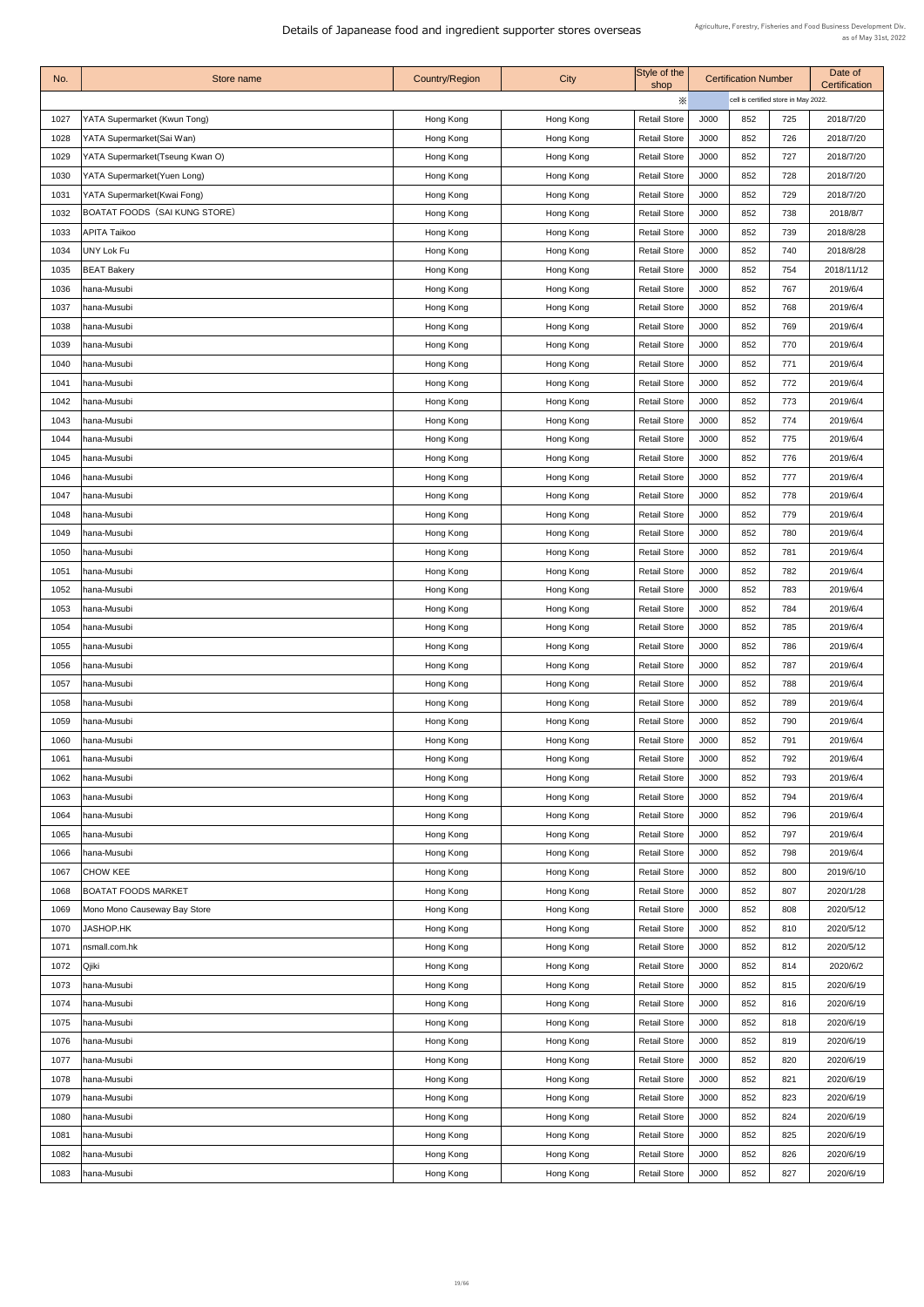| No.          | Store name                                          | <b>Country/Region</b> | <b>City</b> | Style of the<br>shop                       | <b>Certification Number</b> |                                      |            | Date of<br><b>Certification</b> |
|--------------|-----------------------------------------------------|-----------------------|-------------|--------------------------------------------|-----------------------------|--------------------------------------|------------|---------------------------------|
|              |                                                     |                       |             | Х                                          |                             | cell is certified store in May 2022. |            |                                 |
| 1084         | hana-Musubi                                         | Hong Kong             | Hong Kong   | <b>Retail Store</b>                        | J000                        | 852                                  | 828        | 2020/6/19                       |
| 1085         | hana-Musubi                                         | Hong Kong             | Hong Kong   | <b>Retail Store</b>                        | J000                        | 852                                  | 829        | 2020/6/19                       |
| 1086         | hana-Musubi                                         | Hong Kong             | Hong Kong   | <b>Retail Store</b>                        | J000                        | 852                                  | 830        | 2020/6/19                       |
| 1087         | hana-Musubi                                         | Hong Kong             | Hong Kong   | <b>Retail Store</b>                        | J000                        | 852                                  | 831        | 2020/6/19                       |
| 1088         | hana-Musubi                                         | Hong Kong             | Hong Kong   | <b>Retail Store</b>                        | J000                        | 852                                  | 832        | 2020/6/19                       |
| 1089         | hana-Musubi                                         | Hong Kong             | Hong Kong   | <b>Retail Store</b>                        | J000                        | 852                                  | 833        | 2020/6/19                       |
| 1090         | hana-Musubi                                         | Hong Kong             | Hong Kong   | <b>Retail Store</b>                        | J000                        | 852                                  | 834        | 2020/6/19                       |
| 1091         | hana-Musubi                                         | Hong Kong             | Hong Kong   | <b>Retail Store</b>                        | J000                        | 852                                  | 835        | 2020/6/19                       |
| 1092         | hana-Musubi                                         | Hong Kong             | Hong Kong   | <b>Retail Store</b>                        | J000                        | 852                                  | 836        | 2020/6/19                       |
| 1093         | hana-Musubi                                         | Hong Kong             | Hong Kong   | <b>Retail Store</b>                        | J000                        | 852                                  | 837        | 2020/6/19                       |
| 1094         | hana-Musubi                                         | Hong Kong             | Hong Kong   | <b>Retail Store</b>                        | J000                        | 852                                  | 838        | 2020/6/19                       |
| 1095         | hana-Musubi                                         | Hong Kong             | Hong Kong   | <b>Retail Store</b>                        | J000                        | 852                                  | 839        | 2020/6/19                       |
| 1096         | hana-Musubi                                         | Hong Kong             | Hong Kong   | <b>Retail Store</b>                        | J000                        | 852                                  | 840        | 2020/6/19                       |
| 1097         | hana-Musubi                                         | Hong Kong             | Hong Kong   | <b>Retail Store</b>                        | J000                        | 852                                  | 841        | 2020/6/19                       |
| 1098         | hana-Musubi                                         | Hong Kong             | Hong Kong   | <b>Retail Store</b>                        | J000                        | 852                                  | 842        | 2020/6/19                       |
| 1099         | hana-Musubi                                         | Hong Kong             | Hong Kong   | <b>Retail Store</b>                        | J000                        | 852                                  | 843        | 2020/6/19                       |
| 1100         | hana-Musubi                                         | Hong Kong             | Hong Kong   | <b>Retail Store</b>                        | J000                        | 852                                  | 844        | 2020/6/19                       |
| 1101         | hana-Musubi                                         | Hong Kong             | Hong Kong   | <b>Retail Store</b>                        | J000                        | 852                                  | 845        | 2020/6/19                       |
| 1102         | hana-Musubi                                         | Hong Kong             | Hong Kong   | <b>Retail Store</b>                        | J000                        | 852                                  | 846        | 2020/6/19                       |
| 1103         | hana-Musubi                                         | Hong Kong             | Hong Kong   | <b>Retail Store</b>                        | J000                        | 852                                  | 847        | 2020/6/19                       |
| 1104         | hana-Musubi                                         | Hong Kong             | Hong Kong   | <b>Retail Store</b>                        | J000                        | 852                                  | 848        | 2020/6/19                       |
| 1105         | hana-Musubi                                         | Hong Kong             | Hong Kong   | <b>Retail Store</b>                        | J000                        | 852                                  | 849        | 2020/6/19                       |
| 1106         | hana-Musubi                                         | Hong Kong             | Hong Kong   | <b>Retail Store</b>                        | J000                        | 852                                  | 850        | 2020/6/19                       |
| 1107         | hana-Musubi                                         | Hong Kong             | Hong Kong   | <b>Retail Store</b>                        | J000                        | 852                                  | 851        | 2020/6/19                       |
| 1108         | hana-Musubi                                         | Hong Kong             | Hong Kong   | <b>Retail Store</b>                        | J000                        | 852                                  | 858        | 2020/6/19                       |
| 1109         | <b>YATA Supermarket(North Point)</b>                | Hong Kong             | Hong Kong   | <b>Retail Store</b>                        | J000                        | 852                                  | 859        | 2020/7/27                       |
|              | 1110   BOATAT FOODS MARKET                          | Hong Kong             | Hong Kong   | <b>Retail Store</b>                        | J000                        | 852                                  | 860        | 2020/7/27                       |
| 1111         | <b>WWPKG</b>                                        | Hong Kong             | Hong Kong   | <b>Retail Store</b>                        | J000                        | 852                                  | 861        | 2020/7/27                       |
| 1112         | <b>Totoro Suisan</b>                                | Hong Kong             | Hong Kong   | <b>Retail Store</b>                        | J000                        | 852                                  | 862        | 2020/7/27                       |
| 1113         | Oisix Hong Kong                                     | Hong Kong             | Hong Kong   | <b>Retail Store</b>                        | J000                        | 852                                  | 864        | 2020/9/4                        |
| 1114         | Sake Ztudio                                         | Hong Kong             | Hong Kong   | <b>Retail Store</b>                        | J000                        | 852                                  | 874        | 2020/9/18                       |
| 1115         | hana-Musubi Wong Tai Sin Centre                     | Hong Kong             | Hong Kong   | <b>Retail Store</b>                        | J000                        | 852                                  | 875        | 2020/9/29                       |
| 1116         | hana-Musubi Yuen Long Thousand Colors               | Hong Kong             | Hong Kong   | <b>Retail Store</b>                        | J000                        | 852                                  | 876        | 2020/9/29                       |
| 1117         | hana-Musubi Central MTR Station No. 2               |                       | Hong Kong   | <b>Retail Store</b>                        | J000                        | 852                                  | 877        |                                 |
| 1118         | <b>Fruit Brother HK</b>                             | Hong Kong             |             | <b>Retail Store</b>                        | J000                        | 852                                  | 878        | 2020/9/29<br>2020/9/29          |
|              |                                                     | Hong Kong             | Hong Kong   | <b>Retail Store</b>                        | J000                        | 852                                  | 885        | 2020/10/14                      |
| 1119         | Lok Fong Company Limited                            | Hong Kong             | Hong Kong   |                                            |                             | 852                                  | 886        |                                 |
| 1120         | Parknshop (HK) LimitedTaste at NOVA Mall            | Hong Kong             | Hong Kong   | <b>Retail Store</b>                        | J000                        | 852                                  | 887        | 2020/11/18                      |
| 1121         | Parknshop (HK) LimitedGREAT                         | Hong Kong             | Hong Kong   | <b>Retail Store</b>                        | J000                        |                                      |            | 2020/11/18                      |
| 1122<br>1123 | Parknshop (HK) Limited Taste at Island Place 2      | Hong Kong             | Hong Kong   | <b>Retail Store</b><br><b>Retail Store</b> | J000<br>J000                | 852<br>852                           | 888<br>889 | 2020/11/18<br>2020/11/18        |
|              | Parknshop (HK) Limited Taste at New Hopewell Centre | Hong Kong             | Hong Kong   |                                            |                             |                                      |            |                                 |
| 1124         | Parknshop (HK) Limited Taste at Celestial Heights   | Hong Kong             | Hong Kong   | <b>Retail Store</b>                        | J000                        | 852                                  | 890        | 2020/11/18                      |
| 1125         | Parknshop (HK) Limited Taste at Plaza Hollywood 2   | Hong Kong             | Hong Kong   | <b>Retail Store</b>                        | J000                        | 852                                  | 891        | 2020/11/18                      |
| 1126         | Parknshop (HK) LimitedWhampoa Garden 3              | Hong Kong             | Hong Kong   | <b>Retail Store</b>                        | J000                        | 852                                  | 892        | 2020/11/18                      |
| 1127         | Parknshop (HK) Limited Taste at Festival Walk       | Hong Kong             | Hong Kong   | <b>Retail Store</b>                        | J000                        | 852                                  | 893        | 2020/11/18                      |
| 1128         | Parknshop (HK) Limited Taste at Amoy Plaza 2        | Hong Kong             | Hong Kong   | <b>Retail Store</b>                        | J000                        | 852                                  | 894        | 2020/11/18                      |
| 1129         | Parknshop (HK) Limited Taste at Po Tai Street       | Hong Kong             | Hong Kong   | <b>Retail Store</b>                        | J000                        | 852                                  | 895        | 2020/11/18                      |
| 1130         | Parknshop (HK) Limited Taste at OP Mall             | Hong Kong             | Hong Kong   | <b>Retail Store</b>                        | J000                        | 852                                  | 896        | 2020/11/18                      |
| 1131         | Parknshop (HK) Limited Taste at Maritime Square SS  | Hong Kong             | Hong Kong   | <b>Retail Store</b>                        | J000                        | 852                                  | 897        | 2020/11/18                      |
| 1132         | Parknshop (HK) LimitedTaste at Ma On Shan II        | Hong Kong             | Hong Kong   | <b>Retail Store</b>                        | J000                        | 852                                  | 898        | 2020/11/18                      |
| 1133         | Parknshop (HK) Limited Taste at New Luk Yeung II    | Hong Kong             | Hong Kong   | <b>Retail Store</b>                        | J000                        | 852                                  | 899        | 2020/11/18                      |
| 1134         | Parknshop (HK) Limited Taste at Tuen Mun Plaza SS   | Hong Kong             | Hong Kong   | <b>Retail Store</b>                        | J000                        | 852                                  | 900        | 2020/11/18                      |
| 1135         | Parknshop (HK) Limited Taste at Citygate SS         | Hong Kong             | Hong Kong   | <b>Retail Store</b>                        | J000                        | 852                                  | 901        | 2020/11/18                      |
| 1136         | Ta-ke                                               | Hong Kong             | Hong Kong   | <b>Retail Store</b>                        | J000                        | 852                                  | 913        | 2020/12/3                       |
| 1137         | JAL Satellite Shop                                  | Hong Kong             | Hong Kong   | <b>Retail Store</b>                        | J000                        | 852                                  | 916        | 2020/12/8                       |
| 1138         | Oisix Hong Kong                                     | Hong Kong             | Hong Kong   | <b>Retail Store</b>                        | J000                        | 852                                  | 973        | 2021/1/21                       |
| 1139         | Towa more                                           | Hong Kong             | Hong Kong   | <b>Retail Store</b>                        | J000                        | 852                                  | 975        | 2021/1/27                       |
| 1140         | <b>ARASHI SUSHI</b>                                 | Hong Kong             | Hong Kong   | <b>Retail Store</b>                        | J000                        | 852                                  | 976        | 2021/2/8                        |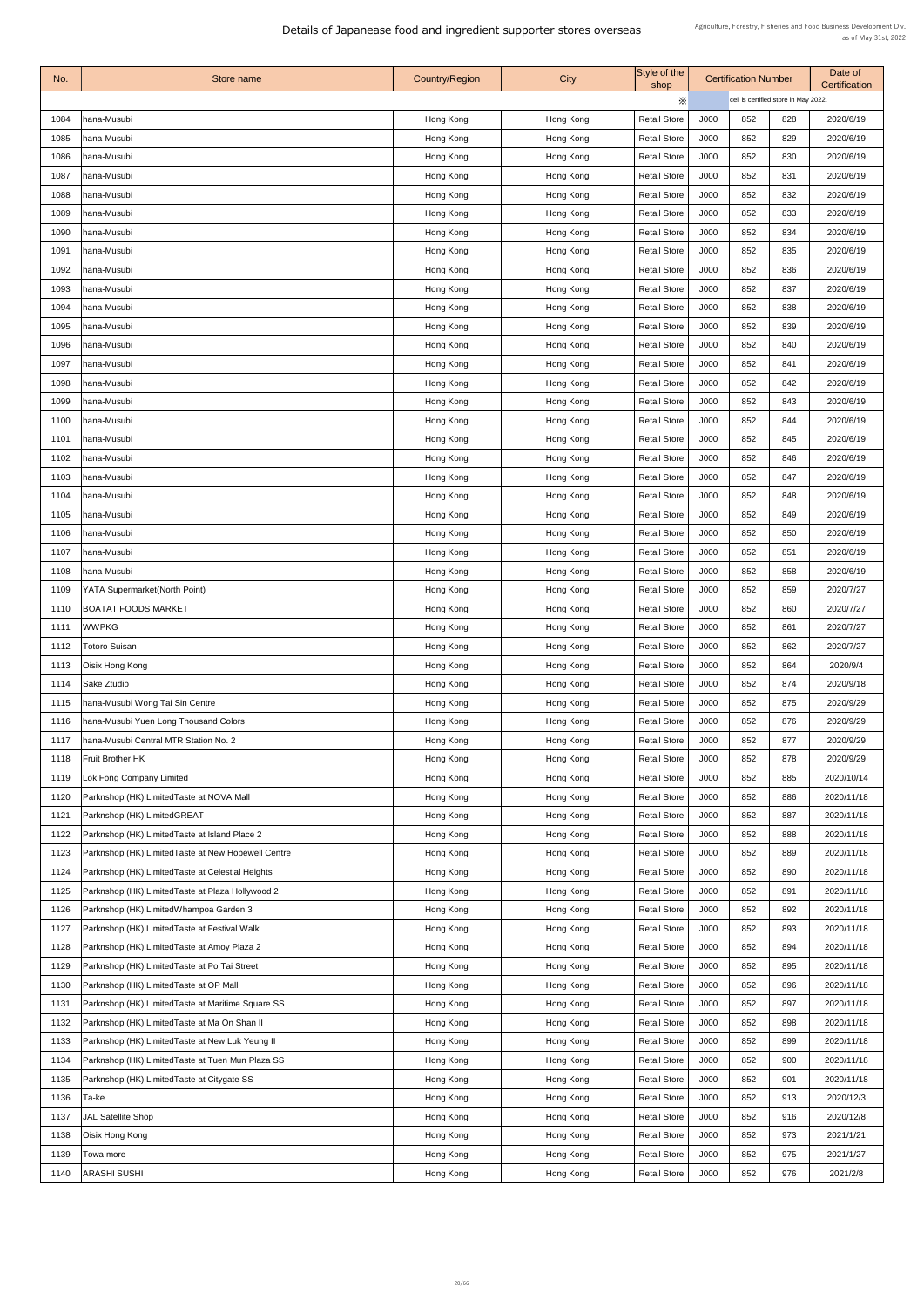| No.  | Store name                                                                 | <b>Country/Region</b> | City      | Style of the<br>shop |             | <b>Certification Number</b>          |      | Date of<br><b>Certification</b> |  |
|------|----------------------------------------------------------------------------|-----------------------|-----------|----------------------|-------------|--------------------------------------|------|---------------------------------|--|
|      |                                                                            |                       |           | X                    |             | cell is certified store in May 2022. |      |                                 |  |
| 1141 | ARASHI SUSHI                                                               | Hong Kong             | Hong Kong | <b>Retail Store</b>  | J000        | 852                                  | 977  | 2021/2/8                        |  |
| 1142 | <b>ARASHI SUSHI</b>                                                        | Hong Kong             | Hong Kong | <b>Retail Store</b>  | J000        | 852                                  | 978  | 2021/2/8                        |  |
| 1143 | <b>ARASHI SUSHI</b>                                                        | Hong Kong             | Hong Kong | <b>Retail Store</b>  | J000        | 852                                  | 979  | 2021/2/8                        |  |
| 1144 | <b>ARASHI SUSHI</b>                                                        | Hong Kong             | Hong Kong | <b>Retail Store</b>  | J000        | 852                                  | 980  | 2021/2/8                        |  |
| 1145 | <b>ARASHI SUSHI</b>                                                        | Hong Kong             | Hong Kong | <b>Retail Store</b>  | J000        | 852                                  | 981  | 2021/2/8                        |  |
| 1146 | <b>ARASHI SUSHI</b>                                                        | Hong Kong             | Hong Kong | <b>Retail Store</b>  | J000        | 852                                  | 982  | 2021/2/8                        |  |
| 1147 | <b>ARASHI SUSHI</b>                                                        | Hong Kong             | Hong Kong | <b>Retail Store</b>  | J000        | 852                                  | 983  | 2021/2/8                        |  |
| 1148 | <b>ARASHI SUSHI</b>                                                        | Hong Kong             | Hong Kong | <b>Retail Store</b>  | J000        | 852                                  | 984  | 2021/2/8                        |  |
| 1149 | <b>ARASHI SUSHI</b>                                                        | Hong Kong             | Hong Kong | <b>Retail Store</b>  | J000        | 852                                  | 985  | 2021/2/8                        |  |
| 1150 | <b>ARASHI SUSHI</b>                                                        | Hong Kong             | Hong Kong | <b>Retail Store</b>  | J000        | 852                                  | 986  | 2021/2/8                        |  |
| 1151 | ARASHI SUSHI                                                               | Hong Kong             | Hong Kong | <b>Retail Store</b>  | J000        | 852                                  | 987  | 2021/2/8                        |  |
| 1152 | <b>ARASHI SUSHI</b>                                                        | Hong Kong             | Hong Kong | <b>Retail Store</b>  | J000        | 852                                  | 988  | 2021/2/8                        |  |
| 1153 | <b>ARASHI SUSHI</b>                                                        | Hong Kong             | Hong Kong | <b>Retail Store</b>  | <b>J000</b> | 852                                  | 989  | 2021/2/8                        |  |
| 1154 | ARASHI SUSHI                                                               | Hong Kong             | Hong Kong | <b>Retail Store</b>  | J000        | 852                                  | 990  | 2021/2/8                        |  |
| 1155 | <b>ARASHI SUSHI</b>                                                        | Hong Kong             | Hong Kong | <b>Retail Store</b>  | J000        | 852                                  | 991  | 2021/2/8                        |  |
| 1156 | <b>ARASHI SUSHI</b>                                                        | Hong Kong             | Hong Kong | <b>Retail Store</b>  | J000        | 852                                  | 992  | 2021/2/8                        |  |
| 1157 | ARASHI SUSHI                                                               | Hong Kong             | Hong Kong | <b>Retail Store</b>  | J000        | 852                                  | 993  | 2021/2/8                        |  |
| 1158 | ARASHI SUSHI                                                               | Hong Kong             | Hong Kong | <b>Retail Store</b>  | J000        | 852                                  | 994  | 2021/2/8                        |  |
| 1159 | <b>ARASHI SUSHI</b>                                                        | Hong Kong             | Hong Kong | <b>Retail Store</b>  | J000        | 852                                  | 995  | 2021/2/8                        |  |
| 1160 | ARASHI SUSHI                                                               | Hong Kong             | Hong Kong | <b>Retail Store</b>  | J000        | 852                                  | 996  | 2021/2/8                        |  |
| 1161 | <b>ARASHI SUSHI</b>                                                        | Hong Kong             | Hong Kong | <b>Retail Store</b>  | J000        | 852                                  | 997  | 2021/2/8                        |  |
| 1162 | ARASHI SUSHI                                                               | Hong Kong             | Hong Kong | <b>Retail Store</b>  | J000        | 852                                  | 998  | 2021/2/8                        |  |
| 1163 | <b>Fish Doctor Seafood Shop</b>                                            | Hong Kong             | Hong Kong | <b>Retail Store</b>  | J000        | 852                                  | 999  | 2021/2/8                        |  |
| 1164 | <b>Fish Doctor Seafood Shop</b>                                            | Hong Kong             | Hong Kong | <b>Retail Store</b>  | J000        | 852                                  | 1000 | 2021/2/8                        |  |
| 1165 | <b>Fish Doctor Seafood Shop</b>                                            | Hong Kong             | Hong Kong | <b>Retail Store</b>  | J000        | 852                                  | 1001 | 2021/2/8                        |  |
| 1166 | <b>Fish Doctor Seafood Shop</b>                                            | Hong Kong             | Hong Kong | <b>Retail Store</b>  | J000        | 852                                  | 1002 | 2021/2/8                        |  |
| 1167 | <b>Top Weal Limited</b>                                                    | Hong Kong             | Hong Kong | <b>Retail Store</b>  | J000        | 852                                  | 1003 | 2021/2/8                        |  |
| 1168 | ShowaFood                                                                  | Hong Kong             | Hong Kong | <b>Retail Store</b>  | J000        | 852                                  | 1004 | 2021/2/8                        |  |
| 1169 | FUKUHAKU SUISAN (HK) COMPANY LIMITED Happy Valley Fusion                   | Hong Kong             | Hong Kong | <b>Retail Store</b>  | J000        | 852                                  | 1005 | 2021/2/8                        |  |
| 1170 | FUKUHAKU SUISAN (HK) COMPANY LIMITED Hong Kong guy ParknShop               | Hong Kong             | Hong Kong | <b>Retail Store</b>  | J000        | 852                                  | 1006 | 2021/2/8                        |  |
| 1171 | FUKUHAKU SUISAN (HK) COMPANY LIMITED Nie Tie Street Gourmet                | Hong Kong             | Hong Kong | <b>Retail Store</b>  | J000        | 852                                  | 1007 | 2021/2/8                        |  |
| 1172 | FUKUHAKU SUISAN (HK) COMPANY LIMITED Leighton Fusion                       | Hong Kong             | Hong Kong | <b>Retail Store</b>  | J000        | 852                                  | 1008 | 2021/2/8                        |  |
| 1173 | FUKUHAKU SUISAN (HK) COMPANY LIMITED Yangtze River Center Food-le-<br>parc | Hong Kong             | Hong Kong | <b>Retail Store</b>  | J000        | 852                                  | 1009 | 2021/2/8                        |  |
|      | FUKUHAKU SUISAN (HK) COMPANY LIMITED (Yangtze River Center) Fruit          |                       |           |                      |             |                                      |      |                                 |  |
| 1174 | Juice Food-le-parc                                                         | Hong Kong             | Hong Kong | <b>Retail Store</b>  | J000        | 852                                  | 1010 | 2021/2/8                        |  |
| 1175 | FUKUHAKU SUISAN (HK) COMPANY LIMITED Gao Yihuaxuan Fusion                  | Hong Kong             | Hong Kong | <b>Retail Store</b>  | J000        | 852                                  | 1011 | 2021/2/8                        |  |
| 1176 | FUKUHAKU SUISAN (HK) COMPANY LIMITED Kennedy Town ParknShop                | Hong Kong             | Hong Kong | <b>Retail Store</b>  | J000        | 852                                  | 1012 | 2021/2/8                        |  |
| 1177 | FUKUHAKU SUISAN (HK) COMPANY LIMITED GPP.CGreat                            | Hong Kong             | Hong Kong | <b>Retail Store</b>  | J000        | 852                                  | 1013 | 2021/2/8                        |  |
| 1178 | FUKUHAKU SUISAN (HK) COMPANY LIMITED Port city Taste                       | Hong Kong             | Hong Kong | <b>Retail Store</b>  | J000        | 852                                  | 1014 | 2021/2/8                        |  |
| 1179 | FUKUHAKU SUISAN (HK) COMPANY LIMITED Discovery Bay Fusion                  | Hong Kong             | Hong Kong | <b>Retail Store</b>  | J000        | 852                                  | 1015 | 2021/2/8                        |  |
| 1180 | FUKUHAKU SUISAN (HK) COMPANY LIMITED Cyberport Fusion                      | Hong Kong             | Hong Kong | <b>Retail Store</b>  | J000        | 852                                  | 1016 | 2021/2/8                        |  |
| 1181 | FUKUHAKU SUISAN (HK) COMPANY LIMITED Unification Center Fusion             | Hong Kong             | Hong Kong | <b>Retail Store</b>  | <b>J000</b> | 852                                  | 1017 | 2021/2/8                        |  |
| 1182 | FUKUHAKU SUISAN (HK) COMPANY LIMITED Fortune Fusion                        | Hong Kong             | Hong Kong | <b>Retail Store</b>  | J000        | 852                                  | 1018 | 2021/2/8                        |  |
| 1183 | FUKUHAKU SUISAN (HK) COMPANY LIMITED Hehe Taste                            | Hong Kong             | Hong Kong | <b>Retail Store</b>  | J000        | 852                                  | 1019 | 2021/2/8                        |  |
| 1184 | FUKUHAKU SUISAN (HK) COMPANY LIMITED Huangpu Taste                         | Hong Kong             | Hong Kong | <b>Retail Store</b>  | J000        | 852                                  | 1020 | 2021/2/8                        |  |
| 1185 | FUKUHAKU SUISAN (HK) COMPANY LIMITED Festival Walk Taste                   | Hong Kong             | Hong Kong | <b>Retail Store</b>  | J000        | 852                                  | 1021 | 2021/2/8                        |  |
| 1186 | FUKUHAKU SUISAN (HK) COMPANY LIMITED V Walk Nanchang Fusion                | Hong Kong             | Hong Kong | <b>Retail Store</b>  | J000        | 852                                  | 1022 | 2021/2/8                        |  |
| 1187 | FUKUHAKU SUISAN (HK) COMPANY LIMITED Xinrong Taste                         | Hong Kong             | Hong Kong | <b>Retail Store</b>  | J000        | 852                                  | 1023 | 2021/2/8                        |  |
| 1188 | FUKUHAKU SUISAN (HK) COMPANY LIMITED Amoy Taste                            | Hong Kong             | Hong Kong | <b>Retail Store</b>  | J000        | 852                                  | 1024 | 2021/2/8                        |  |
| 1189 | FUKUHAKU SUISAN (HK) COMPANY LIMITED Hung Hom Bay ParknShop                | Hong Kong             | Hong Kong | <b>Retail Store</b>  | J000        | 852                                  | 1025 | 2021/2/8                        |  |
| 1190 | FUKUHAKU SUISAN (HK) COMPANY LIMITED Baotai Street Taste                   | Hong Kong             | Hong Kong | <b>Retail Store</b>  | J000        | 852                                  | 1026 | 2021/2/8                        |  |
| 1191 | FUKUHAKU SUISAN (HK) COMPANY LIMITED Yingwan Garden Fusion                 | Hong Kong             | Hong Kong | <b>Retail Store</b>  | J000        | 852                                  | 1027 | 2021/2/8                        |  |
| 1192 | FUKUHAKU SUISAN (HK) COMPANY LIMITED Big Ben Su-Pa-De-Pa                   | Hong Kong             | Hong Kong | <b>Retail Store</b>  | J000        | 852                                  | 1028 | 2021/2/8                        |  |
| 1193 | FUKUHAKU SUISAN (HK) COMPANY LIMITED Junjingyuan Fusion                    | Hong Kong             | Hong Kong | <b>Retail Store</b>  | J000        | 852                                  | 1029 | 2021/2/8                        |  |
| 1194 | FUKUHAKU SUISAN (HK) COMPANY LIMITED Tai Po Centre Fusion                  | Hong Kong             | Hong Kong | <b>Retail Store</b>  | J000        | 852                                  | 1030 | 2021/2/8                        |  |
|      | 1195   FUKUHAKU SUISAN (HK) COMPANY LIMITED Tsing Yi Taste                 | Hong Kong             | Hong Kong | <b>Retail Store</b>  | J000        | 852                                  | 1031 | 2021/2/8                        |  |
| 1196 | FUKUHAKU SUISAN (HK) COMPANY LIMITED Haibo Taste                           | Hong Kong             | Hong Kong | <b>Retail Store</b>  | J000        | 852                                  | 1032 | 2021/2/8                        |  |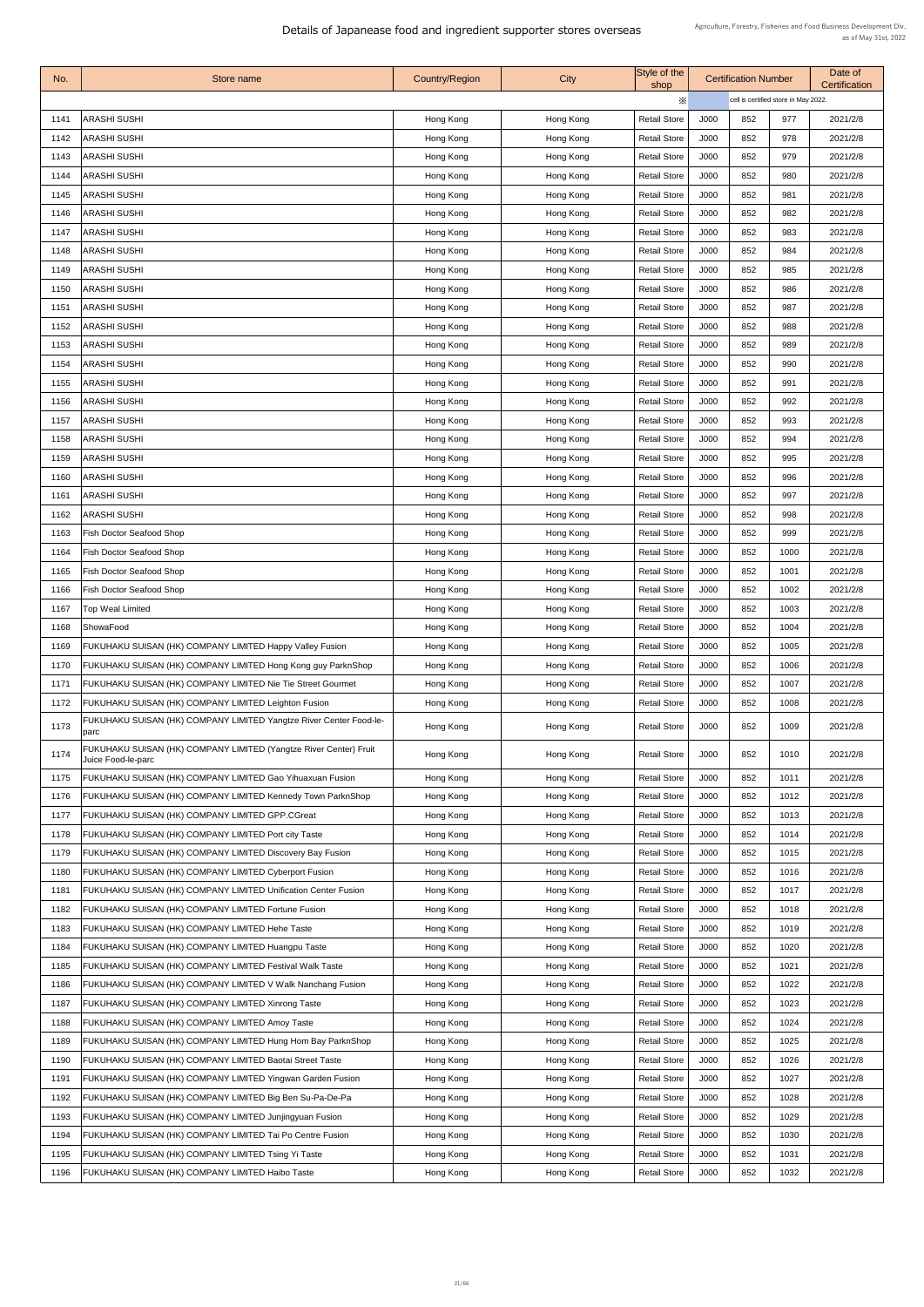| No.  | Store name                                                                                    | <b>Country/Region</b>  | City      | Style of the<br>shop | <b>Certification Number</b> |                                      | Date of<br>Certification |            |
|------|-----------------------------------------------------------------------------------------------|------------------------|-----------|----------------------|-----------------------------|--------------------------------------|--------------------------|------------|
|      |                                                                                               |                        |           | Х                    |                             | cell is certified store in May 2022. |                          |            |
| 1197 | FUKUHAKU SUISAN (HK) COMPANY LIMITED Xinlu Yangxin Village Taste                              | Hong Kong              | Hong Kong | <b>Retail Store</b>  | J000                        | 852                                  | 1033                     | 2021/2/8   |
| 1198 | FUKUHAKU SUISAN (HK) COMPANY LIMITED Tsing Yi City Phase II Fusion                            | Hong Kong              | Hong Kong | <b>Retail Store</b>  | J000                        | 852                                  | 1034                     | 2021/2/8   |
| 1199 | FUKUHAKU SUISAN (HK) COMPANY LIMITED Tuen Mun Super Plaza Taste                               | Hong Kong              | Hong Kong | <b>Retail Store</b>  | J000                        | 852                                  | 1035                     | 2021/2/8   |
| 1200 | FUKUHAKU SUISAN (HK) COMPANY LIMITED Tung Chung Taste                                         | Hong Kong              | Hong Kong | <b>Retail Store</b>  | J000                        | 852                                  | 1036                     | 2021/2/8   |
| 1201 | <b>FUKUHAKU SUISAN (HK) COMPANY LIMITED Thousand Colors in Tsuen Wan</b>                      | Hong Kong              | Hong Kong | <b>Retail Store</b>  | J000                        | 852                                  | 1037                     | 2021/2/8   |
| 1202 | <b>CitiStore</b><br>FUKUHAKU SUISAN (HK) COMPANY LIMITED Yuanfang ThreeSixty                  |                        | Hong Kong | <b>Retail Store</b>  | J000                        | 852                                  | 1038                     | 2021/2/8   |
| 1203 | FUKUHAKU SUISAN (HK) COMPANY LIMITED Grandiose Bay MarketPlace                                | Hong Kong<br>Hong Kong | Hong Kong | <b>Retail Store</b>  | J000                        | 852                                  | 1039                     | 2021/2/8   |
|      | FUKUHAKU SUISAN (HK) COMPANY LIMITED Wing On Department Store,                                |                        |           |                      |                             |                                      |                          |            |
| 1204 | Yau Ma Tei                                                                                    | Hong Kong              | Hong Kong | <b>Retail Store</b>  | J000                        | 852                                  | 1040                     | 2021/2/8   |
| 1205 | FUKUHAKU SUISAN (HK) COMPANY LIMITED Hysan Place Jason's                                      | Hong Kong              | Hong Kong | <b>Retail Store</b>  | J000                        | 852                                  | 1041                     | 2021/2/8   |
| 1206 | FUKUHAKU SUISAN (HK) COMPANY LIMITED Yinghai MarketPlace                                      | Hong Kong              | Hong Kong | <b>Retail Store</b>  | J000                        | 852                                  | 1042                     | 2021/2/8   |
| 1207 | FUKUHAKU SUISAN (HK) COMPANY LIMITED Yinghai MarketPlace                                      | Hong Kong              | Hong Kong | <b>Retail Store</b>  | J000                        | 852                                  | 1043                     | 2021/2/8   |
| 1208 | <b>FUKUHAKU SUISAN (HK) COMPANY LIMITED Stanley ThreeSixty</b>                                | Hong Kong              | Hong Kong | <b>Retail Store</b>  | J000                        | 852                                  | 1044                     | 2021/2/8   |
| 1209 | FUKUHAKU SUISAN (HK) COMPANY LIMITED Olympian City MarketPlace                                | Hong Kong              | Hong Kong | <b>Retail Store</b>  | J000                        | 852                                  | 1045                     | 2021/2/8   |
| 1210 | FUKUHAKU SUISAN (HK) COMPANY LIMITED Tonghui 24 hours Wellcome                                | Hong Kong              | Hong Kong | <b>Retail Store</b>  | J000                        | 852                                  | 1046                     | 2021/2/8   |
| 1211 | <b>FUKUHAKU SUISAN (HK) COMPANY LIMITED Metropolitan Wellcome</b>                             | Hong Kong              | Hong Kong | <b>Retail Store</b>  | J000                        | 852                                  | 1047                     | 2021/2/8   |
| 1212 | FUKUHAKU SUISAN (HK) COMPANY LIMITED Victoria Harbour Cultural<br><b>Exchange MarketPlace</b> | Hong Kong              | Hong Kong | <b>Retail Store</b>  | J000                        | 852                                  | 1048                     | 2021/2/8   |
| 1213 | <b>Okinawa Arakaki Market</b>                                                                 | Hong Kong              | Hong Kong | <b>Retail Store</b>  | J000                        | 852                                  | 1054                     | 2021/2/22  |
| 1214 | Nine Seafood Place                                                                            | Hong Kong              | Hong Kong | <b>Retail Store</b>  | J000                        | 852                                  | 1075                     | 2021/3/11  |
| 1215 | <b>SOSo SHOP</b>                                                                              | Hong Kong              | Hong Kong | <b>Retail Store</b>  | J000                        | 852                                  | 1082                     | 2021/5/27  |
| 1216 | <b>JUICY FRUITTI</b>                                                                          | Hong Kong              | Hong Kong | <b>Retail Store</b>  | J000                        | 852                                  | 1088                     | 2021/6/14  |
| 1217 | <b>WHAT THE EAT</b>                                                                           | Hong Kong              | Hong Kong | <b>Retail Store</b>  | J000                        | 852                                  | 1089                     | 2021/6/14  |
| 1218 | Daisen                                                                                        | Hong Kong              | Hong Kong | <b>Retail Store</b>  | J000                        | 852                                  | 1090                     | 2021/7/13  |
| 1219 | Daisen                                                                                        | Hong Kong              | Hong Kong | <b>Retail Store</b>  | J000                        | 852                                  | 1091                     | 2021/7/13  |
| 1220 | Daisen                                                                                        | Hong Kong              | Hong Kong | <b>Retail Store</b>  | J000                        | 852                                  | 1092                     | 2021/7/13  |
| 1221 | Daisen                                                                                        | Hong Kong              | Hong Kong | <b>Retail Store</b>  | J000                        | 852                                  | 1093                     | 2021/7/13  |
| 1222 | Daisen                                                                                        | Hong Kong              | Hong Kong | <b>Retail Store</b>  | J000                        | 852                                  | 1094                     | 2021/7/13  |
| 1223 | Daisen                                                                                        | Hong Kong              | Hong Kong | <b>Retail Store</b>  | J000                        | 852                                  | 1095                     | 2021/7/13  |
| 1224 | Daisen                                                                                        | Hong Kong              | Hong Kong | <b>Retail Store</b>  | J000                        | 852                                  | 1096                     | 2021/7/13  |
| 1225 | Dr. Fruits                                                                                    | Hong Kong              | Hong Kong | <b>Retail Store</b>  | J000                        | 852                                  | 1097                     | 2021/7/29  |
| 1226 | Dr. Fruits & Friends                                                                          | Hong Kong              | Hong Kong | <b>Retail Store</b>  | J000                        | 852                                  | 1098                     | 2021/7/29  |
| 1227 | <b>IMEAT BOSS LIMITED</b>                                                                     | Hong Kong              | Hong Kong | <b>Retail Store</b>  | J000                        | 852                                  | 1099                     | 2021/8/26  |
| 1228 | Ip Chung Kee                                                                                  | Hong Kong              | Hong Kong | <b>Retail Store</b>  | J000                        | 852                                  | 1100                     | 2021/8/26  |
| 1229 | <b>GO@PEAK Galleria</b>                                                                       | Hong Kong              | Hong Kong | <b>Retail Store</b>  | J000                        | 852                                  | 1101                     | 2021/9/21  |
| 1230 | <b>DON DON DONKI Mira Place Store</b>                                                         | Hong Kong              | Hong Kong | <b>Retail Store</b>  | J000                        | 852                                  | 1102                     | 2021/9/28  |
| 1231 | <b>DON DON DONKI OP Mall Store</b>                                                            | Hong Kong              | Hong Kong | <b>Retail Store</b>  | J000                        | 852                                  | 1103                     | 2021/9/28  |
| 1232 | <b>DON DON DONKI Pearl City Store</b>                                                         | Hong Kong              | Hong Kong | <b>Retail Store</b>  | J000                        | 852                                  | 1104                     | 2021/9/28  |
| 1233 | <b>DON DON DONKI 100QRC Store</b>                                                             | Hong Kong              | Hong Kong | <b>Retail Store</b>  | J000                        | 852                                  | 1105                     | 2021/9/28  |
| 1234 | <b>DON DON DONKI Monterey Place Store</b>                                                     | Hong Kong              | Hong Kong | <b>Retail Store</b>  | J000                        | 852                                  | 1106                     | 2021/9/28  |
| 1235 | Jonetz Market Peak Galleria                                                                   | Hong Kong              | Hong Kong | <b>Retail Store</b>  | J000                        | 852                                  | 1107                     | 2021/9/28  |
| 1236 | <b>DON DON DONKI Island Resort Mall Store</b>                                                 | Hong Kong              | Hong Kong | <b>Retail Store</b>  | J000                        | 852                                  | 1108                     | 2021/9/28  |
| 1237 | <b>DON DON DONKI TMT Plaza Store</b>                                                          | Hong Kong              | Hong Kong | <b>Retail Store</b>  | J000                        | 852                                  | 1109                     | 2021/9/28  |
| 1238 | <b>Sang Garden</b>                                                                            | Hong Kong              | Hong Kong | <b>Retail Store</b>  | J000                        | 852                                  | 1110                     | 2021/10/12 |
| 1239 | <b>BOATAT FOODS MARKET Fanling Shop</b>                                                       | Hong Kong              | Hong Kong | <b>Retail Store</b>  | J000                        | 852                                  | 1111                     | 2021/10/12 |
| 1240 | <b>BOATAT FOODS MARKET Mong Kok Shop</b>                                                      | Hong Kong              | Hong Kong | <b>Retail Store</b>  | J000                        | 852                                  | 1112                     | 2021/10/12 |
| 1241 | Lady Fruit                                                                                    | Hong Kong              | Hong Kong | <b>Retail Store</b>  | J000                        | 852                                  | 1113                     | 2021/10/19 |
| 1242 | Sun Lee Food                                                                                  | Hong Kong              | Hong Kong | <b>Retail Store</b>  | J000                        | 852                                  | 1114                     | 2021/11/18 |
| 1243 | Sushizukuri                                                                                   | Hong Kong              | Hong Kong | <b>Retail Store</b>  | J000                        | 852                                  | 1115                     | 2021/11/18 |
| 1244 | Yaoyorozuya                                                                                   | Hong Kong              | Hong Kong | <b>Retail Store</b>  | J000                        | 852                                  | 1116                     | 2021/11/18 |
| 1245 | SunnyBoy                                                                                      | Hong Kong              | Hong Kong | <b>Retail Store</b>  | J000                        | 852                                  | 1117                     | 2021/12/17 |
| 1246 | beishibeishi                                                                                  | Hong Kong              | Hong Kong | <b>Retail Store</b>  | J000                        | 852                                  | 1118                     | 2021/12/17 |
| 1247 | <b>Flavour of Life Limited</b>                                                                | Hong Kong              | Hong Kong | <b>Retail Store</b>  | J000                        | 852                                  | 1120                     | 2022/2/3   |
| 1248 | 饌不停 Bear Fruit                                                                                | 香港                     | 香港        | 小売店                  | J000                        | 852                                  | 1121                     | 2022/5/16  |
| 1249 | 味の屋                                                                                           | 香港                     | 香港        | 小売店                  | J000                        | 852                                  | 1122                     | 2022/5/16  |
| 1250 | <b>BOATAT FOODS MARKET (Tuen Mun)</b>                                                         | 香港                     | 香港        | 小売店                  | J000                        | 852                                  | 1123                     | 2022/5/16  |
| 1251 | <b>BOATAT FOODS MARKET(Kwun Tong)</b>                                                         | 香港                     | 香港        | 小売店                  | J000                        | 852                                  | 1124                     | 2022/5/16  |
| 1252 | Wagyu3                                                                                        | Hong Kong              | Hong Kong | <b>Retail Store</b>  | J016                        | 852                                  | 249                      | 2022/4/1   |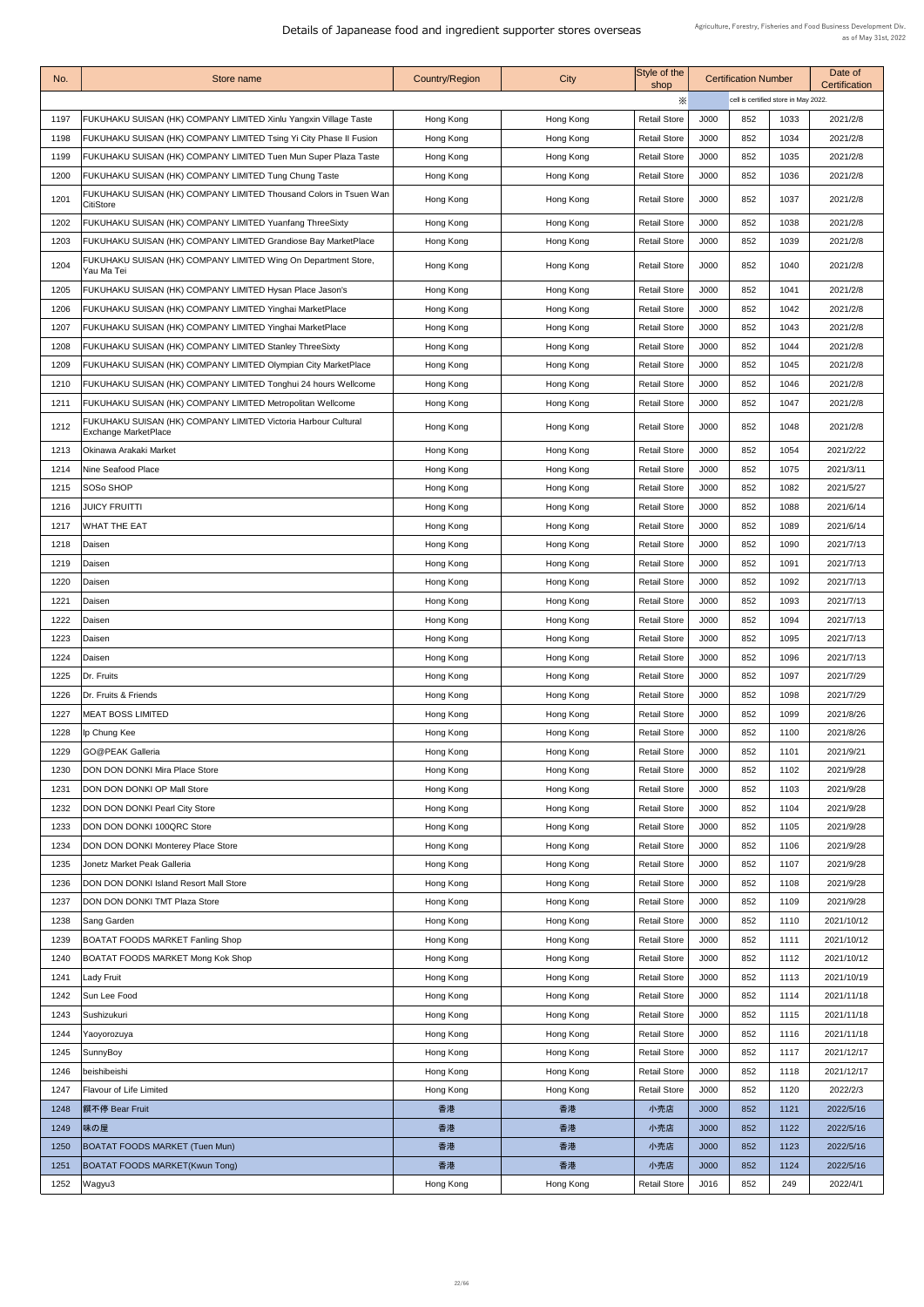| No.  | Store name                              | <b>Country/Region</b> | <b>City</b> | Style of the<br>shop |      | <b>Certification Number</b>          |     | Date of<br><b>Certification</b> |
|------|-----------------------------------------|-----------------------|-------------|----------------------|------|--------------------------------------|-----|---------------------------------|
|      |                                         |                       |             | X                    |      | cell is certified store in May 2022. |     |                                 |
| 1253 | Sake Be                                 | Hong Kong             | Hong Kong   | <b>Retail Store</b>  | J016 | 852                                  | 252 | 2022/4/1                        |
| 1254 | Kaorisabo                               | Hong Kong             | Hong Kong   | <b>Retail Store</b>  | J016 | 852                                  | 073 | 2018/1/19                       |
| 1255 | SakeVIP.com                             | Hong Kong             | Hong Kong   | <b>Retail Store</b>  | J016 | 852                                  | 084 | 2018/4/1                        |
| 1256 | Premium Japanese Sake Shop              | Hong Kong             | Hong Kong   | <b>Retail Store</b>  | J016 | 852                                  | 086 | 2018/4/9                        |
| 1257 | <b>JCS FRUIT</b>                        | Hong Kong             | Hong Kong   | <b>Retail Store</b>  | J016 | 852                                  | 134 | 2020/6/29                       |
| 1258 | <b>DCH FOODS Hin Keng</b>               | Hong Kong             | Hong Kong   | <b>Retail Store</b>  | J016 | 852                                  | 135 | 2020/6/30                       |
| 1259 | <b>DCH FOODS Second Street</b>          | Hong Kong             | Hong Kong   | <b>Retail Store</b>  | J016 | 852                                  | 136 | 2020/6/30                       |
| 1260 | <b>DCH FOODS Canal Road West</b>        | Hong Kong             | Hong Kong   | <b>Retail Store</b>  | J016 | 852                                  | 137 | 2020/6/30                       |
| 1261 | <b>DCH FOODS Pok Hong</b>               | Hong Kong             | Hong Kong   | <b>Retail Store</b>  | J016 | 852                                  | 138 | 2020/6/30                       |
| 1262 | <b>DCH FOODS Happy Valley</b>           | Hong Kong             | Hong Kong   | <b>Retail Store</b>  | J016 | 852                                  | 139 | 2020/6/30                       |
| 1263 | <b>DCH FOODS Kwong Fuk</b>              | Hong Kong             | Hong Kong   | <b>Retail Store</b>  | J016 | 852                                  | 140 | 2020/6/30                       |
| 1264 | <b>DCH FOODS Chi Fu Landmark</b>        | Hong Kong             | Hong Kong   | <b>Retail Store</b>  | J016 | 852                                  | 141 | 2020/6/30                       |
| 1265 | <b>DCH FOODS Marina Square</b>          | Hong Kong             | Hong Kong   | <b>Retail Store</b>  | J016 | 852                                  | 142 | 2020/6/30                       |
| 1266 | <b>DCH FOODS Fu Shin</b>                | Hong Kong             | Hong Kong   | <b>Retail Store</b>  | J016 | 852                                  | 143 | 2020/6/30                       |
| 1267 | <b>DCH FOODS Aberdeen Centre</b>        | Hong Kong             | Hong Kong   | <b>Retail Store</b>  | J016 | 852                                  | 144 | 2020/6/30                       |
| 1268 | <b>DCH FOODS Yat Tung</b>               | Hong Kong             | Hong Kong   | <b>Retail Store</b>  | J016 | 852                                  | 145 | 2020/6/30                       |
| 1269 | <b>DCH FOODS Shek Lei Estate</b>        | Hong Kong             | Hong Kong   | <b>Retail Store</b>  | J016 | 852                                  | 146 | 2020/6/30                       |
| 1270 | <b>DCH FOODS Ho Pui Street</b>          | Hong Kong             | Hong Kong   | <b>Retail Store</b>  | J016 | 852                                  | 147 | 2020/6/30                       |
| 1271 | <b>DCH FOODS New Cheung Fat</b>         | Hong Kong             | Hong Kong   | <b>Retail Store</b>  | J016 | 852                                  | 148 | 2020/6/30                       |
| 1272 | <b>DCH FOODS Yuen Long On Ning Road</b> | Hong Kong             | Hong Kong   | <b>Retail Store</b>  | J016 | 852                                  | 149 | 2020/6/30                       |
| 1273 | <b>DCH FOODS Moon Lok Dai Ha</b>        | Hong Kong             | Hong Kong   | <b>Retail Store</b>  | J016 | 852                                  | 150 | 2020/6/30                       |
| 1274 | <b>DCH FOODS Mau Tan Street</b>         | Hong Kong             | Hong Kong   | <b>Retail Store</b>  | J016 | 852                                  | 151 | 2020/6/30                       |
| 1275 | <b>DCH FOODS East Point City</b>        | Hong Kong             | Hong Kong   | <b>Retail Store</b>  | J016 | 852                                  | 152 | 2020/6/30                       |
| 1276 | <b>DCH FOODS Po Lam Estate</b>          |                       |             | <b>Retail Store</b>  | J016 | 852                                  | 153 | 2020/6/30                       |
|      |                                         | Hong Kong             | Hong Kong   |                      |      |                                      |     |                                 |
| 1277 | <b>DCH FOODS Ping Shek Estate</b>       | Hong Kong             | Hong Kong   | <b>Retail Store</b>  | J016 | 852                                  | 154 | 2020/6/30                       |
| 1278 | <b>DCH FOODS Choi Hung Estate</b>       | Hong Kong             | Hong Kong   | <b>Retail Store</b>  | J016 | 852                                  | 155 | 2020/6/30                       |
| 1279 | <b>DCH FOODS Shek Kip Mei</b>           | Hong Kong             | Hong Kong   | <b>Retail Store</b>  | J016 | 852                                  | 156 | 2020/6/30                       |
| 1280 | <b>DCH FOODS Po Hei Court</b>           | Hong Kong             | Hong Kong   | <b>Retail Store</b>  | J016 | 852                                  | 157 | 2020/6/30                       |
| 1281 | <b>DCH FOODS Sau Mau Ping</b>           | Hong Kong             | Hong Kong   | <b>Retail Store</b>  | J016 | 852                                  | 158 | 2020/6/30                       |
| 1282 | <b>DCH FOODS Laguna Plaza</b>           | Hong Kong             | Hong Kong   | <b>Retail Store</b>  | J016 | 852                                  | 159 | 2020/6/30                       |
| 1283 | <b>DCH FOODS Metro Town</b>             | Hong Kong             | Hong Kong   | <b>Retail Store</b>  | J016 | 852                                  | 160 | 2020/6/30                       |
| 1284 | <b>DCH FOODS Olympian City</b>          | Hong Kong             | Hong Kong   | <b>Retail Store</b>  | J016 | 852                                  | 161 | 2020/6/30                       |
| 1285 | <b>DCH FOODS Kai Long Court</b>         | Hong Kong             | Hong Kong   | <b>Retail Store</b>  | J016 | 852                                  | 162 | 2020/6/30                       |
| 1286 | <b>DCH FOODS Tsz Wan Shan</b>           | Hong Kong             | Hong Kong   | <b>Retail Store</b>  | J016 | 852                                  | 163 | 2020/6/30                       |
| 1287 | <b>DCH FOODS City One Shatin</b>        | Hong Kong             | Hong Kong   | <b>Retail Store</b>  | J016 | 852                                  | 164 | 2020/6/30                       |
| 1288 | <b>DCH FOODS Heng On</b>                | Hong Kong             | Hong Kong   | <b>Retail Store</b>  | J016 | 852                                  | 165 | 2020/6/30                       |
| 1289 | <b>DCH FOODS Ching Ho</b>               | Hong Kong             | Hong Kong   | <b>Retail Store</b>  | J016 | 852                                  | 166 | 2020/6/30                       |
| 1290 | DCH FOODS Tin Shui                      | Hong Kong             | Hong Kong   | <b>Retail Store</b>  | J016 | 852                                  | 167 | 2020/6/30                       |
| 1291 | <b>DCH FOODS Avon Park</b>              | Hong Kong             | Hong Kong   | <b>Retail Store</b>  | J016 | 852                                  | 168 | 2020/6/30                       |
| 1292 | <b>DCH FOODS MOS Plaza</b>              | Hong Kong             | Hong Kong   | <b>Retail Store</b>  | J016 | 852                                  | 169 | 2020/6/30                       |
| 1293 | <b>DCH FOODS Butterfly</b>              | Hong Kong             | Hong Kong   | <b>Retail Store</b>  | J016 | 852                                  | 170 | 2020/6/30                       |
| 1294 | <b>DCH FOODS Tin Chak</b>               | Hong Kong             | Hong Kong   | <b>Retail Store</b>  | J016 | 852                                  | 171 | 2020/6/30                       |
| 1295 | <b>DCH FOODS Yan Tin</b>                | Hong Kong             | Hong Kong   | <b>Retail Store</b>  | J016 | 852                                  | 172 | 2020/6/30                       |
| 1296 | <b>DCH FOODS Fitfort</b>                | Hong Kong             | Hong Kong   | <b>Retail Store</b>  | J016 | 852                                  | 173 | 2020/6/30                       |
| 1297 | <b>DCH FOODS Yue Wan Estate</b>         | Hong Kong             | Hong Kong   | <b>Retail Store</b>  | J016 | 852                                  | 174 | 2020/6/30                       |
| 1298 | DCH FOODS Hau Wong                      | Hong Kong             | Hong Kong   | <b>Retail Store</b>  | J016 | 852                                  | 175 | 2020/6/30                       |
| 1299 | <b>DCH FOODS Ma Tau Wai Estate</b>      | Hong Kong             | Hong Kong   | <b>Retail Store</b>  | J016 | 852                                  | 176 | 2020/6/30                       |
| 1300 | <b>DCH FOODS Soares Avenue</b>          | Hong Kong             | Hong Kong   | <b>Retail Store</b>  | J016 | 852                                  | 177 | 2020/6/30                       |
| 1301 | <b>DCH FOODS Lok Wah</b>                | Hong Kong             | Hong Kong   | <b>Retail Store</b>  | J016 | 852                                  | 178 | 2020/6/30                       |
| 1302 | <b>DCH FOODS Yau Lai</b>                | Hong Kong             | Hong Kong   | <b>Retail Store</b>  | J016 | 852                                  | 179 | 2020/6/30                       |
| 1303 | <b>DCH FOODS On Kay Court</b>           | Hong Kong             | Hong Kong   | <b>Retail Store</b>  | J016 | 852                                  | 180 | 2020/6/30                       |
| 1304 | <b>DCH FOODS Temple Mall</b>            | Hong Kong             | Hong Kong   | <b>Retail Store</b>  | J016 | 852                                  | 181 | 2020/6/30                       |
| 1305 | <b>DCH FOODS Paradise</b>               | Hong Kong             | Hong Kong   | <b>Retail Store</b>  | J016 | 852                                  | 182 | 2020/6/30                       |
| 1306 | <b>DCH FOODS Wan Chai Road</b>          | Hong Kong             | Hong Kong   | <b>Retail Store</b>  | J016 | 852                                  | 183 | 2020/6/30                       |
| 1307 | <b>DCH FOODS Online Shop</b>            | Hong Kong             | Hong Kong   | <b>Retail Store</b>  | J016 | 852                                  | 184 | 2020/6/30                       |
| 1308 | <b>KEEN FRESH</b>                       | Hong Kong             | Hong Kong   | <b>Retail Store</b>  | J016 | 852                                  | 186 | 2020/7/2                        |
| 1309 | <b>Fruit Brother HK</b>                 | Hong Kong             | Hong Kong   | <b>Retail Store</b>  | J016 | 852                                  | 189 | 2020/7/15                       |
|      |                                         |                       |             |                      |      |                                      |     |                                 |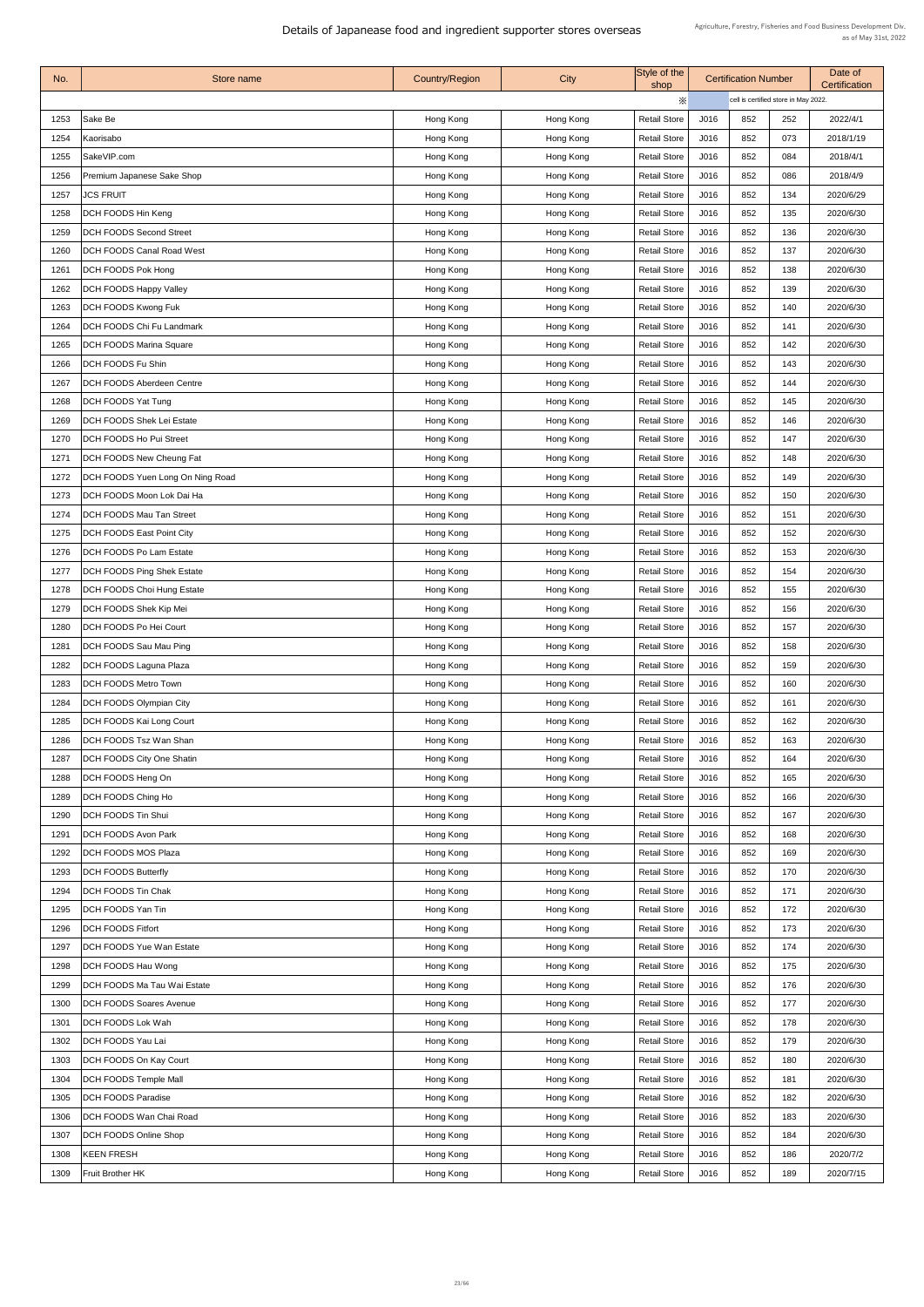| No.  | Store name                                           | <b>Country/Region</b> | City          | Style of the<br>shop |      | <b>Certification Number</b>          |     | Date of<br>Certification |  |
|------|------------------------------------------------------|-----------------------|---------------|----------------------|------|--------------------------------------|-----|--------------------------|--|
|      |                                                      |                       |               | X                    |      | cell is certified store in May 2022. |     |                          |  |
| 1310 | Hong Thai Travel Services Ltd / HT Mall              | Hong Kong             | Hong Kong     | <b>Retail Store</b>  | J016 | 852                                  | 191 | 2020/10/12               |  |
| 1311 | Suzu Wine HK                                         | Hong Kong             | Hong Kong     | <b>Retail Store</b>  | J016 | 852                                  | 195 | 2021/2/17                |  |
| 1312 | <b>MEAT HOUSE</b>                                    | Hong Kong             | Hong Kong     | <b>Retail Store</b>  | J016 | 852                                  | 196 | 2021/2/24                |  |
| 1313 | maniaj.com                                           | Hong Kong             | Hong Kong     | <b>Retail Store</b>  | J016 | 852                                  | 204 | 2021/4/1                 |  |
| 1314 | <b>Sake Nommunication</b>                            | Hong Kong             | Hong Kong     | <b>Retail Store</b>  | J016 | 852                                  | 206 | 2021/4/1                 |  |
| 1315 | <b>Travelpop Store</b>                               | Hong Kong             | Hong Kong     | <b>Retail Store</b>  | J016 | 852                                  | 207 | 2021/4/1                 |  |
| 1316 | EC Shopper Japanese online department store platform | Hong Kong             | Hong Kong     | <b>Retail Store</b>  | J016 | 852                                  | 208 | 2021/4/16                |  |
| 1317 | Fu <sub>2doi</sub>                                   | Hong Kong             | Hong Kong     | <b>Retail Store</b>  | J016 | 852                                  | 213 | 2021/5/17                |  |
| 1318 | Ottotto Sake Shop                                    | Hong Kong             | Hong Kong     | <b>Retail Store</b>  | J016 | 852                                  | 214 | 2021/5/26                |  |
| 1319 | Sake Buddy                                           | Hong Kong             | Hong Kong     | <b>Retail Store</b>  | J016 | 852                                  | 215 | 2021/5/26                |  |
| 1320 | <b>Fruit holic</b>                                   | Hong Kong             | Hong Kong     | <b>Retail Store</b>  | J016 | 852                                  | 219 | 2021/6/9                 |  |
| 1321 | Sakedream Co.                                        | Hong Kong             | Hong Kong     | <b>Retail Store</b>  | J016 | 852                                  | 220 | 2021/6/11                |  |
| 1322 | <b>Temptation Taste (City One)</b>                   | Hong Kong             | Hong Kong     | <b>Retail Store</b>  | J016 | 852                                  | 221 | 2021/6/22                |  |
| 1323 | Temptation Taste (Hung Hom)                          | Hong Kong             | Hong Kong     | <b>Retail Store</b>  | J016 | 852                                  | 222 | 2021/6/22                |  |
| 1324 | Temptation Taste (Mei Lam)                           | Hong Kong             | Hong Kong     | <b>Retail Store</b>  | J016 | 852                                  | 224 | 2021/6/22                |  |
| 1325 | <b>Temptation Taste (Tiu Keng Leng)</b>              | Hong Kong             | Hong Kong     | <b>Retail Store</b>  | J016 | 852                                  | 225 | 2021/6/22                |  |
| 1326 | Temptation Taste (Wo Che)                            | Hong Kong             | Hong Kong     | <b>Retail Store</b>  | J016 | 852                                  | 226 | 2021/6/22                |  |
| 1327 | <b>Temptation Taste (Ngau Tau Kok)</b>               | Hong Kong             | Hong Kong     | <b>Retail Store</b>  | J016 | 852                                  | 227 | 2021/6/22                |  |
| 1328 | <b>Temptation Taste (Ching Long)</b>                 | Hong Kong             | Hong Kong     | <b>Retail Store</b>  | J016 | 852                                  | 228 | 2021/6/22                |  |
| 1329 | <b>Temptation Taste (Lung Hang)</b>                  | Hong Kong             | Hong Kong     | <b>Retail Store</b>  | J016 | 852                                  | 229 | 2021/6/22                |  |
| 1330 | <b>Temptation Taste (Domain)</b>                     | Hong Kong             | Hong Kong     | <b>Retail Store</b>  | J016 | 852                                  | 230 | 2021/6/22                |  |
| 1331 | <b>Temptation Taste (Wah Ming)</b>                   | Hong Kong             | Hong Kong     | <b>Retail Store</b>  | J016 | 852                                  | 231 | 2021/6/22                |  |
| 1332 | Temptation Taste (Shui Chuen O)                      | Hong Kong             | Hong Kong     | <b>Retail Store</b>  | J016 | 852                                  | 232 | 2021/6/22                |  |
| 1333 | <b>Temptation Taste (Cheung Wah)</b>                 | Hong Kong             | Hong Kong     | <b>Retail Store</b>  | J016 | 852                                  | 233 | 2021/6/22                |  |
| 1334 | <b>Temptation Taste (Panda Place)</b>                | Hong Kong             | Hong Kong     | <b>Retail Store</b>  | J016 | 852                                  | 234 | 2021/6/22                |  |
| 1335 | <b>Temptation Taste (Kai Tak)</b>                    | Hong Kong             | Hong Kong     | <b>Retail Store</b>  | J016 | 852                                  | 235 | 2021/6/22                |  |
| 1336 | <b>Temptation Taste (Hin Keng)</b>                   | Hong Kong             | Hong Kong     | <b>Retail Store</b>  | J016 | 852                                  | 236 | 2021/6/22                |  |
| 1337 | Sakemoto                                             | Hong Kong             | Hong Kong     | <b>Retail Store</b>  | J016 | 852                                  | 237 | 2021/6/25                |  |
| 1338 | Matsumoriya                                          | Macao                 | Macao         | <b>Retail Store</b>  | J000 | 853                                  | 017 | 2019/7/30                |  |
| 1339 | DONDONDONKI MACAO                                    | Macao                 | Macao         | <b>Retail Store</b>  | J000 | 853                                  | 019 | 2021/10/6                |  |
| 1340 | Japanese medicine shop                               | Taiwan                | <b>Taipei</b> | <b>Retail Store</b>  | J000 | 886                                  | 011 | 2017/9/28                |  |
| 1341 | Japanese medicine shop                               | Taiwan                | <b>Taipei</b> | <b>Retail Store</b>  | J000 | 886                                  | 012 | 2017/9/28                |  |
| 1342 | Japanese medicine shop                               | Taiwan                | <b>Taipei</b> | <b>Retail Store</b>  | J000 | 886                                  | 013 | 2017/9/28                |  |
| 1343 | Japanese medicine shop                               | Taiwan                | <b>Taipei</b> | <b>Retail Store</b>  | J000 | 886                                  | 014 | 2017/9/28                |  |
| 1344 | Japanese medicine shop                               | Taiwan                | <b>Taipei</b> | <b>Retail Store</b>  | J000 | 886                                  | 015 | 2017/9/28                |  |
| 1345 | Japanese medicine shop                               | Taiwan                | <b>Taipei</b> | <b>Retail Store</b>  | J000 | 886                                  | 016 | 2017/9/28                |  |
| 1346 | Japanese medicine shop                               | Taiwan                | <b>Taipei</b> | <b>Retail Store</b>  | J000 | 886                                  | 017 | 2017/9/28                |  |
| 1347 | Japanese medicine shop                               | Taiwan                | <b>Taipei</b> | <b>Retail Store</b>  | J000 | 886                                  | 018 | 2017/9/28                |  |
| 1348 | Japanese medicine shop                               | Taiwan                | Xinbei        | <b>Retail Store</b>  | J000 | 886                                  | 019 | 2017/9/28                |  |
| 1349 | Japanese medicine shop                               | Taiwan                | Xinbei        | <b>Retail Store</b>  | J000 | 886                                  | 020 | 2017/9/28                |  |
| 1350 | Japanese medicine shop                               | Taiwan                | <b>Taipei</b> | <b>Retail Store</b>  | J000 | 886                                  | 021 | 2017/9/28                |  |
| 1351 | Japanese medicine shop                               | Taiwan                | <b>Taipei</b> | <b>Retail Store</b>  | J000 | 886                                  | 022 | 2017/9/28                |  |
| 1352 | Japanese medicine shop                               | Taiwan                | <b>Taipei</b> | <b>Retail Store</b>  | J000 | 886                                  | 023 | 2017/9/28                |  |
| 1353 | Japanese medicine shop                               | Taiwan                | Xinbei        | <b>Retail Store</b>  | J000 | 886                                  | 024 | 2017/9/28                |  |
| 1354 | Japanese medicine shop                               | Taiwan                | Xinbei        | <b>Retail Store</b>  | J000 | 886                                  | 025 | 2017/9/28                |  |
| 1355 | Japanese medicine shop                               | Taiwan                | <b>Taipei</b> | <b>Retail Store</b>  | J000 | 886                                  | 026 | 2017/9/28                |  |
| 1356 | Japanese medicine shop                               | Taiwan                | Xinbei        | <b>Retail Store</b>  | J000 | 886                                  | 027 | 2017/9/28                |  |
| 1357 | Japanese medicine shop                               | Taiwan                | Kaohsiung     | <b>Retail Store</b>  | J000 | 886                                  | 028 | 2017/9/28                |  |
| 1358 | Japanese medicine shop                               | Taiwan                | Xinbei        | <b>Retail Store</b>  | J000 | 886                                  | 029 | 2017/9/28                |  |
| 1359 | Japanese medicine shop                               | Taiwan                | Tainan        | <b>Retail Store</b>  | J000 | 886                                  | 030 | 2017/9/28                |  |
| 1360 | Japanese medicine shop                               | Taiwan                | Taoyuan       | <b>Retail Store</b>  | J000 | 886                                  | 031 | 2017/9/28                |  |
| 1361 | Japanese medicine shop                               | Taiwan                | Yilan         | <b>Retail Store</b>  | J000 | 886                                  | 032 | 2017/9/28                |  |
| 1362 | Japanese medicine shop                               | Taiwan                | Taichung      | <b>Retail Store</b>  | J000 | 886                                  | 033 | 2017/9/28                |  |
| 1363 | Japanese medicine shop                               | Taiwan                | Kaohsiung     | <b>Retail Store</b>  | J000 | 886                                  | 034 | 2017/9/28                |  |
| 1364 | Japanese medicine shop                               | Taiwan                | Kinmen        | <b>Retail Store</b>  | J000 | 886                                  | 035 | 2017/9/28                |  |
| 1365 | Japanese medicine shop                               | Taiwan                | Hualien       | <b>Retail Store</b>  | J000 | 886                                  | 036 | 2017/9/28                |  |
| 1366 | Japanese medicine shop                               | Taiwan                | Kaohsiung     | <b>Retail Store</b>  | J000 | 886                                  | 037 | 2017/9/28                |  |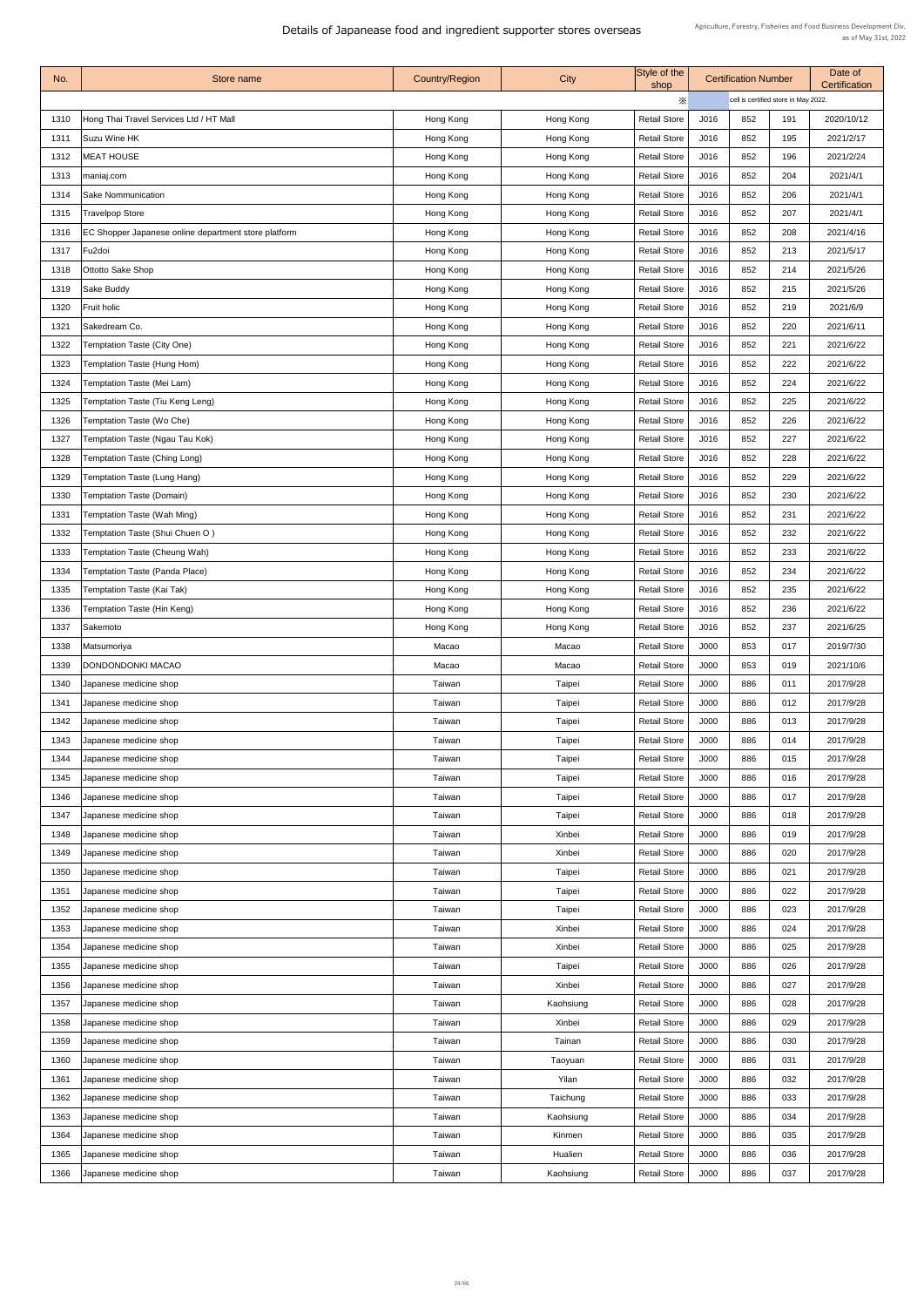| No.  | Store name                                                      | <b>Country/Region</b> | City          | Style of the<br>shop |             | <b>Certification Number</b>          |     | Date of<br>Certification |  |
|------|-----------------------------------------------------------------|-----------------------|---------------|----------------------|-------------|--------------------------------------|-----|--------------------------|--|
|      |                                                                 |                       |               | Х                    |             | cell is certified store in May 2022. |     |                          |  |
| 1367 | Japanese medicine shop                                          | Taiwan                | <b>Taipei</b> | <b>Retail Store</b>  | J000        | 886                                  | 038 | 2017/9/28                |  |
| 1368 | Japanese medicine shop                                          | Taiwan                | Hsinchu       | <b>Retail Store</b>  | <b>J000</b> | 886                                  | 039 | 2017/9/28                |  |
| 1369 | Japanese medicine shop                                          | Taiwan                | Yilan         | <b>Retail Store</b>  | J000        | 886                                  | 040 | 2017/9/28                |  |
| 1370 | Japanese medicine shop                                          | Taiwan                | Xinbei        | <b>Retail Store</b>  | J000        | 886                                  | 041 | 2017/9/28                |  |
| 1371 | Japanese medicine shop                                          | Taiwan                | Keelung       | <b>Retail Store</b>  | J000        | 886                                  | 042 | 2017/9/28                |  |
| 1372 | Japanese medicine shop                                          | Taiwan                | <b>Taipei</b> | <b>Retail Store</b>  | J000        | 886                                  | 043 | 2017/9/28                |  |
| 1373 | <b>KITIRIKI</b>                                                 | Taiwan                | <b>Taipei</b> | <b>Retail Store</b>  | J000        | 886                                  | 062 | 2020/8/7                 |  |
| 1374 | <b>JAJA</b>                                                     | Taiwan                | <b>Taipei</b> | <b>Retail Store</b>  | J000        | 886                                  | 063 | 2020/8/7                 |  |
| 1375 | Kiyoken Taipei Main Station                                     | Taiwan                | <b>Taipei</b> | <b>Retail Store</b>  | J000        | 886                                  | 068 | 2021/1/13                |  |
| 1376 | Fusingrice                                                      | Taiwan                | New Taipei    | <b>Retail Store</b>  | J000        | 886                                  | 069 | 2021/1/21                |  |
| 1377 | Tanaka rice store                                               | Taiwan                | Kaohsiung     | <b>Retail Store</b>  | J000        | 886                                  | 074 | 2021/2/8                 |  |
| 1378 | Breeze Plaza Nanshan Supermarket                                | Taiwan                | <b>Taipei</b> | <b>Retail Store</b>  | J000        | 886                                  | 075 | 2021/4/23                |  |
| 1379 | Breeze Plaza (Main Building) Fuxing Store Supermarket           | Taiwan                | <b>Taipei</b> | <b>Retail Store</b>  | <b>J000</b> | 886                                  | 076 | 2021/4/23                |  |
| 1380 | Shinkong Mitsukoshi Taipei Nanxi Store                          | Taiwan                | <b>Taipei</b> | <b>Retail Store</b>  | J000        | 886                                  | 077 | 2021/4/23                |  |
| 1381 | Shinkong Mitsukoshi Taipei Xinyi A4                             | Taiwan                | <b>Taipei</b> | <b>Retail Store</b>  | J000        | 886                                  | 078 | 2021/4/23                |  |
| 1382 | Kachiboshi                                                      | Taiwan                | <b>Taipei</b> | <b>Retail Store</b>  | <b>J000</b> | 886                                  | 081 | 2022/2/3                 |  |
| 1383 | Shinkong Mitsukoshi Taichung Zhonggang Store                    | Taiwan                | Taichung      | <b>Retail Store</b>  | J000        | 886                                  | 079 | 2021/4/23                |  |
| 1384 | <b>DONDONDONKI West Gate Branch</b>                             | Taiwan                | <b>Taipei</b> | <b>Retail Store</b>  | J000        | 886                                  | 080 | 2021/11/18               |  |
| 1385 | <b>DON DON DONKI Zhongxiao Xinsheng Store</b>                   | Taiwan                | <b>Taipei</b> | <b>Retail Store</b>  | J000        | 886                                  | 082 | 2022/3/15                |  |
| 1386 | <b>SHUNKAYA</b>                                                 | Taiwan                | <b>Taipei</b> | <b>Retail Store</b>  | <b>J000</b> | 886                                  | 083 | 2022/4/25                |  |
| 1387 | Thomas Meat 湯瑪仕肉舖 (羅斯福店)                                        | 台湾                    | 台北            | 小売店                  | J000        | 886                                  | 084 | 2022/5/13                |  |
| 1388 | Thomas Meat 湯瑪仕肉舖 (信義店)                                         | 台湾                    | 台北            | 小売店                  | J000        | 886                                  | 085 | 2022/5/13                |  |
| 1389 | Thomas Meat 湯瑪仕肉舖 (忠孝店)                                         | 台湾                    | 台北            | 小売店                  | J000        | 886                                  | 086 | 2022/5/13                |  |
| 1390 | Thomas Meat 湯瑪仕肉舖 (新中店)                                         | 台湾                    | 台北            | 小売店                  | J000        | 886                                  | 087 | 2022/5/13                |  |
| 1391 | Dulcet & Stusio                                                 | Singapore             | Singapore     | <b>Retail Store</b>  | J000        | 065                                  | 005 | 2017/5/11                |  |
| 1392 | <b>Amiral Atelier</b>                                           | Singapore             | Singapore     | <b>Retail Store</b>  | J000        | 065                                  | 006 | 2017/5/11                |  |
| 1393 | <b>Emporium Shokuhin Gourmet Grocer</b>                         | Singapore             | Singapore     | <b>Retail Store</b>  | J000        | 065                                  | 058 | 2018/2/14                |  |
| 1394 | Iroha mart Plaza Singapore                                      | Singapore             | Singapore     | <b>Retail Store</b>  | J000        | 065                                  | 063 | 2018/2/14                |  |
| 1395 | Iroha mart China town Point                                     | Singapore             | Singapore     | <b>Retail Store</b>  | J000        | 065                                  | 064 | 2018/2/14                |  |
| 1396 | <b>ISETAN scotts</b>                                            | Singapore             | Singapore     | <b>Retail Store</b>  | J000        | 065                                  | 065 | 2018/2/14                |  |
| 1397 | Japan Meat Counter at Cold Strage in Takashimaya                | Singapore             | Singapore     | <b>Retail Store</b>  | J000        | 065                                  | 068 | 2018/2/14                |  |
| 1398 | MEIDI-YA SINGAPORE SUPERMARKET                                  | Singapore             | Singapore     | <b>Retail Store</b>  | J000        | 065                                  | 081 | 2018/2/14                |  |
| 1399 | <b>Midtown Mart</b>                                             | Singapore             | Singapore     | <b>Retail Store</b>  | J000        | 065                                  | 082 | 2018/2/14                |  |
| 1400 | PREMIUM JAPAN FARMERS MARKET                                    | Singapore             | Singapore     | <b>Retail Store</b>  | J000        | 065                                  | 088 | 2018/2/14                |  |
| 1401 | Takashimaya                                                     | Singapore             | Singapore     | <b>Retail Store</b>  | J000        | 065                                  | 103 | 2018/2/14                |  |
| 1402 | Tawaraya Japanese Rice Specialty                                | Singapore             | Singapore     | <b>Retail Store</b>  | J000        | 065                                  | 106 | 2018/2/14                |  |
| 1403 | terra Tokyo Italian                                             | Singapore             | Singapore     | <b>Retail Store</b>  | J000        | 065                                  | 109 | 2018/2/14                |  |
| 1404 | Zairyo, SEABOSS                                                 | Singapore             | Singapore     | Restaurant           | <b>J000</b> | 065                                  | 119 | 2018/2/14                |  |
| 1405 | <b>MEAT LOVERS by ADIRECT Singapore</b>                         | Singapore             | Singapore     | <b>Retail Store</b>  | J000        | 065                                  | 127 | 2018/3/5                 |  |
| 1406 | Beard Papa's                                                    | Singapore             | Singapore     | <b>Retail Store</b>  | J000        | 065                                  | 137 | 2018/3/14                |  |
| 1407 | <b>Fish Mart SAKURAYA West Coast Plaza</b>                      | Singapore             | Singapore     | <b>Retail Store</b>  | J000        | 065                                  | 141 | 2018/3/14                |  |
| 1408 | Fish Mart SAKURAYA Parkway Parade                               | Singapore             | Singapore     | <b>Retail Store</b>  | <b>J000</b> | 065                                  | 142 | 2018/3/14                |  |
| 1409 | Fish Mart SAKURAYA Anchorpoint                                  | Singapore             | Singapore     | <b>Retail Store</b>  | <b>J000</b> | 065                                  | 143 | 2018/3/14                |  |
| 1410 | NAKAJIMA SUISAN Meidi-Ya Liang Court                            | Singapore             | Singapore     | <b>Retail Store</b>  | J000        | 065                                  | 145 | 2018/9/19                |  |
| 1411 | NAKAJIMA SUISAN Takashimaya Cold Storage                        | Singapore             | Singapore     | <b>Retail Store</b>  | <b>J000</b> | 065                                  | 146 | 2018/9/19                |  |
| 1412 | MR SUSHI - Balestier FairPrice Finest Zhongshan Park            | Singapore             | Singapore     | <b>Retail Store</b>  | J000        | 065                                  | 148 | 2018/9/19                |  |
| 1413 | MR SUSHI - Bedok FairPrice Finest Bedok Mall                    | Singapore             | Singapore     | <b>Retail Store</b>  | <b>J000</b> | 065                                  | 149 | 2018/9/19                |  |
| 1414 | MR SUSHI - Bishan FairPrice Finest Junction 8                   | Singapore             | Singapore     | <b>Retail Store</b>  | J000        | 065                                  | 150 | 2018/9/19                |  |
| 1415 | MR SUSHI - Bukit Timah FairPrice Finest Bukit Timah Plaza       | Singapore             | Singapore     | <b>Retail Store</b>  | <b>J000</b> | 065                                  | 151 | 2018/9/19                |  |
| 1416 | MR SUSHI - Clementi FairPrice Finest Clementi Mall              | Singapore             | Singapore     | <b>Retail Store</b>  | J000        | 065                                  | 152 | 2018/9/19                |  |
| 1417 | MR SUSHI - Fernvale Fairprice Finest Seletar Mall               | Singapore             | Singapore     | <b>Retail Store</b>  | <b>J000</b> | 065                                  | 153 | 2018/9/19                |  |
| 1418 | MR SUSHI – Marine Parade FairPrice Finest Marine Parade Central | Singapore             | Singapore     | <b>Retail Store</b>  | J000        | 065                                  | 154 | 2018/9/19                |  |
| 1419 | MR SUSHI - Tanjong Pagar FairPrice Finest Amara                 | Singapore             | Singapore     | <b>Retail Store</b>  | J000        | 065                                  | 155 | 2018/9/19                |  |
| 1420 | MR SUSHI - Thomson FairPrice Finest Thomson Plaza               | Singapore             | Singapore     | <b>Retail Store</b>  | <b>J000</b> | 065                                  | 156 | 2018/9/19                |  |
| 1421 | MR SUSHI - Ang Mo Kio FairPrice Xtra AMK Hub                    | Singapore             | Singapore     | <b>Retail Store</b>  | J000        | 065                                  | 157 | 2018/9/19                |  |
| 1422 | MR SUSHI – Boon Lay FairPrice Xtra Jurong Point                 | Singapore             | Singapore     | <b>Retail Store</b>  | J000        | 065                                  | 158 | 2018/9/19                |  |
| 1423 | MR SUSHI - Expo FairPrice Xtra Changi Business Park             | Singapore             | Singapore     | <b>Retail Store</b>  | J000        | 065                                  | 159 | 2018/9/19                |  |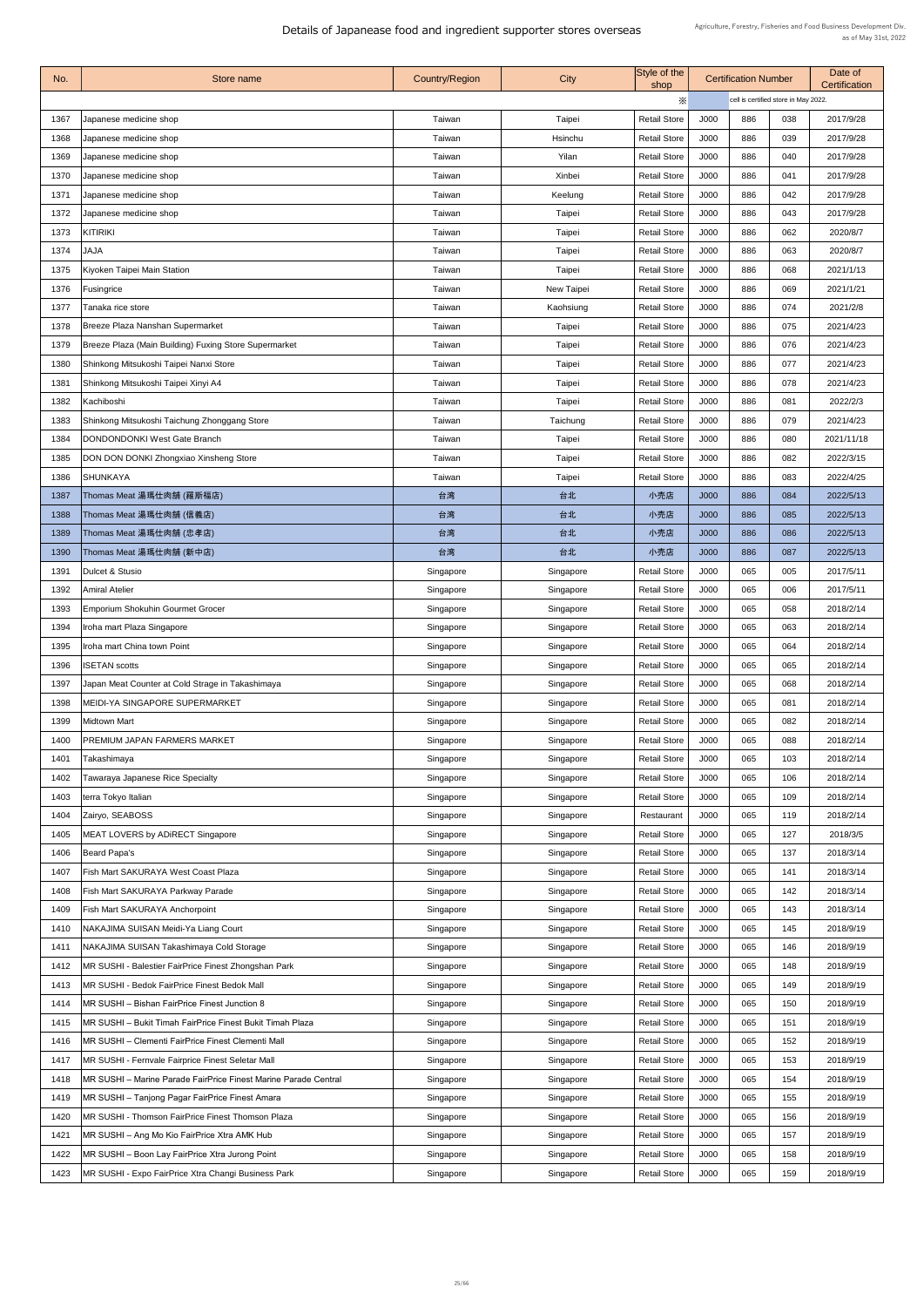| No.  | Store name                                                   | <b>Country/Region</b> | City                | Style of the<br>shop |      | <b>Certification Number</b>          |     | Date of<br><b>Certification</b> |  |
|------|--------------------------------------------------------------|-----------------------|---------------------|----------------------|------|--------------------------------------|-----|---------------------------------|--|
|      |                                                              |                       |                     | Х                    |      | cell is certified store in May 2022. |     |                                 |  |
| 1424 | MR SUSHI - Jurong East FairPrice Xtra JEM                    | Singapore             | Singapore           | <b>Retail Store</b>  | J000 | 065                                  | 160 | 2018/9/19                       |  |
| 1425 | MR SUSHI - Serangoon FairPrice Xtra NEX                      | Singapore             | Singapore           | <b>Retail Store</b>  | J000 | 065                                  | 161 | 2018/9/19                       |  |
| 1426 | MR SUSHI - Pasir Ris FairPrice Downtown East                 | Singapore             | Singapore           | <b>Retail Store</b>  | J000 | 065                                  | 162 | 2018/9/19                       |  |
| 1427 | SHIKI SG                                                     | Singapore             | Singapore           | <b>Retail Store</b>  | J000 | 065                                  | 174 | 2019/1/15                       |  |
| 1428 | <b>Fish Mart SAKURAYA The Seletar Mall</b>                   | Singapore             | Singapore           | <b>Retail Store</b>  | J000 | 065                                  | 230 | 2019/3/26                       |  |
| 1429 | <b>APOLLO MARINE</b>                                         | Singapore             | <b>West Farmway</b> | <b>Retail Store</b>  | J000 | 065                                  | 231 | 2019/4/26                       |  |
| 1430 | <b>Tawaraya Rice SG</b>                                      | Singapore             | Singapore           | <b>Retail Store</b>  | J000 | 065                                  | 237 | 2020/5/28                       |  |
| 1431 | <b>PMART</b>                                                 | Singapore             | Singapore           | <b>Retail Store</b>  | J000 | 065                                  | 239 | 2020/9/4                        |  |
| 1432 | Japan Meat Counter at Isetan Scotts                          | Singapore             | Singapore           | <b>Retail Store</b>  | J000 | 065                                  | 240 | 2020/9/4                        |  |
| 1433 | Soshinsen / www.soshinsen.com                                | Singapore             | Singapore           | <b>Retail Store</b>  | J000 | 065                                  | 242 | 2021/1/21                       |  |
| 1434 | <b>DON DON DONKI Orchard Central</b>                         | Singapore             | Singapore           | <b>Retail Store</b>  | J000 | 065                                  | 251 | 2021/9/28                       |  |
| 1435 | DON DON DONKI 100am                                          | Singapore             | Singapore           | <b>Retail Store</b>  | J000 | 065                                  | 252 | 2021/9/28                       |  |
| 1436 | <b>DON DON DONKI CSM</b>                                     | Singapore             | Singapore           | <b>Retail Store</b>  | J000 | 065                                  | 253 | 2021/9/28                       |  |
| 1437 | <b>DON DON DONKI Square2</b>                                 | Singapore             | Singapore           | <b>Retail Store</b>  | J000 | 065                                  | 254 | 2021/9/28                       |  |
| 1438 | <b>DON DON DONKI Clark Quay Central</b>                      | Singapore             | Singapore           | <b>Retail Store</b>  | J000 | 065                                  | 255 | 2021/9/28                       |  |
| 1439 | DON DON DONKI Joube                                          | Singapore             | Singapore           | <b>Retail Store</b>  | J000 | 065                                  | 256 | 2021/9/28                       |  |
| 1440 | DON DON DONKI Jem                                            | Singapore             | Singapore           | <b>Retail Store</b>  | J000 | 065                                  | 257 | 2021/9/28                       |  |
| 1441 | <b>DON DON DONKI Harbour Front</b>                           | Singapore             | Singapore           | <b>Retail Store</b>  | J000 | 065                                  | 258 | 2021/9/28                       |  |
| 1442 | <b>DON DON DONKI Down Town East</b>                          | Singapore             | Singapore           | <b>Retail Store</b>  | J000 | 065                                  | 259 | 2021/9/28                       |  |
| 1443 | <b>DON DON DONKI Suntec City</b>                             | Singapore             | Singapore           | <b>Retail Store</b>  | J000 | 065                                  | 260 | 2021/9/28                       |  |
| 1444 | <b>KON</b>                                                   | Singapore             | Singapore           | <b>Retail Store</b>  | J000 | 065                                  | 261 | 2021/12/29                      |  |
| 1445 | <b>Bob the Baker Boy Pte Ltd</b>                             | Singapore             | Singapore           | <b>Retail Store</b>  | J000 | 065                                  | 263 | 2022/3/25                       |  |
| 1446 | Groceries by umamill                                         | Singapore             | Singapore           | <b>Retail Store</b>  | J000 | 065                                  | 268 | 2022/4/25                       |  |
| 1447 | Sno food trading Berakas                                     | <b>Brunei</b>         | <b>Berakas</b>      | <b>Retail Store</b>  | J000 | 673                                  | 011 | 2020/2/27                       |  |
| 1448 | Sno food trading Gadong                                      | <b>Brunei</b>         | Gadong              | <b>Retail Store</b>  | J000 | 673                                  | 012 | 2020/2/27                       |  |
|      | The 19th Suzuki Shoten Isetan KLCC                           |                       |                     |                      | J000 | 060                                  |     |                                 |  |
| 1449 |                                                              | Malaysia              | <b>Kuala Lumpur</b> | <b>Retail Store</b>  |      |                                      | 003 | 2017/5/8                        |  |
| 1450 | <b>Isetan KLCC</b>                                           | Malaysia              | Kuala Lumpur        | <b>Retail Store</b>  | J000 | 060                                  | 004 | 2017/10/27                      |  |
| 1451 | <b>FAN JAPAN SHOP</b>                                        | Malaysia              | Kuala Lumpur        | <b>Retail Store</b>  | J000 | 060                                  | 014 | 2017/12/14                      |  |
| 1452 | Tsukiji Mart                                                 | Malaysia              | <b>Kuala Lumpur</b> | <b>Retail Store</b>  | J000 | 060                                  | 015 | 2017/12/14                      |  |
| 1453 | hirashimasushi                                               | Malaysia              | <b>Kuala Lumpur</b> | <b>Retail Store</b>  | J000 | 060                                  | 016 | 2017/12/14                      |  |
| 1454 | <b>ISETAN JAPANESE STORE</b>                                 | Malaysia              | <b>Kuala Lumpur</b> | <b>Retail Store</b>  | J000 | 060                                  | 024 | 2018/1/4                        |  |
| 1455 | Shojikiya HOKKAIDO ICHIBA                                    | Malaysia              | <b>Kuala Lumpur</b> | <b>Retail Store</b>  | J000 | 060                                  | 030 | 2018/1/4                        |  |
| 1456 | Shojikiya MID VALLEY MEGAMALL                                | Malaysia              | <b>Kuala Lumpur</b> | <b>Retail Store</b>  | J000 | 060                                  | 031 | 2018/1/4                        |  |
| 1457 | Shojikiya ONE UTAMA (LINK)                                   | Malaysia              | Kuala Lumpur        | <b>Retail Store</b>  | J000 | 060                                  | 032 | 2018/1/4                        |  |
| 1458 | Shojikiya ONE UTAMA (NEW WING)                               | Malaysia              | Kuala Lumpur        | <b>Retail Store</b>  | J000 | 060                                  | 033 | 2018/1/4                        |  |
| 1459 | Shojikiya SUNWAY VELOCITY                                    | Malaysia              | <b>Kuala Lumpur</b> | <b>Retail Store</b>  | J000 | 060                                  | 034 | 2018/1/4                        |  |
| 1460 | Shojikiya SUNWAY PYRAMID (Oasia Boulevard)                   | Malaysia              | Kuala Lumpur        | <b>Retail Store</b>  | J000 | 060                                  | 035 | 2018/1/4                        |  |
| 1461 | Shojikiya SUNWAY PYRAMID (New Wing)                          | Malaysia              | <b>Kuala Lumpur</b> | <b>Retail Store</b>  | J000 | 060                                  | 036 | 2018/1/4                        |  |
| 1462 | Shojikiya EMPIRE SHOPPING GALLERY                            | Malaysia              | Kuala Lumpur        | <b>Retail Store</b>  | J000 | 060                                  | 037 | 2018/1/4                        |  |
| 1463 | Shojikiya 1'MONT KIARA                                       | Malaysia              | Kuala Lumpur        | <b>Retail Store</b>  | J000 | 060                                  | 038 | 2018/1/4                        |  |
| 1464 | Shojikiya DESA PARK CITY                                     | Malaysia              | <b>Kuala Lumpur</b> | <b>Retail Store</b>  | J000 | 060                                  | 039 | 2018/1/4                        |  |
| 1465 | Shojikiya NU SENTRAL                                         | Malaysia              | <b>Kuala Lumpur</b> | <b>Retail Store</b>  | J000 | 060                                  | 040 | 2018/1/4                        |  |
| 1466 | Shojikiya IOI Mall Puchong                                   | Malaysia              | <b>Kuala Lumpur</b> | <b>Retail Store</b>  | J000 | 060                                  | 041 | 2018/1/4                        |  |
| 1467 | Shojikiya GURNEY PARAGON (Penang)                            | Malaysia              | <b>Kuala Lumpur</b> | <b>Retail Store</b>  | J000 | 060                                  | 042 | 2018/1/4                        |  |
| 1468 | <b>Châteraisé KLCC</b>                                       | Malaysia              | <b>Kuala Lumpur</b> | <b>Retail Store</b>  | J000 | 060                                  | 136 | 2019/1/25                       |  |
| 1469 | Châteraisé ONE Utama                                         | Malaysia              | Kuala Lumpur        | <b>Retail Store</b>  | J000 | 060                                  | 137 | 2019/1/25                       |  |
| 1470 | Châteraisé Publika                                           | Malaysia              | <b>Kuala Lumpur</b> | <b>Retail Store</b>  | J000 | 060                                  | 138 | 2019/1/25                       |  |
| 1471 | <b>Châteraisé The Gardens Mall</b>                           | Malaysia              | <b>Kuala Lumpur</b> | <b>Retail Store</b>  | J000 | 060                                  | 139 | 2019/1/25                       |  |
| 1472 | <b>HADIA MONAKA</b>                                          | Malaysia              | <b>Kuala Lumpur</b> | <b>Retail Store</b>  | J000 | 060                                  | 141 | 2019/1/31                       |  |
| 1473 | C'est la vie Tebrau City                                     | Malaysia              | Johor Bahru         | <b>Retail Store</b>  | J000 | 060                                  | 143 | 2019/2/14                       |  |
| 1474 | C'est la vie Queens Bay                                      | Malaysia              | Penang              | <b>Retail Store</b>  | J000 | 060                                  | 144 | 2019/2/14                       |  |
| 1475 | C'est la vie Banda Dato Onn                                  | Malaysia              | Johor Bahru         | <b>Retail Store</b>  | J000 | 060                                  | 145 | 2019/2/14                       |  |
| 1476 | C'est la vie Kuching Central                                 | Malaysia              | Kuching             | <b>Retail Store</b>  | J000 | 060                                  | 146 | 2019/2/14                       |  |
| 1477 | C'est la vie Taman Universiti                                | Malaysia              | Johor Bahru         | <b>Retail Store</b>  | J000 | 060                                  | 147 | 2019/2/14                       |  |
| 1478 | C'est la vie Bandar Utama                                    | Malaysia              | Petaling Jaya       | <b>Retail Store</b>  | J000 | 060                                  | 148 | 2019/2/14                       |  |
| 1479 | C'est la vie Nilai                                           | Malaysia              | Nilai               | <b>Retail Store</b>  | J000 | 060                                  | 149 | 2019/2/14                       |  |
| 1480 | The 19th Suzuki Shoten, ISETAN The Japan Store SHOP (Lot 10) | Malaysia              | <b>Kuala Lumpur</b> | <b>Retail Store</b>  | J000 | 060                                  | 186 | 2019/4/23                       |  |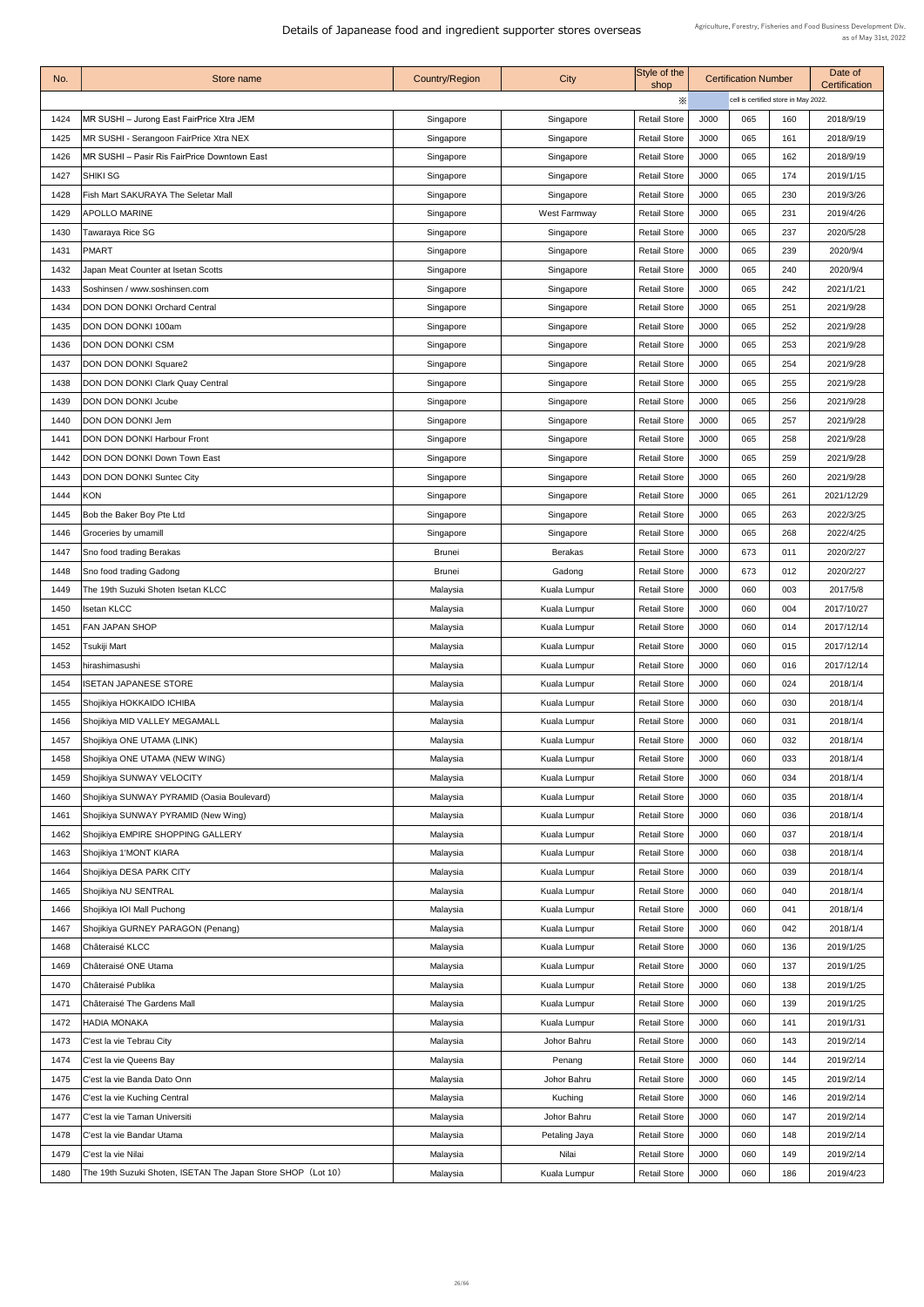| No.          | Store name                                                                | <b>Country/Region</b> | <b>City</b>                      | Style of the<br>shop                       |              | <b>Certification Number</b>          |            | Date of<br><b>Certification</b> |
|--------------|---------------------------------------------------------------------------|-----------------------|----------------------------------|--------------------------------------------|--------------|--------------------------------------|------------|---------------------------------|
|              |                                                                           |                       |                                  | X                                          |              | cell is certified store in May 2022. |            |                                 |
| 1481         | Mama Tako & sushi                                                         | Malaysia              | Melaka                           | <b>Retail Store</b>                        | J000         | 060                                  | 375        | 2020/7/13                       |
| 1482         | JS CAFE - LOT 10                                                          | Malaysia              | Kuala Lumpur                     | <b>Retail Store</b>                        | J000         | 060                                  | 401        | 2020/7/21                       |
| 1483         | Tonkatsu Anzu                                                             | Malaysia              | Kuala Lumpur                     | <b>Retail Store</b>                        | J000         | 060                                  | 406        | 2020/7/27                       |
| 1484         | Village Grocer Atria                                                      | Malaysia              | Petaling Jaya                    | <b>Retail Store</b>                        | J000         | 060                                  | 409        | 2021/4/23                       |
| 1485         | Village Grocer Tropicana Avenue                                           | Malaysia              | Petaling Jaya                    | <b>Retail Store</b>                        | J000         | 060                                  | 410        | 2021/4/23                       |
| 1486         | <b>Village Grocer Central iCity</b>                                       | Malaysia              | Shah Alam                        | <b>Retail Store</b>                        | J000         | 060                                  | 411        | 2021/4/23                       |
| 1487         | Village Grocer Eko Cheras                                                 | Malaysia              | <b>Kuala Lumpur</b>              | <b>Retail Store</b>                        | J000         | 060                                  | 412        | 2021/4/23                       |
| 1488         | Village Grocer Avenue K                                                   | Malaysia              | Kuala Lumpur                     | <b>Retail Store</b>                        | J000         | 060                                  | 413        | 2021/4/23                       |
| 1489         | <b>Village Grocer Forum Mall</b>                                          | Malaysia              | Shah Alam                        | <b>Retail Store</b>                        | J000         | 060                                  | 414        | 2021/4/23                       |
| 1490         | <b>Village Grocer Sunway Giza</b>                                         | Malaysia              | Petaling Jaya                    | <b>Retail Store</b>                        | J000         | 060                                  | 415        | 2021/4/23                       |
| 1491         | Village Grocer MyTown                                                     | Malaysia              | Kuala Lumpur                     | <b>Retail Store</b>                        | J000         | 060                                  | 416        | 2021/4/23                       |
| 1492         | <b>Village Grocer KL Gateway</b>                                          | Malaysia              | <b>Kuala Lumpur</b>              | <b>Retail Store</b>                        | J000         | 060                                  | 417        | 2021/4/23                       |
| 1493         | Village Grocer Melawati Mall                                              | Malaysia              | Kuala Lumpur                     | <b>Retail Store</b>                        | <b>J000</b>  | 060                                  | 418        | 2021/4/23                       |
| 1494         | <b>Village Grocer Paradigm JB</b>                                         | Malaysia              | Johor Bahru                      | <b>Retail Store</b>                        | J000         | 060                                  | 419        | 2021/4/23                       |
| 1495         | Village Grocer Bangsar Village                                            | Malaysia              | Kuala Lumpur                     | <b>Retail Store</b>                        | J000         | 060                                  | 420        | 2021/4/23                       |
| 1496         | Village Grocer 1 Mont Kiara                                               | Malaysia              | <b>Kuala Lumpur</b>              | <b>Retail Store</b>                        | J000         | 060                                  | 421        | 2021/4/23                       |
| 1497         | <b>Village Grocer SouthKey JB</b>                                         | Malaysia              | Johor Bahru                      | <b>Retail Store</b>                        | J000         | 060                                  | 422        | 2021/4/23                       |
| 1498         | <b>Village Grocer Desa Park</b>                                           | Malaysia              | <b>Kuala Lumpur</b>              | <b>Retail Store</b>                        | J000         | 060                                  | 423        | 2021/4/23                       |
| 1499         | <b>Village Grocer Tamarind Square</b>                                     | Malaysia              | Cyberjaya                        | <b>Retail Store</b>                        | J000         | 060                                  | 424        | 2021/4/23                       |
| 1500         | <b>Village Grocer Citta</b>                                               | Malaysia              | Petaling Jaya                    | <b>Retail Store</b>                        | J000         | 060                                  | 425        | 2021/4/23                       |
| 1501         | <b>Village Grocer M City</b>                                              | Malaysia              | <b>Kuala Lumpur</b>              | <b>Retail Store</b>                        | J000         | 060                                  | 426        | 2021/4/23                       |
| 1502         | Village Grocer Tropicana Gardens Mall                                     | Malaysia              | Petaling Jaya                    | <b>Retail Store</b>                        | J000         | 060                                  | 427        | 2021/4/23                       |
| 1503         | <b>Village Grocer Subang Parade</b>                                       | Malaysia              | Subang jaya                      | <b>Retail Store</b>                        | J000         | 060                                  | 428        | 2021/4/23                       |
| 1504         | Ben's Independent Grocer Batai                                            | Malaysia              | Kuala Lumpur                     | <b>Retail Store</b>                        | J000         | 060                                  | 429        | 2021/4/23                       |
| 1505         | Ben's Independent Grocer Publika                                          | Malaysia              | Kuala Lumpur                     | <b>Retail Store</b>                        | J000         | 060                                  | 430        | 2021/4/23                       |
| 1506         | Ben's Independent Grocer The Linc                                         | Malaysia              | <b>Kuala Lumpur</b>              | <b>Retail Store</b>                        | J000         | 060                                  | 431        | 2021/4/23                       |
| 1507         | Ben's Independent Grocer Mall of Medini                                   | Malaysia              | <b>Iskandar Puteri</b>           | <b>Retail Store</b>                        | J000         | 060                                  | 432        | 2021/4/23                       |
| 1508         | Ben's Independent Grocer IPC                                              | Malaysia              | Petaling Jaya                    | <b>Retail Store</b>                        | J000         | 060                                  | 433        | 2021/4/23                       |
| 1509         | Ben's Independent Grocer Toppen                                           | Malaysia              | Johor Bahru                      | <b>Retail Store</b>                        | J000         | 060                                  | 434        | 2021/4/23                       |
| 1510         | <b>BSC Fine Foods Bangsar Shopping Center</b>                             | Malaysia              | <b>Kuala Lumpur</b>              | <b>Retail Store</b>                        | J000         | 060                                  | 435        | 2021/4/23                       |
| 1511         | JONETZ by DON DON DONKI Lot 10                                            | Malaysia              | <b>Kuala Lumpur</b>              | <b>Retail Store</b>                        | J000         | 060                                  | 439        | 2021/9/28                       |
| 1512         | Wagyu Ya                                                                  | Malaysia              | <b>Kuala Lumpur</b>              | <b>Retail Store</b>                        | J000         | 060                                  | 442        | 2021/11/18                      |
| 1513         | Hatsuka-Ya                                                                | Malaysia              | <b>Kuala Lumpur</b>              | <b>Retail Store</b>                        | J000         | 060                                  | 445        | 2022/4/25                       |
| 1514         | <b>ROYALE GOURMET</b>                                                     | Malaysia              | Penang                           | <b>Retail Store</b>                        | J000         | 060                                  | 446        | 2022/4/25                       |
| 1515         | Top catch fisheries                                                       | Malaysia              | Kuala Lumpur                     | <b>Retail Store</b>                        | J002         | 060                                  | 001        | 2016/9/30                       |
| 1516         | <b>Orihara Shoten Bangkok</b>                                             | Thailand              | <b>Bangkok</b>                   | <b>Retail Store</b>                        | J000         | 066                                  | 067        | 2018/1/4                        |
| 1517         | Central Food Hall Pattaya                                                 | Thailand              | Chonburi                         | <b>Retail Store</b>                        | J000         | 066                                  | 240        | 2018/2/20                       |
| 1518         | <b>Central Food Hall East Ville</b>                                       | Thailand              |                                  | <b>Retail Store</b>                        | J000         | 066                                  | 241        | 2018/2/20                       |
|              |                                                                           |                       | Bangkok                          |                                            |              |                                      |            |                                 |
| 1519<br>1520 | <b>Central Food Hall BANGNA</b><br><b>Central Food Hall CENTRAL WORLD</b> | Thailand<br>Thailand  | <b>Bangkok</b><br>Bangkok        | <b>Retail Store</b><br><b>Retail Store</b> | J000<br>J000 | 066<br>066                           | 242<br>243 | 2018/2/20<br>2018/2/20          |
|              |                                                                           |                       |                                  |                                            |              |                                      |            |                                 |
| 1521<br>1522 | <b>Central Food Hall CHIDLOM</b><br><b>Central Food Hall THE CRYSTAL</b>  | Thailand<br>Thailand  | <b>Bangkok</b><br><b>Bangkok</b> | <b>Retail Store</b><br><b>Retail Store</b> | J000<br>J000 | 066<br>066                           | 244<br>245 | 2018/2/20<br>2018/2/20          |
| 1523         | Central Food Hall Chiangmai                                               | Thailand              | Chiang Mai                       | <b>Retail Store</b>                        | J000         | 066                                  | 246        | 2018/2/20                       |
|              | <b>Central Food Hall Phuket Festival</b>                                  |                       |                                  |                                            |              | 066                                  | 247        |                                 |
| 1524         |                                                                           | Thailand              | Phuket                           | <b>Retail Store</b>                        | J000         |                                      |            | 2018/2/20                       |
| 1525         | <b>Tops Market Thonglor</b>                                               | Thailand              | Bangkok                          | <b>Retail Store</b>                        | J000         | 066                                  | 248        | 2018/2/20                       |
| 1526         | <b>Tops Market Rangsit</b>                                                | Thailand              | Phatumthani                      | <b>Retail Store</b>                        | J000         | 066                                  | 249        | 2018/2/20                       |
| 1527         | <b>Tops Market Silom Complex</b>                                          | Thailand              | <b>Bangkok</b>                   | <b>Retail Store</b>                        | J000         | 066                                  | 250        | 2018/2/20                       |
| 1528         | <b>Tops Market Sukhumvit</b>                                              | <b>Thailand</b>       | <b>Bangkok</b>                   | <b>Retail Store</b>                        | J000         | 066                                  | 251        | 2018/2/20                       |
| 1529         | <b>Central Food Hall Ladprao</b>                                          | Thailand              | <b>Bangkok</b>                   | <b>Retail Store</b>                        | J000         | 066                                  | 252        | 2018/2/20                       |
| 1530         | <b>Tops Market Sriracha</b>                                               | <b>Thailand</b>       | Chonburi                         | <b>Retail Store</b>                        | J000         | 066                                  | 253        | 2018/2/20                       |
| 1531         | <b>Tops Market Sukhumvit 41</b>                                           | Thailand              | <b>Bangkok</b>                   | <b>Retail Store</b>                        | J000         | 066                                  | 254        | 2018/2/20                       |
| 1532         | <b>Tops Market Chaengwattana</b>                                          | Thailand              | Nonthaburi                       | <b>Retail Store</b>                        | J000         | 066                                  | 255        | 2018/2/20                       |
| 1533         | <b>Tops Market Pinklao</b>                                                | <b>Thailand</b>       | <b>Bangkok</b>                   | <b>Retail Store</b>                        | J000         | 066                                  | 256        | 2018/2/20                       |
| 1534         | <b>Tops Market Rama 9</b>                                                 | Thailand              | <b>Bangkok</b>                   | <b>Retail Store</b>                        | J000         | 066                                  | 257        | 2018/2/20                       |
| 1535         | <b>Tops Superstore Westgate</b>                                           | <b>Thailand</b>       | Nonthaburi                       | <b>Retail Store</b>                        | J000         | 066                                  | 258        | 2018/2/20                       |
| 1536         | Betch Global Delivery Co. Ltd.                                            | Thailand              | <b>Bangkok</b>                   | <b>Retail Store</b>                        | J000         | 066                                  | 277        | 2018/3/14                       |
| 1537         | <b>Villa Market Sukhumvit 33</b>                                          | Thailand              | <b>Bangkok</b>                   | <b>Retail Store</b>                        | J000         | 066                                  | 287        | 2018/3/14                       |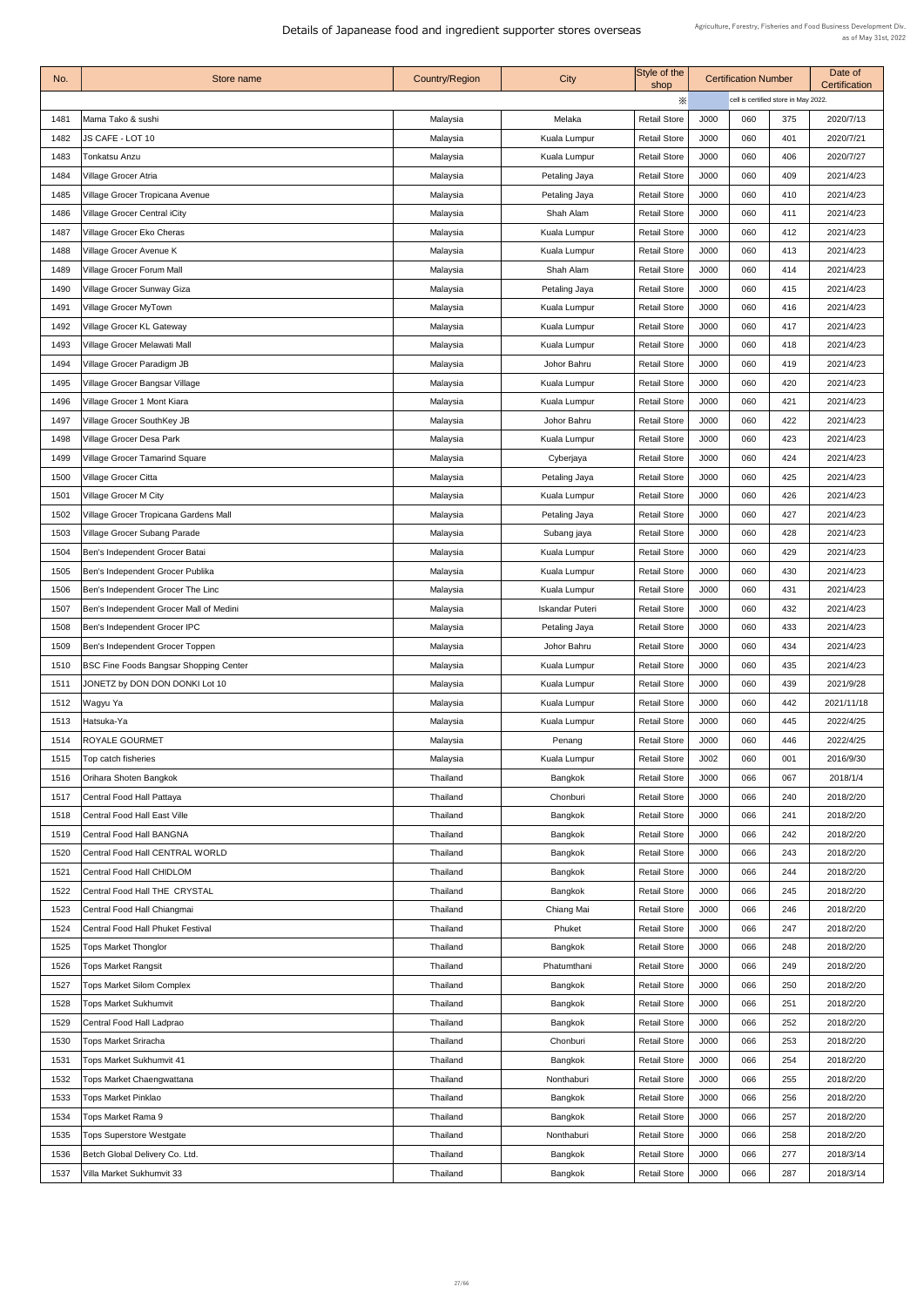| No.  | Store name                          | <b>Country/Region</b> | City             | Style of the<br>shop |                                      | <b>Certification Number</b> |     | Date of<br><b>Certification</b> |
|------|-------------------------------------|-----------------------|------------------|----------------------|--------------------------------------|-----------------------------|-----|---------------------------------|
|      |                                     |                       |                  | $\times$             | cell is certified store in May 2022. |                             |     |                                 |
| 1538 | Villa Market Paholyothin            | <b>Thailand</b>       | Bangkok          | <b>Retail Store</b>  | J000                                 | 066                         | 288 | 2018/3/14                       |
| 1539 | Villa Market Nichada                | Thailand              | Nonthaburi       | <b>Retail Store</b>  | J000                                 | 066                         | 289 | 2018/3/14                       |
| 1540 | Villa Market Sukhumvit 49           | Thailand              | Bangkok          | <b>Retail Store</b>  | J000                                 | 066                         | 290 | 2018/3/14                       |
| 1541 | <b>Villa Market Ploenchit</b>       | <b>Thailand</b>       | <b>Bangkok</b>   | <b>Retail Store</b>  | J000                                 | 066                         | 291 | 2018/3/14                       |
| 1542 | <b>Villa Market Silom</b>           | Thailand              | <b>Bangkok</b>   | <b>Retail Store</b>  | J000                                 | 066                         | 292 | 2018/3/14                       |
| 1543 | <b>Villa Market Thonglor</b>        | Thailand              | <b>Bangkok</b>   | <b>Retail Store</b>  | J000                                 | 066                         | 293 | 2018/3/14                       |
| 1544 | <b>Villa Market Grand Canal</b>     | Thailand              | Nonthaburi       | <b>Retail Store</b>  | J000                                 | 066                         | 294 | 2018/3/14                       |
| 1545 | <b>Villa Market Ambassador</b>      | Thailand              | Bangkok          | <b>Retail Store</b>  | J000                                 | 066                         | 295 | 2018/3/14                       |
| 1546 | Villa Market Aree                   | Thailand              | <b>Bangkok</b>   | <b>Retail Store</b>  | J000                                 | 066                         | 296 | 2018/3/14                       |
| 1547 | Villa Market Pattaya                | <b>Thailand</b>       | Chonburi         | <b>Retail Store</b>  | J000                                 | 066                         | 297 | 2018/3/14                       |
| 1548 | <b>Villa Market Huahin</b>          | Thailand              | Prachuabkirikhan | <b>Retail Store</b>  | J000                                 | 066                         | 298 | 2018/3/14                       |
| 1549 | Villa Market Chang Wattana          | Thailand              | Bangkok          | <b>Retail Store</b>  | J000                                 | 066                         | 299 | 2018/3/14                       |
| 1550 | Villa Market Ratchayothin           | <b>Thailand</b>       | <b>Bangkok</b>   | <b>Retail Store</b>  | J000                                 | 066                         | 300 | 2018/3/14                       |
| 1551 | <b>Villa Market Ratchapruk</b>      | <b>Thailand</b>       | Nonthaburi       | <b>Retail Store</b>  | J000                                 | 066                         | 301 | 2018/3/14                       |
| 1552 | <b>Villa Market Phuket</b>          | <b>Thailand</b>       | Phuket           | <b>Retail Store</b>  | J000                                 | 066                         | 302 | 2018/3/14                       |
| 1553 | <b>Villa Market Kaset Nawamin</b>   | Thailand              | <b>Bangkok</b>   | <b>Retail Store</b>  | J000                                 | 066                         | 303 | 2018/3/14                       |
| 1554 | <b>Villa Market Paradise</b>        | <b>Thailand</b>       | <b>Bangkok</b>   | <b>Retail Store</b>  | J000                                 | 066                         | 304 | 2018/3/14                       |
| 1555 | <b>Villa Market Sammakorn</b>       | <b>Thailand</b>       | Bangkok          | <b>Retail Store</b>  | J000                                 | 066                         | 305 | 2018/3/14                       |
| 1556 | <b>Villa Market Sena Fest</b>       | Thailand              | Bangkok          | <b>Retail Store</b>  | J000                                 | 066                         | 306 | 2018/3/14                       |
| 1557 | Villa Market K Village              | <b>Thailand</b>       | <b>Bangkok</b>   | <b>Retail Store</b>  | J000                                 | 066                         | 307 | 2018/3/14                       |
| 1558 | Villa Market Boat Avenue (Laguna)   | Thailand              | Phuket           | <b>Retail Store</b>  | J000                                 | 066                         | 308 | 2018/3/14                       |
| 1559 | Villa Market Paseo Ramkamheng       | Thailand              | Bangkok          | <b>Retail Store</b>  | J000                                 | 066                         | 309 | 2018/3/14                       |
| 1560 | Villa Market Paseo Ladkrabang       | <b>Thailand</b>       | Bangkok          | <b>Retail Store</b>  | J000                                 | 066                         | 310 | 2018/3/14                       |
| 1561 | Villa Market Rama 9                 | <b>Thailand</b>       | <b>Bangkok</b>   | <b>Retail Store</b>  | J000                                 | 066                         | 311 | 2018/3/14                       |
| 1562 | Villa Market Rama 3                 | <b>Thailand</b>       | <b>Bangkok</b>   | <b>Retail Store</b>  | J000                                 | 066                         | 312 | 2018/3/14                       |
| 1563 | Villa Market Paseo Kanjanapisek     | <b>Thailand</b>       | <b>Bangkok</b>   | <b>Retail Store</b>  | J000                                 | 066                         | 313 | 2018/3/14                       |
| 1564 | Villa Market Boat Lagoon            | Thailand              | Phuket           | <b>Retail Store</b>  | J000                                 | 066                         | 314 | 2018/3/14                       |
| 1565 | Villa Market Index Huahin           | <b>Thailand</b>       | Prachuabkirikhan | <b>Retail Store</b>  | J000                                 | 066                         | 315 | 2018/3/14                       |
| 1566 | <b>Villa Market The Circle</b>      | <b>Thailand</b>       | Bangkok          | <b>Retail Store</b>  | J000                                 | 066                         | 316 | 2018/3/14                       |
| 1567 | <b>Villa Market UD Town</b>         | <b>Thailand</b>       | Udonthani        | <b>Retail Store</b>  | J000                                 | 066                         | 317 | 2018/3/14                       |
| 1568 | Villa Market Ramintra               | <b>Thailand</b>       | <b>Bangkok</b>   | <b>Retail Store</b>  | J000                                 | 066                         | 318 | 2018/3/14                       |
| 1569 | Villa Market Bangna                 | <b>Thailand</b>       | <b>Bangkok</b>   | <b>Retail Store</b>  | J000                                 | 066                         | 319 | 2018/3/14                       |
| 1570 | <b>SAKE FOREST</b>                  | Thailand              | <b>Bangkok</b>   | <b>Retail Store</b>  | J000                                 | 066                         | 321 | 2018/6/29                       |
| 1571 | <b>Thonglor Japan Market</b>        | <b>Thailand</b>       | <b>Bangkok</b>   | <b>Retail Store</b>  | J000                                 | 066                         | 331 | 2018/8/1                        |
| 1572 | Gourmet Market (Bangkae)            | <b>Thailand</b>       | <b>Bangkok</b>   | <b>Retail Store</b>  | J000                                 | 066                         | 333 | 2018/12/18                      |
| 1573 | Gourmet Market (Bangkrapi)          | Thailand              | Bangkok          | <b>Retail Store</b>  | J000                                 | 066                         | 334 | 2018/12/18                      |
| 1574 | Gourmet Market (Nakhornratchasrima) | Thailand              | <b>Bangkok</b>   | <b>Retail Store</b>  | J000                                 | 066                         | 335 | 2018/12/18                      |
| 1575 | <b>Gourmet Market (EMPORIUM)</b>    | Thailand              | <b>Bangkok</b>   | <b>Retail Store</b>  | J000                                 | 066                         | 336 | 2018/12/18                      |
| 1576 | <b>Gourmet Market (EMQUARTIER)</b>  | <b>Thailand</b>       | Bangkok          | <b>Retail Store</b>  | J000                                 | 066                         | 337 | 2018/12/18                      |
| 1577 | Gourmet Market (BLÚPORT)            | <b>Thailand</b>       | Bangkok          | <b>Retail Store</b>  | J000                                 | 066                         | 338 | 2018/12/18                      |
| 1578 | Gourmet Market (SIAM PARAGON)       | Thailand              | <b>Bangkok</b>   | <b>Retail Store</b>  | J000                                 | 066                         | 339 | 2018/12/18                      |
| 1579 | Gourmet Market (TERMINAL 21)        | <b>Thailand</b>       | Bangkok          | <b>Retail Store</b>  | J000                                 | 066                         | 340 | 2018/12/18                      |
| 1580 | <b>Gourmet Market (PROMENADE)</b>   | Thailand              | <b>Bangkok</b>   | <b>Retail Store</b>  | J000                                 | 066                         | 341 | 2018/12/18                      |
| 1581 | Gourmet Market (CDC Ratchapreuk)    | Thailand              | <b>Bangkok</b>   | <b>Retail Store</b>  | J000                                 | 066                         | 342 | 2018/12/18                      |
| 1582 | Gourmet Market (MRT Ladphrao)       | Thailand              | <b>Bangkok</b>   | <b>Retail Store</b>  | J000                                 | 066                         | 343 | 2018/12/18                      |
| 1583 | Home Fresh Mart (Ramkhumhaeng)      | Thailand              | <b>Bangkok</b>   | <b>Retail Store</b>  | J000                                 | 066                         | 344 | 2018/12/18                      |
| 1584 | Home Fresh Mart (Thapra)            | Thailand              | <b>Bangkok</b>   | <b>Retail Store</b>  | J000                                 | 066                         | 345 | 2018/12/18                      |
| 1585 | Home Fresh Mart (Ngam wong wan)     | <b>Thailand</b>       | <b>Bangkok</b>   | <b>Retail Store</b>  | J000                                 | 066                         | 346 | 2018/12/18                      |
| 1586 | Golden Place Rama 9                 | Thailand              | Bangkok          | <b>Retail Store</b>  | J000                                 | 066                         | 352 | 2019/2/28                       |
| 1587 | Golden Place CP Tower               | Thailand              | <b>Bangkok</b>   | <b>Retail Store</b>  | J000                                 | 066                         | 353 | 2019/2/28                       |
| 1588 | Golden Place Sapan Soong            | Thailand              | <b>Bangkok</b>   | <b>Retail Store</b>  | J000                                 | 066                         | 354 | 2019/2/28                       |
| 1589 | Golden Place Siriraj 1              | Thailand              | Bangkok          | <b>Retail Store</b>  | J000                                 | 066                         | 355 | 2019/2/28                       |
| 1590 | Golden Place Siriraj 2              | <b>Thailand</b>       | Bangkok          | <b>Retail Store</b>  | J000                                 | 066                         | 356 | 2019/2/28                       |
| 1591 | Golden Place Government Complex     | <b>Thailand</b>       | <b>Bangkok</b>   | <b>Retail Store</b>  | J000                                 | 066                         | 357 | 2019/2/28                       |
| 1592 | Golden Place Hua Hin 1              | Thailand              | Hua Hin          | <b>Retail Store</b>  | J000                                 | 066                         | 358 | 2019/2/28                       |
| 1593 | Golden Place Hua Hin 2              | Thailand              | Hua Hin          | <b>Retail Store</b>  | J000                                 | 066                         | 359 | 2019/2/28                       |
| 1594 | Golden Place Sanam Suepa            | Thailand              | Bangkok          | <b>Retail Store</b>  | J000                                 | 066                         | 360 | 2019/2/28                       |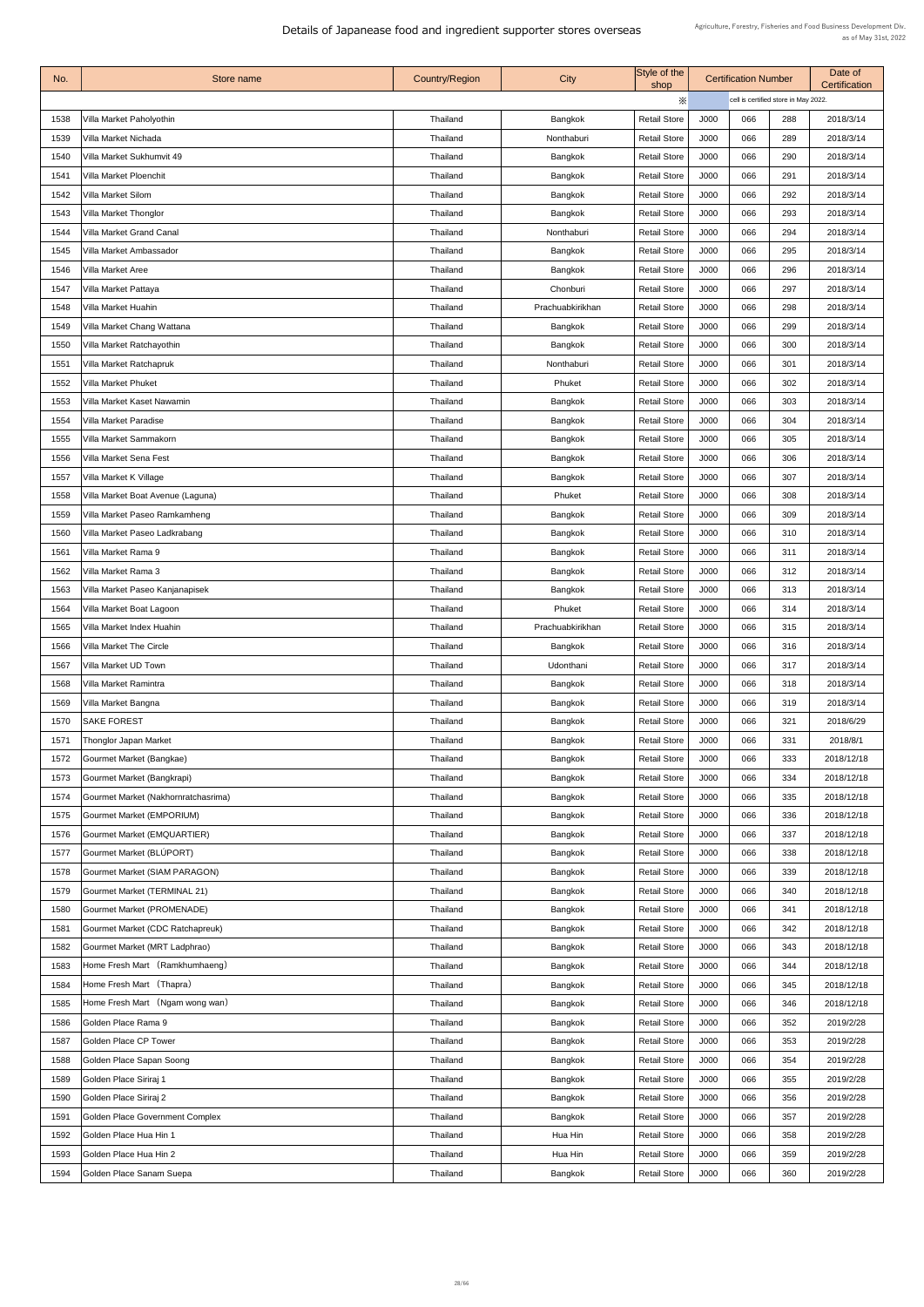| No.  | Store name                                       | <b>Country/Region</b> | City            | Style of the<br>shop |      | <b>Certification Number</b>          |     | Date of<br><b>Certification</b> |
|------|--------------------------------------------------|-----------------------|-----------------|----------------------|------|--------------------------------------|-----|---------------------------------|
|      |                                                  |                       |                 | Х                    |      | cell is certified store in May 2022. |     |                                 |
| 1595 | Golden Place Kasetsart University                | Thailand              | <b>Bangkok</b>  | <b>Retail Store</b>  | J000 | 066                                  | 361 | 2019/2/28                       |
| 1596 | Golden Place Plaza                               | Thailand              | <b>Bangkok</b>  | <b>Retail Store</b>  | J000 | 066                                  | 362 | 2019/2/28                       |
| 1597 | Golden Place Sukhotai                            | Thailand              | Bangkok         | <b>Retail Store</b>  | J000 | 066                                  | 363 | 2019/2/28                       |
| 1598 | Golden Place Changhuaman                         | Thailand              | Tha Yang        | <b>Retail Store</b>  | J000 | 066                                  | 364 | 2019/2/28                       |
| 1599 | Golden Place Sapansoong                          | Thailand              | <b>Bangkok</b>  | <b>Retail Store</b>  | J000 | 066                                  | 365 | 2019/2/28                       |
| 1600 | Golden Place KrangSinka                          | Thailand              | <b>Bangkok</b>  | <b>Retail Store</b>  | J000 | 066                                  | 366 | 2019/2/28                       |
| 1601 | <b>KOBE-YA STATION ST.31</b>                     | Thailand              | <b>Bangkok</b>  | <b>Retail Store</b>  | J000 | 066                                  | 374 | 2020/2/17                       |
| 1602 | KOBE-YA STATION ST.22                            | Thailand              | Bangkok         | <b>Retail Store</b>  | J000 | 066                                  | 375 | 2020/2/17                       |
| 1603 | KOBE-YA STATION SILOM                            | Thailand              | <b>Bangkok</b>  | <b>Retail Store</b>  | J000 | 066                                  | 376 | 2020/2/17                       |
| 1604 | <b>KOBE-YA STATION PATHUMWAN</b>                 | Thailand              | <b>Bangkok</b>  | <b>Retail Store</b>  | J000 | 066                                  | 377 | 2020/2/17                       |
| 1605 | <b>KOBE-YA STATION EKKAMAI</b>                   | Thailand              | <b>Bangkok</b>  | <b>Retail Store</b>  | J000 | 066                                  | 378 | 2020/2/17                       |
| 1606 | KOBE-YA STATION RAMA3                            | Thailand              | Bangkok         | <b>Retail Store</b>  | J000 | 066                                  | 379 | 2020/2/17                       |
| 1607 | <b>KOBE-YA STATION SRIRACHA</b>                  | Thailand              | Sriracha        | <b>Retail Store</b>  | J000 | 066                                  | 380 | 2020/2/17                       |
| 1608 | KOBE-YA STATION CHIANGMAI                        | Thailand              | Chiangmai       | <b>Retail Store</b>  | J000 | 066                                  | 381 | 2020/2/17                       |
| 1609 | <b>KOBE-YA STATION PHUKET</b>                    | <b>Thailand</b>       | Phuket          | <b>Retail Store</b>  | J000 | 066                                  | 382 | 2020/2/17                       |
| 1610 | <b>KOBE-YA STATION AYUTTHAYA</b>                 | Thailand              | Ayutthaya       | <b>Retail Store</b>  | J000 | 066                                  | 383 | 2020/2/17                       |
| 1611 | <b>KOBE-YA STATION KORAT</b>                     | Thailand              | <b>KORAT</b>    | <b>Retail Store</b>  | J000 | 066                                  | 384 | 2020/2/17                       |
| 1612 | <b>KOBE-YA STATION CHIANGRAI</b>                 | Thailand              | Chianrai        | <b>Retail Store</b>  | J000 | 066                                  | 385 | 2020/2/17                       |
| 1613 | KOBE-YA STATION PRACHINBURI                      | Thailand              | Prachinburi     | <b>Retail Store</b>  | J000 | 066                                  | 386 | 2020/2/17                       |
| 1614 | <b>SATO DON Mega Bangna</b>                      | Thailand              | <b>Bangkok</b>  | <b>Retail Store</b>  | J000 | 066                                  | 392 | 2020/7/2                        |
| 1615 | <b>SATO DON Central Rama9</b>                    | Thailand              | <b>Bangkok</b>  | <b>Retail Store</b>  | J000 | 066                                  | 393 | 2020/7/2                        |
| 1616 | <b>SATO DON AMARIN PLAZA</b>                     | Thailand              | <b>Bangkok</b>  | <b>Retail Store</b>  | J000 | 066                                  | 394 | 2020/7/2                        |
| 1617 | SATO DON Tha Mall Thapra                         | Thailand              | Bangkok         | <b>Retail Store</b>  | J000 | 066                                  | 395 | 2020/7/2                        |
| 1618 | <b>SATO DON MRT Ladprao</b>                      | Thailand              | <b>Bangkok</b>  | <b>Retail Store</b>  | J000 | 066                                  | 396 | 2020/7/2                        |
| 1619 | AZABU SABO @ Central World                       | Thailand              | <b>Bangkok</b>  | <b>Retail Store</b>  | J000 | 066                                  | 410 | 2020/8/7                        |
| 1620 | AZABU SABO @ Central Ladprao                     | <b>Thailand</b>       | <b>Bangkok</b>  | <b>Retail Store</b>  | J000 | 066                                  | 411 | 2020/8/7                        |
| 1621 | AZABU SABO @ SIAM TAKASHIMAYA                    | Thailand              | Bangkok         | <b>Retail Store</b>  | J000 | 066                                  | 412 | 2020/8/7                        |
| 1622 | <b>MTCH</b>                                      | Thailand              | <b>Bangkok</b>  | <b>Retail Store</b>  | J000 | 066                                  | 422 | 2020/8/21                       |
| 1623 | umi neko Curry                                   | Thailand              | <b>Bangkok</b>  | <b>Retail Store</b>  | J000 | 066                                  | 428 | 2020/9/4                        |
| 1624 | <b>World Market Trading</b>                      | Thailand              | <b>Bangkok</b>  | <b>Retail Store</b>  | J000 | 066                                  | 458 | 2020/9/4                        |
| 1625 | <b>LOAFLAY</b>                                   | Thailand              | <b>Bangkok</b>  | <b>Retail Store</b>  | J000 | 066                                  | 658 | 2021/6/29                       |
| 1626 | DONDONDONKI (Thonglor)                           | <b>Thailand</b>       | <b>Bangkok</b>  | <b>Retail Store</b>  | J000 | 066                                  | 673 | 2021/9/28                       |
| 1627 | DONDONDONKI (THE Market)                         | Thailand              | <b>Bangkok</b>  | <b>Retail Store</b>  | J000 | 066                                  | 674 | 2021/9/28                       |
| 1628 | DONDONDONKI (SEACON SQUARE)                      | Thailand              | Bangkok         | <b>Retail Store</b>  | J000 | 066                                  | 675 | 2021/9/28                       |
| 1629 | MaxValu / Hathairat The Grove                    | Thailand              | Bangkok         | <b>Retail Store</b>  | J000 | 066                                  | 676 | 2021/10/12                      |
| 1630 | MaxValu /Sriracha Atara                          | Thailand              | Amphoe Sriracha | <b>Retail Store</b>  | J000 | 066                                  | 677 | 2021/10/12                      |
| 1631 | MaxValu /Phaholyothin 58                         | <b>Thailand</b>       | Bangkok         | <b>Retail Store</b>  | J000 | 066                                  | 678 | 2021/10/12                      |
| 1632 | MaxValu /Muang Thong Thani Cosmo                 | Thailand              | <b>Bangkok</b>  | <b>Retail Store</b>  | J000 | 066                                  | 679 | 2021/10/12                      |
| 1633 | Nihon Agri: Lotus's (Ramintra)                   | Thailand              | <b>Bangkok</b>  | <b>Retail Store</b>  | J000 | 066                                  | 680 | 2021/12/6                       |
| 1634 | Nihon Agri: Lotus's (Rama I)                     | <b>Thailand</b>       | <b>Bangkok</b>  | <b>Retail Store</b>  | J000 | 066                                  | 681 | 2021/12/6                       |
| 1635 | Nihon Agri: Lotus's (Rama III)                   | Thailand              | <b>Bangkok</b>  | <b>Retail Store</b>  | J000 | 066                                  | 682 | 2021/12/6                       |
| 1636 | Nihon Agri: Lotus's (Sukhumvit 50)               | Thailand              | <b>Bangkok</b>  | <b>Retail Store</b>  | J000 | 066                                  | 683 | 2021/12/6                       |
| 1637 | Nihon Agri: Lotus's (Fortune)                    | <b>Thailand</b>       | <b>Bangkok</b>  | <b>Retail Store</b>  | J000 | 066                                  | 684 | 2021/12/6                       |
| 1638 | Nihon Agri: Lotus's (Seacon)                     | Thailand              | <b>Bangkok</b>  | <b>Retail Store</b>  | J000 | 066                                  | 685 | 2021/12/6                       |
| 1639 | Nihon Agri: Lotus's (Wanghin)                    | Thailand              | <b>Bangkok</b>  | <b>Retail Store</b>  | J000 | 066                                  | 686 | 2021/12/6                       |
| 1640 | Nihon Agri: Lotus's (Ladphrao)                   | Thailand              | <b>Bangkok</b>  | <b>Retail Store</b>  | J000 | 066                                  | 687 | 2021/12/6                       |
| 1641 | Nihon Agri: Lotus's (Rangsit)                    | Thailand              | Pathum Thani    | <b>Retail Store</b>  | J000 | 066                                  | 688 | 2021/12/6                       |
| 1642 | Nihon Agri: Lotus's (Salaya)                     | Thailand              | <b>Bangkok</b>  | <b>Retail Store</b>  | J000 | 066                                  | 689 | 2021/12/6                       |
| 1643 | Nihon Agri: Lotus's (RAMA IV)                    | Thailand              | <b>Bangkok</b>  | <b>Retail Store</b>  | J000 | 066                                  | 690 | 2021/12/6                       |
| 1644 | Nihon Agri: Lotus' (Minburi)                     | Thailand              | <b>Bangkok</b>  | <b>Retail Store</b>  | J000 | 066                                  | 691 | 2021/12/6                       |
| 1645 | Nihon Agri: Lotus's (Nongjok)                    | <b>Thailand</b>       | <b>Bangkok</b>  | <b>Retail Store</b>  | J000 | 066                                  | 692 | 2021/12/6                       |
| 1646 | Nihon Agri: Lotus's (Klongluang)                 | Thailand              | Pathum Thani    | <b>Retail Store</b>  | J000 | 066                                  | 693 | 2021/12/6                       |
| 1647 | Nihon Agri: Lotus's (Nawanakorn)                 | Thailand              | Pathum Thani    | <b>Retail Store</b>  | J000 | 066                                  | 694 | 2021/12/6                       |
| 1648 | Nihon Agri: Lotus's (Bangkapi)                   | Thailand              | <b>Bangkok</b>  | <b>Retail Store</b>  | J000 | 066                                  | 695 | 2021/12/6                       |
| 1649 | Nihon Agri: Gourmet Market (Bang Kae)            | Thailand              | <b>Bangkok</b>  | <b>Retail Store</b>  | J000 | 066                                  | 696 | 2021/12/6                       |
|      | 1650   Nihon Agri: Gourmet Market (Siam Paragon) | Thailand              | <b>Bangkok</b>  | <b>Retail Store</b>  | J000 | 066                                  | 697 | 2021/12/6                       |
| 1651 | Nihon Agri: Gourmet Market (Emporium)            | Thailand              | Bangkok         | <b>Retail Store</b>  | J000 | 066                                  | 698 | 2021/12/6                       |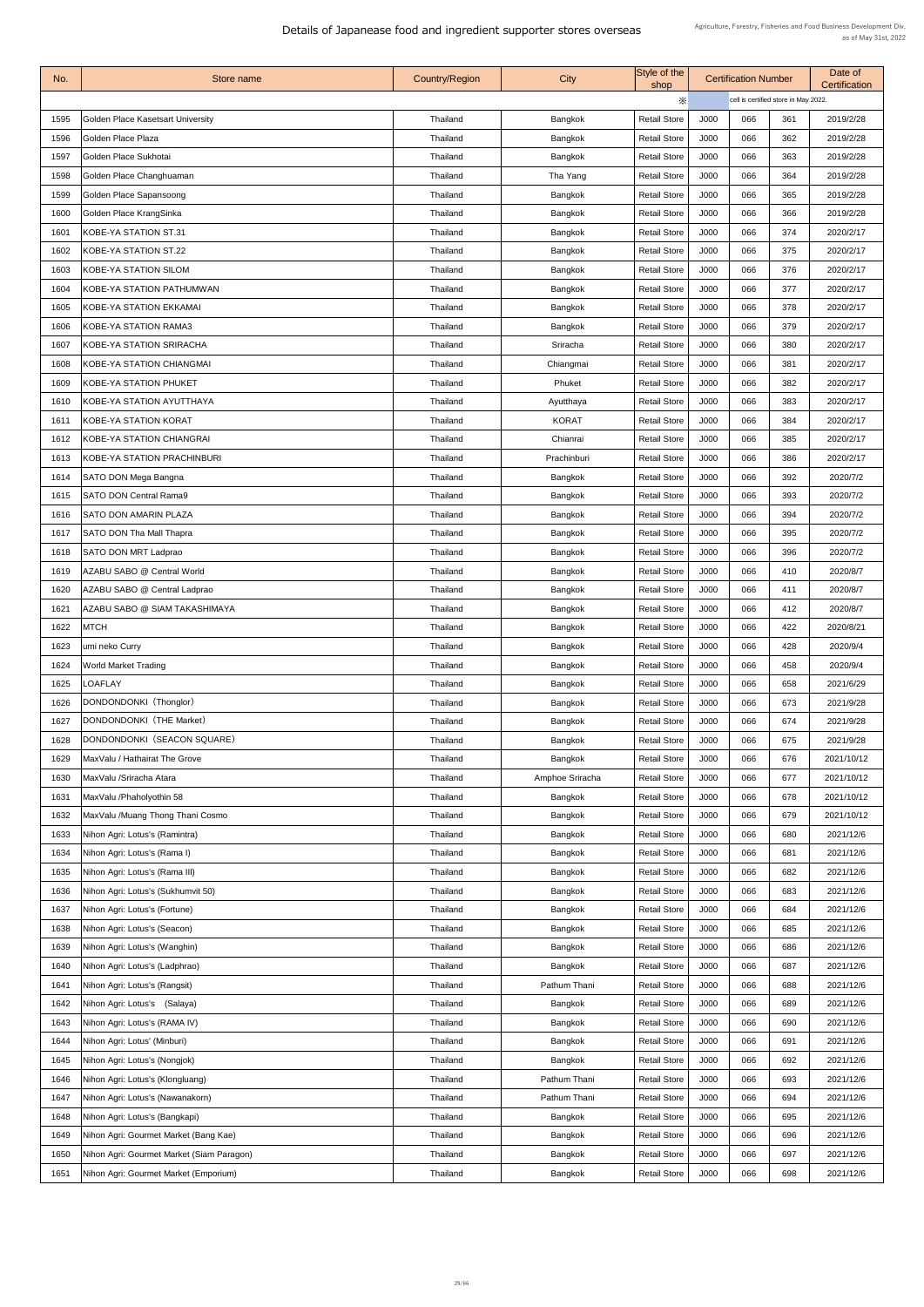| $\times$<br>cell is certified store in May 2022.<br>J000<br>Thailand<br>Bangkok<br><b>Retail Store</b><br>066<br>1652<br>Nihon Agri: Gourmet Market (Bang Kapi)<br>699<br>2021/12/6<br>066<br>Nonthaburi<br><b>Retail Store</b><br>J000<br>700<br>1653<br>Nihon Agri: Gourmet Market (Ngam Wong Wan)<br>Thailand<br>2021/12/6<br>066<br>701<br>Nihon Agri: Gourmet Market (Emquartier)<br><b>Retail Store</b><br>J000<br>2021/12/6<br>1654<br>Thailand<br>Bangkok<br>Nihon Agri: Gourmet Market (The Crystal Ratchapruek)<br><b>Retail Store</b><br>J000<br>066<br>702<br>1655<br>Thailand<br>Nonthaburi<br>2021/12/6<br>J000<br>066<br>703<br>1656<br>Nihon Agri: Gourmet Market (Tha Pra)<br>Thailand<br><b>Retail Store</b><br>2021/12/6<br>Bangkok<br>Nihon Agri: Gourmet Market (The Promanade)<br><b>Bangkok</b><br><b>Retail Store</b><br>J000<br>066<br>704<br>2021/12/6<br>1657<br>Thailand<br>Samut Prakan<br>J000<br>Nihon Agri: Lotus's (Bangplee)<br><b>Retail Store</b><br>066<br>705<br>2021/12/6<br>1658<br>Thailand<br>J000<br>066<br>Thailand<br>Samut Prakan<br><b>Retail Store</b><br>706<br>2021/12/6<br>1659<br>Nihon Agri: Lotus's (Bangpoo)<br>J000<br>066<br>Nihon Agri: Lotus's (Cheangwattana)<br>Bangkok<br><b>Retail Store</b><br>707<br>2021/12/6<br>1660<br>Thailand<br>J000<br>Nihon Agri: Lotus's (Rattanatipbet)<br>Thailand<br><b>Retail Store</b><br>066<br>708<br>1661<br>Nonthaburi<br>2021/12/6<br>J000<br>1662<br>Thailand<br><b>Retail Store</b><br>066<br>709<br>2021/12/6<br>Nihon Agri: Lotus's (Bangyai)<br>Nonthaburi<br><b>Retail Store</b><br>J000<br>066<br>1663<br>Nihon Agri: Lotus's (Pinkao)<br>Thailand<br>Bangkok<br>710<br>2021/12/6<br><b>Thailand</b><br>Bangkok<br><b>Retail Store</b><br>J000<br>066<br>2021/12/6<br>1664<br>Nihon Agri: Lotus's (Pattanakan)<br>711<br>Nihon Agri: Lotus's (Sukapiban 3)<br><b>Retail Store</b><br>J000<br>066<br>2021/12/6<br>1665<br>Thailand<br>Bangkok<br>712<br>Nihon Agri: Lotus's (Rama 2)<br>Bangkok<br><b>Retail Store</b><br>J000<br>066<br>713<br>2021/12/6<br>1666<br>Thailand<br>J000<br>1667<br>Nihon Agri: Lotus's (Prachachue)<br>Bangkok<br><b>Retail Store</b><br>066<br>714<br>Thailand<br>2021/12/6<br>Bangkok<br><b>Retail Store</b><br>J000<br>066<br>715<br>2021/12/6<br>1668<br><b>ESSENCE_th (Shopee)</b><br>Thailand<br><b>Fresh Living (Website)</b><br>Pathum Thani<br><b>Retail Store</b><br>J000<br>066<br>1669<br>Thailand<br>716<br>2021/12/6<br>J000<br>066<br>Fresh Living (Lazada)<br>Pathum Thani<br><b>Retail Store</b><br>717<br>2021/12/6<br>1670<br>Thailand<br><b>Fresh Living (Line)</b><br><b>Retail Store</b><br>J000<br>066<br>2021/12/6<br>1671<br>Thailand<br>Pathum Thani<br>718<br>J000<br>City Fresh (Website)<br>Bangkok<br><b>Retail Store</b><br>066<br>719<br>2021/12/6<br>1672<br>Thailand<br>City Fresh (Shopee)<br>Bangkok<br><b>Retail Store</b><br>J000<br>720<br>2021/12/6<br>1673<br>Thailand<br>066<br>Thailand<br>Bangkok<br><b>Retail Store</b><br>J000<br>066<br>1674<br>City Fresh (Lazada)<br>721<br>2021/12/6<br>J000<br><b>Retail Store</b><br>066<br>722<br>2021/12/6<br>1675<br>Imoji (Shoppee)<br>Thailand<br>Bangkok<br>Big C - Bangna<br>Bangkok<br><b>Retail Store</b><br>J000<br>066<br>723<br>2021/12/6<br>1676<br>Thailand<br>J000<br>066<br>1677<br>Big C - Chaengwattana<br><b>Retail Store</b><br>724<br>2021/12/6<br>Thailand<br>Nonthaburi<br>1678   Big C - Daokanong<br><b>Retail Store</b><br>J000<br>066<br>725<br>2021/12/6<br>Thailand<br>Bangkok<br>Bangkok<br>726<br>1679<br>Big C extra - Ladprao 2<br>Thailand<br><b>Retail Store</b><br>J000<br>066<br>2021/12/6<br>Big C extra - Onnuch<br>Bangkok<br>1680<br>Thailand<br><b>Retail Store</b><br>J000<br>066<br>727<br>2021/12/6<br>066<br>Bangkok<br><b>Retail Store</b><br>J000<br>728<br>2021/12/6<br>1681<br>Big C extra - Petchkasem 2<br>Thailand<br>Big C extra - Rama 4<br>Bangkok<br>066<br>1682<br>Thailand<br><b>Retail Store</b><br>J000<br>729<br>2021/12/6<br>Bangkok<br>Big C extra - Ramintra<br><b>Retail Store</b><br>J000<br>066<br>730<br>2021/12/6<br>1683<br>Thailand<br>Bangkok<br>Big C extra - Ratchadapisek<br>J000<br>Thailand<br><b>Retail Store</b><br>066<br>731<br>2021/12/6<br>1684<br>Big C extra - Sukhapiban 3 (2)<br>Bangkok<br>J000<br>066<br>732<br>1685<br>Thailand<br><b>Retail Store</b><br>2021/12/6<br>Big C - Fashion island<br>Bangkok<br>J000<br>066<br>1686<br>Thailand<br><b>Retail Store</b><br>733<br>2021/12/6<br>Big C - Huamark<br>Bangkok<br><b>Retail Store</b><br>J000<br>066<br>734<br>2021/12/6<br>1687<br>Thailand<br>Bangkok<br><b>Retail Store</b><br>J000<br>066<br>735<br>1688<br>Big C - Issaraphap<br>Thailand<br>2021/12/6<br>Bangkok<br>Thailand<br><b>Retail Store</b><br>J000<br>066<br>736<br>1689<br>Big C - Kallapapurek<br>2021/12/6<br>Big C - Ladprao<br>Bangkok<br>1690<br>Thailand<br><b>Retail Store</b><br>J000<br>066<br>737<br>2021/12/6<br>Big C - Nongchok<br>Thailand<br>Bangkok<br><b>Retail Store</b><br>J000<br>066<br>738<br>1691<br>2021/12/6<br>066<br>Big C - Phetchakasem<br>Bangkok<br><b>Retail Store</b><br>J000<br>739<br>2021/12/6<br>1692<br>Thailand<br>Big C - Rajdamri<br>Thailand<br><b>Bangkok</b><br><b>Retail Store</b><br>J000<br>066<br>2021/12/6<br>1693<br>740<br>Big C - Rama 2<br>Bangkok<br><b>Retail Store</b><br>J000<br>066<br>741<br>2021/12/6<br>1694<br><b>Thailand</b><br>Big C - Romklao<br>Bangkok<br><b>Retail Store</b><br>J000<br>066<br>742<br>2021/12/6<br>1695<br>Thailand<br>Big C - Sapankwai<br>Bangkok<br>J000<br>1696<br>Thailand<br><b>Retail Store</b><br>066<br>743<br>2021/12/6<br>Big C - Sukaphibal 3<br>Thailand<br>Bangkok<br>J000<br>066<br>2021/12/6<br>1697<br><b>Retail Store</b><br>744<br>Big C - Suwintawong<br>Bangkok<br><b>Retail Store</b><br>066<br>745<br>2021/12/6<br>1698<br>Thailand<br>J000<br>Big C - Wongsawang<br>Thailand<br>Bangkok<br><b>Retail Store</b><br>J000<br>066<br>1699<br>746<br>2021/12/6<br>MM Mega Market - Chok Chai 4<br>Bangkok<br>747<br>1700<br><b>Retail Store</b><br>J000<br>066<br>2021/12/6<br>Thailand<br>MM Mega Market - Palm Island<br>Samut Prakan<br><b>Retail Store</b><br>J000<br>2021/12/6<br>1701<br>Thailand<br>066<br>748<br><b>Big C Suk Sawat</b><br>Samut Prakan<br><b>Retail Store</b><br>J000<br>066<br>2021/12/6<br>1702<br>Thailand<br>749<br>Big C Dao Khanong<br><b>Retail Store</b><br>J000<br>066<br>1703<br>Thailand<br>Bangkok<br>750<br>2021/12/6<br>J000<br>066<br><b>Big C Tiwanon</b><br><b>Retail Store</b><br>751<br>2021/12/6<br>1704<br>Thailand<br>Nonthaburi<br>Big C Om Yai<br><b>Retail Store</b><br>J000<br>066<br>1705<br>Thailand<br>Nakhon Pathom<br>752<br>2021/12/6<br>1706<br>Big C Lam Luk Ka<br><b>Retail Store</b><br>J000<br>066<br>753<br>2021/12/6<br>Thailand<br>Pathum Thani<br>1707   Big C Ayutthaya<br><b>Retail Store</b><br>J000<br>066<br>754<br>2021/12/6<br>Thailand<br>Ayutthaya<br>Big C Rangsit Klong 6<br>J000<br>Thailand<br>Pathum Thani<br>066<br>755<br>2021/12/6<br>1708<br><b>Retail Store</b> | No. | Store name | <b>Country/Region</b> | City | Style of the<br>shop | <b>Certification Number</b> |  | Date of<br>Certification |  |
|-----------------------------------------------------------------------------------------------------------------------------------------------------------------------------------------------------------------------------------------------------------------------------------------------------------------------------------------------------------------------------------------------------------------------------------------------------------------------------------------------------------------------------------------------------------------------------------------------------------------------------------------------------------------------------------------------------------------------------------------------------------------------------------------------------------------------------------------------------------------------------------------------------------------------------------------------------------------------------------------------------------------------------------------------------------------------------------------------------------------------------------------------------------------------------------------------------------------------------------------------------------------------------------------------------------------------------------------------------------------------------------------------------------------------------------------------------------------------------------------------------------------------------------------------------------------------------------------------------------------------------------------------------------------------------------------------------------------------------------------------------------------------------------------------------------------------------------------------------------------------------------------------------------------------------------------------------------------------------------------------------------------------------------------------------------------------------------------------------------------------------------------------------------------------------------------------------------------------------------------------------------------------------------------------------------------------------------------------------------------------------------------------------------------------------------------------------------------------------------------------------------------------------------------------------------------------------------------------------------------------------------------------------------------------------------------------------------------------------------------------------------------------------------------------------------------------------------------------------------------------------------------------------------------------------------------------------------------------------------------------------------------------------------------------------------------------------------------------------------------------------------------------------------------------------------------------------------------------------------------------------------------------------------------------------------------------------------------------------------------------------------------------------------------------------------------------------------------------------------------------------------------------------------------------------------------------------------------------------------------------------------------------------------------------------------------------------------------------------------------------------------------------------------------------------------------------------------------------------------------------------------------------------------------------------------------------------------------------------------------------------------------------------------------------------------------------------------------------------------------------------------------------------------------------------------------------------------------------------------------------------------------------------------------------------------------------------------------------------------------------------------------------------------------------------------------------------------------------------------------------------------------------------------------------------------------------------------------------------------------------------------------------------------------------------------------------------------------------------------------------------------------------------------------------------------------------------------------------------------------------------------------------------------------------------------------------------------------------------------------------------------------------------------------------------------------------------------------------------------------------------------------------------------------------------------------------------------------------------------------------------------------------------------------------------------------------------------------------------------------------------------------------------------------------------------------------------------------------------------------------------------------------------------------------------------------------------------------------------------------------------------------------------------------------------------------------------------------------------------------------------------------------------------------------------------------------------------------------------------------------------------------------------------------------------------------------------------------------------------------------------------------------------------------------------------------------------------------------------------------------------------------------------------------------------------------------------------------------------------------------------------------------------------------------------------------------------------------------------------------------------------------------------------------------------------------------------------------------------------------------------------------------------------------------------------------------------------------------------------------------------------------------------------------------------------------------------------------------------------------------------------------------------------------------------------------------------------------------------------------------------------------------------------------------------------------------------------------------------------------------------------------------------------------------------------------------------------------------------------|-----|------------|-----------------------|------|----------------------|-----------------------------|--|--------------------------|--|
|                                                                                                                                                                                                                                                                                                                                                                                                                                                                                                                                                                                                                                                                                                                                                                                                                                                                                                                                                                                                                                                                                                                                                                                                                                                                                                                                                                                                                                                                                                                                                                                                                                                                                                                                                                                                                                                                                                                                                                                                                                                                                                                                                                                                                                                                                                                                                                                                                                                                                                                                                                                                                                                                                                                                                                                                                                                                                                                                                                                                                                                                                                                                                                                                                                                                                                                                                                                                                                                                                                                                                                                                                                                                                                                                                                                                                                                                                                                                                                                                                                                                                                                                                                                                                                                                                                                                                                                                                                                                                                                                                                                                                                                                                                                                                                                                                                                                                                                                                                                                                                                                                                                                                                                                                                                                                                                                                                                                                                                                                                                                                                                                                                                                                                                                                                                                                                                                                                                                                                                                                                                                                                                                                                                                                                                                                                                                                                                                                                                                                                                                                                                                                                                                                                                                                                                                                                                                                                                                                                                                                                                                                                           |     |            |                       |      |                      |                             |  |                          |  |
|                                                                                                                                                                                                                                                                                                                                                                                                                                                                                                                                                                                                                                                                                                                                                                                                                                                                                                                                                                                                                                                                                                                                                                                                                                                                                                                                                                                                                                                                                                                                                                                                                                                                                                                                                                                                                                                                                                                                                                                                                                                                                                                                                                                                                                                                                                                                                                                                                                                                                                                                                                                                                                                                                                                                                                                                                                                                                                                                                                                                                                                                                                                                                                                                                                                                                                                                                                                                                                                                                                                                                                                                                                                                                                                                                                                                                                                                                                                                                                                                                                                                                                                                                                                                                                                                                                                                                                                                                                                                                                                                                                                                                                                                                                                                                                                                                                                                                                                                                                                                                                                                                                                                                                                                                                                                                                                                                                                                                                                                                                                                                                                                                                                                                                                                                                                                                                                                                                                                                                                                                                                                                                                                                                                                                                                                                                                                                                                                                                                                                                                                                                                                                                                                                                                                                                                                                                                                                                                                                                                                                                                                                                           |     |            |                       |      |                      |                             |  |                          |  |
|                                                                                                                                                                                                                                                                                                                                                                                                                                                                                                                                                                                                                                                                                                                                                                                                                                                                                                                                                                                                                                                                                                                                                                                                                                                                                                                                                                                                                                                                                                                                                                                                                                                                                                                                                                                                                                                                                                                                                                                                                                                                                                                                                                                                                                                                                                                                                                                                                                                                                                                                                                                                                                                                                                                                                                                                                                                                                                                                                                                                                                                                                                                                                                                                                                                                                                                                                                                                                                                                                                                                                                                                                                                                                                                                                                                                                                                                                                                                                                                                                                                                                                                                                                                                                                                                                                                                                                                                                                                                                                                                                                                                                                                                                                                                                                                                                                                                                                                                                                                                                                                                                                                                                                                                                                                                                                                                                                                                                                                                                                                                                                                                                                                                                                                                                                                                                                                                                                                                                                                                                                                                                                                                                                                                                                                                                                                                                                                                                                                                                                                                                                                                                                                                                                                                                                                                                                                                                                                                                                                                                                                                                                           |     |            |                       |      |                      |                             |  |                          |  |
|                                                                                                                                                                                                                                                                                                                                                                                                                                                                                                                                                                                                                                                                                                                                                                                                                                                                                                                                                                                                                                                                                                                                                                                                                                                                                                                                                                                                                                                                                                                                                                                                                                                                                                                                                                                                                                                                                                                                                                                                                                                                                                                                                                                                                                                                                                                                                                                                                                                                                                                                                                                                                                                                                                                                                                                                                                                                                                                                                                                                                                                                                                                                                                                                                                                                                                                                                                                                                                                                                                                                                                                                                                                                                                                                                                                                                                                                                                                                                                                                                                                                                                                                                                                                                                                                                                                                                                                                                                                                                                                                                                                                                                                                                                                                                                                                                                                                                                                                                                                                                                                                                                                                                                                                                                                                                                                                                                                                                                                                                                                                                                                                                                                                                                                                                                                                                                                                                                                                                                                                                                                                                                                                                                                                                                                                                                                                                                                                                                                                                                                                                                                                                                                                                                                                                                                                                                                                                                                                                                                                                                                                                                           |     |            |                       |      |                      |                             |  |                          |  |
|                                                                                                                                                                                                                                                                                                                                                                                                                                                                                                                                                                                                                                                                                                                                                                                                                                                                                                                                                                                                                                                                                                                                                                                                                                                                                                                                                                                                                                                                                                                                                                                                                                                                                                                                                                                                                                                                                                                                                                                                                                                                                                                                                                                                                                                                                                                                                                                                                                                                                                                                                                                                                                                                                                                                                                                                                                                                                                                                                                                                                                                                                                                                                                                                                                                                                                                                                                                                                                                                                                                                                                                                                                                                                                                                                                                                                                                                                                                                                                                                                                                                                                                                                                                                                                                                                                                                                                                                                                                                                                                                                                                                                                                                                                                                                                                                                                                                                                                                                                                                                                                                                                                                                                                                                                                                                                                                                                                                                                                                                                                                                                                                                                                                                                                                                                                                                                                                                                                                                                                                                                                                                                                                                                                                                                                                                                                                                                                                                                                                                                                                                                                                                                                                                                                                                                                                                                                                                                                                                                                                                                                                                                           |     |            |                       |      |                      |                             |  |                          |  |
|                                                                                                                                                                                                                                                                                                                                                                                                                                                                                                                                                                                                                                                                                                                                                                                                                                                                                                                                                                                                                                                                                                                                                                                                                                                                                                                                                                                                                                                                                                                                                                                                                                                                                                                                                                                                                                                                                                                                                                                                                                                                                                                                                                                                                                                                                                                                                                                                                                                                                                                                                                                                                                                                                                                                                                                                                                                                                                                                                                                                                                                                                                                                                                                                                                                                                                                                                                                                                                                                                                                                                                                                                                                                                                                                                                                                                                                                                                                                                                                                                                                                                                                                                                                                                                                                                                                                                                                                                                                                                                                                                                                                                                                                                                                                                                                                                                                                                                                                                                                                                                                                                                                                                                                                                                                                                                                                                                                                                                                                                                                                                                                                                                                                                                                                                                                                                                                                                                                                                                                                                                                                                                                                                                                                                                                                                                                                                                                                                                                                                                                                                                                                                                                                                                                                                                                                                                                                                                                                                                                                                                                                                                           |     |            |                       |      |                      |                             |  |                          |  |
|                                                                                                                                                                                                                                                                                                                                                                                                                                                                                                                                                                                                                                                                                                                                                                                                                                                                                                                                                                                                                                                                                                                                                                                                                                                                                                                                                                                                                                                                                                                                                                                                                                                                                                                                                                                                                                                                                                                                                                                                                                                                                                                                                                                                                                                                                                                                                                                                                                                                                                                                                                                                                                                                                                                                                                                                                                                                                                                                                                                                                                                                                                                                                                                                                                                                                                                                                                                                                                                                                                                                                                                                                                                                                                                                                                                                                                                                                                                                                                                                                                                                                                                                                                                                                                                                                                                                                                                                                                                                                                                                                                                                                                                                                                                                                                                                                                                                                                                                                                                                                                                                                                                                                                                                                                                                                                                                                                                                                                                                                                                                                                                                                                                                                                                                                                                                                                                                                                                                                                                                                                                                                                                                                                                                                                                                                                                                                                                                                                                                                                                                                                                                                                                                                                                                                                                                                                                                                                                                                                                                                                                                                                           |     |            |                       |      |                      |                             |  |                          |  |
|                                                                                                                                                                                                                                                                                                                                                                                                                                                                                                                                                                                                                                                                                                                                                                                                                                                                                                                                                                                                                                                                                                                                                                                                                                                                                                                                                                                                                                                                                                                                                                                                                                                                                                                                                                                                                                                                                                                                                                                                                                                                                                                                                                                                                                                                                                                                                                                                                                                                                                                                                                                                                                                                                                                                                                                                                                                                                                                                                                                                                                                                                                                                                                                                                                                                                                                                                                                                                                                                                                                                                                                                                                                                                                                                                                                                                                                                                                                                                                                                                                                                                                                                                                                                                                                                                                                                                                                                                                                                                                                                                                                                                                                                                                                                                                                                                                                                                                                                                                                                                                                                                                                                                                                                                                                                                                                                                                                                                                                                                                                                                                                                                                                                                                                                                                                                                                                                                                                                                                                                                                                                                                                                                                                                                                                                                                                                                                                                                                                                                                                                                                                                                                                                                                                                                                                                                                                                                                                                                                                                                                                                                                           |     |            |                       |      |                      |                             |  |                          |  |
|                                                                                                                                                                                                                                                                                                                                                                                                                                                                                                                                                                                                                                                                                                                                                                                                                                                                                                                                                                                                                                                                                                                                                                                                                                                                                                                                                                                                                                                                                                                                                                                                                                                                                                                                                                                                                                                                                                                                                                                                                                                                                                                                                                                                                                                                                                                                                                                                                                                                                                                                                                                                                                                                                                                                                                                                                                                                                                                                                                                                                                                                                                                                                                                                                                                                                                                                                                                                                                                                                                                                                                                                                                                                                                                                                                                                                                                                                                                                                                                                                                                                                                                                                                                                                                                                                                                                                                                                                                                                                                                                                                                                                                                                                                                                                                                                                                                                                                                                                                                                                                                                                                                                                                                                                                                                                                                                                                                                                                                                                                                                                                                                                                                                                                                                                                                                                                                                                                                                                                                                                                                                                                                                                                                                                                                                                                                                                                                                                                                                                                                                                                                                                                                                                                                                                                                                                                                                                                                                                                                                                                                                                                           |     |            |                       |      |                      |                             |  |                          |  |
|                                                                                                                                                                                                                                                                                                                                                                                                                                                                                                                                                                                                                                                                                                                                                                                                                                                                                                                                                                                                                                                                                                                                                                                                                                                                                                                                                                                                                                                                                                                                                                                                                                                                                                                                                                                                                                                                                                                                                                                                                                                                                                                                                                                                                                                                                                                                                                                                                                                                                                                                                                                                                                                                                                                                                                                                                                                                                                                                                                                                                                                                                                                                                                                                                                                                                                                                                                                                                                                                                                                                                                                                                                                                                                                                                                                                                                                                                                                                                                                                                                                                                                                                                                                                                                                                                                                                                                                                                                                                                                                                                                                                                                                                                                                                                                                                                                                                                                                                                                                                                                                                                                                                                                                                                                                                                                                                                                                                                                                                                                                                                                                                                                                                                                                                                                                                                                                                                                                                                                                                                                                                                                                                                                                                                                                                                                                                                                                                                                                                                                                                                                                                                                                                                                                                                                                                                                                                                                                                                                                                                                                                                                           |     |            |                       |      |                      |                             |  |                          |  |
|                                                                                                                                                                                                                                                                                                                                                                                                                                                                                                                                                                                                                                                                                                                                                                                                                                                                                                                                                                                                                                                                                                                                                                                                                                                                                                                                                                                                                                                                                                                                                                                                                                                                                                                                                                                                                                                                                                                                                                                                                                                                                                                                                                                                                                                                                                                                                                                                                                                                                                                                                                                                                                                                                                                                                                                                                                                                                                                                                                                                                                                                                                                                                                                                                                                                                                                                                                                                                                                                                                                                                                                                                                                                                                                                                                                                                                                                                                                                                                                                                                                                                                                                                                                                                                                                                                                                                                                                                                                                                                                                                                                                                                                                                                                                                                                                                                                                                                                                                                                                                                                                                                                                                                                                                                                                                                                                                                                                                                                                                                                                                                                                                                                                                                                                                                                                                                                                                                                                                                                                                                                                                                                                                                                                                                                                                                                                                                                                                                                                                                                                                                                                                                                                                                                                                                                                                                                                                                                                                                                                                                                                                                           |     |            |                       |      |                      |                             |  |                          |  |
|                                                                                                                                                                                                                                                                                                                                                                                                                                                                                                                                                                                                                                                                                                                                                                                                                                                                                                                                                                                                                                                                                                                                                                                                                                                                                                                                                                                                                                                                                                                                                                                                                                                                                                                                                                                                                                                                                                                                                                                                                                                                                                                                                                                                                                                                                                                                                                                                                                                                                                                                                                                                                                                                                                                                                                                                                                                                                                                                                                                                                                                                                                                                                                                                                                                                                                                                                                                                                                                                                                                                                                                                                                                                                                                                                                                                                                                                                                                                                                                                                                                                                                                                                                                                                                                                                                                                                                                                                                                                                                                                                                                                                                                                                                                                                                                                                                                                                                                                                                                                                                                                                                                                                                                                                                                                                                                                                                                                                                                                                                                                                                                                                                                                                                                                                                                                                                                                                                                                                                                                                                                                                                                                                                                                                                                                                                                                                                                                                                                                                                                                                                                                                                                                                                                                                                                                                                                                                                                                                                                                                                                                                                           |     |            |                       |      |                      |                             |  |                          |  |
|                                                                                                                                                                                                                                                                                                                                                                                                                                                                                                                                                                                                                                                                                                                                                                                                                                                                                                                                                                                                                                                                                                                                                                                                                                                                                                                                                                                                                                                                                                                                                                                                                                                                                                                                                                                                                                                                                                                                                                                                                                                                                                                                                                                                                                                                                                                                                                                                                                                                                                                                                                                                                                                                                                                                                                                                                                                                                                                                                                                                                                                                                                                                                                                                                                                                                                                                                                                                                                                                                                                                                                                                                                                                                                                                                                                                                                                                                                                                                                                                                                                                                                                                                                                                                                                                                                                                                                                                                                                                                                                                                                                                                                                                                                                                                                                                                                                                                                                                                                                                                                                                                                                                                                                                                                                                                                                                                                                                                                                                                                                                                                                                                                                                                                                                                                                                                                                                                                                                                                                                                                                                                                                                                                                                                                                                                                                                                                                                                                                                                                                                                                                                                                                                                                                                                                                                                                                                                                                                                                                                                                                                                                           |     |            |                       |      |                      |                             |  |                          |  |
|                                                                                                                                                                                                                                                                                                                                                                                                                                                                                                                                                                                                                                                                                                                                                                                                                                                                                                                                                                                                                                                                                                                                                                                                                                                                                                                                                                                                                                                                                                                                                                                                                                                                                                                                                                                                                                                                                                                                                                                                                                                                                                                                                                                                                                                                                                                                                                                                                                                                                                                                                                                                                                                                                                                                                                                                                                                                                                                                                                                                                                                                                                                                                                                                                                                                                                                                                                                                                                                                                                                                                                                                                                                                                                                                                                                                                                                                                                                                                                                                                                                                                                                                                                                                                                                                                                                                                                                                                                                                                                                                                                                                                                                                                                                                                                                                                                                                                                                                                                                                                                                                                                                                                                                                                                                                                                                                                                                                                                                                                                                                                                                                                                                                                                                                                                                                                                                                                                                                                                                                                                                                                                                                                                                                                                                                                                                                                                                                                                                                                                                                                                                                                                                                                                                                                                                                                                                                                                                                                                                                                                                                                                           |     |            |                       |      |                      |                             |  |                          |  |
|                                                                                                                                                                                                                                                                                                                                                                                                                                                                                                                                                                                                                                                                                                                                                                                                                                                                                                                                                                                                                                                                                                                                                                                                                                                                                                                                                                                                                                                                                                                                                                                                                                                                                                                                                                                                                                                                                                                                                                                                                                                                                                                                                                                                                                                                                                                                                                                                                                                                                                                                                                                                                                                                                                                                                                                                                                                                                                                                                                                                                                                                                                                                                                                                                                                                                                                                                                                                                                                                                                                                                                                                                                                                                                                                                                                                                                                                                                                                                                                                                                                                                                                                                                                                                                                                                                                                                                                                                                                                                                                                                                                                                                                                                                                                                                                                                                                                                                                                                                                                                                                                                                                                                                                                                                                                                                                                                                                                                                                                                                                                                                                                                                                                                                                                                                                                                                                                                                                                                                                                                                                                                                                                                                                                                                                                                                                                                                                                                                                                                                                                                                                                                                                                                                                                                                                                                                                                                                                                                                                                                                                                                                           |     |            |                       |      |                      |                             |  |                          |  |
|                                                                                                                                                                                                                                                                                                                                                                                                                                                                                                                                                                                                                                                                                                                                                                                                                                                                                                                                                                                                                                                                                                                                                                                                                                                                                                                                                                                                                                                                                                                                                                                                                                                                                                                                                                                                                                                                                                                                                                                                                                                                                                                                                                                                                                                                                                                                                                                                                                                                                                                                                                                                                                                                                                                                                                                                                                                                                                                                                                                                                                                                                                                                                                                                                                                                                                                                                                                                                                                                                                                                                                                                                                                                                                                                                                                                                                                                                                                                                                                                                                                                                                                                                                                                                                                                                                                                                                                                                                                                                                                                                                                                                                                                                                                                                                                                                                                                                                                                                                                                                                                                                                                                                                                                                                                                                                                                                                                                                                                                                                                                                                                                                                                                                                                                                                                                                                                                                                                                                                                                                                                                                                                                                                                                                                                                                                                                                                                                                                                                                                                                                                                                                                                                                                                                                                                                                                                                                                                                                                                                                                                                                                           |     |            |                       |      |                      |                             |  |                          |  |
|                                                                                                                                                                                                                                                                                                                                                                                                                                                                                                                                                                                                                                                                                                                                                                                                                                                                                                                                                                                                                                                                                                                                                                                                                                                                                                                                                                                                                                                                                                                                                                                                                                                                                                                                                                                                                                                                                                                                                                                                                                                                                                                                                                                                                                                                                                                                                                                                                                                                                                                                                                                                                                                                                                                                                                                                                                                                                                                                                                                                                                                                                                                                                                                                                                                                                                                                                                                                                                                                                                                                                                                                                                                                                                                                                                                                                                                                                                                                                                                                                                                                                                                                                                                                                                                                                                                                                                                                                                                                                                                                                                                                                                                                                                                                                                                                                                                                                                                                                                                                                                                                                                                                                                                                                                                                                                                                                                                                                                                                                                                                                                                                                                                                                                                                                                                                                                                                                                                                                                                                                                                                                                                                                                                                                                                                                                                                                                                                                                                                                                                                                                                                                                                                                                                                                                                                                                                                                                                                                                                                                                                                                                           |     |            |                       |      |                      |                             |  |                          |  |
|                                                                                                                                                                                                                                                                                                                                                                                                                                                                                                                                                                                                                                                                                                                                                                                                                                                                                                                                                                                                                                                                                                                                                                                                                                                                                                                                                                                                                                                                                                                                                                                                                                                                                                                                                                                                                                                                                                                                                                                                                                                                                                                                                                                                                                                                                                                                                                                                                                                                                                                                                                                                                                                                                                                                                                                                                                                                                                                                                                                                                                                                                                                                                                                                                                                                                                                                                                                                                                                                                                                                                                                                                                                                                                                                                                                                                                                                                                                                                                                                                                                                                                                                                                                                                                                                                                                                                                                                                                                                                                                                                                                                                                                                                                                                                                                                                                                                                                                                                                                                                                                                                                                                                                                                                                                                                                                                                                                                                                                                                                                                                                                                                                                                                                                                                                                                                                                                                                                                                                                                                                                                                                                                                                                                                                                                                                                                                                                                                                                                                                                                                                                                                                                                                                                                                                                                                                                                                                                                                                                                                                                                                                           |     |            |                       |      |                      |                             |  |                          |  |
|                                                                                                                                                                                                                                                                                                                                                                                                                                                                                                                                                                                                                                                                                                                                                                                                                                                                                                                                                                                                                                                                                                                                                                                                                                                                                                                                                                                                                                                                                                                                                                                                                                                                                                                                                                                                                                                                                                                                                                                                                                                                                                                                                                                                                                                                                                                                                                                                                                                                                                                                                                                                                                                                                                                                                                                                                                                                                                                                                                                                                                                                                                                                                                                                                                                                                                                                                                                                                                                                                                                                                                                                                                                                                                                                                                                                                                                                                                                                                                                                                                                                                                                                                                                                                                                                                                                                                                                                                                                                                                                                                                                                                                                                                                                                                                                                                                                                                                                                                                                                                                                                                                                                                                                                                                                                                                                                                                                                                                                                                                                                                                                                                                                                                                                                                                                                                                                                                                                                                                                                                                                                                                                                                                                                                                                                                                                                                                                                                                                                                                                                                                                                                                                                                                                                                                                                                                                                                                                                                                                                                                                                                                           |     |            |                       |      |                      |                             |  |                          |  |
|                                                                                                                                                                                                                                                                                                                                                                                                                                                                                                                                                                                                                                                                                                                                                                                                                                                                                                                                                                                                                                                                                                                                                                                                                                                                                                                                                                                                                                                                                                                                                                                                                                                                                                                                                                                                                                                                                                                                                                                                                                                                                                                                                                                                                                                                                                                                                                                                                                                                                                                                                                                                                                                                                                                                                                                                                                                                                                                                                                                                                                                                                                                                                                                                                                                                                                                                                                                                                                                                                                                                                                                                                                                                                                                                                                                                                                                                                                                                                                                                                                                                                                                                                                                                                                                                                                                                                                                                                                                                                                                                                                                                                                                                                                                                                                                                                                                                                                                                                                                                                                                                                                                                                                                                                                                                                                                                                                                                                                                                                                                                                                                                                                                                                                                                                                                                                                                                                                                                                                                                                                                                                                                                                                                                                                                                                                                                                                                                                                                                                                                                                                                                                                                                                                                                                                                                                                                                                                                                                                                                                                                                                                           |     |            |                       |      |                      |                             |  |                          |  |
|                                                                                                                                                                                                                                                                                                                                                                                                                                                                                                                                                                                                                                                                                                                                                                                                                                                                                                                                                                                                                                                                                                                                                                                                                                                                                                                                                                                                                                                                                                                                                                                                                                                                                                                                                                                                                                                                                                                                                                                                                                                                                                                                                                                                                                                                                                                                                                                                                                                                                                                                                                                                                                                                                                                                                                                                                                                                                                                                                                                                                                                                                                                                                                                                                                                                                                                                                                                                                                                                                                                                                                                                                                                                                                                                                                                                                                                                                                                                                                                                                                                                                                                                                                                                                                                                                                                                                                                                                                                                                                                                                                                                                                                                                                                                                                                                                                                                                                                                                                                                                                                                                                                                                                                                                                                                                                                                                                                                                                                                                                                                                                                                                                                                                                                                                                                                                                                                                                                                                                                                                                                                                                                                                                                                                                                                                                                                                                                                                                                                                                                                                                                                                                                                                                                                                                                                                                                                                                                                                                                                                                                                                                           |     |            |                       |      |                      |                             |  |                          |  |
|                                                                                                                                                                                                                                                                                                                                                                                                                                                                                                                                                                                                                                                                                                                                                                                                                                                                                                                                                                                                                                                                                                                                                                                                                                                                                                                                                                                                                                                                                                                                                                                                                                                                                                                                                                                                                                                                                                                                                                                                                                                                                                                                                                                                                                                                                                                                                                                                                                                                                                                                                                                                                                                                                                                                                                                                                                                                                                                                                                                                                                                                                                                                                                                                                                                                                                                                                                                                                                                                                                                                                                                                                                                                                                                                                                                                                                                                                                                                                                                                                                                                                                                                                                                                                                                                                                                                                                                                                                                                                                                                                                                                                                                                                                                                                                                                                                                                                                                                                                                                                                                                                                                                                                                                                                                                                                                                                                                                                                                                                                                                                                                                                                                                                                                                                                                                                                                                                                                                                                                                                                                                                                                                                                                                                                                                                                                                                                                                                                                                                                                                                                                                                                                                                                                                                                                                                                                                                                                                                                                                                                                                                                           |     |            |                       |      |                      |                             |  |                          |  |
|                                                                                                                                                                                                                                                                                                                                                                                                                                                                                                                                                                                                                                                                                                                                                                                                                                                                                                                                                                                                                                                                                                                                                                                                                                                                                                                                                                                                                                                                                                                                                                                                                                                                                                                                                                                                                                                                                                                                                                                                                                                                                                                                                                                                                                                                                                                                                                                                                                                                                                                                                                                                                                                                                                                                                                                                                                                                                                                                                                                                                                                                                                                                                                                                                                                                                                                                                                                                                                                                                                                                                                                                                                                                                                                                                                                                                                                                                                                                                                                                                                                                                                                                                                                                                                                                                                                                                                                                                                                                                                                                                                                                                                                                                                                                                                                                                                                                                                                                                                                                                                                                                                                                                                                                                                                                                                                                                                                                                                                                                                                                                                                                                                                                                                                                                                                                                                                                                                                                                                                                                                                                                                                                                                                                                                                                                                                                                                                                                                                                                                                                                                                                                                                                                                                                                                                                                                                                                                                                                                                                                                                                                                           |     |            |                       |      |                      |                             |  |                          |  |
|                                                                                                                                                                                                                                                                                                                                                                                                                                                                                                                                                                                                                                                                                                                                                                                                                                                                                                                                                                                                                                                                                                                                                                                                                                                                                                                                                                                                                                                                                                                                                                                                                                                                                                                                                                                                                                                                                                                                                                                                                                                                                                                                                                                                                                                                                                                                                                                                                                                                                                                                                                                                                                                                                                                                                                                                                                                                                                                                                                                                                                                                                                                                                                                                                                                                                                                                                                                                                                                                                                                                                                                                                                                                                                                                                                                                                                                                                                                                                                                                                                                                                                                                                                                                                                                                                                                                                                                                                                                                                                                                                                                                                                                                                                                                                                                                                                                                                                                                                                                                                                                                                                                                                                                                                                                                                                                                                                                                                                                                                                                                                                                                                                                                                                                                                                                                                                                                                                                                                                                                                                                                                                                                                                                                                                                                                                                                                                                                                                                                                                                                                                                                                                                                                                                                                                                                                                                                                                                                                                                                                                                                                                           |     |            |                       |      |                      |                             |  |                          |  |
|                                                                                                                                                                                                                                                                                                                                                                                                                                                                                                                                                                                                                                                                                                                                                                                                                                                                                                                                                                                                                                                                                                                                                                                                                                                                                                                                                                                                                                                                                                                                                                                                                                                                                                                                                                                                                                                                                                                                                                                                                                                                                                                                                                                                                                                                                                                                                                                                                                                                                                                                                                                                                                                                                                                                                                                                                                                                                                                                                                                                                                                                                                                                                                                                                                                                                                                                                                                                                                                                                                                                                                                                                                                                                                                                                                                                                                                                                                                                                                                                                                                                                                                                                                                                                                                                                                                                                                                                                                                                                                                                                                                                                                                                                                                                                                                                                                                                                                                                                                                                                                                                                                                                                                                                                                                                                                                                                                                                                                                                                                                                                                                                                                                                                                                                                                                                                                                                                                                                                                                                                                                                                                                                                                                                                                                                                                                                                                                                                                                                                                                                                                                                                                                                                                                                                                                                                                                                                                                                                                                                                                                                                                           |     |            |                       |      |                      |                             |  |                          |  |
|                                                                                                                                                                                                                                                                                                                                                                                                                                                                                                                                                                                                                                                                                                                                                                                                                                                                                                                                                                                                                                                                                                                                                                                                                                                                                                                                                                                                                                                                                                                                                                                                                                                                                                                                                                                                                                                                                                                                                                                                                                                                                                                                                                                                                                                                                                                                                                                                                                                                                                                                                                                                                                                                                                                                                                                                                                                                                                                                                                                                                                                                                                                                                                                                                                                                                                                                                                                                                                                                                                                                                                                                                                                                                                                                                                                                                                                                                                                                                                                                                                                                                                                                                                                                                                                                                                                                                                                                                                                                                                                                                                                                                                                                                                                                                                                                                                                                                                                                                                                                                                                                                                                                                                                                                                                                                                                                                                                                                                                                                                                                                                                                                                                                                                                                                                                                                                                                                                                                                                                                                                                                                                                                                                                                                                                                                                                                                                                                                                                                                                                                                                                                                                                                                                                                                                                                                                                                                                                                                                                                                                                                                                           |     |            |                       |      |                      |                             |  |                          |  |
|                                                                                                                                                                                                                                                                                                                                                                                                                                                                                                                                                                                                                                                                                                                                                                                                                                                                                                                                                                                                                                                                                                                                                                                                                                                                                                                                                                                                                                                                                                                                                                                                                                                                                                                                                                                                                                                                                                                                                                                                                                                                                                                                                                                                                                                                                                                                                                                                                                                                                                                                                                                                                                                                                                                                                                                                                                                                                                                                                                                                                                                                                                                                                                                                                                                                                                                                                                                                                                                                                                                                                                                                                                                                                                                                                                                                                                                                                                                                                                                                                                                                                                                                                                                                                                                                                                                                                                                                                                                                                                                                                                                                                                                                                                                                                                                                                                                                                                                                                                                                                                                                                                                                                                                                                                                                                                                                                                                                                                                                                                                                                                                                                                                                                                                                                                                                                                                                                                                                                                                                                                                                                                                                                                                                                                                                                                                                                                                                                                                                                                                                                                                                                                                                                                                                                                                                                                                                                                                                                                                                                                                                                                           |     |            |                       |      |                      |                             |  |                          |  |
|                                                                                                                                                                                                                                                                                                                                                                                                                                                                                                                                                                                                                                                                                                                                                                                                                                                                                                                                                                                                                                                                                                                                                                                                                                                                                                                                                                                                                                                                                                                                                                                                                                                                                                                                                                                                                                                                                                                                                                                                                                                                                                                                                                                                                                                                                                                                                                                                                                                                                                                                                                                                                                                                                                                                                                                                                                                                                                                                                                                                                                                                                                                                                                                                                                                                                                                                                                                                                                                                                                                                                                                                                                                                                                                                                                                                                                                                                                                                                                                                                                                                                                                                                                                                                                                                                                                                                                                                                                                                                                                                                                                                                                                                                                                                                                                                                                                                                                                                                                                                                                                                                                                                                                                                                                                                                                                                                                                                                                                                                                                                                                                                                                                                                                                                                                                                                                                                                                                                                                                                                                                                                                                                                                                                                                                                                                                                                                                                                                                                                                                                                                                                                                                                                                                                                                                                                                                                                                                                                                                                                                                                                                           |     |            |                       |      |                      |                             |  |                          |  |
|                                                                                                                                                                                                                                                                                                                                                                                                                                                                                                                                                                                                                                                                                                                                                                                                                                                                                                                                                                                                                                                                                                                                                                                                                                                                                                                                                                                                                                                                                                                                                                                                                                                                                                                                                                                                                                                                                                                                                                                                                                                                                                                                                                                                                                                                                                                                                                                                                                                                                                                                                                                                                                                                                                                                                                                                                                                                                                                                                                                                                                                                                                                                                                                                                                                                                                                                                                                                                                                                                                                                                                                                                                                                                                                                                                                                                                                                                                                                                                                                                                                                                                                                                                                                                                                                                                                                                                                                                                                                                                                                                                                                                                                                                                                                                                                                                                                                                                                                                                                                                                                                                                                                                                                                                                                                                                                                                                                                                                                                                                                                                                                                                                                                                                                                                                                                                                                                                                                                                                                                                                                                                                                                                                                                                                                                                                                                                                                                                                                                                                                                                                                                                                                                                                                                                                                                                                                                                                                                                                                                                                                                                                           |     |            |                       |      |                      |                             |  |                          |  |
|                                                                                                                                                                                                                                                                                                                                                                                                                                                                                                                                                                                                                                                                                                                                                                                                                                                                                                                                                                                                                                                                                                                                                                                                                                                                                                                                                                                                                                                                                                                                                                                                                                                                                                                                                                                                                                                                                                                                                                                                                                                                                                                                                                                                                                                                                                                                                                                                                                                                                                                                                                                                                                                                                                                                                                                                                                                                                                                                                                                                                                                                                                                                                                                                                                                                                                                                                                                                                                                                                                                                                                                                                                                                                                                                                                                                                                                                                                                                                                                                                                                                                                                                                                                                                                                                                                                                                                                                                                                                                                                                                                                                                                                                                                                                                                                                                                                                                                                                                                                                                                                                                                                                                                                                                                                                                                                                                                                                                                                                                                                                                                                                                                                                                                                                                                                                                                                                                                                                                                                                                                                                                                                                                                                                                                                                                                                                                                                                                                                                                                                                                                                                                                                                                                                                                                                                                                                                                                                                                                                                                                                                                                           |     |            |                       |      |                      |                             |  |                          |  |
|                                                                                                                                                                                                                                                                                                                                                                                                                                                                                                                                                                                                                                                                                                                                                                                                                                                                                                                                                                                                                                                                                                                                                                                                                                                                                                                                                                                                                                                                                                                                                                                                                                                                                                                                                                                                                                                                                                                                                                                                                                                                                                                                                                                                                                                                                                                                                                                                                                                                                                                                                                                                                                                                                                                                                                                                                                                                                                                                                                                                                                                                                                                                                                                                                                                                                                                                                                                                                                                                                                                                                                                                                                                                                                                                                                                                                                                                                                                                                                                                                                                                                                                                                                                                                                                                                                                                                                                                                                                                                                                                                                                                                                                                                                                                                                                                                                                                                                                                                                                                                                                                                                                                                                                                                                                                                                                                                                                                                                                                                                                                                                                                                                                                                                                                                                                                                                                                                                                                                                                                                                                                                                                                                                                                                                                                                                                                                                                                                                                                                                                                                                                                                                                                                                                                                                                                                                                                                                                                                                                                                                                                                                           |     |            |                       |      |                      |                             |  |                          |  |
|                                                                                                                                                                                                                                                                                                                                                                                                                                                                                                                                                                                                                                                                                                                                                                                                                                                                                                                                                                                                                                                                                                                                                                                                                                                                                                                                                                                                                                                                                                                                                                                                                                                                                                                                                                                                                                                                                                                                                                                                                                                                                                                                                                                                                                                                                                                                                                                                                                                                                                                                                                                                                                                                                                                                                                                                                                                                                                                                                                                                                                                                                                                                                                                                                                                                                                                                                                                                                                                                                                                                                                                                                                                                                                                                                                                                                                                                                                                                                                                                                                                                                                                                                                                                                                                                                                                                                                                                                                                                                                                                                                                                                                                                                                                                                                                                                                                                                                                                                                                                                                                                                                                                                                                                                                                                                                                                                                                                                                                                                                                                                                                                                                                                                                                                                                                                                                                                                                                                                                                                                                                                                                                                                                                                                                                                                                                                                                                                                                                                                                                                                                                                                                                                                                                                                                                                                                                                                                                                                                                                                                                                                                           |     |            |                       |      |                      |                             |  |                          |  |
|                                                                                                                                                                                                                                                                                                                                                                                                                                                                                                                                                                                                                                                                                                                                                                                                                                                                                                                                                                                                                                                                                                                                                                                                                                                                                                                                                                                                                                                                                                                                                                                                                                                                                                                                                                                                                                                                                                                                                                                                                                                                                                                                                                                                                                                                                                                                                                                                                                                                                                                                                                                                                                                                                                                                                                                                                                                                                                                                                                                                                                                                                                                                                                                                                                                                                                                                                                                                                                                                                                                                                                                                                                                                                                                                                                                                                                                                                                                                                                                                                                                                                                                                                                                                                                                                                                                                                                                                                                                                                                                                                                                                                                                                                                                                                                                                                                                                                                                                                                                                                                                                                                                                                                                                                                                                                                                                                                                                                                                                                                                                                                                                                                                                                                                                                                                                                                                                                                                                                                                                                                                                                                                                                                                                                                                                                                                                                                                                                                                                                                                                                                                                                                                                                                                                                                                                                                                                                                                                                                                                                                                                                                           |     |            |                       |      |                      |                             |  |                          |  |
|                                                                                                                                                                                                                                                                                                                                                                                                                                                                                                                                                                                                                                                                                                                                                                                                                                                                                                                                                                                                                                                                                                                                                                                                                                                                                                                                                                                                                                                                                                                                                                                                                                                                                                                                                                                                                                                                                                                                                                                                                                                                                                                                                                                                                                                                                                                                                                                                                                                                                                                                                                                                                                                                                                                                                                                                                                                                                                                                                                                                                                                                                                                                                                                                                                                                                                                                                                                                                                                                                                                                                                                                                                                                                                                                                                                                                                                                                                                                                                                                                                                                                                                                                                                                                                                                                                                                                                                                                                                                                                                                                                                                                                                                                                                                                                                                                                                                                                                                                                                                                                                                                                                                                                                                                                                                                                                                                                                                                                                                                                                                                                                                                                                                                                                                                                                                                                                                                                                                                                                                                                                                                                                                                                                                                                                                                                                                                                                                                                                                                                                                                                                                                                                                                                                                                                                                                                                                                                                                                                                                                                                                                                           |     |            |                       |      |                      |                             |  |                          |  |
|                                                                                                                                                                                                                                                                                                                                                                                                                                                                                                                                                                                                                                                                                                                                                                                                                                                                                                                                                                                                                                                                                                                                                                                                                                                                                                                                                                                                                                                                                                                                                                                                                                                                                                                                                                                                                                                                                                                                                                                                                                                                                                                                                                                                                                                                                                                                                                                                                                                                                                                                                                                                                                                                                                                                                                                                                                                                                                                                                                                                                                                                                                                                                                                                                                                                                                                                                                                                                                                                                                                                                                                                                                                                                                                                                                                                                                                                                                                                                                                                                                                                                                                                                                                                                                                                                                                                                                                                                                                                                                                                                                                                                                                                                                                                                                                                                                                                                                                                                                                                                                                                                                                                                                                                                                                                                                                                                                                                                                                                                                                                                                                                                                                                                                                                                                                                                                                                                                                                                                                                                                                                                                                                                                                                                                                                                                                                                                                                                                                                                                                                                                                                                                                                                                                                                                                                                                                                                                                                                                                                                                                                                                           |     |            |                       |      |                      |                             |  |                          |  |
|                                                                                                                                                                                                                                                                                                                                                                                                                                                                                                                                                                                                                                                                                                                                                                                                                                                                                                                                                                                                                                                                                                                                                                                                                                                                                                                                                                                                                                                                                                                                                                                                                                                                                                                                                                                                                                                                                                                                                                                                                                                                                                                                                                                                                                                                                                                                                                                                                                                                                                                                                                                                                                                                                                                                                                                                                                                                                                                                                                                                                                                                                                                                                                                                                                                                                                                                                                                                                                                                                                                                                                                                                                                                                                                                                                                                                                                                                                                                                                                                                                                                                                                                                                                                                                                                                                                                                                                                                                                                                                                                                                                                                                                                                                                                                                                                                                                                                                                                                                                                                                                                                                                                                                                                                                                                                                                                                                                                                                                                                                                                                                                                                                                                                                                                                                                                                                                                                                                                                                                                                                                                                                                                                                                                                                                                                                                                                                                                                                                                                                                                                                                                                                                                                                                                                                                                                                                                                                                                                                                                                                                                                                           |     |            |                       |      |                      |                             |  |                          |  |
|                                                                                                                                                                                                                                                                                                                                                                                                                                                                                                                                                                                                                                                                                                                                                                                                                                                                                                                                                                                                                                                                                                                                                                                                                                                                                                                                                                                                                                                                                                                                                                                                                                                                                                                                                                                                                                                                                                                                                                                                                                                                                                                                                                                                                                                                                                                                                                                                                                                                                                                                                                                                                                                                                                                                                                                                                                                                                                                                                                                                                                                                                                                                                                                                                                                                                                                                                                                                                                                                                                                                                                                                                                                                                                                                                                                                                                                                                                                                                                                                                                                                                                                                                                                                                                                                                                                                                                                                                                                                                                                                                                                                                                                                                                                                                                                                                                                                                                                                                                                                                                                                                                                                                                                                                                                                                                                                                                                                                                                                                                                                                                                                                                                                                                                                                                                                                                                                                                                                                                                                                                                                                                                                                                                                                                                                                                                                                                                                                                                                                                                                                                                                                                                                                                                                                                                                                                                                                                                                                                                                                                                                                                           |     |            |                       |      |                      |                             |  |                          |  |
|                                                                                                                                                                                                                                                                                                                                                                                                                                                                                                                                                                                                                                                                                                                                                                                                                                                                                                                                                                                                                                                                                                                                                                                                                                                                                                                                                                                                                                                                                                                                                                                                                                                                                                                                                                                                                                                                                                                                                                                                                                                                                                                                                                                                                                                                                                                                                                                                                                                                                                                                                                                                                                                                                                                                                                                                                                                                                                                                                                                                                                                                                                                                                                                                                                                                                                                                                                                                                                                                                                                                                                                                                                                                                                                                                                                                                                                                                                                                                                                                                                                                                                                                                                                                                                                                                                                                                                                                                                                                                                                                                                                                                                                                                                                                                                                                                                                                                                                                                                                                                                                                                                                                                                                                                                                                                                                                                                                                                                                                                                                                                                                                                                                                                                                                                                                                                                                                                                                                                                                                                                                                                                                                                                                                                                                                                                                                                                                                                                                                                                                                                                                                                                                                                                                                                                                                                                                                                                                                                                                                                                                                                                           |     |            |                       |      |                      |                             |  |                          |  |
|                                                                                                                                                                                                                                                                                                                                                                                                                                                                                                                                                                                                                                                                                                                                                                                                                                                                                                                                                                                                                                                                                                                                                                                                                                                                                                                                                                                                                                                                                                                                                                                                                                                                                                                                                                                                                                                                                                                                                                                                                                                                                                                                                                                                                                                                                                                                                                                                                                                                                                                                                                                                                                                                                                                                                                                                                                                                                                                                                                                                                                                                                                                                                                                                                                                                                                                                                                                                                                                                                                                                                                                                                                                                                                                                                                                                                                                                                                                                                                                                                                                                                                                                                                                                                                                                                                                                                                                                                                                                                                                                                                                                                                                                                                                                                                                                                                                                                                                                                                                                                                                                                                                                                                                                                                                                                                                                                                                                                                                                                                                                                                                                                                                                                                                                                                                                                                                                                                                                                                                                                                                                                                                                                                                                                                                                                                                                                                                                                                                                                                                                                                                                                                                                                                                                                                                                                                                                                                                                                                                                                                                                                                           |     |            |                       |      |                      |                             |  |                          |  |
|                                                                                                                                                                                                                                                                                                                                                                                                                                                                                                                                                                                                                                                                                                                                                                                                                                                                                                                                                                                                                                                                                                                                                                                                                                                                                                                                                                                                                                                                                                                                                                                                                                                                                                                                                                                                                                                                                                                                                                                                                                                                                                                                                                                                                                                                                                                                                                                                                                                                                                                                                                                                                                                                                                                                                                                                                                                                                                                                                                                                                                                                                                                                                                                                                                                                                                                                                                                                                                                                                                                                                                                                                                                                                                                                                                                                                                                                                                                                                                                                                                                                                                                                                                                                                                                                                                                                                                                                                                                                                                                                                                                                                                                                                                                                                                                                                                                                                                                                                                                                                                                                                                                                                                                                                                                                                                                                                                                                                                                                                                                                                                                                                                                                                                                                                                                                                                                                                                                                                                                                                                                                                                                                                                                                                                                                                                                                                                                                                                                                                                                                                                                                                                                                                                                                                                                                                                                                                                                                                                                                                                                                                                           |     |            |                       |      |                      |                             |  |                          |  |
|                                                                                                                                                                                                                                                                                                                                                                                                                                                                                                                                                                                                                                                                                                                                                                                                                                                                                                                                                                                                                                                                                                                                                                                                                                                                                                                                                                                                                                                                                                                                                                                                                                                                                                                                                                                                                                                                                                                                                                                                                                                                                                                                                                                                                                                                                                                                                                                                                                                                                                                                                                                                                                                                                                                                                                                                                                                                                                                                                                                                                                                                                                                                                                                                                                                                                                                                                                                                                                                                                                                                                                                                                                                                                                                                                                                                                                                                                                                                                                                                                                                                                                                                                                                                                                                                                                                                                                                                                                                                                                                                                                                                                                                                                                                                                                                                                                                                                                                                                                                                                                                                                                                                                                                                                                                                                                                                                                                                                                                                                                                                                                                                                                                                                                                                                                                                                                                                                                                                                                                                                                                                                                                                                                                                                                                                                                                                                                                                                                                                                                                                                                                                                                                                                                                                                                                                                                                                                                                                                                                                                                                                                                           |     |            |                       |      |                      |                             |  |                          |  |
|                                                                                                                                                                                                                                                                                                                                                                                                                                                                                                                                                                                                                                                                                                                                                                                                                                                                                                                                                                                                                                                                                                                                                                                                                                                                                                                                                                                                                                                                                                                                                                                                                                                                                                                                                                                                                                                                                                                                                                                                                                                                                                                                                                                                                                                                                                                                                                                                                                                                                                                                                                                                                                                                                                                                                                                                                                                                                                                                                                                                                                                                                                                                                                                                                                                                                                                                                                                                                                                                                                                                                                                                                                                                                                                                                                                                                                                                                                                                                                                                                                                                                                                                                                                                                                                                                                                                                                                                                                                                                                                                                                                                                                                                                                                                                                                                                                                                                                                                                                                                                                                                                                                                                                                                                                                                                                                                                                                                                                                                                                                                                                                                                                                                                                                                                                                                                                                                                                                                                                                                                                                                                                                                                                                                                                                                                                                                                                                                                                                                                                                                                                                                                                                                                                                                                                                                                                                                                                                                                                                                                                                                                                           |     |            |                       |      |                      |                             |  |                          |  |
|                                                                                                                                                                                                                                                                                                                                                                                                                                                                                                                                                                                                                                                                                                                                                                                                                                                                                                                                                                                                                                                                                                                                                                                                                                                                                                                                                                                                                                                                                                                                                                                                                                                                                                                                                                                                                                                                                                                                                                                                                                                                                                                                                                                                                                                                                                                                                                                                                                                                                                                                                                                                                                                                                                                                                                                                                                                                                                                                                                                                                                                                                                                                                                                                                                                                                                                                                                                                                                                                                                                                                                                                                                                                                                                                                                                                                                                                                                                                                                                                                                                                                                                                                                                                                                                                                                                                                                                                                                                                                                                                                                                                                                                                                                                                                                                                                                                                                                                                                                                                                                                                                                                                                                                                                                                                                                                                                                                                                                                                                                                                                                                                                                                                                                                                                                                                                                                                                                                                                                                                                                                                                                                                                                                                                                                                                                                                                                                                                                                                                                                                                                                                                                                                                                                                                                                                                                                                                                                                                                                                                                                                                                           |     |            |                       |      |                      |                             |  |                          |  |
|                                                                                                                                                                                                                                                                                                                                                                                                                                                                                                                                                                                                                                                                                                                                                                                                                                                                                                                                                                                                                                                                                                                                                                                                                                                                                                                                                                                                                                                                                                                                                                                                                                                                                                                                                                                                                                                                                                                                                                                                                                                                                                                                                                                                                                                                                                                                                                                                                                                                                                                                                                                                                                                                                                                                                                                                                                                                                                                                                                                                                                                                                                                                                                                                                                                                                                                                                                                                                                                                                                                                                                                                                                                                                                                                                                                                                                                                                                                                                                                                                                                                                                                                                                                                                                                                                                                                                                                                                                                                                                                                                                                                                                                                                                                                                                                                                                                                                                                                                                                                                                                                                                                                                                                                                                                                                                                                                                                                                                                                                                                                                                                                                                                                                                                                                                                                                                                                                                                                                                                                                                                                                                                                                                                                                                                                                                                                                                                                                                                                                                                                                                                                                                                                                                                                                                                                                                                                                                                                                                                                                                                                                                           |     |            |                       |      |                      |                             |  |                          |  |
|                                                                                                                                                                                                                                                                                                                                                                                                                                                                                                                                                                                                                                                                                                                                                                                                                                                                                                                                                                                                                                                                                                                                                                                                                                                                                                                                                                                                                                                                                                                                                                                                                                                                                                                                                                                                                                                                                                                                                                                                                                                                                                                                                                                                                                                                                                                                                                                                                                                                                                                                                                                                                                                                                                                                                                                                                                                                                                                                                                                                                                                                                                                                                                                                                                                                                                                                                                                                                                                                                                                                                                                                                                                                                                                                                                                                                                                                                                                                                                                                                                                                                                                                                                                                                                                                                                                                                                                                                                                                                                                                                                                                                                                                                                                                                                                                                                                                                                                                                                                                                                                                                                                                                                                                                                                                                                                                                                                                                                                                                                                                                                                                                                                                                                                                                                                                                                                                                                                                                                                                                                                                                                                                                                                                                                                                                                                                                                                                                                                                                                                                                                                                                                                                                                                                                                                                                                                                                                                                                                                                                                                                                                           |     |            |                       |      |                      |                             |  |                          |  |
|                                                                                                                                                                                                                                                                                                                                                                                                                                                                                                                                                                                                                                                                                                                                                                                                                                                                                                                                                                                                                                                                                                                                                                                                                                                                                                                                                                                                                                                                                                                                                                                                                                                                                                                                                                                                                                                                                                                                                                                                                                                                                                                                                                                                                                                                                                                                                                                                                                                                                                                                                                                                                                                                                                                                                                                                                                                                                                                                                                                                                                                                                                                                                                                                                                                                                                                                                                                                                                                                                                                                                                                                                                                                                                                                                                                                                                                                                                                                                                                                                                                                                                                                                                                                                                                                                                                                                                                                                                                                                                                                                                                                                                                                                                                                                                                                                                                                                                                                                                                                                                                                                                                                                                                                                                                                                                                                                                                                                                                                                                                                                                                                                                                                                                                                                                                                                                                                                                                                                                                                                                                                                                                                                                                                                                                                                                                                                                                                                                                                                                                                                                                                                                                                                                                                                                                                                                                                                                                                                                                                                                                                                                           |     |            |                       |      |                      |                             |  |                          |  |
|                                                                                                                                                                                                                                                                                                                                                                                                                                                                                                                                                                                                                                                                                                                                                                                                                                                                                                                                                                                                                                                                                                                                                                                                                                                                                                                                                                                                                                                                                                                                                                                                                                                                                                                                                                                                                                                                                                                                                                                                                                                                                                                                                                                                                                                                                                                                                                                                                                                                                                                                                                                                                                                                                                                                                                                                                                                                                                                                                                                                                                                                                                                                                                                                                                                                                                                                                                                                                                                                                                                                                                                                                                                                                                                                                                                                                                                                                                                                                                                                                                                                                                                                                                                                                                                                                                                                                                                                                                                                                                                                                                                                                                                                                                                                                                                                                                                                                                                                                                                                                                                                                                                                                                                                                                                                                                                                                                                                                                                                                                                                                                                                                                                                                                                                                                                                                                                                                                                                                                                                                                                                                                                                                                                                                                                                                                                                                                                                                                                                                                                                                                                                                                                                                                                                                                                                                                                                                                                                                                                                                                                                                                           |     |            |                       |      |                      |                             |  |                          |  |
|                                                                                                                                                                                                                                                                                                                                                                                                                                                                                                                                                                                                                                                                                                                                                                                                                                                                                                                                                                                                                                                                                                                                                                                                                                                                                                                                                                                                                                                                                                                                                                                                                                                                                                                                                                                                                                                                                                                                                                                                                                                                                                                                                                                                                                                                                                                                                                                                                                                                                                                                                                                                                                                                                                                                                                                                                                                                                                                                                                                                                                                                                                                                                                                                                                                                                                                                                                                                                                                                                                                                                                                                                                                                                                                                                                                                                                                                                                                                                                                                                                                                                                                                                                                                                                                                                                                                                                                                                                                                                                                                                                                                                                                                                                                                                                                                                                                                                                                                                                                                                                                                                                                                                                                                                                                                                                                                                                                                                                                                                                                                                                                                                                                                                                                                                                                                                                                                                                                                                                                                                                                                                                                                                                                                                                                                                                                                                                                                                                                                                                                                                                                                                                                                                                                                                                                                                                                                                                                                                                                                                                                                                                           |     |            |                       |      |                      |                             |  |                          |  |
|                                                                                                                                                                                                                                                                                                                                                                                                                                                                                                                                                                                                                                                                                                                                                                                                                                                                                                                                                                                                                                                                                                                                                                                                                                                                                                                                                                                                                                                                                                                                                                                                                                                                                                                                                                                                                                                                                                                                                                                                                                                                                                                                                                                                                                                                                                                                                                                                                                                                                                                                                                                                                                                                                                                                                                                                                                                                                                                                                                                                                                                                                                                                                                                                                                                                                                                                                                                                                                                                                                                                                                                                                                                                                                                                                                                                                                                                                                                                                                                                                                                                                                                                                                                                                                                                                                                                                                                                                                                                                                                                                                                                                                                                                                                                                                                                                                                                                                                                                                                                                                                                                                                                                                                                                                                                                                                                                                                                                                                                                                                                                                                                                                                                                                                                                                                                                                                                                                                                                                                                                                                                                                                                                                                                                                                                                                                                                                                                                                                                                                                                                                                                                                                                                                                                                                                                                                                                                                                                                                                                                                                                                                           |     |            |                       |      |                      |                             |  |                          |  |
|                                                                                                                                                                                                                                                                                                                                                                                                                                                                                                                                                                                                                                                                                                                                                                                                                                                                                                                                                                                                                                                                                                                                                                                                                                                                                                                                                                                                                                                                                                                                                                                                                                                                                                                                                                                                                                                                                                                                                                                                                                                                                                                                                                                                                                                                                                                                                                                                                                                                                                                                                                                                                                                                                                                                                                                                                                                                                                                                                                                                                                                                                                                                                                                                                                                                                                                                                                                                                                                                                                                                                                                                                                                                                                                                                                                                                                                                                                                                                                                                                                                                                                                                                                                                                                                                                                                                                                                                                                                                                                                                                                                                                                                                                                                                                                                                                                                                                                                                                                                                                                                                                                                                                                                                                                                                                                                                                                                                                                                                                                                                                                                                                                                                                                                                                                                                                                                                                                                                                                                                                                                                                                                                                                                                                                                                                                                                                                                                                                                                                                                                                                                                                                                                                                                                                                                                                                                                                                                                                                                                                                                                                                           |     |            |                       |      |                      |                             |  |                          |  |
|                                                                                                                                                                                                                                                                                                                                                                                                                                                                                                                                                                                                                                                                                                                                                                                                                                                                                                                                                                                                                                                                                                                                                                                                                                                                                                                                                                                                                                                                                                                                                                                                                                                                                                                                                                                                                                                                                                                                                                                                                                                                                                                                                                                                                                                                                                                                                                                                                                                                                                                                                                                                                                                                                                                                                                                                                                                                                                                                                                                                                                                                                                                                                                                                                                                                                                                                                                                                                                                                                                                                                                                                                                                                                                                                                                                                                                                                                                                                                                                                                                                                                                                                                                                                                                                                                                                                                                                                                                                                                                                                                                                                                                                                                                                                                                                                                                                                                                                                                                                                                                                                                                                                                                                                                                                                                                                                                                                                                                                                                                                                                                                                                                                                                                                                                                                                                                                                                                                                                                                                                                                                                                                                                                                                                                                                                                                                                                                                                                                                                                                                                                                                                                                                                                                                                                                                                                                                                                                                                                                                                                                                                                           |     |            |                       |      |                      |                             |  |                          |  |
|                                                                                                                                                                                                                                                                                                                                                                                                                                                                                                                                                                                                                                                                                                                                                                                                                                                                                                                                                                                                                                                                                                                                                                                                                                                                                                                                                                                                                                                                                                                                                                                                                                                                                                                                                                                                                                                                                                                                                                                                                                                                                                                                                                                                                                                                                                                                                                                                                                                                                                                                                                                                                                                                                                                                                                                                                                                                                                                                                                                                                                                                                                                                                                                                                                                                                                                                                                                                                                                                                                                                                                                                                                                                                                                                                                                                                                                                                                                                                                                                                                                                                                                                                                                                                                                                                                                                                                                                                                                                                                                                                                                                                                                                                                                                                                                                                                                                                                                                                                                                                                                                                                                                                                                                                                                                                                                                                                                                                                                                                                                                                                                                                                                                                                                                                                                                                                                                                                                                                                                                                                                                                                                                                                                                                                                                                                                                                                                                                                                                                                                                                                                                                                                                                                                                                                                                                                                                                                                                                                                                                                                                                                           |     |            |                       |      |                      |                             |  |                          |  |
|                                                                                                                                                                                                                                                                                                                                                                                                                                                                                                                                                                                                                                                                                                                                                                                                                                                                                                                                                                                                                                                                                                                                                                                                                                                                                                                                                                                                                                                                                                                                                                                                                                                                                                                                                                                                                                                                                                                                                                                                                                                                                                                                                                                                                                                                                                                                                                                                                                                                                                                                                                                                                                                                                                                                                                                                                                                                                                                                                                                                                                                                                                                                                                                                                                                                                                                                                                                                                                                                                                                                                                                                                                                                                                                                                                                                                                                                                                                                                                                                                                                                                                                                                                                                                                                                                                                                                                                                                                                                                                                                                                                                                                                                                                                                                                                                                                                                                                                                                                                                                                                                                                                                                                                                                                                                                                                                                                                                                                                                                                                                                                                                                                                                                                                                                                                                                                                                                                                                                                                                                                                                                                                                                                                                                                                                                                                                                                                                                                                                                                                                                                                                                                                                                                                                                                                                                                                                                                                                                                                                                                                                                                           |     |            |                       |      |                      |                             |  |                          |  |
|                                                                                                                                                                                                                                                                                                                                                                                                                                                                                                                                                                                                                                                                                                                                                                                                                                                                                                                                                                                                                                                                                                                                                                                                                                                                                                                                                                                                                                                                                                                                                                                                                                                                                                                                                                                                                                                                                                                                                                                                                                                                                                                                                                                                                                                                                                                                                                                                                                                                                                                                                                                                                                                                                                                                                                                                                                                                                                                                                                                                                                                                                                                                                                                                                                                                                                                                                                                                                                                                                                                                                                                                                                                                                                                                                                                                                                                                                                                                                                                                                                                                                                                                                                                                                                                                                                                                                                                                                                                                                                                                                                                                                                                                                                                                                                                                                                                                                                                                                                                                                                                                                                                                                                                                                                                                                                                                                                                                                                                                                                                                                                                                                                                                                                                                                                                                                                                                                                                                                                                                                                                                                                                                                                                                                                                                                                                                                                                                                                                                                                                                                                                                                                                                                                                                                                                                                                                                                                                                                                                                                                                                                                           |     |            |                       |      |                      |                             |  |                          |  |
|                                                                                                                                                                                                                                                                                                                                                                                                                                                                                                                                                                                                                                                                                                                                                                                                                                                                                                                                                                                                                                                                                                                                                                                                                                                                                                                                                                                                                                                                                                                                                                                                                                                                                                                                                                                                                                                                                                                                                                                                                                                                                                                                                                                                                                                                                                                                                                                                                                                                                                                                                                                                                                                                                                                                                                                                                                                                                                                                                                                                                                                                                                                                                                                                                                                                                                                                                                                                                                                                                                                                                                                                                                                                                                                                                                                                                                                                                                                                                                                                                                                                                                                                                                                                                                                                                                                                                                                                                                                                                                                                                                                                                                                                                                                                                                                                                                                                                                                                                                                                                                                                                                                                                                                                                                                                                                                                                                                                                                                                                                                                                                                                                                                                                                                                                                                                                                                                                                                                                                                                                                                                                                                                                                                                                                                                                                                                                                                                                                                                                                                                                                                                                                                                                                                                                                                                                                                                                                                                                                                                                                                                                                           |     |            |                       |      |                      |                             |  |                          |  |
|                                                                                                                                                                                                                                                                                                                                                                                                                                                                                                                                                                                                                                                                                                                                                                                                                                                                                                                                                                                                                                                                                                                                                                                                                                                                                                                                                                                                                                                                                                                                                                                                                                                                                                                                                                                                                                                                                                                                                                                                                                                                                                                                                                                                                                                                                                                                                                                                                                                                                                                                                                                                                                                                                                                                                                                                                                                                                                                                                                                                                                                                                                                                                                                                                                                                                                                                                                                                                                                                                                                                                                                                                                                                                                                                                                                                                                                                                                                                                                                                                                                                                                                                                                                                                                                                                                                                                                                                                                                                                                                                                                                                                                                                                                                                                                                                                                                                                                                                                                                                                                                                                                                                                                                                                                                                                                                                                                                                                                                                                                                                                                                                                                                                                                                                                                                                                                                                                                                                                                                                                                                                                                                                                                                                                                                                                                                                                                                                                                                                                                                                                                                                                                                                                                                                                                                                                                                                                                                                                                                                                                                                                                           |     |            |                       |      |                      |                             |  |                          |  |
|                                                                                                                                                                                                                                                                                                                                                                                                                                                                                                                                                                                                                                                                                                                                                                                                                                                                                                                                                                                                                                                                                                                                                                                                                                                                                                                                                                                                                                                                                                                                                                                                                                                                                                                                                                                                                                                                                                                                                                                                                                                                                                                                                                                                                                                                                                                                                                                                                                                                                                                                                                                                                                                                                                                                                                                                                                                                                                                                                                                                                                                                                                                                                                                                                                                                                                                                                                                                                                                                                                                                                                                                                                                                                                                                                                                                                                                                                                                                                                                                                                                                                                                                                                                                                                                                                                                                                                                                                                                                                                                                                                                                                                                                                                                                                                                                                                                                                                                                                                                                                                                                                                                                                                                                                                                                                                                                                                                                                                                                                                                                                                                                                                                                                                                                                                                                                                                                                                                                                                                                                                                                                                                                                                                                                                                                                                                                                                                                                                                                                                                                                                                                                                                                                                                                                                                                                                                                                                                                                                                                                                                                                                           |     |            |                       |      |                      |                             |  |                          |  |
|                                                                                                                                                                                                                                                                                                                                                                                                                                                                                                                                                                                                                                                                                                                                                                                                                                                                                                                                                                                                                                                                                                                                                                                                                                                                                                                                                                                                                                                                                                                                                                                                                                                                                                                                                                                                                                                                                                                                                                                                                                                                                                                                                                                                                                                                                                                                                                                                                                                                                                                                                                                                                                                                                                                                                                                                                                                                                                                                                                                                                                                                                                                                                                                                                                                                                                                                                                                                                                                                                                                                                                                                                                                                                                                                                                                                                                                                                                                                                                                                                                                                                                                                                                                                                                                                                                                                                                                                                                                                                                                                                                                                                                                                                                                                                                                                                                                                                                                                                                                                                                                                                                                                                                                                                                                                                                                                                                                                                                                                                                                                                                                                                                                                                                                                                                                                                                                                                                                                                                                                                                                                                                                                                                                                                                                                                                                                                                                                                                                                                                                                                                                                                                                                                                                                                                                                                                                                                                                                                                                                                                                                                                           |     |            |                       |      |                      |                             |  |                          |  |
|                                                                                                                                                                                                                                                                                                                                                                                                                                                                                                                                                                                                                                                                                                                                                                                                                                                                                                                                                                                                                                                                                                                                                                                                                                                                                                                                                                                                                                                                                                                                                                                                                                                                                                                                                                                                                                                                                                                                                                                                                                                                                                                                                                                                                                                                                                                                                                                                                                                                                                                                                                                                                                                                                                                                                                                                                                                                                                                                                                                                                                                                                                                                                                                                                                                                                                                                                                                                                                                                                                                                                                                                                                                                                                                                                                                                                                                                                                                                                                                                                                                                                                                                                                                                                                                                                                                                                                                                                                                                                                                                                                                                                                                                                                                                                                                                                                                                                                                                                                                                                                                                                                                                                                                                                                                                                                                                                                                                                                                                                                                                                                                                                                                                                                                                                                                                                                                                                                                                                                                                                                                                                                                                                                                                                                                                                                                                                                                                                                                                                                                                                                                                                                                                                                                                                                                                                                                                                                                                                                                                                                                                                                           |     |            |                       |      |                      |                             |  |                          |  |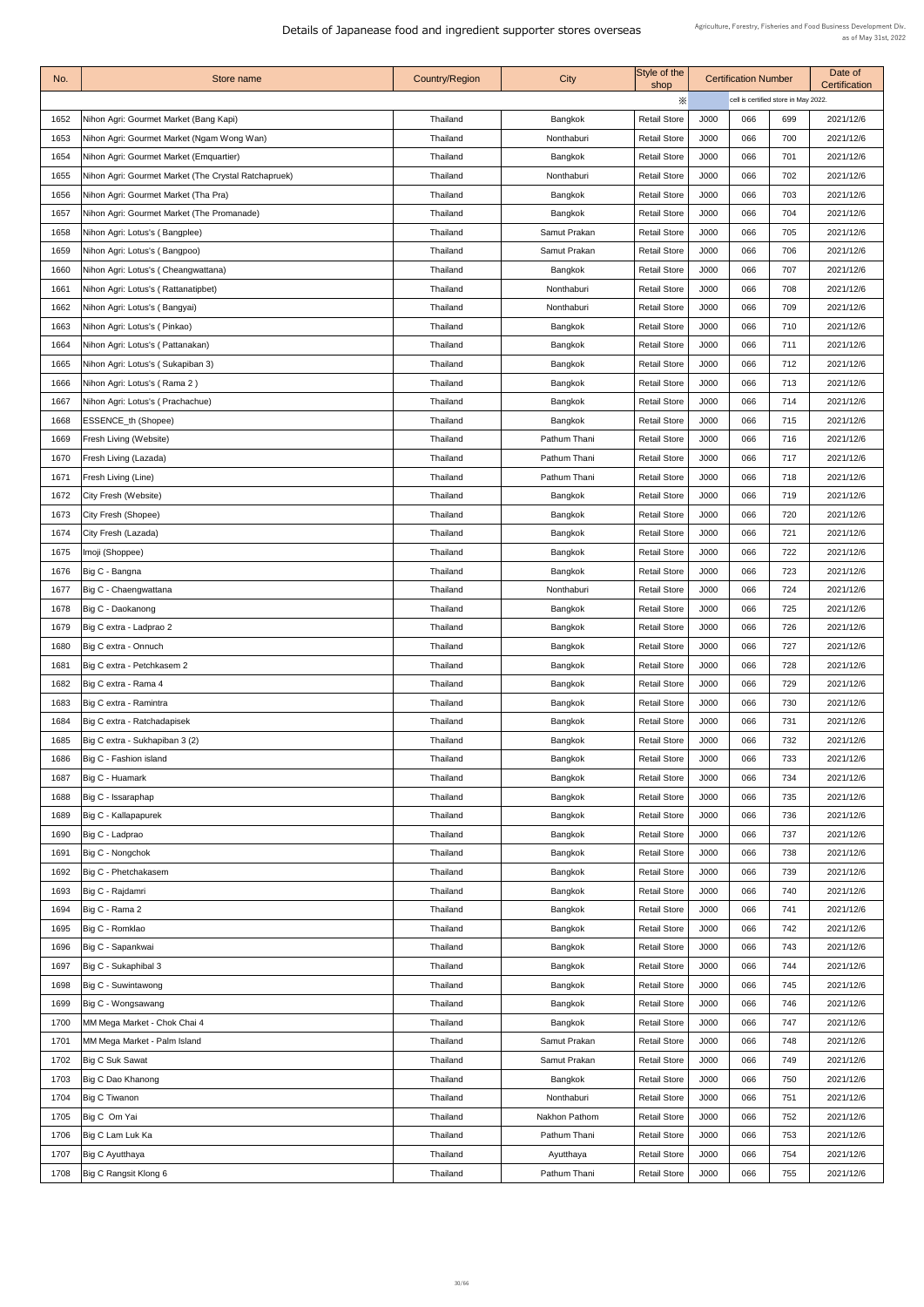| No.  | Store name                                  | <b>Country/Region</b> | City             | Style of the<br>shop |                  | <b>Certification Number</b>          | Date of<br><b>Certification</b> |            |
|------|---------------------------------------------|-----------------------|------------------|----------------------|------------------|--------------------------------------|---------------------------------|------------|
|      |                                             |                       |                  | X                    |                  | cell is certified store in May 2022. |                                 |            |
| 1709 | Big C Srinagarin                            | Thailand              | Samut Prakan     | <b>Retail Store</b>  | J000             | 066                                  | 756                             | 2021/12/6  |
| 1710 | Big C On Nut                                | Thailand              | Bangkok          | <b>Retail Store</b>  | J000             | 066                                  | 757                             | 2021/12/6  |
| 1711 | Big C Bang Yai                              | Thailand              | Nonthaburi       | <b>Retail Store</b>  | J000             | 066                                  | 758                             | 2021/12/6  |
| 1712 | Big C Lam Luk Ka Klong 2                    | Thailand              | Pathum Thani     | <b>Retail Store</b>  | J000             | 066                                  | 759                             | 2021/12/6  |
| 1713 | <b>Big C Bang Pakok</b>                     | Thailand              | Bangkok          | <b>Retail Store</b>  | J000             | 066                                  | 760                             | 2021/12/6  |
| 1714 | Big C Bang Bon                              | Thailand              | <b>Bangkok</b>   | <b>Retail Store</b>  | J000             | 066                                  | 761                             | 2021/12/6  |
| 1715 | Big C Rom Klao                              | Thailand              | Bangkok          | <b>Retail Store</b>  | J000             | 066                                  | 763                             | 2021/12/6  |
| 1716 | Big C Pathum Thani                          | Thailand              | Pathum Thani     | <b>Retail Store</b>  | J000             | 066                                  | 764                             | 2021/12/6  |
| 1717 | Big C Samrong 2                             | Thailand              | Samut Prakan     | <b>Retail Store</b>  | J000             | 066                                  | 765                             | 2021/12/6  |
| 1718 | <b>Big C Rattanathibet</b>                  | Thailand              | Nonthaburi       | <b>Retail Store</b>  | J000             | 066                                  | 766                             | 2021/12/6  |
| 1719 | Big C Rangsit Khlong 3                      | Thailand              | Pathum Thani     | <b>Retail Store</b>  | J000             | 066                                  | 767                             | 2021/12/6  |
| 1720 | Big C Mahachai                              | Thailand              | Samut Sakhon     | <b>Retail Store</b>  | J000             | 066                                  | 768                             | 2021/12/6  |
| 1721 | <b>Big C Nava Nakorn</b>                    | Thailand              | Pathum Thani     | <b>Retail Store</b>  | J000             | 066                                  | 769                             | 2021/12/6  |
| 1722 | <b>Big C Samutprakarn</b>                   | Thailand              | Samut Prakan     | <b>Retail Store</b>  | J000             | 066                                  | 770                             | 2021/12/6  |
| 1723 | Big C Rama 2                                | Thailand              | <b>Bangkok</b>   | <b>Retail Store</b>  | J000             | 066                                  | 771                             | 2021/12/6  |
| 1724 | Foodland (Laksi IT Square)                  | Thailand              | <b>Bangkok</b>   | <b>Retail Store</b>  | J000             | 066                                  | 772                             | 2021/12/6  |
| 1725 | Foodland (Rama 3)                           | Thailand              | <b>Bangkok</b>   | <b>Retail Store</b>  | J000             | 066                                  | 773                             | 2021/12/6  |
| 1726 | Foodland (Patpong)                          | Thailand              | <b>Bangkok</b>   | <b>Retail Store</b>  | J000             | 066                                  | 774                             | 2021/12/6  |
| 1727 | Foodland (Huamark)                          | Thailand              | Bangkok          | <b>Retail Store</b>  | J000             | 066                                  | 775                             | 2021/12/6  |
| 1728 | Foodland (Phetchaburi)                      | Thailand              | <b>Bangkok</b>   | <b>Retail Store</b>  | J000             | 066                                  | 776                             | 2021/12/6  |
| 1729 | Foodland (Ramintra)                         | Thailand              | <b>Bangkok</b>   | <b>Retail Store</b>  | J000             | 066                                  | 777                             | 2021/12/6  |
| 1730 | Foodland (Pinklao)                          | Thailand              | <b>Bangkok</b>   | <b>Retail Store</b>  | J000             | 066                                  | 778                             | 2021/12/6  |
| 1731 | Foodland (Sukhumvit Soi 5)                  | Thailand              | <b>Bangkok</b>   | <b>Retail Store</b>  | J000             | 066                                  | 779                             | 2021/12/6  |
| 1732 | Foodland (Sukhumvit Soi 16)                 | Thailand              | <b>Bangkok</b>   | <b>Retail Store</b>  | J000             | 066                                  | 780                             | 2021/12/6  |
| 1733 | Foodland (Charansanitwong)                  | Thailand              | <b>Bangkok</b>   | <b>Retail Store</b>  | J000             | 066                                  | 781                             | 2021/12/6  |
| 1734 | Foodland (Nawamin)                          | <b>Thailand</b>       | <b>Bangkok</b>   | <b>Retail Store</b>  | J000             | 066                                  | 782                             | 2021/12/6  |
| 1735 | <b>Foodland (Thonglor)</b>                  | Thailand              | <b>Bangkok</b>   | <b>Retail Store</b>  | J000             | 066                                  | 783                             | 2021/12/6  |
| 1736 | Foodland (Bangna)                           | Thailand              | <b>Bangkok</b>   | <b>Retail Store</b>  | J000             | 066                                  | 784                             | 2021/12/6  |
| 1737 | Foodland (Ratchada)                         | Thailand              | <b>Bangkok</b>   | <b>Retail Store</b>  | J000             | 066                                  | 785                             | 2021/12/6  |
| 1738 | Foodland (Phutthamonthon Sai 4)             | Thailand              | Bangkok          | <b>Retail Store</b>  | J000             | 066                                  | 786                             | 2021/12/6  |
| 1739 | Foodland (Porto Chino Rama 2)               | Thailand              | <b>Bangkok</b>   | <b>Retail Store</b>  | J000             | 066                                  | 787                             | 2021/12/6  |
| 1740 | Foodland (The Bright Rama2)                 | <b>Thailand</b>       | <b>Bangkok</b>   | <b>Retail Store</b>  | J000             | 066                                  | 788                             | 2021/12/6  |
| 1741 | Foodland (Phetkasem)                        | Thailand              | <b>Bangkok</b>   | <b>Retail Store</b>  | J000             | 066                                  | 789                             | 2021/12/6  |
| 1742 | Foodland (Srinakarin)                       | Thailand              | <b>Bangkok</b>   | <b>Retail Store</b>  | J000             | 066                                  | 790                             | 2021/12/6  |
| 1743 | <b>Foodland (Central Pattaya)</b>           | Thailand              | <b>Bangkok</b>   | <b>Retail Store</b>  | J000             | 066                                  | 791                             | 2021/12/6  |
| 1744 | Foodland (Terminal 21 Pattaya)              | Thailand              | <b>Bangkok</b>   | <b>Retail Store</b>  | J000             | 066                                  | 792                             | 2021/12/6  |
| 1745 | Foodland (Terminal 21 Korat)                | <b>Thailand</b>       | Bangkok          | <b>Retail Store</b>  | J000             | 066                                  | 793                             | 2021/12/6  |
| 1746 | Makro                                       | Thailand              | <b>Bangkok</b>   | <b>Retail Store</b>  | J000             | 066                                  | 794                             | 2021/12/6  |
| 1747 | Nihon Agri: Lotus's (Gourmet Terminal 21)   | Thailand              | <b>Bangkok</b>   | <b>Retail Store</b>  | J000             | 066                                  | 796                             | 2021/12/29 |
| 1748 | @meisenaojiruthailand                       | Thailand              | <b>Bangkok</b>   | <b>Retail Store</b>  | J000             | 066                                  | 797                             | 2022/2/3   |
| 1749 | <b>Tops Market Rama II</b>                  | Thailand              | <b>Bangkok</b>   | <b>Retail Store</b>  | J000             | 066                                  | 798                             | 2022/3/2   |
| 1750 | <b>Tops Market RAMA III</b>                 | Thailand              | <b>Bangkok</b>   | <b>Retail Store</b>  | J000             | 066                                  | 799                             | 2022/3/2   |
| 1751 | <b>Tops Market FASHION</b>                  | <b>Thailand</b>       | <b>Bangkok</b>   | <b>Retail Store</b>  | J000             | 066                                  | 800                             | 2022/3/2   |
| 1752 | <b>Tops Market MEGA BANGNA 2</b>            | Thailand              | <b>Bang Phli</b> | <b>Retail Store</b>  | J000             | 066                                  | 801                             | 2022/3/2   |
| 1753 | <b>Tops Market SUKHAPIBAL 3</b>             | Thailand              | <b>Bangkok</b>   | <b>Retail Store</b>  | J000             | 066                                  | 802                             | 2022/3/2   |
| 1754 | Big C - Ratburana                           | Thailand              | Bangkok          | <b>Retail Store</b>  | J000             | 066                                  | 803                             | 2022/3/9   |
| 1755 | Big C Chaeng Wattana 2                      | Thailand              | <b>Bangkok</b>   | <b>Retail Store</b>  | J000             | 066                                  | 804                             | 2022/3/9   |
| 1756 | <b>Big C Samrong</b>                        | Thailand              | <b>Bangkok</b>   | <b>Retail Store</b>  | J000             | 066                                  | 805                             | 2022/3/9   |
| 1757 | Big C Bang Pli                              | Thailand              | <b>Bangkok</b>   | <b>Retail Store</b>  | J000             | 066                                  | 806                             | 2022/3/9   |
| 1758 | Big C Ekkamai                               | Thailand              | <b>Bangkok</b>   | <b>Retail Store</b>  | J000             | 066                                  | 807                             | 2022/3/9   |
|      |                                             |                       |                  |                      |                  | 066                                  |                                 |            |
| 1759 | Foodland (Ladprao)                          | Thailand              | <b>Bangkok</b>   | <b>Retail Store</b>  | J000             |                                      | 808                             | 2022/3/9   |
| 1760 | Nihon Agri: Lotus's (Krungthepkritha)       | Thailand              | <b>Bangkok</b>   | <b>Retail Store</b>  | J000             | 066                                  | 809                             | 2022/3/9   |
| 1761 | Nihon Agri: Gourmet Market (Design Village) | <b>Thailand</b>       | Bangkok          | <b>Retail Store</b>  | J000             | 066                                  | 810                             | 2022/3/9   |
| 1762 | Japanese Farmers Market, Mizuho Bangkok     | Thailand              | <b>Bangkok</b>   | <b>Retail Store</b>  | J <sub>001</sub> | 066                                  | 003                             | 2017/2/9   |
| 1763 | <b>UFM Fuji Supert Co.Ltd 1</b>             | Thailand              | <b>Bangkok</b>   | <b>Retail Store</b>  | J004             | 066                                  | 001                             | 2016/12/18 |
| 1764 | UFM Fuji Supert Co.Ltd 2                    | Thailand              | <b>Bangkok</b>   | <b>Retail Store</b>  | J004             | 066                                  | 002                             | 2016/12/18 |
| 1765 | UFM Fuji Supert Co. Ltd 3                   | Thailand              | Bangkok          | <b>Retail Store</b>  | J004             | 066                                  | 003                             | 2016/12/18 |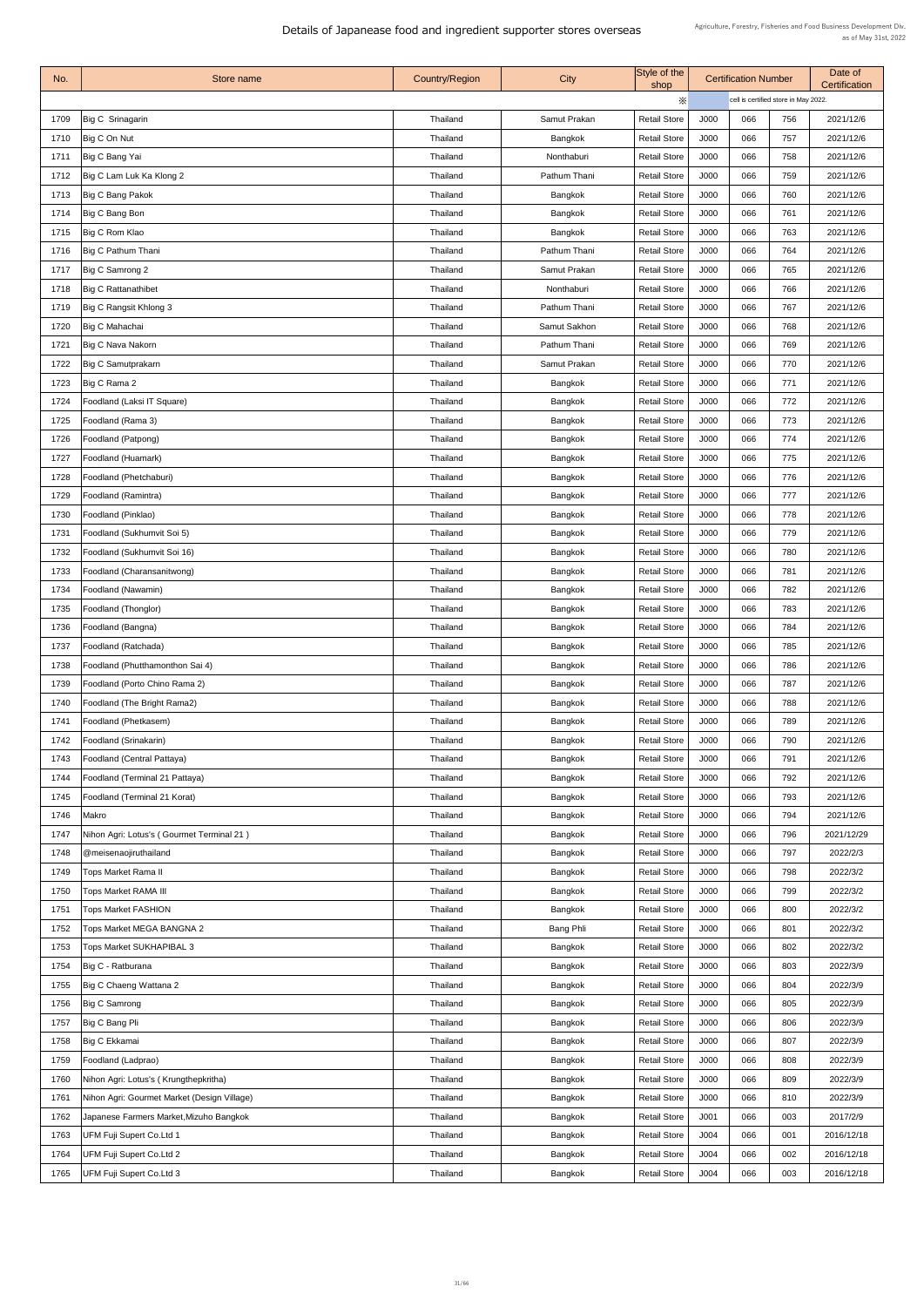| No.  | Store name                                            | <b>Country/Region</b> | City              | Style of the<br>shop |      | <b>Certification Number</b>          |     | Date of<br><b>Certification</b> |  |
|------|-------------------------------------------------------|-----------------------|-------------------|----------------------|------|--------------------------------------|-----|---------------------------------|--|
|      |                                                       |                       |                   | $\times$             |      | cell is certified store in May 2022. |     |                                 |  |
| 1766 | UFM Fuji Supert Co.Ltd 4                              | <b>Thailand</b>       | <b>Bangkok</b>    | <b>Retail Store</b>  | J004 | 066                                  | 004 | 2016/12/18                      |  |
| 1767 | Maxvalu (AEON Thailand) Pattanakarn                   | <b>Thailand</b>       | <b>Bangkok</b>    | <b>Retail Store</b>  | J004 | 066                                  | 006 | 2016/12/18                      |  |
| 1768 | Maxvalu (AEON Thailand) Nawamin                       | <b>Thailand</b>       | Bangkok           | <b>Retail Store</b>  | J004 | 066                                  | 007 | 2016/12/18                      |  |
| 1769 | Maxvalu (AEON Thailand) Pracha u tis                  | <b>Thailand</b>       | <b>Bangkok</b>    | <b>Retail Store</b>  | J004 | 066                                  | 009 | 2016/12/18                      |  |
| 1770 | Maxvalu (AEON Thailand) Sukhumvit 71                  | <b>Thailand</b>       | <b>Bangkok</b>    | <b>Retail Store</b>  | J004 | 066                                  | 010 | 2016/12/18                      |  |
| 1771 | Maxvalu (AEON Thailand) Rangsit Klong 2               | <b>Thailand</b>       | Bangkok           | <b>Retail Store</b>  | J004 | 066                                  | 011 | 2016/12/18                      |  |
| 1772 | Maxvalu (AEON Thailand) Rama 3                        | <b>Thailand</b>       | Bangkok           | <b>Retail Store</b>  | J004 | 066                                  | 012 | 2016/12/18                      |  |
| 1773 | Maxvalu (AEON Thailand) Panya Village                 | Thailand              | <b>Bangkok</b>    | <b>Retail Store</b>  | J004 | 066                                  | 013 | 2016/12/18                      |  |
| 1774 | Maxvalu (AEON Thailand) Laksi                         | <b>Thailand</b>       | <b>Bangkok</b>    | <b>Retail Store</b>  | J004 | 066                                  | 014 | 2016/12/18                      |  |
| 1775 | Maxvalu (AEON Thailand) Parklane Ekkamai              | Thailand              | <b>Bangkok</b>    | <b>Retail Store</b>  | J004 | 066                                  | 015 | 2016/12/18                      |  |
| 1776 | Maxvalu (AEON Thailand) Ekkamai Ramintra              | <b>Thailand</b>       | Bangkok           | <b>Retail Store</b>  | J004 | 066                                  | 016 | 2016/12/18                      |  |
| 1777 | Maxvalu (AEON Thailand) Ratchaphruek                  | <b>Thailand</b>       | <b>Bangkok</b>    | <b>Retail Store</b>  | J004 | 066                                  | 017 | 2016/12/18                      |  |
| 1778 | Maxvalu (AEON Thailand) Gateway Ekkamai               | <b>Thailand</b>       | <b>Bangkok</b>    | <b>Retail Store</b>  | J004 | 066                                  | 018 | 2016/12/18                      |  |
| 1779 | Maxvalu (AEON Thailand) Wanghin Plaza Lagoon          | <b>Thailand</b>       | <b>Bangkok</b>    | <b>Retail Store</b>  | J004 | 066                                  | 019 | 2016/12/18                      |  |
| 1780 | Maxvalu (AEON Thailand) Kaset NW The Walk             | <b>Thailand</b>       | <b>Bangkok</b>    | <b>Retail Store</b>  | J004 | 066                                  | 020 | 2016/12/18                      |  |
| 1781 | Maxvalu (AEON Thailand) Sriracha                      | <b>Thailand</b>       | <b>Bangkok</b>    | <b>Retail Store</b>  | J004 | 066                                  | 021 | 2016/12/18                      |  |
| 1782 | Maxvalu (AEON Thailand) Lat Pladuk                    | Thailand              | <b>Bangkok</b>    | <b>Retail Store</b>  | J004 | 066                                  | 022 | 2016/12/18                      |  |
| 1783 | Maxvalu (AEON Thailand) The Nine Rama 9               | <b>Thailand</b>       | Bangkok           | <b>Retail Store</b>  | J004 | 066                                  | 024 | 2016/12/18                      |  |
| 1784 | Maxvalu (AEON Thailand) Rachada Sutthisan             | <b>Thailand</b>       | <b>Bangkok</b>    | <b>Retail Store</b>  | J004 | 066                                  | 025 | 2016/12/18                      |  |
| 1785 | Maxvalu (AEON Thailand) Kubon                         | <b>Thailand</b>       | <b>Bangkok</b>    | <b>Retail Store</b>  | J004 | 066                                  | 026 | 2016/12/18                      |  |
| 1786 | Maxvalu (AEON Thailand) Kanlaprapruck Metro West      | <b>Thailand</b>       |                   | <b>Retail Store</b>  | J004 | 066                                  | 027 | 2016/12/18                      |  |
| 1787 | Maxvalu (AEON Thailand) The Scene Town In Town        |                       | <b>Bangkok</b>    |                      | J004 | 066                                  | 029 |                                 |  |
|      | Maxvalu (AEON Thailand) Lat Phrao 101                 | <b>Thailand</b>       | <b>Bangkok</b>    | <b>Retail Store</b>  |      | 066                                  |     | 2016/12/18                      |  |
| 1788 | Maxvalu (AEON Thailand) Ladprakao The Jas             | <b>Thailand</b>       | Bangkok           | <b>Retail Store</b>  | J004 | 066                                  | 030 | 2016/12/18                      |  |
| 1789 |                                                       | <b>Thailand</b>       | <b>Bangkok</b>    | <b>Retail Store</b>  | J004 |                                      | 032 | 2016/12/18                      |  |
| 1790 | Maxvalu (AEON Thailand) Ladkrabang V Market           | <b>Thailand</b>       | <b>Bangkok</b>    | <b>Retail Store</b>  | J004 | 066                                  | 033 | 2016/12/18                      |  |
| 1791 | Maxvalu (AEON Thailand) AEON Sriracha Shopping Center | <b>Thailand</b>       | <b>Bangkok</b>    | <b>Retail Store</b>  | J004 | 066                                  | 035 | 2016/12/18                      |  |
|      | 1792 Central Food Retail Co.Ltd                       | <b>Thailand</b>       | <b>Bangkok</b>    | <b>Retail Store</b>  | J004 | 066                                  | 085 | 2016/12/18                      |  |
| 1793 | The Mall Group                                        | <b>Thailand</b>       | Bangkok           | <b>Retail Store</b>  | J004 | 066                                  | 087 | 2016/12/18                      |  |
| 1794 | <b>AEON MALL Tân Phú</b>                              | Vietnam               | Ho Chi Minh       | <b>Retail Store</b>  | J000 | 084                                  | 008 | 2017/12/22                      |  |
| 1795 | <b>AEON MALL Tinh Binh Duong</b>                      | Vietnam               | Tinh Binh Duong   | <b>Retail Store</b>  | J000 | 084                                  | 009 | 2017/12/22                      |  |
| 1796 | <b>AEON MALL Long Bien</b>                            | Vietnam               | Ha Noi            | <b>Retail Store</b>  | J000 | 084                                  | 010 | 2017/12/22                      |  |
| 1797 | <b>AEON MALL Binh Tan</b>                             | Vietnam               | Ho Chi Minh       | <b>Retail Store</b>  | J000 | 084                                  | 011 | 2017/12/22                      |  |
| 1798 | MISAKI MART Tho Thap                                  | Vietnam               | Hanoi             | <b>Retail Store</b>  | J000 | 084                                  | 075 | 2018/12/7                       |  |
| 1799 | <b>MISAKI MART IndshinaPlaza</b>                      | Vietnam               | Hanoi             | <b>Retail Store</b>  | J000 | 084                                  | 076 | 2018/12/7                       |  |
| 1800 | <b>MISAKI MART Vinhomes Gardenia</b>                  | Vietnam               | Hanoi             | <b>Retail Store</b>  | J000 | 084                                  | 077 | 2018/12/7                       |  |
| 1801 | FamilyMart 119 Highway 13                             | Vietnam               | Ho Chi Minh       | <b>Retail Store</b>  | J000 | 084                                  | 080 | 2019/1/15                       |  |
| 1802 | FamilyMart 286A An Duong Vuong                        | Vietnam               | Ho Chi Minh       | <b>Retail Store</b>  | J000 | 084                                  | 081 | 2019/1/15                       |  |
| 1803 | <b>FamilyMart - Block D3</b>                          | Vietnam               | <b>Binh Duong</b> | <b>Retail Store</b>  | J000 | 084                                  | 082 | 2019/1/15                       |  |
| 1804 | <b>FamilyMart Hiep Thanh III (Binh Duong)</b>         | Vietnam               | <b>Binh Duong</b> | <b>Retail Store</b>  | J000 | 084                                  | 083 | 2019/1/15                       |  |
| 1805 | <b>FamilyMart Chung Cu Ehome 3</b>                    | Vietnam               | Ho Chi Minh       | <b>Retail Store</b>  | J000 | 084                                  | 084 | 2019/1/15                       |  |
| 1806 | FamilyMart 30/3 Nguyen Van Tiet (Binh Duong)          | Vietnam               | <b>Binh Duong</b> | <b>Retail Store</b>  | J000 | 084                                  | 085 | 2019/1/15                       |  |
| 1807 | FamilyMart 646X Nguyen Trai                           | Vietnam               | Ho Chi Minh       | <b>Retail Store</b>  | J000 | 084                                  | 086 | 2019/1/15                       |  |
| 1808 | FamilyMart 203 Le Hong Phong (Binh Duong)             | Vietnam               | <b>Binh Duong</b> | <b>Retail Store</b>  | J000 | 084                                  | 087 | 2019/1/15                       |  |
| 1809 | <b>FamilyMart 34 Hiep Binh</b>                        | Vietnam               | Ho Chi Minh       | <b>Retail Store</b>  | J000 | 084                                  | 088 | 2019/1/15                       |  |
| 1810 | FamilyMart 539 Nguyen Duy Trinh                       | Vietnam               | Ho Chi Minh       | <b>Retail Store</b>  | J000 | 084                                  | 089 | 2019/1/15                       |  |
| 1811 | <b>FamilyMart 44 Le Van Luong</b>                     | Vietnam               | Ho Chi Minh       | <b>Retail Store</b>  | J000 | 084                                  | 090 | 2019/1/15                       |  |
| 1812 | FamilyMart 300AB Nguyen Tat Thanh                     | Vietnam               | Ho Chi Minh       | <b>Retail Store</b>  | J000 | 084                                  | 091 | 2019/1/15                       |  |
| 1813 | FamilyMart 151 Thuy Van                               | Vietnam               | Vung Tau          | <b>Retail Store</b>  | J000 | 084                                  | 092 | 2019/1/15                       |  |
| 1814 | <b>FamilyMart VSIP (Binh Duong)</b>                   | Vietnam               | <b>Binh Duong</b> | <b>Retail Store</b>  | J000 | 084                                  | 093 | 2019/1/15                       |  |
| 1815 | <b>FamilyMart 745 Street (Binh Duong)</b>             | Vietnam               | <b>Binh Duong</b> | <b>Retail Store</b>  | J000 | 084                                  | 094 | 2019/1/15                       |  |
| 1816 | FamilyMart 42A Cay Keo                                | Vietnam               | Ho Chi Minh       | <b>Retail Store</b>  | J000 | 084                                  | 095 | 2019/1/15                       |  |
| 1817 | <b>FamilyMart 121 An Duong Vuong</b>                  | Vietnam               | Ho Chi Minh       | <b>Retail Store</b>  | J000 | 084                                  | 096 | 2019/1/15                       |  |
| 1818 | FamilyMart 968 - 30/4 Street                          | Vietnam               | Vung Tau          | <b>Retail Store</b>  | J000 | 084                                  | 097 | 2019/1/15                       |  |
| 1819 | FamilyMart 26/13 - 1st Street                         | Vietnam               | <b>Binh Duong</b> | <b>Retail Store</b>  | J000 | 084                                  | 098 | 2019/1/15                       |  |
| 1820 | <b>FamilyMart 2 Tran Van On</b>                       | Vietnam               | <b>Binh Duong</b> | <b>Retail Store</b>  | J000 | 084                                  | 099 | 2019/1/15                       |  |
| 1821 | <b>FamilyMart Cat Lai</b>                             | Vietnam               | Ho Chi Minh       | <b>Retail Store</b>  | J000 | 084                                  | 100 | 2019/1/15                       |  |
| 1822 | FamilyMart 37 Nguyen Van Qua                          | Vietnam               | Ho Chi Minh       | <b>Retail Store</b>  | J000 | 084                                  | 101 | 2019/1/15                       |  |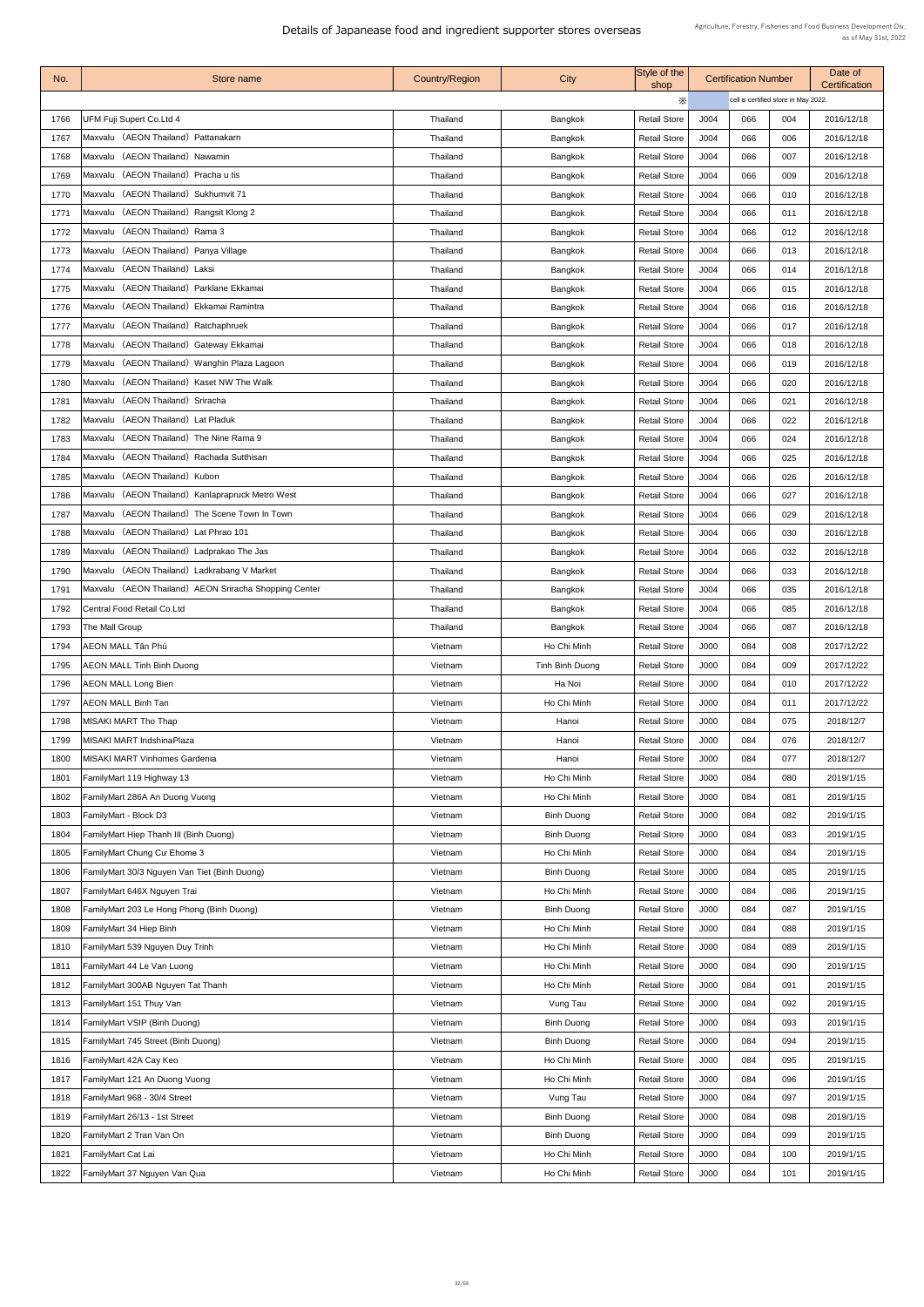| No.  | Store name                           | <b>Country/Region</b> | City              | Style of the<br>shop |             | <b>Certification Number</b>          |     | Date of<br><b>Certification</b> |  |
|------|--------------------------------------|-----------------------|-------------------|----------------------|-------------|--------------------------------------|-----|---------------------------------|--|
|      |                                      |                       |                   | X                    |             | cell is certified store in May 2022. |     |                                 |  |
| 1823 | <b>FamilyMart Linh Tay Apartment</b> | Vietnam               | Ho Chi Minh       | <b>Retail Store</b>  | J000        | 084                                  | 102 | 2019/1/15                       |  |
| 1824 | FamilyMart 499 Nguyen Oanh           | Vietnam               | Ho Chi Minh       | <b>Retail Store</b>  | J000        | 084                                  | 103 | 2019/1/15                       |  |
| 1825 | FamilyMart 8 Hoang Minh Giam         | Vietnam               | Ho Chi Minh       | <b>Retail Store</b>  | J000        | 084                                  | 104 | 2019/1/15                       |  |
| 1826 | FamilyMart 233 Phan Xich Long        | Vietnam               | Ho Chi Minh       | <b>Retail Store</b>  | J000        | 084                                  | 105 | 2019/1/15                       |  |
| 1827 | FamilyMart 545 Ta Quang Buu          | Vietnam               | Ho Chi Minh       | <b>Retail Store</b>  | J000        | 084                                  | 106 | 2019/1/15                       |  |
| 1828 | FamilyMart 311 Luong Dinh Cua        | Vietnam               | Ho Chi Minh       | <b>Retail Store</b>  | J000        | 084                                  | 107 | 2019/1/15                       |  |
| 1829 | <b>FamilyMart Faifo Lane</b>         | Vietnam               | Ho Chi Minh       | <b>Retail Store</b>  | J000        | 084                                  | 108 | 2019/1/15                       |  |
| 1830 | FamilyMart 816 Tran Phu - Vung Tau   | Vietnam               | Vung Tau          | <b>Retail Store</b>  | J000        | 084                                  | 109 | 2019/1/15                       |  |
| 1831 | FamilyMart 234 Dien Bien Phu         | Vietnam               | Ho Chi Minh       | <b>Retail Store</b>  | J000        | 084                                  | 110 | 2019/1/15                       |  |
| 1832 | FamilyMart 900D - 902 Ta Quang Buu   | Vietnam               | Ho Chi Minh       | <b>Retail Store</b>  | J000        | 084                                  | 111 | 2019/1/15                       |  |
| 1833 | FamilyMart 222 Ly Tu Trong           | Vietnam               | Ho Chi Minh       | <b>Retail Store</b>  | J000        | 084                                  | 112 | 2019/1/15                       |  |
| 1834 | FamilyMart Phoenix Vung Tau          | Vietnam               | Vung Tau          | <b>Retail Store</b>  | J000        | 084                                  | 113 | 2019/1/15                       |  |
| 1835 | FamilyMart 490 Binh Duong Avenue     | Vietnam               | <b>Binh Duong</b> | <b>Retail Store</b>  | <b>J000</b> | 084                                  | 114 | 2019/1/15                       |  |
| 1836 | FamilyMart 48 Quoc Huong             | Vietnam               | Ho Chi Minh       | <b>Retail Store</b>  | J000        | 084                                  | 115 | 2019/1/15                       |  |
| 1837 | FamilyMart 11 Xuan Thuy              | Vietnam               | Ho Chi Minh       | <b>Retail Store</b>  | J000        | 084                                  | 116 | 2019/1/15                       |  |
| 1838 | FamilyMart 102 - Phu Hoa 1 Apartment | Vietnam               | <b>Binh Duong</b> | <b>Retail Store</b>  | J000        | 084                                  | 117 | 2019/1/15                       |  |
| 1839 | FamilyMart 02 Hoang Hoa Tham         | Vietnam               | Vung Tau          | <b>Retail Store</b>  | J000        | 084                                  | 118 | 2019/1/15                       |  |
| 1840 | FamilyMart GreenValley               | Vietnam               | Ho Chi Minh       | <b>Retail Store</b>  | J000        | 084                                  | 119 | 2019/1/15                       |  |
| 1841 | <b>FamilyMart 138 Vinh Vien</b>      | Vietnam               | Ho Chi Minh       | <b>Retail Store</b>  | J000        | 084                                  | 120 | 2019/1/15                       |  |
| 1842 | FamilyMart B20 Bach Dang             | Vietnam               | Ho Chi Minh       | <b>Retail Store</b>  | J000        | 084                                  | 121 | 2019/1/15                       |  |
| 1843 | FamilyMart 324 Vo Van Kiet           | Vietnam               | Ho Chi Minh       | <b>Retail Store</b>  | J000        | 084                                  | 122 | 2019/1/15                       |  |
| 1844 | FamilyMart 163 Pham Ngu Lao          | Vietnam               | Ho Chi Minh       | <b>Retail Store</b>  | J000        | 084                                  | 123 | 2019/1/15                       |  |
| 1845 | FamilyMart 5/1 Nguyen Trung Ngan     | Vietnam               | Ho Chi Minh       | <b>Retail Store</b>  | J000        | 084                                  | 124 | 2019/1/15                       |  |
| 1846 | FamilyMart 57 Pham Ngoc Thach        | Vietnam               | Ho Chi Minh       | <b>Retail Store</b>  | J000        | 084                                  | 125 | 2019/1/15                       |  |
| 1847 | FamilyMart 204 Nguyen Xi             | Vietnam               | Ho Chi Minh       | <b>Retail Store</b>  | J000        | 084                                  | 126 | 2019/1/15                       |  |
| 1848 | FamilyMart 190 D2                    | Vietnam               | Ho Chi Minh       | <b>Retail Store</b>  | J000        | 084                                  | 127 | 2019/1/15                       |  |
| 1849 | FamilyMart 213 Nguyen Van Cu         | Vietnam               | Ho Chi Minh       | <b>Retail Store</b>  | J000        | 084                                  | 128 | 2019/1/15                       |  |
| 1850 | FamilyMart 750 Huong Lo 2            | Vietnam               | Ho Chi Minh       | <b>Retail Store</b>  | J000        | 084                                  | 129 | 2019/1/15                       |  |
| 1851 | FamilyMart 198 Phan Huy Ich          | Vietnam               | Ho Chi Minh       | <b>Retail Store</b>  | J000        | 084                                  | 130 | 2019/1/15                       |  |
| 1852 | FamilyMart 198 Xom Chieu             | Vietnam               | Ho Chi Minh       | <b>Retail Store</b>  | J000        | 084                                  | 131 | 2019/1/15                       |  |
| 1853 | FamilyMart 48 Do Chieu               | Vietnam               | Vung Tau          | <b>Retail Store</b>  | J000        | 084                                  | 132 | 2019/1/15                       |  |
| 1854 | FamilyMart 14 Pho Duc Chinh          | Vietnam               | Vung Tau          | <b>Retail Store</b>  | J000        | 084                                  | 133 | 2019/1/15                       |  |
| 1855 | <b>FamilyMart 5F Sunrise City</b>    | Vietnam               | Ho Chi Minh       | <b>Retail Store</b>  | J000        | 084                                  | 134 | 2019/1/15                       |  |
| 1856 | FamilyMart 119 An Binh               | Vietnam               | Ho Chi Minh       | <b>Retail Store</b>  | J000        | 084                                  | 135 | 2019/1/15                       |  |
| 1857 | FamilyMart 145 Nguyen Dinh Chieu     | Vietnam               | Ho Chi Minh       | <b>Retail Store</b>  | J000        | 084                                  | 136 | 2019/1/15                       |  |
| 1858 | FamilyMart 171 Nam Ky Khoi Nghia     | Vietnam               | Vung Tau          | <b>Retail Store</b>  | J000        | 084                                  | 137 | 2019/1/15                       |  |
| 1859 | FamilyMart 2D Le Lai                 | Vietnam               | Vung Tau          | <b>Retail Store</b>  | J000        | 084                                  | 138 | 2019/1/15                       |  |
| 1860 | FamilyMart 15 Hoang Minh Giam        | Vietnam               | Ho Chi Minh       | <b>Retail Store</b>  | J000        | 084                                  | 139 | 2019/1/15                       |  |
| 1861 | FamilyMart 44 Huynh Van Banh         | Vietnam               | Ho Chi Minh       | <b>Retail Store</b>  | J000        | 084                                  | 140 | 2019/1/15                       |  |
| 1862 | FamilyMart 14 Nguyen Van Bao         | Vietnam               | Ho Chi Minh       | <b>Retail Store</b>  | J000        | 084                                  | 141 | 2019/1/15                       |  |
| 1863 | FamilyMart 534 Nguyen Van Cong       | Vietnam               | Ho Chi Minh       | <b>Retail Store</b>  | J000        | 084                                  | 142 | 2019/1/15                       |  |
| 1864 | FamilyMart Sài Gòn Pearl             | Vietnam               | Ho Chi Minh       | <b>Retail Store</b>  | <b>J000</b> | 084                                  | 143 | 2019/1/15                       |  |
| 1865 | FamilyMart 201 Nguyen Xi             | Vietnam               | Ho Chi Minh       | <b>Retail Store</b>  | J000        | 084                                  | 144 | 2019/1/15                       |  |
| 1866 | FamilyMart 73 - 75 Ngo Tat To        | Vietnam               | Ho Chi Minh       | <b>Retail Store</b>  | J000        | 084                                  | 145 | 2019/1/15                       |  |
| 1867 | <b>FamilyMart Belleza</b>            | Vietnam               | Ho Chi Minh       | <b>Retail Store</b>  | J000        | 084                                  | 146 | 2019/1/15                       |  |
| 1868 | FamilyMart 1F Sunrise City           | Vietnam               | Ho Chi Minh       | <b>Retail Store</b>  | J000        | 084                                  | 147 | 2019/1/15                       |  |
| 1869 | FamilyMart                           | Vietnam               | Ho Chi Minh       | <b>Retail Store</b>  | J000        | 084                                  | 148 | 2019/1/15                       |  |
| 1870 | <b>FamilyMart Sala</b>               | Vietnam               | Ho Chi Minh       | <b>Retail Store</b>  | J000        | 084                                  | 149 | 2019/1/15                       |  |
| 1871 | FamilyMart 8A/3D1 Thai Van Lung      | Vietnam               | Ho Chi Minh       | <b>Retail Store</b>  | J000        | 084                                  | 150 | 2019/1/15                       |  |
| 1872 | <b>FamilyMart Lexington</b>          | Vietnam               | Ho Chi Minh       | <b>Retail Store</b>  | J000        | 084                                  | 151 | 2019/1/15                       |  |
| 1873 | FamilyMart 33A Nguyen Binh Khiem     | Vietnam               | Ho Chi Minh       | <b>Retail Store</b>  | J000        | 084                                  | 152 | 2019/1/15                       |  |
| 1874 | FamilyMart 53 Nguyen Du              | Vietnam               | Ho Chi Minh       | <b>Retail Store</b>  | J000        | 084                                  | 153 | 2019/1/15                       |  |
| 1875 | FamilyMart 160 Bui Thi Xuan          | Vietnam               | Ho Chi Minh       | <b>Retail Store</b>  | J000        | 084                                  | 154 | 2019/1/15                       |  |
| 1876 | FamilyMart 158 Hai Ba Trung          | Vietnam               | Ho Chi Minh       | <b>Retail Store</b>  | J000        | 084                                  | 155 | 2019/1/15                       |  |
| 1877 | FamilyMart 125 Dien Bien Phu         | Vietnam               | Ho Chi Minh       | <b>Retail Store</b>  | J000        | 084                                  | 156 | 2019/1/15                       |  |
| 1878 | <b>FamilyMart 12 Mac Dinh Chi</b>    | Vietnam               | Ho Chi Minh       | <b>Retail Store</b>  | J000        | 084                                  | 157 | 2019/1/15                       |  |
| 1879 | FamilyMart 11C Nguyen Thi Minh Khai  | Vietnam               | Ho Chi Minh       | <b>Retail Store</b>  | J000        | 084                                  | 158 | 2019/1/15                       |  |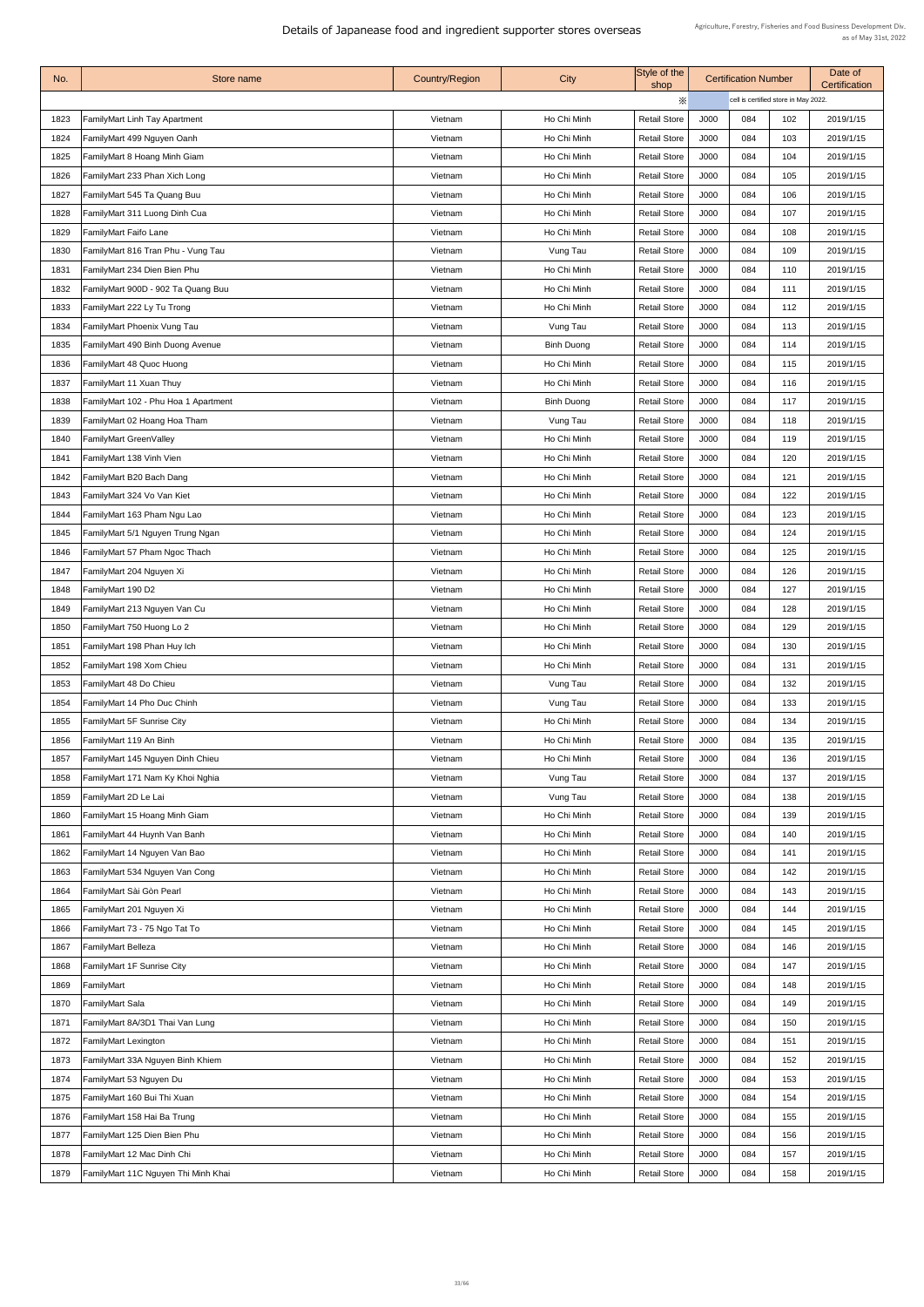| No.  | Store name                                 | <b>Country/Region</b> | City        | Style of the<br>shop |      | <b>Certification Number</b> |                                      | Date of<br><b>Certification</b> |  |
|------|--------------------------------------------|-----------------------|-------------|----------------------|------|-----------------------------|--------------------------------------|---------------------------------|--|
|      |                                            |                       |             | X                    |      |                             | cell is certified store in May 2022. |                                 |  |
| 1880 | FamilyMart 125 Cong Quynh                  | Vietnam               | Ho Chi Minh | <b>Retail Store</b>  | J000 | 084                         | 159                                  | 2019/1/15                       |  |
| 1881 | FamilyMart 21 Tran Khac Chan               | Vietnam               | Ho Chi Minh | <b>Retail Store</b>  | J000 | 084                         | 160                                  | 2019/1/15                       |  |
| 1882 | FamilyMart 16 Ho Huan Nghiep               | Vietnam               | Ho Chi Minh | <b>Retail Store</b>  | J000 | 084                         | 161                                  | 2019/1/15                       |  |
| 1883 | FamilyMart 21B/1 Nguyen Dinh Chieu         | Vietnam               | Ho Chi Minh | <b>Retail Store</b>  | J000 | 084                         | 162                                  | 2019/1/15                       |  |
| 1884 | FamilyMart 133 Tran Dinh Xu                | Vietnam               | Ho Chi Minh | <b>Retail Store</b>  | J000 | 084                         | 163                                  | 2019/1/15                       |  |
| 1885 | FamilyMart 97-99 Nguyen Huu Cau            | Vietnam               | Ho Chi Minh | <b>Retail Store</b>  | J000 | 084                         | 164                                  | 2019/1/15                       |  |
| 1886 | FamilyMart 234 De Tham                     | Vietnam               | Ho Chi Minh | <b>Retail Store</b>  | J000 | 084                         | 165                                  | 2019/1/15                       |  |
| 1887 | FamilyMart 210B/1 Co Bac                   | Vietnam               | Ho Chi Minh | <b>Retail Store</b>  | J000 | 084                         | 166                                  | 2019/1/15                       |  |
| 1888 | FamilyMart 189 Le Thanh Ton                | Vietnam               | Ho Chi Minh | <b>Retail Store</b>  | J000 | 084                         | 167                                  | 2019/1/15                       |  |
| 1889 | FamilyMart 58 Pasteur                      | Vietnam               | Ho Chi Minh | <b>Retail Store</b>  | J000 | 084                         | 168                                  | 2019/1/15                       |  |
| 1890 | FamilyMart 134 Pasteur                     | Vietnam               | Ho Chi Minh | <b>Retail Store</b>  | J000 | 084                         | 169                                  | 2019/1/15                       |  |
| 1891 | <b>FamilyMart Petrolimex</b>               | Vietnam               | Ho Chi Minh | <b>Retail Store</b>  | J000 | 084                         | 170                                  | 2019/1/15                       |  |
| 1892 | FamilyMart 138D Nguyen Dinh Chieu          | Vietnam               | Ho Chi Minh | <b>Retail Store</b>  | J000 | 084                         | 171                                  | 2019/1/15                       |  |
| 1893 | FamilyMart 78 - 80 Ly Chinh Thang          | Vietnam               | Ho Chi Minh | <b>Retail Store</b>  | J000 | 084                         | 172                                  | 2019/1/15                       |  |
| 1894 | FamilyMart 23 Le Quy Don                   | Vietnam               | Ho Chi Minh | <b>Retail Store</b>  | J000 | 084                         | 173                                  | 2019/1/15                       |  |
| 1895 | FamilyMart 60B Vo Van Tan                  | Vietnam               | Ho Chi Minh | <b>Retail Store</b>  | J000 | 084                         | 174                                  | 2019/1/15                       |  |
| 1896 | FamilyMart 454 Le Van Sy                   | Vietnam               | Ho Chi Minh | <b>Retail Store</b>  | J000 | 084                         | 175                                  | 2019/1/15                       |  |
| 1897 | FamilyMart 199c Cach Mang Thang 8          | Vietnam               | Ho Chi Minh | <b>Retail Store</b>  | J000 | 084                         | 176                                  | 2019/1/15                       |  |
| 1898 | FamilyMart 138 Ly Chinh Thang              | Vietnam               | Ho Chi Minh | <b>Retail Store</b>  | J000 | 084                         | 177                                  | 2019/1/15                       |  |
| 1899 | <b>FamilyMart Hoang Quoc Viet</b>          | Vietnam               | Ho Chi Minh | <b>Retail Store</b>  | J000 | 084                         | 178                                  | 2019/1/15                       |  |
| 1900 | FamilyMart 541 Huynh Tan Phat              | Vietnam               | Ho Chi Minh | <b>Retail Store</b>  | J000 | 084                         | 179                                  | 2019/1/15                       |  |
| 1901 | FamilyMart Garden Plaza                    | Vietnam               | Ho Chi Minh | <b>Retail Store</b>  | J000 | 084                         | 180                                  | 2019/1/15                       |  |
| 1902 | <b>FamilyMart PetroLand Tower</b>          | Vietnam               | Ho Chi Minh | <b>Retail Store</b>  | J000 | 084                         | 181                                  | 2019/1/15                       |  |
| 1903 | <b>FamilyMart Riverside Residence</b>      | Vietnam               | Ho Chi Minh | <b>Retail Store</b>  | J000 | 084                         | 182                                  | 2019/1/15                       |  |
| 1904 | FamilyMart 2H Tran Nhan Ton                | Vietnam               | Ho Chi Minh | <b>Retail Store</b>  | J000 | 084                         | 183                                  | 2019/1/15                       |  |
| 1905 | FamilyMart BB18 Truong Son                 | Vietnam               | Ho Chi Minh | <b>Retail Store</b>  | J000 | 084                         | 184                                  | 2019/1/15                       |  |
| 1906 | <b>FamilyMart 106 Tran Nhan Ton</b>        | Vietnam               | Ho Chi Minh | <b>Retail Store</b>  | J000 | 084                         | 185                                  | 2019/1/15                       |  |
| 1907 | FamilyMart 299 Nguyen Tri Phuong           | Vietnam               | Ho Chi Minh | <b>Retail Store</b>  | J000 | 084                         | 186                                  | 2019/1/15                       |  |
| 1908 | FamilyMart 7A/162 Thanh Thai               | Vietnam               | Ho Chi Minh | <b>Retail Store</b>  | J000 | 084                         | 187                                  | 2019/1/15                       |  |
| 1909 | <b>FamilyMart Petrolimex</b>               | Vietnam               | Ho Chi Minh | <b>Retail Store</b>  | J000 | 084                         | 188                                  | 2019/1/15                       |  |
| 1910 | FamilyMart 312 Dien Bien Phu               | Vietnam               | Ho Chi Minh | <b>Retail Store</b>  | J000 | 084                         | 189                                  | 2019/1/15                       |  |
| 1911 | FamilyMart 88-90 Binh Quoi                 | Vietnam               | Ho Chi Minh | <b>Retail Store</b>  | J000 | 084                         | 190                                  | 2019/1/15                       |  |
| 1912 | FamilyMart 9 Thanh Đa                      | Vietnam               | Ho Chi Minh | <b>Retail Store</b>  | J000 | 084                         | 191                                  | 2019/1/15                       |  |
| 1913 | FamilyMart 14B9 Ngo Tat To                 | Vietnam               | Ho Chi Minh | <b>Retail Store</b>  | J000 | 084                         | 192                                  | 2019/1/15                       |  |
| 1914 | FamilyMart 39 đường D2, P.25, Q.Binh Thanh | Vietnam               | Ho Chi Minh | <b>Retail Store</b>  | J000 | 084                         | 193                                  | 2019/1/15                       |  |
| 1915 | FamilyMart 206 Xo Viet Nghe Tinh           | Vietnam               | Ho Chi Minh | <b>Retail Store</b>  | J000 | 084                         | 194                                  | 2019/1/15                       |  |
| 1916 | FamilyMart 297D Bui Huu Nghia              | Vietnam               | Ho Chi Minh | <b>Retail Store</b>  | J000 | 084                         | 195                                  | 2019/1/15                       |  |
| 1917 | FamilyMart 162 D2                          | Vietnam               | Ho Chi Minh | <b>Retail Store</b>  | J000 | 084                         | 196                                  | 2019/1/15                       |  |
| 1918 | FamilyMart 188E Phan Van Tri               | Vietnam               | Ho Chi Minh | <b>Retail Store</b>  | J000 | 084                         | 197                                  | 2019/1/15                       |  |
| 1919 | FamilyMart 610 Nguyen Duy Trinh            | Vietnam               | Ho Chi Minh | <b>Retail Store</b>  | J000 | 084                         | 198                                  | 2019/1/15                       |  |
| 1920 | FamilyMart 213 Nguyen Duy Trinh            | Vietnam               | Ho Chi Minh | <b>Retail Store</b>  | J000 | 084                         | 199                                  | 2019/1/15                       |  |
| 1921 | FamilyMart 40 Quoc Huong                   | Vietnam               | Ho Chi Minh | <b>Retail Store</b>  | J000 | 084                         | 200                                  | 2019/1/15                       |  |
| 1922 | FamilyMart 16 Quoc Huong                   | Vietnam               | Ho Chi Minh | <b>Retail Store</b>  | J000 | 084                         | 201                                  | 2019/1/15                       |  |
| 1923 | FamilyMart 201 An Duong Vuong              | Vietnam               | Ho Chi Minh | <b>Retail Store</b>  | J000 | 084                         | 202                                  | 2019/1/15                       |  |
| 1924 | FamilyMart 170A Trieu Quang Phuc           | Vietnam               | Ho Chi Minh | <b>Retail Store</b>  | J000 | 084                         | 203                                  | 2019/1/15                       |  |
| 1925 | FamilyMart 15 Mac Thien Tich               | Vietnam               | Ho Chi Minh | <b>Retail Store</b>  | J000 | 084                         | 204                                  | 2019/1/15                       |  |
| 1926 | FamilyMart 167 Nguyen Bieu                 | Vietnam               | Ho Chi Minh | <b>Retail Store</b>  | J000 | 084                         | 205                                  | 2019/1/15                       |  |
| 1927 | FamilyMart 918-920 Nguyen Trai             | Vietnam               | Ho Chi Minh | <b>Retail Store</b>  | J000 | 084                         | 206                                  | 2019/1/15                       |  |
| 1928 | FamilyMart 733-735 Nguyen Trai             | Vietnam               | Ho Chi Minh | <b>Retail Store</b>  | J000 | 084                         | 207                                  | 2019/1/15                       |  |
| 1929 | FamilyMart 111 Ngo Quyen                   | Vietnam               | Ho Chi Minh | <b>Retail Store</b>  | J000 | 084                         | 208                                  | 2019/1/15                       |  |
| 1930 | FamilyMart 202E Su Van Hanh                | Vietnam               | Ho Chi Minh | <b>Retail Store</b>  | J000 | 084                         | 209                                  | 2019/1/15                       |  |
| 1931 | FamilyMart 37C Thuan Kieu                  | Vietnam               | Ho Chi Minh | <b>Retail Store</b>  | J000 | 084                         | 210                                  | 2019/1/15                       |  |
| 1932 | FamilyMart Cao ốc thương mại Căn hộ Tan Da | Vietnam               | Ho Chi Minh | <b>Retail Store</b>  | J000 | 084                         | 211                                  | 2019/1/15                       |  |
| 1933 | FamilyMart 77 Tran Binh Trong              | Vietnam               | Ho Chi Minh | <b>Retail Store</b>  | J000 | 084                         | 212                                  | 2019/1/15                       |  |
| 1934 | Familymart 256 Phan Xich Long              | Vietnam               | Ho Chi Minh | <b>Retail Store</b>  | J000 | 084                         | 213                                  | 2019/1/15                       |  |
| 1935 | FamilyMart 129 Huynh Van Banh              | Vietnam               | Ho Chi Minh | <b>Retail Store</b>  | J000 | 084                         | 214                                  | 2019/1/15                       |  |
| 1936 | <b>FamilyMart CentrePoint</b>              | Vietnam               | Ho Chi Minh | <b>Retail Store</b>  | J000 | 084                         | 215                                  | 2019/1/15                       |  |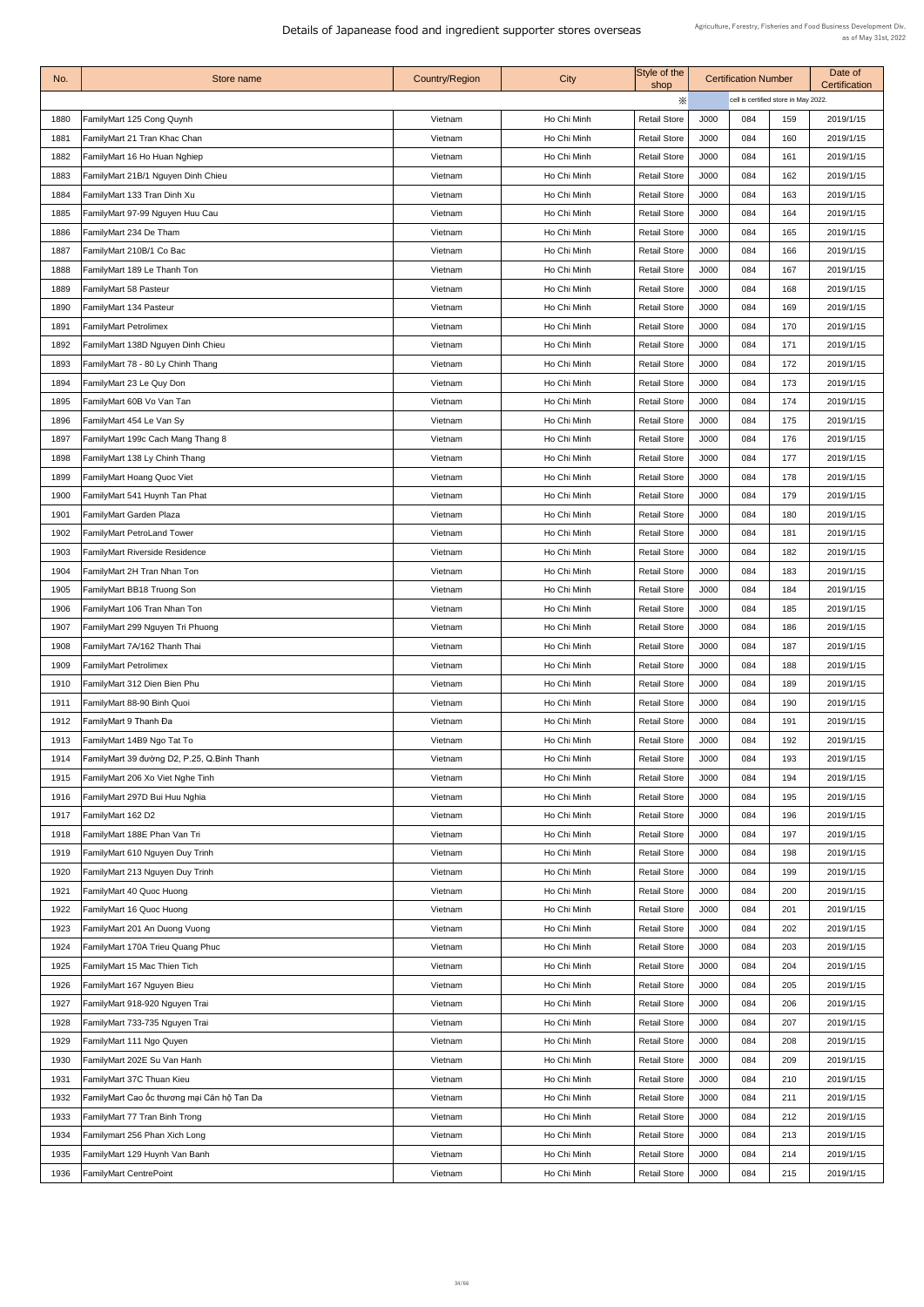| No.  | Store name                          | <b>Country/Region</b> | <b>City</b>       | Style of the<br>shop |             | <b>Certification Number</b>          |     | Date of<br>Certification |
|------|-------------------------------------|-----------------------|-------------------|----------------------|-------------|--------------------------------------|-----|--------------------------|
|      |                                     |                       |                   | $\times$             |             | cell is certified store in May 2022. |     |                          |
| 1937 | FamilyMart Cao ốc Galaxy            | Vietnam               | Ho Chi Minh       | <b>Retail Store</b>  | J000        | 084                                  | 216 | 2019/1/15                |
| 1938 | <b>FamilyMart Sora Gardens</b>      | Vietnam               | Ho Chi Minh       | <b>Retail Store</b>  | J000        | 084                                  | 217 | 2019/1/15                |
| 1939 | FamilyMart 416 Phan Huy Ich         | Vietnam               | Ho Chi Minh       | <b>Retail Store</b>  | J000        | 084                                  | 218 | 2019/1/15                |
| 1940 | FamilyMart 247 Thong Nhat           | Vietnam               | Ho Chi Minh       | <b>Retail Store</b>  | J000        | 084                                  | 219 | 2019/1/15                |
| 1941 | <b>FamilyMart 529 Le Duc Tho</b>    | Vietnam               | Ho Chi Minh       | <b>Retail Store</b>  | J000        | 084                                  | 220 | 2019/1/15                |
| 1942 | FamilyMart 27 Pham Van Chieu        | Vietnam               | Ho Chi Minh       | <b>Retail Store</b>  | J000        | 084                                  | 221 | 2019/1/15                |
| 1943 | FamilyMart 9 Phan Van Tri           | Vietnam               | Ho Chi Minh       | <b>Retail Store</b>  | J000        | 084                                  | 222 | 2019/1/15                |
| 1944 | FamilyMart 148 Hoang Hoa Tham       | Vietnam               | Ho Chi Minh       | <b>Retail Store</b>  | J000        | 084                                  | 223 | 2019/1/15                |
| 1945 | FamilyMart 362 Vo Van Ngan          | Vietnam               | Ho Chi Minh       | <b>Retail Store</b>  | J000        | 084                                  | 224 | 2019/1/15                |
| 1946 | FamilyMart KTX ĐHQG - Block Nhà A3  | Vietnam               | Ho Chi Minh       | <b>Retail Store</b>  | J000        | 084                                  | 225 | 2019/1/15                |
| 1947 | FamilyMart 162 An Duong Vuong       | Vietnam               | Ho Chi Minh       | <b>Retail Store</b>  | J000        | 084                                  | 226 | 2019/1/15                |
| 1948 | FamilyMart 809B-811 Ta Quang Buu    | Vietnam               | Ho Chi Minh       | <b>Retail Store</b>  | J000        | 084                                  | 227 | 2019/1/15                |
| 1949 | FamilyMart 570-570A Au Co           | Vietnam               | Ho Chi Minh       | <b>Retail Store</b>  | J000        | 084                                  | 228 | 2019/1/15                |
| 1950 | <b>FamilyMart 400 Le Van Sy</b>     | Vietnam               | Ho Chi Minh       | <b>Retail Store</b>  | J000        | 084                                  | 229 | 2019/1/15                |
| 1951 | FamilyMart 54-56 Thai Thi Nhan      | Vietnam               | Ho Chi Minh       | <b>Retail Store</b>  | J000        | 084                                  | 230 | 2019/1/15                |
| 1952 | FamilyMart 352 Nguyen Van Luong     | Vietnam               | Ho Chi Minh       | <b>Retail Store</b>  | J000        | 084                                  | 231 | 2019/1/15                |
| 1953 | <b>FamilyMart 487 Hau Giang</b>     | Vietnam               | Ho Chi Minh       | <b>Retail Store</b>  | J000        | 084                                  | 232 | 2019/1/15                |
| 1954 | FamilyMart 240 Nguyen Van Luong     | Vietnam               | Ho Chi Minh       | <b>Retail Store</b>  | J000        | 084                                  | 233 | 2019/1/15                |
| 1955 | <b>FamilyMart 11 Tan Hoa Dong</b>   | Vietnam               | Ho Chi Minh       | <b>Retail Store</b>  | J000        | 084                                  | 234 | 2019/1/15                |
| 1956 | FamilyMart 973 Hau Giang            | Vietnam               | Ho Chi Minh       | <b>Retail Store</b>  | J000        | 084                                  | 235 | 2019/1/15                |
| 1957 | FamilyMart 126 Ly Tu Trong          | Vietnam               | Ho Chi Minh       | <b>Retail Store</b>  | J000        | 084                                  | 236 | 2019/1/15                |
| 1958 | <b>FamilyMart Hikari</b>            | Vietnam               | <b>Binh Duong</b> | <b>Retail Store</b>  | J000        | 084                                  | 237 | 2019/1/15                |
| 1959 | <b>FamilyMart Saigon Sky Garden</b> | Vietnam               | Ho Chi Minh       | <b>Retail Store</b>  | J000        | 084                                  | 238 | 2019/1/15                |
| 1960 | FamilyMart Zen Plaza                | Vietnam               | Ho Chi Minh       | <b>Retail Store</b>  | J000        | 084                                  | 239 | 2019/1/15                |
| 1961 | <b>Tokyo Shop Hanoi</b>             | Vietnam               | Hanoi             | <b>Retail Store</b>  | J000        | 084                                  | 280 | 2019/1/15                |
| 1962 | Tokyo Shop Hai Phong                | Vietnam               | Hanoi             | <b>Retail Store</b>  | J000        | 084                                  | 281 | 2019/1/15                |
|      | 1963   Tokyo Shop HCMC - Dist 1     | Vietnam               | Ho Chi Minh       | <b>Retail Store</b>  | J000        | 084                                  | 282 | 2019/1/15                |
| 1964 | Tokyo Shop HCMC - Dist 7            | Vietnam               | Ho Chi Minh       | <b>Retail Store</b>  | J000        | 084                                  | 283 | 2019/1/15                |
| 1965 | Hachi Hachi                         | Vietnam               | Ho Chi Minh       | <b>Retail Store</b>  | J000        | 084                                  | 439 | 2021/12/24               |
| 1966 | <b>SHIZURU</b>                      | India                 | Bengaluru         | <b>Retail Store</b>  | J000        | 091                                  | 044 | 2022/2/3                 |
| 1967 | <b>JAPANSHOP</b>                    | Cambodia              | <b>Phnom Penh</b> | <b>Retail Store</b>  | J000        | 855                                  | 002 | 2021/2/8                 |
| 1968 | <b>CHITA</b>                        | <b>Myanmar</b>        | Yangon            | <b>Retail Store</b>  | J000        | 095                                  | 002 | 2020/2/17                |
| 1969 | <b>IMADISON SQUARE MARKETING</b>    | Philippine            | Manila            | <b>Retail Store</b>  | J000        | 063                                  | 001 | 2018/5/23                |
| 1970 | <b>LANDMARK</b>                     | Philippine            | Manila            | <b>Retail Store</b>  | J000        | 063                                  | 002 | 2018/5/23                |
| 1971 | Epilogu                             | Philippine            | Manila            | <b>Retail Store</b>  | J000        | 063                                  | 004 | 2020/5/12                |
| 1972 | Prologue                            | Philippine            | Manila            | <b>Retail Store</b>  | J000        | 063                                  | 005 | 2020/5/12                |
| 1973 | Camp Curry                          | Philippine            | Manila            | <b>Retail Store</b>  | J000        | 063                                  | 006 | 2020/5/12                |
| 1974 | Fukuhachi                           | Philippine            | Taguig            | <b>Retail Store</b>  | J000        | 063                                  | 007 | 2021/6/15                |
| 1975 | <b>DOUGH AND GROCER CORPORATION</b> | Philippine            | Manila            | <b>Retail Store</b>  | J000        | 063                                  | 015 | 2022/4/25                |
| 1976 | <b>Rimping Supermarket</b>          | Laos                  | Vientiane         | <b>Retail Store</b>  | J000        | 856                                  | 001 | 2018/10/22               |
| 1977 | <b>Phin Tokyo Plaza</b>             | Laos                  | Vientiane         | <b>Retail Store</b>  | J000        | 856                                  | 003 | 2018/10/22               |
| 1978 | Ichiban Bento & Mini Market-Etiler  | Turkey                | Istanbul          | <b>Retail Store</b>  | <b>J000</b> | 090                                  | 053 | 2021/1/27                |
| 1979 | Chado Tea Arnavutköy                | Turkey                | Istanbul          | <b>Retail Store</b>  | J000        | 090                                  | 054 | 2021/6/15                |
| 1980 | Chado Tea Topağacı                  | Turkey                | Istanbul          | <b>Retail Store</b>  | J000        | 090                                  | 055 | 2021/6/15                |
| 1981 | Chado Tea Caddebostan               | Turkey                | Istanbul          | <b>Retail Store</b>  | J000        | 090                                  | 056 | 2021/6/15                |
| 1982 | Chado Tea Next Level                | Turkey                | Ankara            | <b>Retail Store</b>  | J000        | 090                                  | 057 | 2021/6/15                |
| 1983 | Chado Tea Cihangir                  | Turkey                | Istanbul          | <b>Retail Store</b>  | J000        | 090                                  | 058 | 2021/6/15                |
| 1984 | Summit Trading Company.LLC          | U.A.E                 | Abu Dhabi         | <b>Retail Store</b>  | J000        | 971                                  | 006 | 2020/7/2                 |
| 1985 | Gourmet Ya                          | U.A.E                 | Dubai             | <b>Retail Store</b>  | J000        | 971                                  | 008 | 2020/7/13                |
| 1986 | Chateraise /Mirdif 35               | U.A.E                 | Dubai             | <b>Retail Store</b>  | J000        | 971                                  | 020 | 2022/3/3                 |
| 1987 | YATSUDOKI /Mall of the Emirates     | U.A.E                 | Dubai             | <b>Retail Store</b>  | J000        | 971                                  | 021 | 2022/3/3                 |
| 1988 | <b>Hanaro Market WLL</b>            | <b>Bahrain</b>        | Manama            | <b>Retail Store</b>  | J000        | 973                                  | 003 | 2021/10/1                |
| 1989 | Singarea Asian Supermarket          | Kuwait                | Kuwait            | <b>Retail Store</b>  | J000        | 965                                  | 002 | 2021/10/1                |
| 1990 | Alaman Coop                         | Kuwait                | Kuwait            | <b>Retail Store</b>  | J000        | 965                                  | 003 | 2021/10/1                |
| 1991 | YAMAMA ASIAN MART                   | Kuwait                | Kuwait            | <b>Retail Store</b>  | J000        | 965                                  | 007 | 2021/10/19               |
| 1992 | Ginza Market Kuwait                 | Kuwait                | Kuwait            | <b>Retail Store</b>  | J000        | 965                                  | 008 | 2021/10/19               |
| 1993 | <b>JINYA JAPANESE MARKET</b>        | Kenya                 | Nairobi           | <b>Retail Store</b>  | J000        | 254                                  | 005 | 2022/2/10                |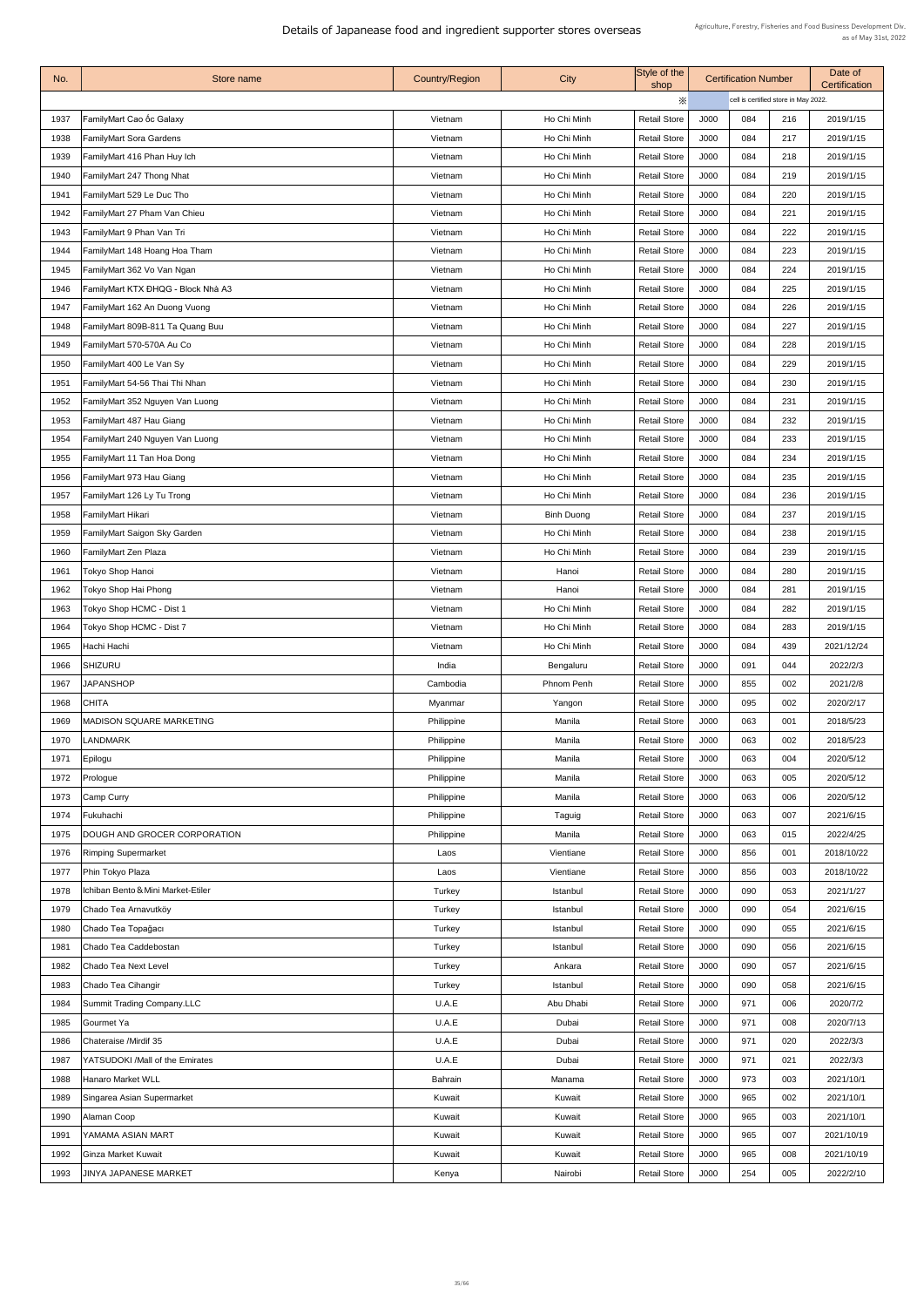| No.  | Store name                           | <b>Country/Region</b> | City                   | Style of the<br>shop |      | <b>Certification Number</b>          |     | Date of<br><b>Certification</b> |  |
|------|--------------------------------------|-----------------------|------------------------|----------------------|------|--------------------------------------|-----|---------------------------------|--|
|      |                                      |                       |                        | $\times$             |      | cell is certified store in May 2022. |     |                                 |  |
| 1994 | <b>Osawa Enterprises</b>             | Australia             | Sydney                 | <b>Retail Store</b>  | J000 | 061                                  | 004 | 2018/8/20                       |  |
| 1995 | <b>VICTOR CHURCHILL</b>              | Australia             | Sydney                 | <b>Retail Store</b>  | J000 | 061                                  | 005 | 2018/8/20                       |  |
| 1996 | Wrights the butchers                 | Australia             | Sydney                 | <b>Retail Store</b>  | J000 | 061                                  | 006 | 2018/8/20                       |  |
| 1997 | The Good Grub Hub                    | Australia             | Sydney                 | <b>Retail Store</b>  | J000 | 061                                  | 008 | 2020/9/4                        |  |
| 1998 | Tokyo Mart / Sydney                  | Australia             | Sydney                 | <b>Retail Store</b>  | J003 | 061                                  | 001 | 2017/4/6                        |  |
| 1999 | Fuji Mart / Brisbane                 | Australia             | <b>Brisbane</b>        | <b>Retail Store</b>  | J003 | 061                                  | 002 | 2017/4/6                        |  |
| 2000 | Fuji Mart / Gold Coast               | Australia             | Gold coast             | <b>Retail Store</b>  | J003 | 061                                  | 003 | 2017/4/6                        |  |
| 2001 | Fuji Mart / Melbourne                | Australia             | Melbourne              | <b>Retail Store</b>  | J003 | 061                                  | 004 | 2017/4/6                        |  |
| 2002 | Fuji Mart / Perth                    | Australia             | Perth                  | <b>Retail Store</b>  | J003 | 061                                  | 005 | 2017/4/6                        |  |
| 2003 | Oceania Seafoods                     | Australia             | Melbourne              | <b>Retail Store</b>  | J003 | 061                                  | 014 | 2020/8/25                       |  |
| 2004 | You-Mart Japan                       | Australia             | Cairns                 | <b>Retail Store</b>  | J003 | 061                                  | 019 | 2020/9/4                        |  |
| 2005 | UME-YA                               | Australia             | Sydney                 | <b>Retail Store</b>  | J003 | 061                                  | 021 | 2020/9/7                        |  |
| 2006 | <b>Central Pacific Trading</b>       | Australia             | <b>Brisbane</b>        | <b>Retail Store</b>  | J003 | 061                                  | 024 | 2020/9/10                       |  |
| 2007 | <b>JFC AUSTRALIA CO PTY LTD</b>      | Australia             | Sydney                 | <b>Retail Store</b>  | J003 | 061                                  | 027 | 2020/9/11                       |  |
| 2008 | Thanks mart                          | Australia             | Sydney                 | <b>Retail Store</b>  | J003 | 061                                  | 028 | 2020/9/11                       |  |
| 2009 | Lucky Mart                           | Australia             | Sydney                 | <b>Retail Store</b>  | J003 | 061                                  | 044 | 2020/9/21                       |  |
| 2010 | Matcha Matcha by Grow Green Tea      | Australia             | Sydney                 | <b>Retail Store</b>  | J003 | 061                                  | 046 | 2020/9/25                       |  |
| 2011 | Mum's Food Corporation               | Australia             | Sydney                 | <b>Retail Store</b>  | J003 | 061                                  | 048 | 2020/9/18                       |  |
| 2012 | <b>LITTLE TOKYO</b>                  | Australia             | Adelaide               | <b>Retail Store</b>  | J003 | 061                                  | 050 | 2020/9/25                       |  |
| 2013 | Dan Murphy's Armidale                | Australia             | <b>New South Wales</b> | <b>Retail Store</b>  | J000 | 061                                  | 013 | 2021/4/28                       |  |
| 2014 | Dan Murphy's Castle Hill             | Australia             | <b>New South Wales</b> | <b>Retail Store</b>  | J000 | 061                                  | 014 | 2021/4/28                       |  |
| 2015 | Dan Murphy's Charlestown             | Australia             | <b>New South Wales</b> | <b>Retail Store</b>  | J000 | 061                                  | 015 | 2021/4/28                       |  |
| 2016 | Dan Murphy's Erina                   | Australia             | <b>New South Wales</b> | <b>Retail Store</b>  | J000 | 061                                  | 016 | 2021/4/28                       |  |
| 2017 | Dan Murphy's Green Hills             | Australia             | <b>New South Wales</b> | <b>Retail Store</b>  | J000 | 061                                  | 017 | 2021/4/28                       |  |
| 2018 | Dan Murphy's Hornsby                 | Australia             | <b>New South Wales</b> | <b>Retail Store</b>  | J000 | 061                                  | 018 | 2021/4/28                       |  |
| 2019 | Dan Murphy's Glendale                | Australia             | <b>New South Wales</b> | <b>Retail Store</b>  | J000 | 061                                  | 019 | 2021/4/28                       |  |
| 2020 | Dan Murphy's Kotara                  | Australia             | <b>New South Wales</b> | <b>Retail Store</b>  | J000 | 061                                  | 020 | 2021/4/28                       |  |
| 2021 | Dan Murphy's Newcastle West          | Australia             | <b>New South Wales</b> | <b>Retail Store</b>  | J000 | 061                                  | 021 | 2021/4/28                       |  |
| 2022 | Dan Murphy's Port Macquarie          | Australia             | <b>New South Wales</b> | <b>Retail Store</b>  | J000 | 061                                  | 022 | 2021/4/28                       |  |
| 2023 | Dan Murphy's Raymond Terrace         | Australia             | <b>New South Wales</b> | <b>Retail Store</b>  | J000 | 061                                  | 023 | 2021/4/28                       |  |
| 2024 | Dan Murphy's Rouse Hill (Kellyville) | Australia             | <b>New South Wales</b> | <b>Retail Store</b>  | J000 | 061                                  | 024 | 2021/4/28                       |  |
| 2025 | Dan Murphy's Swansea                 | Australia             | <b>New South Wales</b> | <b>Retail Store</b>  | J000 | 061                                  | 025 | 2021/4/28                       |  |
| 2026 | Dan Murphy's Tamworth                | Australia             | <b>New South Wales</b> | <b>Retail Store</b>  | J000 | 061                                  | 026 | 2021/4/28                       |  |
| 2027 | Dan Murphy's Thornleigh              | Australia             | <b>New South Wales</b> | <b>Retail Store</b>  | J000 | 061                                  | 027 | 2021/4/28                       |  |
| 2028 | Dan Murphy's Tuggerah                | Australia             | <b>New South Wales</b> | <b>Retail Store</b>  | J000 | 061                                  | 028 | 2021/4/28                       |  |
| 2029 | Dan Murphy's West Gosford            | Australia             | <b>New South Wales</b> | <b>Retail Store</b>  | J000 | 061                                  | 029 | 2021/4/28                       |  |
| 2030 | Dan Murphy's Alexandria              | Australia             | <b>New South Wales</b> | <b>Retail Store</b>  | J000 | 061                                  | 030 | 2021/4/28                       |  |
| 2031 | Dan Murphy's Burwood                 | Australia             | <b>New South Wales</b> | <b>Retail Store</b>  | J000 | 061                                  | 031 | 2021/4/28                       |  |
| 2032 | Dan Murphy's Coogee                  | Australia             | <b>New South Wales</b> | <b>Retail Store</b>  | J000 | 061                                  | 032 | 2021/4/28                       |  |
| 2033 | Dan Murphy's Bondi Junction          | Australia             | <b>New South Wales</b> | <b>Retail Store</b>  | J000 | 061                                  | 033 | 2021/4/28                       |  |
| 2034 | Dan Murphy's Double Bay              | Australia             | <b>New South Wales</b> | <b>Retail Store</b>  | J000 | 061                                  | 034 | 2021/4/28                       |  |
| 2035 | Dan Murphy's Eastwood                | Australia             | <b>New South Wales</b> | <b>Retail Store</b>  | J000 | 061                                  | 035 | 2021/4/28                       |  |
| 2036 | Dan Murphy's Elanora Heights         | Australia             | <b>New South Wales</b> | <b>Retail Store</b>  | J000 | 061                                  | 036 | 2021/4/28                       |  |
| 2037 | Dan Murphy's Figtree Cellars         | Australia             | <b>New South Wales</b> | <b>Retail Store</b>  | J000 | 061                                  | 037 | 2021/4/28                       |  |
| 2038 | Dan Murphy's Gladesville             | Australia             | <b>New South Wales</b> | <b>Retail Store</b>  | J000 | 061                                  | 038 | 2021/4/28                       |  |
| 2039 | Dan Murphy's Kingsford               | Australia             | <b>New South Wales</b> | <b>Retail Store</b>  | J000 | 061                                  | 039 | 2021/4/28                       |  |
| 2040 | Dan Murphy's Leichhardt              | Australia             | <b>New South Wales</b> | <b>Retail Store</b>  | J000 | 061                                  | 040 | 2021/4/28                       |  |
| 2041 | Dan Murphy's Manly Vale              | Australia             | <b>New South Wales</b> | <b>Retail Store</b>  | J000 | 061                                  | 041 | 2021/4/28                       |  |
| 2042 | Dan Murphy's Mona Vale               | Australia             | <b>New South Wales</b> | <b>Retail Store</b>  | J000 | 061                                  | 042 | 2021/4/28                       |  |
| 2043 | Dan Murphy's Mosman                  | Australia             | <b>New South Wales</b> | <b>Retail Store</b>  | J000 | 061                                  | 043 | 2021/4/28                       |  |
| 2044 | Dan Murphy's North Ryde              | Australia             | <b>New South Wales</b> | <b>Retail Store</b>  | J000 | 061                                  | 044 | 2021/4/28                       |  |
| 2045 | Dan Murphy's Rosebery                | Australia             | <b>New South Wales</b> | <b>Retail Store</b>  | J000 | 061                                  | 045 | 2021/4/28                       |  |
| 2046 | Dan Murphy's Strathfield South       | Australia             | <b>New South Wales</b> | <b>Retail Store</b>  | J000 | 061                                  | 046 | 2021/4/28                       |  |
| 2047 | Dan Murphy's Top Ryde                | Australia             | <b>New South Wales</b> | <b>Retail Store</b>  | J000 | 061                                  | 047 | 2021/4/28                       |  |
| 2048 | Dan Murphy's Vaucluse Cellars        | Australia             | <b>New South Wales</b> | <b>Retail Store</b>  | J000 | 061                                  | 048 | 2021/4/28                       |  |
| 2049 | Dan Murphy's Willoughby              | Australia             | <b>New South Wales</b> | <b>Retail Store</b>  | J000 | 061                                  | 049 | 2021/4/28                       |  |
| 2050 | Dan Murphy's Frenchs Forest          | Australia             | <b>New South Wales</b> | <b>Retail Store</b>  | J000 | 061                                  | 050 | 2021/4/28                       |  |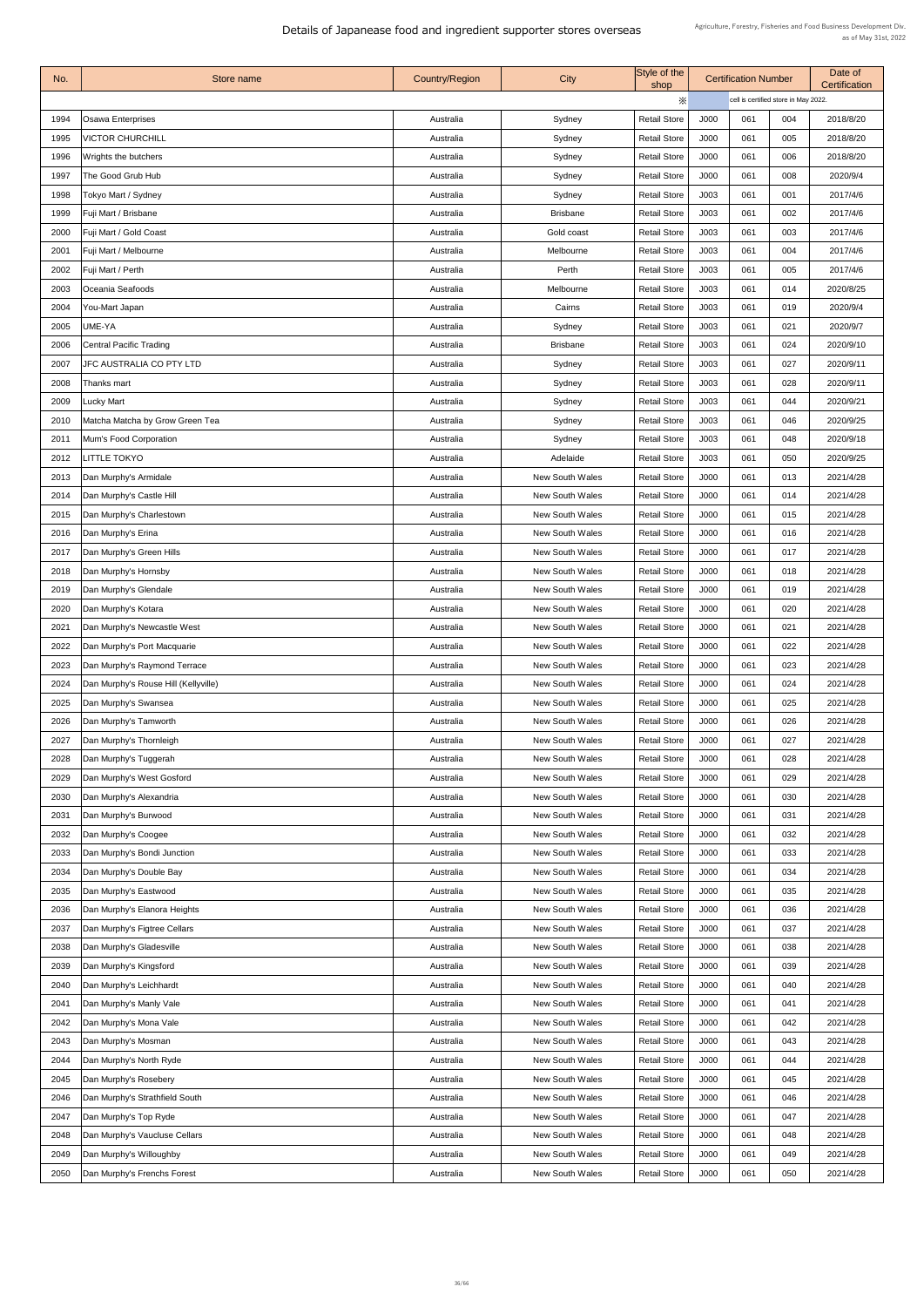| No.  | Store name                          | <b>Country/Region</b> | City                   | Style of the<br>shop |             | <b>Certification Number</b>          |     | Date of<br><b>Certification</b> |
|------|-------------------------------------|-----------------------|------------------------|----------------------|-------------|--------------------------------------|-----|---------------------------------|
|      |                                     |                       |                        | $\times$             |             | cell is certified store in May 2022. |     |                                 |
| 2051 | Dan Murphy's Bankstown              | Australia             | <b>New South Wales</b> | <b>Retail Store</b>  | J000        | 061                                  | 051 | 2021/4/28                       |
| 2052 | Dan Murphy's Bathurst               | Australia             | <b>New South Wales</b> | <b>Retail Store</b>  | J000        | 061                                  | 052 | 2021/4/28                       |
| 2053 | Dan Murphy's Blacktown              | Australia             | <b>New South Wales</b> | <b>Retail Store</b>  | J000        | 061                                  | 053 | 2021/4/28                       |
| 2054 | Dan Murphy's Carnes Hill            | Australia             | <b>New South Wales</b> | <b>Retail Store</b>  | J000        | 061                                  | 054 | 2021/4/28                       |
| 2055 | Dan Murphy's Casula                 | Australia             | <b>New South Wales</b> | <b>Retail Store</b>  | J000        | 061                                  | 055 | 2021/4/28                       |
| 2056 | Dan Murphy's Colyton                | Australia             | <b>New South Wales</b> | <b>Retail Store</b>  | J000        | 061                                  | 056 | 2021/4/28                       |
| 2057 | Dan Murphy's Dubbo                  | Australia             | <b>New South Wales</b> | <b>Retail Store</b>  | J000        | 061                                  | 057 | 2021/4/28                       |
| 2058 | Dan Murphy's Emu Plains             | Australia             | <b>New South Wales</b> | <b>Retail Store</b>  | J000        | 061                                  | 058 | 2021/4/28                       |
| 2059 | Dan Murphy's Guildford              | Australia             | <b>New South Wales</b> | <b>Retail Store</b>  | J000        | 061                                  | 059 | 2021/4/28                       |
| 2060 | Dan Murphy's Katoomba               | Australia             | <b>New South Wales</b> | <b>Retail Store</b>  | J000        | 061                                  | 060 | 2021/4/28                       |
| 2061 | Dan Murphy's Macarthur Square       | Australia             | <b>New South Wales</b> | <b>Retail Store</b>  | J000        | 061                                  | 061 | 2021/4/28                       |
| 2062 | Dan Murphy's Narellan               | Australia             | <b>New South Wales</b> | <b>Retail Store</b>  | J000        | 061                                  | 062 | 2021/4/28                       |
| 2063 | Dan Murphy's Orange                 | Australia             | <b>New South Wales</b> | <b>Retail Store</b>  | <b>J000</b> | 061                                  | 063 | 2021/4/28                       |
| 2064 | Dan Murphy's Penrith                | Australia             | <b>New South Wales</b> | <b>Retail Store</b>  | J000        | 061                                  | 064 | 2021/4/28                       |
| 2065 | Dan Murphy's Richmond (NSW)         | Australia             | <b>New South Wales</b> | <b>Retail Store</b>  | J000        | 061                                  | 065 | 2021/4/28                       |
| 2066 | Dan Murphy's Warwick Farm           | Australia             | <b>New South Wales</b> | <b>Retail Store</b>  | J000        | 061                                  | 066 | 2021/4/28                       |
| 2067 | Dan Murphy's Wentworthville         | Australia             | <b>New South Wales</b> | <b>Retail Store</b>  | J000        | 061                                  | 067 | 2021/4/28                       |
| 2068 | Dan Murphy's Batemans Bay           | Australia             | <b>New South Wales</b> | <b>Retail Store</b>  | J000        | 061                                  | 068 | 2021/4/28                       |
| 2069 | Dan Murphy's Bega                   | Australia             | <b>New South Wales</b> | <b>Retail Store</b>  | J000        | 061                                  | 069 | 2021/4/28                       |
| 2070 | Dan Murphy's Belconnen              | Australia             | <b>New South Wales</b> | <b>Retail Store</b>  | J000        | 061                                  | 070 | 2021/4/28                       |
| 2071 | Dan Murphy's Canberra Airport       | Australia             | <b>New South Wales</b> | <b>Retail Store</b>  | J000        | 061                                  | 071 | 2021/4/28                       |
| 2072 | Dan Murphy's Caringbah              | Australia             | <b>New South Wales</b> | <b>Retail Store</b>  | J000        | 061                                  | 072 | 2021/4/28                       |
| 2073 | Dan Murphy's Dickson                | Australia             | <b>New South Wales</b> | <b>Retail Store</b>  | J000        | 061                                  | 073 | 2021/4/28                       |
| 2074 | Dan Murphy's Corrimal               | Australia             | <b>New South Wales</b> | <b>Retail Store</b>  | J000        | 061                                  | 074 | 2021/4/28                       |
| 2075 | Dan Murphy's Gungahlin              | Australia             | <b>New South Wales</b> | <b>Retail Store</b>  | J000        | 061                                  | 075 | 2021/4/28                       |
| 2076 | Dan Murphy's Hurstville             | Australia             | <b>New South Wales</b> | <b>Retail Store</b>  | J000        | 061                                  | 076 | 2021/4/28                       |
| 2077 | Dan Murphy's Menai                  | Australia             | <b>New South Wales</b> | <b>Retail Store</b>  | J000        | 061                                  | 077 | 2021/4/28                       |
| 2078 | Dan Murphy's Mittagong              | Australia             | <b>New South Wales</b> | <b>Retail Store</b>  | J000        | 061                                  | 078 | 2021/4/28                       |
| 2079 | Dan Murphy's Nowra                  | Australia             | <b>New South Wales</b> | <b>Retail Store</b>  | J000        | 061                                  | 079 | 2021/4/28                       |
| 2080 | Dan Murphy's Phillip                | Australia             | <b>New South Wales</b> | <b>Retail Store</b>  | J000        | 061                                  | 080 | 2021/4/28                       |
| 2081 | Dan Murphy's Queanbeyan             | Australia             | <b>New South Wales</b> | <b>Retail Store</b>  | J000        | 061                                  | 081 | 2021/4/28                       |
| 2082 | Dan Murphy's Shellharbour           | Australia             | <b>New South Wales</b> | <b>Retail Store</b>  | J000        | 061                                  | 082 | 2021/4/28                       |
| 2083 | Dan Murphy's Tuggeranong            | Australia             | <b>New South Wales</b> | <b>Retail Store</b>  | J000        | 061                                  | 083 | 2021/4/28                       |
| 2084 | Dan Murphy's Wagga Wagga            | Australia             | <b>New South Wales</b> | <b>Retail Store</b>  | J000        | 061                                  | 084 | 2021/4/28                       |
| 2085 | Dan Murphy's Wolli Creek            | Australia             | <b>New South Wales</b> | <b>Retail Store</b>  | J000        | 061                                  | 085 | 2021/4/28                       |
| 2086 | Dan Murphy's Wollongong North       | Australia             | <b>New South Wales</b> | <b>Retail Store</b>  | J000        | 061                                  | 086 | 2021/4/28                       |
| 2087 | Dan Murphy's Aitkenvale             | Australia             | Queensland             | <b>Retail Store</b>  | J000        | 061                                  | 087 | 2021/4/28                       |
| 2088 | Dan Murphy's Allenstown/Rockhampton | Australia             | Queensland             | <b>Retail Store</b>  | J000        | 061                                  | 088 | 2021/4/28                       |
| 2089 | Dan Murphy's Bundaberg (Melb Hotel) | Australia             | Queensland             | <b>Retail Store</b>  | J000        | 061                                  | 089 | 2021/4/28                       |
| 2090 | Dan Murphy's Dalrymple              | Australia             | Queensland             | <b>Retail Store</b>  | J000        | 061                                  | 090 | 2021/4/28                       |
| 2091 | Dan Murphy's Earlville              | Australia             | Queensland             | <b>Retail Store</b>  | J000        | 061                                  | 091 | 2021/4/28                       |
| 2092 | Dan Murphy's Gladstone              | Australia             | Queensland             | <b>Retail Store</b>  | J000        | 061                                  | 092 | 2021/4/28                       |
| 2093 | Dan Murphy's Hervey Bay             | Australia             | Queensland             | <b>Retail Store</b>  | J000        | 061                                  | 093 | 2021/4/28                       |
| 2094 | Dan Murphy's Kirwan                 | Australia             | Queensland             | <b>Retail Store</b>  | J000        | 061                                  | 094 | 2021/4/28                       |
| 2095 | Dan Murphy's Mackay                 | Australia             | Queensland             | <b>Retail Store</b>  | J000        | 061                                  | 095 | 2021/4/28                       |
| 2096 | Dan Murphy's Maryborough            | Australia             | Queensland             | <b>Retail Store</b>  | J000        | 061                                  | 096 | 2021/4/28                       |
| 2097 | Dan Murphy's Mt Pleasant            | Australia             | Queensland             | <b>Retail Store</b>  | J000        | 061                                  | 097 | 2021/4/28                       |
| 2098 | Dan Murphy's Smithfield             | Australia             | Queensland             | <b>Retail Store</b>  | J000        | 061                                  | 098 | 2021/4/28                       |
| 2099 | Dan Murphy's Albany Creek (QLD)     | Australia             | Queensland             | <b>Retail Store</b>  | J000        | 061                                  | 099 | 2021/4/28                       |
| 2100 | Dan Murphy's Brisbane Airport       | Australia             | Queensland             | <b>Retail Store</b>  | J000        | 061                                  | 100 | 2021/4/28                       |
| 2101 | Dan Murphy's Caloundra              | Australia             | Queensland             | <b>Retail Store</b>  | J000        | 061                                  | 101 | 2021/4/28                       |
| 2102 | Dan Murphy's Chermside              | Australia             | Queensland             | <b>Retail Store</b>  | J000        | 061                                  | 102 | 2021/4/28                       |
| 2103 | Dan Murphy's Coolum                 | Australia             | Queensland             | <b>Retail Store</b>  | J000        | 061                                  | 103 | 2021/4/28                       |
| 2104 | Dan Murphy's Deception Bay          | Australia             | Queensland             | <b>Retail Store</b>  | J000        | 061                                  | 104 | 2021/4/28                       |
| 2105 | Dan Murphy's Hamilton               | Australia             | Queensland             | <b>Retail Store</b>  | J000        | 061                                  | 105 | 2021/4/28                       |
| 2106 | Dan Murphy's Kawana                 | Australia             | Queensland             | <b>Retail Store</b>  | J000        | 061                                  | 106 | 2021/4/28                       |
| 2107 | Dan Murphy's Kippa Ring             | Australia             | Queensland             | <b>Retail Store</b>  | J000        | 061                                  | 107 | 2021/4/28                       |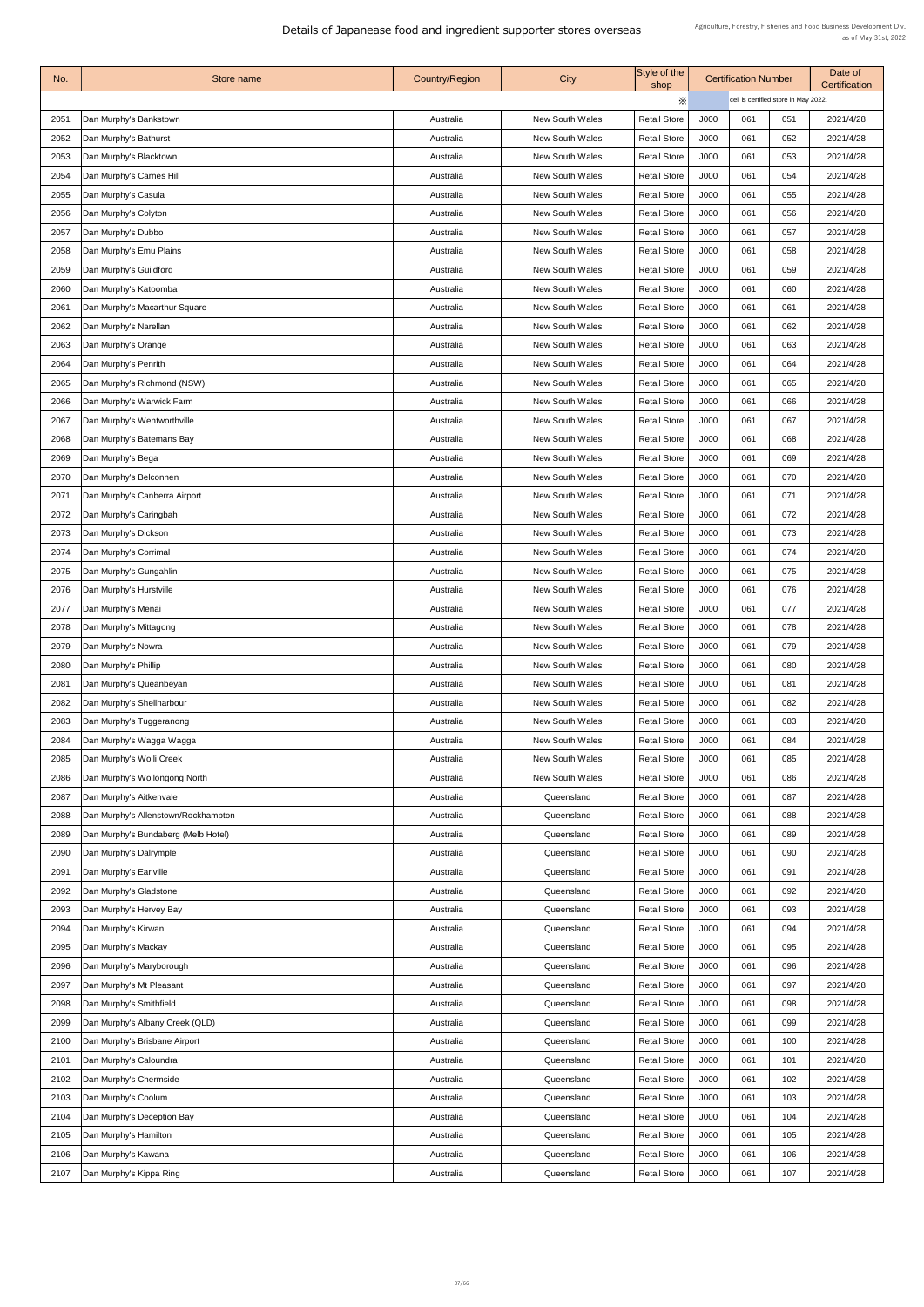| No.  | Store name                            | <b>Country/Region</b> | City       | Style of the<br>shop |             | <b>Certification Number</b>          |     | Date of<br><b>Certification</b> |
|------|---------------------------------------|-----------------------|------------|----------------------|-------------|--------------------------------------|-----|---------------------------------|
|      |                                       |                       |            | $\times$             |             | cell is certified store in May 2022. |     |                                 |
| 2108 | Dan Murphy's Mango Hills (Northlakes) | Australia             | Queensland | <b>Retail Store</b>  | J000        | 061                                  | 108 | 2021/4/28                       |
| 2109 | Dan Murphy's Newstead                 | Australia             | Queensland | <b>Retail Store</b>  | J000        | 061                                  | 109 | 2021/4/28                       |
| 2110 | Dan Murphy's Noosaville               | Australia             | Queensland | <b>Retail Store</b>  | J000        | 061                                  | 110 | 2021/4/28                       |
| 2111 | Dan Murphy's Strathpine               | Australia             | Queensland | <b>Retail Store</b>  | J000        | 061                                  | 111 | 2021/4/28                       |
| 2112 | Dan Murphy's The Gap                  | Australia             | Queensland | <b>Retail Store</b>  | J000        | 061                                  | 112 | 2021/4/28                       |
| 2113 | Dan Murphy's Woolloongabba            | Australia             | Queensland | <b>Retail Store</b>  | J000        | 061                                  | 113 | 2021/4/28                       |
| 2114 | Dan Murphy's Beenleigh                | Australia             | Queensland | <b>Retail Store</b>  | J000        | 061                                  | 114 | 2021/4/28                       |
| 2115 | Dan Murphy's Holland Park             | Australia             | Queensland | <b>Retail Store</b>  | J000        | 061                                  | 115 | 2021/4/28                       |
| 2116 | Dan Murphy's Ipswich                  | Australia             | Queensland | <b>Retail Store</b>  | J000        | 061                                  | 116 | 2021/4/28                       |
| 2117 | Dan Murphy's Jimboomba                | Australia             | Queensland | <b>Retail Store</b>  | J000        | 061                                  | 117 | 2021/4/28                       |
| 2118 | Dan Murphy's Middle Park              | Australia             | Queensland | <b>Retail Store</b>  | J000        | 061                                  | 118 | 2021/4/28                       |
| 2119 | Dan Murphy's Oxley                    | Australia             | Queensland | <b>Retail Store</b>  | J000        | 061                                  | 119 | 2021/4/28                       |
| 2120 | Dan Murphy's Redbank Plains           | Australia             | Queensland | <b>Retail Store</b>  | <b>J000</b> | 061                                  | 120 | 2021/4/28                       |
| 2121 | Dan Murphy's Springwood               | Australia             | Queensland | <b>Retail Store</b>  | J000        | 061                                  | 121 | 2021/4/28                       |
| 2122 | Dan Murphy's Sunnybank                | Australia             | Queensland | <b>Retail Store</b>  | J000        | 061                                  | 122 | 2021/4/28                       |
| 2123 | Dan Murphy's Toowoomba                | Australia             | Queensland | <b>Retail Store</b>  | J000        | 061                                  | 123 | 2021/4/28                       |
| 2124 | Dan Murphy's Victoria Point           | Australia             | Queensland | <b>Retail Store</b>  | J000        | 061                                  | 124 | 2021/4/28                       |
| 2125 | Dan Murphy's Wilsonton                | Australia             | Queensland | <b>Retail Store</b>  | J000        | 061                                  | 125 | 2021/4/28                       |
| 2126 | Dan Murphy's Wynnum West              | Australia             | Queensland | <b>Retail Store</b>  | J000        | 061                                  | 126 | 2021/4/28                       |
| 2127 | Dan Murphy's Yamanto                  | Australia             | Queensland | <b>Retail Store</b>  | J000        | 061                                  | 127 | 2021/4/28                       |
| 2128 | Dan Murphy's Ballina (NSW)            | Australia             | Queensland | <b>Retail Store</b>  | J000        | 061                                  | 128 | 2021/4/28                       |
| 2129 | Dan Murphy's Benowa                   | Australia             | Queensland | <b>Retail Store</b>  | J000        | 061                                  | 129 | 2021/4/28                       |
| 2130 | Dan Murphy's Biggera Waters           | Australia             | Queensland | <b>Retail Store</b>  | J000        | 061                                  | 130 | 2021/4/28                       |
| 2131 | Dan Murphy's Burleigh Waters          | Australia             | Queensland | <b>Retail Store</b>  | J000        | 061                                  | 131 | 2021/4/28                       |
| 2132 | Dan Murphy's Coffs Harbour (NSW)      | Australia             | Queensland | <b>Retail Store</b>  | J000        | 061                                  | 132 | 2021/4/28                       |
| 2133 | Dan Murphy's Coomera                  | Australia             | Queensland | <b>Retail Store</b>  | J000        | 061                                  | 133 | 2021/4/28                       |
| 2134 | Dan Murphy's Grafton (NSW)            | Australia             | Queensland | <b>Retail Store</b>  | J000        | 061                                  | 134 | 2021/4/28                       |
| 2135 | Dan Murphy's Lismore (NSW)            | Australia             | Queensland | <b>Retail Store</b>  | J000        | 061                                  | 135 | 2021/4/28                       |
| 2136 | Dan Murphy's Mermaid Waters           | Australia             | Queensland | <b>Retail Store</b>  | J000        | 061                                  | 136 | 2021/4/28                       |
| 2137 | Dan Murphy's Miami                    | Australia             | Queensland | <b>Retail Store</b>  | J000        | 061                                  | 137 | 2021/4/28                       |
| 2138 | Dan Murphy's Nerang                   | Australia             | Queensland | <b>Retail Store</b>  | J000        | 061                                  | 138 | 2021/4/28                       |
| 2139 | Dan Murphy's Oxenford                 | Australia             | Queensland | <b>Retail Store</b>  | J000        | 061                                  | 139 | 2021/4/28                       |
| 2140 | Dan Murphy's Parkwood                 | Australia             | Queensland | <b>Retail Store</b>  | J000        | 061                                  | 140 | 2021/4/28                       |
| 2141 | Dan Murphy's Robina                   | Australia             | Queensland | <b>Retail Store</b>  | J000        | 061                                  | 141 | 2021/4/28                       |
| 2142 | Dan Murphy's Southport                | Australia             | Queensland | <b>Retail Store</b>  | J000        | 061                                  | 142 | 2021/4/28                       |
| 2143 | Dan Murphy's Tweed Heads South        | Australia             | Queensland | <b>Retail Store</b>  | J000        | 061                                  | 143 | 2021/4/28                       |
| 2144 | Dan Murphy's Ascot Vale               | Australia             | Victoria   | <b>Retail Store</b>  | J000        | 061                                  | 144 | 2021/4/28                       |
| 2145 | Dan Murphy's Caroline Springs         | Australia             | Victoria   | <b>Retail Store</b>  | J000        | 061                                  | 145 | 2021/4/28                       |
| 2146 | Dan Murphy's Ballarat                 | Australia             | Victoria   | <b>Retail Store</b>  | J000        | 061                                  | 146 | 2021/4/28                       |
| 2147 | Dan Murphy's Bellarine                | Australia             | Victoria   | <b>Retail Store</b>  | J000        | 061                                  | 147 | 2021/4/28                       |
| 2148 | Dan Murphy's Belmont                  | Australia             | Victoria   | <b>Retail Store</b>  | J000        | 061                                  | 148 | 2021/4/28                       |
| 2149 | Dan Murphy's Corio                    | Australia             | Victoria   | <b>Retail Store</b>  | J000        | 061                                  | 149 | 2021/4/28                       |
| 2150 | Dan Murphy's Delacombe                | Australia             | Victoria   | <b>Retail Store</b>  | J000        | 061                                  | 150 | 2021/4/28                       |
| 2151 | Dan Murphy's Essendon Fields          | Australia             | Victoria   | <b>Retail Store</b>  | J000        | 061                                  | 151 | 2021/4/28                       |
| 2152 | Dan Murphy's Geelong West             | Australia             | Victoria   | <b>Retail Store</b>  | J000        | 061                                  | 152 | 2021/4/28                       |
| 2153 | Dan Murphy's Hogans Corner            | Australia             | Victoria   | <b>Retail Store</b>  | J000        | 061                                  | 153 | 2021/4/28                       |
| 2154 | Dan Murphy's Melbourne City QV        | Australia             | Victoria   | <b>Retail Store</b>  | J000        | 061                                  | 154 | 2021/4/28                       |
| 2155 | Dan Murphy's Melton (Woodgrove)       | Australia             | Victoria   | <b>Retail Store</b>  | J000        | 061                                  | 155 | 2021/4/28                       |
| 2156 | Dan Murphy's Ocean Grove              | Australia             | Victoria   | <b>Retail Store</b>  | J000        | 061                                  | 156 | 2021/4/28                       |
| 2157 | Dan Murphy's Point Cook               | Australia             | Victoria   | <b>Retail Store</b>  | J000        | 061                                  | 157 | 2021/4/28                       |
| 2158 | Dan Murphy's South Melbourne          | Australia             | Victoria   | <b>Retail Store</b>  | J000        | 061                                  | 158 | 2021/4/28                       |
| 2159 | Dan Murphy's Sunshine                 | Australia             | Victoria   | <b>Retail Store</b>  | J000        | 061                                  | 159 | 2021/4/28                       |
| 2160 | Dan Murphy's The District (Docklands) | Australia             | Victoria   | <b>Retail Store</b>  | J000        | 061                                  | 160 | 2021/4/28                       |
| 2161 | Dan Murphy's Warrnambool              | Australia             | Victoria   | <b>Retail Store</b>  | J000        | 061                                  | 161 | 2021/4/28                       |
| 2162 | Dan Murphy's Albury                   | Australia             | Victoria   | <b>Retail Store</b>  | J000        | 061                                  | 162 | 2021/4/28                       |
| 2163 | Dan Murphy's Alphington               | Australia             | Victoria   | <b>Retail Store</b>  | J000        | 061                                  | 163 | 2021/4/28                       |
| 2164 | Dan Murphy's Bendigo                  | Australia             | Victoria   | <b>Retail Store</b>  | J000        | 061                                  | 164 | 2021/4/28                       |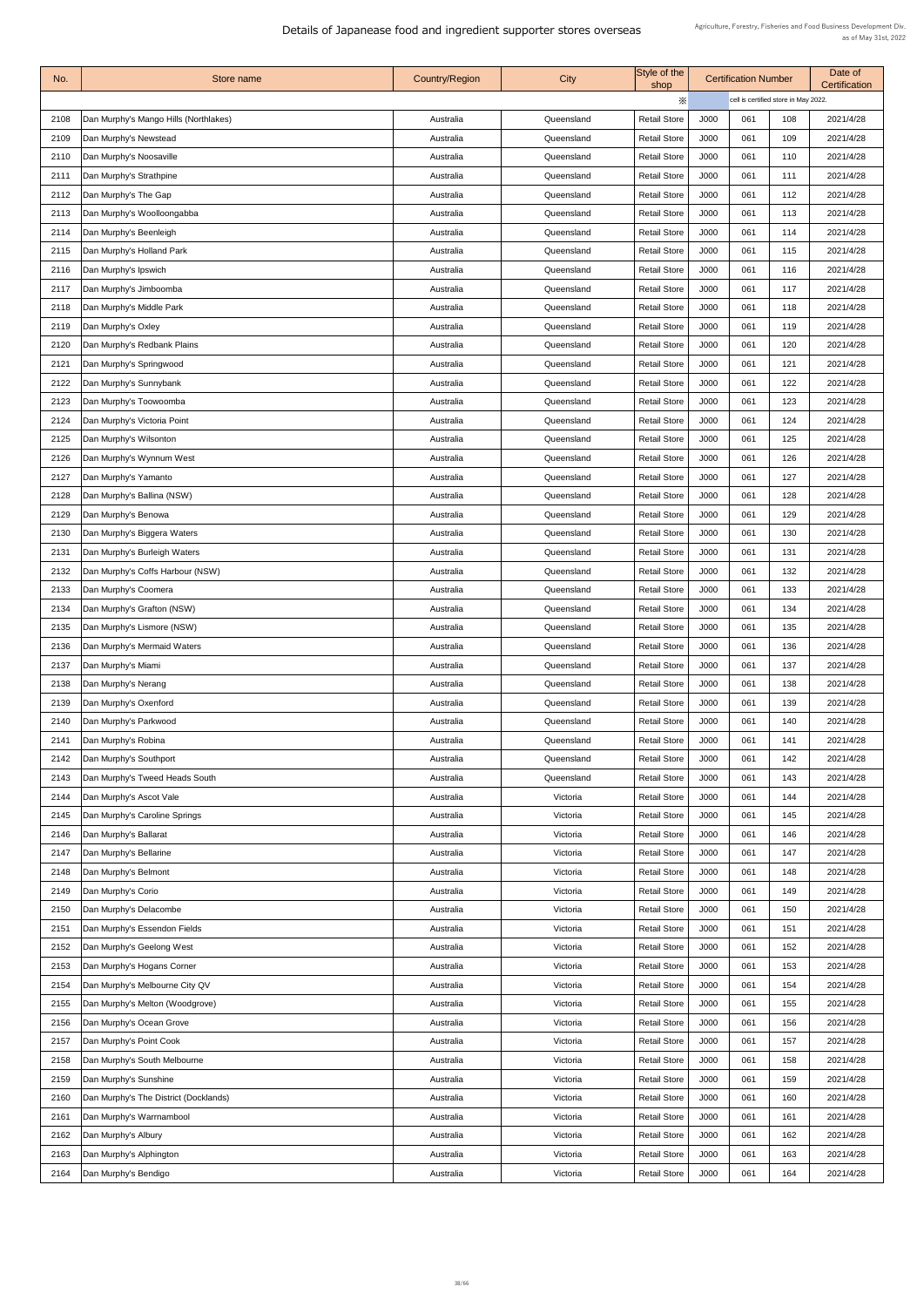| No.  | Store name                              | <b>Country/Region</b> | City            | Style of the<br>shop |      | <b>Certification Number</b>          |     | Date of<br><b>Certification</b> |
|------|-----------------------------------------|-----------------------|-----------------|----------------------|------|--------------------------------------|-----|---------------------------------|
|      |                                         |                       |                 | $\times$             |      | cell is certified store in May 2022. |     |                                 |
| 2165 | Dan Murphy's Broadmeadows               | Australia             | Victoria        | <b>Retail Store</b>  | J000 | 061                                  | 165 | 2021/4/28                       |
| 2166 | Dan Murphy's Brunswick East             | Australia             | Victoria        | <b>Retail Store</b>  | J000 | 061                                  | 166 | 2021/4/28                       |
| 2167 | Dan Murphy's Bulleen (Manningham Hotel) | Australia             | Victoria        | <b>Retail Store</b>  | J000 | 061                                  | 167 | 2021/4/28                       |
| 2168 | Dan Murphy's Bundoora (Lancaster Gate)  | Australia             | Victoria        | <b>Retail Store</b>  | J000 | 061                                  | 168 | 2021/4/28                       |
| 2169 | Dan Murphy's Coburg                     | Australia             | Victoria        | <b>Retail Store</b>  | J000 | 061                                  | 169 | 2021/4/28                       |
| 2170 | Dan Murphy's Collingwood                | Australia             | Victoria        | <b>Retail Store</b>  | J000 | 061                                  | 170 | 2021/4/28                       |
| 2171 | Dan Murphy's Echuca                     | Australia             | Victoria        | <b>Retail Store</b>  | J000 | 061                                  | 171 | 2021/4/28                       |
| 2172 | Dan Murphy's Eltham                     | Australia             | Victoria        | <b>Retail Store</b>  | J000 | 061                                  | 172 | 2021/4/28                       |
| 2173 | Dan Murphy's Epping                     | Australia             | Victoria        | <b>Retail Store</b>  | J000 | 061                                  | 173 | 2021/4/28                       |
| 2174 | Dan Murphy's Fawkner                    | Australia             | Victoria        | <b>Retail Store</b>  | J000 | 061                                  | 174 | 2021/4/28                       |
| 2175 | Dan Murphy's Preston                    | Australia             | Victoria        | <b>Retail Store</b>  | J000 | 061                                  | 175 | 2021/4/28                       |
| 2176 | Dan Murphy's Shepparton                 | Australia             | Victoria        | <b>Retail Store</b>  | J000 | 061                                  | 176 | 2021/4/28                       |
| 2177 | Dan Murphy's South Morang               | Australia             | Victoria        | <b>Retail Store</b>  | J000 | 061                                  | 177 | 2021/4/28                       |
| 2178 | Dan Murphy's Sunbury                    | Australia             | Victoria        | <b>Retail Store</b>  | J000 | 061                                  | 178 | 2021/4/28                       |
| 2179 | Dan Murphy's Thomastown                 | Australia             | Victoria        | <b>Retail Store</b>  | J000 | 061                                  | 179 | 2021/4/28                       |
| 2180 | Dan Murphy's Wangaratta                 | Australia             | Victoria        | <b>Retail Store</b>  | J000 | 061                                  | 180 | 2021/4/28                       |
| 2181 | Dan Murphy's Watergardens               | Australia             | Victoria        | <b>Retail Store</b>  | J000 | 061                                  | 181 | 2021/4/28                       |
| 2182 | Dan Murphy's Boronia                    | Australia             | Victoria        | <b>Retail Store</b>  | J000 | 061                                  | 182 | 2021/4/28                       |
| 2183 | Dan Murphy's Burvale                    | Australia             | Victoria        | <b>Retail Store</b>  | J000 | 061                                  | 183 | 2021/4/28                       |
| 2184 | Dan Murphy's Burwood Brickworks         | Australia             | Victoria        | <b>Retail Store</b>  | J000 | 061                                  | 184 | 2021/4/28                       |
| 2185 | Dan Murphy's Camberwell                 | Australia             | Victoria        | <b>Retail Store</b>  | J000 | 061                                  | 185 | 2021/4/28                       |
| 2186 | Dan Murphy's Chadstone                  | Australia             | Victoria        | <b>Retail Store</b>  | J000 | 061                                  | 186 | 2021/4/28                       |
| 2187 | Dan Murphy's Chirnside Park             | Australia             | Victoria        | <b>Retail Store</b>  | J000 | 061                                  | 187 | 2021/4/28                       |
| 2188 | Dan Murphy's DM Prahran Cellar          | Australia             | Victoria        | <b>Retail Store</b>  | J000 | 061                                  | 188 | 2021/4/28                       |
| 2189 | Dan Murphy's Doncaster East             | Australia             | Victoria        | <b>Retail Store</b>  | J000 | 061                                  | 189 | 2021/4/28                       |
| 2190 | Dan Murphy's Forest Hill                | Australia             | Victoria        | <b>Retail Store</b>  | J000 | 061                                  | 190 | 2021/4/28                       |
| 2191 | Dan Murphy's Hawthorn East              | Australia             | Victoria        | <b>Retail Store</b>  | J000 | 061                                  | 191 | 2021/4/28                       |
| 2192 | Dan Murphy's Kew                        | Australia             | Victoria        | <b>Retail Store</b>  | J000 | 061                                  | 192 | 2021/4/28                       |
| 2193 | Dan Murphy's Launceston (TAS)           | Australia             | Victoria        | <b>Retail Store</b>  | J000 | 061                                  | 193 | 2021/4/28                       |
| 2194 | Dan Murphy's Malvern                    | Australia             | Victoria        | <b>Retail Store</b>  | J000 | 061                                  | 194 | 2021/4/28                       |
| 2195 | Dan Murphy's Malvern East               | Australia             | Victoria        | <b>Retail Store</b>  | J000 | 061                                  | 195 | 2021/4/28                       |
| 2196 | Dan Murphy's New Town - Hobart (TAS)    | Australia             | Victoria        | <b>Retail Store</b>  | J000 | 061                                  | 196 | 2021/4/28                       |
| 2197 | Dan Murphy's Oakleigh South             | Australia             | Victoria        | <b>Retail Store</b>  | J000 | 061                                  | 197 | 2021/4/28                       |
| 2198 | Dan Murphy's Prahran                    | Australia             | Victoria        | <b>Retail Store</b>  | J000 | 061                                  | 198 | 2021/4/28                       |
| 2199 | Dan Murphy's Richmond (VIC)             | Australia             | Victoria        | <b>Retail Store</b>  | J000 | 061                                  | 199 | 2021/4/28                       |
| 2200 | Dan Murphy's Ringwood                   | Australia             | Victoria        | <b>Retail Store</b>  | J000 | 061                                  | 200 | 2021/4/28                       |
| 2201 | Dan Murphy's Berwick                    | Australia             | Victoria        | <b>Retail Store</b>  | J000 | 061                                  | 201 | 2021/4/28                       |
| 2202 | Dan Murphy's Brighton                   | Australia             | Victoria        | <b>Retail Store</b>  | J000 | 061                                  | 202 | 2021/4/28                       |
| 2203 | Dan Murphy's Chelsea Heights            | Australia             | Victoria        | <b>Retail Store</b>  | J000 | 061                                  | 203 | 2021/4/28                       |
| 2204 | Dan Murphy's Cheltenham                 | Australia             | Victoria        | <b>Retail Store</b>  | J000 | 061                                  | 204 | 2021/4/28                       |
| 2205 | Dan Murphy's Cranbourne East            | Australia             | Victoria        | <b>Retail Store</b>  | J000 | 061                                  | 205 | 2021/4/28                       |
| 2206 | Dan Murphy's Doveton Prince Mark        | Australia             | Victoria        | <b>Retail Store</b>  | J000 | 061                                  | 206 | 2021/4/28                       |
| 2207 | Dan Murphy's Endeavour Hills            | Australia             | Victoria        | <b>Retail Store</b>  | J000 | 061                                  | 207 | 2021/4/28                       |
| 2208 | Dan Murphy's Frankston                  | Australia             | Victoria        | <b>Retail Store</b>  | J000 | 061                                  | 208 | 2021/4/28                       |
| 2209 | Dan Murphy's Glen Waverley              | Australia             | Victoria        | <b>Retail Store</b>  | J000 | 061                                  | 209 | 2021/4/28                       |
| 2210 | Dan Murphy's Karingal                   | Australia             | Victoria        | <b>Retail Store</b>  | J000 | 061                                  | 210 | 2021/4/28                       |
| 2211 | Dan Murphy's Marriott Waters            | Australia             | Victoria        | <b>Retail Store</b>  | J000 | 061                                  | 211 | 2021/4/28                       |
| 2212 | Dan Murphy's Mornington East            | Australia             | Victoria        | <b>Retail Store</b>  | J000 | 061                                  | 212 | 2021/4/28                       |
| 2213 | Dan Murphy's Mulgrave (Vale)            | Australia             | Victoria        | <b>Retail Store</b>  | J000 | 061                                  | 213 | 2021/4/28                       |
| 2214 | Dan Murphy's Pakenham                   | Australia             | Victoria        | <b>Retail Store</b>  | J000 | 061                                  | 214 | 2021/4/28                       |
| 2215 | Dan Murphy's Parkdale                   | Australia             | Victoria        | <b>Retail Store</b>  | J000 | 061                                  | 215 | 2021/4/28                       |
| 2216 | Dan Murphy's Rowville/Stamford          | Australia             | Victoria        | <b>Retail Store</b>  | J000 | 061                                  | 216 | 2021/4/28                       |
| 2217 | Dan Murphy's Sale                       | Australia             | Victoria        | <b>Retail Store</b>  | J000 | 061                                  | 217 | 2021/4/28                       |
| 2218 | Dan Murphy's Seaford                    | Australia             | Victoria        | <b>Retail Store</b>  | J000 | 061                                  | 218 | 2021/4/28                       |
| 2219 | Dan Murphy's Traralgon                  | Australia             | Victoria        | <b>Retail Store</b>  | J000 | 061                                  | 219 | 2021/4/28                       |
| 2220 | Dan Murphy's Wonthaggi                  | Australia             | Victoria        | <b>Retail Store</b>  | J000 | 061                                  | 220 | 2021/4/28                       |
| 2221 | Dan Murphy's Brickworks (Torrensville)  | Australia             | South Australia | <b>Retail Store</b>  | J000 | 061                                  | 221 | 2021/4/28                       |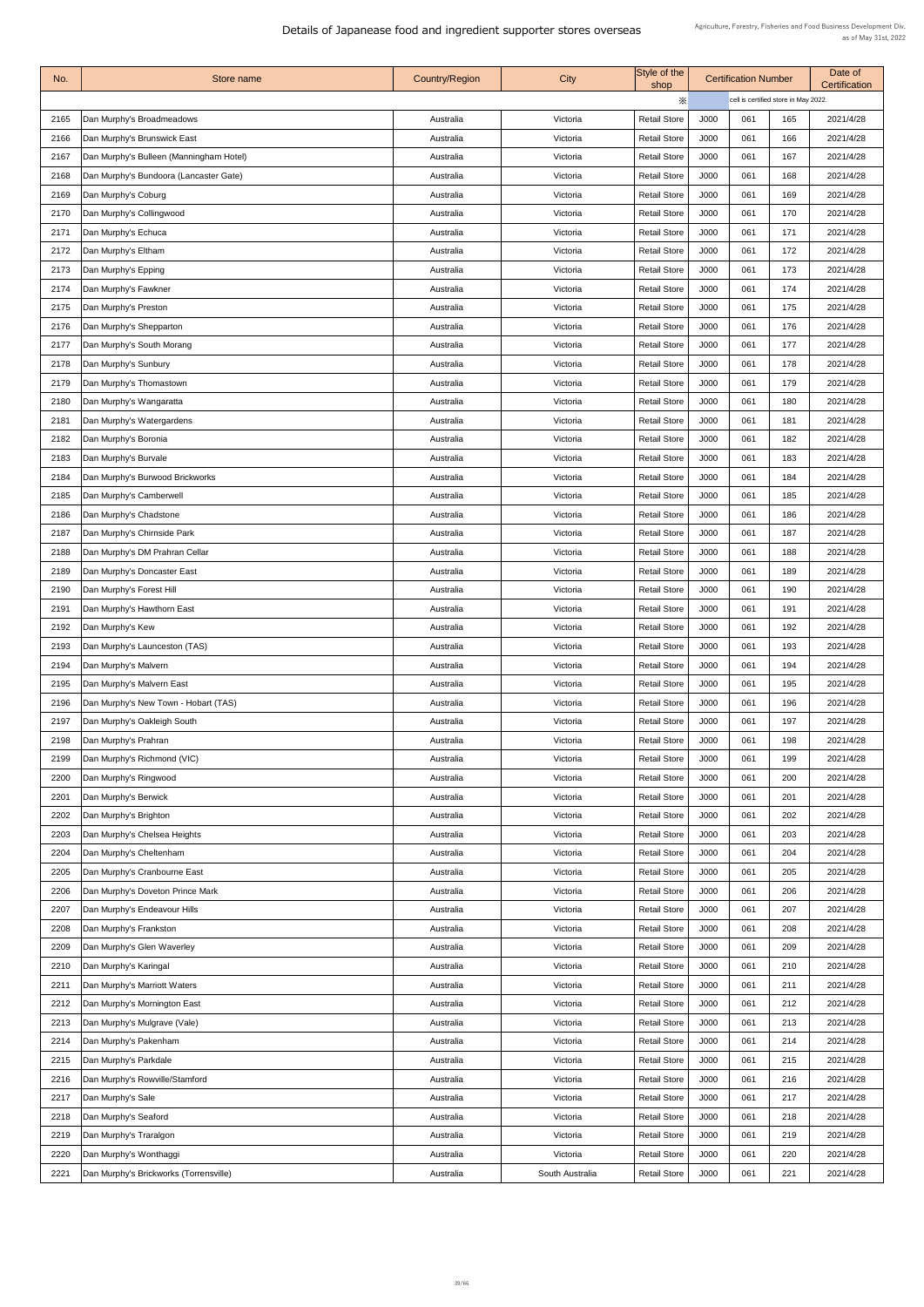| No.  | Store name                                     | <b>Country/Region</b> | City                                | Style of the<br>shop |             | <b>Certification Number</b>          |     | Date of<br><b>Certification</b> |
|------|------------------------------------------------|-----------------------|-------------------------------------|----------------------|-------------|--------------------------------------|-----|---------------------------------|
|      |                                                |                       |                                     | X                    |             | cell is certified store in May 2022. |     |                                 |
| 2222 | Dan Murphy's Gawler                            | Australia             | South Australia                     | <b>Retail Store</b>  | J000        | 061                                  | 222 | 2021/4/28                       |
| 2223 | Dan Murphy's Gepps Cross                       | Australia             | South Australia                     | <b>Retail Store</b>  | J000        | 061                                  | 223 | 2021/4/28                       |
| 2224 | Dan Murphy's Gilles Plains                     | Australia             | South Australia                     | <b>Retail Store</b>  | J000        | 061                                  | 224 | 2021/4/28                       |
| 2225 | Dan Murphy's Glenunga                          | Australia             | South Australia                     | <b>Retail Store</b>  | J000        | 061                                  | 225 | 2021/4/28                       |
| 2226 | Dan Murphy's Golden Grove                      | Australia             | South Australia                     | <b>Retail Store</b>  | J000        | 061                                  | 226 | 2021/4/28                       |
| 2227 | Dan Murphy's Highbury                          | Australia             | South Australia                     | <b>Retail Store</b>  | J000        | 061                                  | 227 | 2021/4/28                       |
| 2228 | Dan Murphy's Marden                            | Australia             | South Australia                     | <b>Retail Store</b>  | J000        | 061                                  | 228 | 2021/4/28                       |
| 2229 | Dan Murphy's Marion                            | Australia             | South Australia                     | <b>Retail Store</b>  | J000        | 061                                  | 229 | 2021/4/28                       |
| 2230 | Dan Murphy's Mildura                           | Australia             | South Australia                     | <b>Retail Store</b>  | J000        | 061                                  | 230 | 2021/4/28                       |
| 2231 | Dan Murphy's Mount Barker                      | Australia             | South Australia                     | <b>Retail Store</b>  | J000        | 061                                  | 231 | 2021/4/28                       |
| 2232 | Dan Murphy's Mount Gambier                     | Australia             | South Australia                     | <b>Retail Store</b>  | J000        | 061                                  | 232 | 2021/4/28                       |
| 2233 | Dan Murphy's Munno Para                        | Australia             | South Australia                     | <b>Retail Store</b>  | J000        | 061                                  | 233 | 2021/4/28                       |
| 2234 | Dan Murphy's Noarlunga                         | Australia             | South Australia                     | <b>Retail Store</b>  | <b>J000</b> | 061                                  | 234 | 2021/4/28                       |
| 2235 | Dan Murphy's Norwood                           | Australia             | South Australia                     | <b>Retail Store</b>  | J000        | 061                                  | 235 | 2021/4/28                       |
| 2236 | Dan Murphy's Pasadena                          | Australia             | South Australia                     | <b>Retail Store</b>  | J000        | 061                                  | 236 | 2021/4/28                       |
| 2237 | Dan Murphy's St. Peter's                       | Australia             | South Australia                     | <b>Retail Store</b>  | J000        | 061                                  | 237 | 2021/4/28                       |
| 2238 | Dan Murphy's Welland                           | Australia             | South Australia                     | <b>Retail Store</b>  | J000        | 061                                  | 238 | 2021/4/28                       |
| 2239 | Dan Murphy's Albany (WA)                       | Australia             | <b>Western Australia</b>            | <b>Retail Store</b>  | J000        | 061                                  | 239 | 2021/4/28                       |
| 2240 | Dan Murphy's Balga                             | Australia             | Western Australia                   | <b>Retail Store</b>  | J000        | 061                                  | 240 | 2021/4/28                       |
| 2241 | Dan Murphy's Butler                            | Australia             | Western Australia                   | <b>Retail Store</b>  | J000        | 061                                  | 241 | 2021/4/28                       |
| 2242 | Dan Murphy's Carine                            | Australia             | Western Australia                   | <b>Retail Store</b>  | J000        | 061                                  | 242 | 2021/4/28                       |
| 2243 | Dan Murphy's Como                              | Australia             | Western Australia                   | <b>Retail Store</b>  | J000        | 061                                  | 243 | 2021/4/28                       |
| 2244 | Dan Murphy's Currambine                        | Australia             | Western Australia                   | <b>Retail Store</b>  | J000        | 061                                  | 244 | 2021/4/28                       |
| 2245 | Dan Murphy's Hyde Park (West Perth)            | Australia             | Western Australia                   | <b>Retail Store</b>  | J000        | 061                                  | 245 | 2021/4/28                       |
| 2246 | Dan Murphy's Innaloo                           | Australia             | Western Australia                   | <b>Retail Store</b>  | J000        | 061                                  | 246 | 2021/4/28                       |
|      |                                                |                       |                                     |                      | J000        | 061                                  | 247 |                                 |
| 2247 | Dan Murphy's Joondalup                         | Australia             | <b>Western Australia</b>            | <b>Retail Store</b>  |             |                                      |     | 2021/4/28                       |
| 2248 | Dan Murphy's Midland                           | Australia             | Western Australia                   | <b>Retail Store</b>  | J000        | 061                                  | 248 | 2021/4/28                       |
| 2249 | Dan Murphy's Morley                            | Australia             | Western Australia                   | <b>Retail Store</b>  | J000        | 061                                  | 249 | 2021/4/28                       |
| 2250 | Dan Murphy's Wanneroo (Drovers)                | Australia             | Western Australia                   | <b>Retail Store</b>  | J000        | 061                                  | 250 | 2021/4/28                       |
| 2251 | Dan Murphy's Bicton                            | Australia             | Western Australia                   | <b>Retail Store</b>  | J000        | 061                                  | 251 | 2021/4/28                       |
| 2252 | Dan Murphy's Bull Creek                        | Australia             | Western Australia                   | <b>Retail Store</b>  | J000        | 061                                  | 252 | 2021/4/28                       |
| 2253 | Dan Murphy's Bunbury                           | Australia             | Western Australia                   | <b>Retail Store</b>  | J000        | 061                                  | 253 | 2021/4/28                       |
| 2254 | Dan Murphy's Busselton                         | Australia             | Western Australia                   | <b>Retail Store</b>  | J000        | 061                                  | 254 | 2021/4/28                       |
| 2255 | Dan Murphy's Canning Vale                      | Australia             | Western Australia                   | <b>Retail Store</b>  | J000        | 061                                  | 255 | 2021/4/28                       |
| 2256 | Dan Murphy's Cannington                        | Australia             | Western Australia                   | <b>Retail Store</b>  | J000        | 061                                  | 256 | 2021/4/28                       |
| 2257 | Dan Murphy's Kelmscott                         | Australia             | Western Australia                   | <b>Retail Store</b>  | J000        | 061                                  | 257 | 2021/4/28                       |
| 2258 | Dan Murphy's Kwinana                           | Australia             | Western Australia                   | <b>Retail Store</b>  | J000        | 061                                  | 258 | 2021/4/28                       |
| 2259 | Dan Murphy's Mandurah                          | Australia             | Western Australia                   | <b>Retail Store</b>  | J000        | 061                                  | 259 | 2021/4/28                       |
| 2260 | Dan Murphy's Secret Harbour                    | Australia             | Western Australia                   | <b>Retail Store</b>  | J000        | 061                                  | 260 | 2021/4/28                       |
| 2261 | Dan Murphy's South Fremantle                   | Australia             | Western Australia                   | <b>Retail Store</b>  | J000        | 061                                  | 261 | 2021/4/28                       |
| 2262 | Dan Murphy's Southern River                    | Australia             | Western Australia                   | <b>Retail Store</b>  | J000        | 061                                  | 262 | 2021/4/28                       |
| 2263 | <b>BWS National Store Punchbowl</b>            | Australia             | <b>New South Wales</b>              | <b>Retail Store</b>  | <b>J000</b> | 061                                  | 263 | 2021/5/27                       |
| 2264 | <b>BWS National Store Chester Hill</b>         | Australia             | <b>New South Wales</b>              | <b>Retail Store</b>  | <b>J000</b> | 061                                  | 264 | 2021/5/27                       |
| 2265 | <b>BWS National Store Eastern Creek</b>        | Australia             | <b>New South Wales</b>              | <b>Retail Store</b>  | J000        | 061                                  | 265 | 2021/5/27                       |
| 2266 | <b>BWS National Store Wollongong</b>           | Australia             | <b>New South Wales</b>              | <b>Retail Store</b>  | J000        | 061                                  | 266 | 2021/5/27                       |
| 2267 | <b>BWS National Store Balmain</b>              | Australia             | <b>New South Wales</b>              | <b>Retail Store</b>  | J000        | 061                                  | 267 | 2021/5/27                       |
| 2268 | <b>BWS National Store Canterbury Plaza</b>     | Australia             | <b>New South Wales</b>              | <b>Retail Store</b>  | J000        | 061                                  | 268 | 2021/5/27                       |
| 2269 | <b>BWS National Store Narrabeen</b>            | Australia             | <b>New South Wales</b>              | <b>Retail Store</b>  | J000        | 061                                  | 269 | 2021/5/27                       |
| 2270 | <b>BWS National Store Campsie</b>              | Australia             | <b>New South Wales</b>              | <b>Retail Store</b>  | J000        | 061                                  | 270 | 2021/5/27                       |
| 2271 | <b>BWS National Store Warilla</b>              | Australia             | <b>New South Wales</b>              | <b>Retail Store</b>  | J000        | 061                                  | 271 | 2021/5/27                       |
| 2272 | <b>BWS National Store Dickson (Dickson PI)</b> | Australia             | <b>Australian Capital Territory</b> | <b>Retail Store</b>  | J000        | 061                                  | 272 | 2021/5/27                       |
| 2273 | <b>BWS National Store Queanbeyan</b>           | Australia             | <b>New South Wales</b>              | <b>Retail Store</b>  | J000        | 061                                  | 273 | 2021/5/27                       |
| 2274 | <b>BWS National Store Bateau Bay Square</b>    | Australia             | <b>New South Wales</b>              | <b>Retail Store</b>  | J000        | 061                                  | 274 | 2021/5/27                       |
| 2275 | <b>BWS National Store Mudgee (Mortimer St)</b> | Australia             | <b>New South Wales</b>              | <b>Retail Store</b>  | J000        | 061                                  | 275 | 2021/5/27                       |
| 2276 | <b>BWS National Store Penrith</b>              | Australia             | <b>New South Wales</b>              | <b>Retail Store</b>  | J000        | 061                                  | 276 | 2021/5/27                       |
| 2277 | <b>BWS National Store Wadalba East</b>         | Australia             | <b>New South Wales</b>              | <b>Retail Store</b>  | J000        | 061                                  | 277 | 2021/5/27                       |
| 2278 | <b>BWS National Store Lighthouse Beach</b>     | Australia             | <b>New South Wales</b>              | <b>Retail Store</b>  | J000        | 061                                  | 278 | 2021/5/27                       |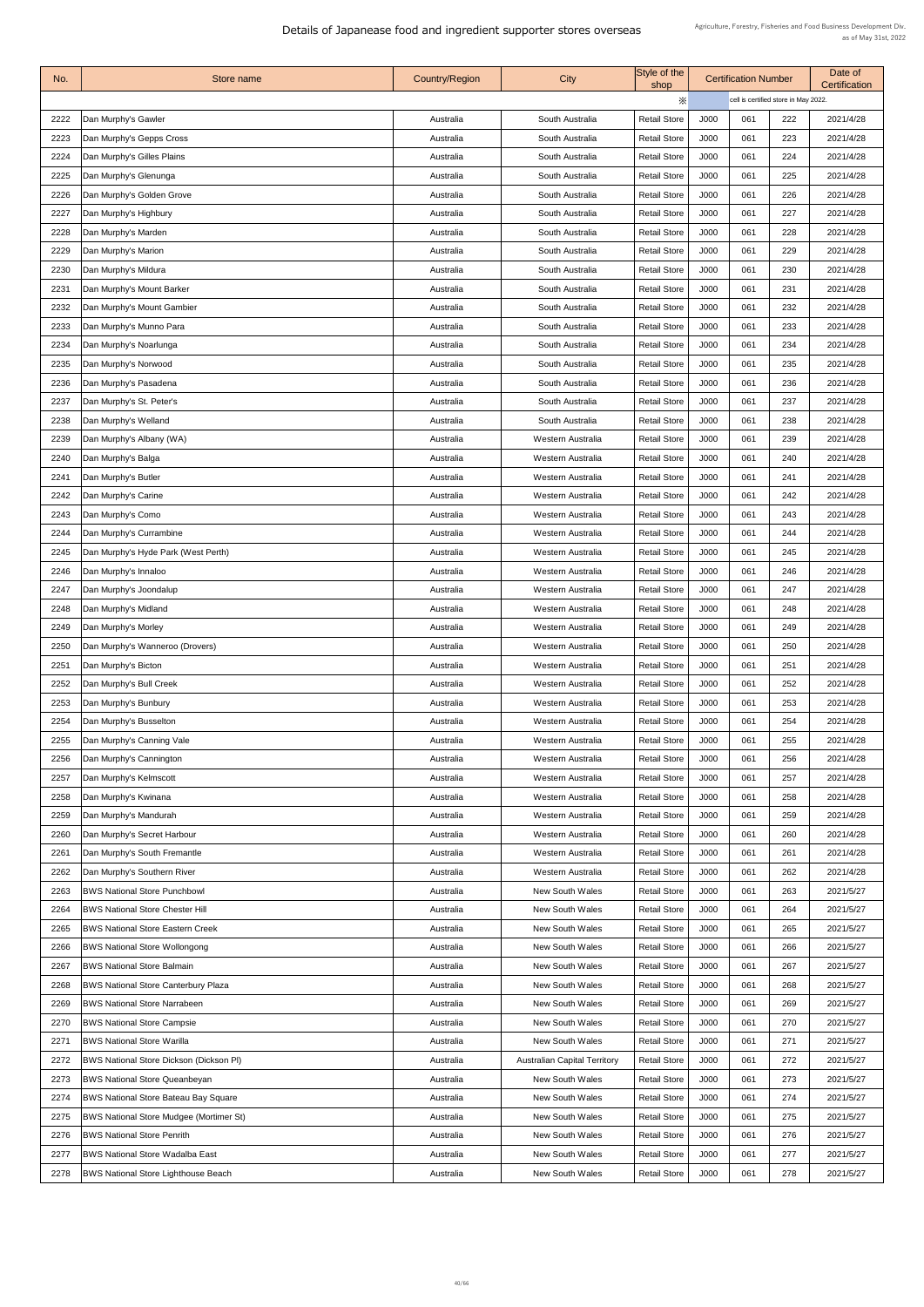| No.          | Store name                                                                 | <b>Country/Region</b>  | City                                             | Style of the<br>shop                       |              | <b>Certification Number</b> |                                      | Date of<br><b>Certification</b> |
|--------------|----------------------------------------------------------------------------|------------------------|--------------------------------------------------|--------------------------------------------|--------------|-----------------------------|--------------------------------------|---------------------------------|
|              |                                                                            |                        |                                                  | $\times$                                   |              |                             | cell is certified store in May 2022. |                                 |
| 2279         | <b>BWS National Store Rouse Hill Town Centre</b>                           | Australia              | <b>New South Wales</b>                           | <b>Retail Store</b>                        | J000         | 061                         | 279                                  | 2021/5/27                       |
| 2280         | <b>BWS National Store Eagle Vale</b>                                       | Australia              | <b>New South Wales</b>                           | <b>Retail Store</b>                        | J000         | 061                         | 280                                  | 2021/5/27                       |
| 2281         | <b>BWS National Store Menai</b>                                            | Australia              | <b>New South Wales</b>                           | <b>Retail Store</b>                        | J000         | 061                         | 281                                  | 2021/5/27                       |
| 2282         | <b>BWS National Store Riverwood</b>                                        | Australia              | <b>New South Wales</b>                           | <b>Retail Store</b>                        | J000         | 061                         | 282                                  | 2021/5/27                       |
| 2283         | <b>BWS National Store Gosford</b>                                          | Australia              | <b>New South Wales</b>                           | <b>Retail Store</b>                        | J000         | 061                         | 283                                  | 2021/5/27                       |
| 2284         | <b>BWS National Store Mayfield</b>                                         | Australia              | <b>New South Wales</b>                           | <b>Retail Store</b>                        | J000         | 061                         | 284                                  | 2021/5/27                       |
| 2285         | <b>BWS National Store Vincentia</b>                                        | Australia              | <b>New South Wales</b>                           | <b>Retail Store</b>                        | J000         | 061                         | 285                                  | 2021/5/27                       |
| 2286         | <b>BWS National Store Chullora</b>                                         | Australia              | <b>New South Wales</b>                           | <b>Retail Store</b>                        | J000         | 061                         | 286                                  | 2021/5/27                       |
| 2287         | <b>BWS National Store Parramatta</b>                                       | Australia              | <b>New South Wales</b>                           | <b>Retail Store</b>                        | J000         | 061                         | 287                                  | 2021/5/27                       |
| 2288         | <b>BWS National Store Campbelltown</b>                                     | Australia              | <b>New South Wales</b>                           | <b>Retail Store</b>                        | J000         | 061                         | 288                                  | 2021/5/27                       |
| 2289         | <b>BWS National Store Marayong</b>                                         | Australia              | <b>New South Wales</b>                           | <b>Retail Store</b>                        | J000         | 061                         | 289                                  | 2021/5/27                       |
| 2290         | <b>BWS National Store Cabramatta</b>                                       | Australia              | <b>New South Wales</b>                           | <b>Retail Store</b>                        | J000         | 061                         | 290                                  | 2021/5/27                       |
| 2291         | <b>BWS National Store Rosemeadow</b>                                       | Australia              | <b>New South Wales</b>                           | <b>Retail Store</b>                        | J000         | 061                         | 291                                  | 2021/5/27                       |
| 2292         | <b>BWS National Store Tuggerah</b>                                         | Australia              | <b>New South Wales</b>                           | <b>Retail Store</b>                        | J000         | 061                         | 292                                  | 2021/5/27                       |
| 2293         | <b>BWS National Store Cessnock</b>                                         | Australia              | <b>New South Wales</b>                           | <b>Retail Store</b>                        | J000         | 061                         | 293                                  | 2021/5/27                       |
| 2294         | <b>BWS National Store Mittagong West</b>                                   | Australia              | <b>New South Wales</b>                           | <b>Retail Store</b>                        | J000         | 061                         | 294                                  | 2021/5/27                       |
| 2295         | <b>BWS National Store Glenorie</b>                                         | Australia              | <b>New South Wales</b>                           | <b>Retail Store</b>                        | J000         | 061                         | 295                                  | 2021/5/27                       |
| 2296         | <b>BWS National Store Jesmond</b>                                          | Australia              | <b>New South Wales</b>                           | <b>Retail Store</b>                        | J000         | 061                         | 296                                  | 2021/5/27                       |
| 2297         | <b>BWS National Store Woden</b>                                            | Australia              | <b>Australian Capital Territory</b>              | <b>Retail Store</b>                        | J000         | 061                         | 297                                  | 2021/5/27                       |
| 2298         | <b>BWS National Store Nowra</b>                                            | Australia              | <b>New South Wales</b>                           | <b>Retail Store</b>                        | J000         | 061                         | 298                                  | 2021/5/27                       |
| 2299         | <b>BWS National Store Dubbo</b>                                            | Australia              | <b>New South Wales</b>                           | <b>Retail Store</b>                        | J000         | 061                         | 299                                  | 2021/5/27                       |
| 2300         | <b>BWS National Store Rosehill</b>                                         | Australia              | <b>New South Wales</b>                           | <b>Retail Store</b>                        | J000         | 061                         | 300                                  | 2021/5/27                       |
| 2301         | <b>BWS National Store Park Beach Plaza (Coffs Harbour)</b>                 | Australia              | <b>New South Wales</b>                           | <b>Retail Store</b>                        | J000         | 061                         | 301                                  | 2021/5/27                       |
| 2302         | <b>BWS National Store Westower Tavern Drive</b>                            | Australia              | <b>New South Wales</b>                           | <b>Retail Store</b>                        | J000         | 061                         | 302                                  | 2021/5/27                       |
| 2303         | <b>BWS National Store Cooma</b>                                            | Australia              | <b>New South Wales</b>                           | <b>Retail Store</b>                        | J000         | 061                         | 303                                  | 2021/5/27                       |
| 2304         | <b>BWS National Store Moorebank</b>                                        | Australia              | <b>New South Wales</b>                           | <b>Retail Store</b>                        | J000         | 061                         | 304                                  | 2021/5/27                       |
|              | 2305   BWS National Store Macquarie Ryde                                   | Australia              | <b>New South Wales</b>                           | <b>Retail Store</b>                        | J000         | 061                         | 305                                  | 2021/5/27                       |
| 2306         | <b>BWS National Store Bankstown</b>                                        | Australia              | <b>New South Wales</b>                           | <b>Retail Store</b>                        | J000         | 061                         | 306                                  | 2021/5/27                       |
| 2307         | <b>BWS National Store Toormina</b>                                         | Australia              | <b>New South Wales</b>                           | <b>Retail Store</b>                        | J000         | 061                         | 307                                  | 2021/5/27                       |
| 2308         | <b>BWS National Store Young</b>                                            | Australia              | <b>New South Wales</b>                           | <b>Retail Store</b>                        | J000         | 061                         | 308                                  | 2021/5/27                       |
| 2309         | <b>BWS National Store Calwell</b>                                          | Australia              | <b>Australian Capital Territory</b>              | <b>Retail Store</b>                        | J000         | 061                         | 309                                  | 2021/5/27                       |
| 2310         | <b>BWS National Store Narellan</b>                                         | Australia              | <b>New South Wales</b>                           | <b>Retail Store</b>                        | J000         | 061                         | 310                                  | 2021/5/27                       |
| 2311         | <b>BWS National Store Ulladulla</b>                                        | Australia              | <b>New South Wales</b>                           | <b>Retail Store</b>                        | J000         | 061                         | 311                                  | 2021/5/27                       |
| 2312         | <b>BWS National Store Mawson</b>                                           | Australia              | <b>Australian Capital Territory</b>              | <b>Retail Store</b>                        | J000         | 061                         | 312                                  | 2021/5/27                       |
| 2313         | <b>BWS National Store Casula</b>                                           | Australia              | <b>New South Wales</b>                           | <b>Retail Store</b>                        | J000         | 061                         | 313                                  | 2021/5/27                       |
| 2314         | <b>BWS National Store Belconnen</b>                                        | Australia              | <b>Australian Capital Territory</b>              | <b>Retail Store</b>                        | J000         | 061                         | 314                                  | 2021/5/27                       |
| 2315         | <b>BWS National Store St Clair</b>                                         | Australia              | <b>New South Wales</b>                           | <b>Retail Store</b>                        | J000         | 061                         | 315                                  | 2021/5/27                       |
| 2316         | <b>BWS National Store Mt Druitt</b>                                        | Australia              | <b>New South Wales</b>                           | <b>Retail Store</b>                        | J000         | 061                         | 316                                  | 2021/5/27                       |
|              | <b>BWS National Store Liverpool</b>                                        |                        | <b>New South Wales</b>                           | <b>Retail Store</b>                        | J000         | 061                         | 317                                  |                                 |
| 2317         |                                                                            | Australia              |                                                  |                                            |              |                             |                                      | 2021/5/27                       |
| 2318         | <b>BWS National Store Fairfield</b><br><b>BWS National Store Bass Hill</b> | Australia              | <b>New South Wales</b><br><b>New South Wales</b> | <b>Retail Store</b>                        | J000<br>J000 | 061<br>061                  | 318<br>319                           | 2021/5/27                       |
| 2319         | <b>IBWS National Store Maitland</b>                                        | Australia<br>Australia | <b>New South Wales</b>                           | <b>Retail Store</b><br><b>Retail Store</b> | J000         | 061                         | 320                                  | 2021/5/27<br>2021/5/27          |
| 2320<br>2321 | <b>BWS National Store Marrickville</b>                                     |                        | <b>New South Wales</b>                           | <b>Retail Store</b>                        | J000         | 061                         | 321                                  |                                 |
|              | <b>BWS National Store Riverdale</b>                                        | Australia              |                                                  |                                            | J000         | 061                         |                                      | 2021/5/27                       |
| 2322<br>2323 | <b>BWS National Store Griffith</b>                                         | Australia              | <b>New South Wales</b><br><b>New South Wales</b> | <b>Retail Store</b><br><b>Retail Store</b> | J000         | 061                         | 322<br>323                           | 2021/5/27                       |
|              |                                                                            | Australia              |                                                  |                                            |              |                             |                                      | 2021/5/27                       |
| 2324         | <b>BWS National Store Emu Plains</b>                                       | Australia              | <b>New South Wales</b>                           | <b>Retail Store</b>                        | J000         | 061                         | 324                                  | 2021/5/27                       |
| 2325         | <b>BWS National Store Neutral Bay</b>                                      | Australia              | <b>New South Wales</b>                           | <b>Retail Store</b>                        | J000         | 061                         | 325                                  | 2021/5/27                       |
| 2326         | <b>BWS National Store Woy Woy</b>                                          | Australia              | <b>New South Wales</b>                           | <b>Retail Store</b>                        | J000         | 061                         | 326                                  | 2021/5/27                       |
| 2327         | <b>BWS National Store Gordon</b>                                           | Australia              | <b>New South Wales</b>                           | <b>Retail Store</b>                        | J000         | 061                         | 327                                  | 2021/5/27                       |
| 2328         | <b>BWS National Store Weston Creek</b>                                     | Australia              | <b>Australian Capital Territory</b>              | <b>Retail Store</b>                        | J000         | 061                         | 328                                  | 2021/5/27                       |
| 2329         | <b>BWS National Store Bowral</b>                                           | Australia              | <b>New South Wales</b>                           | <b>Retail Store</b>                        | J000         | 061                         | 329                                  | 2021/5/27                       |
| 2330         | <b>BWS National Store Kiama</b>                                            | Australia              | <b>New South Wales</b>                           | <b>Retail Store</b>                        | J000         | 061                         | 330                                  | 2021/5/27                       |
| 2331         | <b>BWS National Store Singleton</b>                                        | Australia              | <b>New South Wales</b>                           | <b>Retail Store</b>                        | J000         | 061                         | 331                                  | 2021/5/27                       |
| 2332         | <b>BWS National Store Mt Hutton</b>                                        | Australia              | <b>New South Wales</b>                           | <b>Retail Store</b>                        | J000         | 061                         | 332                                  | 2021/5/27                       |
| 2333         | <b>BWS National Store Gunnedah</b>                                         | Australia              | <b>New South Wales</b>                           | <b>Retail Store</b>                        | J000         | 061                         | 333                                  | 2021/5/27                       |
| 2334         | <b>BWS National Store Concord Drive</b>                                    | Australia              | <b>New South Wales</b>                           | <b>Retail Store</b>                        | J000         | 061                         | 334                                  | 2021/5/27                       |
| 2335         | <b>BWS National Store Kempsey (Smith St)</b>                               | Australia              | <b>New South Wales</b>                           | <b>Retail Store</b>                        | J000         | 061                         | 335                                  | 2021/5/27                       |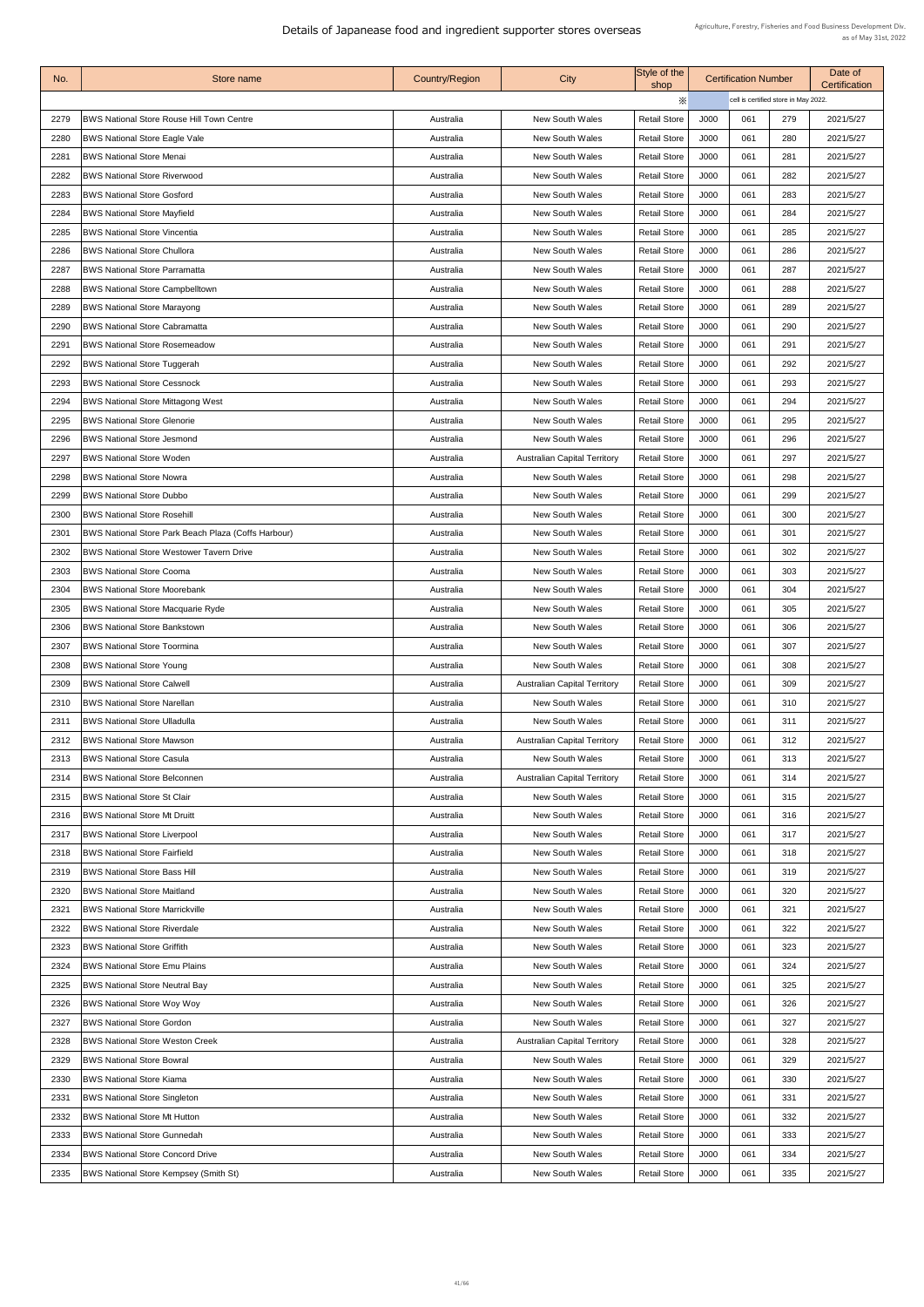| No.  | Store name                                       | <b>Country/Region</b> | <b>City</b>                         | Style of the<br>shop |      | <b>Certification Number</b>          |     | Date of<br><b>Certification</b> |
|------|--------------------------------------------------|-----------------------|-------------------------------------|----------------------|------|--------------------------------------|-----|---------------------------------|
|      |                                                  |                       |                                     | $\times$             |      | cell is certified store in May 2022. |     |                                 |
| 2336 | <b>BWS National Store Raymond Terrace</b>        | Australia             | <b>New South Wales</b>              | <b>Retail Store</b>  | J000 | 061                                  | 336 | 2021/5/27                       |
| 2337 | <b>BWS National Store Glendale</b>               | Australia             | <b>New South Wales</b>              | <b>Retail Store</b>  | J000 | 061                                  | 337 | 2021/5/27                       |
| 2338 | <b>BWS National Store Batemans Bay</b>           | Australia             | <b>New South Wales</b>              | <b>Retail Store</b>  | J000 | 061                                  | 338 | 2021/5/27                       |
| 2339 | <b>BWS National Store Salamander Bay</b>         | Australia             | <b>New South Wales</b>              | <b>Retail Store</b>  | J000 | 061                                  | 339 | 2021/5/27                       |
| 2340 | <b>BWS National Store Seven Hills</b>            | Australia             | <b>New South Wales</b>              | <b>Retail Store</b>  | J000 | 061                                  | 340 | 2021/5/27                       |
| 2341 | <b>BWS National Store Forster</b>                | Australia             | <b>New South Wales</b>              | <b>Retail Store</b>  | J000 | 061                                  | 341 | 2021/5/27                       |
| 2342 | <b>BWS National Store Port Macquarie</b>         | Australia             | <b>New South Wales</b>              | <b>Retail Store</b>  | J000 | 061                                  | 342 | 2021/5/27                       |
| 2343 | <b>BWS National Store Green Hills</b>            | Australia             | <b>New South Wales</b>              | <b>Retail Store</b>  | J000 | 061                                  | 343 | 2021/5/27                       |
| 2344 | <b>BWS National Store Coffs Harbour</b>          | Australia             | <b>New South Wales</b>              | <b>Retail Store</b>  | J000 | 061                                  | 344 | 2021/5/27                       |
| 2345 | <b>BWS National Store Parkes</b>                 | Australia             | <b>New South Wales</b>              | <b>Retail Store</b>  | J000 | 061                                  | 345 | 2021/5/27                       |
| 2346 | <b>BWS National Store Wentworthville</b>         | Australia             | <b>New South Wales</b>              | <b>Retail Store</b>  | J000 | 061                                  | 346 | 2021/5/27                       |
| 2347 | <b>BWS National Store Bonnyrigg</b>              | Australia             | <b>New South Wales</b>              | <b>Retail Store</b>  | J000 | 061                                  | 347 | 2021/5/27                       |
| 2348 | <b>BWS National Store Camden</b>                 | Australia             | <b>New South Wales</b>              | <b>Retail Store</b>  | J000 | 061                                  | 348 | 2021/5/27                       |
| 2349 | <b>BWS National Store Wanniassa</b>              | Australia             | <b>Australian Capital Territory</b> | <b>Retail Store</b>  | J000 | 061                                  | 349 | 2021/5/27                       |
| 2350 | <b>BWS National Store Plumpton</b>               | Australia             | <b>New South Wales</b>              | <b>Retail Store</b>  | J000 | 061                                  | 350 | 2021/5/27                       |
| 2351 | <b>BWS National Store Dapto Mall</b>             | Australia             | <b>New South Wales</b>              | <b>Retail Store</b>  | J000 | 061                                  | 351 | 2021/5/27                       |
| 2352 | <b>BWS National Store Coonabarabran</b>          | Australia             | <b>New South Wales</b>              | <b>Retail Store</b>  | J000 | 061                                  | 352 | 2021/5/27                       |
| 2353 | <b>BWS National Store Erina</b>                  | Australia             | <b>New South Wales</b>              | <b>Retail Store</b>  | J000 | 061                                  | 353 | 2021/5/27                       |
| 2354 | <b>BWS National Store Kambah</b>                 | Australia             | <b>Australian Capital Territory</b> | <b>Retail Store</b>  | J000 | 061                                  | 354 | 2021/5/27                       |
| 2355 | <b>BWS National Store Tamworth</b>               | Australia             | <b>New South Wales</b>              | <b>Retail Store</b>  | J000 | 061                                  | 355 | 2021/5/27                       |
| 2356 | <b>BWS National Store Cootamundra</b>            | Australia             | <b>New South Wales</b>              | <b>Retail Store</b>  | J000 | 061                                  | 356 | 2021/5/27                       |
| 2357 | <b>BWS National Store Tuggeranong</b>            | Australia             | <b>Australian Capital Territory</b> | <b>Retail Store</b>  | J000 | 061                                  | 357 | 2021/5/27                       |
| 2358 | <b>BWS National Store Northbridge</b>            | Australia             | <b>New South Wales</b>              | <b>Retail Store</b>  | J000 | 061                                  | 358 | 2021/5/27                       |
| 2359 | <b>BWS National Store Eastwood</b>               | Australia             | <b>New South Wales</b>              | <b>Retail Store</b>  | J000 | 061                                  | 359 | 2021/5/27                       |
| 2360 | <b>BWS National Store Cameron Park</b>           | Australia             | <b>New South Wales</b>              | <b>Retail Store</b>  | J000 | 061                                  | 360 | 2021/5/27                       |
| 2361 | <b>BWS National Store West Pennant Hills</b>     | Australia             | <b>New South Wales</b>              | <b>Retail Store</b>  | J000 | 061                                  | 361 | 2021/5/27                       |
| 2362 | <b>BWS National Store Keiraville Drive</b>       | Australia             | <b>New South Wales</b>              | <b>Retail Store</b>  | J000 | 061                                  | 362 | 2021/5/27                       |
| 2363 | <b>BWS National Store Goulburn</b>               | Australia             | <b>New South Wales</b>              | <b>Retail Store</b>  | J000 | 061                                  | 363 | 2021/5/27                       |
| 2364 | <b>BWS National Store Ingleburn</b>              | Australia             | <b>New South Wales</b>              | <b>Retail Store</b>  | J000 | 061                                  | 364 | 2021/5/27                       |
| 2365 | <b>BWS National Store Taree</b>                  | Australia             | <b>New South Wales</b>              | <b>Retail Store</b>  | J000 | 061                                  | 365 | 2021/5/27                       |
| 2366 | <b>BWS National Store Erindale</b>               | Australia             | <b>Australian Capital Territory</b> | <b>Retail Store</b>  | J000 | 061                                  | 366 | 2021/5/27                       |
| 2367 | <b>BWS National Store Kotara</b>                 | Australia             | <b>New South Wales</b>              | <b>Retail Store</b>  | J000 | 061                                  | 367 | 2021/5/27                       |
| 2368 | <b>BWS National Store Rutherford</b>             | Australia             | <b>New South Wales</b>              | <b>Retail Store</b>  | J000 | 061                                  | 368 | 2021/5/27                       |
| 2369 | BWS National Store Wagga Wagga                   | Australia             | <b>New South Wales</b>              | <b>Retail Store</b>  | J000 | 061                                  | 369 | 2021/5/27                       |
| 2370 | <b>BWS National Store Richmond (NSW)</b>         | Australia             | <b>New South Wales</b>              | <b>Retail Store</b>  | J000 | 061                                  | 370 | 2021/5/27                       |
| 2371 | <b>BWS National Store Ashfield</b>               | Australia             | <b>New South Wales</b>              | <b>Retail Store</b>  | J000 | 061                                  | 371 | 2021/5/27                       |
| 2372 | <b>BWS National Store Miller</b>                 | Australia             | <b>New South Wales</b>              | <b>Retail Store</b>  | J000 | 061                                  | 372 | 2021/5/27                       |
| 2373 | BWS National Store Campbelltown Drive            | Australia             | <b>New South Wales</b>              | <b>Retail Store</b>  | J000 | 061                                  | 373 | 2021/5/27                       |
| 2374 | <b>BWS National Store Canterbury Drive</b>       | Australia             | <b>New South Wales</b>              | <b>Retail Store</b>  | J000 | 061                                  | 374 | 2021/5/27                       |
| 2375 | <b>BWS National Store Lakewood</b>               | Australia             | <b>New South Wales</b>              | <b>Retail Store</b>  | J000 | 061                                  | 375 | 2021/5/27                       |
| 2376 | <b>BWS National Store Mudgee (Market St)</b>     | Australia             | <b>New South Wales</b>              | <b>Retail Store</b>  | J000 | 061                                  | 376 | 2021/5/27                       |
| 2377 | <b>BWS National Store Campbelltown Mall</b>      | Australia             | <b>New South Wales</b>              | <b>Retail Store</b>  | J000 | 061                                  | 377 | 2021/5/27                       |
| 2378 | <b>BWS National Store Maclean</b>                | Australia             | <b>New South Wales</b>              | <b>Retail Store</b>  | J000 | 061                                  | 378 | 2021/5/27                       |
| 2379 | <b>BWS National Store Cardiff</b>                | Australia             | <b>New South Wales</b>              | <b>Retail Store</b>  | J000 | 061                                  | 379 | 2021/5/27                       |
| 2380 | <b>BWS National Store Berkeley</b>               | Australia             | <b>New South Wales</b>              | <b>Retail Store</b>  | J000 | 061                                  | 380 | 2021/5/27                       |
| 238' | <b>BWS National Store Hillsdale</b>              | Australia             | <b>New South Wales</b>              | <b>Retail Store</b>  | J000 | 061                                  | 381 | 2021/5/27                       |
| 2382 | <b>BWS National Store McGraths Hill</b>          | Australia             | <b>New South Wales</b>              | <b>Retail Store</b>  | J000 | 061                                  | 382 | 2021/5/27                       |
| 2383 | <b>BWS National Store Macquarie Fields Drive</b> | Australia             | <b>New South Wales</b>              | <b>Retail Store</b>  | J000 | 061                                  | 383 | 2021/5/27                       |
| 2384 | <b>BWS National Store North Curl Curl Drive</b>  | Australia             | <b>New South Wales</b>              | <b>Retail Store</b>  | J000 | 061                                  | 384 | 2021/5/27                       |
| 2385 | <b>BWS National Store Lithgow</b>                | Australia             | <b>New South Wales</b>              | <b>Retail Store</b>  | J000 | 061                                  | 385 | 2021/5/27                       |
| 2386 | <b>BWS National Store Randwick</b>               | Australia             | <b>New South Wales</b>              | <b>Retail Store</b>  | J000 | 061                                  | 386 | 2021/5/27                       |
| 2387 | <b>BWS National Store Raymond Terrace North</b>  | Australia             | <b>New South Wales</b>              | <b>Retail Store</b>  | J000 | 061                                  | 387 | 2021/5/27                       |
| 2388 | <b>BWS National Store Merimbula</b>              | Australia             | <b>New South Wales</b>              | <b>Retail Store</b>  | J000 | 061                                  | 388 | 2021/5/27                       |
| 2389 | <b>BWS National Store Berala</b>                 | Australia             | <b>New South Wales</b>              | <b>Retail Store</b>  | J000 | 061                                  | 389 | 2021/5/27                       |
| 2390 | <b>BWS National Store Rockdale</b>               | Australia             | <b>New South Wales</b>              | <b>Retail Store</b>  | J000 | 061                                  | 390 | 2021/5/27                       |
| 2391 | <b>BWS National Store Armidale</b>               | Australia             | <b>New South Wales</b>              | <b>Retail Store</b>  | J000 | 061                                  | 391 | 2021/5/27                       |
| 2392 | <b>BWS National Store Temoral</b>                | Australia             | <b>New South Wales</b>              | <b>Retail Store</b>  | J000 | 061                                  | 392 | 2021/5/27                       |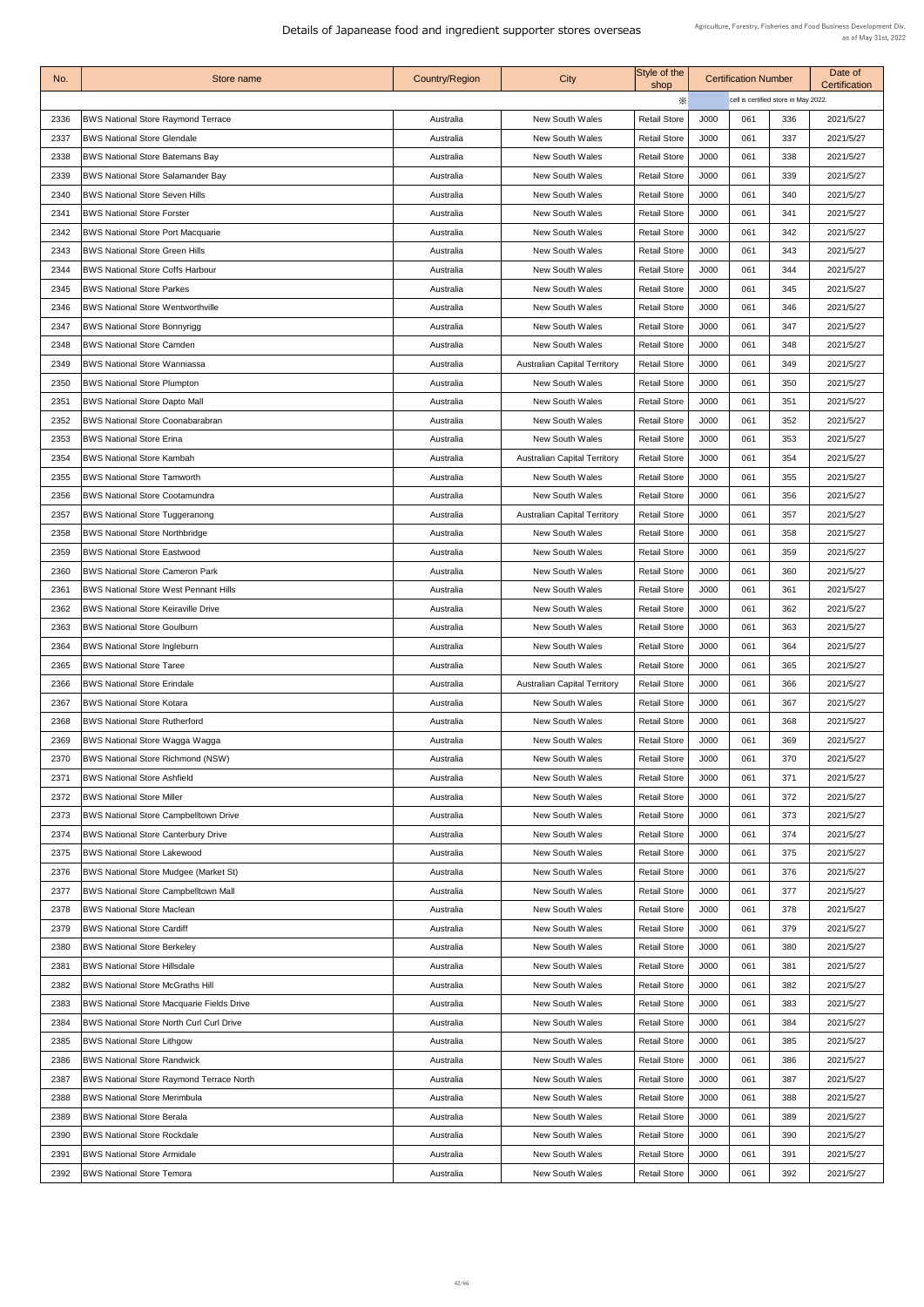| No.  | Store name                                           | <b>Country/Region</b> | City                                | Style of the<br>shop |      | <b>Certification Number</b>          |     | Date of<br><b>Certification</b> |
|------|------------------------------------------------------|-----------------------|-------------------------------------|----------------------|------|--------------------------------------|-----|---------------------------------|
|      |                                                      |                       |                                     | Х                    |      | cell is certified store in May 2022. |     |                                 |
| 2393 | <b>BWS National Store Eastlakes</b>                  | Australia             | <b>New South Wales</b>              | <b>Retail Store</b>  | J000 | 061                                  | 393 | 2021/5/27                       |
| 2394 | <b>BWS National Store Glen Innes</b>                 | Australia             | <b>New South Wales</b>              | <b>Retail Store</b>  | J000 | 061                                  | 394 | 2021/5/27                       |
| 2395 | <b>BWS National Store Kippax</b>                     | Australia             | <b>Australian Capital Territory</b> | <b>Retail Store</b>  | J000 | 061                                  | 395 | 2021/5/27                       |
| 2396 | <b>BWS National Store Belconnen Cameron Ave</b>      | Australia             | <b>Australian Capital Territory</b> | <b>Retail Store</b>  | J000 | 061                                  | 396 | 2021/5/27                       |
| 2397 | <b>BWS National Store Glenrose</b>                   | Australia             | <b>New South Wales</b>              | <b>Retail Store</b>  | J000 | 061                                  | 397 | 2021/5/27                       |
| 2398 | <b>BWS National Store Cowra</b>                      | Australia             | <b>New South Wales</b>              | <b>Retail Store</b>  | J000 | 061                                  | 398 | 2021/5/27                       |
| 2399 | <b>BWS National Store Engadine</b>                   | Australia             | <b>New South Wales</b>              | <b>Retail Store</b>  | J000 | 061                                  | 399 | 2021/5/27                       |
| 2400 | <b>BWS National Store The Ponds</b>                  | Australia             | <b>New South Wales</b>              | <b>Retail Store</b>  | J000 | 061                                  | 400 | 2021/5/27                       |
| 240' | <b>BWS National Store Wagga Wagga North</b>          | Australia             | <b>New South Wales</b>              | <b>Retail Store</b>  | J000 | 061                                  | 401 | 2021/5/27                       |
| 2402 | <b>BWS National Store Conder</b>                     | Australia             | <b>Australian Capital Territory</b> | <b>Retail Store</b>  | J000 | 061                                  | 402 | 2021/5/27                       |
| 2403 | <b>BWS National Store Gungahlin</b>                  | Australia             | <b>Australian Capital Territory</b> | <b>Retail Store</b>  | J000 | 061                                  | 403 | 2021/5/27                       |
| 2404 | <b>BWS National Store Kooringal</b>                  | Australia             | <b>New South Wales</b>              | <b>Retail Store</b>  | J000 | 061                                  | 404 | 2021/5/27                       |
| 2405 | <b>BWS National Store Warringah Mall (Brookvale)</b> | Australia             | <b>New South Wales</b>              | <b>Retail Store</b>  | J000 | 061                                  | 405 | 2021/5/27                       |
| 2406 | <b>BWS National Store Tahmoor</b>                    | Australia             | <b>New South Wales</b>              | <b>Retail Store</b>  | J000 | 061                                  | 406 | 2021/5/27                       |
| 2407 | <b>BWS National Store Blacktown</b>                  | Australia             | <b>New South Wales</b>              | <b>Retail Store</b>  | J000 | 061                                  | 407 | 2021/5/27                       |
| 2408 | <b>BWS National Store Fairy Meadow</b>               | Australia             | <b>New South Wales</b>              | <b>Retail Store</b>  | J000 | 061                                  | 408 | 2021/5/27                       |
| 2409 | <b>BWS National Store Dural</b>                      | Australia             | <b>New South Wales</b>              | <b>Retail Store</b>  | J000 | 061                                  | 409 | 2021/5/27                       |
| 2410 | <b>BWS National Store South Hurstville</b>           | Australia             | <b>New South Wales</b>              | <b>Retail Store</b>  | J000 | 061                                  | 410 | 2021/5/27                       |
| 2411 | <b>BWS National Store Padstow</b>                    | Australia             | <b>New South Wales</b>              | <b>Retail Store</b>  | J000 | 061                                  | 411 | 2021/5/27                       |
| 2412 | <b>BWS National Store Delroy Park</b>                | Australia             | <b>New South Wales</b>              | <b>Retail Store</b>  | J000 | 061                                  | 412 | 2021/5/27                       |
| 2413 | <b>BWS National Store Cecil Hills</b>                | Australia             | <b>New South Wales</b>              | <b>Retail Store</b>  | J000 | 061                                  | 413 | 2021/5/27                       |
| 2414 | <b>BWS National Store Forbes</b>                     | Australia             | <b>New South Wales</b>              | <b>Retail Store</b>  | J000 | 061                                  | 414 | 2021/5/27                       |
| 2415 | <b>BWS National Store Lidcombe</b>                   | Australia             | <b>New South Wales</b>              | <b>Retail Store</b>  | J000 | 061                                  | 415 | 2021/5/27                       |
| 2416 | <b>BWS National Store Emerald Hills</b>              | Australia             | <b>New South Wales</b>              | <b>Retail Store</b>  | J000 | 061                                  | 416 | 2021/5/27                       |
| 2417 | <b>BWS National Store Leeton</b>                     | Australia             | <b>New South Wales</b>              | <b>Retail Store</b>  | J000 | 061                                  | 417 | 2021/5/27                       |
| 2418 | <b>BWS National Store Bathurst City Centre</b>       | Australia             | <b>New South Wales</b>              | <b>Retail Store</b>  | J000 | 061                                  | 418 | 2021/5/27                       |
| 2419 | <b>BWS National Store Newcastle</b>                  | Australia             | <b>New South Wales</b>              | <b>Retail Store</b>  | J000 | 061                                  | 419 | 2021/5/27                       |
| 2420 | <b>BWS National Store North Orange</b>               | Australia             | <b>New South Wales</b>              | <b>Retail Store</b>  | J000 | 061                                  | 420 | 2021/5/27                       |
| 2421 | <b>BWS National Store Newington</b>                  | Australia             | <b>New South Wales</b>              | <b>Retail Store</b>  | J000 | 061                                  | 421 | 2021/5/27                       |
| 2422 | <b>BWS National Store Macquarie Fields</b>           | Australia             | <b>New South Wales</b>              | <b>Retail Store</b>  | J000 | 061                                  | 422 | 2021/5/27                       |
| 2423 | <b>BWS National Store Banora Point</b>               | Australia             | <b>New South Wales</b>              | <b>Retail Store</b>  | J000 | 061                                  | 423 | 2021/5/27                       |
| 2424 | <b>BWS National Store Lake Cathie</b>                | Australia             | <b>New South Wales</b>              | <b>Retail Store</b>  | J000 | 061                                  | 424 | 2021/5/27                       |
| 2425 | <b>BWS National Store Prospect</b>                   | Australia             | <b>New South Wales</b>              | <b>Retail Store</b>  | J000 | 061                                  | 425 | 2021/5/27                       |
| 2426 | <b>BWS National Store Yass</b>                       | Australia             | <b>New South Wales</b>              | <b>Retail Store</b>  | J000 | 061                                  | 426 | 2021/5/27                       |
| 2427 | <b>BWS National Store Belmont (NSW)</b>              | Australia             | <b>New South Wales</b>              | <b>Retail Store</b>  | J000 | 061                                  | 427 | 2021/5/27                       |
| 2428 | <b>BWS National Store Woolgoolga</b>                 | Australia             | <b>New South Wales</b>              | <b>Retail Store</b>  | J000 | 061                                  | 428 | 2021/5/27                       |
| 2429 | <b>BWS National Store Penrith South</b>              | Australia             | <b>New South Wales</b>              | <b>Retail Store</b>  | J000 | 061                                  | 429 | 2021/5/27                       |
| 2430 | <b>BWS National Store Gregory Hills</b>              | Australia             | <b>New South Wales</b>              | <b>Retail Store</b>  | J000 | 061                                  | 430 | 2021/5/27                       |
| 2431 | <b>BWS National Store Burwood</b>                    | Australia             | <b>New South Wales</b>              | <b>Retail Store</b>  | J000 | 061                                  | 431 | 2021/5/27                       |
| 2432 | <b>BWS National Store Chatswood Rail</b>             | Australia             | <b>New South Wales</b>              | <b>Retail Store</b>  | J000 | 061                                  | 432 | 2021/5/27                       |
| 2433 | <b>BWS National Store Kurri Kurri Drive</b>          | Australia             | <b>New South Wales</b>              | <b>Retail Store</b>  | J000 | 061                                  | 433 | 2021/5/27                       |
| 2434 | <b>BWS National Store Moree</b>                      | Australia             | <b>New South Wales</b>              | <b>Retail Store</b>  | J000 | 061                                  | 434 | 2021/5/27                       |
| 2435 | <b>BWS National Store Forster Keys</b>               | Australia             | <b>New South Wales</b>              | <b>Retail Store</b>  | J000 | 061                                  | 435 | 2021/5/27                       |
| 2436 | <b>BWS National Store West Ryde</b>                  | Australia             | <b>New South Wales</b>              | <b>Retail Store</b>  | J000 | 061                                  | 436 | 2021/5/27                       |
| 2437 | <b>BWS National Store Dunlop</b>                     | Australia             | <b>Australian Capital Territory</b> | <b>Retail Store</b>  | J000 | 061                                  | 437 | 2021/5/27                       |
| 2438 | <b>BWS National Store Scone</b>                      | Australia             | <b>New South Wales</b>              | <b>Retail Store</b>  | J000 | 061                                  | 438 | 2021/5/27                       |
| 2439 | <b>BWS National Store Tumut (Fitzroy St)</b>         | Australia             | <b>New South Wales</b>              | <b>Retail Store</b>  | J000 | 061                                  | 439 | 2021/5/27                       |
| 2440 | <b>BWS National Store Kellyville</b>                 | Australia             | <b>New South Wales</b>              | <b>Retail Store</b>  | J000 | 061                                  | 440 | 2021/5/27                       |
| 2441 | <b>BWS National Store Glenwood</b>                   | Australia             | <b>New South Wales</b>              | <b>Retail Store</b>  | J000 | 061                                  | 441 | 2021/5/27                       |
| 2442 | <b>BWS National Store Glenmore Park</b>              | Australia             | <b>New South Wales</b>              | <b>Retail Store</b>  | J000 | 061                                  | 442 | 2021/5/27                       |
| 2443 | <b>BWS National Store Inverell</b>                   | Australia             | <b>New South Wales</b>              | <b>Retail Store</b>  | J000 | 061                                  | 443 | 2021/5/27                       |
| 2444 | <b>BWS National Store Toronto</b>                    | Australia             | <b>New South Wales</b>              | <b>Retail Store</b>  | J000 | 061                                  | 444 | 2021/5/27                       |
| 2445 | <b>BWS National Store Charnwood</b>                  | Australia             | <b>Australian Capital Territory</b> | <b>Retail Store</b>  | J000 | 061                                  | 445 | 2021/5/27                       |
| 2446 | <b>BWS National Store Boronia Park</b>               | Australia             | <b>New South Wales</b>              | <b>Retail Store</b>  | J000 | 061                                  | 446 | 2021/5/27                       |
| 2447 | <b>BWS National Store Pemulwuy</b>                   | Australia             | <b>New South Wales</b>              | <b>Retail Store</b>  | J000 | 061                                  | 447 | 2021/5/27                       |
| 2448 | <b>BWS National Store Beresfield Food For Less</b>   | Australia             | <b>New South Wales</b>              | <b>Retail Store</b>  | J000 | 061                                  | 448 | 2021/5/27                       |
| 2449 | <b>BWS National Store Bingara Gorge</b>              | Australia             | <b>New South Wales</b>              | <b>Retail Store</b>  | J000 | 061                                  | 449 | 2021/5/27                       |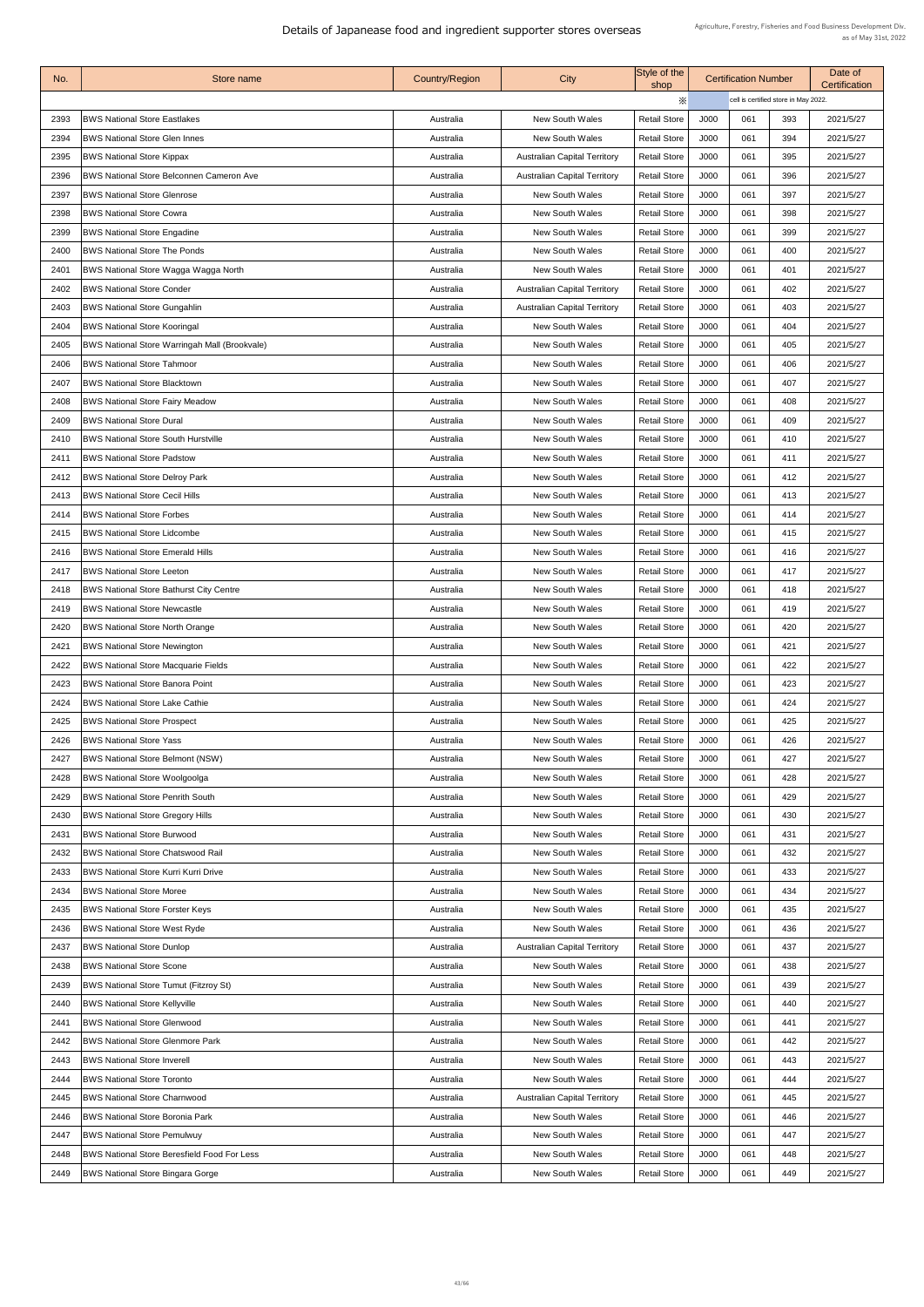| No.  | Store name                                              | Country/Region | <b>City</b>            | Style of the<br>shop |      | <b>Certification Number</b>          |     | Date of<br><b>Certification</b> |
|------|---------------------------------------------------------|----------------|------------------------|----------------------|------|--------------------------------------|-----|---------------------------------|
|      |                                                         |                |                        | $\times$             |      | cell is certified store in May 2022. |     |                                 |
| 2450 | <b>BWS National Store Singleton Drive</b>               | Australia      | <b>New South Wales</b> | <b>Retail Store</b>  | J000 | 061                                  | 450 | 2021/5/27                       |
| 2451 | <b>BWS National Store Windsor</b>                       | Australia      | <b>New South Wales</b> | <b>Retail Store</b>  | J000 | 061                                  | 451 | 2021/5/27                       |
| 2452 | <b>BWS National Store Long Jetty</b>                    | Australia      | <b>New South Wales</b> | <b>Retail Store</b>  | J000 | 061                                  | 452 | 2021/5/27                       |
| 2453 | <b>BWS National Store Wetherill Park</b>                | Australia      | <b>New South Wales</b> | <b>Retail Store</b>  | J000 | 061                                  | 453 | 2021/5/27                       |
| 2454 | <b>BWS National Store Unanderra</b>                     | Australia      | <b>New South Wales</b> | <b>Retail Store</b>  | J000 | 061                                  | 454 | 2021/5/27                       |
| 2455 | <b>BWS National Store Mt Annan</b>                      | Australia      | <b>New South Wales</b> | <b>Retail Store</b>  | J000 | 061                                  | 455 | 2021/5/27                       |
| 2456 | <b>BWS National Store Moruya</b>                        | Australia      | <b>New South Wales</b> | <b>Retail Store</b>  | J000 | 061                                  | 456 | 2021/5/27                       |
| 2457 | <b>BWS National Store Bulli</b>                         | Australia      | <b>New South Wales</b> | <b>Retail Store</b>  | J000 | 061                                  | 457 | 2021/5/27                       |
| 2458 | <b>BWS National Store Rydalmere</b>                     | Australia      | <b>New South Wales</b> | <b>Retail Store</b>  | J000 | 061                                  | 458 | 2021/5/27                       |
| 2459 | <b>BWS National Store Kings Langley</b>                 | Australia      | <b>New South Wales</b> | <b>Retail Store</b>  | J000 | 061                                  | 459 | 2021/5/27                       |
| 2460 | <b>BWS National Store Morisset</b>                      | Australia      | <b>New South Wales</b> | <b>Retail Store</b>  | J000 | 061                                  | 460 | 2021/5/27                       |
| 2461 | <b>BWS National Store Lindfield Village</b>             | Australia      | <b>New South Wales</b> | <b>Retail Store</b>  | J000 | 061                                  | 461 | 2021/5/27                       |
| 2462 | <b>BWS National Store Potts Point</b>                   | Australia      | <b>New South Wales</b> | <b>Retail Store</b>  | J000 | 061                                  | 462 | 2021/5/27                       |
| 2463 | <b>BWS National Store Auburn</b>                        | Australia      | <b>New South Wales</b> | <b>Retail Store</b>  | J000 | 061                                  | 463 | 2021/5/27                       |
| 2464 | <b>BWS National Store Jindabyne</b>                     | Australia      | <b>New South Wales</b> | <b>Retail Store</b>  | J000 | 061                                  | 464 | 2021/5/27                       |
| 2465 | <b>BWS National Store Revesby</b>                       | Australia      | <b>New South Wales</b> | <b>Retail Store</b>  | J000 | 061                                  | 465 | 2021/5/27                       |
| 2466 | <b>BWS National Store Mt Pritchards</b>                 | Australia      | <b>New South Wales</b> | <b>Retail Store</b>  | J000 | 061                                  | 466 | 2021/5/27                       |
| 2467 | <b>BWS National Store Jerrabomberra</b>                 | Australia      | <b>New South Wales</b> | <b>Retail Store</b>  | J000 | 061                                  | 467 | 2021/5/27                       |
| 2468 | <b>BWS National Store Roselands</b>                     | Australia      | <b>New South Wales</b> | <b>Retail Store</b>  | J000 | 061                                  | 468 | 2021/5/27                       |
| 2469 | <b>BWS National Store Aberglasslyn</b>                  | Australia      | <b>New South Wales</b> | <b>Retail Store</b>  | J000 | 061                                  | 469 | 2021/5/27                       |
| 2470 | <b>BWS National Store Eastgardens</b>                   | Australia      | <b>New South Wales</b> | <b>Retail Store</b>  | J000 | 061                                  | 470 | 2021/5/27                       |
| 2471 | <b>BWS National Store Norwest Circa Shopping Centre</b> | Australia      | <b>New South Wales</b> | <b>Retail Store</b>  | J000 | 061                                  | 471 | 2021/5/27                       |
| 2472 | <b>BWS National Store Bargo</b>                         | Australia      | <b>New South Wales</b> | <b>Retail Store</b>  | J000 | 061                                  | 472 | 2021/5/27                       |
| 2473 | <b>BWS National Store Goulburn North Drive</b>          | Australia      | <b>New South Wales</b> | <b>Retail Store</b>  | J000 | 061                                  | 473 | 2021/5/27                       |
| 2474 | <b>BWS National Store Mascot</b>                        | Australia      | <b>New South Wales</b> | <b>Retail Store</b>  | J000 | 061                                  | 474 | 2021/5/27                       |
| 2475 | <b>BWS National Store Wellington</b>                    | Australia      | <b>New South Wales</b> | <b>Retail Store</b>  | J000 | 061                                  | 475 | 2021/5/27                       |
| 2476 | <b>BWS National Store Cammeray</b>                      | Australia      | <b>New South Wales</b> | <b>Retail Store</b>  | J000 | 061                                  | 476 | 2021/5/27                       |
| 2477 | <b>BWS National Store Crows Nest Mall</b>               | Australia      | <b>New South Wales</b> | <b>Retail Store</b>  | J000 | 061                                  | 477 | 2021/5/27                       |
| 2478 | <b>BWS National Store Heathcote</b>                     | Australia      | <b>New South Wales</b> | <b>Retail Store</b>  | J000 | 061                                  | 478 | 2021/5/27                       |
| 2479 | <b>BWS National Store Wamberal</b>                      | Australia      | <b>New South Wales</b> | <b>Retail Store</b>  | J000 | 061                                  | 479 | 2021/5/27                       |
| 2480 | <b>BWS National Store Shellharbour</b>                  | Australia      | <b>New South Wales</b> | <b>Retail Store</b>  | J000 | 061                                  | 480 | 2021/5/27                       |
| 2481 | <b>BWS National Store Dee Why</b>                       | Australia      | <b>New South Wales</b> | <b>Retail Store</b>  | J000 | 061                                  | 481 | 2021/5/27                       |
| 2482 | <b>BWS National Store Newport</b>                       | Australia      | <b>New South Wales</b> | <b>Retail Store</b>  | J000 | 061                                  | 482 | 2021/5/27                       |
| 2483 | <b>BWS National Store Castle Hill</b>                   | Australia      | <b>New South Wales</b> | <b>Retail Store</b>  | J000 | 061                                  | 483 | 2021/5/27                       |
| 2484 | <b>BWS National Store Brunswick Heads</b>               | Australia      | <b>New South Wales</b> | <b>Retail Store</b>  | J000 | 061                                  | 484 | 2021/5/27                       |
| 2485 | <b>BWS National Store Minto</b>                         | Australia      | <b>New South Wales</b> | <b>Retail Store</b>  | J000 | 061                                  | 485 | 2021/5/27                       |
| 2486 | <b>BWS National Store Narooma</b>                       | Australia      | <b>New South Wales</b> | <b>Retail Store</b>  | J000 | 061                                  | 486 | 2021/5/27                       |
| 2487 | <b>BWS National Store Sutherland Drive</b>              | Australia      | <b>New South Wales</b> | <b>Retail Store</b>  | J000 | 061                                  | 487 | 2021/5/27                       |
| 2488 | <b>BWS National Store Earlwood</b>                      | Australia      | <b>New South Wales</b> | <b>Retail Store</b>  | J000 | 061                                  | 488 | 2021/5/27                       |
| 2489 | <b>BWS National Store Greenhouse Tavern Drive</b>       | Australia      | <b>New South Wales</b> | <b>Retail Store</b>  | J000 | 061                                  | 489 | 2021/5/27                       |
| 2490 | <b>BWS National Store Edgecliff</b>                     | Australia      | <b>New South Wales</b> | <b>Retail Store</b>  | J000 | 061                                  | 490 | 2021/5/27                       |
| 2491 | <b>BWS National Store Rutherford Drive</b>              | Australia      | <b>New South Wales</b> | <b>Retail Store</b>  | J000 | 061                                  | 491 | 2021/5/27                       |
| 2492 | <b>BWS National Store Balgowlah</b>                     | Australia      | <b>New South Wales</b> | <b>Retail Store</b>  | J000 | 061                                  | 492 | 2021/5/27                       |
| 2493 | <b>BWS National Store Bateau Bay (Cresthaven Ave)</b>   | Australia      | <b>New South Wales</b> | <b>Retail Store</b>  | J000 | 061                                  | 493 | 2021/5/27                       |
| 2494 | <b>BWS National Store Carlingford Court</b>             | Australia      | <b>New South Wales</b> | <b>Retail Store</b>  | J000 | 061                                  | 494 | 2021/5/27                       |
| 2495 | <b>BWS National Store Avoca Beach</b>                   | Australia      | <b>New South Wales</b> | <b>Retail Store</b>  | J000 | 061                                  | 495 | 2021/5/27                       |
| 2496 | <b>BWS National Store Medowie</b>                       | Australia      | <b>New South Wales</b> | <b>Retail Store</b>  | J000 | 061                                  | 496 | 2021/5/27                       |
| 2497 | <b>BWS National Store Wyoming</b>                       | Australia      | <b>New South Wales</b> | <b>Retail Store</b>  | J000 | 061                                  | 497 | 2021/5/27                       |
| 2498 | <b>BWS National Store Brighton Le Sands</b>             | Australia      | <b>New South Wales</b> | <b>Retail Store</b>  | J000 | 061                                  | 498 | 2021/5/27                       |
| 2499 | <b>BWS National Store Darlinghurst</b>                  | Australia      | <b>New South Wales</b> | <b>Retail Store</b>  | J000 | 061                                  | 499 | 2021/5/27                       |
| 2500 | <b>BWS National Store Lismore Coolrocks Drive</b>       | Australia      | <b>New South Wales</b> | <b>Retail Store</b>  | J000 | 061                                  | 500 | 2021/5/27                       |
| 2501 | <b>BWS National Store Berowra</b>                       | Australia      | <b>New South Wales</b> | <b>Retail Store</b>  | J000 | 061                                  | 501 | 2021/5/27                       |
| 2502 | <b>BWS National Store Leichhardt Marketplace Drive</b>  | Australia      | <b>New South Wales</b> | <b>Retail Store</b>  | J000 | 061                                  | 502 | 2021/5/27                       |
| 2503 | <b>BWS National Store Pennant Hills</b>                 | Australia      | <b>New South Wales</b> | <b>Retail Store</b>  | J000 | 061                                  | 503 | 2021/5/27                       |
| 2504 | <b>BWS National Store Lithgow Drive</b>                 | Australia      | <b>New South Wales</b> | <b>Retail Store</b>  | J000 | 061                                  | 504 | 2021/5/27                       |
| 2505 | <b>BWS National Store Cranebrook</b>                    | Australia      | <b>New South Wales</b> | <b>Retail Store</b>  | J000 | 061                                  | 505 | 2021/5/27                       |
| 2506 | <b>BWS National Store Bondi Junction</b>                | Australia      | <b>New South Wales</b> | <b>Retail Store</b>  | J000 | 061                                  | 506 | 2021/5/27                       |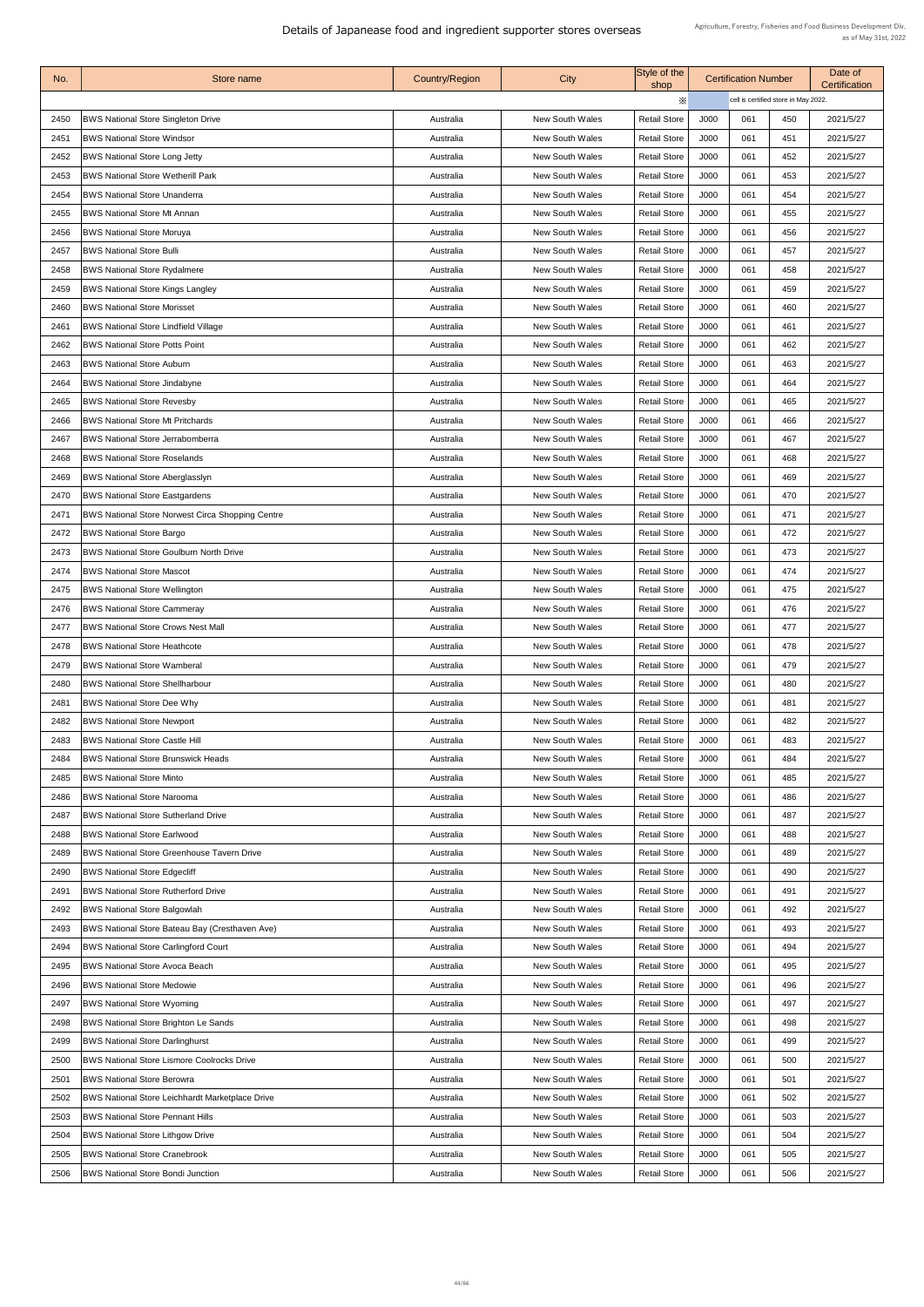| No.  | Store name                                       | <b>Country/Region</b> | City                                | Style of the<br>shop |      | <b>Certification Number</b>          |     | Date of<br><b>Certification</b> |
|------|--------------------------------------------------|-----------------------|-------------------------------------|----------------------|------|--------------------------------------|-----|---------------------------------|
|      |                                                  |                       |                                     | $\times$             |      | cell is certified store in May 2022. |     |                                 |
| 2507 | <b>BWS National Store Kellyville North</b>       | Australia             | <b>New South Wales</b>              | <b>Retail Store</b>  | J000 | 061                                  | 507 | 2021/5/27                       |
| 2508 | <b>BWS National Store Lake Munmorah</b>          | Australia             | <b>New South Wales</b>              | <b>Retail Store</b>  | J000 | 061                                  | 508 | 2021/5/27                       |
| 2509 | <b>BWS National Store Lisarow</b>                | Australia             | <b>New South Wales</b>              | <b>Retail Store</b>  | J000 | 061                                  | 509 | 2021/5/27                       |
| 2510 | <b>BWS National Store Bondi Beach</b>            | Australia             | <b>New South Wales</b>              | <b>Retail Store</b>  | J000 | 061                                  | 510 | 2021/5/27                       |
| 2511 | <b>BWS National Store Dickson (Woolley St)</b>   | Australia             | <b>Australian Capital Territory</b> | <b>Retail Store</b>  | J000 | 061                                  | 511 | 2021/5/27                       |
| 2512 | <b>BWS National Store Kaleen</b>                 | Australia             | <b>Australian Capital Territory</b> | <b>Retail Store</b>  | J000 | 061                                  | 512 | 2021/5/27                       |
| 2513 | Chaya Green Tea                                  | Australia             | <b>New South Wales</b>              | <b>Retail Store</b>  | J000 | 061                                  | 515 | 2021/6/14                       |
| 2514 | <b>Travel Japan Market Place</b>                 | Australia             | Queensland                          | <b>Retail Store</b>  | J000 | 061                                  | 516 | 2021/6/14                       |
| 2515 | <b>BWS National Store Kingston</b>               | Australia             | <b>Australian Capital Territory</b> | <b>Retail Store</b>  | J000 | 061                                  | 517 | 2021/6/15                       |
| 2516 | <b>BWS National Store Drummoyne</b>              | Australia             | <b>New South Wales</b>              | <b>Retail Store</b>  | J000 | 061                                  | 518 | 2021/6/15                       |
| 2517 | <b>BWS National Store Erskineville</b>           | Australia             | <b>New South Wales</b>              | <b>Retail Store</b>  | J000 | 061                                  | 519 | 2021/6/15                       |
| 2518 | <b>BWS National Store Spring Farm</b>            | Australia             | <b>New South Wales</b>              | <b>Retail Store</b>  | J000 | 061                                  | 520 | 2021/6/15                       |
| 2519 | <b>BWS National Store Paddington</b>             | Australia             | <b>New South Wales</b>              | <b>Retail Store</b>  | J000 | 061                                  | 521 | 2021/6/15                       |
| 2520 | <b>BWS National Store Cherrybrook Village</b>    | Australia             | <b>New South Wales</b>              | <b>Retail Store</b>  | J000 | 061                                  | 522 | 2021/6/15                       |
| 2521 | <b>BWS National Store Greenway Village</b>       | Australia             | <b>New South Wales</b>              | <b>Retail Store</b>  | J000 | 061                                  | 523 | 2021/6/15                       |
| 2522 | <b>BWS National Store Burwood Plaza</b>          | Australia             | <b>New South Wales</b>              | <b>Retail Store</b>  | J000 | 061                                  | 524 | 2021/6/15                       |
| 2523 | <b>BWS National Store Caddens</b>                | Australia             | <b>New South Wales</b>              | <b>Retail Store</b>  | J000 | 061                                  | 525 | 2021/6/15                       |
| 2524 | <b>BWS National Store Newtown (NSW)</b>          | Australia             | <b>New South Wales</b>              | <b>Retail Store</b>  | J000 | 061                                  | 526 | 2021/6/15                       |
| 2525 | <b>BWS National Store Green Square</b>           | Australia             | <b>New South Wales</b>              | <b>Retail Store</b>  | J000 | 061                                  | 527 | 2021/6/15                       |
| 2526 | <b>BWS National Store Warriewood</b>             | Australia             | <b>New South Wales</b>              | <b>Retail Store</b>  | J000 | 061                                  | 528 | 2021/6/15                       |
| 2527 | <b>BWS National Store Strathfield</b>            | Australia             | <b>New South Wales</b>              | <b>Retail Store</b>  | J000 | 061                                  | 529 | 2021/6/15                       |
| 2528 | <b>BWS National Store Shell Cove</b>             | Australia             | <b>New South Wales</b>              | <b>Retail Store</b>  | J000 | 061                                  | 530 | 2021/6/15                       |
| 2529 | <b>BWS National Store North Ryde</b>             | Australia             | <b>New South Wales</b>              | <b>Retail Store</b>  | J000 | 061                                  | 531 | 2021/6/15                       |
| 2530 | <b>BWS National Store Glebe</b>                  | Australia             | <b>New South Wales</b>              | <b>Retail Store</b>  | J000 | 061                                  | 532 | 2021/6/15                       |
| 2531 | <b>BWS National Store Haymarket</b>              | Australia             | <b>New South Wales</b>              | <b>Retail Store</b>  | J000 | 061                                  | 533 | 2021/6/15                       |
| 2532 | <b>BWS National Store Mosman</b>                 | Australia             | <b>New South Wales</b>              | <b>Retail Store</b>  | J000 | 061                                  | 534 | 2021/6/15                       |
| 2533 | <b>BWS National Store Prestons</b>               | Australia             | <b>New South Wales</b>              | <b>Retail Store</b>  | J000 | 061                                  | 535 | 2021/6/15                       |
| 2534 | <b>BWS National Store Paddington Oxford St</b>   | Australia             | <b>New South Wales</b>              | <b>Retail Store</b>  | J000 | 061                                  | 536 | 2021/6/15                       |
| 2535 | <b>BWS National Store St Marys</b>               | Australia             | <b>New South Wales</b>              | <b>Retail Store</b>  | J000 | 061                                  | 537 | 2021/6/15                       |
| 2536 | <b>BWS National Store Leichhardt Marketplace</b> | Australia             | <b>New South Wales</b>              | <b>Retail Store</b>  | J000 | 061                                  | 538 | 2021/6/15                       |
| 2537 | <b>BWS National Store Marrickville Metro</b>     | Australia             | <b>New South Wales</b>              | <b>Retail Store</b>  | J000 | 061                                  | 539 | 2021/6/15                       |
| 2538 | <b>BWS National Store Kirribilli</b>             | Australia             | <b>New South Wales</b>              | <b>Retail Store</b>  | J000 | 061                                  | 540 | 2021/6/15                       |
| 2539 | <b>BWS National Store Park Sydney</b>            | Australia             | <b>New South Wales</b>              | <b>Retail Store</b>  | J000 | 061                                  | 541 | 2021/6/15                       |
| 2540 | <b>BWS National Store Turramurra</b>             | Australia             | <b>New South Wales</b>              | <b>Retail Store</b>  | J000 | 061                                  | 542 | 2021/6/15                       |
| 2541 | <b>BWS National Store Doonside</b>               | Australia             | <b>New South Wales</b>              | <b>Retail Store</b>  | J000 | 061                                  | 543 | 2021/6/15                       |
| 2542 | <b>BWS National Store Bonner</b>                 | Australia             | <b>Australian Capital Territory</b> | <b>Retail Store</b>  | J000 | 061                                  | 544 | 2021/6/15                       |
| 2543 | <b>BWS National Store Wyong</b>                  | Australia             | <b>New South Wales</b>              | <b>Retail Store</b>  | J000 | 061                                  | 545 | 2021/6/15                       |
| 2544 | <b>BWS National Store Hawker</b>                 | Australia             | <b>Australian Capital Territory</b> | <b>Retail Store</b>  | J000 | 061                                  | 546 | 2021/6/15                       |
| 2545 | <b>BWS National Store Werrington</b>             | Australia             | <b>New South Wales</b>              | <b>Retail Store</b>  | J000 | 061                                  | 547 | 2021/6/15                       |
| 2546 | <b>BWS National Store Oakhill</b>                | Australia             | <b>New South Wales</b>              | <b>Retail Store</b>  | J000 | 061                                  | 548 | 2021/6/15                       |
| 2547 | <b>BWS National Store Rouse Hill</b>             | Australia             | <b>New South Wales</b>              | <b>Retail Store</b>  | J000 | 061                                  | 549 | 2021/6/15                       |
| 2548 | <b>BWS National Store Tura Beach</b>             | Australia             | <b>New South Wales</b>              | <b>Retail Store</b>  | J000 | 061                                  | 550 | 2021/6/15                       |
| 2549 | <b>BWS National Store Gloucester</b>             | Australia             | <b>New South Wales</b>              | <b>Retail Store</b>  | J000 | 061                                  | 551 | 2021/6/15                       |
| 2550 | <b>BWS National Store Leura</b>                  | Australia             | <b>New South Wales</b>              | <b>Retail Store</b>  | J000 | 061                                  | 552 | 2021/6/15                       |
| 2551 | <b>BWS National Store Brown Jug Drive</b>        | Australia             | <b>New South Wales</b>              | <b>Retail Store</b>  | J000 | 061                                  | 553 | 2021/6/15                       |
| 2552 | <b>BWS National Store Springwood</b>             | Australia             | <b>New South Wales</b>              | <b>Retail Store</b>  | J000 | 061                                  | 554 | 2021/6/15                       |
| 2553 | <b>BWS National Store Koonawarra</b>             | Australia             | <b>New South Wales</b>              | <b>Retail Store</b>  | J000 | 061                                  | 555 | 2021/6/15                       |
| 2554 | <b>BWS National Store Crows Nest</b>             | Australia             | <b>New South Wales</b>              | <b>Retail Store</b>  | J000 | 061                                  | 556 | 2021/6/15                       |
| 2555 | <b>BWS National Store Smithfield Drive</b>       | Australia             | <b>New South Wales</b>              | <b>Retail Store</b>  | J000 | 061                                  | 557 | 2021/6/15                       |
| 2556 | <b>BWS National Store Umina Drive</b>            | Australia             | <b>New South Wales</b>              | <b>Retail Store</b>  | J000 | 061                                  | 558 | 2021/6/15                       |
| 2557 | <b>BWS National Store Riverstone</b>             | Australia             | <b>New South Wales</b>              | <b>Retail Store</b>  | J000 | 061                                  | 559 | 2021/6/15                       |
| 2558 | <b>BWS National Store Windang</b>                | Australia             | <b>New South Wales</b>              | <b>Retail Store</b>  | J000 | 061                                  | 560 | 2021/6/15                       |
| 2559 | <b>BWS National Store Taree Drive</b>            | Australia             | <b>New South Wales</b>              | <b>Retail Store</b>  | J000 | 061                                  | 561 | 2021/6/15                       |
| 2560 | <b>BWS National Store Kyogle</b>                 | Australia             | <b>New South Wales</b>              | <b>Retail Store</b>  | J000 | 061                                  | 562 | 2021/6/15                       |
| 2561 | <b>BWS National Store Narrabeen Sands Drive</b>  | Australia             | <b>New South Wales</b>              | <b>Retail Store</b>  | J000 | 061                                  | 563 | 2021/6/15                       |
| 2562 | <b>BWS National Store Adamstown</b>              | Australia             | <b>New South Wales</b>              | <b>Retail Store</b>  | J000 | 061                                  | 564 | 2021/6/15                       |
| 2563 | <b>BWS National Store Edgeworth</b>              | Australia             | <b>New South Wales</b>              | <b>Retail Store</b>  | J000 | 061                                  | 565 | 2021/6/15                       |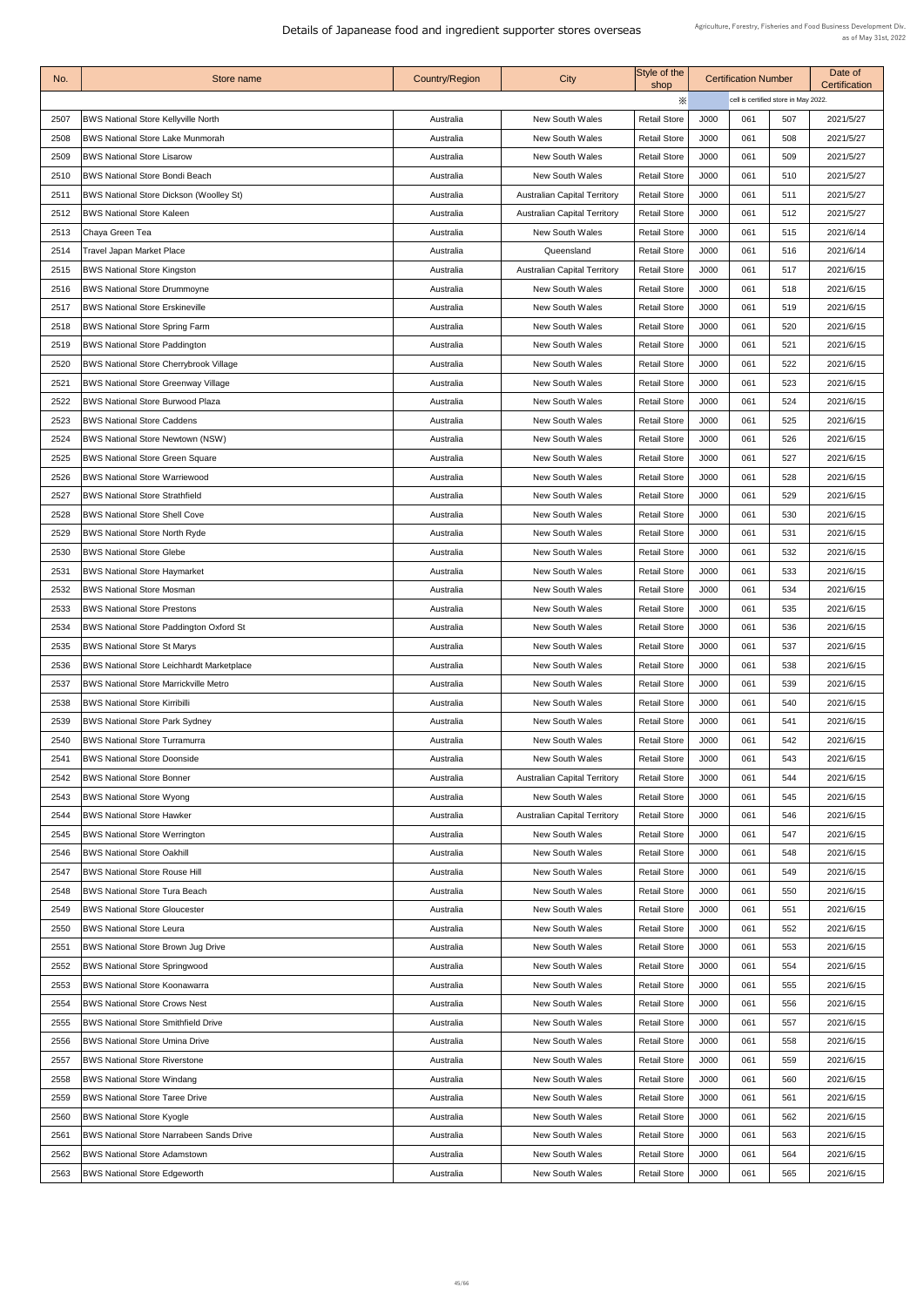| No.  | Store name                                         | <b>Country/Region</b> | City                                | Style of the<br>shop |      | <b>Certification Number</b>          |     | Date of<br><b>Certification</b> |
|------|----------------------------------------------------|-----------------------|-------------------------------------|----------------------|------|--------------------------------------|-----|---------------------------------|
|      |                                                    |                       |                                     | X                    |      | cell is certified store in May 2022. |     |                                 |
| 2564 | <b>BWS National Store Yamba</b>                    | Australia             | <b>New South Wales</b>              | <b>Retail Store</b>  | J000 | 061                                  | 566 | 2021/6/15                       |
| 2565 | <b>BWS National Store Lane Cove</b>                | Australia             | <b>New South Wales</b>              | <b>Retail Store</b>  | J000 | 061                                  | 567 | 2021/6/15                       |
| 2566 | <b>BWS National Store Moss Vale</b>                | Australia             | <b>New South Wales</b>              | <b>Retail Store</b>  | J000 | 061                                  | 568 | 2021/6/15                       |
| 2567 | <b>BWS National Store Botany</b>                   | Australia             | <b>New South Wales</b>              | <b>Retail Store</b>  | J000 | 061                                  | 569 | 2021/6/15                       |
| 2568 | <b>BWS National Store Albion Park Rail</b>         | Australia             | <b>New South Wales</b>              | <b>Retail Store</b>  | J000 | 061                                  | 570 | 2021/6/15                       |
| 2569 | <b>BWS National Store Franklin</b>                 | Australia             | <b>Australian Capital Territory</b> | <b>Retail Store</b>  | J000 | 061                                  | 571 | 2021/6/15                       |
| 2570 | <b>BWS National Store St Leonards</b>              | Australia             | <b>New South Wales</b>              | <b>Retail Store</b>  | J000 | 061                                  | 572 | 2021/6/15                       |
| 257' | <b>BWS National Store Wahroonga</b>                | Australia             | <b>New South Wales</b>              | <b>Retail Store</b>  | J000 | 061                                  | 573 | 2021/6/15                       |
| 2572 | <b>BWS National Store Warabrook</b>                | Australia             | <b>New South Wales</b>              | <b>Retail Store</b>  | J000 | 061                                  | 574 | 2021/6/15                       |
| 2573 | <b>BWS National Store Winston Hills</b>            | Australia             | <b>New South Wales</b>              | <b>Retail Store</b>  | J000 | 061                                  | 575 | 2021/6/15                       |
| 2574 | <b>BWS National Store Granville</b>                | Australia             | <b>New South Wales</b>              | <b>Retail Store</b>  | J000 | 061                                  | 576 | 2021/6/15                       |
| 2575 | <b>BWS National Store North Sydney</b>             | Australia             | <b>New South Wales</b>              | <b>Retail Store</b>  | J000 | 061                                  | 577 | 2021/6/15                       |
| 2576 | <b>BWS National Store Umina</b>                    | Australia             | <b>New South Wales</b>              | <b>Retail Store</b>  | J000 | 061                                  | 578 | 2021/6/15                       |
| 2577 | <b>BWS National Store Kogarah</b>                  | Australia             | <b>New South Wales</b>              | <b>Retail Store</b>  | J000 | 061                                  | 579 | 2021/6/15                       |
| 2578 | <b>BWS National Store Caringbah</b>                | Australia             | <b>New South Wales</b>              | <b>Retail Store</b>  | J000 | 061                                  | 580 | 2021/6/15                       |
| 2579 | <b>BWS National Store Matraville</b>               | Australia             | <b>New South Wales</b>              | <b>Retail Store</b>  | J000 | 061                                  | 581 | 2021/6/15                       |
| 2580 | <b>BWS National Store Warners Bay</b>              | Australia             | <b>New South Wales</b>              | <b>Retail Store</b>  | J000 | 061                                  | 582 | 2021/6/15                       |
| 2581 | <b>BWS National Store Nelson Bay</b>               | Australia             | <b>New South Wales</b>              | <b>Retail Store</b>  | J000 | 061                                  | 583 | 2021/6/15                       |
| 2582 | <b>BWS National Store Iron Horse Drive</b>         | Australia             | <b>New South Wales</b>              | <b>Retail Store</b>  | J000 | 061                                  | 584 | 2021/6/15                       |
| 2583 | <b>BWS National Store Jewells</b>                  | Australia             | <b>New South Wales</b>              | <b>Retail Store</b>  | J000 | 061                                  | 585 | 2021/6/15                       |
| 2584 | <b>BWS National Store Gladesville</b>              | Australia             | <b>New South Wales</b>              | <b>Retail Store</b>  | J000 | 061                                  | 586 | 2021/6/15                       |
| 2585 | <b>BWS National Store Wallsend Drive</b>           | Australia             | <b>New South Wales</b>              | <b>Retail Store</b>  | J000 | 061                                  | 587 | 2021/6/15                       |
| 2586 | <b>BWS National Store Dapto (Princes Hwy)</b>      | Australia             | <b>New South Wales</b>              | <b>Retail Store</b>  | J000 | 061                                  | 588 | 2021/6/15                       |
| 2587 | <b>BWS National Store Ettalong</b>                 | Australia             | <b>New South Wales</b>              | <b>Retail Store</b>  | J000 | 061                                  | 589 | 2021/6/15                       |
| 2588 | <b>BWS National Store Cabarita Beach</b>           | Australia             | <b>New South Wales</b>              | <b>Retail Store</b>  | J000 | 061                                  | 590 | 2021/6/15                       |
| 2589 | <b>BWS National Store Penshurst</b>                | Australia             | <b>New South Wales</b>              | <b>Retail Store</b>  | J000 | 061                                  | 591 | 2021/6/15                       |
| 2590 | <b>BWS National Store Burraneer Bay</b>            | Australia             | <b>New South Wales</b>              | <b>Retail Store</b>  | J000 | 061                                  | 592 | 2021/6/15                       |
| 2591 | <b>IBWS National Store Cooma Drive</b>             | Australia             | <b>New South Wales</b>              | <b>Retail Store</b>  | J000 | 061                                  | 593 | 2021/6/15                       |
| 2592 | <b>BWS National Store Toongabbie</b>               | Australia             | <b>New South Wales</b>              | <b>Retail Store</b>  | J000 | 061                                  | 594 | 2021/6/15                       |
| 2593 | <b>BWS National Store Melton Hotel</b>             | Australia             | <b>New South Wales</b>              | <b>Retail Store</b>  | J000 | 061                                  | 595 | 2021/6/15                       |
| 2594 | <b>BWS National Store Pymble</b>                   | Australia             | <b>New South Wales</b>              | <b>Retail Store</b>  | J000 | 061                                  | 596 | 2021/6/15                       |
| 2595 | <b>BWS National Store Narrabri Drive</b>           | Australia             | <b>New South Wales</b>              | <b>Retail Store</b>  | J000 | 061                                  | 597 | 2021/6/15                       |
| 2596 | <b>BWS National Store Yagoona Drive</b>            | Australia             | <b>New South Wales</b>              | <b>Retail Store</b>  | J000 | 061                                  | 598 | 2021/6/15                       |
| 2597 | <b>BWS National Store South Cronulla</b>           | Australia             | <b>New South Wales</b>              | <b>Retail Store</b>  | J000 | 061                                  | 599 | 2021/6/15                       |
| 2598 | <b>BWS National Store Kingsgrove</b>               | Australia             | <b>New South Wales</b>              | <b>Retail Store</b>  | J000 | 061                                  | 600 | 2021/6/15                       |
| 2599 | <b>BWS National Store Kirrawee</b>                 | Australia             | <b>New South Wales</b>              | <b>Retail Store</b>  | J000 | 061                                  | 601 | 2021/6/15                       |
| 2600 | <b>BWS National Store Mortdale Drive</b>           | Australia             | <b>New South Wales</b>              | <b>Retail Store</b>  | J000 | 061                                  | 602 | 2021/6/15                       |
| 2601 | <b>BWS National Store Kurnell</b>                  | Australia             | <b>New South Wales</b>              | <b>Retail Store</b>  | J000 | 061                                  | 603 | 2021/6/15                       |
| 2602 | <b>BWS National Store Tolland Drive</b>            | Australia             | <b>New South Wales</b>              | <b>Retail Store</b>  | J000 | 061                                  | 604 | 2021/6/15                       |
| 2603 | <b>BWS National Store Petersham</b>                | Australia             | <b>New South Wales</b>              | <b>Retail Store</b>  | J000 | 061                                  | 605 | 2021/6/15                       |
| 2604 | <b>BWS National Store Woolooware</b>               | Australia             | <b>New South Wales</b>              | <b>Retail Store</b>  | J000 | 061                                  | 606 | 2021/6/15                       |
| 2605 | <b>BWS National Store Canberra City</b>            | Australia             | <b>Australian Capital Territory</b> | <b>Retail Store</b>  | J000 | 061                                  | 607 | 2021/6/15                       |
| 2606 | <b>BWS National Store St Clair Melville Road</b>   | Australia             | <b>New South Wales</b>              | <b>Retail Store</b>  | J000 | 061                                  | 608 | 2021/6/15                       |
| 2607 | <b>BWS National Store Kempsey (Verge St)</b>       | Australia             | <b>New South Wales</b>              | <b>Retail Store</b>  | J000 | 061                                  | 609 | 2021/6/15                       |
| 2608 | <b>BWS National Store Lake Haven</b>               | Australia             | <b>New South Wales</b>              | <b>Retail Store</b>  | J000 | 061                                  | 610 | 2021/6/15                       |
| 2609 | <b>BWS National Store Jannali</b>                  | Australia             | <b>New South Wales</b>              | <b>Retail Store</b>  | J000 | 061                                  | 611 | 2021/6/15                       |
| 2610 | <b>BWS National Store Beecroft</b>                 | Australia             | <b>New South Wales</b>              | <b>Retail Store</b>  | J000 | 061                                  | 612 | 2021/6/15                       |
| 2611 | <b>BWS National Store Eden</b>                     | Australia             | <b>New South Wales</b>              | <b>Retail Store</b>  | J000 | 061                                  | 613 | 2021/6/15                       |
| 2612 | <b>BWS National Store Artarmon</b>                 | Australia             | <b>New South Wales</b>              | <b>Retail Store</b>  | J000 | 061                                  | 614 | 2021/6/15                       |
| 2613 | <b>BWS National Store Gundagai</b>                 | Australia             | <b>New South Wales</b>              | <b>Retail Store</b>  | J000 | 061                                  | 615 | 2021/6/15                       |
| 2614 | <b>BWS National Store Cessnock Drive</b>           | Australia             | <b>New South Wales</b>              | <b>Retail Store</b>  | J000 | 061                                  | 616 | 2021/6/15                       |
| 2615 | <b>BWS National Store Mortdale</b>                 | Australia             | <b>New South Wales</b>              | <b>Retail Store</b>  | J000 | 061                                  | 617 | 2021/6/15                       |
| 2616 | <b>BWS National Store St Clair Blue Cattle Dog</b> | Australia             | <b>New South Wales</b>              | <b>Retail Store</b>  | J000 | 061                                  | 618 | 2021/6/15                       |
| 2617 | <b>BWS National Store Schofields</b>               | Australia             | <b>New South Wales</b>              | <b>Retail Store</b>  | J000 | 061                                  | 619 | 2021/6/15                       |
| 2618 | <b>BWS National Store Miranda</b>                  | Australia             | <b>New South Wales</b>              | <b>Retail Store</b>  | J000 | 061                                  | 620 | 2021/6/15                       |
| 2619 | <b>BWS National Store Jordan Springs</b>           | Australia             | <b>New South Wales</b>              | <b>Retail Store</b>  | J000 | 061                                  | 621 | 2021/6/15                       |
| 2620 | <b>BWS National Store Tuncurry</b>                 | Australia             | <b>New South Wales</b>              | <b>Retail Store</b>  | J000 | 061                                  | 622 | 2021/6/15                       |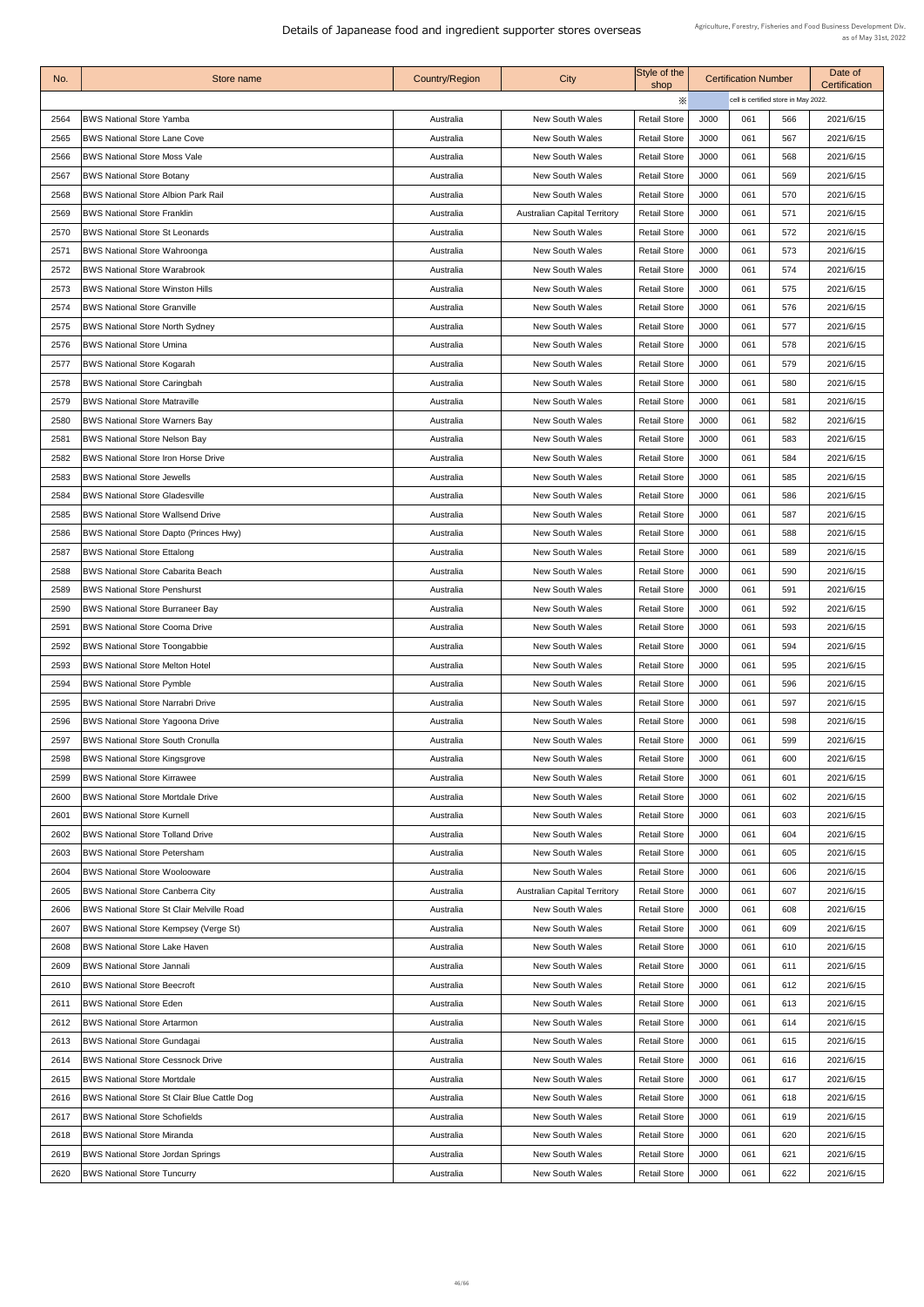| X<br>cell is certified store in May 2022.<br>J000<br>2621<br><b>BWS National Store Metro Norwest Support Office</b><br><b>Retail Store</b><br>061<br>623<br>2021/6/15<br><b>New South Wales</b><br>Australia<br><b>BWS National Store Merewether Drive</b><br><b>Retail Store</b><br>J000<br>061<br>2622<br><b>New South Wales</b><br>624<br>2021/6/15<br>Australia<br><b>Retail Store</b><br>J000<br>061<br>2623<br><b>BWS National Store Glenfield Park</b><br>625<br><b>New South Wales</b><br>2021/6/15<br>Australia<br>J000<br><b>BWS National Store Eden Drive</b><br><b>Retail Store</b><br>061<br>626<br>2021/6/15<br>2624<br><b>New South Wales</b><br>Australia<br>J000<br><b>BWS National Store Charles Hotel Drive</b><br><b>Retail Store</b><br>061<br>627<br>2625<br><b>New South Wales</b><br>2021/6/15<br>Australia<br><b>Retail Store</b><br>J000<br>2626<br><b>BWS National Store Gymea</b><br><b>New South Wales</b><br>061<br>628<br>2021/6/15<br>Australia<br><b>BWS National Store Leppington</b><br><b>Retail Store</b><br>J000<br>2627<br><b>New South Wales</b><br>061<br>629<br>2021/6/15<br>Australia<br>J000<br>061<br>2628<br><b>BWS National Store Sanctuary Point</b><br><b>Retail Store</b><br>630<br>2021/6/15<br><b>New South Wales</b><br>Australia<br><b>BWS National Store Tumut (Russell St)</b><br><b>Retail Store</b><br>J000<br>061<br>631<br>2629<br><b>New South Wales</b><br>2021/6/15<br>Australia<br>J000<br><b>BWS National Store Oran Park Town Centre</b><br><b>Retail Store</b><br>061<br>632<br>2630<br><b>New South Wales</b><br>2021/6/15<br>Australia<br>J000<br>2631<br><b>BWS National Store Culburra Beach Drive</b><br><b>Retail Store</b><br>061<br>633<br>2021/6/15<br><b>New South Wales</b><br>Australia<br><b>Retail Store</b><br>J000<br>2632<br><b>BWS National Store Mackay Northern Beaches</b><br>061<br>634<br>2021/6/15<br>Queensland<br>Australia<br><b>Retail Store</b><br>J000<br>2021/6/15<br>2633<br><b>BWS National Store Townsville Stockland</b><br>061<br>635<br>Australia<br>Queensland<br><b>BWS National Store Andergrove South</b><br><b>Retail Store</b><br>J000<br>061<br>2634<br>636<br>2021/6/15<br>Australia<br>Queensland<br><b>BWS National Store Inala</b><br><b>Retail Store</b><br>J000<br>637<br>2635<br>061<br>2021/6/15<br>Queensland<br>Australia<br><b>BWS National Store Reedy Creek</b><br><b>Retail Store</b><br>J000<br>061<br>2636<br>638<br>2021/6/15<br>Queensland<br>Australia<br><b>BWS National Store Northwest Plaza</b><br><b>Retail Store</b><br>J000<br>2637<br>061<br>639<br>2021/6/15<br>Queensland<br>Australia<br><b>Retail Store</b><br>J000<br>2638<br><b>BWS National Store Merthyr Road</b><br>061<br>640<br>2021/6/15<br>Australia<br>Queensland<br>2639<br><b>BWS National Store Brunswick (QLD)</b><br><b>Retail Store</b><br>J000<br>061<br>641<br>2021/6/15<br>Australia<br>Queensland<br><b>BWS National Store Wurtulla Moondara Place</b><br><b>Retail Store</b><br>J000<br>061<br>642<br>2640<br>2021/6/15<br>Queensland<br>Australia<br><b>BWS National Store Maroochydore</b><br><b>Retail Store</b><br>J000<br>061<br>643<br>2641<br>2021/6/15<br>Australia<br>Queensland<br><b>BWS National Store Ripley Valley</b><br><b>Retail Store</b><br>J000<br>2642<br>061<br>644<br>2021/6/15<br>Queensland<br>Australia<br><b>BWS National Store Mooloolaba Brisbane Road</b><br><b>Retail Store</b><br>J000<br>2643<br>061<br>645<br>2021/6/15<br>Australia<br>Queensland<br><b>Retail Store</b><br>J000<br>061<br>2644<br><b>BWS National Store Emerald Woods Mooloolaba</b><br>646<br>2021/6/15<br>Queensland<br>Australia<br><b>BWS National Store Pub Mooloolaba</b><br><b>Retail Store</b><br>J000<br>061<br>647<br>2645<br>2021/6/15<br>Australia<br>Queensland<br><b>BWS National Store Mt Warren Park</b><br><b>Retail Store</b><br>J000<br>061<br>2646<br>648<br>2021/6/15<br>Queensland<br>Australia<br><b>Retail Store</b><br>J000<br>649<br>2647<br><b>BWS National Store Mt Ommaney</b><br>061<br>2021/6/15<br>Queensland<br>Australia<br><b>BWS National Store Spring Hill</b><br>J000<br>2648<br><b>Retail Store</b><br>061<br>650<br>2021/6/15<br>Australia<br>Queensland<br><b>BWS National Store Norfolk Drive</b><br>J000<br>2649<br><b>Retail Store</b><br>061<br>2021/6/15<br>651<br>Australia<br>Queensland<br>J000<br><b>BWS National Store Gatton Drive</b><br><b>Retail Store</b><br>061<br>652<br>2021/6/15<br>2650<br>Australia<br>Queensland<br><b>BWS National Store Earlville</b><br><b>Retail Store</b><br>J000<br>061<br>653<br>2021/6/15<br>2651<br>Queensland<br>Australia<br><b>BWS National Store Sunrise Beach</b><br><b>Retail Store</b><br>J000<br>061<br>2652<br>654<br>2021/6/15<br>Queensland<br>Australia<br>2653<br><b>BWS National Store Smithfield Cellars</b><br><b>Retail Store</b><br>J000<br>655<br>061<br>2021/6/15<br>Queensland<br>Australia<br><b>BWS National Store Smithfield Campus</b><br><b>Retail Store</b><br>J000<br>2654<br>061<br>656<br>2021/6/15<br>Australia<br>Queensland<br>J000<br>2655<br><b>BWS National Store Flagstone</b><br><b>Retail Store</b><br>061<br>657<br>2021/6/15<br>Australia<br>Queensland<br><b>BWS National Store Regents Park</b><br><b>Retail Store</b><br>J000<br>2656<br>061<br>658<br>2021/6/15<br>Queensland<br>Australia<br>J000<br>2657<br><b>BWS National Store Northside Plaza</b><br><b>Retail Store</b><br>061<br>659<br>2021/6/15<br>Queensland<br>Australia<br>J000<br><b>BWS National Store Jimboomba Cellars</b><br><b>Retail Store</b><br>061<br>660<br>2021/6/15<br>2658<br>Queensland<br>Australia<br><b>BWS National Store Park Ridge</b><br><b>Retail Store</b><br>J000<br>2659<br>061<br>661<br>2021/6/15<br>Queensland<br>Australia<br>J000<br>2660<br><b>BWS National Store Annerley</b><br><b>Retail Store</b><br>061<br>662<br>2021/6/15<br>Australia<br>Queensland<br><b>BWS National Store Highfields Village</b><br><b>Retail Store</b><br>J000<br>061<br>663<br>2021/6/15<br>2661<br>Australia<br>Queensland<br><b>BWS National Store Albany Creek</b><br><b>Retail Store</b><br>2021/6/15<br>2662<br>J000<br>061<br>664<br>Queensland<br>Australia<br><b>BWS National Store Albany Creek Pick n Pay</b><br><b>Retail Store</b><br>J000<br>061<br>2663<br>665<br>2021/6/15<br>Australia<br>Queensland<br><b>BWS National Store Ferny Hills</b><br><b>Retail Store</b><br>J000<br>2664<br>061<br>666<br>2021/6/15<br>Queensland<br>Australia<br><b>BWS National Store Alderley Barn</b><br>J000<br>2665<br><b>Retail Store</b><br>061<br>667<br>2021/6/15<br>Australia<br>Queensland<br><b>Retail Store</b><br>J000<br>2666<br><b>BWS National Store Scarborough</b><br>061<br>668<br>2021/6/15<br>Queensland<br>Australia<br><b>BWS National Store Arana Hills</b><br><b>Retail Store</b><br>2667<br>J000<br>061<br>669<br>2021/6/15<br>Queensland<br>Australia<br>J000<br><b>Retail Store</b><br>061<br>670<br>2021/6/15<br>2668<br><b>BWS National Store Brookside</b><br>Australia<br>Queensland<br><b>BWS National Store Enoggera</b><br><b>Retail Store</b><br>J000<br>2669<br>061<br>671<br>2021/6/15<br>Queensland<br>Australia<br><b>BWS National Store McDowall</b><br><b>Retail Store</b><br>J000<br>2670<br>061<br>672<br>2021/6/15<br>Queensland<br>Australia<br>267'<br><b>BWS National Store Gap Market</b><br><b>Retail Store</b><br>J000<br>061<br>673<br>2021/6/15<br>Australia<br>Queensland<br><b>BWS National Store Samford</b><br><b>Retail Store</b><br>J000<br>061<br>2672<br>674<br>2021/6/15<br>Australia<br>Queensland<br><b>Retail Store</b><br>J000<br>061<br>2673<br><b>BWS National Store Buderim Barn</b><br>675<br>2021/6/15<br>Queensland<br>Australia<br><b>BWS National Store Sherwood</b><br><b>Retail Store</b><br>J000<br>2674<br>Queensland<br>061<br>676<br>2021/6/15<br>Australia<br><b>BWS National Store Fairfield Gardens</b><br><b>Retail Store</b><br>J000<br>061<br>677<br>2675<br>2021/6/15<br>Queensland<br>Australia<br>J000<br>678<br>2021/6/15<br>2676<br><b>BWS National Store Kenmore</b><br>Queensland<br><b>Retail Store</b><br>061<br>Australia<br>J000<br>2677<br>BWS National Store Maroochydore Plaza<br><b>Retail Store</b><br>061<br>679<br>2021/6/15<br>Queensland<br>Australia | No. | Store name | <b>Country/Region</b> | City | Style of the<br>shop | <b>Certification Number</b> |  | Date of<br><b>Certification</b> |
|-----------------------------------------------------------------------------------------------------------------------------------------------------------------------------------------------------------------------------------------------------------------------------------------------------------------------------------------------------------------------------------------------------------------------------------------------------------------------------------------------------------------------------------------------------------------------------------------------------------------------------------------------------------------------------------------------------------------------------------------------------------------------------------------------------------------------------------------------------------------------------------------------------------------------------------------------------------------------------------------------------------------------------------------------------------------------------------------------------------------------------------------------------------------------------------------------------------------------------------------------------------------------------------------------------------------------------------------------------------------------------------------------------------------------------------------------------------------------------------------------------------------------------------------------------------------------------------------------------------------------------------------------------------------------------------------------------------------------------------------------------------------------------------------------------------------------------------------------------------------------------------------------------------------------------------------------------------------------------------------------------------------------------------------------------------------------------------------------------------------------------------------------------------------------------------------------------------------------------------------------------------------------------------------------------------------------------------------------------------------------------------------------------------------------------------------------------------------------------------------------------------------------------------------------------------------------------------------------------------------------------------------------------------------------------------------------------------------------------------------------------------------------------------------------------------------------------------------------------------------------------------------------------------------------------------------------------------------------------------------------------------------------------------------------------------------------------------------------------------------------------------------------------------------------------------------------------------------------------------------------------------------------------------------------------------------------------------------------------------------------------------------------------------------------------------------------------------------------------------------------------------------------------------------------------------------------------------------------------------------------------------------------------------------------------------------------------------------------------------------------------------------------------------------------------------------------------------------------------------------------------------------------------------------------------------------------------------------------------------------------------------------------------------------------------------------------------------------------------------------------------------------------------------------------------------------------------------------------------------------------------------------------------------------------------------------------------------------------------------------------------------------------------------------------------------------------------------------------------------------------------------------------------------------------------------------------------------------------------------------------------------------------------------------------------------------------------------------------------------------------------------------------------------------------------------------------------------------------------------------------------------------------------------------------------------------------------------------------------------------------------------------------------------------------------------------------------------------------------------------------------------------------------------------------------------------------------------------------------------------------------------------------------------------------------------------------------------------------------------------------------------------------------------------------------------------------------------------------------------------------------------------------------------------------------------------------------------------------------------------------------------------------------------------------------------------------------------------------------------------------------------------------------------------------------------------------------------------------------------------------------------------------------------------------------------------------------------------------------------------------------------------------------------------------------------------------------------------------------------------------------------------------------------------------------------------------------------------------------------------------------------------------------------------------------------------------------------------------------------------------------------------------------------------------------------------------------------------------------------------------------------------------------------------------------------------------------------------------------------------------------------------------------------------------------------------------------------------------------------------------------------------------------------------------------------------------------------------------------------------------------------------------------------------------------------------------------------------------------------------------------------------------------------------------------------------------------------------------------------------------------------------------------------------------------------------------------------------------------------------------------------------------------------------------------------------------------------------------------------------------------------------------------------------------------------------------------------------------------------------------------------------------------------------------------------------------------------------------------------------------------------------------------------------------------------------------------------------------------------------------------------------------------------------------------------------------------------------------------------------------------------------------------------------------------------------------------------------------------------------------------------------------------------------------------------------------------------------------------------------------------------------------------------------------------------------------------------------------------------------------------------------------------------------------------|-----|------------|-----------------------|------|----------------------|-----------------------------|--|---------------------------------|
|                                                                                                                                                                                                                                                                                                                                                                                                                                                                                                                                                                                                                                                                                                                                                                                                                                                                                                                                                                                                                                                                                                                                                                                                                                                                                                                                                                                                                                                                                                                                                                                                                                                                                                                                                                                                                                                                                                                                                                                                                                                                                                                                                                                                                                                                                                                                                                                                                                                                                                                                                                                                                                                                                                                                                                                                                                                                                                                                                                                                                                                                                                                                                                                                                                                                                                                                                                                                                                                                                                                                                                                                                                                                                                                                                                                                                                                                                                                                                                                                                                                                                                                                                                                                                                                                                                                                                                                                                                                                                                                                                                                                                                                                                                                                                                                                                                                                                                                                                                                                                                                                                                                                                                                                                                                                                                                                                                                                                                                                                                                                                                                                                                                                                                                                                                                                                                                                                                                                                                                                                                                                                                                                                                                                                                                                                                                                                                                                                                                                                                                                                                                                                                                                                                                                                                                                                                                                                                                                                                                                                                                                                                                                                                                                                                                                                                                                                                                                                                                                                                                                                                                                                                                                                                                                                                                                                                                                                                                                                                                                                                                                                                                                                                                                                                                                                                     |     |            |                       |      |                      |                             |  |                                 |
|                                                                                                                                                                                                                                                                                                                                                                                                                                                                                                                                                                                                                                                                                                                                                                                                                                                                                                                                                                                                                                                                                                                                                                                                                                                                                                                                                                                                                                                                                                                                                                                                                                                                                                                                                                                                                                                                                                                                                                                                                                                                                                                                                                                                                                                                                                                                                                                                                                                                                                                                                                                                                                                                                                                                                                                                                                                                                                                                                                                                                                                                                                                                                                                                                                                                                                                                                                                                                                                                                                                                                                                                                                                                                                                                                                                                                                                                                                                                                                                                                                                                                                                                                                                                                                                                                                                                                                                                                                                                                                                                                                                                                                                                                                                                                                                                                                                                                                                                                                                                                                                                                                                                                                                                                                                                                                                                                                                                                                                                                                                                                                                                                                                                                                                                                                                                                                                                                                                                                                                                                                                                                                                                                                                                                                                                                                                                                                                                                                                                                                                                                                                                                                                                                                                                                                                                                                                                                                                                                                                                                                                                                                                                                                                                                                                                                                                                                                                                                                                                                                                                                                                                                                                                                                                                                                                                                                                                                                                                                                                                                                                                                                                                                                                                                                                                                                     |     |            |                       |      |                      |                             |  |                                 |
|                                                                                                                                                                                                                                                                                                                                                                                                                                                                                                                                                                                                                                                                                                                                                                                                                                                                                                                                                                                                                                                                                                                                                                                                                                                                                                                                                                                                                                                                                                                                                                                                                                                                                                                                                                                                                                                                                                                                                                                                                                                                                                                                                                                                                                                                                                                                                                                                                                                                                                                                                                                                                                                                                                                                                                                                                                                                                                                                                                                                                                                                                                                                                                                                                                                                                                                                                                                                                                                                                                                                                                                                                                                                                                                                                                                                                                                                                                                                                                                                                                                                                                                                                                                                                                                                                                                                                                                                                                                                                                                                                                                                                                                                                                                                                                                                                                                                                                                                                                                                                                                                                                                                                                                                                                                                                                                                                                                                                                                                                                                                                                                                                                                                                                                                                                                                                                                                                                                                                                                                                                                                                                                                                                                                                                                                                                                                                                                                                                                                                                                                                                                                                                                                                                                                                                                                                                                                                                                                                                                                                                                                                                                                                                                                                                                                                                                                                                                                                                                                                                                                                                                                                                                                                                                                                                                                                                                                                                                                                                                                                                                                                                                                                                                                                                                                                                     |     |            |                       |      |                      |                             |  |                                 |
|                                                                                                                                                                                                                                                                                                                                                                                                                                                                                                                                                                                                                                                                                                                                                                                                                                                                                                                                                                                                                                                                                                                                                                                                                                                                                                                                                                                                                                                                                                                                                                                                                                                                                                                                                                                                                                                                                                                                                                                                                                                                                                                                                                                                                                                                                                                                                                                                                                                                                                                                                                                                                                                                                                                                                                                                                                                                                                                                                                                                                                                                                                                                                                                                                                                                                                                                                                                                                                                                                                                                                                                                                                                                                                                                                                                                                                                                                                                                                                                                                                                                                                                                                                                                                                                                                                                                                                                                                                                                                                                                                                                                                                                                                                                                                                                                                                                                                                                                                                                                                                                                                                                                                                                                                                                                                                                                                                                                                                                                                                                                                                                                                                                                                                                                                                                                                                                                                                                                                                                                                                                                                                                                                                                                                                                                                                                                                                                                                                                                                                                                                                                                                                                                                                                                                                                                                                                                                                                                                                                                                                                                                                                                                                                                                                                                                                                                                                                                                                                                                                                                                                                                                                                                                                                                                                                                                                                                                                                                                                                                                                                                                                                                                                                                                                                                                                     |     |            |                       |      |                      |                             |  |                                 |
|                                                                                                                                                                                                                                                                                                                                                                                                                                                                                                                                                                                                                                                                                                                                                                                                                                                                                                                                                                                                                                                                                                                                                                                                                                                                                                                                                                                                                                                                                                                                                                                                                                                                                                                                                                                                                                                                                                                                                                                                                                                                                                                                                                                                                                                                                                                                                                                                                                                                                                                                                                                                                                                                                                                                                                                                                                                                                                                                                                                                                                                                                                                                                                                                                                                                                                                                                                                                                                                                                                                                                                                                                                                                                                                                                                                                                                                                                                                                                                                                                                                                                                                                                                                                                                                                                                                                                                                                                                                                                                                                                                                                                                                                                                                                                                                                                                                                                                                                                                                                                                                                                                                                                                                                                                                                                                                                                                                                                                                                                                                                                                                                                                                                                                                                                                                                                                                                                                                                                                                                                                                                                                                                                                                                                                                                                                                                                                                                                                                                                                                                                                                                                                                                                                                                                                                                                                                                                                                                                                                                                                                                                                                                                                                                                                                                                                                                                                                                                                                                                                                                                                                                                                                                                                                                                                                                                                                                                                                                                                                                                                                                                                                                                                                                                                                                                                     |     |            |                       |      |                      |                             |  |                                 |
|                                                                                                                                                                                                                                                                                                                                                                                                                                                                                                                                                                                                                                                                                                                                                                                                                                                                                                                                                                                                                                                                                                                                                                                                                                                                                                                                                                                                                                                                                                                                                                                                                                                                                                                                                                                                                                                                                                                                                                                                                                                                                                                                                                                                                                                                                                                                                                                                                                                                                                                                                                                                                                                                                                                                                                                                                                                                                                                                                                                                                                                                                                                                                                                                                                                                                                                                                                                                                                                                                                                                                                                                                                                                                                                                                                                                                                                                                                                                                                                                                                                                                                                                                                                                                                                                                                                                                                                                                                                                                                                                                                                                                                                                                                                                                                                                                                                                                                                                                                                                                                                                                                                                                                                                                                                                                                                                                                                                                                                                                                                                                                                                                                                                                                                                                                                                                                                                                                                                                                                                                                                                                                                                                                                                                                                                                                                                                                                                                                                                                                                                                                                                                                                                                                                                                                                                                                                                                                                                                                                                                                                                                                                                                                                                                                                                                                                                                                                                                                                                                                                                                                                                                                                                                                                                                                                                                                                                                                                                                                                                                                                                                                                                                                                                                                                                                                     |     |            |                       |      |                      |                             |  |                                 |
|                                                                                                                                                                                                                                                                                                                                                                                                                                                                                                                                                                                                                                                                                                                                                                                                                                                                                                                                                                                                                                                                                                                                                                                                                                                                                                                                                                                                                                                                                                                                                                                                                                                                                                                                                                                                                                                                                                                                                                                                                                                                                                                                                                                                                                                                                                                                                                                                                                                                                                                                                                                                                                                                                                                                                                                                                                                                                                                                                                                                                                                                                                                                                                                                                                                                                                                                                                                                                                                                                                                                                                                                                                                                                                                                                                                                                                                                                                                                                                                                                                                                                                                                                                                                                                                                                                                                                                                                                                                                                                                                                                                                                                                                                                                                                                                                                                                                                                                                                                                                                                                                                                                                                                                                                                                                                                                                                                                                                                                                                                                                                                                                                                                                                                                                                                                                                                                                                                                                                                                                                                                                                                                                                                                                                                                                                                                                                                                                                                                                                                                                                                                                                                                                                                                                                                                                                                                                                                                                                                                                                                                                                                                                                                                                                                                                                                                                                                                                                                                                                                                                                                                                                                                                                                                                                                                                                                                                                                                                                                                                                                                                                                                                                                                                                                                                                                     |     |            |                       |      |                      |                             |  |                                 |
|                                                                                                                                                                                                                                                                                                                                                                                                                                                                                                                                                                                                                                                                                                                                                                                                                                                                                                                                                                                                                                                                                                                                                                                                                                                                                                                                                                                                                                                                                                                                                                                                                                                                                                                                                                                                                                                                                                                                                                                                                                                                                                                                                                                                                                                                                                                                                                                                                                                                                                                                                                                                                                                                                                                                                                                                                                                                                                                                                                                                                                                                                                                                                                                                                                                                                                                                                                                                                                                                                                                                                                                                                                                                                                                                                                                                                                                                                                                                                                                                                                                                                                                                                                                                                                                                                                                                                                                                                                                                                                                                                                                                                                                                                                                                                                                                                                                                                                                                                                                                                                                                                                                                                                                                                                                                                                                                                                                                                                                                                                                                                                                                                                                                                                                                                                                                                                                                                                                                                                                                                                                                                                                                                                                                                                                                                                                                                                                                                                                                                                                                                                                                                                                                                                                                                                                                                                                                                                                                                                                                                                                                                                                                                                                                                                                                                                                                                                                                                                                                                                                                                                                                                                                                                                                                                                                                                                                                                                                                                                                                                                                                                                                                                                                                                                                                                                     |     |            |                       |      |                      |                             |  |                                 |
|                                                                                                                                                                                                                                                                                                                                                                                                                                                                                                                                                                                                                                                                                                                                                                                                                                                                                                                                                                                                                                                                                                                                                                                                                                                                                                                                                                                                                                                                                                                                                                                                                                                                                                                                                                                                                                                                                                                                                                                                                                                                                                                                                                                                                                                                                                                                                                                                                                                                                                                                                                                                                                                                                                                                                                                                                                                                                                                                                                                                                                                                                                                                                                                                                                                                                                                                                                                                                                                                                                                                                                                                                                                                                                                                                                                                                                                                                                                                                                                                                                                                                                                                                                                                                                                                                                                                                                                                                                                                                                                                                                                                                                                                                                                                                                                                                                                                                                                                                                                                                                                                                                                                                                                                                                                                                                                                                                                                                                                                                                                                                                                                                                                                                                                                                                                                                                                                                                                                                                                                                                                                                                                                                                                                                                                                                                                                                                                                                                                                                                                                                                                                                                                                                                                                                                                                                                                                                                                                                                                                                                                                                                                                                                                                                                                                                                                                                                                                                                                                                                                                                                                                                                                                                                                                                                                                                                                                                                                                                                                                                                                                                                                                                                                                                                                                                                     |     |            |                       |      |                      |                             |  |                                 |
|                                                                                                                                                                                                                                                                                                                                                                                                                                                                                                                                                                                                                                                                                                                                                                                                                                                                                                                                                                                                                                                                                                                                                                                                                                                                                                                                                                                                                                                                                                                                                                                                                                                                                                                                                                                                                                                                                                                                                                                                                                                                                                                                                                                                                                                                                                                                                                                                                                                                                                                                                                                                                                                                                                                                                                                                                                                                                                                                                                                                                                                                                                                                                                                                                                                                                                                                                                                                                                                                                                                                                                                                                                                                                                                                                                                                                                                                                                                                                                                                                                                                                                                                                                                                                                                                                                                                                                                                                                                                                                                                                                                                                                                                                                                                                                                                                                                                                                                                                                                                                                                                                                                                                                                                                                                                                                                                                                                                                                                                                                                                                                                                                                                                                                                                                                                                                                                                                                                                                                                                                                                                                                                                                                                                                                                                                                                                                                                                                                                                                                                                                                                                                                                                                                                                                                                                                                                                                                                                                                                                                                                                                                                                                                                                                                                                                                                                                                                                                                                                                                                                                                                                                                                                                                                                                                                                                                                                                                                                                                                                                                                                                                                                                                                                                                                                                                     |     |            |                       |      |                      |                             |  |                                 |
|                                                                                                                                                                                                                                                                                                                                                                                                                                                                                                                                                                                                                                                                                                                                                                                                                                                                                                                                                                                                                                                                                                                                                                                                                                                                                                                                                                                                                                                                                                                                                                                                                                                                                                                                                                                                                                                                                                                                                                                                                                                                                                                                                                                                                                                                                                                                                                                                                                                                                                                                                                                                                                                                                                                                                                                                                                                                                                                                                                                                                                                                                                                                                                                                                                                                                                                                                                                                                                                                                                                                                                                                                                                                                                                                                                                                                                                                                                                                                                                                                                                                                                                                                                                                                                                                                                                                                                                                                                                                                                                                                                                                                                                                                                                                                                                                                                                                                                                                                                                                                                                                                                                                                                                                                                                                                                                                                                                                                                                                                                                                                                                                                                                                                                                                                                                                                                                                                                                                                                                                                                                                                                                                                                                                                                                                                                                                                                                                                                                                                                                                                                                                                                                                                                                                                                                                                                                                                                                                                                                                                                                                                                                                                                                                                                                                                                                                                                                                                                                                                                                                                                                                                                                                                                                                                                                                                                                                                                                                                                                                                                                                                                                                                                                                                                                                                                     |     |            |                       |      |                      |                             |  |                                 |
|                                                                                                                                                                                                                                                                                                                                                                                                                                                                                                                                                                                                                                                                                                                                                                                                                                                                                                                                                                                                                                                                                                                                                                                                                                                                                                                                                                                                                                                                                                                                                                                                                                                                                                                                                                                                                                                                                                                                                                                                                                                                                                                                                                                                                                                                                                                                                                                                                                                                                                                                                                                                                                                                                                                                                                                                                                                                                                                                                                                                                                                                                                                                                                                                                                                                                                                                                                                                                                                                                                                                                                                                                                                                                                                                                                                                                                                                                                                                                                                                                                                                                                                                                                                                                                                                                                                                                                                                                                                                                                                                                                                                                                                                                                                                                                                                                                                                                                                                                                                                                                                                                                                                                                                                                                                                                                                                                                                                                                                                                                                                                                                                                                                                                                                                                                                                                                                                                                                                                                                                                                                                                                                                                                                                                                                                                                                                                                                                                                                                                                                                                                                                                                                                                                                                                                                                                                                                                                                                                                                                                                                                                                                                                                                                                                                                                                                                                                                                                                                                                                                                                                                                                                                                                                                                                                                                                                                                                                                                                                                                                                                                                                                                                                                                                                                                                                     |     |            |                       |      |                      |                             |  |                                 |
|                                                                                                                                                                                                                                                                                                                                                                                                                                                                                                                                                                                                                                                                                                                                                                                                                                                                                                                                                                                                                                                                                                                                                                                                                                                                                                                                                                                                                                                                                                                                                                                                                                                                                                                                                                                                                                                                                                                                                                                                                                                                                                                                                                                                                                                                                                                                                                                                                                                                                                                                                                                                                                                                                                                                                                                                                                                                                                                                                                                                                                                                                                                                                                                                                                                                                                                                                                                                                                                                                                                                                                                                                                                                                                                                                                                                                                                                                                                                                                                                                                                                                                                                                                                                                                                                                                                                                                                                                                                                                                                                                                                                                                                                                                                                                                                                                                                                                                                                                                                                                                                                                                                                                                                                                                                                                                                                                                                                                                                                                                                                                                                                                                                                                                                                                                                                                                                                                                                                                                                                                                                                                                                                                                                                                                                                                                                                                                                                                                                                                                                                                                                                                                                                                                                                                                                                                                                                                                                                                                                                                                                                                                                                                                                                                                                                                                                                                                                                                                                                                                                                                                                                                                                                                                                                                                                                                                                                                                                                                                                                                                                                                                                                                                                                                                                                                                     |     |            |                       |      |                      |                             |  |                                 |
|                                                                                                                                                                                                                                                                                                                                                                                                                                                                                                                                                                                                                                                                                                                                                                                                                                                                                                                                                                                                                                                                                                                                                                                                                                                                                                                                                                                                                                                                                                                                                                                                                                                                                                                                                                                                                                                                                                                                                                                                                                                                                                                                                                                                                                                                                                                                                                                                                                                                                                                                                                                                                                                                                                                                                                                                                                                                                                                                                                                                                                                                                                                                                                                                                                                                                                                                                                                                                                                                                                                                                                                                                                                                                                                                                                                                                                                                                                                                                                                                                                                                                                                                                                                                                                                                                                                                                                                                                                                                                                                                                                                                                                                                                                                                                                                                                                                                                                                                                                                                                                                                                                                                                                                                                                                                                                                                                                                                                                                                                                                                                                                                                                                                                                                                                                                                                                                                                                                                                                                                                                                                                                                                                                                                                                                                                                                                                                                                                                                                                                                                                                                                                                                                                                                                                                                                                                                                                                                                                                                                                                                                                                                                                                                                                                                                                                                                                                                                                                                                                                                                                                                                                                                                                                                                                                                                                                                                                                                                                                                                                                                                                                                                                                                                                                                                                                     |     |            |                       |      |                      |                             |  |                                 |
|                                                                                                                                                                                                                                                                                                                                                                                                                                                                                                                                                                                                                                                                                                                                                                                                                                                                                                                                                                                                                                                                                                                                                                                                                                                                                                                                                                                                                                                                                                                                                                                                                                                                                                                                                                                                                                                                                                                                                                                                                                                                                                                                                                                                                                                                                                                                                                                                                                                                                                                                                                                                                                                                                                                                                                                                                                                                                                                                                                                                                                                                                                                                                                                                                                                                                                                                                                                                                                                                                                                                                                                                                                                                                                                                                                                                                                                                                                                                                                                                                                                                                                                                                                                                                                                                                                                                                                                                                                                                                                                                                                                                                                                                                                                                                                                                                                                                                                                                                                                                                                                                                                                                                                                                                                                                                                                                                                                                                                                                                                                                                                                                                                                                                                                                                                                                                                                                                                                                                                                                                                                                                                                                                                                                                                                                                                                                                                                                                                                                                                                                                                                                                                                                                                                                                                                                                                                                                                                                                                                                                                                                                                                                                                                                                                                                                                                                                                                                                                                                                                                                                                                                                                                                                                                                                                                                                                                                                                                                                                                                                                                                                                                                                                                                                                                                                                     |     |            |                       |      |                      |                             |  |                                 |
|                                                                                                                                                                                                                                                                                                                                                                                                                                                                                                                                                                                                                                                                                                                                                                                                                                                                                                                                                                                                                                                                                                                                                                                                                                                                                                                                                                                                                                                                                                                                                                                                                                                                                                                                                                                                                                                                                                                                                                                                                                                                                                                                                                                                                                                                                                                                                                                                                                                                                                                                                                                                                                                                                                                                                                                                                                                                                                                                                                                                                                                                                                                                                                                                                                                                                                                                                                                                                                                                                                                                                                                                                                                                                                                                                                                                                                                                                                                                                                                                                                                                                                                                                                                                                                                                                                                                                                                                                                                                                                                                                                                                                                                                                                                                                                                                                                                                                                                                                                                                                                                                                                                                                                                                                                                                                                                                                                                                                                                                                                                                                                                                                                                                                                                                                                                                                                                                                                                                                                                                                                                                                                                                                                                                                                                                                                                                                                                                                                                                                                                                                                                                                                                                                                                                                                                                                                                                                                                                                                                                                                                                                                                                                                                                                                                                                                                                                                                                                                                                                                                                                                                                                                                                                                                                                                                                                                                                                                                                                                                                                                                                                                                                                                                                                                                                                                     |     |            |                       |      |                      |                             |  |                                 |
|                                                                                                                                                                                                                                                                                                                                                                                                                                                                                                                                                                                                                                                                                                                                                                                                                                                                                                                                                                                                                                                                                                                                                                                                                                                                                                                                                                                                                                                                                                                                                                                                                                                                                                                                                                                                                                                                                                                                                                                                                                                                                                                                                                                                                                                                                                                                                                                                                                                                                                                                                                                                                                                                                                                                                                                                                                                                                                                                                                                                                                                                                                                                                                                                                                                                                                                                                                                                                                                                                                                                                                                                                                                                                                                                                                                                                                                                                                                                                                                                                                                                                                                                                                                                                                                                                                                                                                                                                                                                                                                                                                                                                                                                                                                                                                                                                                                                                                                                                                                                                                                                                                                                                                                                                                                                                                                                                                                                                                                                                                                                                                                                                                                                                                                                                                                                                                                                                                                                                                                                                                                                                                                                                                                                                                                                                                                                                                                                                                                                                                                                                                                                                                                                                                                                                                                                                                                                                                                                                                                                                                                                                                                                                                                                                                                                                                                                                                                                                                                                                                                                                                                                                                                                                                                                                                                                                                                                                                                                                                                                                                                                                                                                                                                                                                                                                                     |     |            |                       |      |                      |                             |  |                                 |
|                                                                                                                                                                                                                                                                                                                                                                                                                                                                                                                                                                                                                                                                                                                                                                                                                                                                                                                                                                                                                                                                                                                                                                                                                                                                                                                                                                                                                                                                                                                                                                                                                                                                                                                                                                                                                                                                                                                                                                                                                                                                                                                                                                                                                                                                                                                                                                                                                                                                                                                                                                                                                                                                                                                                                                                                                                                                                                                                                                                                                                                                                                                                                                                                                                                                                                                                                                                                                                                                                                                                                                                                                                                                                                                                                                                                                                                                                                                                                                                                                                                                                                                                                                                                                                                                                                                                                                                                                                                                                                                                                                                                                                                                                                                                                                                                                                                                                                                                                                                                                                                                                                                                                                                                                                                                                                                                                                                                                                                                                                                                                                                                                                                                                                                                                                                                                                                                                                                                                                                                                                                                                                                                                                                                                                                                                                                                                                                                                                                                                                                                                                                                                                                                                                                                                                                                                                                                                                                                                                                                                                                                                                                                                                                                                                                                                                                                                                                                                                                                                                                                                                                                                                                                                                                                                                                                                                                                                                                                                                                                                                                                                                                                                                                                                                                                                                     |     |            |                       |      |                      |                             |  |                                 |
|                                                                                                                                                                                                                                                                                                                                                                                                                                                                                                                                                                                                                                                                                                                                                                                                                                                                                                                                                                                                                                                                                                                                                                                                                                                                                                                                                                                                                                                                                                                                                                                                                                                                                                                                                                                                                                                                                                                                                                                                                                                                                                                                                                                                                                                                                                                                                                                                                                                                                                                                                                                                                                                                                                                                                                                                                                                                                                                                                                                                                                                                                                                                                                                                                                                                                                                                                                                                                                                                                                                                                                                                                                                                                                                                                                                                                                                                                                                                                                                                                                                                                                                                                                                                                                                                                                                                                                                                                                                                                                                                                                                                                                                                                                                                                                                                                                                                                                                                                                                                                                                                                                                                                                                                                                                                                                                                                                                                                                                                                                                                                                                                                                                                                                                                                                                                                                                                                                                                                                                                                                                                                                                                                                                                                                                                                                                                                                                                                                                                                                                                                                                                                                                                                                                                                                                                                                                                                                                                                                                                                                                                                                                                                                                                                                                                                                                                                                                                                                                                                                                                                                                                                                                                                                                                                                                                                                                                                                                                                                                                                                                                                                                                                                                                                                                                                                     |     |            |                       |      |                      |                             |  |                                 |
|                                                                                                                                                                                                                                                                                                                                                                                                                                                                                                                                                                                                                                                                                                                                                                                                                                                                                                                                                                                                                                                                                                                                                                                                                                                                                                                                                                                                                                                                                                                                                                                                                                                                                                                                                                                                                                                                                                                                                                                                                                                                                                                                                                                                                                                                                                                                                                                                                                                                                                                                                                                                                                                                                                                                                                                                                                                                                                                                                                                                                                                                                                                                                                                                                                                                                                                                                                                                                                                                                                                                                                                                                                                                                                                                                                                                                                                                                                                                                                                                                                                                                                                                                                                                                                                                                                                                                                                                                                                                                                                                                                                                                                                                                                                                                                                                                                                                                                                                                                                                                                                                                                                                                                                                                                                                                                                                                                                                                                                                                                                                                                                                                                                                                                                                                                                                                                                                                                                                                                                                                                                                                                                                                                                                                                                                                                                                                                                                                                                                                                                                                                                                                                                                                                                                                                                                                                                                                                                                                                                                                                                                                                                                                                                                                                                                                                                                                                                                                                                                                                                                                                                                                                                                                                                                                                                                                                                                                                                                                                                                                                                                                                                                                                                                                                                                                                     |     |            |                       |      |                      |                             |  |                                 |
|                                                                                                                                                                                                                                                                                                                                                                                                                                                                                                                                                                                                                                                                                                                                                                                                                                                                                                                                                                                                                                                                                                                                                                                                                                                                                                                                                                                                                                                                                                                                                                                                                                                                                                                                                                                                                                                                                                                                                                                                                                                                                                                                                                                                                                                                                                                                                                                                                                                                                                                                                                                                                                                                                                                                                                                                                                                                                                                                                                                                                                                                                                                                                                                                                                                                                                                                                                                                                                                                                                                                                                                                                                                                                                                                                                                                                                                                                                                                                                                                                                                                                                                                                                                                                                                                                                                                                                                                                                                                                                                                                                                                                                                                                                                                                                                                                                                                                                                                                                                                                                                                                                                                                                                                                                                                                                                                                                                                                                                                                                                                                                                                                                                                                                                                                                                                                                                                                                                                                                                                                                                                                                                                                                                                                                                                                                                                                                                                                                                                                                                                                                                                                                                                                                                                                                                                                                                                                                                                                                                                                                                                                                                                                                                                                                                                                                                                                                                                                                                                                                                                                                                                                                                                                                                                                                                                                                                                                                                                                                                                                                                                                                                                                                                                                                                                                                     |     |            |                       |      |                      |                             |  |                                 |
|                                                                                                                                                                                                                                                                                                                                                                                                                                                                                                                                                                                                                                                                                                                                                                                                                                                                                                                                                                                                                                                                                                                                                                                                                                                                                                                                                                                                                                                                                                                                                                                                                                                                                                                                                                                                                                                                                                                                                                                                                                                                                                                                                                                                                                                                                                                                                                                                                                                                                                                                                                                                                                                                                                                                                                                                                                                                                                                                                                                                                                                                                                                                                                                                                                                                                                                                                                                                                                                                                                                                                                                                                                                                                                                                                                                                                                                                                                                                                                                                                                                                                                                                                                                                                                                                                                                                                                                                                                                                                                                                                                                                                                                                                                                                                                                                                                                                                                                                                                                                                                                                                                                                                                                                                                                                                                                                                                                                                                                                                                                                                                                                                                                                                                                                                                                                                                                                                                                                                                                                                                                                                                                                                                                                                                                                                                                                                                                                                                                                                                                                                                                                                                                                                                                                                                                                                                                                                                                                                                                                                                                                                                                                                                                                                                                                                                                                                                                                                                                                                                                                                                                                                                                                                                                                                                                                                                                                                                                                                                                                                                                                                                                                                                                                                                                                                                     |     |            |                       |      |                      |                             |  |                                 |
|                                                                                                                                                                                                                                                                                                                                                                                                                                                                                                                                                                                                                                                                                                                                                                                                                                                                                                                                                                                                                                                                                                                                                                                                                                                                                                                                                                                                                                                                                                                                                                                                                                                                                                                                                                                                                                                                                                                                                                                                                                                                                                                                                                                                                                                                                                                                                                                                                                                                                                                                                                                                                                                                                                                                                                                                                                                                                                                                                                                                                                                                                                                                                                                                                                                                                                                                                                                                                                                                                                                                                                                                                                                                                                                                                                                                                                                                                                                                                                                                                                                                                                                                                                                                                                                                                                                                                                                                                                                                                                                                                                                                                                                                                                                                                                                                                                                                                                                                                                                                                                                                                                                                                                                                                                                                                                                                                                                                                                                                                                                                                                                                                                                                                                                                                                                                                                                                                                                                                                                                                                                                                                                                                                                                                                                                                                                                                                                                                                                                                                                                                                                                                                                                                                                                                                                                                                                                                                                                                                                                                                                                                                                                                                                                                                                                                                                                                                                                                                                                                                                                                                                                                                                                                                                                                                                                                                                                                                                                                                                                                                                                                                                                                                                                                                                                                                     |     |            |                       |      |                      |                             |  |                                 |
|                                                                                                                                                                                                                                                                                                                                                                                                                                                                                                                                                                                                                                                                                                                                                                                                                                                                                                                                                                                                                                                                                                                                                                                                                                                                                                                                                                                                                                                                                                                                                                                                                                                                                                                                                                                                                                                                                                                                                                                                                                                                                                                                                                                                                                                                                                                                                                                                                                                                                                                                                                                                                                                                                                                                                                                                                                                                                                                                                                                                                                                                                                                                                                                                                                                                                                                                                                                                                                                                                                                                                                                                                                                                                                                                                                                                                                                                                                                                                                                                                                                                                                                                                                                                                                                                                                                                                                                                                                                                                                                                                                                                                                                                                                                                                                                                                                                                                                                                                                                                                                                                                                                                                                                                                                                                                                                                                                                                                                                                                                                                                                                                                                                                                                                                                                                                                                                                                                                                                                                                                                                                                                                                                                                                                                                                                                                                                                                                                                                                                                                                                                                                                                                                                                                                                                                                                                                                                                                                                                                                                                                                                                                                                                                                                                                                                                                                                                                                                                                                                                                                                                                                                                                                                                                                                                                                                                                                                                                                                                                                                                                                                                                                                                                                                                                                                                     |     |            |                       |      |                      |                             |  |                                 |
|                                                                                                                                                                                                                                                                                                                                                                                                                                                                                                                                                                                                                                                                                                                                                                                                                                                                                                                                                                                                                                                                                                                                                                                                                                                                                                                                                                                                                                                                                                                                                                                                                                                                                                                                                                                                                                                                                                                                                                                                                                                                                                                                                                                                                                                                                                                                                                                                                                                                                                                                                                                                                                                                                                                                                                                                                                                                                                                                                                                                                                                                                                                                                                                                                                                                                                                                                                                                                                                                                                                                                                                                                                                                                                                                                                                                                                                                                                                                                                                                                                                                                                                                                                                                                                                                                                                                                                                                                                                                                                                                                                                                                                                                                                                                                                                                                                                                                                                                                                                                                                                                                                                                                                                                                                                                                                                                                                                                                                                                                                                                                                                                                                                                                                                                                                                                                                                                                                                                                                                                                                                                                                                                                                                                                                                                                                                                                                                                                                                                                                                                                                                                                                                                                                                                                                                                                                                                                                                                                                                                                                                                                                                                                                                                                                                                                                                                                                                                                                                                                                                                                                                                                                                                                                                                                                                                                                                                                                                                                                                                                                                                                                                                                                                                                                                                                                     |     |            |                       |      |                      |                             |  |                                 |
|                                                                                                                                                                                                                                                                                                                                                                                                                                                                                                                                                                                                                                                                                                                                                                                                                                                                                                                                                                                                                                                                                                                                                                                                                                                                                                                                                                                                                                                                                                                                                                                                                                                                                                                                                                                                                                                                                                                                                                                                                                                                                                                                                                                                                                                                                                                                                                                                                                                                                                                                                                                                                                                                                                                                                                                                                                                                                                                                                                                                                                                                                                                                                                                                                                                                                                                                                                                                                                                                                                                                                                                                                                                                                                                                                                                                                                                                                                                                                                                                                                                                                                                                                                                                                                                                                                                                                                                                                                                                                                                                                                                                                                                                                                                                                                                                                                                                                                                                                                                                                                                                                                                                                                                                                                                                                                                                                                                                                                                                                                                                                                                                                                                                                                                                                                                                                                                                                                                                                                                                                                                                                                                                                                                                                                                                                                                                                                                                                                                                                                                                                                                                                                                                                                                                                                                                                                                                                                                                                                                                                                                                                                                                                                                                                                                                                                                                                                                                                                                                                                                                                                                                                                                                                                                                                                                                                                                                                                                                                                                                                                                                                                                                                                                                                                                                                                     |     |            |                       |      |                      |                             |  |                                 |
|                                                                                                                                                                                                                                                                                                                                                                                                                                                                                                                                                                                                                                                                                                                                                                                                                                                                                                                                                                                                                                                                                                                                                                                                                                                                                                                                                                                                                                                                                                                                                                                                                                                                                                                                                                                                                                                                                                                                                                                                                                                                                                                                                                                                                                                                                                                                                                                                                                                                                                                                                                                                                                                                                                                                                                                                                                                                                                                                                                                                                                                                                                                                                                                                                                                                                                                                                                                                                                                                                                                                                                                                                                                                                                                                                                                                                                                                                                                                                                                                                                                                                                                                                                                                                                                                                                                                                                                                                                                                                                                                                                                                                                                                                                                                                                                                                                                                                                                                                                                                                                                                                                                                                                                                                                                                                                                                                                                                                                                                                                                                                                                                                                                                                                                                                                                                                                                                                                                                                                                                                                                                                                                                                                                                                                                                                                                                                                                                                                                                                                                                                                                                                                                                                                                                                                                                                                                                                                                                                                                                                                                                                                                                                                                                                                                                                                                                                                                                                                                                                                                                                                                                                                                                                                                                                                                                                                                                                                                                                                                                                                                                                                                                                                                                                                                                                                     |     |            |                       |      |                      |                             |  |                                 |
|                                                                                                                                                                                                                                                                                                                                                                                                                                                                                                                                                                                                                                                                                                                                                                                                                                                                                                                                                                                                                                                                                                                                                                                                                                                                                                                                                                                                                                                                                                                                                                                                                                                                                                                                                                                                                                                                                                                                                                                                                                                                                                                                                                                                                                                                                                                                                                                                                                                                                                                                                                                                                                                                                                                                                                                                                                                                                                                                                                                                                                                                                                                                                                                                                                                                                                                                                                                                                                                                                                                                                                                                                                                                                                                                                                                                                                                                                                                                                                                                                                                                                                                                                                                                                                                                                                                                                                                                                                                                                                                                                                                                                                                                                                                                                                                                                                                                                                                                                                                                                                                                                                                                                                                                                                                                                                                                                                                                                                                                                                                                                                                                                                                                                                                                                                                                                                                                                                                                                                                                                                                                                                                                                                                                                                                                                                                                                                                                                                                                                                                                                                                                                                                                                                                                                                                                                                                                                                                                                                                                                                                                                                                                                                                                                                                                                                                                                                                                                                                                                                                                                                                                                                                                                                                                                                                                                                                                                                                                                                                                                                                                                                                                                                                                                                                                                                     |     |            |                       |      |                      |                             |  |                                 |
|                                                                                                                                                                                                                                                                                                                                                                                                                                                                                                                                                                                                                                                                                                                                                                                                                                                                                                                                                                                                                                                                                                                                                                                                                                                                                                                                                                                                                                                                                                                                                                                                                                                                                                                                                                                                                                                                                                                                                                                                                                                                                                                                                                                                                                                                                                                                                                                                                                                                                                                                                                                                                                                                                                                                                                                                                                                                                                                                                                                                                                                                                                                                                                                                                                                                                                                                                                                                                                                                                                                                                                                                                                                                                                                                                                                                                                                                                                                                                                                                                                                                                                                                                                                                                                                                                                                                                                                                                                                                                                                                                                                                                                                                                                                                                                                                                                                                                                                                                                                                                                                                                                                                                                                                                                                                                                                                                                                                                                                                                                                                                                                                                                                                                                                                                                                                                                                                                                                                                                                                                                                                                                                                                                                                                                                                                                                                                                                                                                                                                                                                                                                                                                                                                                                                                                                                                                                                                                                                                                                                                                                                                                                                                                                                                                                                                                                                                                                                                                                                                                                                                                                                                                                                                                                                                                                                                                                                                                                                                                                                                                                                                                                                                                                                                                                                                                     |     |            |                       |      |                      |                             |  |                                 |
|                                                                                                                                                                                                                                                                                                                                                                                                                                                                                                                                                                                                                                                                                                                                                                                                                                                                                                                                                                                                                                                                                                                                                                                                                                                                                                                                                                                                                                                                                                                                                                                                                                                                                                                                                                                                                                                                                                                                                                                                                                                                                                                                                                                                                                                                                                                                                                                                                                                                                                                                                                                                                                                                                                                                                                                                                                                                                                                                                                                                                                                                                                                                                                                                                                                                                                                                                                                                                                                                                                                                                                                                                                                                                                                                                                                                                                                                                                                                                                                                                                                                                                                                                                                                                                                                                                                                                                                                                                                                                                                                                                                                                                                                                                                                                                                                                                                                                                                                                                                                                                                                                                                                                                                                                                                                                                                                                                                                                                                                                                                                                                                                                                                                                                                                                                                                                                                                                                                                                                                                                                                                                                                                                                                                                                                                                                                                                                                                                                                                                                                                                                                                                                                                                                                                                                                                                                                                                                                                                                                                                                                                                                                                                                                                                                                                                                                                                                                                                                                                                                                                                                                                                                                                                                                                                                                                                                                                                                                                                                                                                                                                                                                                                                                                                                                                                                     |     |            |                       |      |                      |                             |  |                                 |
|                                                                                                                                                                                                                                                                                                                                                                                                                                                                                                                                                                                                                                                                                                                                                                                                                                                                                                                                                                                                                                                                                                                                                                                                                                                                                                                                                                                                                                                                                                                                                                                                                                                                                                                                                                                                                                                                                                                                                                                                                                                                                                                                                                                                                                                                                                                                                                                                                                                                                                                                                                                                                                                                                                                                                                                                                                                                                                                                                                                                                                                                                                                                                                                                                                                                                                                                                                                                                                                                                                                                                                                                                                                                                                                                                                                                                                                                                                                                                                                                                                                                                                                                                                                                                                                                                                                                                                                                                                                                                                                                                                                                                                                                                                                                                                                                                                                                                                                                                                                                                                                                                                                                                                                                                                                                                                                                                                                                                                                                                                                                                                                                                                                                                                                                                                                                                                                                                                                                                                                                                                                                                                                                                                                                                                                                                                                                                                                                                                                                                                                                                                                                                                                                                                                                                                                                                                                                                                                                                                                                                                                                                                                                                                                                                                                                                                                                                                                                                                                                                                                                                                                                                                                                                                                                                                                                                                                                                                                                                                                                                                                                                                                                                                                                                                                                                                     |     |            |                       |      |                      |                             |  |                                 |
|                                                                                                                                                                                                                                                                                                                                                                                                                                                                                                                                                                                                                                                                                                                                                                                                                                                                                                                                                                                                                                                                                                                                                                                                                                                                                                                                                                                                                                                                                                                                                                                                                                                                                                                                                                                                                                                                                                                                                                                                                                                                                                                                                                                                                                                                                                                                                                                                                                                                                                                                                                                                                                                                                                                                                                                                                                                                                                                                                                                                                                                                                                                                                                                                                                                                                                                                                                                                                                                                                                                                                                                                                                                                                                                                                                                                                                                                                                                                                                                                                                                                                                                                                                                                                                                                                                                                                                                                                                                                                                                                                                                                                                                                                                                                                                                                                                                                                                                                                                                                                                                                                                                                                                                                                                                                                                                                                                                                                                                                                                                                                                                                                                                                                                                                                                                                                                                                                                                                                                                                                                                                                                                                                                                                                                                                                                                                                                                                                                                                                                                                                                                                                                                                                                                                                                                                                                                                                                                                                                                                                                                                                                                                                                                                                                                                                                                                                                                                                                                                                                                                                                                                                                                                                                                                                                                                                                                                                                                                                                                                                                                                                                                                                                                                                                                                                                     |     |            |                       |      |                      |                             |  |                                 |
|                                                                                                                                                                                                                                                                                                                                                                                                                                                                                                                                                                                                                                                                                                                                                                                                                                                                                                                                                                                                                                                                                                                                                                                                                                                                                                                                                                                                                                                                                                                                                                                                                                                                                                                                                                                                                                                                                                                                                                                                                                                                                                                                                                                                                                                                                                                                                                                                                                                                                                                                                                                                                                                                                                                                                                                                                                                                                                                                                                                                                                                                                                                                                                                                                                                                                                                                                                                                                                                                                                                                                                                                                                                                                                                                                                                                                                                                                                                                                                                                                                                                                                                                                                                                                                                                                                                                                                                                                                                                                                                                                                                                                                                                                                                                                                                                                                                                                                                                                                                                                                                                                                                                                                                                                                                                                                                                                                                                                                                                                                                                                                                                                                                                                                                                                                                                                                                                                                                                                                                                                                                                                                                                                                                                                                                                                                                                                                                                                                                                                                                                                                                                                                                                                                                                                                                                                                                                                                                                                                                                                                                                                                                                                                                                                                                                                                                                                                                                                                                                                                                                                                                                                                                                                                                                                                                                                                                                                                                                                                                                                                                                                                                                                                                                                                                                                                     |     |            |                       |      |                      |                             |  |                                 |
|                                                                                                                                                                                                                                                                                                                                                                                                                                                                                                                                                                                                                                                                                                                                                                                                                                                                                                                                                                                                                                                                                                                                                                                                                                                                                                                                                                                                                                                                                                                                                                                                                                                                                                                                                                                                                                                                                                                                                                                                                                                                                                                                                                                                                                                                                                                                                                                                                                                                                                                                                                                                                                                                                                                                                                                                                                                                                                                                                                                                                                                                                                                                                                                                                                                                                                                                                                                                                                                                                                                                                                                                                                                                                                                                                                                                                                                                                                                                                                                                                                                                                                                                                                                                                                                                                                                                                                                                                                                                                                                                                                                                                                                                                                                                                                                                                                                                                                                                                                                                                                                                                                                                                                                                                                                                                                                                                                                                                                                                                                                                                                                                                                                                                                                                                                                                                                                                                                                                                                                                                                                                                                                                                                                                                                                                                                                                                                                                                                                                                                                                                                                                                                                                                                                                                                                                                                                                                                                                                                                                                                                                                                                                                                                                                                                                                                                                                                                                                                                                                                                                                                                                                                                                                                                                                                                                                                                                                                                                                                                                                                                                                                                                                                                                                                                                                                     |     |            |                       |      |                      |                             |  |                                 |
|                                                                                                                                                                                                                                                                                                                                                                                                                                                                                                                                                                                                                                                                                                                                                                                                                                                                                                                                                                                                                                                                                                                                                                                                                                                                                                                                                                                                                                                                                                                                                                                                                                                                                                                                                                                                                                                                                                                                                                                                                                                                                                                                                                                                                                                                                                                                                                                                                                                                                                                                                                                                                                                                                                                                                                                                                                                                                                                                                                                                                                                                                                                                                                                                                                                                                                                                                                                                                                                                                                                                                                                                                                                                                                                                                                                                                                                                                                                                                                                                                                                                                                                                                                                                                                                                                                                                                                                                                                                                                                                                                                                                                                                                                                                                                                                                                                                                                                                                                                                                                                                                                                                                                                                                                                                                                                                                                                                                                                                                                                                                                                                                                                                                                                                                                                                                                                                                                                                                                                                                                                                                                                                                                                                                                                                                                                                                                                                                                                                                                                                                                                                                                                                                                                                                                                                                                                                                                                                                                                                                                                                                                                                                                                                                                                                                                                                                                                                                                                                                                                                                                                                                                                                                                                                                                                                                                                                                                                                                                                                                                                                                                                                                                                                                                                                                                                     |     |            |                       |      |                      |                             |  |                                 |
|                                                                                                                                                                                                                                                                                                                                                                                                                                                                                                                                                                                                                                                                                                                                                                                                                                                                                                                                                                                                                                                                                                                                                                                                                                                                                                                                                                                                                                                                                                                                                                                                                                                                                                                                                                                                                                                                                                                                                                                                                                                                                                                                                                                                                                                                                                                                                                                                                                                                                                                                                                                                                                                                                                                                                                                                                                                                                                                                                                                                                                                                                                                                                                                                                                                                                                                                                                                                                                                                                                                                                                                                                                                                                                                                                                                                                                                                                                                                                                                                                                                                                                                                                                                                                                                                                                                                                                                                                                                                                                                                                                                                                                                                                                                                                                                                                                                                                                                                                                                                                                                                                                                                                                                                                                                                                                                                                                                                                                                                                                                                                                                                                                                                                                                                                                                                                                                                                                                                                                                                                                                                                                                                                                                                                                                                                                                                                                                                                                                                                                                                                                                                                                                                                                                                                                                                                                                                                                                                                                                                                                                                                                                                                                                                                                                                                                                                                                                                                                                                                                                                                                                                                                                                                                                                                                                                                                                                                                                                                                                                                                                                                                                                                                                                                                                                                                     |     |            |                       |      |                      |                             |  |                                 |
|                                                                                                                                                                                                                                                                                                                                                                                                                                                                                                                                                                                                                                                                                                                                                                                                                                                                                                                                                                                                                                                                                                                                                                                                                                                                                                                                                                                                                                                                                                                                                                                                                                                                                                                                                                                                                                                                                                                                                                                                                                                                                                                                                                                                                                                                                                                                                                                                                                                                                                                                                                                                                                                                                                                                                                                                                                                                                                                                                                                                                                                                                                                                                                                                                                                                                                                                                                                                                                                                                                                                                                                                                                                                                                                                                                                                                                                                                                                                                                                                                                                                                                                                                                                                                                                                                                                                                                                                                                                                                                                                                                                                                                                                                                                                                                                                                                                                                                                                                                                                                                                                                                                                                                                                                                                                                                                                                                                                                                                                                                                                                                                                                                                                                                                                                                                                                                                                                                                                                                                                                                                                                                                                                                                                                                                                                                                                                                                                                                                                                                                                                                                                                                                                                                                                                                                                                                                                                                                                                                                                                                                                                                                                                                                                                                                                                                                                                                                                                                                                                                                                                                                                                                                                                                                                                                                                                                                                                                                                                                                                                                                                                                                                                                                                                                                                                                     |     |            |                       |      |                      |                             |  |                                 |
|                                                                                                                                                                                                                                                                                                                                                                                                                                                                                                                                                                                                                                                                                                                                                                                                                                                                                                                                                                                                                                                                                                                                                                                                                                                                                                                                                                                                                                                                                                                                                                                                                                                                                                                                                                                                                                                                                                                                                                                                                                                                                                                                                                                                                                                                                                                                                                                                                                                                                                                                                                                                                                                                                                                                                                                                                                                                                                                                                                                                                                                                                                                                                                                                                                                                                                                                                                                                                                                                                                                                                                                                                                                                                                                                                                                                                                                                                                                                                                                                                                                                                                                                                                                                                                                                                                                                                                                                                                                                                                                                                                                                                                                                                                                                                                                                                                                                                                                                                                                                                                                                                                                                                                                                                                                                                                                                                                                                                                                                                                                                                                                                                                                                                                                                                                                                                                                                                                                                                                                                                                                                                                                                                                                                                                                                                                                                                                                                                                                                                                                                                                                                                                                                                                                                                                                                                                                                                                                                                                                                                                                                                                                                                                                                                                                                                                                                                                                                                                                                                                                                                                                                                                                                                                                                                                                                                                                                                                                                                                                                                                                                                                                                                                                                                                                                                                     |     |            |                       |      |                      |                             |  |                                 |
|                                                                                                                                                                                                                                                                                                                                                                                                                                                                                                                                                                                                                                                                                                                                                                                                                                                                                                                                                                                                                                                                                                                                                                                                                                                                                                                                                                                                                                                                                                                                                                                                                                                                                                                                                                                                                                                                                                                                                                                                                                                                                                                                                                                                                                                                                                                                                                                                                                                                                                                                                                                                                                                                                                                                                                                                                                                                                                                                                                                                                                                                                                                                                                                                                                                                                                                                                                                                                                                                                                                                                                                                                                                                                                                                                                                                                                                                                                                                                                                                                                                                                                                                                                                                                                                                                                                                                                                                                                                                                                                                                                                                                                                                                                                                                                                                                                                                                                                                                                                                                                                                                                                                                                                                                                                                                                                                                                                                                                                                                                                                                                                                                                                                                                                                                                                                                                                                                                                                                                                                                                                                                                                                                                                                                                                                                                                                                                                                                                                                                                                                                                                                                                                                                                                                                                                                                                                                                                                                                                                                                                                                                                                                                                                                                                                                                                                                                                                                                                                                                                                                                                                                                                                                                                                                                                                                                                                                                                                                                                                                                                                                                                                                                                                                                                                                                                     |     |            |                       |      |                      |                             |  |                                 |
|                                                                                                                                                                                                                                                                                                                                                                                                                                                                                                                                                                                                                                                                                                                                                                                                                                                                                                                                                                                                                                                                                                                                                                                                                                                                                                                                                                                                                                                                                                                                                                                                                                                                                                                                                                                                                                                                                                                                                                                                                                                                                                                                                                                                                                                                                                                                                                                                                                                                                                                                                                                                                                                                                                                                                                                                                                                                                                                                                                                                                                                                                                                                                                                                                                                                                                                                                                                                                                                                                                                                                                                                                                                                                                                                                                                                                                                                                                                                                                                                                                                                                                                                                                                                                                                                                                                                                                                                                                                                                                                                                                                                                                                                                                                                                                                                                                                                                                                                                                                                                                                                                                                                                                                                                                                                                                                                                                                                                                                                                                                                                                                                                                                                                                                                                                                                                                                                                                                                                                                                                                                                                                                                                                                                                                                                                                                                                                                                                                                                                                                                                                                                                                                                                                                                                                                                                                                                                                                                                                                                                                                                                                                                                                                                                                                                                                                                                                                                                                                                                                                                                                                                                                                                                                                                                                                                                                                                                                                                                                                                                                                                                                                                                                                                                                                                                                     |     |            |                       |      |                      |                             |  |                                 |
|                                                                                                                                                                                                                                                                                                                                                                                                                                                                                                                                                                                                                                                                                                                                                                                                                                                                                                                                                                                                                                                                                                                                                                                                                                                                                                                                                                                                                                                                                                                                                                                                                                                                                                                                                                                                                                                                                                                                                                                                                                                                                                                                                                                                                                                                                                                                                                                                                                                                                                                                                                                                                                                                                                                                                                                                                                                                                                                                                                                                                                                                                                                                                                                                                                                                                                                                                                                                                                                                                                                                                                                                                                                                                                                                                                                                                                                                                                                                                                                                                                                                                                                                                                                                                                                                                                                                                                                                                                                                                                                                                                                                                                                                                                                                                                                                                                                                                                                                                                                                                                                                                                                                                                                                                                                                                                                                                                                                                                                                                                                                                                                                                                                                                                                                                                                                                                                                                                                                                                                                                                                                                                                                                                                                                                                                                                                                                                                                                                                                                                                                                                                                                                                                                                                                                                                                                                                                                                                                                                                                                                                                                                                                                                                                                                                                                                                                                                                                                                                                                                                                                                                                                                                                                                                                                                                                                                                                                                                                                                                                                                                                                                                                                                                                                                                                                                     |     |            |                       |      |                      |                             |  |                                 |
|                                                                                                                                                                                                                                                                                                                                                                                                                                                                                                                                                                                                                                                                                                                                                                                                                                                                                                                                                                                                                                                                                                                                                                                                                                                                                                                                                                                                                                                                                                                                                                                                                                                                                                                                                                                                                                                                                                                                                                                                                                                                                                                                                                                                                                                                                                                                                                                                                                                                                                                                                                                                                                                                                                                                                                                                                                                                                                                                                                                                                                                                                                                                                                                                                                                                                                                                                                                                                                                                                                                                                                                                                                                                                                                                                                                                                                                                                                                                                                                                                                                                                                                                                                                                                                                                                                                                                                                                                                                                                                                                                                                                                                                                                                                                                                                                                                                                                                                                                                                                                                                                                                                                                                                                                                                                                                                                                                                                                                                                                                                                                                                                                                                                                                                                                                                                                                                                                                                                                                                                                                                                                                                                                                                                                                                                                                                                                                                                                                                                                                                                                                                                                                                                                                                                                                                                                                                                                                                                                                                                                                                                                                                                                                                                                                                                                                                                                                                                                                                                                                                                                                                                                                                                                                                                                                                                                                                                                                                                                                                                                                                                                                                                                                                                                                                                                                     |     |            |                       |      |                      |                             |  |                                 |
|                                                                                                                                                                                                                                                                                                                                                                                                                                                                                                                                                                                                                                                                                                                                                                                                                                                                                                                                                                                                                                                                                                                                                                                                                                                                                                                                                                                                                                                                                                                                                                                                                                                                                                                                                                                                                                                                                                                                                                                                                                                                                                                                                                                                                                                                                                                                                                                                                                                                                                                                                                                                                                                                                                                                                                                                                                                                                                                                                                                                                                                                                                                                                                                                                                                                                                                                                                                                                                                                                                                                                                                                                                                                                                                                                                                                                                                                                                                                                                                                                                                                                                                                                                                                                                                                                                                                                                                                                                                                                                                                                                                                                                                                                                                                                                                                                                                                                                                                                                                                                                                                                                                                                                                                                                                                                                                                                                                                                                                                                                                                                                                                                                                                                                                                                                                                                                                                                                                                                                                                                                                                                                                                                                                                                                                                                                                                                                                                                                                                                                                                                                                                                                                                                                                                                                                                                                                                                                                                                                                                                                                                                                                                                                                                                                                                                                                                                                                                                                                                                                                                                                                                                                                                                                                                                                                                                                                                                                                                                                                                                                                                                                                                                                                                                                                                                                     |     |            |                       |      |                      |                             |  |                                 |
|                                                                                                                                                                                                                                                                                                                                                                                                                                                                                                                                                                                                                                                                                                                                                                                                                                                                                                                                                                                                                                                                                                                                                                                                                                                                                                                                                                                                                                                                                                                                                                                                                                                                                                                                                                                                                                                                                                                                                                                                                                                                                                                                                                                                                                                                                                                                                                                                                                                                                                                                                                                                                                                                                                                                                                                                                                                                                                                                                                                                                                                                                                                                                                                                                                                                                                                                                                                                                                                                                                                                                                                                                                                                                                                                                                                                                                                                                                                                                                                                                                                                                                                                                                                                                                                                                                                                                                                                                                                                                                                                                                                                                                                                                                                                                                                                                                                                                                                                                                                                                                                                                                                                                                                                                                                                                                                                                                                                                                                                                                                                                                                                                                                                                                                                                                                                                                                                                                                                                                                                                                                                                                                                                                                                                                                                                                                                                                                                                                                                                                                                                                                                                                                                                                                                                                                                                                                                                                                                                                                                                                                                                                                                                                                                                                                                                                                                                                                                                                                                                                                                                                                                                                                                                                                                                                                                                                                                                                                                                                                                                                                                                                                                                                                                                                                                                                     |     |            |                       |      |                      |                             |  |                                 |
|                                                                                                                                                                                                                                                                                                                                                                                                                                                                                                                                                                                                                                                                                                                                                                                                                                                                                                                                                                                                                                                                                                                                                                                                                                                                                                                                                                                                                                                                                                                                                                                                                                                                                                                                                                                                                                                                                                                                                                                                                                                                                                                                                                                                                                                                                                                                                                                                                                                                                                                                                                                                                                                                                                                                                                                                                                                                                                                                                                                                                                                                                                                                                                                                                                                                                                                                                                                                                                                                                                                                                                                                                                                                                                                                                                                                                                                                                                                                                                                                                                                                                                                                                                                                                                                                                                                                                                                                                                                                                                                                                                                                                                                                                                                                                                                                                                                                                                                                                                                                                                                                                                                                                                                                                                                                                                                                                                                                                                                                                                                                                                                                                                                                                                                                                                                                                                                                                                                                                                                                                                                                                                                                                                                                                                                                                                                                                                                                                                                                                                                                                                                                                                                                                                                                                                                                                                                                                                                                                                                                                                                                                                                                                                                                                                                                                                                                                                                                                                                                                                                                                                                                                                                                                                                                                                                                                                                                                                                                                                                                                                                                                                                                                                                                                                                                                                     |     |            |                       |      |                      |                             |  |                                 |
|                                                                                                                                                                                                                                                                                                                                                                                                                                                                                                                                                                                                                                                                                                                                                                                                                                                                                                                                                                                                                                                                                                                                                                                                                                                                                                                                                                                                                                                                                                                                                                                                                                                                                                                                                                                                                                                                                                                                                                                                                                                                                                                                                                                                                                                                                                                                                                                                                                                                                                                                                                                                                                                                                                                                                                                                                                                                                                                                                                                                                                                                                                                                                                                                                                                                                                                                                                                                                                                                                                                                                                                                                                                                                                                                                                                                                                                                                                                                                                                                                                                                                                                                                                                                                                                                                                                                                                                                                                                                                                                                                                                                                                                                                                                                                                                                                                                                                                                                                                                                                                                                                                                                                                                                                                                                                                                                                                                                                                                                                                                                                                                                                                                                                                                                                                                                                                                                                                                                                                                                                                                                                                                                                                                                                                                                                                                                                                                                                                                                                                                                                                                                                                                                                                                                                                                                                                                                                                                                                                                                                                                                                                                                                                                                                                                                                                                                                                                                                                                                                                                                                                                                                                                                                                                                                                                                                                                                                                                                                                                                                                                                                                                                                                                                                                                                                                     |     |            |                       |      |                      |                             |  |                                 |
|                                                                                                                                                                                                                                                                                                                                                                                                                                                                                                                                                                                                                                                                                                                                                                                                                                                                                                                                                                                                                                                                                                                                                                                                                                                                                                                                                                                                                                                                                                                                                                                                                                                                                                                                                                                                                                                                                                                                                                                                                                                                                                                                                                                                                                                                                                                                                                                                                                                                                                                                                                                                                                                                                                                                                                                                                                                                                                                                                                                                                                                                                                                                                                                                                                                                                                                                                                                                                                                                                                                                                                                                                                                                                                                                                                                                                                                                                                                                                                                                                                                                                                                                                                                                                                                                                                                                                                                                                                                                                                                                                                                                                                                                                                                                                                                                                                                                                                                                                                                                                                                                                                                                                                                                                                                                                                                                                                                                                                                                                                                                                                                                                                                                                                                                                                                                                                                                                                                                                                                                                                                                                                                                                                                                                                                                                                                                                                                                                                                                                                                                                                                                                                                                                                                                                                                                                                                                                                                                                                                                                                                                                                                                                                                                                                                                                                                                                                                                                                                                                                                                                                                                                                                                                                                                                                                                                                                                                                                                                                                                                                                                                                                                                                                                                                                                                                     |     |            |                       |      |                      |                             |  |                                 |
|                                                                                                                                                                                                                                                                                                                                                                                                                                                                                                                                                                                                                                                                                                                                                                                                                                                                                                                                                                                                                                                                                                                                                                                                                                                                                                                                                                                                                                                                                                                                                                                                                                                                                                                                                                                                                                                                                                                                                                                                                                                                                                                                                                                                                                                                                                                                                                                                                                                                                                                                                                                                                                                                                                                                                                                                                                                                                                                                                                                                                                                                                                                                                                                                                                                                                                                                                                                                                                                                                                                                                                                                                                                                                                                                                                                                                                                                                                                                                                                                                                                                                                                                                                                                                                                                                                                                                                                                                                                                                                                                                                                                                                                                                                                                                                                                                                                                                                                                                                                                                                                                                                                                                                                                                                                                                                                                                                                                                                                                                                                                                                                                                                                                                                                                                                                                                                                                                                                                                                                                                                                                                                                                                                                                                                                                                                                                                                                                                                                                                                                                                                                                                                                                                                                                                                                                                                                                                                                                                                                                                                                                                                                                                                                                                                                                                                                                                                                                                                                                                                                                                                                                                                                                                                                                                                                                                                                                                                                                                                                                                                                                                                                                                                                                                                                                                                     |     |            |                       |      |                      |                             |  |                                 |
|                                                                                                                                                                                                                                                                                                                                                                                                                                                                                                                                                                                                                                                                                                                                                                                                                                                                                                                                                                                                                                                                                                                                                                                                                                                                                                                                                                                                                                                                                                                                                                                                                                                                                                                                                                                                                                                                                                                                                                                                                                                                                                                                                                                                                                                                                                                                                                                                                                                                                                                                                                                                                                                                                                                                                                                                                                                                                                                                                                                                                                                                                                                                                                                                                                                                                                                                                                                                                                                                                                                                                                                                                                                                                                                                                                                                                                                                                                                                                                                                                                                                                                                                                                                                                                                                                                                                                                                                                                                                                                                                                                                                                                                                                                                                                                                                                                                                                                                                                                                                                                                                                                                                                                                                                                                                                                                                                                                                                                                                                                                                                                                                                                                                                                                                                                                                                                                                                                                                                                                                                                                                                                                                                                                                                                                                                                                                                                                                                                                                                                                                                                                                                                                                                                                                                                                                                                                                                                                                                                                                                                                                                                                                                                                                                                                                                                                                                                                                                                                                                                                                                                                                                                                                                                                                                                                                                                                                                                                                                                                                                                                                                                                                                                                                                                                                                                     |     |            |                       |      |                      |                             |  |                                 |
|                                                                                                                                                                                                                                                                                                                                                                                                                                                                                                                                                                                                                                                                                                                                                                                                                                                                                                                                                                                                                                                                                                                                                                                                                                                                                                                                                                                                                                                                                                                                                                                                                                                                                                                                                                                                                                                                                                                                                                                                                                                                                                                                                                                                                                                                                                                                                                                                                                                                                                                                                                                                                                                                                                                                                                                                                                                                                                                                                                                                                                                                                                                                                                                                                                                                                                                                                                                                                                                                                                                                                                                                                                                                                                                                                                                                                                                                                                                                                                                                                                                                                                                                                                                                                                                                                                                                                                                                                                                                                                                                                                                                                                                                                                                                                                                                                                                                                                                                                                                                                                                                                                                                                                                                                                                                                                                                                                                                                                                                                                                                                                                                                                                                                                                                                                                                                                                                                                                                                                                                                                                                                                                                                                                                                                                                                                                                                                                                                                                                                                                                                                                                                                                                                                                                                                                                                                                                                                                                                                                                                                                                                                                                                                                                                                                                                                                                                                                                                                                                                                                                                                                                                                                                                                                                                                                                                                                                                                                                                                                                                                                                                                                                                                                                                                                                                                     |     |            |                       |      |                      |                             |  |                                 |
|                                                                                                                                                                                                                                                                                                                                                                                                                                                                                                                                                                                                                                                                                                                                                                                                                                                                                                                                                                                                                                                                                                                                                                                                                                                                                                                                                                                                                                                                                                                                                                                                                                                                                                                                                                                                                                                                                                                                                                                                                                                                                                                                                                                                                                                                                                                                                                                                                                                                                                                                                                                                                                                                                                                                                                                                                                                                                                                                                                                                                                                                                                                                                                                                                                                                                                                                                                                                                                                                                                                                                                                                                                                                                                                                                                                                                                                                                                                                                                                                                                                                                                                                                                                                                                                                                                                                                                                                                                                                                                                                                                                                                                                                                                                                                                                                                                                                                                                                                                                                                                                                                                                                                                                                                                                                                                                                                                                                                                                                                                                                                                                                                                                                                                                                                                                                                                                                                                                                                                                                                                                                                                                                                                                                                                                                                                                                                                                                                                                                                                                                                                                                                                                                                                                                                                                                                                                                                                                                                                                                                                                                                                                                                                                                                                                                                                                                                                                                                                                                                                                                                                                                                                                                                                                                                                                                                                                                                                                                                                                                                                                                                                                                                                                                                                                                                                     |     |            |                       |      |                      |                             |  |                                 |
|                                                                                                                                                                                                                                                                                                                                                                                                                                                                                                                                                                                                                                                                                                                                                                                                                                                                                                                                                                                                                                                                                                                                                                                                                                                                                                                                                                                                                                                                                                                                                                                                                                                                                                                                                                                                                                                                                                                                                                                                                                                                                                                                                                                                                                                                                                                                                                                                                                                                                                                                                                                                                                                                                                                                                                                                                                                                                                                                                                                                                                                                                                                                                                                                                                                                                                                                                                                                                                                                                                                                                                                                                                                                                                                                                                                                                                                                                                                                                                                                                                                                                                                                                                                                                                                                                                                                                                                                                                                                                                                                                                                                                                                                                                                                                                                                                                                                                                                                                                                                                                                                                                                                                                                                                                                                                                                                                                                                                                                                                                                                                                                                                                                                                                                                                                                                                                                                                                                                                                                                                                                                                                                                                                                                                                                                                                                                                                                                                                                                                                                                                                                                                                                                                                                                                                                                                                                                                                                                                                                                                                                                                                                                                                                                                                                                                                                                                                                                                                                                                                                                                                                                                                                                                                                                                                                                                                                                                                                                                                                                                                                                                                                                                                                                                                                                                                     |     |            |                       |      |                      |                             |  |                                 |
|                                                                                                                                                                                                                                                                                                                                                                                                                                                                                                                                                                                                                                                                                                                                                                                                                                                                                                                                                                                                                                                                                                                                                                                                                                                                                                                                                                                                                                                                                                                                                                                                                                                                                                                                                                                                                                                                                                                                                                                                                                                                                                                                                                                                                                                                                                                                                                                                                                                                                                                                                                                                                                                                                                                                                                                                                                                                                                                                                                                                                                                                                                                                                                                                                                                                                                                                                                                                                                                                                                                                                                                                                                                                                                                                                                                                                                                                                                                                                                                                                                                                                                                                                                                                                                                                                                                                                                                                                                                                                                                                                                                                                                                                                                                                                                                                                                                                                                                                                                                                                                                                                                                                                                                                                                                                                                                                                                                                                                                                                                                                                                                                                                                                                                                                                                                                                                                                                                                                                                                                                                                                                                                                                                                                                                                                                                                                                                                                                                                                                                                                                                                                                                                                                                                                                                                                                                                                                                                                                                                                                                                                                                                                                                                                                                                                                                                                                                                                                                                                                                                                                                                                                                                                                                                                                                                                                                                                                                                                                                                                                                                                                                                                                                                                                                                                                                     |     |            |                       |      |                      |                             |  |                                 |
|                                                                                                                                                                                                                                                                                                                                                                                                                                                                                                                                                                                                                                                                                                                                                                                                                                                                                                                                                                                                                                                                                                                                                                                                                                                                                                                                                                                                                                                                                                                                                                                                                                                                                                                                                                                                                                                                                                                                                                                                                                                                                                                                                                                                                                                                                                                                                                                                                                                                                                                                                                                                                                                                                                                                                                                                                                                                                                                                                                                                                                                                                                                                                                                                                                                                                                                                                                                                                                                                                                                                                                                                                                                                                                                                                                                                                                                                                                                                                                                                                                                                                                                                                                                                                                                                                                                                                                                                                                                                                                                                                                                                                                                                                                                                                                                                                                                                                                                                                                                                                                                                                                                                                                                                                                                                                                                                                                                                                                                                                                                                                                                                                                                                                                                                                                                                                                                                                                                                                                                                                                                                                                                                                                                                                                                                                                                                                                                                                                                                                                                                                                                                                                                                                                                                                                                                                                                                                                                                                                                                                                                                                                                                                                                                                                                                                                                                                                                                                                                                                                                                                                                                                                                                                                                                                                                                                                                                                                                                                                                                                                                                                                                                                                                                                                                                                                     |     |            |                       |      |                      |                             |  |                                 |
|                                                                                                                                                                                                                                                                                                                                                                                                                                                                                                                                                                                                                                                                                                                                                                                                                                                                                                                                                                                                                                                                                                                                                                                                                                                                                                                                                                                                                                                                                                                                                                                                                                                                                                                                                                                                                                                                                                                                                                                                                                                                                                                                                                                                                                                                                                                                                                                                                                                                                                                                                                                                                                                                                                                                                                                                                                                                                                                                                                                                                                                                                                                                                                                                                                                                                                                                                                                                                                                                                                                                                                                                                                                                                                                                                                                                                                                                                                                                                                                                                                                                                                                                                                                                                                                                                                                                                                                                                                                                                                                                                                                                                                                                                                                                                                                                                                                                                                                                                                                                                                                                                                                                                                                                                                                                                                                                                                                                                                                                                                                                                                                                                                                                                                                                                                                                                                                                                                                                                                                                                                                                                                                                                                                                                                                                                                                                                                                                                                                                                                                                                                                                                                                                                                                                                                                                                                                                                                                                                                                                                                                                                                                                                                                                                                                                                                                                                                                                                                                                                                                                                                                                                                                                                                                                                                                                                                                                                                                                                                                                                                                                                                                                                                                                                                                                                                     |     |            |                       |      |                      |                             |  |                                 |
|                                                                                                                                                                                                                                                                                                                                                                                                                                                                                                                                                                                                                                                                                                                                                                                                                                                                                                                                                                                                                                                                                                                                                                                                                                                                                                                                                                                                                                                                                                                                                                                                                                                                                                                                                                                                                                                                                                                                                                                                                                                                                                                                                                                                                                                                                                                                                                                                                                                                                                                                                                                                                                                                                                                                                                                                                                                                                                                                                                                                                                                                                                                                                                                                                                                                                                                                                                                                                                                                                                                                                                                                                                                                                                                                                                                                                                                                                                                                                                                                                                                                                                                                                                                                                                                                                                                                                                                                                                                                                                                                                                                                                                                                                                                                                                                                                                                                                                                                                                                                                                                                                                                                                                                                                                                                                                                                                                                                                                                                                                                                                                                                                                                                                                                                                                                                                                                                                                                                                                                                                                                                                                                                                                                                                                                                                                                                                                                                                                                                                                                                                                                                                                                                                                                                                                                                                                                                                                                                                                                                                                                                                                                                                                                                                                                                                                                                                                                                                                                                                                                                                                                                                                                                                                                                                                                                                                                                                                                                                                                                                                                                                                                                                                                                                                                                                                     |     |            |                       |      |                      |                             |  |                                 |
|                                                                                                                                                                                                                                                                                                                                                                                                                                                                                                                                                                                                                                                                                                                                                                                                                                                                                                                                                                                                                                                                                                                                                                                                                                                                                                                                                                                                                                                                                                                                                                                                                                                                                                                                                                                                                                                                                                                                                                                                                                                                                                                                                                                                                                                                                                                                                                                                                                                                                                                                                                                                                                                                                                                                                                                                                                                                                                                                                                                                                                                                                                                                                                                                                                                                                                                                                                                                                                                                                                                                                                                                                                                                                                                                                                                                                                                                                                                                                                                                                                                                                                                                                                                                                                                                                                                                                                                                                                                                                                                                                                                                                                                                                                                                                                                                                                                                                                                                                                                                                                                                                                                                                                                                                                                                                                                                                                                                                                                                                                                                                                                                                                                                                                                                                                                                                                                                                                                                                                                                                                                                                                                                                                                                                                                                                                                                                                                                                                                                                                                                                                                                                                                                                                                                                                                                                                                                                                                                                                                                                                                                                                                                                                                                                                                                                                                                                                                                                                                                                                                                                                                                                                                                                                                                                                                                                                                                                                                                                                                                                                                                                                                                                                                                                                                                                                     |     |            |                       |      |                      |                             |  |                                 |
|                                                                                                                                                                                                                                                                                                                                                                                                                                                                                                                                                                                                                                                                                                                                                                                                                                                                                                                                                                                                                                                                                                                                                                                                                                                                                                                                                                                                                                                                                                                                                                                                                                                                                                                                                                                                                                                                                                                                                                                                                                                                                                                                                                                                                                                                                                                                                                                                                                                                                                                                                                                                                                                                                                                                                                                                                                                                                                                                                                                                                                                                                                                                                                                                                                                                                                                                                                                                                                                                                                                                                                                                                                                                                                                                                                                                                                                                                                                                                                                                                                                                                                                                                                                                                                                                                                                                                                                                                                                                                                                                                                                                                                                                                                                                                                                                                                                                                                                                                                                                                                                                                                                                                                                                                                                                                                                                                                                                                                                                                                                                                                                                                                                                                                                                                                                                                                                                                                                                                                                                                                                                                                                                                                                                                                                                                                                                                                                                                                                                                                                                                                                                                                                                                                                                                                                                                                                                                                                                                                                                                                                                                                                                                                                                                                                                                                                                                                                                                                                                                                                                                                                                                                                                                                                                                                                                                                                                                                                                                                                                                                                                                                                                                                                                                                                                                                     |     |            |                       |      |                      |                             |  |                                 |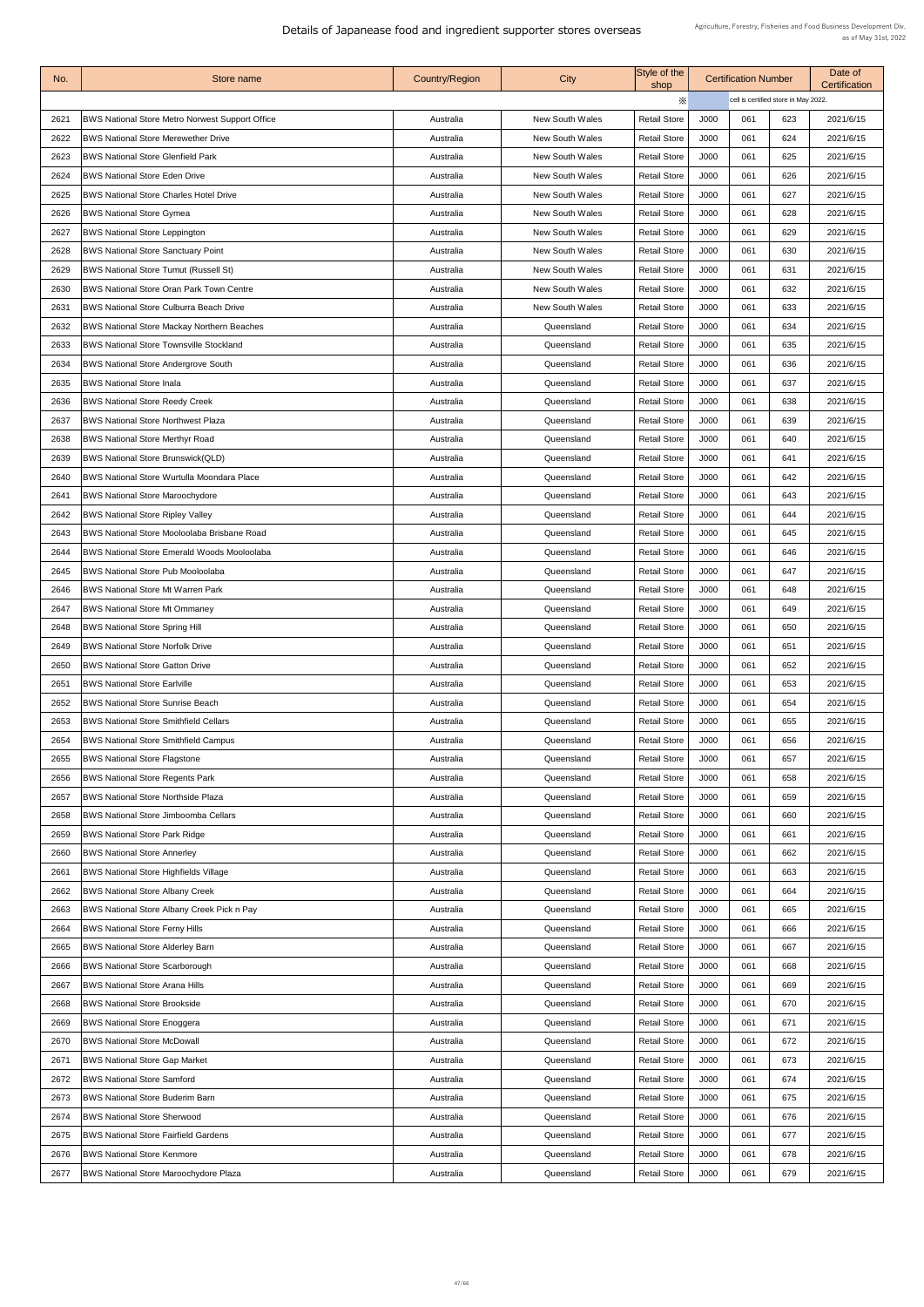| No.  | Store name                                              | <b>Country/Region</b> | City       | Style of the<br>shop |      | <b>Certification Number</b>          |     | Date of<br><b>Certification</b> |
|------|---------------------------------------------------------|-----------------------|------------|----------------------|------|--------------------------------------|-----|---------------------------------|
|      |                                                         |                       |            | $\times$             |      | cell is certified store in May 2022. |     |                                 |
| 2678 | <b>BWS National Store Greenbank</b>                     | Australia             | Queensland | <b>Retail Store</b>  | J000 | 061                                  | 680 | 2021/6/15                       |
| 2679 | <b>BWS National Store Toowong</b>                       | Australia             | Queensland | <b>Retail Store</b>  | J000 | 061                                  | 681 | 2021/6/15                       |
| 2680 | <b>BWS National Store Brook Drive</b>                   | Australia             | Queensland | <b>Retail Store</b>  | J000 | 061                                  | 682 | 2021/6/15                       |
| 2681 | <b>BWS National Store Coomera</b>                       | Australia             | Queensland | <b>Retail Store</b>  | J000 | 061                                  | 683 | 2021/6/15                       |
| 2682 | <b>BWS National Store Indooroopilly Drive</b>           | Australia             | Queensland | <b>Retail Store</b>  | J000 | 061                                  | 684 | 2021/6/15                       |
| 2683 | <b>BWS National Store Royal Exchange</b>                | Australia             | Queensland | <b>Retail Store</b>  | J000 | 061                                  | 685 | 2021/6/15                       |
| 2684 | <b>BWS National Store Broadbeach Pedestrian</b>         | Australia             | Queensland | <b>Retail Store</b>  | J000 | 061                                  | 686 | 2021/6/15                       |
| 2685 | <b>BWS National Store Forest Lake Barn</b>              | Australia             | Queensland | <b>Retail Store</b>  | J000 | 061                                  | 687 | 2021/6/15                       |
| 2686 | <b>BWS National Store Kippa Ring</b>                    | Australia             | Queensland | <b>Retail Store</b>  | J000 | 061                                  | 688 | 2021/6/15                       |
| 2687 | <b>BWS National Store Coorparoo Shopping Centre</b>     | Australia             | Queensland | <b>Retail Store</b>  | J000 | 061                                  | 689 | 2021/6/15                       |
| 2688 | <b>BWS National Store Petrie Terrace - The Barracks</b> | Australia             | Queensland | <b>Retail Store</b>  | J000 | 061                                  | 690 | 2021/6/15                       |
| 2689 | <b>BWS National Store Jindalee</b>                      | Australia             | Queensland | <b>Retail Store</b>  | J000 | 061                                  | 691 | 2021/6/15                       |
| 2690 | <b>BWS National Store Indooroopilly</b>                 | Australia             | Queensland | <b>Retail Store</b>  | J000 | 061                                  | 692 | 2021/6/15                       |
| 2691 | <b>BWS National Store Forest Lake Village</b>           | Australia             | Queensland | <b>Retail Store</b>  | J000 | 061                                  | 693 | 2021/6/15                       |
| 2692 | <b>BWS National Store Beenleigh Marketplace</b>         | Australia             | Queensland | <b>Retail Store</b>  | J000 | 061                                  | 694 | 2021/6/15                       |
| 2693 | <b>BWS National Store Keperra</b>                       | Australia             | Queensland | <b>Retail Store</b>  | J000 | 061                                  | 695 | 2021/6/15                       |
| 2694 | <b>BWS National Store Booval Fair</b>                   | Australia             | Queensland | <b>Retail Store</b>  | J000 | 061                                  | 696 | 2021/6/15                       |
| 2695 | <b>BWS National Store Garden City</b>                   | Australia             | Queensland | <b>Retail Store</b>  | J000 | 061                                  | 697 | 2021/6/15                       |
| 2696 | <b>BWS National Store Yeppoon (Pacific Hotel)</b>       | Australia             | Queensland | <b>Retail Store</b>  | J000 | 061                                  | 698 | 2021/6/15                       |
| 2697 | <b>BWS National Store Clifford Gardens</b>              | Australia             | Queensland | <b>Retail Store</b>  | J000 | 061                                  | 699 | 2021/6/15                       |
| 2698 | <b>BWS National Store Glenvale</b>                      | Australia             | Queensland | <b>Retail Store</b>  | J000 | 061                                  | 700 | 2021/6/15                       |
| 2699 | <b>BWS National Store Myer Centre</b>                   | Australia             | Queensland | <b>Retail Store</b>  | J000 | 061                                  | 701 | 2021/6/15                       |
| 2700 | <b>BWS National Store Kirkwood</b>                      | Australia             | Queensland | <b>Retail Store</b>  | J000 | 061                                  | 702 | 2021/6/15                       |
| 2701 | <b>BWS National Store Imperial Drive</b>                | Australia             | Queensland | <b>Retail Store</b>  | J000 | 061                                  | 703 | 2021/6/15                       |
| 2702 | <b>BWS National Store Grand Plaza</b>                   | Australia             | Queensland | <b>Retail Store</b>  | J000 | 061                                  | 704 | 2021/6/15                       |
| 2703 | <b>BWS National Store Ooralea</b>                       | Australia             | Queensland | <b>Retail Store</b>  | J000 | 061                                  | 705 | 2021/6/15                       |
| 2704 | <b>BWS National Store Wilsonton Drive</b>               | Australia             | Queensland | <b>Retail Store</b>  | J000 | 061                                  | 706 | 2021/6/15                       |
| 2705 | <b>BWS National Store Albion Barn</b>                   | Australia             | Queensland | <b>Retail Store</b>  | J000 | 061                                  | 707 | 2021/6/15                       |
| 2706 | <b>BWS National Store Edinburgh Castle</b>              | Australia             | Queensland | <b>Retail Store</b>  | J000 | 061                                  | 708 | 2021/6/15                       |
| 2707 | BWS National Store Coomera Red Edge Finnegan Way        | Australia             | Queensland | <b>Retail Store</b>  | J000 | 061                                  | 709 | 2021/6/15                       |
| 2708 | <b>BWS National Store Cannon Hill</b>                   | Australia             | Queensland | <b>Retail Store</b>  | J000 | 061                                  | 710 | 2021/6/15                       |
| 2709 | <b>BWS National Store Tewantin</b>                      | Australia             | Queensland | <b>Retail Store</b>  | J000 | 061                                  | 711 | 2021/6/15                       |
| 2710 | <b>BWS National Store Lutwyche</b>                      | Australia             | Queensland | <b>Retail Store</b>  | J000 | 061                                  | 712 | 2021/6/15                       |
| 2711 | <b>BWS National Store Chermside Central</b>             | Australia             | Queensland | <b>Retail Store</b>  | J000 | 061                                  | 713 | 2021/6/15                       |
| 2712 | <b>BWS National Store Chermside Marketplace</b>         | Australia             | Queensland | <b>Retail Store</b>  | J000 | 061                                  | 714 | 2021/6/15                       |
| 2713 | <b>BWS National Store Westfield Chermside</b>           | Australia             | Queensland | <b>Retail Store</b>  | J000 | 061                                  | 715 | 2021/6/15                       |
| 2714 | <b>BWS National Store Warner Village</b>                | Australia             | Queensland | <b>Retail Store</b>  | J000 | 061                                  | 716 | 2021/6/15                       |
| 2715 | <b>BWS National Store Clayfield Markets</b>             | Australia             | Queensland | <b>Retail Store</b>  | J000 | 061                                  | 717 | 2021/6/15                       |
| 2716 | <b>BWS National Store MacArthur Central</b>             | Australia             | Queensland | <b>Retail Store</b>  | J000 | 061                                  | 718 | 2021/6/15                       |
| 2717 | <b>BWS National Store Everton Park</b>                  | Australia             | Queensland | <b>Retail Store</b>  | J000 | 061                                  | 719 | 2021/6/15                       |
| 2718 | <b>BWS National Store Stafford City</b>                 | Australia             | Queensland | <b>Retail Store</b>  | J000 | 061                                  | 720 | 2021/6/15                       |
| 2719 | <b>BWS National Store Strathpine</b>                    | Australia             | Queensland | <b>Retail Store</b>  | J000 | 061                                  | 721 | 2021/6/15                       |
| 2720 | <b>BWS National Store Virginia</b>                      | Australia             | Queensland | <b>Retail Store</b>  | J000 | 061                                  | 722 | 2021/6/15                       |
| 2721 | <b>BWS National Store Settlers Barn</b>                 | Australia             | Queensland | <b>Retail Store</b>  | J000 | 061                                  | 723 | 2021/6/15                       |
| 2722 | <b>BWS National Store Frenchs Forest</b>                | Australia             | Queensland | <b>Retail Store</b>  | J000 | 061                                  | 724 | 2021/6/15                       |
| 2723 | <b>BWS National Store Rode Road</b>                     | Australia             | Queensland | <b>Retail Store</b>  | J000 | 061                                  | 725 | 2021/6/15                       |
| 2724 | <b>BWS National Store Zillmere</b>                      | Australia             | Queensland | <b>Retail Store</b>  | J000 | 061                                  | 726 | 2021/6/15                       |
| 2725 | <b>BWS National Store Banksia Beach</b>                 | Australia             | Queensland | <b>Retail Store</b>  | J000 | 061                                  | 727 | 2021/6/15                       |
| 2726 | <b>BWS National Store Atherton Drive</b>                | Australia             | Queensland | <b>Retail Store</b>  | J000 | 061                                  | 728 | 2021/6/15                       |
| 2727 | <b>BWS National Store Four Mile Creek Drive</b>         | Australia             | Queensland | <b>Retail Store</b>  | J000 | 061                                  | 729 | 2021/6/15                       |
| 2728 | <b>BWS National Store Meadowbrook</b>                   | Australia             | Queensland | <b>Retail Store</b>  | J000 | 061                                  | 730 | 2021/6/15                       |
| 2729 | <b>BWS National Store Lawnton Drive</b>                 | Australia             | Queensland | <b>Retail Store</b>  | J000 | 061                                  | 731 | 2021/6/15                       |
| 2730 | <b>BWS National Store Nudgee Drive</b>                  | Australia             | Queensland | <b>Retail Store</b>  | J000 | 061                                  | 732 | 2021/6/15                       |
| 2731 | <b>BWS National Store Petrie Drive</b>                  | Australia             | Queensland | <b>Retail Store</b>  | J000 | 061                                  | 733 | 2021/6/15                       |
| 2732 | <b>BWS National Store Prince of Wales Drive</b>         | Australia             | Queensland | <b>Retail Store</b>  | J000 | 061                                  | 734 | 2021/6/15                       |
| 2733 | <b>BWS National Store Carindale</b>                     | Australia             | Queensland | <b>Retail Store</b>  | J000 | 061                                  | 735 | 2021/6/15                       |
| 2734 | <b>BWS National Store Crystal Waters</b>                | Australia             | Queensland | <b>Retail Store</b>  | J000 | 061                                  | 736 | 2021/6/15                       |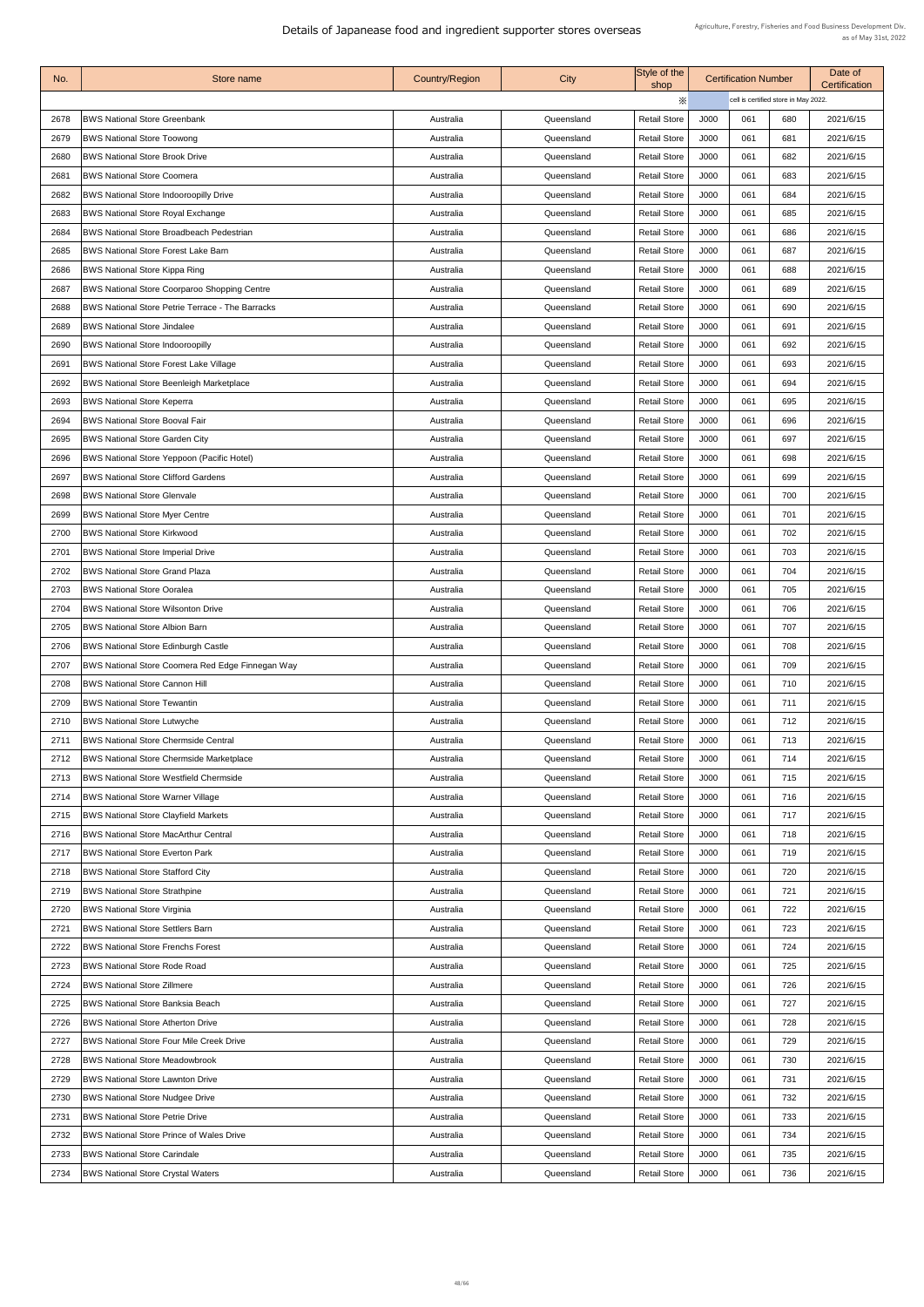| No.  | Store name                                           | <b>Country/Region</b> | City                   | Style of the<br>shop |      | <b>Certification Number</b>          |     | Date of<br><b>Certification</b> |
|------|------------------------------------------------------|-----------------------|------------------------|----------------------|------|--------------------------------------|-----|---------------------------------|
|      |                                                      |                       |                        | Х                    |      | cell is certified store in May 2022. |     |                                 |
| 2735 | <b>BWS National Store Victoria Point Colburn Ave</b> | Australia             | Queensland             | <b>Retail Store</b>  | J000 | 061                                  | 737 | 2021/6/15                       |
| 2736 | <b>BWS National Store Chatswood Walk In</b>          | Australia             | Queensland             | <b>Retail Store</b>  | J000 | 061                                  | 738 | 2021/6/15                       |
| 2737 | <b>BWS National Store Gladstone</b>                  | Australia             | Queensland             | <b>Retail Store</b>  | J000 | 061                                  | 739 | 2021/6/15                       |
| 2738 | <b>BWS National Store Acacia Ridge</b>               | Australia             | Queensland             | <b>Retail Store</b>  | J000 | 061                                  | 740 | 2021/6/15                       |
| 2739 | <b>BWS National Store Algester</b>                   | Australia             | Queensland             | <b>Retail Store</b>  | J000 | 061                                  | 741 | 2021/6/15                       |
| 2740 | <b>BWS National Store Camp Hill Drive</b>            | Australia             | Queensland             | <b>Retail Store</b>  | J000 | 061                                  | 742 | 2021/6/15                       |
| 2741 | <b>BWS National Store Newmarket Drive</b>            | Australia             | Queensland             | <b>Retail Store</b>  | J000 | 061                                  | 743 | 2021/6/15                       |
| 2742 | <b>BWS National Store Wynnum Plaza</b>               | Australia             | Queensland             | <b>Retail Store</b>  | J000 | 061                                  | 744 | 2021/6/15                       |
| 2743 | <b>BWS National Store Nundah Village</b>             | Australia             | Queensland             | <b>Retail Store</b>  | J000 | 061                                  | 745 | 2021/6/15                       |
| 2744 | <b>BWS National Store Lennox Head</b>                | Australia             | <b>New South Wales</b> | <b>Retail Store</b>  | J000 | 061                                  | 746 | 2021/6/15                       |
| 2745 | <b>BWS National Store Highfields Drive</b>           | Australia             | Queensland             | <b>Retail Store</b>  | J000 | 061                                  | 747 | 2021/6/15                       |
| 2746 | <b>BWS National Store Ipswich Riverlink</b>          | Australia             | Queensland             | <b>Retail Store</b>  | J000 | 061                                  | 748 | 2021/6/15                       |
| 2747 | <b>BWS National Store Highfields Plaza</b>           | Australia             | Queensland             | <b>Retail Store</b>  | J000 | 061                                  | 749 | 2021/6/15                       |
| 2748 | <b>BWS National Store Coolangatta</b>                | Australia             | Queensland             | <b>Retail Store</b>  | J000 | 061                                  | 750 | 2021/6/15                       |
| 2749 | <b>BWS National Store Andergrove</b>                 | Australia             | Queensland             | <b>Retail Store</b>  | J000 | 061                                  | 751 | 2021/6/15                       |
| 2750 | <b>BWS National Store Emerald (QLD)</b>              | Australia             | Queensland             | <b>Retail Store</b>  | J000 | 061                                  | 752 | 2021/6/15                       |
| 2751 | <b>BWS National Store Burpengary Central</b>         | Australia             | Queensland             | <b>Retail Store</b>  | J000 | 061                                  | 753 | 2021/6/15                       |
| 2752 | <b>BWS National Store Underwood Marketplace</b>      | Australia             | Queensland             | <b>Retail Store</b>  | J000 | 061                                  | 754 | 2021/6/15                       |
| 2753 | <b>BWS National Store Mudgeeraba Bell Place</b>      | Australia             | Queensland             | <b>Retail Store</b>  | J000 | 061                                  | 755 | 2021/6/15                       |
| 2754 | <b>BWS National Store Springfield Orion</b>          | Australia             | Queensland             | <b>Retail Store</b>  | J000 | 061                                  | 756 | 2021/6/15                       |
| 2755 | <b>BWS National Store The Avenues</b>                | Australia             | Queensland             | <b>Retail Store</b>  | J000 | 061                                  | 757 | 2021/6/15                       |
| 2756 | <b>BWS National Store Phoenix Drive</b>              | Australia             | Queensland             | <b>Retail Store</b>  | J000 | 061                                  | 758 | 2021/6/15                       |
| 2757 | <b>BWS National Store Redland Bay Drive</b>          | Australia             | Queensland             | <b>Retail Store</b>  | J000 | 061                                  | 759 | 2021/6/15                       |
| 2758 | <b>BWS National Store Sunnybank Drive</b>            | Australia             | Queensland             | <b>Retail Store</b>  | J000 | 061                                  | 760 | 2021/6/15                       |
| 2759 | <b>BWS National Store Alexandra Headlands</b>        | Australia             | Queensland             | <b>Retail Store</b>  | J000 | 061                                  | 761 | 2021/6/15                       |
| 2760 | <b>BWS National Store Caloundra Barn</b>             | Australia             | Queensland             | <b>Retail Store</b>  | J000 | 061                                  | 762 | 2021/6/15                       |
| 2761 | <b>BWS National Store Big Top Maroochydore</b>       | Australia             | Queensland             | <b>Retail Store</b>  | J000 | 061                                  | 763 | 2021/6/15                       |
| 2762 | <b>BWS National Store Mooloolaba</b>                 | Australia             | Queensland             | <b>Retail Store</b>  | J000 | 061                                  | 764 | 2021/6/15                       |
| 2763 | <b>BWS National Store Mountain Creek</b>             | Australia             | Queensland             | <b>Retail Store</b>  | J000 | 061                                  | 765 | 2021/6/15                       |
| 2764 | <b>BWS National Store Caloundra Bulcock Street</b>   | Australia             | Queensland             | <b>Retail Store</b>  | J000 | 061                                  | 766 | 2021/6/15                       |
| 2765 | <b>BWS National Store Dicky Beach</b>                | Australia             | Queensland             | <b>Retail Store</b>  | J000 | 061                                  | 767 | 2021/6/15                       |
| 2766 | <b>BWS National Store Bli Bli</b>                    | Australia             | Queensland             | <b>Retail Store</b>  | J000 | 061                                  | 768 | 2021/6/15                       |
| 2767 | <b>BWS National Store Mt Coolum</b>                  | Australia             | Queensland             | <b>Retail Store</b>  | J000 | 061                                  | 769 | 2021/6/15                       |
| 2768 | <b>BWS National Store Peregian Beach</b>             | Australia             | Queensland             | <b>Retail Store</b>  | J000 | 061                                  | 770 | 2021/6/15                       |
| 2769 | <b>BWS National Store Chancellor Park</b>            | Australia             | Queensland             | <b>Retail Store</b>  | J000 | 061                                  | 771 | 2021/6/15                       |
| 2770 | <b>BWS National Store Kawana</b>                     | Australia             | Queensland             | <b>Retail Store</b>  | J000 | 061                                  | 772 | 2021/6/15                       |
| 2771 | <b>BWS National Store Warana</b>                     | Australia             | Queensland             | <b>Retail Store</b>  | J000 | 061                                  | 773 | 2021/6/15                       |
| 2772 | <b>BWS National Store Noosa Fair</b>                 | Australia             | Queensland             | <b>Retail Store</b>  | J000 | 061                                  | 774 | 2021/6/15                       |
| 2773 | <b>BWS National Store Drayton</b>                    | Australia             | Queensland             | <b>Retail Store</b>  | J000 | 061                                  | 775 | 2021/6/15                       |
| 2774 | <b>BWS National Store Golden Beach</b>               | Australia             | Queensland             | <b>Retail Store</b>  | J000 | 061                                  | 776 | 2021/6/15                       |
| 2775 | <b>BWS National Store Pelican Waters</b>             | Australia             | Queensland             | <b>Retail Store</b>  | J000 | 061                                  | 777 | 2021/6/15                       |
| 2776 | <b>BWS National Store Stockland Bundaberg</b>        | Australia             | Queensland             | <b>Retail Store</b>  | J000 | 061                                  | 778 | 2021/6/15                       |
| 2777 | <b>BWS National Store Toolooa</b>                    | Australia             | Queensland             | <b>Retail Store</b>  | J000 | 061                                  | 779 | 2021/6/15                       |
| 2778 | <b>BWS National Store Noosa Reef Drive</b>           | Australia             | Queensland             | <b>Retail Store</b>  | J000 | 061                                  | 780 | 2021/6/15                       |
| 2779 | <b>BWS National Store Carrara North</b>              | Australia             | Queensland             | <b>Retail Store</b>  | J000 | 061                                  | 781 | 2021/6/15                       |
| 2780 | <b>BWS National Store The Range</b>                  | Australia             | Queensland             | <b>Retail Store</b>  | J000 | 061                                  | 782 | 2021/6/15                       |
| 2781 | <b>BWS National Store Westridge</b>                  | Australia             | Queensland             | <b>Retail Store</b>  | J000 | 061                                  | 783 | 2021/6/15                       |
| 2782 | <b>BWS National Store Westpoint</b>                  | Australia             | Queensland             | <b>Retail Store</b>  | J000 | 061                                  | 784 | 2021/6/15                       |
| 2783 | <b>BWS National Store Redbank Plains</b>             | Australia             | Queensland             | <b>Retail Store</b>  | J000 | 061                                  | 785 | 2021/6/15                       |
| 2784 | BWS National Store Springfield Fair                  | Australia             | Queensland             | <b>Retail Store</b>  | J000 | 061                                  | 786 | 2021/6/15                       |
| 2785 | <b>BWS National Store Mt Isa Drive</b>               | Australia             | Queensland             | <b>Retail Store</b>  | J000 | 061                                  | 787 | 2021/6/15                       |
| 2786 | <b>BWS National Store Chatswood Drive</b>            | Australia             | Queensland             | <b>Retail Store</b>  | J000 | 061                                  | 788 | 2021/6/15                       |
| 2787 | <b>BWS National Store Kensington Drive</b>           | Australia             | Queensland             | <b>Retail Store</b>  | J000 | 061                                  | 789 | 2021/6/15                       |
| 2788 | <b>BWS National Store Ferny Grove Drive</b>          | Australia             | Queensland             | <b>Retail Store</b>  | J000 | 061                                  | 790 | 2021/6/15                       |
| 2789 | <b>BWS National Store Springfield Drive</b>          | Australia             | Queensland             | <b>Retail Store</b>  | J000 | 061                                  | 791 | 2021/6/15                       |
| 2790 | <b>BWS National Store Redbank Plaza</b>              | Australia             | Queensland             | <b>Retail Store</b>  | J000 | 061                                  | 792 | 2021/6/15                       |
| 2791 | <b>BWS National Store Peninsula Fair</b>             | Australia             | Queensland             | <b>Retail Store</b>  | J000 | 061                                  | 793 | 2021/6/15                       |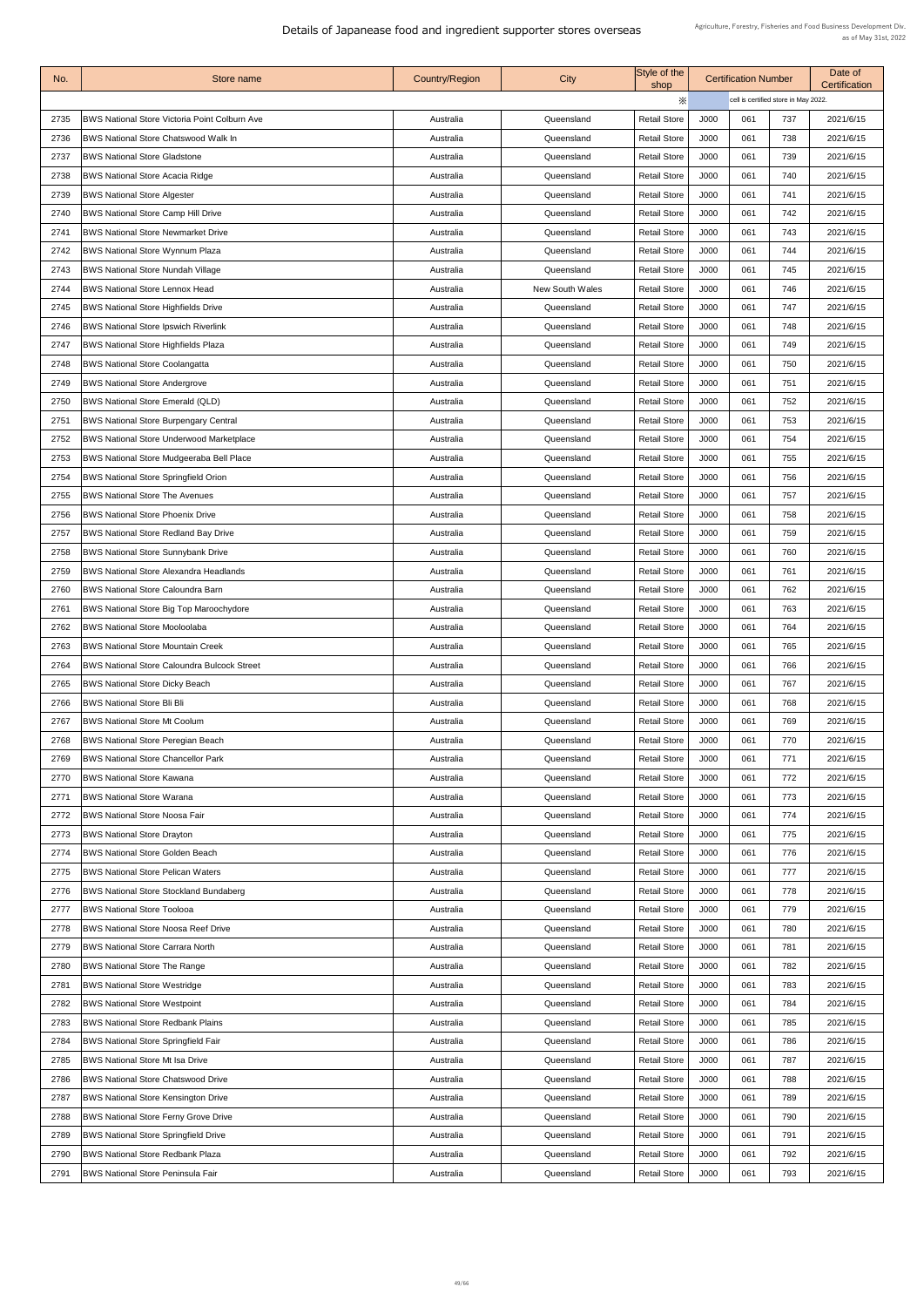| X<br>cell is certified store in May 2022.<br><b>Retail Store</b><br>J000<br>2792<br><b>BWS National Store Newmarket</b><br>061<br>2021/6/15<br>Queensland<br>794<br>Australia<br><b>BWS National Store Clontarf</b><br><b>Retail Store</b><br>J000<br>061<br>2793<br>795<br>2021/6/15<br>Queensland<br>Australia<br>J000<br>061<br><b>Retail Store</b><br>796<br>2021/6/15<br>2794<br><b>BWS National Store Logan Hyperdome</b><br>Australia<br>Queensland<br>J000<br><b>BWS National Store Lillybrook</b><br><b>Retail Store</b><br>061<br>797<br>2021/6/15<br>2795<br>Queensland<br>Australia<br><b>BWS National Store Kallangur Fair</b><br>J000<br><b>Retail Store</b><br>061<br>798<br>2796<br>2021/6/15<br>Queensland<br>Australia<br><b>BWS National Store McCarthy Fair</b><br><b>Retail Store</b><br>J000<br>799<br>2797<br>061<br>2021/6/15<br>Queensland<br>Australia<br><b>BWS National Store Eatons Hill</b><br><b>Retail Store</b><br>J000<br>061<br>2798<br>800<br>2021/6/15<br>Australia<br>Queensland<br>J000<br>061<br>2799<br><b>Retail Store</b><br>801<br>2021/6/15<br><b>BWS National Store Toowoomba North Point</b><br>Queensland<br>Australia<br><b>Retail Store</b><br>J000<br>061<br>802<br>2800<br><b>BWS National Store Deception Bay Drive</b><br>2021/6/15<br>Queensland<br>Australia<br>J000<br>061<br><b>BWS National Store Kallangur Drive</b><br><b>Retail Store</b><br>803<br>2801<br>2021/6/15<br>Queensland<br>Australia<br>J000<br>2802<br><b>BWS National Store Nerang</b><br><b>Retail Store</b><br>061<br>804<br>2021/6/15<br>Queensland<br>Australia<br><b>BWS National Store Coorparoo Cavendish Rd</b><br><b>Retail Store</b><br>J000<br>2803<br>061<br>805<br>2021/6/15<br>Queensland<br>Australia<br><b>Retail Store</b><br>2021/6/15<br>2804<br><b>BWS National Store Carina</b><br>J000<br>061<br>806<br>Australia<br>Queensland<br><b>Retail Store</b><br>J000<br>061<br>2805<br><b>BWS National Store Victoria Point Town Centre</b><br>807<br>2021/6/15<br>Queensland<br>Australia<br><b>BWS National Store Victoria Point Drive Thru</b><br><b>Retail Store</b><br>J000<br>061<br>808<br>2021/6/15<br>2806<br>Australia<br>Queensland<br><b>Retail Store</b><br>J000<br>2807<br><b>BWS National Store North Buderim</b><br>061<br>809<br>2021/6/15<br>Queensland<br>Australia<br><b>BWS National Store Buderim Meadows</b><br><b>Retail Store</b><br>J000<br>2808<br>061<br>810<br>2021/6/15<br>Queensland<br>Australia<br><b>Retail Store</b><br>J000<br>2809<br><b>BWS National Store Calamvale North</b><br>061<br>811<br>2021/6/15<br>Australia<br>Queensland<br><b>Retail Store</b><br>J000<br>061<br>812<br>2810<br><b>BWS National Store Teneriffe</b><br>2021/6/15<br>Australia<br>Queensland<br><b>BWS National Store Morayfield Plaza</b><br><b>Retail Store</b><br>J000<br>061<br>813<br>281'<br>2021/6/15<br>Queensland<br>Australia<br><b>BWS National Store Dean Street</b><br><b>Retail Store</b><br>J000<br>061<br>814<br>2812<br>2021/6/15<br>Australia<br>Queensland<br><b>BWS National Store Felix St</b><br><b>Retail Store</b><br>J000<br>2813<br>061<br>815<br>2021/6/15<br>Queensland<br>Australia<br><b>Retail Store</b><br>J000<br>816<br>2814<br><b>BWS National Store Noosa Outlook</b><br>061<br>2021/6/15<br>Australia<br>Queensland<br><b>Retail Store</b><br>J000<br>061<br>2815<br><b>BWS National Store Sunshine Homemaker Centre</b><br>817<br>2021/6/15<br>Australia<br>Queensland<br><b>BWS National Store Jockey Club Drive</b><br><b>Retail Store</b><br>J000<br>061<br>2816<br>818<br>2021/6/15<br>Australia<br>Queensland<br>BWS National Store Cannonvale (Paluma Rd)<br><b>Retail Store</b><br>J000<br>061<br>2817<br>819<br>2021/6/15<br>Queensland<br>Australia<br><b>Retail Store</b><br>J000<br><b>BWS National Store Burleigh West</b><br>061<br>820<br>2021/6/15<br>2818<br>Queensland<br>Australia<br><b>BWS National Store White Rock</b><br>2819<br><b>Retail Store</b><br>J000<br>061<br>821<br>2021/6/15<br>Queensland<br>Australia<br><b>BWS National Store Kondari Drive</b><br><b>Retail Store</b><br>J000<br>061<br>2021/6/15<br>2820<br>822<br>Australia<br>Queensland<br>J000<br>2821<br><b>BWS National Store Club Drive</b><br><b>Retail Store</b><br>061<br>823<br>2021/6/15<br>Australia<br>Queensland<br><b>BWS National Store Glenmore Drive</b><br><b>Retail Store</b><br>J000<br>061<br>2822<br>824<br>2021/6/15<br>Queensland<br>Australia<br><b>BWS National Store Urangan</b><br><b>Retail Store</b><br>J000<br>061<br>2823<br>825<br>2021/6/15<br>Australia<br>Queensland<br><b>BWS National Store Waterfront Drive</b><br><b>Retail Store</b><br>J000<br>826<br>2824<br>061<br>2021/6/15<br>Queensland<br>Australia<br><b>BWS National Store Wharf</b><br><b>Retail Store</b><br>J000<br>2825<br>061<br>827<br>2021/6/15<br>Australia<br>Queensland<br>J000<br>2826<br><b>Retail Store</b><br>061<br>828<br><b>BWS National Store Brassall</b><br>2021/6/15<br>Australia<br>Queensland<br><b>BWS National Store Marsden</b><br><b>Retail Store</b><br>J000<br>061<br>829<br>2021/6/15<br>2827<br>Queensland<br>Australia<br><b>BWS National Store Mt Pleasant</b><br><b>Retail Store</b><br>J000<br>061<br>2828<br>830<br>2021/6/15<br>Queensland<br>Australia<br><b>BWS National Store Pullenvale</b><br><b>Retail Store</b><br>J000<br>061<br>831<br>2829<br>2021/6/15<br>Queensland<br>Australia<br><b>BWS National Store Grange</b><br><b>Retail Store</b><br>2830<br>J000<br>061<br>832<br>2021/6/15<br>Queensland<br>Australia<br>2831<br><b>BWS National Store Mt Louisa</b><br><b>Retail Store</b><br>J000<br>061<br>833<br>2021/6/15<br>Australia<br>Queensland<br><b>BWS National Store Smith Collective</b><br><b>Retail Store</b><br>J000<br>061<br>2021/6/15<br>2832<br>834<br>Australia<br>Queensland<br><b>Retail Store</b><br>J000<br>061<br>2021/6/15<br>2833<br><b>BWS National Store Martha Village</b><br>835<br>Queensland<br>Australia<br><b>BWS National Store Emerald Drive Thru</b><br><b>Retail Store</b><br>J000<br>061<br>2834<br>836<br>2021/6/15<br>Queensland<br>Australia<br><b>BWS National Store Raintrees Shopping Centre</b><br><b>Retail Store</b><br>J000<br>2835<br>061<br>837<br>2021/6/15<br>Australia<br>Queensland<br><b>BWS National Store East Ingham</b><br><b>Retail Store</b><br>J000<br>838<br>2836<br>061<br>2021/6/15<br>Australia<br>Queensland<br><b>BWS National Store Mount View</b><br><b>Retail Store</b><br>J000<br>061<br>2837<br>839<br>2021/6/15<br>Australia<br>Queensland<br><b>BWS National Store Kelso</b><br><b>Retail Store</b><br>J000<br>2838<br>061<br>840<br>2021/6/15<br>Queensland<br>Australia<br>J000<br>061<br>2839<br><b>BWS National Store Annandale</b><br><b>Retail Store</b><br>841<br>2021/6/15<br>Queensland<br>Australia<br><b>BWS National Store Hermit Park</b><br><b>Retail Store</b><br>J000<br>842<br>2840<br>061<br>2021/6/15<br>Queensland<br>Australia<br><b>BWS National Store Banyo</b><br><b>Retail Store</b><br>J000<br>284'<br>061<br>843<br>2021/6/15<br>Queensland<br>Australia<br>2842<br><b>BWS National Store Dalrymple Drive</b><br><b>Retail Store</b><br>J000<br>061<br>844<br>2021/6/15<br>Australia<br>Queensland<br>2843<br><b>BWS National Store Edge Hill Drive</b><br><b>Retail Store</b><br>J000<br>061<br>845<br>2021/6/15<br>Australia<br>Queensland<br><b>BWS National Store Irish Finnegans Drive</b><br><b>Retail Store</b><br>J000<br>061<br>846<br>2844<br>2021/6/15<br>Queensland<br>Australia<br><b>BWS National Store Kirwan Drive</b><br><b>Retail Store</b><br>J000<br>847<br>2845<br>Queensland<br>061<br>2021/6/15<br>Australia<br>J000<br><b>BWS National Store Gatton Spencer Street</b><br><b>Retail Store</b><br>061<br>848<br>2021/6/15<br>2846<br>Queensland<br>Australia<br><b>Retail Store</b><br>J000<br>061<br>849<br>2021/6/15<br>2847<br><b>BWS National Store Upper Ross Drive</b><br>Queensland<br>Australia<br><b>BWS National Store Ormeau</b><br>J000<br>061<br>2848<br><b>Retail Store</b><br>850<br>2021/6/15<br>Queensland<br>Australia | No. | Store name | <b>Country/Region</b> | City | Style of the<br>shop | <b>Certification Number</b> |  | Date of<br><b>Certification</b> |
|------------------------------------------------------------------------------------------------------------------------------------------------------------------------------------------------------------------------------------------------------------------------------------------------------------------------------------------------------------------------------------------------------------------------------------------------------------------------------------------------------------------------------------------------------------------------------------------------------------------------------------------------------------------------------------------------------------------------------------------------------------------------------------------------------------------------------------------------------------------------------------------------------------------------------------------------------------------------------------------------------------------------------------------------------------------------------------------------------------------------------------------------------------------------------------------------------------------------------------------------------------------------------------------------------------------------------------------------------------------------------------------------------------------------------------------------------------------------------------------------------------------------------------------------------------------------------------------------------------------------------------------------------------------------------------------------------------------------------------------------------------------------------------------------------------------------------------------------------------------------------------------------------------------------------------------------------------------------------------------------------------------------------------------------------------------------------------------------------------------------------------------------------------------------------------------------------------------------------------------------------------------------------------------------------------------------------------------------------------------------------------------------------------------------------------------------------------------------------------------------------------------------------------------------------------------------------------------------------------------------------------------------------------------------------------------------------------------------------------------------------------------------------------------------------------------------------------------------------------------------------------------------------------------------------------------------------------------------------------------------------------------------------------------------------------------------------------------------------------------------------------------------------------------------------------------------------------------------------------------------------------------------------------------------------------------------------------------------------------------------------------------------------------------------------------------------------------------------------------------------------------------------------------------------------------------------------------------------------------------------------------------------------------------------------------------------------------------------------------------------------------------------------------------------------------------------------------------------------------------------------------------------------------------------------------------------------------------------------------------------------------------------------------------------------------------------------------------------------------------------------------------------------------------------------------------------------------------------------------------------------------------------------------------------------------------------------------------------------------------------------------------------------------------------------------------------------------------------------------------------------------------------------------------------------------------------------------------------------------------------------------------------------------------------------------------------------------------------------------------------------------------------------------------------------------------------------------------------------------------------------------------------------------------------------------------------------------------------------------------------------------------------------------------------------------------------------------------------------------------------------------------------------------------------------------------------------------------------------------------------------------------------------------------------------------------------------------------------------------------------------------------------------------------------------------------------------------------------------------------------------------------------------------------------------------------------------------------------------------------------------------------------------------------------------------------------------------------------------------------------------------------------------------------------------------------------------------------------------------------------------------------------------------------------------------------------------------------------------------------------------------------------------------------------------------------------------------------------------------------------------------------------------------------------------------------------------------------------------------------------------------------------------------------------------------------------------------------------------------------------------------------------------------------------------------------------------------------------------------------------------------------------------------------------------------------------------------------------------------------------------------------------------------------------------------------------------------------------------------------------------------------------------------------------------------------------------------------------------------------------------------------------------------------------------------------------------------------------------------------------------------------------------------------------------------------------------------------------------------------------------------------------------------------------------------------------------------------------------------------------------------------------------------------------------------------------------------------------------------------------------------------------------------------------------------------------------------------------------------------------------------------------------------------------------------------------------------------------------------------------------------------------------------------------------------------------------------------------------------------------------------------------------------------------------------------------------------------------------------------------------------------------------------------------------------------------------------------------------------------------------------------------------------------------------------------------------------------------------------------------|-----|------------|-----------------------|------|----------------------|-----------------------------|--|---------------------------------|
|                                                                                                                                                                                                                                                                                                                                                                                                                                                                                                                                                                                                                                                                                                                                                                                                                                                                                                                                                                                                                                                                                                                                                                                                                                                                                                                                                                                                                                                                                                                                                                                                                                                                                                                                                                                                                                                                                                                                                                                                                                                                                                                                                                                                                                                                                                                                                                                                                                                                                                                                                                                                                                                                                                                                                                                                                                                                                                                                                                                                                                                                                                                                                                                                                                                                                                                                                                                                                                                                                                                                                                                                                                                                                                                                                                                                                                                                                                                                                                                                                                                                                                                                                                                                                                                                                                                                                                                                                                                                                                                                                                                                                                                                                                                                                                                                                                                                                                                                                                                                                                                                                                                                                                                                                                                                                                                                                                                                                                                                                                                                                                                                                                                                                                                                                                                                                                                                                                                                                                                                                                                                                                                                                                                                                                                                                                                                                                                                                                                                                                                                                                                                                                                                                                                                                                                                                                                                                                                                                                                                                                                                                                                                                                                                                                                                                                                                                                                                                                                                                                                                                                                                                                                                                                                                                                                                                                                                                                                                                                                                                                                                                                                        |     |            |                       |      |                      |                             |  |                                 |
|                                                                                                                                                                                                                                                                                                                                                                                                                                                                                                                                                                                                                                                                                                                                                                                                                                                                                                                                                                                                                                                                                                                                                                                                                                                                                                                                                                                                                                                                                                                                                                                                                                                                                                                                                                                                                                                                                                                                                                                                                                                                                                                                                                                                                                                                                                                                                                                                                                                                                                                                                                                                                                                                                                                                                                                                                                                                                                                                                                                                                                                                                                                                                                                                                                                                                                                                                                                                                                                                                                                                                                                                                                                                                                                                                                                                                                                                                                                                                                                                                                                                                                                                                                                                                                                                                                                                                                                                                                                                                                                                                                                                                                                                                                                                                                                                                                                                                                                                                                                                                                                                                                                                                                                                                                                                                                                                                                                                                                                                                                                                                                                                                                                                                                                                                                                                                                                                                                                                                                                                                                                                                                                                                                                                                                                                                                                                                                                                                                                                                                                                                                                                                                                                                                                                                                                                                                                                                                                                                                                                                                                                                                                                                                                                                                                                                                                                                                                                                                                                                                                                                                                                                                                                                                                                                                                                                                                                                                                                                                                                                                                                                                                        |     |            |                       |      |                      |                             |  |                                 |
|                                                                                                                                                                                                                                                                                                                                                                                                                                                                                                                                                                                                                                                                                                                                                                                                                                                                                                                                                                                                                                                                                                                                                                                                                                                                                                                                                                                                                                                                                                                                                                                                                                                                                                                                                                                                                                                                                                                                                                                                                                                                                                                                                                                                                                                                                                                                                                                                                                                                                                                                                                                                                                                                                                                                                                                                                                                                                                                                                                                                                                                                                                                                                                                                                                                                                                                                                                                                                                                                                                                                                                                                                                                                                                                                                                                                                                                                                                                                                                                                                                                                                                                                                                                                                                                                                                                                                                                                                                                                                                                                                                                                                                                                                                                                                                                                                                                                                                                                                                                                                                                                                                                                                                                                                                                                                                                                                                                                                                                                                                                                                                                                                                                                                                                                                                                                                                                                                                                                                                                                                                                                                                                                                                                                                                                                                                                                                                                                                                                                                                                                                                                                                                                                                                                                                                                                                                                                                                                                                                                                                                                                                                                                                                                                                                                                                                                                                                                                                                                                                                                                                                                                                                                                                                                                                                                                                                                                                                                                                                                                                                                                                                                        |     |            |                       |      |                      |                             |  |                                 |
|                                                                                                                                                                                                                                                                                                                                                                                                                                                                                                                                                                                                                                                                                                                                                                                                                                                                                                                                                                                                                                                                                                                                                                                                                                                                                                                                                                                                                                                                                                                                                                                                                                                                                                                                                                                                                                                                                                                                                                                                                                                                                                                                                                                                                                                                                                                                                                                                                                                                                                                                                                                                                                                                                                                                                                                                                                                                                                                                                                                                                                                                                                                                                                                                                                                                                                                                                                                                                                                                                                                                                                                                                                                                                                                                                                                                                                                                                                                                                                                                                                                                                                                                                                                                                                                                                                                                                                                                                                                                                                                                                                                                                                                                                                                                                                                                                                                                                                                                                                                                                                                                                                                                                                                                                                                                                                                                                                                                                                                                                                                                                                                                                                                                                                                                                                                                                                                                                                                                                                                                                                                                                                                                                                                                                                                                                                                                                                                                                                                                                                                                                                                                                                                                                                                                                                                                                                                                                                                                                                                                                                                                                                                                                                                                                                                                                                                                                                                                                                                                                                                                                                                                                                                                                                                                                                                                                                                                                                                                                                                                                                                                                                                        |     |            |                       |      |                      |                             |  |                                 |
|                                                                                                                                                                                                                                                                                                                                                                                                                                                                                                                                                                                                                                                                                                                                                                                                                                                                                                                                                                                                                                                                                                                                                                                                                                                                                                                                                                                                                                                                                                                                                                                                                                                                                                                                                                                                                                                                                                                                                                                                                                                                                                                                                                                                                                                                                                                                                                                                                                                                                                                                                                                                                                                                                                                                                                                                                                                                                                                                                                                                                                                                                                                                                                                                                                                                                                                                                                                                                                                                                                                                                                                                                                                                                                                                                                                                                                                                                                                                                                                                                                                                                                                                                                                                                                                                                                                                                                                                                                                                                                                                                                                                                                                                                                                                                                                                                                                                                                                                                                                                                                                                                                                                                                                                                                                                                                                                                                                                                                                                                                                                                                                                                                                                                                                                                                                                                                                                                                                                                                                                                                                                                                                                                                                                                                                                                                                                                                                                                                                                                                                                                                                                                                                                                                                                                                                                                                                                                                                                                                                                                                                                                                                                                                                                                                                                                                                                                                                                                                                                                                                                                                                                                                                                                                                                                                                                                                                                                                                                                                                                                                                                                                                        |     |            |                       |      |                      |                             |  |                                 |
|                                                                                                                                                                                                                                                                                                                                                                                                                                                                                                                                                                                                                                                                                                                                                                                                                                                                                                                                                                                                                                                                                                                                                                                                                                                                                                                                                                                                                                                                                                                                                                                                                                                                                                                                                                                                                                                                                                                                                                                                                                                                                                                                                                                                                                                                                                                                                                                                                                                                                                                                                                                                                                                                                                                                                                                                                                                                                                                                                                                                                                                                                                                                                                                                                                                                                                                                                                                                                                                                                                                                                                                                                                                                                                                                                                                                                                                                                                                                                                                                                                                                                                                                                                                                                                                                                                                                                                                                                                                                                                                                                                                                                                                                                                                                                                                                                                                                                                                                                                                                                                                                                                                                                                                                                                                                                                                                                                                                                                                                                                                                                                                                                                                                                                                                                                                                                                                                                                                                                                                                                                                                                                                                                                                                                                                                                                                                                                                                                                                                                                                                                                                                                                                                                                                                                                                                                                                                                                                                                                                                                                                                                                                                                                                                                                                                                                                                                                                                                                                                                                                                                                                                                                                                                                                                                                                                                                                                                                                                                                                                                                                                                                                        |     |            |                       |      |                      |                             |  |                                 |
|                                                                                                                                                                                                                                                                                                                                                                                                                                                                                                                                                                                                                                                                                                                                                                                                                                                                                                                                                                                                                                                                                                                                                                                                                                                                                                                                                                                                                                                                                                                                                                                                                                                                                                                                                                                                                                                                                                                                                                                                                                                                                                                                                                                                                                                                                                                                                                                                                                                                                                                                                                                                                                                                                                                                                                                                                                                                                                                                                                                                                                                                                                                                                                                                                                                                                                                                                                                                                                                                                                                                                                                                                                                                                                                                                                                                                                                                                                                                                                                                                                                                                                                                                                                                                                                                                                                                                                                                                                                                                                                                                                                                                                                                                                                                                                                                                                                                                                                                                                                                                                                                                                                                                                                                                                                                                                                                                                                                                                                                                                                                                                                                                                                                                                                                                                                                                                                                                                                                                                                                                                                                                                                                                                                                                                                                                                                                                                                                                                                                                                                                                                                                                                                                                                                                                                                                                                                                                                                                                                                                                                                                                                                                                                                                                                                                                                                                                                                                                                                                                                                                                                                                                                                                                                                                                                                                                                                                                                                                                                                                                                                                                                                        |     |            |                       |      |                      |                             |  |                                 |
|                                                                                                                                                                                                                                                                                                                                                                                                                                                                                                                                                                                                                                                                                                                                                                                                                                                                                                                                                                                                                                                                                                                                                                                                                                                                                                                                                                                                                                                                                                                                                                                                                                                                                                                                                                                                                                                                                                                                                                                                                                                                                                                                                                                                                                                                                                                                                                                                                                                                                                                                                                                                                                                                                                                                                                                                                                                                                                                                                                                                                                                                                                                                                                                                                                                                                                                                                                                                                                                                                                                                                                                                                                                                                                                                                                                                                                                                                                                                                                                                                                                                                                                                                                                                                                                                                                                                                                                                                                                                                                                                                                                                                                                                                                                                                                                                                                                                                                                                                                                                                                                                                                                                                                                                                                                                                                                                                                                                                                                                                                                                                                                                                                                                                                                                                                                                                                                                                                                                                                                                                                                                                                                                                                                                                                                                                                                                                                                                                                                                                                                                                                                                                                                                                                                                                                                                                                                                                                                                                                                                                                                                                                                                                                                                                                                                                                                                                                                                                                                                                                                                                                                                                                                                                                                                                                                                                                                                                                                                                                                                                                                                                                                        |     |            |                       |      |                      |                             |  |                                 |
|                                                                                                                                                                                                                                                                                                                                                                                                                                                                                                                                                                                                                                                                                                                                                                                                                                                                                                                                                                                                                                                                                                                                                                                                                                                                                                                                                                                                                                                                                                                                                                                                                                                                                                                                                                                                                                                                                                                                                                                                                                                                                                                                                                                                                                                                                                                                                                                                                                                                                                                                                                                                                                                                                                                                                                                                                                                                                                                                                                                                                                                                                                                                                                                                                                                                                                                                                                                                                                                                                                                                                                                                                                                                                                                                                                                                                                                                                                                                                                                                                                                                                                                                                                                                                                                                                                                                                                                                                                                                                                                                                                                                                                                                                                                                                                                                                                                                                                                                                                                                                                                                                                                                                                                                                                                                                                                                                                                                                                                                                                                                                                                                                                                                                                                                                                                                                                                                                                                                                                                                                                                                                                                                                                                                                                                                                                                                                                                                                                                                                                                                                                                                                                                                                                                                                                                                                                                                                                                                                                                                                                                                                                                                                                                                                                                                                                                                                                                                                                                                                                                                                                                                                                                                                                                                                                                                                                                                                                                                                                                                                                                                                                                        |     |            |                       |      |                      |                             |  |                                 |
|                                                                                                                                                                                                                                                                                                                                                                                                                                                                                                                                                                                                                                                                                                                                                                                                                                                                                                                                                                                                                                                                                                                                                                                                                                                                                                                                                                                                                                                                                                                                                                                                                                                                                                                                                                                                                                                                                                                                                                                                                                                                                                                                                                                                                                                                                                                                                                                                                                                                                                                                                                                                                                                                                                                                                                                                                                                                                                                                                                                                                                                                                                                                                                                                                                                                                                                                                                                                                                                                                                                                                                                                                                                                                                                                                                                                                                                                                                                                                                                                                                                                                                                                                                                                                                                                                                                                                                                                                                                                                                                                                                                                                                                                                                                                                                                                                                                                                                                                                                                                                                                                                                                                                                                                                                                                                                                                                                                                                                                                                                                                                                                                                                                                                                                                                                                                                                                                                                                                                                                                                                                                                                                                                                                                                                                                                                                                                                                                                                                                                                                                                                                                                                                                                                                                                                                                                                                                                                                                                                                                                                                                                                                                                                                                                                                                                                                                                                                                                                                                                                                                                                                                                                                                                                                                                                                                                                                                                                                                                                                                                                                                                                                        |     |            |                       |      |                      |                             |  |                                 |
|                                                                                                                                                                                                                                                                                                                                                                                                                                                                                                                                                                                                                                                                                                                                                                                                                                                                                                                                                                                                                                                                                                                                                                                                                                                                                                                                                                                                                                                                                                                                                                                                                                                                                                                                                                                                                                                                                                                                                                                                                                                                                                                                                                                                                                                                                                                                                                                                                                                                                                                                                                                                                                                                                                                                                                                                                                                                                                                                                                                                                                                                                                                                                                                                                                                                                                                                                                                                                                                                                                                                                                                                                                                                                                                                                                                                                                                                                                                                                                                                                                                                                                                                                                                                                                                                                                                                                                                                                                                                                                                                                                                                                                                                                                                                                                                                                                                                                                                                                                                                                                                                                                                                                                                                                                                                                                                                                                                                                                                                                                                                                                                                                                                                                                                                                                                                                                                                                                                                                                                                                                                                                                                                                                                                                                                                                                                                                                                                                                                                                                                                                                                                                                                                                                                                                                                                                                                                                                                                                                                                                                                                                                                                                                                                                                                                                                                                                                                                                                                                                                                                                                                                                                                                                                                                                                                                                                                                                                                                                                                                                                                                                                                        |     |            |                       |      |                      |                             |  |                                 |
|                                                                                                                                                                                                                                                                                                                                                                                                                                                                                                                                                                                                                                                                                                                                                                                                                                                                                                                                                                                                                                                                                                                                                                                                                                                                                                                                                                                                                                                                                                                                                                                                                                                                                                                                                                                                                                                                                                                                                                                                                                                                                                                                                                                                                                                                                                                                                                                                                                                                                                                                                                                                                                                                                                                                                                                                                                                                                                                                                                                                                                                                                                                                                                                                                                                                                                                                                                                                                                                                                                                                                                                                                                                                                                                                                                                                                                                                                                                                                                                                                                                                                                                                                                                                                                                                                                                                                                                                                                                                                                                                                                                                                                                                                                                                                                                                                                                                                                                                                                                                                                                                                                                                                                                                                                                                                                                                                                                                                                                                                                                                                                                                                                                                                                                                                                                                                                                                                                                                                                                                                                                                                                                                                                                                                                                                                                                                                                                                                                                                                                                                                                                                                                                                                                                                                                                                                                                                                                                                                                                                                                                                                                                                                                                                                                                                                                                                                                                                                                                                                                                                                                                                                                                                                                                                                                                                                                                                                                                                                                                                                                                                                                                        |     |            |                       |      |                      |                             |  |                                 |
|                                                                                                                                                                                                                                                                                                                                                                                                                                                                                                                                                                                                                                                                                                                                                                                                                                                                                                                                                                                                                                                                                                                                                                                                                                                                                                                                                                                                                                                                                                                                                                                                                                                                                                                                                                                                                                                                                                                                                                                                                                                                                                                                                                                                                                                                                                                                                                                                                                                                                                                                                                                                                                                                                                                                                                                                                                                                                                                                                                                                                                                                                                                                                                                                                                                                                                                                                                                                                                                                                                                                                                                                                                                                                                                                                                                                                                                                                                                                                                                                                                                                                                                                                                                                                                                                                                                                                                                                                                                                                                                                                                                                                                                                                                                                                                                                                                                                                                                                                                                                                                                                                                                                                                                                                                                                                                                                                                                                                                                                                                                                                                                                                                                                                                                                                                                                                                                                                                                                                                                                                                                                                                                                                                                                                                                                                                                                                                                                                                                                                                                                                                                                                                                                                                                                                                                                                                                                                                                                                                                                                                                                                                                                                                                                                                                                                                                                                                                                                                                                                                                                                                                                                                                                                                                                                                                                                                                                                                                                                                                                                                                                                                                        |     |            |                       |      |                      |                             |  |                                 |
|                                                                                                                                                                                                                                                                                                                                                                                                                                                                                                                                                                                                                                                                                                                                                                                                                                                                                                                                                                                                                                                                                                                                                                                                                                                                                                                                                                                                                                                                                                                                                                                                                                                                                                                                                                                                                                                                                                                                                                                                                                                                                                                                                                                                                                                                                                                                                                                                                                                                                                                                                                                                                                                                                                                                                                                                                                                                                                                                                                                                                                                                                                                                                                                                                                                                                                                                                                                                                                                                                                                                                                                                                                                                                                                                                                                                                                                                                                                                                                                                                                                                                                                                                                                                                                                                                                                                                                                                                                                                                                                                                                                                                                                                                                                                                                                                                                                                                                                                                                                                                                                                                                                                                                                                                                                                                                                                                                                                                                                                                                                                                                                                                                                                                                                                                                                                                                                                                                                                                                                                                                                                                                                                                                                                                                                                                                                                                                                                                                                                                                                                                                                                                                                                                                                                                                                                                                                                                                                                                                                                                                                                                                                                                                                                                                                                                                                                                                                                                                                                                                                                                                                                                                                                                                                                                                                                                                                                                                                                                                                                                                                                                                                        |     |            |                       |      |                      |                             |  |                                 |
|                                                                                                                                                                                                                                                                                                                                                                                                                                                                                                                                                                                                                                                                                                                                                                                                                                                                                                                                                                                                                                                                                                                                                                                                                                                                                                                                                                                                                                                                                                                                                                                                                                                                                                                                                                                                                                                                                                                                                                                                                                                                                                                                                                                                                                                                                                                                                                                                                                                                                                                                                                                                                                                                                                                                                                                                                                                                                                                                                                                                                                                                                                                                                                                                                                                                                                                                                                                                                                                                                                                                                                                                                                                                                                                                                                                                                                                                                                                                                                                                                                                                                                                                                                                                                                                                                                                                                                                                                                                                                                                                                                                                                                                                                                                                                                                                                                                                                                                                                                                                                                                                                                                                                                                                                                                                                                                                                                                                                                                                                                                                                                                                                                                                                                                                                                                                                                                                                                                                                                                                                                                                                                                                                                                                                                                                                                                                                                                                                                                                                                                                                                                                                                                                                                                                                                                                                                                                                                                                                                                                                                                                                                                                                                                                                                                                                                                                                                                                                                                                                                                                                                                                                                                                                                                                                                                                                                                                                                                                                                                                                                                                                                                        |     |            |                       |      |                      |                             |  |                                 |
|                                                                                                                                                                                                                                                                                                                                                                                                                                                                                                                                                                                                                                                                                                                                                                                                                                                                                                                                                                                                                                                                                                                                                                                                                                                                                                                                                                                                                                                                                                                                                                                                                                                                                                                                                                                                                                                                                                                                                                                                                                                                                                                                                                                                                                                                                                                                                                                                                                                                                                                                                                                                                                                                                                                                                                                                                                                                                                                                                                                                                                                                                                                                                                                                                                                                                                                                                                                                                                                                                                                                                                                                                                                                                                                                                                                                                                                                                                                                                                                                                                                                                                                                                                                                                                                                                                                                                                                                                                                                                                                                                                                                                                                                                                                                                                                                                                                                                                                                                                                                                                                                                                                                                                                                                                                                                                                                                                                                                                                                                                                                                                                                                                                                                                                                                                                                                                                                                                                                                                                                                                                                                                                                                                                                                                                                                                                                                                                                                                                                                                                                                                                                                                                                                                                                                                                                                                                                                                                                                                                                                                                                                                                                                                                                                                                                                                                                                                                                                                                                                                                                                                                                                                                                                                                                                                                                                                                                                                                                                                                                                                                                                                                        |     |            |                       |      |                      |                             |  |                                 |
|                                                                                                                                                                                                                                                                                                                                                                                                                                                                                                                                                                                                                                                                                                                                                                                                                                                                                                                                                                                                                                                                                                                                                                                                                                                                                                                                                                                                                                                                                                                                                                                                                                                                                                                                                                                                                                                                                                                                                                                                                                                                                                                                                                                                                                                                                                                                                                                                                                                                                                                                                                                                                                                                                                                                                                                                                                                                                                                                                                                                                                                                                                                                                                                                                                                                                                                                                                                                                                                                                                                                                                                                                                                                                                                                                                                                                                                                                                                                                                                                                                                                                                                                                                                                                                                                                                                                                                                                                                                                                                                                                                                                                                                                                                                                                                                                                                                                                                                                                                                                                                                                                                                                                                                                                                                                                                                                                                                                                                                                                                                                                                                                                                                                                                                                                                                                                                                                                                                                                                                                                                                                                                                                                                                                                                                                                                                                                                                                                                                                                                                                                                                                                                                                                                                                                                                                                                                                                                                                                                                                                                                                                                                                                                                                                                                                                                                                                                                                                                                                                                                                                                                                                                                                                                                                                                                                                                                                                                                                                                                                                                                                                                                        |     |            |                       |      |                      |                             |  |                                 |
|                                                                                                                                                                                                                                                                                                                                                                                                                                                                                                                                                                                                                                                                                                                                                                                                                                                                                                                                                                                                                                                                                                                                                                                                                                                                                                                                                                                                                                                                                                                                                                                                                                                                                                                                                                                                                                                                                                                                                                                                                                                                                                                                                                                                                                                                                                                                                                                                                                                                                                                                                                                                                                                                                                                                                                                                                                                                                                                                                                                                                                                                                                                                                                                                                                                                                                                                                                                                                                                                                                                                                                                                                                                                                                                                                                                                                                                                                                                                                                                                                                                                                                                                                                                                                                                                                                                                                                                                                                                                                                                                                                                                                                                                                                                                                                                                                                                                                                                                                                                                                                                                                                                                                                                                                                                                                                                                                                                                                                                                                                                                                                                                                                                                                                                                                                                                                                                                                                                                                                                                                                                                                                                                                                                                                                                                                                                                                                                                                                                                                                                                                                                                                                                                                                                                                                                                                                                                                                                                                                                                                                                                                                                                                                                                                                                                                                                                                                                                                                                                                                                                                                                                                                                                                                                                                                                                                                                                                                                                                                                                                                                                                                                        |     |            |                       |      |                      |                             |  |                                 |
|                                                                                                                                                                                                                                                                                                                                                                                                                                                                                                                                                                                                                                                                                                                                                                                                                                                                                                                                                                                                                                                                                                                                                                                                                                                                                                                                                                                                                                                                                                                                                                                                                                                                                                                                                                                                                                                                                                                                                                                                                                                                                                                                                                                                                                                                                                                                                                                                                                                                                                                                                                                                                                                                                                                                                                                                                                                                                                                                                                                                                                                                                                                                                                                                                                                                                                                                                                                                                                                                                                                                                                                                                                                                                                                                                                                                                                                                                                                                                                                                                                                                                                                                                                                                                                                                                                                                                                                                                                                                                                                                                                                                                                                                                                                                                                                                                                                                                                                                                                                                                                                                                                                                                                                                                                                                                                                                                                                                                                                                                                                                                                                                                                                                                                                                                                                                                                                                                                                                                                                                                                                                                                                                                                                                                                                                                                                                                                                                                                                                                                                                                                                                                                                                                                                                                                                                                                                                                                                                                                                                                                                                                                                                                                                                                                                                                                                                                                                                                                                                                                                                                                                                                                                                                                                                                                                                                                                                                                                                                                                                                                                                                                                        |     |            |                       |      |                      |                             |  |                                 |
|                                                                                                                                                                                                                                                                                                                                                                                                                                                                                                                                                                                                                                                                                                                                                                                                                                                                                                                                                                                                                                                                                                                                                                                                                                                                                                                                                                                                                                                                                                                                                                                                                                                                                                                                                                                                                                                                                                                                                                                                                                                                                                                                                                                                                                                                                                                                                                                                                                                                                                                                                                                                                                                                                                                                                                                                                                                                                                                                                                                                                                                                                                                                                                                                                                                                                                                                                                                                                                                                                                                                                                                                                                                                                                                                                                                                                                                                                                                                                                                                                                                                                                                                                                                                                                                                                                                                                                                                                                                                                                                                                                                                                                                                                                                                                                                                                                                                                                                                                                                                                                                                                                                                                                                                                                                                                                                                                                                                                                                                                                                                                                                                                                                                                                                                                                                                                                                                                                                                                                                                                                                                                                                                                                                                                                                                                                                                                                                                                                                                                                                                                                                                                                                                                                                                                                                                                                                                                                                                                                                                                                                                                                                                                                                                                                                                                                                                                                                                                                                                                                                                                                                                                                                                                                                                                                                                                                                                                                                                                                                                                                                                                                                        |     |            |                       |      |                      |                             |  |                                 |
|                                                                                                                                                                                                                                                                                                                                                                                                                                                                                                                                                                                                                                                                                                                                                                                                                                                                                                                                                                                                                                                                                                                                                                                                                                                                                                                                                                                                                                                                                                                                                                                                                                                                                                                                                                                                                                                                                                                                                                                                                                                                                                                                                                                                                                                                                                                                                                                                                                                                                                                                                                                                                                                                                                                                                                                                                                                                                                                                                                                                                                                                                                                                                                                                                                                                                                                                                                                                                                                                                                                                                                                                                                                                                                                                                                                                                                                                                                                                                                                                                                                                                                                                                                                                                                                                                                                                                                                                                                                                                                                                                                                                                                                                                                                                                                                                                                                                                                                                                                                                                                                                                                                                                                                                                                                                                                                                                                                                                                                                                                                                                                                                                                                                                                                                                                                                                                                                                                                                                                                                                                                                                                                                                                                                                                                                                                                                                                                                                                                                                                                                                                                                                                                                                                                                                                                                                                                                                                                                                                                                                                                                                                                                                                                                                                                                                                                                                                                                                                                                                                                                                                                                                                                                                                                                                                                                                                                                                                                                                                                                                                                                                                                        |     |            |                       |      |                      |                             |  |                                 |
|                                                                                                                                                                                                                                                                                                                                                                                                                                                                                                                                                                                                                                                                                                                                                                                                                                                                                                                                                                                                                                                                                                                                                                                                                                                                                                                                                                                                                                                                                                                                                                                                                                                                                                                                                                                                                                                                                                                                                                                                                                                                                                                                                                                                                                                                                                                                                                                                                                                                                                                                                                                                                                                                                                                                                                                                                                                                                                                                                                                                                                                                                                                                                                                                                                                                                                                                                                                                                                                                                                                                                                                                                                                                                                                                                                                                                                                                                                                                                                                                                                                                                                                                                                                                                                                                                                                                                                                                                                                                                                                                                                                                                                                                                                                                                                                                                                                                                                                                                                                                                                                                                                                                                                                                                                                                                                                                                                                                                                                                                                                                                                                                                                                                                                                                                                                                                                                                                                                                                                                                                                                                                                                                                                                                                                                                                                                                                                                                                                                                                                                                                                                                                                                                                                                                                                                                                                                                                                                                                                                                                                                                                                                                                                                                                                                                                                                                                                                                                                                                                                                                                                                                                                                                                                                                                                                                                                                                                                                                                                                                                                                                                                                        |     |            |                       |      |                      |                             |  |                                 |
|                                                                                                                                                                                                                                                                                                                                                                                                                                                                                                                                                                                                                                                                                                                                                                                                                                                                                                                                                                                                                                                                                                                                                                                                                                                                                                                                                                                                                                                                                                                                                                                                                                                                                                                                                                                                                                                                                                                                                                                                                                                                                                                                                                                                                                                                                                                                                                                                                                                                                                                                                                                                                                                                                                                                                                                                                                                                                                                                                                                                                                                                                                                                                                                                                                                                                                                                                                                                                                                                                                                                                                                                                                                                                                                                                                                                                                                                                                                                                                                                                                                                                                                                                                                                                                                                                                                                                                                                                                                                                                                                                                                                                                                                                                                                                                                                                                                                                                                                                                                                                                                                                                                                                                                                                                                                                                                                                                                                                                                                                                                                                                                                                                                                                                                                                                                                                                                                                                                                                                                                                                                                                                                                                                                                                                                                                                                                                                                                                                                                                                                                                                                                                                                                                                                                                                                                                                                                                                                                                                                                                                                                                                                                                                                                                                                                                                                                                                                                                                                                                                                                                                                                                                                                                                                                                                                                                                                                                                                                                                                                                                                                                                                        |     |            |                       |      |                      |                             |  |                                 |
|                                                                                                                                                                                                                                                                                                                                                                                                                                                                                                                                                                                                                                                                                                                                                                                                                                                                                                                                                                                                                                                                                                                                                                                                                                                                                                                                                                                                                                                                                                                                                                                                                                                                                                                                                                                                                                                                                                                                                                                                                                                                                                                                                                                                                                                                                                                                                                                                                                                                                                                                                                                                                                                                                                                                                                                                                                                                                                                                                                                                                                                                                                                                                                                                                                                                                                                                                                                                                                                                                                                                                                                                                                                                                                                                                                                                                                                                                                                                                                                                                                                                                                                                                                                                                                                                                                                                                                                                                                                                                                                                                                                                                                                                                                                                                                                                                                                                                                                                                                                                                                                                                                                                                                                                                                                                                                                                                                                                                                                                                                                                                                                                                                                                                                                                                                                                                                                                                                                                                                                                                                                                                                                                                                                                                                                                                                                                                                                                                                                                                                                                                                                                                                                                                                                                                                                                                                                                                                                                                                                                                                                                                                                                                                                                                                                                                                                                                                                                                                                                                                                                                                                                                                                                                                                                                                                                                                                                                                                                                                                                                                                                                                                        |     |            |                       |      |                      |                             |  |                                 |
|                                                                                                                                                                                                                                                                                                                                                                                                                                                                                                                                                                                                                                                                                                                                                                                                                                                                                                                                                                                                                                                                                                                                                                                                                                                                                                                                                                                                                                                                                                                                                                                                                                                                                                                                                                                                                                                                                                                                                                                                                                                                                                                                                                                                                                                                                                                                                                                                                                                                                                                                                                                                                                                                                                                                                                                                                                                                                                                                                                                                                                                                                                                                                                                                                                                                                                                                                                                                                                                                                                                                                                                                                                                                                                                                                                                                                                                                                                                                                                                                                                                                                                                                                                                                                                                                                                                                                                                                                                                                                                                                                                                                                                                                                                                                                                                                                                                                                                                                                                                                                                                                                                                                                                                                                                                                                                                                                                                                                                                                                                                                                                                                                                                                                                                                                                                                                                                                                                                                                                                                                                                                                                                                                                                                                                                                                                                                                                                                                                                                                                                                                                                                                                                                                                                                                                                                                                                                                                                                                                                                                                                                                                                                                                                                                                                                                                                                                                                                                                                                                                                                                                                                                                                                                                                                                                                                                                                                                                                                                                                                                                                                                                                        |     |            |                       |      |                      |                             |  |                                 |
|                                                                                                                                                                                                                                                                                                                                                                                                                                                                                                                                                                                                                                                                                                                                                                                                                                                                                                                                                                                                                                                                                                                                                                                                                                                                                                                                                                                                                                                                                                                                                                                                                                                                                                                                                                                                                                                                                                                                                                                                                                                                                                                                                                                                                                                                                                                                                                                                                                                                                                                                                                                                                                                                                                                                                                                                                                                                                                                                                                                                                                                                                                                                                                                                                                                                                                                                                                                                                                                                                                                                                                                                                                                                                                                                                                                                                                                                                                                                                                                                                                                                                                                                                                                                                                                                                                                                                                                                                                                                                                                                                                                                                                                                                                                                                                                                                                                                                                                                                                                                                                                                                                                                                                                                                                                                                                                                                                                                                                                                                                                                                                                                                                                                                                                                                                                                                                                                                                                                                                                                                                                                                                                                                                                                                                                                                                                                                                                                                                                                                                                                                                                                                                                                                                                                                                                                                                                                                                                                                                                                                                                                                                                                                                                                                                                                                                                                                                                                                                                                                                                                                                                                                                                                                                                                                                                                                                                                                                                                                                                                                                                                                                                        |     |            |                       |      |                      |                             |  |                                 |
|                                                                                                                                                                                                                                                                                                                                                                                                                                                                                                                                                                                                                                                                                                                                                                                                                                                                                                                                                                                                                                                                                                                                                                                                                                                                                                                                                                                                                                                                                                                                                                                                                                                                                                                                                                                                                                                                                                                                                                                                                                                                                                                                                                                                                                                                                                                                                                                                                                                                                                                                                                                                                                                                                                                                                                                                                                                                                                                                                                                                                                                                                                                                                                                                                                                                                                                                                                                                                                                                                                                                                                                                                                                                                                                                                                                                                                                                                                                                                                                                                                                                                                                                                                                                                                                                                                                                                                                                                                                                                                                                                                                                                                                                                                                                                                                                                                                                                                                                                                                                                                                                                                                                                                                                                                                                                                                                                                                                                                                                                                                                                                                                                                                                                                                                                                                                                                                                                                                                                                                                                                                                                                                                                                                                                                                                                                                                                                                                                                                                                                                                                                                                                                                                                                                                                                                                                                                                                                                                                                                                                                                                                                                                                                                                                                                                                                                                                                                                                                                                                                                                                                                                                                                                                                                                                                                                                                                                                                                                                                                                                                                                                                                        |     |            |                       |      |                      |                             |  |                                 |
|                                                                                                                                                                                                                                                                                                                                                                                                                                                                                                                                                                                                                                                                                                                                                                                                                                                                                                                                                                                                                                                                                                                                                                                                                                                                                                                                                                                                                                                                                                                                                                                                                                                                                                                                                                                                                                                                                                                                                                                                                                                                                                                                                                                                                                                                                                                                                                                                                                                                                                                                                                                                                                                                                                                                                                                                                                                                                                                                                                                                                                                                                                                                                                                                                                                                                                                                                                                                                                                                                                                                                                                                                                                                                                                                                                                                                                                                                                                                                                                                                                                                                                                                                                                                                                                                                                                                                                                                                                                                                                                                                                                                                                                                                                                                                                                                                                                                                                                                                                                                                                                                                                                                                                                                                                                                                                                                                                                                                                                                                                                                                                                                                                                                                                                                                                                                                                                                                                                                                                                                                                                                                                                                                                                                                                                                                                                                                                                                                                                                                                                                                                                                                                                                                                                                                                                                                                                                                                                                                                                                                                                                                                                                                                                                                                                                                                                                                                                                                                                                                                                                                                                                                                                                                                                                                                                                                                                                                                                                                                                                                                                                                                                        |     |            |                       |      |                      |                             |  |                                 |
|                                                                                                                                                                                                                                                                                                                                                                                                                                                                                                                                                                                                                                                                                                                                                                                                                                                                                                                                                                                                                                                                                                                                                                                                                                                                                                                                                                                                                                                                                                                                                                                                                                                                                                                                                                                                                                                                                                                                                                                                                                                                                                                                                                                                                                                                                                                                                                                                                                                                                                                                                                                                                                                                                                                                                                                                                                                                                                                                                                                                                                                                                                                                                                                                                                                                                                                                                                                                                                                                                                                                                                                                                                                                                                                                                                                                                                                                                                                                                                                                                                                                                                                                                                                                                                                                                                                                                                                                                                                                                                                                                                                                                                                                                                                                                                                                                                                                                                                                                                                                                                                                                                                                                                                                                                                                                                                                                                                                                                                                                                                                                                                                                                                                                                                                                                                                                                                                                                                                                                                                                                                                                                                                                                                                                                                                                                                                                                                                                                                                                                                                                                                                                                                                                                                                                                                                                                                                                                                                                                                                                                                                                                                                                                                                                                                                                                                                                                                                                                                                                                                                                                                                                                                                                                                                                                                                                                                                                                                                                                                                                                                                                                                        |     |            |                       |      |                      |                             |  |                                 |
|                                                                                                                                                                                                                                                                                                                                                                                                                                                                                                                                                                                                                                                                                                                                                                                                                                                                                                                                                                                                                                                                                                                                                                                                                                                                                                                                                                                                                                                                                                                                                                                                                                                                                                                                                                                                                                                                                                                                                                                                                                                                                                                                                                                                                                                                                                                                                                                                                                                                                                                                                                                                                                                                                                                                                                                                                                                                                                                                                                                                                                                                                                                                                                                                                                                                                                                                                                                                                                                                                                                                                                                                                                                                                                                                                                                                                                                                                                                                                                                                                                                                                                                                                                                                                                                                                                                                                                                                                                                                                                                                                                                                                                                                                                                                                                                                                                                                                                                                                                                                                                                                                                                                                                                                                                                                                                                                                                                                                                                                                                                                                                                                                                                                                                                                                                                                                                                                                                                                                                                                                                                                                                                                                                                                                                                                                                                                                                                                                                                                                                                                                                                                                                                                                                                                                                                                                                                                                                                                                                                                                                                                                                                                                                                                                                                                                                                                                                                                                                                                                                                                                                                                                                                                                                                                                                                                                                                                                                                                                                                                                                                                                                                        |     |            |                       |      |                      |                             |  |                                 |
|                                                                                                                                                                                                                                                                                                                                                                                                                                                                                                                                                                                                                                                                                                                                                                                                                                                                                                                                                                                                                                                                                                                                                                                                                                                                                                                                                                                                                                                                                                                                                                                                                                                                                                                                                                                                                                                                                                                                                                                                                                                                                                                                                                                                                                                                                                                                                                                                                                                                                                                                                                                                                                                                                                                                                                                                                                                                                                                                                                                                                                                                                                                                                                                                                                                                                                                                                                                                                                                                                                                                                                                                                                                                                                                                                                                                                                                                                                                                                                                                                                                                                                                                                                                                                                                                                                                                                                                                                                                                                                                                                                                                                                                                                                                                                                                                                                                                                                                                                                                                                                                                                                                                                                                                                                                                                                                                                                                                                                                                                                                                                                                                                                                                                                                                                                                                                                                                                                                                                                                                                                                                                                                                                                                                                                                                                                                                                                                                                                                                                                                                                                                                                                                                                                                                                                                                                                                                                                                                                                                                                                                                                                                                                                                                                                                                                                                                                                                                                                                                                                                                                                                                                                                                                                                                                                                                                                                                                                                                                                                                                                                                                                                        |     |            |                       |      |                      |                             |  |                                 |
|                                                                                                                                                                                                                                                                                                                                                                                                                                                                                                                                                                                                                                                                                                                                                                                                                                                                                                                                                                                                                                                                                                                                                                                                                                                                                                                                                                                                                                                                                                                                                                                                                                                                                                                                                                                                                                                                                                                                                                                                                                                                                                                                                                                                                                                                                                                                                                                                                                                                                                                                                                                                                                                                                                                                                                                                                                                                                                                                                                                                                                                                                                                                                                                                                                                                                                                                                                                                                                                                                                                                                                                                                                                                                                                                                                                                                                                                                                                                                                                                                                                                                                                                                                                                                                                                                                                                                                                                                                                                                                                                                                                                                                                                                                                                                                                                                                                                                                                                                                                                                                                                                                                                                                                                                                                                                                                                                                                                                                                                                                                                                                                                                                                                                                                                                                                                                                                                                                                                                                                                                                                                                                                                                                                                                                                                                                                                                                                                                                                                                                                                                                                                                                                                                                                                                                                                                                                                                                                                                                                                                                                                                                                                                                                                                                                                                                                                                                                                                                                                                                                                                                                                                                                                                                                                                                                                                                                                                                                                                                                                                                                                                                                        |     |            |                       |      |                      |                             |  |                                 |
|                                                                                                                                                                                                                                                                                                                                                                                                                                                                                                                                                                                                                                                                                                                                                                                                                                                                                                                                                                                                                                                                                                                                                                                                                                                                                                                                                                                                                                                                                                                                                                                                                                                                                                                                                                                                                                                                                                                                                                                                                                                                                                                                                                                                                                                                                                                                                                                                                                                                                                                                                                                                                                                                                                                                                                                                                                                                                                                                                                                                                                                                                                                                                                                                                                                                                                                                                                                                                                                                                                                                                                                                                                                                                                                                                                                                                                                                                                                                                                                                                                                                                                                                                                                                                                                                                                                                                                                                                                                                                                                                                                                                                                                                                                                                                                                                                                                                                                                                                                                                                                                                                                                                                                                                                                                                                                                                                                                                                                                                                                                                                                                                                                                                                                                                                                                                                                                                                                                                                                                                                                                                                                                                                                                                                                                                                                                                                                                                                                                                                                                                                                                                                                                                                                                                                                                                                                                                                                                                                                                                                                                                                                                                                                                                                                                                                                                                                                                                                                                                                                                                                                                                                                                                                                                                                                                                                                                                                                                                                                                                                                                                                                                        |     |            |                       |      |                      |                             |  |                                 |
|                                                                                                                                                                                                                                                                                                                                                                                                                                                                                                                                                                                                                                                                                                                                                                                                                                                                                                                                                                                                                                                                                                                                                                                                                                                                                                                                                                                                                                                                                                                                                                                                                                                                                                                                                                                                                                                                                                                                                                                                                                                                                                                                                                                                                                                                                                                                                                                                                                                                                                                                                                                                                                                                                                                                                                                                                                                                                                                                                                                                                                                                                                                                                                                                                                                                                                                                                                                                                                                                                                                                                                                                                                                                                                                                                                                                                                                                                                                                                                                                                                                                                                                                                                                                                                                                                                                                                                                                                                                                                                                                                                                                                                                                                                                                                                                                                                                                                                                                                                                                                                                                                                                                                                                                                                                                                                                                                                                                                                                                                                                                                                                                                                                                                                                                                                                                                                                                                                                                                                                                                                                                                                                                                                                                                                                                                                                                                                                                                                                                                                                                                                                                                                                                                                                                                                                                                                                                                                                                                                                                                                                                                                                                                                                                                                                                                                                                                                                                                                                                                                                                                                                                                                                                                                                                                                                                                                                                                                                                                                                                                                                                                                                        |     |            |                       |      |                      |                             |  |                                 |
|                                                                                                                                                                                                                                                                                                                                                                                                                                                                                                                                                                                                                                                                                                                                                                                                                                                                                                                                                                                                                                                                                                                                                                                                                                                                                                                                                                                                                                                                                                                                                                                                                                                                                                                                                                                                                                                                                                                                                                                                                                                                                                                                                                                                                                                                                                                                                                                                                                                                                                                                                                                                                                                                                                                                                                                                                                                                                                                                                                                                                                                                                                                                                                                                                                                                                                                                                                                                                                                                                                                                                                                                                                                                                                                                                                                                                                                                                                                                                                                                                                                                                                                                                                                                                                                                                                                                                                                                                                                                                                                                                                                                                                                                                                                                                                                                                                                                                                                                                                                                                                                                                                                                                                                                                                                                                                                                                                                                                                                                                                                                                                                                                                                                                                                                                                                                                                                                                                                                                                                                                                                                                                                                                                                                                                                                                                                                                                                                                                                                                                                                                                                                                                                                                                                                                                                                                                                                                                                                                                                                                                                                                                                                                                                                                                                                                                                                                                                                                                                                                                                                                                                                                                                                                                                                                                                                                                                                                                                                                                                                                                                                                                                        |     |            |                       |      |                      |                             |  |                                 |
|                                                                                                                                                                                                                                                                                                                                                                                                                                                                                                                                                                                                                                                                                                                                                                                                                                                                                                                                                                                                                                                                                                                                                                                                                                                                                                                                                                                                                                                                                                                                                                                                                                                                                                                                                                                                                                                                                                                                                                                                                                                                                                                                                                                                                                                                                                                                                                                                                                                                                                                                                                                                                                                                                                                                                                                                                                                                                                                                                                                                                                                                                                                                                                                                                                                                                                                                                                                                                                                                                                                                                                                                                                                                                                                                                                                                                                                                                                                                                                                                                                                                                                                                                                                                                                                                                                                                                                                                                                                                                                                                                                                                                                                                                                                                                                                                                                                                                                                                                                                                                                                                                                                                                                                                                                                                                                                                                                                                                                                                                                                                                                                                                                                                                                                                                                                                                                                                                                                                                                                                                                                                                                                                                                                                                                                                                                                                                                                                                                                                                                                                                                                                                                                                                                                                                                                                                                                                                                                                                                                                                                                                                                                                                                                                                                                                                                                                                                                                                                                                                                                                                                                                                                                                                                                                                                                                                                                                                                                                                                                                                                                                                                                        |     |            |                       |      |                      |                             |  |                                 |
|                                                                                                                                                                                                                                                                                                                                                                                                                                                                                                                                                                                                                                                                                                                                                                                                                                                                                                                                                                                                                                                                                                                                                                                                                                                                                                                                                                                                                                                                                                                                                                                                                                                                                                                                                                                                                                                                                                                                                                                                                                                                                                                                                                                                                                                                                                                                                                                                                                                                                                                                                                                                                                                                                                                                                                                                                                                                                                                                                                                                                                                                                                                                                                                                                                                                                                                                                                                                                                                                                                                                                                                                                                                                                                                                                                                                                                                                                                                                                                                                                                                                                                                                                                                                                                                                                                                                                                                                                                                                                                                                                                                                                                                                                                                                                                                                                                                                                                                                                                                                                                                                                                                                                                                                                                                                                                                                                                                                                                                                                                                                                                                                                                                                                                                                                                                                                                                                                                                                                                                                                                                                                                                                                                                                                                                                                                                                                                                                                                                                                                                                                                                                                                                                                                                                                                                                                                                                                                                                                                                                                                                                                                                                                                                                                                                                                                                                                                                                                                                                                                                                                                                                                                                                                                                                                                                                                                                                                                                                                                                                                                                                                                                        |     |            |                       |      |                      |                             |  |                                 |
|                                                                                                                                                                                                                                                                                                                                                                                                                                                                                                                                                                                                                                                                                                                                                                                                                                                                                                                                                                                                                                                                                                                                                                                                                                                                                                                                                                                                                                                                                                                                                                                                                                                                                                                                                                                                                                                                                                                                                                                                                                                                                                                                                                                                                                                                                                                                                                                                                                                                                                                                                                                                                                                                                                                                                                                                                                                                                                                                                                                                                                                                                                                                                                                                                                                                                                                                                                                                                                                                                                                                                                                                                                                                                                                                                                                                                                                                                                                                                                                                                                                                                                                                                                                                                                                                                                                                                                                                                                                                                                                                                                                                                                                                                                                                                                                                                                                                                                                                                                                                                                                                                                                                                                                                                                                                                                                                                                                                                                                                                                                                                                                                                                                                                                                                                                                                                                                                                                                                                                                                                                                                                                                                                                                                                                                                                                                                                                                                                                                                                                                                                                                                                                                                                                                                                                                                                                                                                                                                                                                                                                                                                                                                                                                                                                                                                                                                                                                                                                                                                                                                                                                                                                                                                                                                                                                                                                                                                                                                                                                                                                                                                                                        |     |            |                       |      |                      |                             |  |                                 |
|                                                                                                                                                                                                                                                                                                                                                                                                                                                                                                                                                                                                                                                                                                                                                                                                                                                                                                                                                                                                                                                                                                                                                                                                                                                                                                                                                                                                                                                                                                                                                                                                                                                                                                                                                                                                                                                                                                                                                                                                                                                                                                                                                                                                                                                                                                                                                                                                                                                                                                                                                                                                                                                                                                                                                                                                                                                                                                                                                                                                                                                                                                                                                                                                                                                                                                                                                                                                                                                                                                                                                                                                                                                                                                                                                                                                                                                                                                                                                                                                                                                                                                                                                                                                                                                                                                                                                                                                                                                                                                                                                                                                                                                                                                                                                                                                                                                                                                                                                                                                                                                                                                                                                                                                                                                                                                                                                                                                                                                                                                                                                                                                                                                                                                                                                                                                                                                                                                                                                                                                                                                                                                                                                                                                                                                                                                                                                                                                                                                                                                                                                                                                                                                                                                                                                                                                                                                                                                                                                                                                                                                                                                                                                                                                                                                                                                                                                                                                                                                                                                                                                                                                                                                                                                                                                                                                                                                                                                                                                                                                                                                                                                                        |     |            |                       |      |                      |                             |  |                                 |
|                                                                                                                                                                                                                                                                                                                                                                                                                                                                                                                                                                                                                                                                                                                                                                                                                                                                                                                                                                                                                                                                                                                                                                                                                                                                                                                                                                                                                                                                                                                                                                                                                                                                                                                                                                                                                                                                                                                                                                                                                                                                                                                                                                                                                                                                                                                                                                                                                                                                                                                                                                                                                                                                                                                                                                                                                                                                                                                                                                                                                                                                                                                                                                                                                                                                                                                                                                                                                                                                                                                                                                                                                                                                                                                                                                                                                                                                                                                                                                                                                                                                                                                                                                                                                                                                                                                                                                                                                                                                                                                                                                                                                                                                                                                                                                                                                                                                                                                                                                                                                                                                                                                                                                                                                                                                                                                                                                                                                                                                                                                                                                                                                                                                                                                                                                                                                                                                                                                                                                                                                                                                                                                                                                                                                                                                                                                                                                                                                                                                                                                                                                                                                                                                                                                                                                                                                                                                                                                                                                                                                                                                                                                                                                                                                                                                                                                                                                                                                                                                                                                                                                                                                                                                                                                                                                                                                                                                                                                                                                                                                                                                                                                        |     |            |                       |      |                      |                             |  |                                 |
|                                                                                                                                                                                                                                                                                                                                                                                                                                                                                                                                                                                                                                                                                                                                                                                                                                                                                                                                                                                                                                                                                                                                                                                                                                                                                                                                                                                                                                                                                                                                                                                                                                                                                                                                                                                                                                                                                                                                                                                                                                                                                                                                                                                                                                                                                                                                                                                                                                                                                                                                                                                                                                                                                                                                                                                                                                                                                                                                                                                                                                                                                                                                                                                                                                                                                                                                                                                                                                                                                                                                                                                                                                                                                                                                                                                                                                                                                                                                                                                                                                                                                                                                                                                                                                                                                                                                                                                                                                                                                                                                                                                                                                                                                                                                                                                                                                                                                                                                                                                                                                                                                                                                                                                                                                                                                                                                                                                                                                                                                                                                                                                                                                                                                                                                                                                                                                                                                                                                                                                                                                                                                                                                                                                                                                                                                                                                                                                                                                                                                                                                                                                                                                                                                                                                                                                                                                                                                                                                                                                                                                                                                                                                                                                                                                                                                                                                                                                                                                                                                                                                                                                                                                                                                                                                                                                                                                                                                                                                                                                                                                                                                                                        |     |            |                       |      |                      |                             |  |                                 |
|                                                                                                                                                                                                                                                                                                                                                                                                                                                                                                                                                                                                                                                                                                                                                                                                                                                                                                                                                                                                                                                                                                                                                                                                                                                                                                                                                                                                                                                                                                                                                                                                                                                                                                                                                                                                                                                                                                                                                                                                                                                                                                                                                                                                                                                                                                                                                                                                                                                                                                                                                                                                                                                                                                                                                                                                                                                                                                                                                                                                                                                                                                                                                                                                                                                                                                                                                                                                                                                                                                                                                                                                                                                                                                                                                                                                                                                                                                                                                                                                                                                                                                                                                                                                                                                                                                                                                                                                                                                                                                                                                                                                                                                                                                                                                                                                                                                                                                                                                                                                                                                                                                                                                                                                                                                                                                                                                                                                                                                                                                                                                                                                                                                                                                                                                                                                                                                                                                                                                                                                                                                                                                                                                                                                                                                                                                                                                                                                                                                                                                                                                                                                                                                                                                                                                                                                                                                                                                                                                                                                                                                                                                                                                                                                                                                                                                                                                                                                                                                                                                                                                                                                                                                                                                                                                                                                                                                                                                                                                                                                                                                                                                                        |     |            |                       |      |                      |                             |  |                                 |
|                                                                                                                                                                                                                                                                                                                                                                                                                                                                                                                                                                                                                                                                                                                                                                                                                                                                                                                                                                                                                                                                                                                                                                                                                                                                                                                                                                                                                                                                                                                                                                                                                                                                                                                                                                                                                                                                                                                                                                                                                                                                                                                                                                                                                                                                                                                                                                                                                                                                                                                                                                                                                                                                                                                                                                                                                                                                                                                                                                                                                                                                                                                                                                                                                                                                                                                                                                                                                                                                                                                                                                                                                                                                                                                                                                                                                                                                                                                                                                                                                                                                                                                                                                                                                                                                                                                                                                                                                                                                                                                                                                                                                                                                                                                                                                                                                                                                                                                                                                                                                                                                                                                                                                                                                                                                                                                                                                                                                                                                                                                                                                                                                                                                                                                                                                                                                                                                                                                                                                                                                                                                                                                                                                                                                                                                                                                                                                                                                                                                                                                                                                                                                                                                                                                                                                                                                                                                                                                                                                                                                                                                                                                                                                                                                                                                                                                                                                                                                                                                                                                                                                                                                                                                                                                                                                                                                                                                                                                                                                                                                                                                                                                        |     |            |                       |      |                      |                             |  |                                 |
|                                                                                                                                                                                                                                                                                                                                                                                                                                                                                                                                                                                                                                                                                                                                                                                                                                                                                                                                                                                                                                                                                                                                                                                                                                                                                                                                                                                                                                                                                                                                                                                                                                                                                                                                                                                                                                                                                                                                                                                                                                                                                                                                                                                                                                                                                                                                                                                                                                                                                                                                                                                                                                                                                                                                                                                                                                                                                                                                                                                                                                                                                                                                                                                                                                                                                                                                                                                                                                                                                                                                                                                                                                                                                                                                                                                                                                                                                                                                                                                                                                                                                                                                                                                                                                                                                                                                                                                                                                                                                                                                                                                                                                                                                                                                                                                                                                                                                                                                                                                                                                                                                                                                                                                                                                                                                                                                                                                                                                                                                                                                                                                                                                                                                                                                                                                                                                                                                                                                                                                                                                                                                                                                                                                                                                                                                                                                                                                                                                                                                                                                                                                                                                                                                                                                                                                                                                                                                                                                                                                                                                                                                                                                                                                                                                                                                                                                                                                                                                                                                                                                                                                                                                                                                                                                                                                                                                                                                                                                                                                                                                                                                                                        |     |            |                       |      |                      |                             |  |                                 |
|                                                                                                                                                                                                                                                                                                                                                                                                                                                                                                                                                                                                                                                                                                                                                                                                                                                                                                                                                                                                                                                                                                                                                                                                                                                                                                                                                                                                                                                                                                                                                                                                                                                                                                                                                                                                                                                                                                                                                                                                                                                                                                                                                                                                                                                                                                                                                                                                                                                                                                                                                                                                                                                                                                                                                                                                                                                                                                                                                                                                                                                                                                                                                                                                                                                                                                                                                                                                                                                                                                                                                                                                                                                                                                                                                                                                                                                                                                                                                                                                                                                                                                                                                                                                                                                                                                                                                                                                                                                                                                                                                                                                                                                                                                                                                                                                                                                                                                                                                                                                                                                                                                                                                                                                                                                                                                                                                                                                                                                                                                                                                                                                                                                                                                                                                                                                                                                                                                                                                                                                                                                                                                                                                                                                                                                                                                                                                                                                                                                                                                                                                                                                                                                                                                                                                                                                                                                                                                                                                                                                                                                                                                                                                                                                                                                                                                                                                                                                                                                                                                                                                                                                                                                                                                                                                                                                                                                                                                                                                                                                                                                                                                                        |     |            |                       |      |                      |                             |  |                                 |
|                                                                                                                                                                                                                                                                                                                                                                                                                                                                                                                                                                                                                                                                                                                                                                                                                                                                                                                                                                                                                                                                                                                                                                                                                                                                                                                                                                                                                                                                                                                                                                                                                                                                                                                                                                                                                                                                                                                                                                                                                                                                                                                                                                                                                                                                                                                                                                                                                                                                                                                                                                                                                                                                                                                                                                                                                                                                                                                                                                                                                                                                                                                                                                                                                                                                                                                                                                                                                                                                                                                                                                                                                                                                                                                                                                                                                                                                                                                                                                                                                                                                                                                                                                                                                                                                                                                                                                                                                                                                                                                                                                                                                                                                                                                                                                                                                                                                                                                                                                                                                                                                                                                                                                                                                                                                                                                                                                                                                                                                                                                                                                                                                                                                                                                                                                                                                                                                                                                                                                                                                                                                                                                                                                                                                                                                                                                                                                                                                                                                                                                                                                                                                                                                                                                                                                                                                                                                                                                                                                                                                                                                                                                                                                                                                                                                                                                                                                                                                                                                                                                                                                                                                                                                                                                                                                                                                                                                                                                                                                                                                                                                                                                        |     |            |                       |      |                      |                             |  |                                 |
|                                                                                                                                                                                                                                                                                                                                                                                                                                                                                                                                                                                                                                                                                                                                                                                                                                                                                                                                                                                                                                                                                                                                                                                                                                                                                                                                                                                                                                                                                                                                                                                                                                                                                                                                                                                                                                                                                                                                                                                                                                                                                                                                                                                                                                                                                                                                                                                                                                                                                                                                                                                                                                                                                                                                                                                                                                                                                                                                                                                                                                                                                                                                                                                                                                                                                                                                                                                                                                                                                                                                                                                                                                                                                                                                                                                                                                                                                                                                                                                                                                                                                                                                                                                                                                                                                                                                                                                                                                                                                                                                                                                                                                                                                                                                                                                                                                                                                                                                                                                                                                                                                                                                                                                                                                                                                                                                                                                                                                                                                                                                                                                                                                                                                                                                                                                                                                                                                                                                                                                                                                                                                                                                                                                                                                                                                                                                                                                                                                                                                                                                                                                                                                                                                                                                                                                                                                                                                                                                                                                                                                                                                                                                                                                                                                                                                                                                                                                                                                                                                                                                                                                                                                                                                                                                                                                                                                                                                                                                                                                                                                                                                                                        |     |            |                       |      |                      |                             |  |                                 |
|                                                                                                                                                                                                                                                                                                                                                                                                                                                                                                                                                                                                                                                                                                                                                                                                                                                                                                                                                                                                                                                                                                                                                                                                                                                                                                                                                                                                                                                                                                                                                                                                                                                                                                                                                                                                                                                                                                                                                                                                                                                                                                                                                                                                                                                                                                                                                                                                                                                                                                                                                                                                                                                                                                                                                                                                                                                                                                                                                                                                                                                                                                                                                                                                                                                                                                                                                                                                                                                                                                                                                                                                                                                                                                                                                                                                                                                                                                                                                                                                                                                                                                                                                                                                                                                                                                                                                                                                                                                                                                                                                                                                                                                                                                                                                                                                                                                                                                                                                                                                                                                                                                                                                                                                                                                                                                                                                                                                                                                                                                                                                                                                                                                                                                                                                                                                                                                                                                                                                                                                                                                                                                                                                                                                                                                                                                                                                                                                                                                                                                                                                                                                                                                                                                                                                                                                                                                                                                                                                                                                                                                                                                                                                                                                                                                                                                                                                                                                                                                                                                                                                                                                                                                                                                                                                                                                                                                                                                                                                                                                                                                                                                                        |     |            |                       |      |                      |                             |  |                                 |
|                                                                                                                                                                                                                                                                                                                                                                                                                                                                                                                                                                                                                                                                                                                                                                                                                                                                                                                                                                                                                                                                                                                                                                                                                                                                                                                                                                                                                                                                                                                                                                                                                                                                                                                                                                                                                                                                                                                                                                                                                                                                                                                                                                                                                                                                                                                                                                                                                                                                                                                                                                                                                                                                                                                                                                                                                                                                                                                                                                                                                                                                                                                                                                                                                                                                                                                                                                                                                                                                                                                                                                                                                                                                                                                                                                                                                                                                                                                                                                                                                                                                                                                                                                                                                                                                                                                                                                                                                                                                                                                                                                                                                                                                                                                                                                                                                                                                                                                                                                                                                                                                                                                                                                                                                                                                                                                                                                                                                                                                                                                                                                                                                                                                                                                                                                                                                                                                                                                                                                                                                                                                                                                                                                                                                                                                                                                                                                                                                                                                                                                                                                                                                                                                                                                                                                                                                                                                                                                                                                                                                                                                                                                                                                                                                                                                                                                                                                                                                                                                                                                                                                                                                                                                                                                                                                                                                                                                                                                                                                                                                                                                                                                        |     |            |                       |      |                      |                             |  |                                 |
|                                                                                                                                                                                                                                                                                                                                                                                                                                                                                                                                                                                                                                                                                                                                                                                                                                                                                                                                                                                                                                                                                                                                                                                                                                                                                                                                                                                                                                                                                                                                                                                                                                                                                                                                                                                                                                                                                                                                                                                                                                                                                                                                                                                                                                                                                                                                                                                                                                                                                                                                                                                                                                                                                                                                                                                                                                                                                                                                                                                                                                                                                                                                                                                                                                                                                                                                                                                                                                                                                                                                                                                                                                                                                                                                                                                                                                                                                                                                                                                                                                                                                                                                                                                                                                                                                                                                                                                                                                                                                                                                                                                                                                                                                                                                                                                                                                                                                                                                                                                                                                                                                                                                                                                                                                                                                                                                                                                                                                                                                                                                                                                                                                                                                                                                                                                                                                                                                                                                                                                                                                                                                                                                                                                                                                                                                                                                                                                                                                                                                                                                                                                                                                                                                                                                                                                                                                                                                                                                                                                                                                                                                                                                                                                                                                                                                                                                                                                                                                                                                                                                                                                                                                                                                                                                                                                                                                                                                                                                                                                                                                                                                                                        |     |            |                       |      |                      |                             |  |                                 |
|                                                                                                                                                                                                                                                                                                                                                                                                                                                                                                                                                                                                                                                                                                                                                                                                                                                                                                                                                                                                                                                                                                                                                                                                                                                                                                                                                                                                                                                                                                                                                                                                                                                                                                                                                                                                                                                                                                                                                                                                                                                                                                                                                                                                                                                                                                                                                                                                                                                                                                                                                                                                                                                                                                                                                                                                                                                                                                                                                                                                                                                                                                                                                                                                                                                                                                                                                                                                                                                                                                                                                                                                                                                                                                                                                                                                                                                                                                                                                                                                                                                                                                                                                                                                                                                                                                                                                                                                                                                                                                                                                                                                                                                                                                                                                                                                                                                                                                                                                                                                                                                                                                                                                                                                                                                                                                                                                                                                                                                                                                                                                                                                                                                                                                                                                                                                                                                                                                                                                                                                                                                                                                                                                                                                                                                                                                                                                                                                                                                                                                                                                                                                                                                                                                                                                                                                                                                                                                                                                                                                                                                                                                                                                                                                                                                                                                                                                                                                                                                                                                                                                                                                                                                                                                                                                                                                                                                                                                                                                                                                                                                                                                                        |     |            |                       |      |                      |                             |  |                                 |
|                                                                                                                                                                                                                                                                                                                                                                                                                                                                                                                                                                                                                                                                                                                                                                                                                                                                                                                                                                                                                                                                                                                                                                                                                                                                                                                                                                                                                                                                                                                                                                                                                                                                                                                                                                                                                                                                                                                                                                                                                                                                                                                                                                                                                                                                                                                                                                                                                                                                                                                                                                                                                                                                                                                                                                                                                                                                                                                                                                                                                                                                                                                                                                                                                                                                                                                                                                                                                                                                                                                                                                                                                                                                                                                                                                                                                                                                                                                                                                                                                                                                                                                                                                                                                                                                                                                                                                                                                                                                                                                                                                                                                                                                                                                                                                                                                                                                                                                                                                                                                                                                                                                                                                                                                                                                                                                                                                                                                                                                                                                                                                                                                                                                                                                                                                                                                                                                                                                                                                                                                                                                                                                                                                                                                                                                                                                                                                                                                                                                                                                                                                                                                                                                                                                                                                                                                                                                                                                                                                                                                                                                                                                                                                                                                                                                                                                                                                                                                                                                                                                                                                                                                                                                                                                                                                                                                                                                                                                                                                                                                                                                                                                        |     |            |                       |      |                      |                             |  |                                 |
|                                                                                                                                                                                                                                                                                                                                                                                                                                                                                                                                                                                                                                                                                                                                                                                                                                                                                                                                                                                                                                                                                                                                                                                                                                                                                                                                                                                                                                                                                                                                                                                                                                                                                                                                                                                                                                                                                                                                                                                                                                                                                                                                                                                                                                                                                                                                                                                                                                                                                                                                                                                                                                                                                                                                                                                                                                                                                                                                                                                                                                                                                                                                                                                                                                                                                                                                                                                                                                                                                                                                                                                                                                                                                                                                                                                                                                                                                                                                                                                                                                                                                                                                                                                                                                                                                                                                                                                                                                                                                                                                                                                                                                                                                                                                                                                                                                                                                                                                                                                                                                                                                                                                                                                                                                                                                                                                                                                                                                                                                                                                                                                                                                                                                                                                                                                                                                                                                                                                                                                                                                                                                                                                                                                                                                                                                                                                                                                                                                                                                                                                                                                                                                                                                                                                                                                                                                                                                                                                                                                                                                                                                                                                                                                                                                                                                                                                                                                                                                                                                                                                                                                                                                                                                                                                                                                                                                                                                                                                                                                                                                                                                                                        |     |            |                       |      |                      |                             |  |                                 |
|                                                                                                                                                                                                                                                                                                                                                                                                                                                                                                                                                                                                                                                                                                                                                                                                                                                                                                                                                                                                                                                                                                                                                                                                                                                                                                                                                                                                                                                                                                                                                                                                                                                                                                                                                                                                                                                                                                                                                                                                                                                                                                                                                                                                                                                                                                                                                                                                                                                                                                                                                                                                                                                                                                                                                                                                                                                                                                                                                                                                                                                                                                                                                                                                                                                                                                                                                                                                                                                                                                                                                                                                                                                                                                                                                                                                                                                                                                                                                                                                                                                                                                                                                                                                                                                                                                                                                                                                                                                                                                                                                                                                                                                                                                                                                                                                                                                                                                                                                                                                                                                                                                                                                                                                                                                                                                                                                                                                                                                                                                                                                                                                                                                                                                                                                                                                                                                                                                                                                                                                                                                                                                                                                                                                                                                                                                                                                                                                                                                                                                                                                                                                                                                                                                                                                                                                                                                                                                                                                                                                                                                                                                                                                                                                                                                                                                                                                                                                                                                                                                                                                                                                                                                                                                                                                                                                                                                                                                                                                                                                                                                                                                                        |     |            |                       |      |                      |                             |  |                                 |
|                                                                                                                                                                                                                                                                                                                                                                                                                                                                                                                                                                                                                                                                                                                                                                                                                                                                                                                                                                                                                                                                                                                                                                                                                                                                                                                                                                                                                                                                                                                                                                                                                                                                                                                                                                                                                                                                                                                                                                                                                                                                                                                                                                                                                                                                                                                                                                                                                                                                                                                                                                                                                                                                                                                                                                                                                                                                                                                                                                                                                                                                                                                                                                                                                                                                                                                                                                                                                                                                                                                                                                                                                                                                                                                                                                                                                                                                                                                                                                                                                                                                                                                                                                                                                                                                                                                                                                                                                                                                                                                                                                                                                                                                                                                                                                                                                                                                                                                                                                                                                                                                                                                                                                                                                                                                                                                                                                                                                                                                                                                                                                                                                                                                                                                                                                                                                                                                                                                                                                                                                                                                                                                                                                                                                                                                                                                                                                                                                                                                                                                                                                                                                                                                                                                                                                                                                                                                                                                                                                                                                                                                                                                                                                                                                                                                                                                                                                                                                                                                                                                                                                                                                                                                                                                                                                                                                                                                                                                                                                                                                                                                                                                        |     |            |                       |      |                      |                             |  |                                 |
|                                                                                                                                                                                                                                                                                                                                                                                                                                                                                                                                                                                                                                                                                                                                                                                                                                                                                                                                                                                                                                                                                                                                                                                                                                                                                                                                                                                                                                                                                                                                                                                                                                                                                                                                                                                                                                                                                                                                                                                                                                                                                                                                                                                                                                                                                                                                                                                                                                                                                                                                                                                                                                                                                                                                                                                                                                                                                                                                                                                                                                                                                                                                                                                                                                                                                                                                                                                                                                                                                                                                                                                                                                                                                                                                                                                                                                                                                                                                                                                                                                                                                                                                                                                                                                                                                                                                                                                                                                                                                                                                                                                                                                                                                                                                                                                                                                                                                                                                                                                                                                                                                                                                                                                                                                                                                                                                                                                                                                                                                                                                                                                                                                                                                                                                                                                                                                                                                                                                                                                                                                                                                                                                                                                                                                                                                                                                                                                                                                                                                                                                                                                                                                                                                                                                                                                                                                                                                                                                                                                                                                                                                                                                                                                                                                                                                                                                                                                                                                                                                                                                                                                                                                                                                                                                                                                                                                                                                                                                                                                                                                                                                                                        |     |            |                       |      |                      |                             |  |                                 |
|                                                                                                                                                                                                                                                                                                                                                                                                                                                                                                                                                                                                                                                                                                                                                                                                                                                                                                                                                                                                                                                                                                                                                                                                                                                                                                                                                                                                                                                                                                                                                                                                                                                                                                                                                                                                                                                                                                                                                                                                                                                                                                                                                                                                                                                                                                                                                                                                                                                                                                                                                                                                                                                                                                                                                                                                                                                                                                                                                                                                                                                                                                                                                                                                                                                                                                                                                                                                                                                                                                                                                                                                                                                                                                                                                                                                                                                                                                                                                                                                                                                                                                                                                                                                                                                                                                                                                                                                                                                                                                                                                                                                                                                                                                                                                                                                                                                                                                                                                                                                                                                                                                                                                                                                                                                                                                                                                                                                                                                                                                                                                                                                                                                                                                                                                                                                                                                                                                                                                                                                                                                                                                                                                                                                                                                                                                                                                                                                                                                                                                                                                                                                                                                                                                                                                                                                                                                                                                                                                                                                                                                                                                                                                                                                                                                                                                                                                                                                                                                                                                                                                                                                                                                                                                                                                                                                                                                                                                                                                                                                                                                                                                                        |     |            |                       |      |                      |                             |  |                                 |
|                                                                                                                                                                                                                                                                                                                                                                                                                                                                                                                                                                                                                                                                                                                                                                                                                                                                                                                                                                                                                                                                                                                                                                                                                                                                                                                                                                                                                                                                                                                                                                                                                                                                                                                                                                                                                                                                                                                                                                                                                                                                                                                                                                                                                                                                                                                                                                                                                                                                                                                                                                                                                                                                                                                                                                                                                                                                                                                                                                                                                                                                                                                                                                                                                                                                                                                                                                                                                                                                                                                                                                                                                                                                                                                                                                                                                                                                                                                                                                                                                                                                                                                                                                                                                                                                                                                                                                                                                                                                                                                                                                                                                                                                                                                                                                                                                                                                                                                                                                                                                                                                                                                                                                                                                                                                                                                                                                                                                                                                                                                                                                                                                                                                                                                                                                                                                                                                                                                                                                                                                                                                                                                                                                                                                                                                                                                                                                                                                                                                                                                                                                                                                                                                                                                                                                                                                                                                                                                                                                                                                                                                                                                                                                                                                                                                                                                                                                                                                                                                                                                                                                                                                                                                                                                                                                                                                                                                                                                                                                                                                                                                                                                        |     |            |                       |      |                      |                             |  |                                 |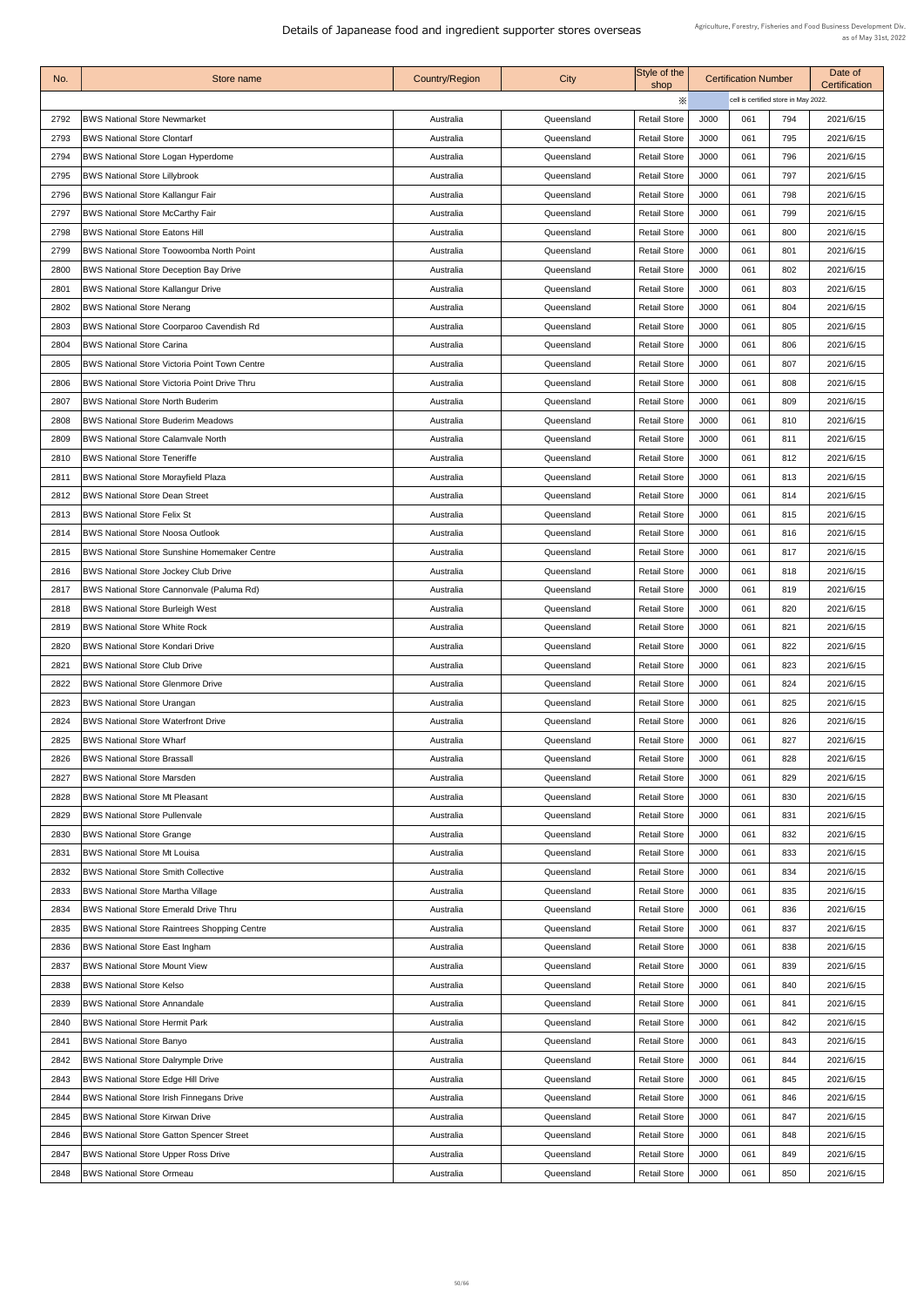| No.  | Store name                                         | <b>Country/Region</b> | City                   | Style of the<br>shop |      | <b>Certification Number</b>          |     | Date of<br><b>Certification</b> |
|------|----------------------------------------------------|-----------------------|------------------------|----------------------|------|--------------------------------------|-----|---------------------------------|
|      |                                                    |                       |                        | X                    |      | cell is certified store in May 2022. |     |                                 |
| 2849 | <b>BWS National Store Woree Drive</b>              | Australia             | Queensland             | <b>Retail Store</b>  | J000 | 061                                  | 851 | 2021/6/15                       |
| 2850 | <b>BWS National Store Emporium</b>                 | Australia             | Queensland             | <b>Retail Store</b>  | J000 | 061                                  | 852 | 2021/6/15                       |
| 285' | <b>BWS National Store Ascot</b>                    | Australia             | Queensland             | <b>Retail Store</b>  | J000 | 061                                  | 853 | 2021/6/15                       |
| 2852 | <b>BWS National Store Rockhampton</b>              | Australia             | Queensland             | <b>Retail Store</b>  | J000 | 061                                  | 854 | 2021/6/15                       |
| 2853 | <b>BWS National Store Mackay West</b>              | Australia             | Queensland             | <b>Retail Store</b>  | J000 | 061                                  | 855 | 2021/6/15                       |
| 2854 | <b>BWS National Store Morayfield Central</b>       | Australia             | Queensland             | <b>Retail Store</b>  | J000 | 061                                  | 856 | 2021/6/15                       |
| 2855 | <b>BWS National Store Parkwood Clocktower</b>      | Australia             | Queensland             | <b>Retail Store</b>  | J000 | 061                                  | 857 | 2021/6/15                       |
| 2856 | <b>BWS National Store Runaway Bay Oxley Circle</b> | Australia             | Queensland             | <b>Retail Store</b>  | J000 | 061                                  | 858 | 2021/6/15                       |
| 2857 | <b>BWS National Store Southport Park</b>           | Australia             | Queensland             | <b>Retail Store</b>  | J000 | 061                                  | 859 | 2021/6/15                       |
| 2858 | <b>BWS National Store Belmont (QLD)</b>            | Australia             | Queensland             | <b>Retail Store</b>  | J000 | 061                                  | 860 | 2021/6/15                       |
| 2859 | <b>BWS National Store Fortitude Valley</b>         | Australia             | Queensland             | <b>Retail Store</b>  | J000 | 061                                  | 861 | 2021/6/15                       |
| 2860 | BWS National Store Moorooka Tarragindi Rd          | Australia             | Queensland             | <b>Retail Store</b>  | J000 | 061                                  | 862 | 2021/6/15                       |
| 286' | <b>BWS National Store Greenslopes</b>              | Australia             | Queensland             | <b>Retail Store</b>  | J000 | 061                                  | 863 | 2021/6/15                       |
| 2862 | <b>BWS National Store Griffin</b>                  | Australia             | Queensland             | <b>Retail Store</b>  | J000 | 061                                  | 864 | 2021/6/15                       |
| 2863 | <b>BWS National Store Mt Gravatt Plaza</b>         | Australia             | Queensland             | <b>Retail Store</b>  | J000 | 061                                  | 865 | 2021/6/15                       |
| 2864 | <b>BWS National Store Tarragindi</b>               | Australia             | Queensland             | <b>Retail Store</b>  | J000 | 061                                  | 866 | 2021/6/15                       |
| 2865 | <b>BWS National Store Tingalpa</b>                 | Australia             | Queensland             | <b>Retail Store</b>  | J000 | 061                                  | 867 | 2021/6/15                       |
| 2866 | <b>BWS National Store Morningside</b>              | Australia             | Queensland             | <b>Retail Store</b>  | J000 | 061                                  | 868 | 2021/6/15                       |
| 2867 | <b>BWS National Store Pacific Pines</b>            | Australia             | Queensland             | <b>Retail Store</b>  | J000 | 061                                  | 869 | 2021/6/15                       |
| 2868 | <b>BWS National Store West End Markets</b>         | Australia             | Queensland             | <b>Retail Store</b>  | J000 | 061                                  | 870 | 2021/6/15                       |
| 2869 | <b>BWS National Store Mt Sheridan</b>              | Australia             | Queensland             | <b>Retail Store</b>  | J000 | 061                                  | 871 | 2021/6/15                       |
| 2870 | <b>BWS National Store Chardons Corner Drive</b>    | Australia             | Queensland             | <b>Retail Store</b>  | J000 | 061                                  | 872 | 2021/6/15                       |
| 287' | <b>BWS National Store Mission Beach Drive</b>      | Australia             | Queensland             | <b>Retail Store</b>  | J000 | 061                                  | 873 | 2021/6/15                       |
| 2872 | <b>BWS National Store Mt Gravatt Drive</b>         | Australia             | Queensland             | <b>Retail Store</b>  | J000 | 061                                  | 874 | 2021/6/15                       |
| 2873 | <b>BWS National Store Bulimba Drive</b>            | Australia             | Queensland             | <b>Retail Store</b>  | J000 | 061                                  | 875 | 2021/6/15                       |
| 2874 | <b>BWS National Store Pacific Pines Drive</b>      | Australia             | Queensland             | <b>Retail Store</b>  | J000 | 061                                  | 876 | 2021/6/15                       |
| 2875 | <b>BWS National Store Stones Corner Drive</b>      | Australia             | Queensland             | <b>Retail Store</b>  | J000 | 061                                  | 877 | 2021/6/15                       |
| 2876 | <b>BWS National Store Mission Beach</b>            | Australia             | Queensland             | <b>Retail Store</b>  | J000 | 061                                  | 878 | 2021/6/15                       |
| 2877 | <b>BWS National Store Toowoomba Grand Central</b>  | Australia             | Queensland             | <b>Retail Store</b>  | J000 | 061                                  | 879 | 2021/6/15                       |
| 2878 | <b>BWS National Store Alexandra Hills</b>          | Australia             | Queensland             | <b>Retail Store</b>  | J000 | 061                                  | 880 | 2021/6/15                       |
| 2879 | <b>BWS National Store Capalaba Park</b>            | Australia             | Queensland             | <b>Retail Store</b>  | J000 | 061                                  | 881 | 2021/6/15                       |
| 2880 | <b>BWS National Store Bundaberg Fresh Fields</b>   | Australia             | Queensland             | <b>Retail Store</b>  | J000 | 061                                  | 882 | 2021/6/15                       |
| 2881 | <b>BWS National Store Noosa Civic</b>              | Australia             | Queensland             | <b>Retail Store</b>  | J000 | 061                                  | 883 | 2021/6/15                       |
| 2882 | <b>BWS National Store Blue Mountain Drive</b>      | Australia             | Queensland             | <b>Retail Store</b>  | J000 | 061                                  | 884 | 2021/6/15                       |
| 2883 | <b>BWS National Store Rasmussen</b>                | Australia             | Queensland             | <b>Retail Store</b>  | J000 | 061                                  | 885 | 2021/6/15                       |
| 2884 | <b>BWS National Store North Lakes</b>              | Australia             | Queensland             | <b>Retail Store</b>  | J000 | 061                                  | 886 | 2021/6/15                       |
| 2885 | <b>BWS National Store Casino</b>                   | Australia             | <b>New South Wales</b> | <b>Retail Store</b>  | J000 | 061                                  | 887 | 2021/6/15                       |
| 2886 | <b>BWS National Store Ballina Fair</b>             | Australia             | <b>New South Wales</b> | <b>Retail Store</b>  | J000 | 061                                  | 888 | 2021/6/15                       |
| 2887 | BWS National Store Gympie River Road               | Australia             | Queensland             | <b>Retail Store</b>  | J000 | 061                                  | 889 | 2021/6/15                       |
| 2888 | <b>BWS National Store Rosalie</b>                  | Australia             | Queensland             | <b>Retail Store</b>  | J000 | 061                                  | 890 | 2021/6/15                       |
| 2889 | <b>BWS National Store Helensvale Plaza</b>         | Australia             | Queensland             | <b>Retail Store</b>  | J000 | 061                                  | 891 | 2021/6/15                       |
| 2890 | <b>BWS National Store Westcourt</b>                | Australia             | Queensland             | <b>Retail Store</b>  | J000 | 061                                  | 892 | 2021/6/15                       |
| 2891 | <b>BWS National Store Cotton Tree</b>              | Australia             | Queensland             | <b>Retail Store</b>  | J000 | 061                                  | 893 | 2021/6/15                       |
| 2892 | <b>BWS National Store Lismore Square</b>           | Australia             | <b>New South Wales</b> | <b>Retail Store</b>  | J000 | 061                                  | 894 | 2021/6/15                       |
| 2893 | <b>BWS National Store Tweed City</b>               | Australia             | <b>New South Wales</b> | <b>Retail Store</b>  | J000 | 061                                  | 895 | 2021/6/15                       |
| 2894 | <b>BWS National Store Redcliffe QLD</b>            | Australia             | Queensland             | <b>Retail Store</b>  | J000 | 061                                  | 896 | 2021/6/15                       |
| 2895 | <b>BWS National Store Tweed Heads</b>              | Australia             | <b>New South Wales</b> | <b>Retail Store</b>  | J000 | 061                                  | 897 | 2021/6/15                       |
| 2896 | <b>BWS National Store Mullumbimby</b>              | Australia             | <b>New South Wales</b> | <b>Retail Store</b>  | J000 | 061                                  | 898 | 2021/6/15                       |
| 2897 | <b>BWS National Store Mareeba</b>                  | Australia             | Queensland             | <b>Retail Store</b>  | J000 | 061                                  | 899 | 2021/6/15                       |
| 2898 | <b>BWS National Store Parker Street</b>            | Australia             | Queensland             | <b>Retail Store</b>  | J000 | 061                                  | 900 | 2021/6/15                       |
| 2899 | <b>BWS National Store Eli Waters</b>               | Australia             | Queensland             | <b>Retail Store</b>  | J000 | 061                                  | 901 | 2021/6/15                       |
| 2900 | <b>BWS National Store Kuwungan</b>                 | Australia             | Queensland             | <b>Retail Store</b>  | J000 | 061                                  | 902 | 2021/6/15                       |
| 2901 | <b>BWS National Store Everton Park South</b>       | Australia             | Queensland             | <b>Retail Store</b>  | J000 | 061                                  | 903 | 2021/6/15                       |
| 2902 | <b>BWS National Store Fairfield Central</b>        | Australia             | Queensland             | <b>Retail Store</b>  | J000 | 061                                  | 904 | 2021/6/15                       |
| 2903 | <b>BWS National Store Aurora Tower</b>             | Australia             | Queensland             | <b>Retail Store</b>  | J000 | 061                                  | 905 | 2021/6/15                       |
|      |                                                    |                       |                        |                      |      |                                      |     |                                 |
| 2904 | <b>BWS National Store Caloundra Market Place</b>   | Australia             | Queensland             | <b>Retail Store</b>  | J000 | 061                                  | 906 | 2021/6/15                       |
| 2905 | <b>BWS National Store Deagon</b>                   | Australia             | Queensland             | <b>Retail Store</b>  | J000 | 061                                  | 907 | 2021/6/15                       |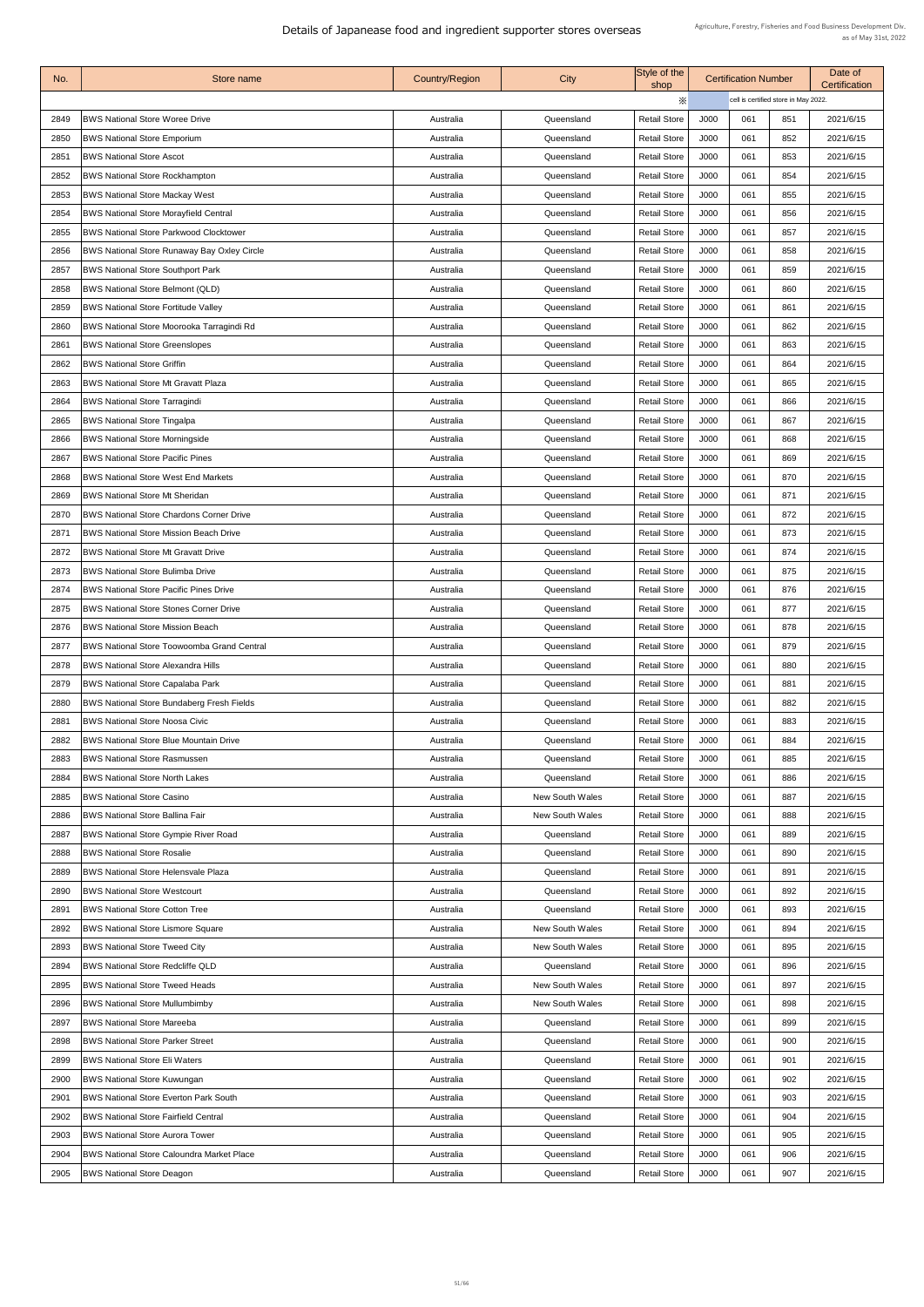| No.  | Store name                                          | <b>Country/Region</b> | City       | Style of the<br>shop |      | <b>Certification Number</b>          |     | Date of<br>Certification |
|------|-----------------------------------------------------|-----------------------|------------|----------------------|------|--------------------------------------|-----|--------------------------|
|      |                                                     |                       |            | Х                    |      | cell is certified store in May 2022. |     |                          |
| 2906 | <b>BWS National Store Q Super Centre</b>            | Australia             | Queensland | <b>Retail Store</b>  | J000 | 061                                  | 908 | 2021/6/15                |
| 2907 | <b>BWS National Store Pialba</b>                    | Australia             | Queensland | <b>Retail Store</b>  | J000 | 061                                  | 909 | 2021/6/15                |
| 2908 | <b>BWS National Store Brisbane CBD</b>              | Australia             | Queensland | <b>Retail Store</b>  | J000 | 061                                  | 910 | 2021/6/15                |
| 2909 | <b>BWS National Store Mt Gravatt Village</b>        | Australia             | Queensland | <b>Retail Store</b>  | J000 | 061                                  | 911 | 2021/6/15                |
| 2910 | <b>BWS National Store Peregian Springs</b>          | Australia             | Queensland | <b>Retail Store</b>  | J000 | 061                                  | 912 | 2021/6/15                |
| 2911 | <b>BWS National Store West End Boundary St</b>      | Australia             | Queensland | <b>Retail Store</b>  | J000 | 061                                  | 913 | 2021/6/15                |
| 2912 | <b>BWS National Store Redland Bay Red Edge</b>      | Australia             | Queensland | <b>Retail Store</b>  | J000 | 061                                  | 914 | 2021/6/15                |
| 2913 | <b>BWS National Store Robina</b>                    | Australia             | Queensland | <b>Retail Store</b>  | J000 | 061                                  | 915 | 2021/6/15                |
| 2914 | <b>BWS National Store Gympie Southside</b>          | Australia             | Queensland | <b>Retail Store</b>  | J000 | 061                                  | 916 | 2021/6/15                |
| 2915 | <b>BWS National Store Southport Smith St</b>        | Australia             | Queensland | <b>Retail Store</b>  | J000 | 061                                  | 925 | 2021/7/13                |
| 2916 | <b>BWS National Store Belgian Gardens</b>           | Australia             | Queensland | <b>Retail Store</b>  | J000 | 061                                  | 926 | 2021/7/13                |
| 2917 | <b>BWS National Store Runaway Bay</b>               | Australia             | Queensland | <b>Retail Store</b>  | J000 | 061                                  | 927 | 2021/7/13                |
| 2918 | <b>BWS National Store Heathwood</b>                 | Australia             | Queensland | <b>Retail Store</b>  | J000 | 061                                  | 928 | 2021/7/13                |
| 2919 | <b>BWS National Store Geebung</b>                   | Australia             | Queensland | <b>Retail Store</b>  | J000 | 061                                  | 929 | 2021/7/13                |
| 2920 | BWS National Store Ferny Grove McGinn Rd            | Australia             | Queensland | <b>Retail Store</b>  | J000 | 061                                  | 930 | 2021/7/13                |
| 2921 | <b>BWS National Store Ashgrove West</b>             | Australia             | Queensland | <b>Retail Store</b>  | J000 | 061                                  | 931 | 2021/7/13                |
| 2922 | <b>BWS National Store Goodna</b>                    | Australia             | Queensland | <b>Retail Store</b>  | J000 | 061                                  | 932 | 2021/7/13                |
| 2923 | <b>BWS National Store Redbank Plains Drive</b>      | Australia             | Queensland | <b>Retail Store</b>  | J000 | 061                                  | 933 | 2021/7/13                |
| 2924 | <b>BWS National Store Mt Cotton</b>                 | Australia             | Queensland | <b>Retail Store</b>  | J000 | 061                                  | 934 | 2021/7/13                |
| 2925 | <b>BWS National Store Brookwater</b>                | Australia             | Queensland | <b>Retail Store</b>  | J000 | 061                                  | 935 | 2021/7/13                |
| 2926 | <b>BWS National Store Surfers Paradise Walk In</b>  | Australia             | Queensland | <b>Retail Store</b>  | J000 | 061                                  | 936 | 2021/7/13                |
| 2927 | <b>BWS National Store Mango Hill</b>                | Australia             | Queensland | <b>Retail Store</b>  | J000 | 061                                  | 937 | 2021/7/13                |
| 2928 | <b>BWS National Store Villa Noosa</b>               | Australia             | Queensland | <b>Retail Store</b>  | J000 | 061                                  | 938 | 2021/7/13                |
| 2929 | <b>BWS National Store Wishart</b>                   | Australia             | Queensland | <b>Retail Store</b>  | J000 | 061                                  | 939 | 2021/7/13                |
| 2930 | <b>BWS National Store Cairns Central</b>            | Australia             | Queensland | <b>Retail Store</b>  | J000 | 061                                  | 940 | 2021/7/13                |
| 2931 | <b>BWS National Store Graceville</b>                | Australia             | Queensland | <b>Retail Store</b>  | J000 | 061                                  | 941 | 2021/7/13                |
| 2932 | <b>BWS National Store Clayfield</b>                 | Australia             | Queensland | <b>Retail Store</b>  | J000 | 061                                  | 942 | 2021/7/13                |
| 2933 | <b>BWS National Store Biloela</b>                   | Australia             | Queensland | <b>Retail Store</b>  | J000 | 061                                  | 943 | 2021/7/13                |
| 2934 | <b>BWS National Store Capalaba Drive</b>            | Australia             | Queensland | <b>Retail Store</b>  | J000 | 061                                  | 944 | 2021/7/13                |
| 2935 | <b>BWS National Store Oxenford Drive</b>            | Australia             | Queensland | <b>Retail Store</b>  | J000 | 061                                  | 945 | 2021/7/13                |
| 2936 | <b>BWS National Store Capalaba Central</b>          | Australia             | Queensland | <b>Retail Store</b>  | J000 | 061                                  | 946 | 2021/7/13                |
| 2937 | <b>BWS National Store Mermaid Waters</b>            | Australia             | Queensland | <b>Retail Store</b>  | J000 | 061                                  | 947 | 2021/7/13                |
| 2938 | <b>BWS National Store Elanora</b>                   | Australia             | Queensland | <b>Retail Store</b>  | J000 | 061                                  | 948 | 2021/7/13                |
| 2939 | <b>BWS National Store Mermaid Beach</b>             | Australia             | Queensland | <b>Retail Store</b>  | J000 | 061                                  | 949 | 2021/7/13                |
| 2940 | <b>BWS National Store Miami Village</b>             | Australia             | Queensland | <b>Retail Store</b>  | J000 | 061                                  | 950 | 2021/7/13                |
| 2941 | <b>BWS National Store Currumbin</b>                 | Australia             | Queensland | <b>Retail Store</b>  | J000 | 061                                  | 951 | 2021/7/13                |
| 2942 | <b>BWS National Store The Pines</b>                 | Australia             | Queensland | <b>Retail Store</b>  | J000 | 061                                  | 952 | 2021/7/13                |
| 2943 | <b>BWS National Store Tugun</b>                     | Australia             | Queensland | <b>Retail Store</b>  | J000 | 061                                  | 953 | 2021/7/13                |
| 2944 | <b>BWS National Store Palm Beach 7th Ave</b>        | Australia             | Queensland | <b>Retail Store</b>  | J000 | 061                                  | 954 | 2021/7/13                |
| 2945 | <b>BWS National Store Burleigh Heads</b>            | Australia             | Queensland | <b>Retail Store</b>  | J000 | 061                                  | 955 | 2021/7/13                |
| 2946 | <b>BWS National Store Palm Beach Drive</b>          | Australia             | Queensland | <b>Retail Store</b>  | J000 | 061                                  | 956 | 2021/7/13                |
| 2947 | <b>BWS National Store Benowa Gardens</b>            | Australia             | Queensland | <b>Retail Store</b>  | J000 | 061                                  | 957 | 2021/7/13                |
| 2948 | <b>BWS National Store Castletown</b>                | Australia             | Queensland | <b>Retail Store</b>  | J000 | 061                                  | 958 | 2021/7/13                |
| 2949 | <b>BWS National Store Albert Street</b>             | Australia             | Queensland | <b>Retail Store</b>  | J000 | 061                                  | 959 | 2021/7/13                |
| 2950 | <b>BWS National Store George Street</b>             | Australia             | Queensland | <b>Retail Store</b>  | J000 | 061                                  | 960 | 2021/7/13                |
| 295' | <b>BWS National Store Boronia Heights</b>           | Australia             | Queensland | <b>Retail Store</b>  | J000 | 061                                  | 961 | 2021/7/13                |
| 2952 | <b>BWS National Store Wilsonton Heights</b>         | Australia             | Queensland | <b>Retail Store</b>  | J000 | 061                                  | 962 | 2021/7/13                |
| 2953 | <b>BWS National Store Sorrento Shopping Village</b> | Australia             | Queensland | <b>Retail Store</b>  | J000 | 061                                  | 963 | 2021/7/13                |
| 2954 | BWS National Store Broadbeach Main Place            | Australia             | Queensland | <b>Retail Store</b>  | J000 | 061                                  | 964 | 2021/7/13                |
| 2955 | <b>BWS National Store Broadbeach Waters</b>         | Australia             | Queensland | <b>Retail Store</b>  | J000 | 061                                  | 965 | 2021/7/13                |
| 2956 | <b>BWS National Store Southport</b>                 | Australia             | Queensland | <b>Retail Store</b>  | J000 | 061                                  | 966 | 2021/7/13                |
| 2957 | <b>BWS National Store Hope Island</b>               | Australia             | Queensland | <b>Retail Store</b>  | J000 | 061                                  | 967 | 2021/7/13                |
| 2958 | <b>BWS National Store Mudgeeraba Swan Lane</b>      | Australia             | Queensland | <b>Retail Store</b>  | J000 | 061                                  | 968 | 2021/7/13                |
| 2959 | <b>BWS National Store Nobbys Beach</b>              | Australia             | Queensland | <b>Retail Store</b>  | J000 | 061                                  | 969 | 2021/7/13                |
| 2960 | <b>BWS National Store Rochedale</b>                 | Australia             | Queensland | <b>Retail Store</b>  | J000 | 061                                  | 970 | 2021/7/13                |
| 2961 | <b>BWS National Store Little Mountain</b>           | Australia             | Queensland | <b>Retail Store</b>  | J000 | 061                                  | 971 | 2021/7/13                |
| 2962 | <b>BWS National Store Collingwood Park</b>          | Australia             | Queensland | <b>Retail Store</b>  | J000 | 061                                  | 972 | 2021/7/13                |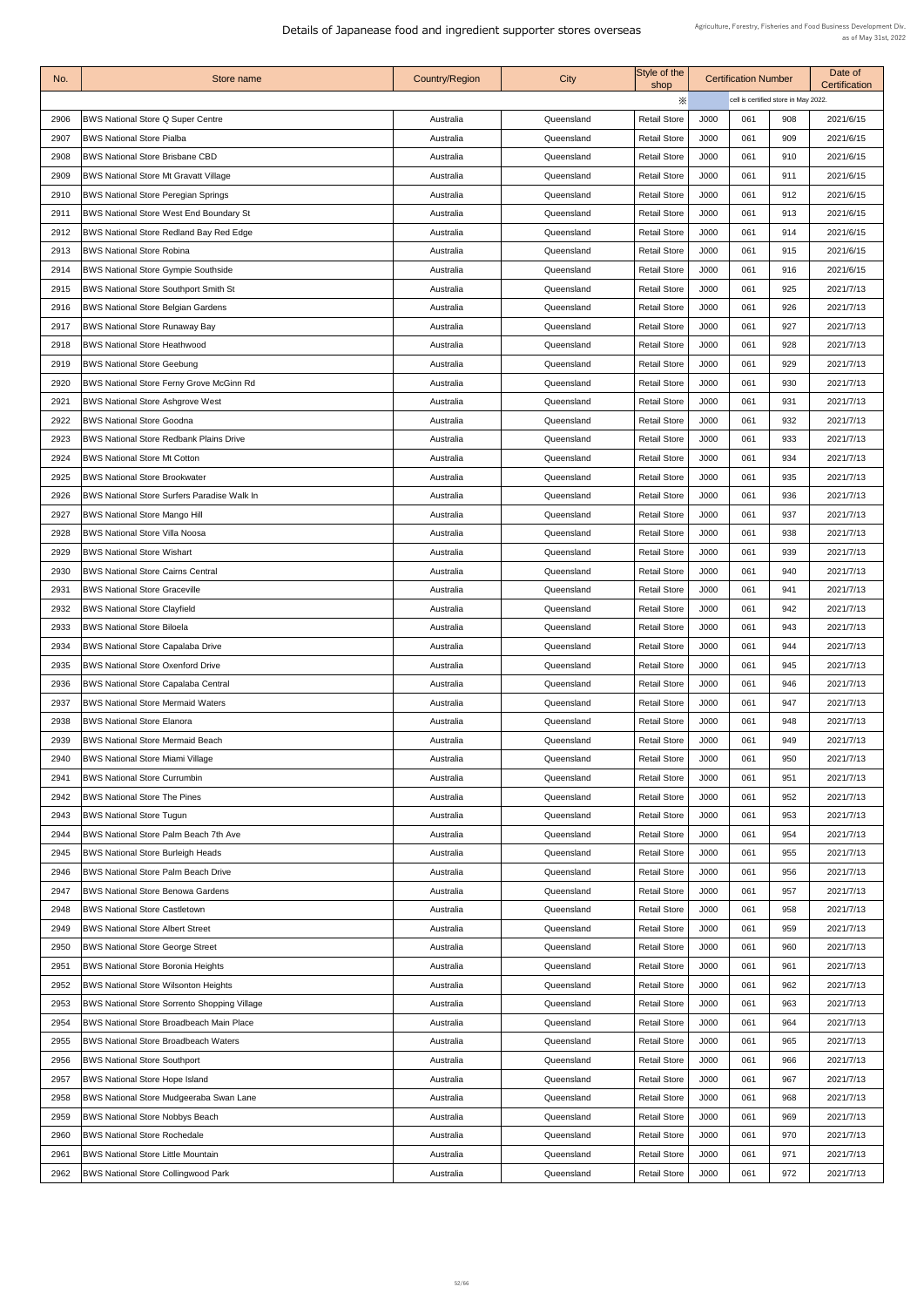| No.  | <b>Store name</b>                                      | <b>Country/Region</b> | City       | Style of the<br>shop |      | <b>Certification Number</b>          |      | Date of<br><b>Certification</b> |  |
|------|--------------------------------------------------------|-----------------------|------------|----------------------|------|--------------------------------------|------|---------------------------------|--|
|      |                                                        |                       |            | X                    |      | cell is certified store in May 2022. |      |                                 |  |
| 2963 | <b>BWS National Store Bellbowrie</b>                   | Australia             | Queensland | <b>Retail Store</b>  | J000 | 061                                  | 973  | 2021/7/13                       |  |
| 2964 | <b>BWS National Store Willows</b>                      | Australia             | Queensland | <b>Retail Store</b>  | J000 | 061                                  | 974  | 2021/7/13                       |  |
| 2965 | <b>BWS National Store Ashgrove</b>                     | Australia             | Queensland | <b>Retail Store</b>  | J000 | 061                                  | 975  | 2021/7/13                       |  |
| 2966 | <b>BWS National Store Broadbeach Old Burleigh Rd</b>   | Australia             | Queensland | <b>Retail Store</b>  | J000 | 061                                  | 976  | 2021/7/13                       |  |
| 2967 | <b>BWS National Store Merridowns</b>                   | Australia             | Queensland | <b>Retail Store</b>  | J000 | 061                                  | 977  | 2021/7/13                       |  |
| 2968 | <b>BWS National Store Chirn Park</b>                   | Australia             | Queensland | <b>Retail Store</b>  | J000 | 061                                  | 978  | 2021/7/13                       |  |
| 2969 | <b>BWS National Store Ashmore</b>                      | Australia             | Queensland | <b>Retail Store</b>  | J000 | 061                                  | 979  | 2021/7/13                       |  |
| 2970 | <b>BWS National Store Cairns CBD</b>                   | Australia             | Queensland | <b>Retail Store</b>  | J000 | 061                                  | 980  | 2021/7/13                       |  |
| 2971 | <b>BWS National Store Hamilton (QLD)</b>               | Australia             | Queensland | <b>Retail Store</b>  | J000 | 061                                  | 981  | 2021/7/13                       |  |
| 2972 | <b>BWS National Store Ningi</b>                        | Australia             | Queensland | <b>Retail Store</b>  | J000 | 061                                  | 982  | 2021/7/13                       |  |
| 2973 | <b>BWS National Store Sandstone Point</b>              | Australia             | Queensland | <b>Retail Store</b>  | J000 | 061                                  | 983  | 2021/7/13                       |  |
| 2974 | <b>BWS National Store Surf Parade</b>                  | Australia             | Queensland | <b>Retail Store</b>  | J000 | 061                                  | 984  | 2021/7/13                       |  |
| 2975 | <b>IBWS National Store Paradise Point</b>              | Australia             | Queensland | <b>Retail Store</b>  | J000 | 061                                  | 985  | 2021/7/13                       |  |
| 2976 | <b>BWS National Store The Cellar Tedder Avenue</b>     | Australia             | Queensland | <b>Retail Store</b>  | J000 | 061                                  | 986  | 2021/7/13                       |  |
| 2977 | <b>BWS National Store Surfers Paradise Q1 Building</b> | Australia             | Queensland | <b>Retail Store</b>  | J000 | 061                                  | 987  | 2021/7/13                       |  |
| 2978 | <b>BWS National Store Cannonvale (Shute Hbr Rd)</b>    | Australia             | Queensland | <b>Retail Store</b>  | J000 | 061                                  | 988  | 2021/7/13                       |  |
| 2979 | <b>BWS National Store East Brisbane</b>                | Australia             | Queensland | <b>Retail Store</b>  | J000 | 061                                  | 989  | 2021/7/13                       |  |
| 2980 | <b>BWS National Store Dalby Drive</b>                  | Australia             | Queensland | <b>Retail Store</b>  | J000 | 061                                  | 990  | 2021/7/13                       |  |
| 2981 | <b>BWS National Store Dalby Shopping World</b>         | Australia             | Queensland | <b>Retail Store</b>  | J000 | 061                                  | 991  | 2021/7/13                       |  |
| 2982 | <b>BWS National Store Woorim Drive</b>                 | Australia             | Queensland | <b>Retail Store</b>  | J000 | 061                                  | 992  | 2021/7/13                       |  |
| 2983 | <b>BWS National Store Whitsunday Village</b>           | Australia             | Queensland | <b>Retail Store</b>  | J000 | 061                                  | 993  | 2021/7/13                       |  |
| 2984 | <b>BWS National Store Broadbeach Drive</b>             | Australia             | Queensland | <b>Retail Store</b>  | J000 | 061                                  | 994  | 2021/7/13                       |  |
| 2985 | <b>BWS National Store Commercial Drive Nerang</b>      | Australia             | Queensland | <b>Retail Store</b>  | J000 | 061                                  | 995  | 2021/7/13                       |  |
| 2986 | <b>BWS National Store Rothwell South</b>               | Australia             | Queensland | <b>Retail Store</b>  | J000 | 061                                  | 996  | 2021/7/13                       |  |
| 2987 | <b>BWS National Store Lake Street (Cairns)</b>         | Australia             | Queensland | <b>Retail Store</b>  | J000 | 061                                  | 997  | 2021/7/13                       |  |
| 2988 | <b>BWS National Store Central Lakes</b>                | Australia             | Queensland | <b>Retail Store</b>  | J000 | 061                                  | 998  | 2021/7/13                       |  |
| 2989 | <b>BWS National Store Hilltop North Lakes</b>          | Australia             | Queensland | <b>Retail Store</b>  | J000 | 061                                  | 999  | 2021/7/13                       |  |
| 2990 | <b>BWS National Store Parkhurst</b>                    | Australia             | Queensland | <b>Retail Store</b>  | J000 | 061                                  | 1000 | 2021/7/13                       |  |
| 2991 | <b>BWS National Store Carindale South</b>              | Australia             | Queensland | <b>Retail Store</b>  | J000 | 061                                  | 1001 | 2021/7/13                       |  |
| 2992 | <b>BWS National Store Caloundra Ormuz Avenue</b>       | Australia             | Queensland | <b>Retail Store</b>  | J000 | 061                                  | 1002 | 2021/7/13                       |  |
| 2993 | <b>BWS National Store Forest Glen</b>                  | Australia             | Queensland | <b>Retail Store</b>  | J000 | 061                                  | 1003 | 2021/7/13                       |  |
| 2994 | <b>BWS National Store Helensvale Westfields</b>        | Australia             | Queensland | <b>Retail Store</b>  | J000 | 061                                  | 1004 | 2021/7/13                       |  |
| 2995 | <b>BWS National Store Brighton</b>                     | Australia             | Queensland | <b>Retail Store</b>  | J000 | 061                                  | 1005 | 2021/7/13                       |  |
| 2996 | <b>BWS National Store Tanah Merah</b>                  | Australia             | Queensland | <b>Retail Store</b>  | J000 | 061                                  | 1006 | 2021/7/13                       |  |
| 2997 | <b>BWS National Store Surfers Paradise Drive</b>       | Australia             | Queensland | <b>Retail Store</b>  | J000 | 061                                  | 1007 | 2021/7/13                       |  |
| 2998 | <b>BWS National Store Pelican Waters Barn</b>          | Australia             | Queensland | <b>Retail Store</b>  | J000 | 061                                  | 1008 | 2021/7/13                       |  |
| 2999 | <b>BWS National Store Ayr Drive</b>                    | Australia             | Queensland | <b>Retail Store</b>  | J000 | 061                                  | 1009 | 2021/7/13                       |  |
| 3000 | <b>BWS National Store Kelvin Grove</b>                 | Australia             | Queensland | <b>Retail Store</b>  | J000 | 061                                  | 1010 | 2021/7/13                       |  |
| 3001 | <b>BWS National Store Emerald Village</b>              | Australia             | Queensland | <b>Retail Store</b>  | J000 | 061                                  | 1011 | 2021/7/13                       |  |
| 3002 | <b>BWS National Store Molendinar</b>                   | Australia             | Queensland | <b>Retail Store</b>  | J000 | 061                                  | 1012 | 2021/7/13                       |  |
| 3003 | BWS National Store Moorooka Shopping Centre            | Australia             | Queensland | <b>Retail Store</b>  | J000 | 061                                  | 1013 | 2021/7/13                       |  |
| 3004 | <b>BWS National Store Murrumba Downs</b>               | Australia             | Queensland | <b>Retail Store</b>  | J000 | 061                                  | 1014 | 2021/7/13                       |  |
| 3005 | <b>BWS National Store Wellington Point</b>             | Australia             | Queensland | <b>Retail Store</b>  | J000 | 061                                  | 1015 | 2021/7/13                       |  |
| 3006 | <b>BWS National Store Warner Drive</b>                 | Australia             | Queensland | <b>Retail Store</b>  | J000 | 061                                  | 1016 | 2021/7/13                       |  |
| 3007 | <b>BWS National Store Burpengary Plaza</b>             | Australia             | Queensland | <b>Retail Store</b>  | J000 | 061                                  | 1017 | 2021/7/13                       |  |
| 3008 | <b>BWS National Store Palm Beach North</b>             | Australia             | Queensland | <b>Retail Store</b>  | J000 | 061                                  | 1018 | 2021/7/13                       |  |
| 3009 | <b>BWS National Store Raintrees Barn and Drive</b>     | Australia             | Queensland | <b>Retail Store</b>  | J000 | 061                                  | 1019 | 2021/7/13                       |  |
| 3010 | <b>BWS National Store North Shore</b>                  | Australia             | Queensland | <b>Retail Store</b>  | J000 | 061                                  | 1020 | 2021/7/13                       |  |
| 3011 | <b>BWS National Store Sunshine Plaza</b>               | Australia             | Queensland | <b>Retail Store</b>  | J000 | 061                                  | 1021 | 2021/7/13                       |  |
| 3012 | <b>BWS National Store Pimpama</b>                      | Australia             | Queensland | <b>Retail Store</b>  | J000 | 061                                  | 1022 | 2021/7/13                       |  |
| 3013 | <b>BWS National Store Cornubia - Royal Hotel</b>       | Australia             | Queensland | <b>Retail Store</b>  | J000 | 061                                  | 1023 | 2021/7/13                       |  |
| 3014 | <b>BWS National Store Eight Mile Plains</b>            | Australia             | Queensland | <b>Retail Store</b>  | J000 | 061                                  | 1024 | 2021/7/13                       |  |
| 3015 | <b>BWS National Store Kearneys Springs</b>             | Australia             | Queensland | <b>Retail Store</b>  | J000 | 061                                  | 1025 | 2021/7/13                       |  |
| 3016 | <b>BWS National Store Richlands Plaza</b>              | Australia             | Queensland | <b>Retail Store</b>  | J000 | 061                                  | 1026 | 2021/7/13                       |  |
| 3017 | <b>BWS National Store Oxley Village</b>                | Australia             | Queensland | <b>Retail Store</b>  | J000 | 061                                  | 1027 | 2021/7/13                       |  |
| 3018 | <b>BWS National Store Holmview</b>                     | Australia             | Queensland | <b>Retail Store</b>  | J000 | 061                                  | 1028 | 2021/7/13                       |  |
| 3019 | <b>BWS National Store Valley Central</b>               | Australia             | Queensland | <b>Retail Store</b>  | J000 | 061                                  | 1029 | 2021/7/13                       |  |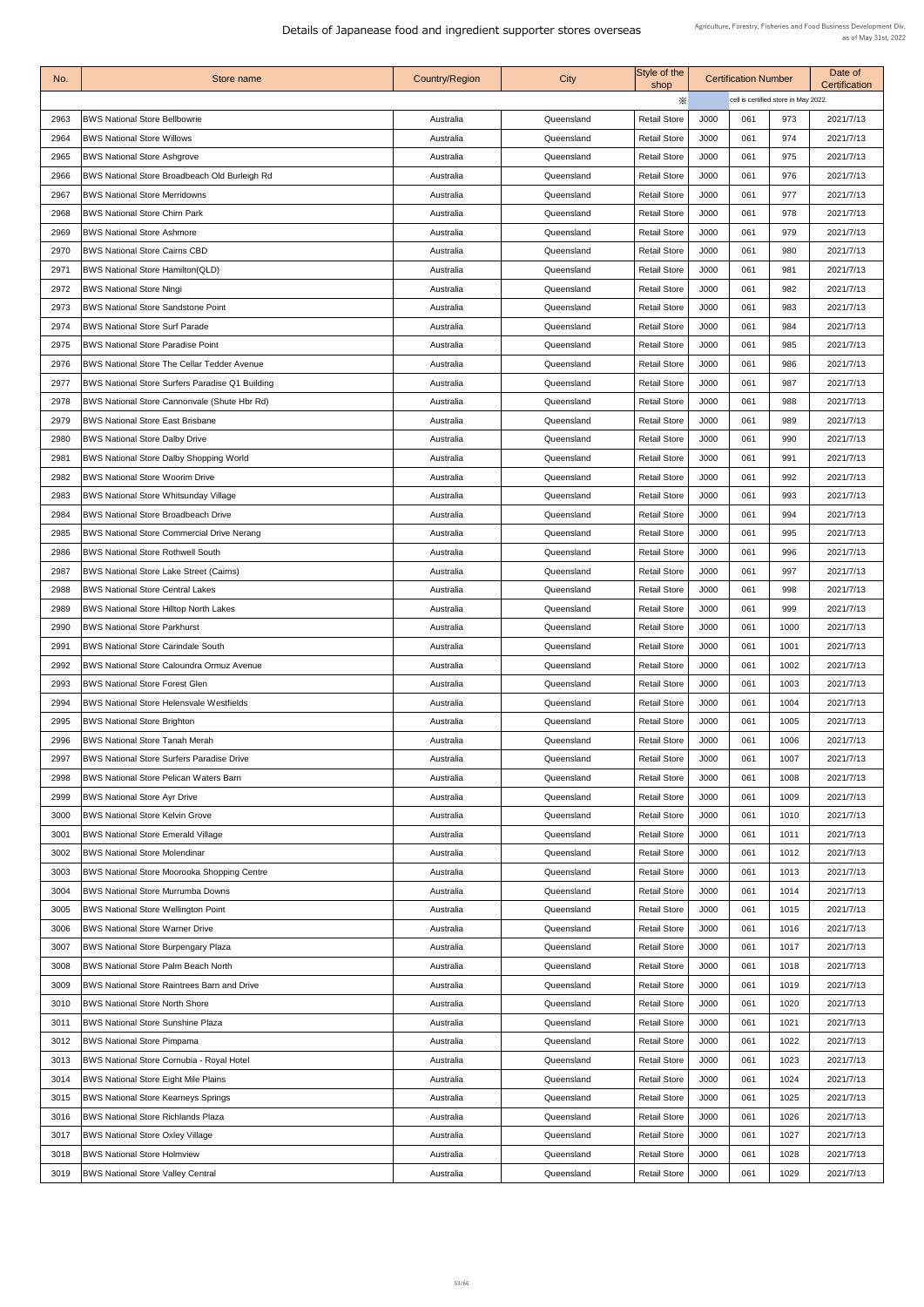| No.  | Store name                                             | <b>Country/Region</b> | City                   | Style of the<br>shop |      | <b>Certification Number</b>          |      | Date of<br><b>Certification</b> |
|------|--------------------------------------------------------|-----------------------|------------------------|----------------------|------|--------------------------------------|------|---------------------------------|
|      |                                                        |                       |                        | X                    |      | cell is certified store in May 2022. |      |                                 |
| 3020 | <b>BWS National Store Elkhorn Ave</b>                  | Australia             | Queensland             | <b>Retail Store</b>  | J000 | 061                                  | 1030 | 2021/7/13                       |
| 3021 | <b>BWS National Store Burleigh South</b>               | Australia             | Queensland             | <b>Retail Store</b>  | J000 | 061                                  | 1031 | 2021/7/13                       |
| 3022 | <b>BWS National Store Park Road</b>                    | Australia             | Queensland             | <b>Retail Store</b>  | J000 | 061                                  | 1032 | 2021/7/13                       |
| 3023 | <b>BWS National Store Nambour</b>                      | Australia             | Queensland             | <b>Retail Store</b>  | J000 | 061                                  | 1033 | 2021/7/13                       |
| 3024 | <b>BWS National Store Bray Park</b>                    | Australia             | Queensland             | <b>Retail Store</b>  | J000 | 061                                  | 1034 | 2021/7/13                       |
| 3025 | <b>BWS National Store Fitzgibbon</b>                   | Australia             | Queensland             | <b>Retail Store</b>  | J000 | 061                                  | 1035 | 2021/7/13                       |
| 3026 | <b>BWS National Store Wynnum</b>                       | Australia             | Queensland             | <b>Retail Store</b>  | J000 | 061                                  | 1036 | 2021/7/13                       |
| 3027 | <b>BWS National Store Burdekin Plaza</b>               | Australia             | Queensland             | <b>Retail Store</b>  | J000 | 061                                  | 1037 | 2021/7/13                       |
| 3028 | <b>BWS National Store Bracken Ridge</b>                | Australia             | Queensland             | <b>Retail Store</b>  | J000 | 061                                  | 1038 | 2021/7/13                       |
| 3029 | <b>BWS National Store Gracemere</b>                    | Australia             | Queensland             | <b>Retail Store</b>  | J000 | 061                                  | 1039 | 2021/7/13                       |
| 3030 | <b>BWS National Store Raceview</b>                     | Australia             | Queensland             | <b>Retail Store</b>  | J000 | 061                                  | 1040 | 2021/7/13                       |
| 3031 | <b>BWS National Store Aspley Village</b>               | Australia             | Queensland             | <b>Retail Store</b>  | J000 | 061                                  | 1041 | 2021/7/13                       |
| 3032 | <b>BWS National Store Carrara</b>                      | Australia             | Queensland             | <b>Retail Store</b>  | J000 | 061                                  | 1042 | 2021/7/13                       |
| 3033 | <b>BWS National Store Frenchville</b>                  | Australia             | Queensland             | <b>Retail Store</b>  | J000 | 061                                  | 1043 | 2021/7/13                       |
| 3034 | <b>BWS National Store Greenvale Lakes</b>              | Australia             | Victoria               | <b>Retail Store</b>  | J000 | 061                                  | 1044 | 2021/7/13                       |
| 3035 | BWS National Store Ascot Vale (Union Rd)               | Australia             | Victoria               | <b>Retail Store</b>  | J000 | 061                                  | 1045 | 2021/7/13                       |
| 3036 | <b>BWS National Store Cowes</b>                        | Australia             | Victoria               | <b>Retail Store</b>  | J000 | 061                                  | 1046 | 2021/7/13                       |
| 3037 | <b>BWS National Store Emerald (VIC)</b>                | Australia             | Victoria               | <b>Retail Store</b>  | J000 | 061                                  | 1047 | 2021/7/13                       |
| 3038 | <b>BWS National Store Wodonga Drive</b>                | Australia             | Victoria               | <b>Retail Store</b>  | J000 | 061                                  | 1048 | 2021/7/13                       |
| 3039 | <b>BWS National Store The Avenue (Cranbourne)</b>      | Australia             | Victoria               | <b>Retail Store</b>  | J000 | 061                                  | 1049 | 2021/7/13                       |
| 3040 | <b>BWS National Store White Box Rise Wodonga South</b> | Australia             | Victoria               | <b>Retail Store</b>  | J000 | 061                                  | 1050 | 2021/7/13                       |
| 3041 | <b>BWS National Store Lygon Court</b>                  | Australia             | Victoria               | <b>Retail Store</b>  | J000 | 061                                  | 1051 | 2021/7/13                       |
| 3042 | <b>BWS National Store Watergardens South</b>           | Australia             | Victoria               | <b>Retail Store</b>  | J000 | 061                                  | 1052 | 2021/7/13                       |
| 3043 | <b>BWS National Store Plenty Valley</b>                | Australia             | Victoria               | <b>Retail Store</b>  | J000 | 061                                  | 1053 | 2021/7/13                       |
| 3044 | <b>BWS National Store Kangaroo Flat Drive</b>          | Australia             | Victoria               | <b>Retail Store</b>  | J000 | 061                                  | 1054 | 2021/7/13                       |
| 3045 | <b>BWS National Store Koo Wee Rup</b>                  | Australia             | Victoria               | <b>Retail Store</b>  | J000 | 061                                  | 1055 | 2021/7/13                       |
| 3046 | <b>BWS National Store South Morang Drive</b>           | Australia             | Victoria               | <b>Retail Store</b>  | J000 | 061                                  | 1056 | 2021/7/13                       |
| 3047 | <b>BWS National Store Tarneit Gardens</b>              | Australia             | Victoria               | <b>Retail Store</b>  | J000 | 061                                  | 1057 | 2021/7/13                       |
| 3048 | <b>BWS National Store Williams Landing</b>             | Australia             | Victoria               | <b>Retail Store</b>  | J000 | 061                                  | 1058 | 2021/7/13                       |
| 3049 | <b>BWS National Store Craigieburn Central</b>          | Australia             | Victoria               | <b>Retail Store</b>  | J000 | 061                                  | 1059 | 2021/7/13                       |
| 3050 | <b>BWS National Store Lucas (Alfredton)</b>            | Australia             | Victoria               | <b>Retail Store</b>  | J000 | 061                                  | 1060 | 2021/7/13                       |
| 3051 | <b>BWS National Store Exhibition St (Her Majesty)</b>  | Australia             | Victoria               | <b>Retail Store</b>  | J000 | 061                                  | 1061 | 2021/7/13                       |
| 3052 | <b>BWS National Store Balaclava</b>                    | Australia             | Victoria               | <b>Retail Store</b>  | J000 | 061                                  | 1062 | 2021/7/13                       |
| 3053 | <b>BWS National Store Hawksburn</b>                    | Australia             | Victoria               | <b>Retail Store</b>  | J000 | 061                                  | 1063 | 2021/7/13                       |
| 3054 | <b>BWS National Store Hawthorn</b>                     | Australia             | Victoria               | <b>Retail Store</b>  | J000 | 061                                  | 1064 | 2021/7/13                       |
|      |                                                        |                       |                        |                      |      | 061                                  |      |                                 |
| 3055 | <b>BWS National Store Dennington</b>                   | Australia             | Victoria               | <b>Retail Store</b>  | J000 |                                      | 1065 | 2021/7/13                       |
| 3056 | <b>BWS National Store Drouin</b>                       | Australia             | Victoria               | <b>Retail Store</b>  | J000 | 061                                  | 1066 | 2021/7/13                       |
| 3057 | <b>BWS National Store Curlewis</b>                     | Australia             | Victoria               | <b>Retail Store</b>  | J000 | 061                                  | 1067 | 2021/7/13                       |
| 3058 | <b>BWS National Store Highpoint West</b>               | Australia             | Victoria               | <b>Retail Store</b>  | J000 | 061                                  | 1068 | 2021/7/13                       |
| 3059 | <b>BWS National Store Yarrawonga Drive</b>             | Australia             | Victoria               | <b>Retail Store</b>  | J000 | 061                                  | 1069 | 2021/7/13                       |
| 3060 | <b>BWS National Store Bright</b>                       | Australia             | Victoria               | <b>Retail Store</b>  | J000 | 061                                  | 1070 | 2021/7/13                       |
| 3061 | <b>BWS National Store Boomerang Drive</b>              | Australia             | <b>New South Wales</b> | <b>Retail Store</b>  | J000 | 061                                  | 1071 | 2021/7/13                       |
| 3062 | <b>BWS National Store Mernda Village</b>               | Australia             | Victoria               | <b>Retail Store</b>  | J000 | 061                                  | 1072 | 2021/7/13                       |
| 3063 | <b>BWS National Store Portarlington</b>                | Australia             | Victoria               | <b>Retail Store</b>  | J000 | 061                                  | 1073 | 2021/7/13                       |
| 3064 | <b>BWS National Store Hampton</b>                      | Australia             | Victoria               | <b>Retail Store</b>  | J000 | 061                                  | 1074 | 2021/7/13                       |
| 3065 | <b>BWS National Store Coburg Hills</b>                 | Australia             | Victoria               | <b>Retail Store</b>  | J000 | 061                                  | 1075 | 2021/7/13                       |
| 3066 | <b>BWS National Store Victoria Park</b>                | Australia             | Victoria               | <b>Retail Store</b>  | J000 | 061                                  | 1076 | 2021/7/13                       |
| 3067 | <b>BWS National Store Carrum Downs</b>                 | Australia             | Victoria               | <b>Retail Store</b>  | J000 | 061                                  | 1077 | 2021/7/13                       |
| 3068 | <b>BWS National Store Benalla</b>                      | Australia             | Victoria               | <b>Retail Store</b>  | J000 | 061                                  | 1078 | 2021/7/13                       |
| 3069 | <b>BWS National Store Drysdale</b>                     | Australia             | Victoria               | <b>Retail Store</b>  | J000 | 061                                  | 1079 | 2021/7/13                       |
| 3070 | <b>BWS National Store Patterson Lakes</b>              | Australia             | Victoria               | <b>Retail Store</b>  | J000 | 061                                  | 1080 | 2021/7/13                       |
| 3071 | <b>BWS National Store Sunbury</b>                      | Australia             | Victoria               | <b>Retail Store</b>  | J000 | 061                                  | 1081 | 2021/7/13                       |
| 3072 | <b>BWS National Store Stawell</b>                      | Australia             | Victoria               | <b>Retail Store</b>  | J000 | 061                                  | 1082 | 2021/7/13                       |
| 3073 | <b>BWS National Store Boronia Junction</b>             | Australia             | Victoria               | <b>Retail Store</b>  | J000 | 061                                  | 1083 | 2021/7/13                       |
| 3074 | <b>BWS National Store Dingley</b>                      | Australia             | Victoria               | <b>Retail Store</b>  | J000 | 061                                  | 1084 | 2021/7/13                       |
| 3075 | <b>BWS National Store Bentleigh</b>                    | Australia             | Victoria               | <b>Retail Store</b>  | J000 | 061                                  | 1085 | 2021/7/13                       |
| 3076 | <b>BWS National Store Roxburgh Park</b>                | Australia             | Victoria               | <b>Retail Store</b>  | J000 | 061                                  | 1086 | 2021/7/13                       |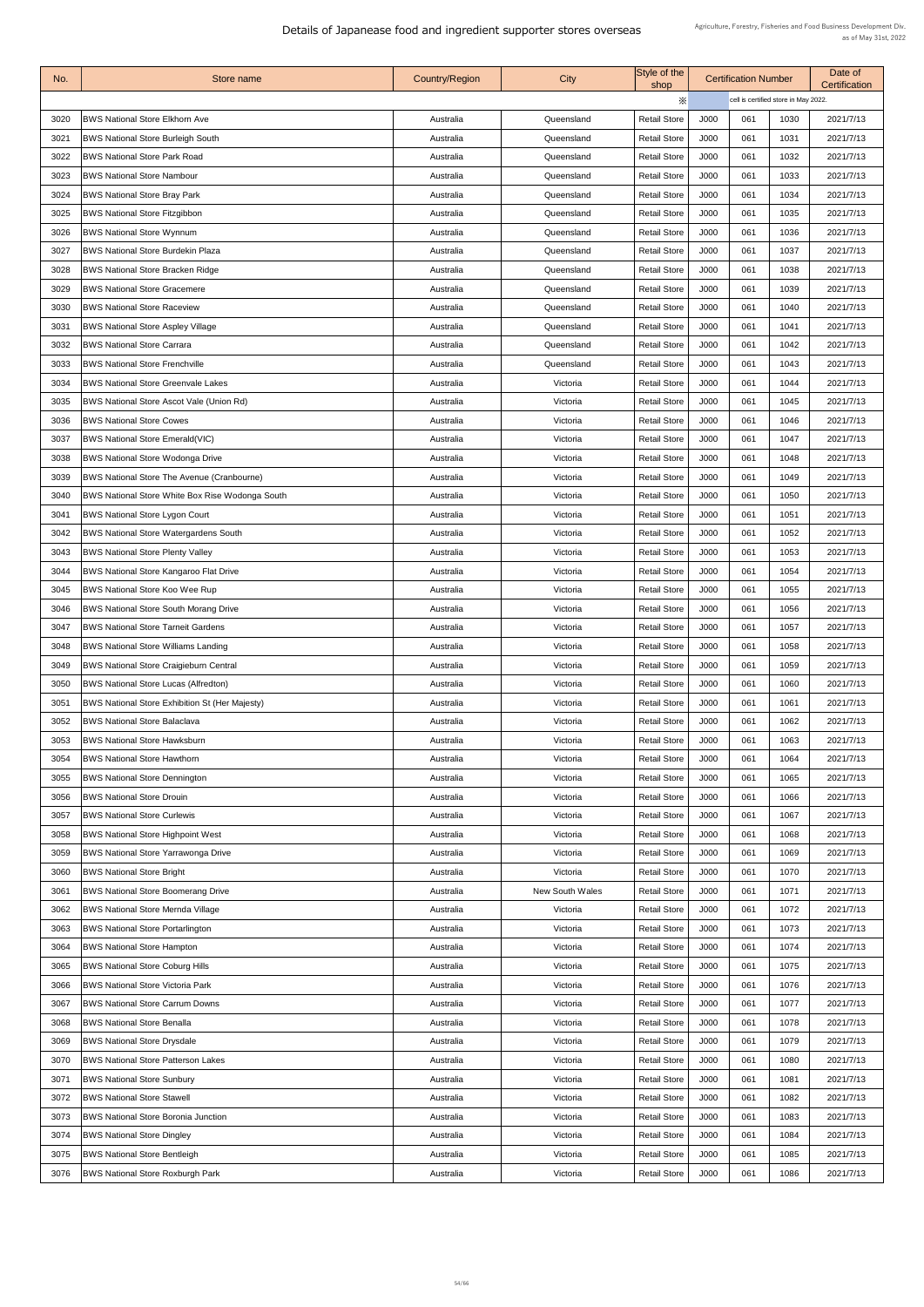| No.  | Store name                                                | <b>Country/Region</b> | <b>City</b> | Style of the<br>shop |      | <b>Certification Number</b>          |      | Date of<br>Certification |
|------|-----------------------------------------------------------|-----------------------|-------------|----------------------|------|--------------------------------------|------|--------------------------|
|      |                                                           |                       |             | $\times$             |      | cell is certified store in May 2022. |      |                          |
| 3077 | <b>BWS National Store Canterbury Gardens</b>              | Australia             | Victoria    | <b>Retail Store</b>  | J000 | 061                                  | 1087 | 2021/7/13                |
| 3078 | <b>BWS National Store Fountain Gate</b>                   | Australia             | Victoria    | <b>Retail Store</b>  | J000 | 061                                  | 1088 | 2021/7/13                |
| 3079 | <b>BWS National Store Lara</b>                            | Australia             | Victoria    | <b>Retail Store</b>  | J000 | 061                                  | 1089 | 2021/7/13                |
| 3080 | <b>BWS National Store East Keilor</b>                     | Australia             | Victoria    | <b>Retail Store</b>  | J000 | 061                                  | 1090 | 2021/7/13                |
| 3081 | <b>BWS National Store Newtown (VIC)</b>                   | Australia             | Victoria    | <b>Retail Store</b>  | J000 | 061                                  | 1091 | 2021/7/13                |
| 3082 | <b>BWS National Store Preston</b>                         | Australia             | Victoria    | <b>Retail Store</b>  | J000 | 061                                  | 1092 | 2021/7/13                |
| 3083 | <b>BWS National Store Mount Waverley</b>                  | Australia             | Victoria    | <b>Retail Store</b>  | J000 | 061                                  | 1093 | 2021/7/13                |
| 3084 | <b>BWS National Store Hampton Park</b>                    | Australia             | Victoria    | <b>Retail Store</b>  | J000 | 061                                  | 1094 | 2021/7/13                |
| 3085 | <b>BWS National Store Chelsea</b>                         | Australia             | Victoria    | <b>Retail Store</b>  | J000 | 061                                  | 1095 | 2021/7/13                |
| 3086 | <b>BWS National Store Belgrave</b>                        | Australia             | Victoria    | <b>Retail Store</b>  | J000 | 061                                  | 1096 | 2021/7/13                |
| 3087 | <b>BWS National Store Lakes Entrance</b>                  | Australia             | Victoria    | <b>Retail Store</b>  | J000 | 061                                  | 1097 | 2021/7/13                |
| 3088 | <b>BWS National Store Balwyn</b>                          | Australia             | Victoria    | <b>Retail Store</b>  | J000 | 061                                  | 1098 | 2021/7/13                |
| 3089 | <b>BWS National Store Doncaster</b>                       | Australia             | Victoria    | <b>Retail Store</b>  | J000 | 061                                  | 1099 | 2021/7/13                |
| 3090 | <b>BWS National Store Mentone</b>                         | Australia             | Victoria    | <b>Retail Store</b>  | J000 | 061                                  | 1100 | 2021/7/13                |
| 3091 | <b>BWS National Store Cranbourne West</b>                 | Australia             | Victoria    | <b>Retail Store</b>  | J000 | 061                                  | 1101 | 2021/7/13                |
| 3092 | <b>BWS National Store Ascot Vale (Mount Alexander Rd)</b> | Australia             | Victoria    | <b>Retail Store</b>  | J000 | 061                                  | 1102 | 2021/7/13                |
| 3093 | <b>BWS National Store Waverley Gardens (Mulgrave)</b>     | Australia             | Victoria    | <b>Retail Store</b>  | J000 | 061                                  | 1103 | 2021/7/13                |
| 3094 | <b>BWS National Store Mount Eliza</b>                     | Australia             | Victoria    | <b>Retail Store</b>  | J000 | 061                                  | 1104 | 2021/7/13                |
| 3095 | <b>BWS National Store Moonee Ponds</b>                    | Australia             | Victoria    | <b>Retail Store</b>  | J000 | 061                                  | 1105 | 2021/7/13                |
| 3096 | <b>BWS National Store Middle Brighton</b>                 | Australia             | Victoria    | <b>Retail Store</b>  | J000 | 061                                  | 1106 | 2021/7/13                |
| 3097 | <b>BWS National Store Mooroopna</b>                       | Australia             | Victoria    | <b>Retail Store</b>  | J000 | 061                                  | 1107 | 2021/7/13                |
| 3098 | <b>BWS National Store St Kilda</b>                        | Australia             | Victoria    | <b>Retail Store</b>  | J000 | 061                                  | 1108 | 2021/7/13                |
| 3099 | <b>BWS National Store Kew</b>                             | Australia             | Victoria    | <b>Retail Store</b>  | J000 | 061                                  | 1109 | 2021/7/13                |
| 3100 | <b>BWS National Store Lalor</b>                           | Australia             | Victoria    | <b>Retail Store</b>  | J000 | 061                                  | 1110 | 2021/7/13                |
| 3101 | <b>BWS National Store Bayswater</b>                       | Australia             | Victoria    | <b>Retail Store</b>  | J000 | 061                                  | 1111 | 2021/7/13                |
| 3102 | <b>BWS National Store Ferntree Gully</b>                  | Australia             | Victoria    | <b>Retail Store</b>  | J000 | 061                                  | 1112 | 2021/7/13                |
| 3103 | <b>BWS National Store Cranbourne North</b>                | Australia             | Victoria    | <b>Retail Store</b>  | J000 | 061                                  | 1113 | 2021/7/13                |
| 3104 | <b>BWS National Store Niddrie</b>                         | Australia             | Victoria    | <b>Retail Store</b>  | J000 | 061                                  | 1114 | 2021/7/13                |
| 3105 | <b>BWS National Store Wheelers Hill</b>                   | Australia             | Victoria    | <b>Retail Store</b>  | J000 | 061                                  | 1115 | 2021/7/13                |
| 3106 | <b>BWS National Store Clifton Hill</b>                    | Australia             | Victoria    | <b>Retail Store</b>  | J000 | 061                                  | 1116 | 2021/7/13                |
| 3107 | <b>BWS National Store Deer Park</b>                       | Australia             | Victoria    | <b>Retail Store</b>  | J000 | 061                                  | 1117 | 2021/7/13                |
| 3108 | <b>BWS National Store Golden Square</b>                   | Australia             | Victoria    | <b>Retail Store</b>  | J000 | 061                                  | 1118 | 2021/7/13                |
| 3109 | <b>BWS National Store Eastland (Ringwood)</b>             | Australia             | Victoria    | <b>Retail Store</b>  | J000 | 061                                  | 1119 | 2021/7/13                |
| 3110 | <b>BWS National Store Forest Hill</b>                     | Australia             | Victoria    | <b>Retail Store</b>  | J000 | 061                                  | 1120 | 2021/7/13                |
| 3111 | <b>BWS National Store Stud Park</b>                       | Australia             | Victoria    | <b>Retail Store</b>  | J000 | 061                                  | 1121 | 2021/7/13                |
| 3112 | <b>BWS National Store Glen Huntly</b>                     | Australia             | Victoria    | <b>Retail Store</b>  | J000 | 061                                  | 1122 | 2021/7/13                |
| 3113 | <b>BWS National Store Mornington</b>                      | Australia             | Victoria    | <b>Retail Store</b>  | J000 | 061                                  | 1123 | 2021/7/13                |
| 3114 | <b>BWS National Store Templestowe</b>                     | Australia             | Victoria    | <b>Retail Store</b>  | J000 | 061                                  | 1124 | 2021/7/13                |
| 3115 | <b>BWS National Store Karingal (BIG W End)</b>            | Australia             | Victoria    | <b>Retail Store</b>  | J000 | 061                                  | 1125 | 2021/7/13                |
| 3116 | <b>BWS National Store Craigieburn Plaza</b>               | Australia             | Victoria    | <b>Retail Store</b>  | J000 | 061                                  | 1126 | 2021/7/13                |
| 3117 | <b>BWS National Store Bendigo Market Place</b>            | Australia             | Victoria    | <b>Retail Store</b>  | J000 | 061                                  | 1127 | 2021/7/13                |
| 3118 | <b>BWS National Store Moorabbin</b>                       | Australia             | Victoria    | <b>Retail Store</b>  | J000 | 061                                  | 1128 | 2021/7/13                |
| 3119 | <b>BWS National Store Malvern</b>                         | Australia             | Victoria    | <b>Retail Store</b>  | J000 | 061                                  | 1129 | 2021/7/13                |
| 3120 | <b>BWS National Store Ararat</b>                          | Australia             | Victoria    | <b>Retail Store</b>  | J000 | 061                                  | 1130 | 2021/7/13                |
| 3121 | <b>BWS National Store Chirnside Park</b>                  | Australia             | Victoria    | <b>Retail Store</b>  | J000 | 061                                  | 1131 | 2021/7/13                |
| 3122 | <b>BWS National Store Highton</b>                         | Australia             | Victoria    | <b>Retail Store</b>  | J000 | 061                                  | 1132 | 2021/7/13                |
| 3123 | <b>BWS National Store Berwick</b>                         | Australia             | Victoria    | <b>Retail Store</b>  | J000 | 061                                  | 1133 | 2021/7/13                |
| 3124 | <b>BWS National Store Newmarket Plaza</b>                 | Australia             | Victoria    | <b>Retail Store</b>  | J000 | 061                                  | 1134 | 2021/7/13                |
| 3125 | <b>BWS National Store Rosebud West</b>                    | Australia             | Victoria    | <b>Retail Store</b>  | J000 | 061                                  | 1135 | 2021/7/13                |
| 3126 | <b>BWS National Store Mill Park</b>                       | Australia             | Victoria    | <b>Retail Store</b>  | J000 | 061                                  | 1136 | 2021/7/13                |
| 3127 | <b>BWS National Store Vermont</b>                         | Australia             | Victoria    | <b>Retail Store</b>  | J000 | 061                                  | 1137 | 2021/7/13                |
| 3128 | <b>BWS National Store Gladstone Park</b>                  | Australia             | Victoria    | <b>Retail Store</b>  | J000 | 061                                  | 1138 | 2021/7/13                |
| 3129 | <b>BWS National Store Newcomb</b>                         | Australia             | Victoria    | <b>Retail Store</b>  | J000 | 061                                  | 1139 | 2021/7/13                |
| 3130 | <b>BWS National Store Seaford (VIC)</b>                   | Australia             | Victoria    | <b>Retail Store</b>  | J000 | 061                                  | 1140 | 2021/7/13                |
| 3131 | <b>BWS National Store Maffra</b>                          | Australia             | Victoria    | <b>Retail Store</b>  | J000 | 061                                  | 1141 | 2021/7/13                |
| 3132 | <b>BWS National Store Toorak</b>                          | Australia             | Victoria    | <b>Retail Store</b>  | J000 | 061                                  | 1142 | 2021/7/13                |
| 3133 | <b>BWS National Store Greensborough</b>                   | Australia             | Victoria    | <b>Retail Store</b>  | J000 | 061                                  | 1143 | 2021/7/13                |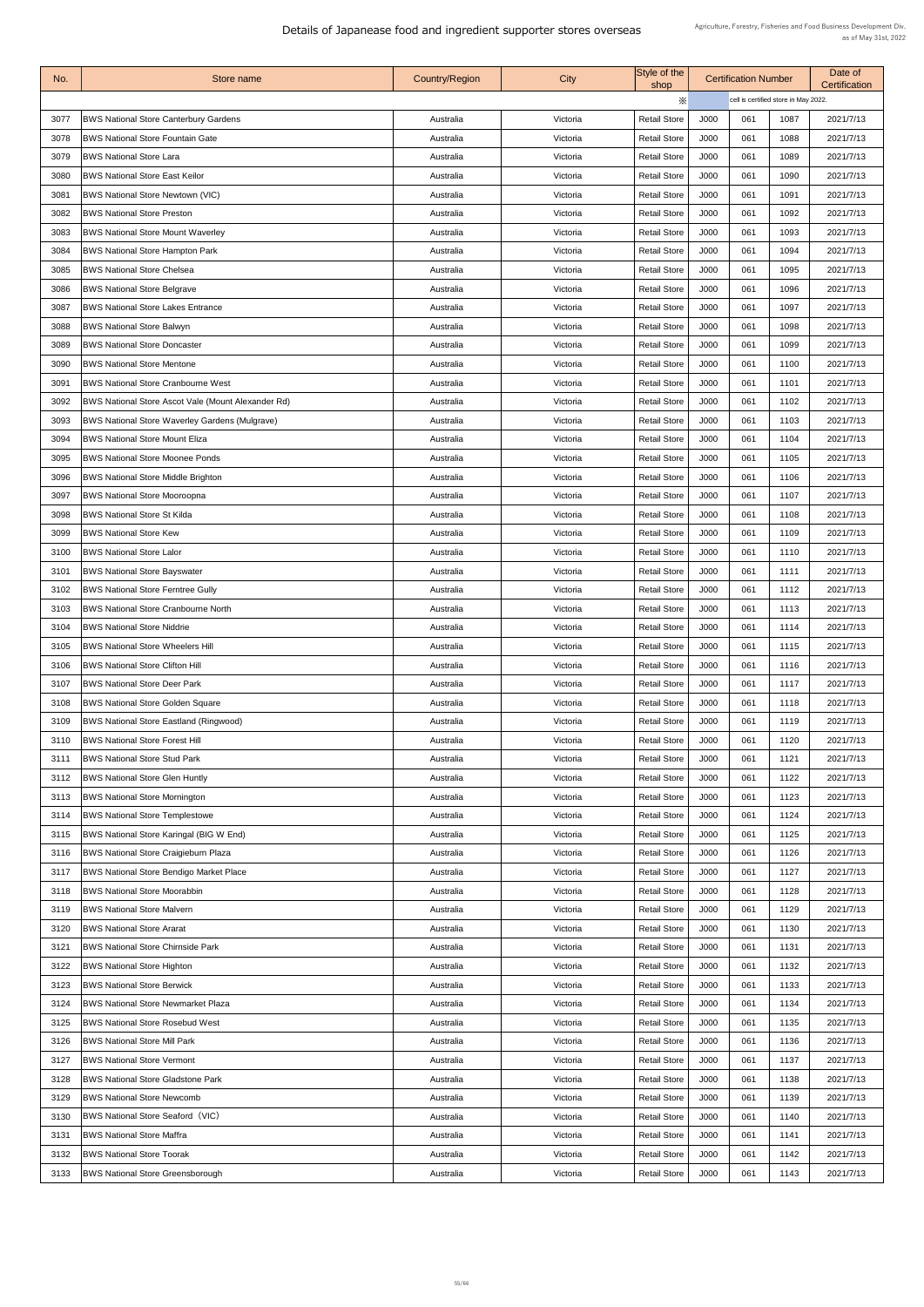| No.  | Store name                                                | <b>Country/Region</b> | City                   | Style of the<br>shop |      | <b>Certification Number</b>          |      | Date of<br>Certification |
|------|-----------------------------------------------------------|-----------------------|------------------------|----------------------|------|--------------------------------------|------|--------------------------|
|      |                                                           |                       |                        | $\times$             |      | cell is certified store in May 2022. |      |                          |
| 3134 | <b>BWS National Store Highett</b>                         | Australia             | Victoria               | <b>Retail Store</b>  | J000 | 061                                  | 1144 | 2021/7/13                |
| 3135 | <b>BWS National Store South Morang Central</b>            | Australia             | Victoria               | <b>Retail Store</b>  | J000 | 061                                  | 1145 | 2021/7/13                |
| 3136 | <b>BWS National Store St Helena</b>                       | Australia             | Victoria               | <b>Retail Store</b>  | J000 | 061                                  | 1146 | 2021/7/13                |
| 3137 | <b>BWS National Store Wallan</b>                          | Australia             | Victoria               | <b>Retail Store</b>  | J000 | 061                                  | 1147 | 2021/7/13                |
| 3138 | <b>BWS National Store Broadmeadows</b>                    | Australia             | Victoria               | <b>Retail Store</b>  | J000 | 061                                  | 1148 | 2021/7/13                |
| 3139 | <b>BWS National Store Sunshine Market Place</b>           | Australia             | Victoria               | <b>Retail Store</b>  | J000 | 061                                  | 1149 | 2021/7/13                |
| 3140 | <b>BWS National Store Watergardens (Taylors Lakes)</b>    | Australia             | Victoria               | <b>Retail Store</b>  | J000 | 061                                  | 1150 | 2021/7/13                |
| 3141 | <b>BWS National Store Brunswick (VIC)</b>                 | Australia             | Victoria               | <b>Retail Store</b>  | J000 | 061                                  | 1151 | 2021/7/13                |
| 3142 | <b>BWS National Store Lilydale</b>                        | Australia             | Victoria               | <b>Retail Store</b>  | J000 | 061                                  | 1152 | 2021/7/13                |
| 3143 | <b>BWS National Store Springvale</b>                      | Australia             | Victoria               | <b>Retail Store</b>  | J000 | 061                                  | 1153 | 2021/7/13                |
| 3144 | <b>BWS National Store Yarra Junction</b>                  | Australia             | Victoria               | <b>Retail Store</b>  | J000 | 061                                  | 1154 | 2021/7/13                |
| 3145 | <b>BWS National Store Altona North</b>                    | Australia             | Victoria               | <b>Retail Store</b>  | J000 | 061                                  | 1155 | 2021/7/13                |
| 3146 | <b>BWS National Store Abbotsford</b>                      | Australia             | Victoria               | <b>Retail Store</b>  | J000 | 061                                  | 1156 | 2021/7/13                |
| 3147 | <b>BWS National Store Cobram</b>                          | Australia             | Victoria               | <b>Retail Store</b>  | J000 | 061                                  | 1157 | 2021/7/13                |
| 3148 | <b>BWS National Store Ivanhoe</b>                         | Australia             | Victoria               | <b>Retail Store</b>  | J000 | 061                                  | 1158 | 2021/7/13                |
| 3149 | <b>BWS National Store Benalla Drive</b>                   | Australia             | Victoria               | <b>Retail Store</b>  | J000 | 061                                  | 1159 | 2021/7/13                |
| 3150 | <b>BWS National Store Swan Hill (Beveridge St)</b>        | Australia             | Victoria               | <b>Retail Store</b>  | J000 | 061                                  | 1160 | 2021/7/13                |
| 3151 | <b>BWS National Store Box Hill</b>                        | Australia             | Victoria               | <b>Retail Store</b>  | J000 | 061                                  | 1161 | 2021/7/13                |
| 3152 | <b>BWS National Store Shepparton</b>                      | Australia             | Victoria               | <b>Retail Store</b>  | J000 | 061                                  | 1162 | 2021/7/13                |
| 3153 | <b>BWS National Store Hoppers Crossing</b>                | Australia             | Victoria               | <b>Retail Store</b>  | J000 | 061                                  | 1163 | 2021/7/13                |
| 3154 | <b>BWS National Store Ashwood</b>                         | Australia             | Victoria               | <b>Retail Store</b>  | J000 | 061                                  | 1164 | 2021/7/13                |
| 3155 | <b>BWS National Store Morwell</b>                         | Australia             | Victoria               | <b>Retail Store</b>  | J000 | 061                                  | 1165 | 2021/7/13                |
| 3156 | <b>BWS National Store Burwood East</b>                    | Australia             | Victoria               | <b>Retail Store</b>  | J000 | 061                                  | 1166 | 2021/7/13                |
| 3157 | <b>BWS National Store Williamstown</b>                    | Australia             | Victoria               | <b>Retail Store</b>  | J000 | 061                                  | 1167 | 2021/7/13                |
| 3158 | <b>BWS National Store Bell Post</b>                       | Australia             | Victoria               | <b>Retail Store</b>  | J000 | 061                                  | 1168 | 2021/7/13                |
|      | <b>BWS National Store Corowa Drive</b>                    |                       |                        |                      |      |                                      |      |                          |
| 3159 |                                                           | Australia             | <b>New South Wales</b> | <b>Retail Store</b>  | J000 | 061                                  | 1169 | 2021/7/13                |
| 3160 | <b>BWS National Store Sale</b>                            | Australia             | Victoria               | <b>Retail Store</b>  | J000 | 061                                  | 1170 | 2021/7/13                |
| 3161 | <b>BWS National Store Colac (Bromfield St)</b>            | Australia             | Victoria               | <b>Retail Store</b>  | J000 | 061                                  | 1171 | 2021/7/13                |
| 3162 | <b>BWS National Store Croydon (VIC)</b>                   | Australia             | Victoria               | <b>Retail Store</b>  | J000 | 061                                  | 1172 | 2021/7/13                |
| 3163 | <b>BWS National Store Bacchus Marsh Drive</b>             | Australia             | Victoria               | <b>Retail Store</b>  | J000 | 061                                  | 1173 | 2021/7/13                |
| 3164 | <b>BWS National Store Geelong West (Pakington Strand)</b> | Australia             | Victoria               | <b>Retail Store</b>  | J000 | 061                                  | 1174 | 2021/7/13                |
| 3165 | <b>BWS National Store Camberwell</b>                      | Australia             | Victoria               | <b>Retail Store</b>  | J000 | 061                                  | 1175 | 2021/7/13                |
| 3166 | <b>BWS National Store Kyneton</b>                         | Australia             | Victoria               | <b>Retail Store</b>  | J000 | 061                                  | 1176 | 2021/7/13                |
| 3167 | <b>BWS National Store Werribee Plaza</b>                  | Australia             | Victoria               | <b>Retail Store</b>  | J000 | 061                                  | 1177 | 2021/7/13                |
| 3168 | <b>BWS National Store South Morang</b>                    | Australia             | Victoria               | <b>Retail Store</b>  | J000 | 061                                  | 1178 | 2021/7/13                |
| 3169 | <b>BWS National Store Warrnambool East</b>                | Australia             | Victoria               | <b>Retail Store</b>  | J000 | 061                                  | 1179 | 2021/7/13                |
| 3170 | <b>BWS National Store Ballarat Drive</b>                  | Australia             | Victoria               | <b>Retail Store</b>  | J000 | 061                                  | 1180 | 2021/7/13                |
| 3171 | <b>BWS National Store Carlton</b>                         | Australia             | Victoria               | <b>Retail Store</b>  | J000 | 061                                  | 1181 | 2021/7/13                |
| 3172 | <b>BWS National Store Niddrie Drive</b>                   | Australia             | Victoria               | <b>Retail Store</b>  | J000 | 061                                  | 1182 | 2021/7/13                |
| 3173 | <b>BWS National Store Blackburn North</b>                 | Australia             | Victoria               | <b>Retail Store</b>  | J000 | 061                                  | 1183 | 2021/7/13                |
| 3174 | <b>BWS National Store Hadfield</b>                        | Australia             | Victoria               | <b>Retail Store</b>  | J000 | 061                                  | 1184 | 2021/7/13                |
| 3175 | <b>BWS National Store Braybrook Central West S/C</b>      | Australia             | Victoria               | <b>Retail Store</b>  | J000 | 061                                  | 1185 | 2021/7/13                |
| 3176 | <b>BWS National Store Seville</b>                         | Australia             | Victoria               | <b>Retail Store</b>  | J000 | 061                                  | 1186 | 2021/7/13                |
| 3177 | <b>BWS National Store Somerville</b>                      | Australia             | Victoria               | <b>Retail Store</b>  | J000 | 061                                  | 1187 | 2021/7/13                |
| 3178 | <b>BWS National Store Epping</b>                          | Australia             | Victoria               | <b>Retail Store</b>  | J000 | 061                                  | 1188 | 2021/7/13                |
| 3179 | <b>BWS National Store Bairnsdale</b>                      | Australia             | Victoria               | <b>Retail Store</b>  | J000 | 061                                  | 1189 | 2021/7/13                |
| 3180 | <b>BWS National Store Karingal (P.O. End)</b>             | Australia             | Victoria               | <b>Retail Store</b>  | J000 | 061                                  | 1190 | 2021/7/13                |
| 3181 | <b>BWS National Store Bannockburn</b>                     | Australia             | Victoria               | <b>Retail Store</b>  | J000 | 061                                  | 1191 | 2021/7/13                |
| 3182 | <b>BWS National Store Prahran</b>                         | Australia             | Victoria               | <b>Retail Store</b>  | J000 | 061                                  | 1192 | 2021/7/13                |
| 3183 | <b>BWS National Store Traralgon</b>                       | Australia             | Victoria               | <b>Retail Store</b>  | J000 | 061                                  | 1193 | 2021/7/13                |
| 3184 | <b>BWS National Store Hamilton (VIC)</b>                  | Australia             | Victoria               | <b>Retail Store</b>  | J000 | 061                                  | 1194 | 2021/7/13                |
| 3185 | <b>BWS National Store Shepparton East</b>                 | Australia             | Victoria               | <b>Retail Store</b>  | J000 | 061                                  | 1195 | 2021/7/13                |
| 3186 | <b>BWS National Store Carnegie</b>                        | Australia             | Victoria               | <b>Retail Store</b>  | J000 | 061                                  | 1196 | 2021/7/13                |
| 3187 | <b>BWS National Store Monbulk</b>                         | Australia             | Victoria               | <b>Retail Store</b>  | J000 | 061                                  | 1197 | 2021/7/13                |
| 3188 | <b>BWS National Store Portland</b>                        | Australia             | Victoria               | <b>Retail Store</b>  | J000 | 061                                  | 1198 | 2021/7/13                |
| 3189 | <b>BWS National Store Leongatha</b>                       | Australia             | Victoria               | <b>Retail Store</b>  | J000 | 061                                  | 1199 | 2021/7/13                |
| 3190 | <b>BWS National Store Wangaratta</b>                      | Australia             | Victoria               | <b>Retail Store</b>  | J000 | 061                                  | 1200 | 2021/7/13                |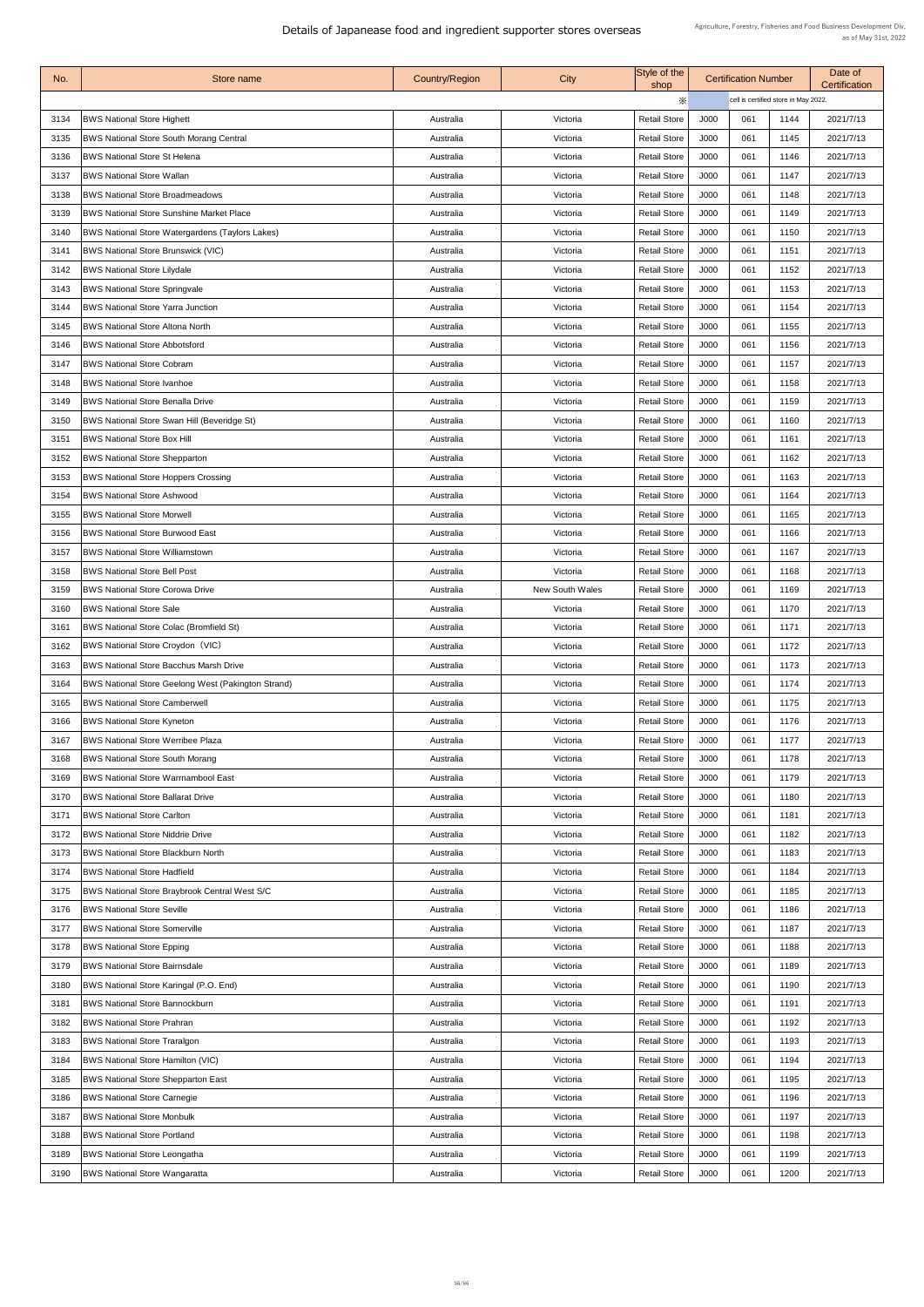| No.  | Store name                                           | <b>Country/Region</b> | City                   | Style of the<br>shop |      | <b>Certification Number</b>          |      | Date of<br><b>Certification</b> |
|------|------------------------------------------------------|-----------------------|------------------------|----------------------|------|--------------------------------------|------|---------------------------------|
|      |                                                      |                       |                        | X                    |      | cell is certified store in May 2022. |      |                                 |
| 3191 | <b>BWS National Store Southern Cross</b>             | Australia             | Victoria               | <b>Retail Store</b>  | J000 | 061                                  | 1201 | 2021/7/13                       |
| 3192 | <b>BWS National Store Sebastopol (Ballarat)</b>      | Australia             | Victoria               | <b>Retail Store</b>  | J000 | 061                                  | 1202 | 2021/7/13                       |
| 3193 | <b>BWS National Store Preston South</b>              | Australia             | Victoria               | <b>Retail Store</b>  | J000 | 061                                  | 1203 | 2021/7/13                       |
| 3194 | <b>BWS National Store Horsham</b>                    | Australia             | Victoria               | <b>Retail Store</b>  | J000 | 061                                  | 1204 | 2021/7/13                       |
| 3195 | <b>BWS National Store Lavington (Albury)</b>         | Australia             | <b>New South Wales</b> | <b>Retail Store</b>  | J000 | 061                                  | 1205 | 2021/7/13                       |
| 3196 | <b>BWS National Store Maryborough</b>                | Australia             | Victoria               | <b>Retail Store</b>  | J000 | 061                                  | 1206 | 2021/7/13                       |
| 3197 | <b>BWS National Store Seymour</b>                    | Australia             | Victoria               | <b>Retail Store</b>  | J000 | 061                                  | 1207 | 2021/7/13                       |
| 3198 | <b>BWS National Store Baxter</b>                     | Australia             | Victoria               | <b>Retail Store</b>  | J000 | 061                                  | 1208 | 2021/7/13                       |
| 3199 | <b>BWS National Store Moama</b>                      | Australia             | <b>New South Wales</b> | <b>Retail Store</b>  | J000 | 061                                  | 1209 | 2021/7/13                       |
| 3200 | <b>BWS National Store Rye</b>                        | Australia             | Victoria               | <b>Retail Store</b>  | J000 | 061                                  | 1210 | 2021/7/13                       |
|      |                                                      |                       |                        | <b>Retail Store</b>  | J000 | 061                                  | 1211 |                                 |
| 3201 | <b>BWS National Store Wonthaggi</b>                  | Australia             | Victoria               |                      |      |                                      |      | 2021/7/13                       |
| 3202 | <b>BWS National Store Albury Central</b>             | Australia             | <b>New South Wales</b> | <b>Retail Store</b>  | J000 | 061                                  | 1212 | 2021/7/13                       |
| 3203 | <b>BWS National Store Ballarat Central</b>           | Australia             | Victoria               | <b>Retail Store</b>  | J000 | 061                                  | 1213 | 2021/7/13                       |
| 3204 | <b>BWS National Store Werribee Central</b>           | Australia             | Victoria               | <b>Retail Store</b>  | J000 | 061                                  | 1214 | 2021/7/13                       |
| 3205 | <b>BWS National Store Scoresby</b>                   | Australia             | Victoria               | <b>Retail Store</b>  | J000 | 061                                  | 1215 | 2021/7/13                       |
| 3206 | <b>BWS National Store Clarinda</b>                   | Australia             | Victoria               | <b>Retail Store</b>  | J000 | 061                                  | 1216 | 2021/7/13                       |
| 3207 | <b>BWS National Store Mordialloc</b>                 | Australia             | Victoria               | <b>Retail Store</b>  | J000 | 061                                  | 1217 | 2021/7/13                       |
| 3208 | <b>BWS National Store Waurn Ponds (Geelong)</b>      | Australia             | Victoria               | <b>Retail Store</b>  | J000 | 061                                  | 1218 | 2021/7/13                       |
| 3209 | <b>BWS National Store Warragul</b>                   | Australia             | Victoria               | <b>Retail Store</b>  | J000 | 061                                  | 1219 | 2021/7/13                       |
| 3210 | <b>BWS National Store Moe (George St)</b>            | Australia             | Victoria               | <b>Retail Store</b>  | J000 | 061                                  | 1220 | 2021/7/13                       |
| 3211 | <b>BWS National Store Airport West</b>               | Australia             | Victoria               | <b>Retail Store</b>  | J000 | 061                                  | 1221 | 2021/7/13                       |
| 3212 | <b>BWS National Store Northland (East Preston)</b>   | Australia             | Victoria               | <b>Retail Store</b>  | J000 | 061                                  | 1222 | 2021/7/13                       |
| 3213 | <b>BWS National Store Wodonga Central</b>            | Australia             | Victoria               | <b>Retail Store</b>  | J000 | 061                                  | 1223 | 2021/7/13                       |
| 3214 | <b>BWS National Store Oakleigh South</b>             | Australia             | Victoria               | <b>Retail Store</b>  | J000 | 061                                  | 1224 | 2021/7/13                       |
| 3215 | <b>BWS National Store Carnegie North</b>             | Australia             | Victoria               | <b>Retail Store</b>  | J000 | 061                                  | 1225 | 2021/7/13                       |
| 3216 | <b>BWS National Store Epsom</b>                      | Australia             | Victoria               | <b>Retail Store</b>  | J000 | 061                                  | 1226 | 2021/7/13                       |
| 3217 | <b>BWS National Store The Pines (Doncaster East)</b> | Australia             | Victoria               | <b>Retail Store</b>  | J000 | 061                                  | 1227 | 2021/7/13                       |
| 3218 | <b>BWS National Store Melton</b>                     | Australia             | Victoria               | <b>Retail Store</b>  | J000 | 061                                  | 1228 | 2021/7/13                       |
| 3219 | <b>BWS National Store Torquay</b>                    | Australia             | Victoria               | <b>Retail Store</b>  | J000 | 061                                  | 1229 | 2021/7/13                       |
| 3220 | <b>BWS National Store QV</b>                         | Australia             | Victoria               | <b>Retail Store</b>  | J000 | 061                                  | 1230 | 2021/7/13                       |
| 3221 | <b>BWS National Store Victoria Harbour</b>           | Australia             | Victoria               | <b>Retail Store</b>  | J000 | 061                                  | 1231 | 2021/7/13                       |
| 3222 | <b>BWS National Store Corio</b>                      | Australia             | Victoria               | <b>Retail Store</b>  | J000 | 061                                  | 1232 | 2021/7/13                       |
| 3223 | <b>BWS National Store Wendouree (Ballarat)</b>       | Australia             | Victoria               | <b>Retail Store</b>  | J000 | 061                                  | 1233 | 2021/7/13                       |
| 3224 | <b>BWS National Store Hastings</b>                   | Australia             | Victoria               | <b>Retail Store</b>  | J000 | 061                                  | 1234 | 2021/7/13                       |
| 3225 | <b>BWS National Store South Melbourne</b>            | Australia             | Victoria               | <b>Retail Store</b>  | J000 | 061                                  | 1235 | 2021/7/13                       |
| 3226 | <b>BWS National Store Churchill</b>                  | Australia             | Victoria               | <b>Retail Store</b>  | J000 | 061                                  | 1236 | 2021/7/13                       |
| 3227 | <b>BWS National Store Lakeside</b>                   | Australia             | Victoria               | <b>Retail Store</b>  | J000 | 061                                  | 1237 | 2021/7/13                       |
| 3228 | <b>BWS National Store Doncaster Shopping Town</b>    | Australia             | Victoria               | <b>Retail Store</b>  | J000 | 061                                  | 1238 | 2021/7/13                       |
| 3229 | <b>BWS National Store Camperdown</b>                 | Australia             | Victoria               | <b>Retail Store</b>  | J000 | 061                                  | 1239 | 2021/7/13                       |
| 3230 | <b>BWS National Store Langwarrin</b>                 | Australia             | Victoria               | <b>Retail Store</b>  | J000 | 061                                  | 1240 | 2021/7/13                       |
| 3231 | <b>BWS National Store Yarrawonga Central</b>         | Australia             | Victoria               | <b>Retail Store</b>  | J000 | 061                                  | 1241 | 2021/7/13                       |
| 3232 | <b>BWS National Store Frankston</b>                  | Australia             | Victoria               | <b>Retail Store</b>  | J000 | 061                                  | 1242 | 2021/7/13                       |
| 3233 | <b>BWS National Store South Yarra (Chapel St)</b>    | Australia             | Victoria               | <b>Retail Store</b>  | J000 | 061                                  | 1243 | 2021/7/13                       |
| 3234 | <b>BWS National Store Blackburn South</b>            | Australia             | Victoria               | <b>Retail Store</b>  | J000 | 061                                  | 1244 | 2021/7/13                       |
| 3235 | <b>BWS National Store Colac (Hesse St)</b>           | Australia             | Victoria               | <b>Retail Store</b>  | J000 | 061                                  | 1245 | 2021/7/13                       |
| 3236 | <b>BWS National Store St Albans</b>                  | Australia             | Victoria               | <b>Retail Store</b>  | J000 | 061                                  | 1246 | 2021/7/13                       |
| 3237 | <b>BWS National Store Kerang</b>                     | Australia             | Victoria               | <b>Retail Store</b>  | J000 | 061                                  | 1247 | 2021/7/13                       |
| 3238 | <b>BWS National Store Thurgoona</b>                  | Australia             | <b>New South Wales</b> | <b>Retail Store</b>  | J000 | 061                                  | 1248 | 2021/7/13                       |
|      |                                                      |                       |                        |                      |      | 061                                  |      |                                 |
| 3239 | <b>BWS National Store Fitzroy</b>                    | Australia             | Victoria               | <b>Retail Store</b>  | J000 |                                      | 1249 | 2021/7/13                       |
| 3240 | <b>BWS National Store Chadstone</b>                  | Australia             | Victoria               | <b>Retail Store</b>  | J000 | 061                                  | 1250 | 2021/7/13                       |
| 3241 | <b>BWS National Store Southland (Cheltenham)</b>     | Australia             | Victoria               | <b>Retail Store</b>  | J000 | 061                                  | 1251 | 2021/7/13                       |
| 3242 | <b>BWS National Store Laurimar</b>                   | Australia             | Victoria               | <b>Retail Store</b>  | J000 | 061                                  | 1252 | 2021/7/13                       |
| 3243 | <b>BWS National Store Shoppingtown Hotel Drive</b>   | Australia             | Victoria               | <b>Retail Store</b>  | J000 | 061                                  | 1253 | 2021/7/13                       |
| 3244 | <b>BWS National Store Bundoora</b>                   | Australia             | Victoria               | <b>Retail Store</b>  | J000 | 061                                  | 1254 | 2021/7/13                       |
| 3245 | <b>BWS National Store Rosebud Central</b>            | Australia             | Victoria               | <b>Retail Store</b>  | J000 | 061                                  | 1255 | 2021/7/13                       |
| 3246 | <b>BWS National Store Yarram</b>                     | Australia             | Victoria               | <b>Retail Store</b>  | J000 | 061                                  | 1256 | 2021/7/13                       |
| 3247 | <b>BWS National Store Wyndham Vale</b>               | Australia             | Victoria               | <b>Retail Store</b>  | J000 | 061                                  | 1257 | 2021/7/13                       |
| 3248 | <b>BWS National Store Richmond (VIC)</b>             | Australia             | Victoria               | <b>Retail Store</b>  | J000 | 061                                  | 1258 | 2021/7/13                       |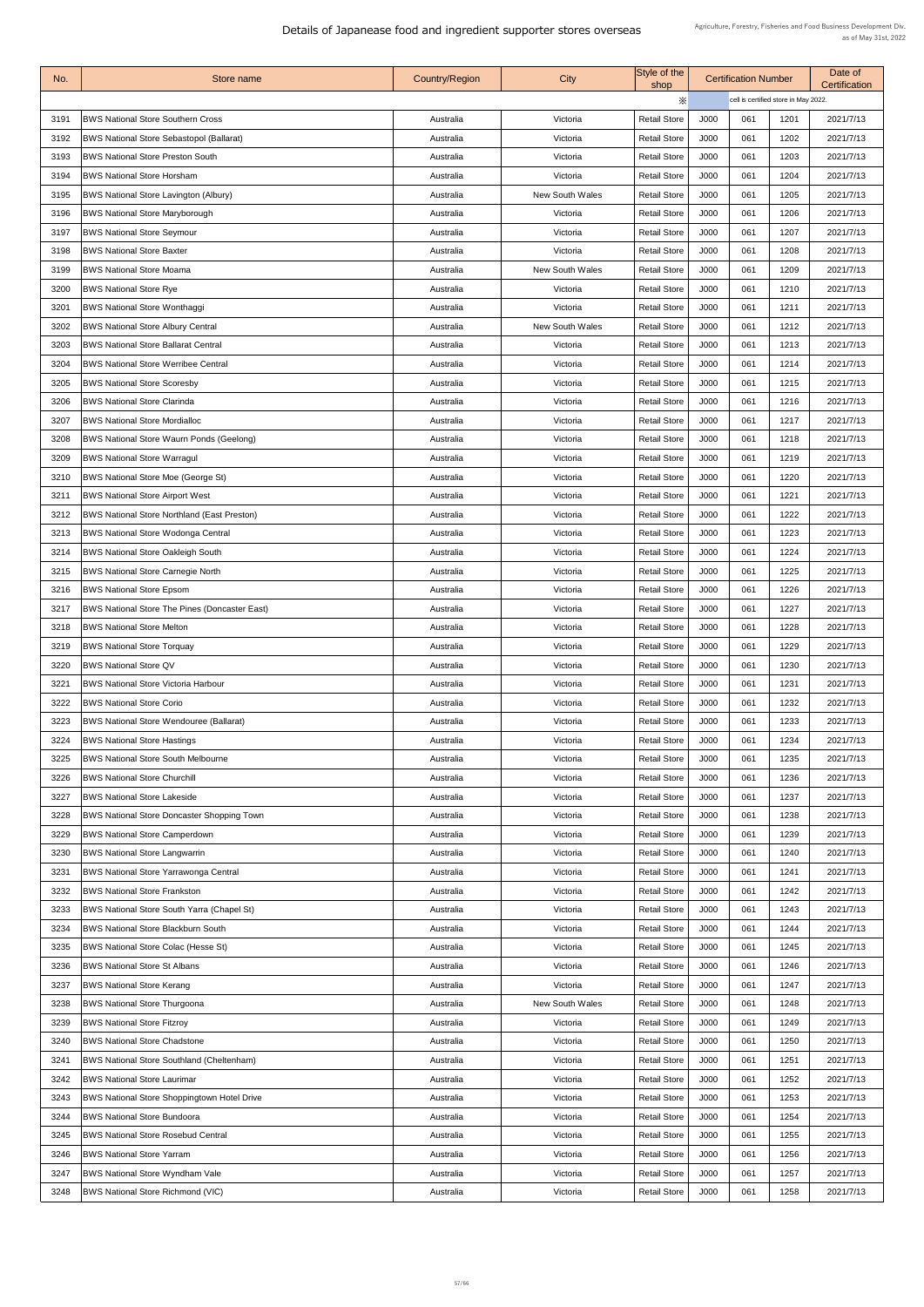| No.          | Store name                                                                               | <b>Country/Region</b>  | City                 | Style of the<br>shop                       |              | <b>Certification Number</b>          |              | Date of<br>Certification |
|--------------|------------------------------------------------------------------------------------------|------------------------|----------------------|--------------------------------------------|--------------|--------------------------------------|--------------|--------------------------|
|              |                                                                                          |                        |                      | X                                          |              | cell is certified store in May 2022. |              |                          |
| 3249         | <b>BWS National Store Lakes Entrance Drive</b>                                           | Australia              | Victoria             | <b>Retail Store</b>                        | J000         | 061                                  | 1259         | 2021/7/13                |
| 3250         | <b>BWS National Store Dandenong</b>                                                      | Australia              | Victoria             | <b>Retail Store</b>                        | J000         | 061                                  | 1260         | 2021/7/13                |
| 325'         | <b>BWS National Store Warrnambool</b>                                                    | Australia              | Victoria             | <b>Retail Store</b>                        | J000         | 061                                  | 1261         | 2021/7/13                |
| 3252         | <b>BWS National Store Heidelberg</b>                                                     | Australia              | Victoria             | <b>Retail Store</b>                        | J000         | 061                                  | 1262         | 2021/7/13                |
| 3253         | <b>BWS National Store Craigieburn Highlands</b>                                          | Australia              | Victoria             | <b>Retail Store</b>                        | J000         | 061                                  | 1263         | 2021/7/13                |
| 3254         | <b>BWS National Store Epping North</b>                                                   | Australia              | Victoria             | <b>Retail Store</b>                        | J000         | 061                                  | 1264         | 2021/7/13                |
| 3255         | <b>BWS National Store Rosebud Drive</b>                                                  | Australia              | Victoria             | <b>Retail Store</b>                        | J000         | 061                                  | 1265         | 2021/7/13                |
| 3256         | <b>BWS National Store Braybrook (Ballarat Rd)</b>                                        | Australia              | Victoria             | <b>Retail Store</b>                        | J000         | 061                                  | 1266         | 2021/7/13                |
| 3257         | <b>BWS National Store Barkly Square</b>                                                  | Australia              | Victoria             | <b>Retail Store</b>                        | J000         | 061                                  | 1267         | 2021/7/13                |
| 3258         | <b>BWS National Store Lansell Plaza (Bendigo)</b>                                        | Australia              | Victoria             | <b>Retail Store</b>                        | J000         | 061                                  | 1268         | 2021/7/13                |
| 3259         | <b>BWS National Store Oakleigh</b>                                                       | Australia              | Victoria             | <b>Retail Store</b>                        | J000         | 061                                  | 1269         | 2021/7/13                |
| 3260         | <b>BWS National Store Kilsyth</b>                                                        | Australia              | Victoria             | <b>Retail Store</b>                        | J000         | 061                                  | 1270         | 2021/7/13                |
| 3261         | <b>BWS National Store Keysborough</b>                                                    | Australia              | Victoria             | <b>Retail Store</b>                        | J000         | 061                                  | 1271         | 2021/7/13                |
| 3262         | <b>BWS National Store Mountain Gate (Ferntree Gully)</b>                                 | Australia              | Victoria             | <b>Retail Store</b>                        | J000         | 061                                  | 1272         | 2021/7/13                |
| 3263         | <b>BWS National Store Coburg Station</b>                                                 | Australia              | Victoria             | <b>Retail Store</b>                        | J000         | 061                                  | 1273         | 2021/7/13                |
|              | <b>BWS National Store Watervale</b>                                                      |                        |                      |                                            | J000         | 061                                  | 1274         |                          |
| 3264<br>3265 |                                                                                          | Australia              | Victoria             | <b>Retail Store</b><br><b>Retail Store</b> | J000         | 061                                  | 1275         | 2021/7/13<br>2021/7/13   |
|              | <b>BWS National Store Kennington Village</b>                                             | Australia              | Victoria             |                                            |              | 061                                  |              |                          |
| 3266<br>3267 | <b>BWS National Store Pakenham Market Place</b><br><b>BWS National Store Thrift Park</b> | Australia<br>Australia | Victoria<br>Victoria | <b>Retail Store</b><br><b>Retail Store</b> | J000<br>J000 | 061                                  | 1276<br>1277 | 2021/7/13<br>2021/7/13   |
|              |                                                                                          |                        |                      |                                            |              |                                      |              |                          |
| 3268         | <b>BWS National Store Officer Arena</b>                                                  | Australia              | Victoria             | <b>Retail Store</b>                        | J000         | 061                                  | 1278         | 2021/7/13                |
| 3269         | <b>BWS National Store Cheltenham Charman Road</b>                                        | Australia              | Victoria             | <b>Retail Store</b>                        | J000         | 061                                  | 1279         | 2021/7/13                |
| 3270         | <b>BWS National Store Diamond Creek</b>                                                  | Australia              | Victoria             | <b>Retail Store</b>                        | J000         | 061                                  | 1280         | 2021/7/13                |
| 3271         | <b>BWS National Store Middle Camberwell</b>                                              | Australia              | Victoria             | <b>Retail Store</b>                        | J000         | 061                                  | 1281         | 2021/7/13                |
| 3272         | <b>BWS National Store Cobram Drive Thru</b>                                              | Australia              | Victoria             | <b>Retail Store</b>                        | J000         | 061                                  | 1282         | 2021/7/13                |
| 3273         | <b>BWS National Store Warralily (Armstrong Creek)</b>                                    | Australia              | Victoria             | <b>Retail Store</b>                        | J000         | 061                                  | 1283         | 2021/7/13                |
| 3274         | <b>BWS National Store Torquay North</b>                                                  | Australia              | Victoria             | <b>Retail Store</b>                        | J000         | 061                                  | 1284         | 2021/7/13                |
| 3275         | <b>BWS National Store Caulfield North</b>                                                | Australia              | Victoria             | <b>Retail Store</b>                        | J000         | 061                                  | 1285         | 2021/7/13                |
| 3276         | <b>BWS National Store Flinders St</b>                                                    | Australia              | Victoria             | <b>Retail Store</b>                        | J000         | 061                                  | 1286         | 2021/7/13                |
| 3277         | <b>BWS National Store Collins Square</b>                                                 | Australia              | Victoria             | <b>Retail Store</b>                        | J000         | 061                                  | 1287         | 2021/7/13                |
| 3278         | <b>BWS National Store Kyabram</b>                                                        | Australia              | Victoria             | <b>Retail Store</b>                        | J000         | 061                                  | 1288         | 2021/7/13                |
| 3279         | <b>BWS National Store Stockland Wendouree</b>                                            | Australia              | Victoria             | <b>Retail Store</b>                        | J000         | 061                                  | 1289         | 2021/7/13                |
| 3280         | <b>BWS National Store Ocean Grove</b>                                                    | Australia              | Victoria             | <b>Retail Store</b>                        | J000         | 061                                  | 1290         | 2021/7/13                |
| 3281         | <b>BWS National Store Bayswater Drive</b>                                                | Australia              | Victoria             | <b>Retail Store</b>                        | J000         | 061                                  | 1291         | 2021/7/13                |
| 3282         | <b>BWS National Store Blackburn Drive</b>                                                | Australia              | Victoria             | <b>Retail Store</b>                        | J000         | 061                                  | 1292         | 2021/7/13                |
| 3283         | <b>BWS National Store Blue Bell Hotel Drive</b>                                          | Australia              | Victoria             | <b>Retail Store</b>                        | J000         | 061                                  | 1293         | 2021/7/13                |
| 3284         | <b>BWS National Store Preston Drive</b>                                                  | Australia              | Victoria             | <b>Retail Store</b>                        | J000         | 061                                  | 1294         | 2021/7/13                |
| 3285         | <b>BWS National Store Cheeky Squire Drive</b>                                            | Australia              | Victoria             | <b>Retail Store</b>                        | J000         | 061                                  | 1295         | 2021/7/13                |
| 3286         | <b>BWS National Store Deer Park Drive</b>                                                | Australia              | Victoria             | <b>Retail Store</b>                        | J000         | 061                                  | 1296         | 2021/7/13                |
| 3287         | <b>BWS National Store Doncaster Drive</b>                                                | Australia              | Victoria             | <b>Retail Store</b>                        | J000         | 061                                  | 1297         | 2021/7/13                |
| 3288         | <b>BWS National Store Elsternwick Drive</b>                                              | Australia              | Victoria             | <b>Retail Store</b>                        | J000         | 061                                  | 1298         | 2021/7/13                |
| 3289         | <b>BWS National Store Eltham Drive</b>                                                   | Australia              | Victoria             | <b>Retail Store</b>                        | J000         | 061                                  | 1299         | 2021/7/13                |
| 3290         | <b>BWS National Store Ferntree Gully Middle Drive</b>                                    | Australia              | Victoria             | <b>Retail Store</b>                        | J000         | 061                                  | 1300         | 2021/7/13                |
| 3291         | <b>BWS National Store Ferntree Gully Club Drive</b>                                      | Australia              | Victoria             | <b>Retail Store</b>                        | J000         | 061                                  | 1301         | 2021/7/13                |
| 3292         | <b>BWS National Store Keysborough Drive</b>                                              | Australia              | Victoria             | <b>Retail Store</b>                        | J000         | 061                                  | 1302         | 2021/7/13                |
| 3293         | <b>BWS National Store Melton Drive</b>                                                   | Australia              | Victoria             | <b>Retail Store</b>                        | J000         | 061                                  | 1303         | 2021/7/13                |
| 3294         | <b>BWS National Store Mitcham Drive</b>                                                  | Australia              | Victoria             | <b>Retail Store</b>                        | J000         | 061                                  | 1304         | 2021/7/13                |
| 3295         | <b>BWS National Store Morwell Drive</b>                                                  | Australia              | Victoria             | <b>Retail Store</b>                        | J000         | 061                                  | 1305         | 2021/7/13                |
| 3296         | <b>BWS National Store Mountain View Glen Waverley</b>                                    | Australia              | Victoria             | <b>Retail Store</b>                        | J000         | 061                                  | 1306         | 2021/7/13                |
| 3297         | <b>BWS National Store Lilydale Olinda Creek Drive</b>                                    | Australia              | Victoria             | <b>Retail Store</b>                        | J000         | 061                                  | 1307         | 2021/7/13                |
| 3298         | <b>BWS National Store Plough Hotel Drive</b>                                             | Australia              | Victoria             | <b>Retail Store</b>                        | J000         | 061                                  | 1308         | 2021/7/13                |
| 3299         | <b>BWS National Store Doveton Drive</b>                                                  | Australia              | Victoria             | <b>Retail Store</b>                        | J000         | 061                                  | 1309         | 2021/7/13                |
| 3300         | <b>BWS National Store Williamstown Drive</b>                                             | Australia              | Victoria             | <b>Retail Store</b>                        | J000         | 061                                  | 1310         | 2021/7/13                |
| 3301         | <b>BWS National Store Reservoir Drive</b>                                                | Australia              | Victoria             | <b>Retail Store</b>                        | J000         | 061                                  | 1311         | 2021/7/13                |
| 3302         | <b>BWS National Store Essendon Drive</b>                                                 | Australia              | Victoria             | <b>Retail Store</b>                        | J000         | 061                                  | 1312         | 2021/7/13                |
| 3303         | <b>BWS National Store Sunbury Drive</b>                                                  | Australia              | Victoria             | <b>Retail Store</b>                        | J000         | 061                                  | 1313         | 2021/7/13                |
| 3304         | <b>BWS National Store Sandbelt Club Drive</b>                                            | Australia              | Victoria             | <b>Retail Store</b>                        | J000         | 061                                  | 1314         | 2021/7/13                |
| 3305         | <b>BWS National Store Sandown Park Hotel Drive</b>                                       | Australia              | Victoria             | <b>Retail Store</b>                        | J000         | 061                                  | 1315         | 2021/7/13                |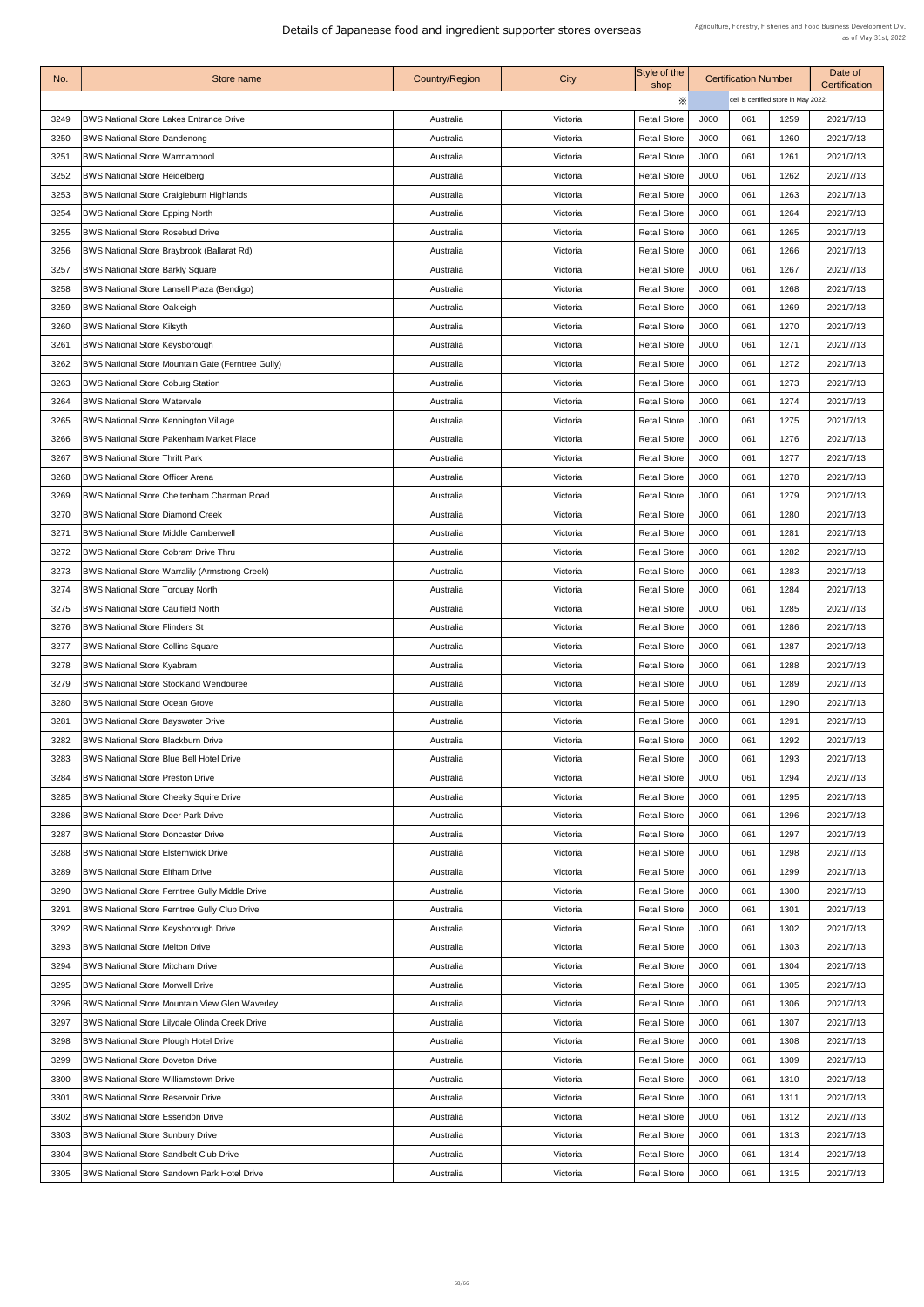| No.  | Store name                                             | <b>Country/Region</b> | City                     | Style of the<br>shop |      | <b>Certification Number</b>          |      | Date of<br><b>Certification</b> |
|------|--------------------------------------------------------|-----------------------|--------------------------|----------------------|------|--------------------------------------|------|---------------------------------|
|      |                                                        |                       |                          | X                    |      | cell is certified store in May 2022. |      |                                 |
| 3306 | <b>BWS National Store Sandringham Drive</b>            | Australia             | Victoria                 | <b>Retail Store</b>  | J000 | 061                                  | 1316 | 2021/7/13                       |
| 3307 | <b>BWS National Store Somerville Drive</b>             | Australia             | Victoria                 | <b>Retail Store</b>  | J000 | 061                                  | 1317 | 2021/7/13                       |
| 3308 | <b>BWS National Store Altona Gate</b>                  | Australia             | Victoria                 | <b>Retail Store</b>  | J000 | 061                                  | 1318 | 2021/7/13                       |
| 3309 | <b>BWS National Store Castlemaine</b>                  | Australia             | Victoria                 | <b>Retail Store</b>  | J000 | 061                                  | 1319 | 2021/7/13                       |
| 3310 | <b>BWS National Store Campbellfield Drive</b>          | Australia             | Victoria                 | <b>Retail Store</b>  | J000 | 061                                  | 1320 | 2021/7/13                       |
| 3311 | <b>BWS National Store Millers Junction</b>             | Australia             | Victoria                 | <b>Retail Store</b>  | J000 | 061                                  | 1321 | 2021/7/13                       |
| 3312 | <b>BWS National Store Village Green Drive</b>          | Australia             | Victoria                 | <b>Retail Store</b>  | J000 | 061                                  | 1322 | 2021/7/13                       |
| 3313 | <b>BWS National Store Westmeadows Drive</b>            | Australia             | Victoria                 | <b>Retail Store</b>  | J000 | 061                                  | 1323 | 2021/7/13                       |
| 3314 | <b>BWS National Store Young and Jacksons</b>           | Australia             | Victoria                 | <b>Retail Store</b>  | J000 | 061                                  | 1324 | 2021/7/13                       |
| 3315 | <b>BWS National Store Port Coogee</b>                  | Australia             | <b>Western Australia</b> | <b>Retail Store</b>  | J000 | 061                                  | 1506 | 2021/8/26                       |
| 3316 | <b>BWS National Store Wintersun Drive</b>              | Australia             | <b>Western Australia</b> | <b>Retail Store</b>  | J000 | 061                                  | 1507 | 2021/8/26                       |
| 3317 | <b>BWS National Store Barmera</b>                      | Australia             | South Australia          | <b>Retail Store</b>  | J000 | 061                                  | 1508 | 2021/8/26                       |
| 3318 | <b>BWS National Store Cheltenham Tudor Inn Drive</b>   | Australia             | Victoria                 | <b>Retail Store</b>  | J000 | 061                                  | 1325 | 2021/8/16                       |
| 3319 | <b>BWS National Store Monash Drive</b>                 | Australia             | Victoria                 | <b>Retail Store</b>  | J000 | 061                                  | 1326 | 2021/8/16                       |
| 3320 | <b>BWS National Store Waltzing Matlida Drive</b>       | Australia             | Victoria                 | <b>Retail Store</b>  | J000 | 061                                  | 1327 | 2021/8/16                       |
| 3321 | <b>BWS National Store Wheelers Hill Drive</b>          | Australia             | Victoria                 | <b>Retail Store</b>  | J000 | 061                                  | 1328 | 2021/8/16                       |
| 3322 | <b>BWS National Store Cherry Hill Drive</b>            | Australia             | Victoria                 | <b>Retail Store</b>  | J000 | 061                                  | 1329 | 2021/8/16                       |
| 3323 | <b>BWS National Store Coburg North Drive</b>           | Australia             | Victoria                 | <b>Retail Store</b>  | J000 | 061                                  | 1330 | 2021/8/16                       |
| 3324 | <b>BWS National Store Northecote</b>                   | Australia             | Victoria                 | <b>Retail Store</b>  | J000 | 061                                  | 1331 | 2021/8/16                       |
| 3325 | <b>BWS National Store Croxton Park Drive</b>           | Australia             | Victoria                 | <b>Retail Store</b>  | J000 | 061                                  | 1332 | 2021/8/16                       |
| 3326 | <b>BWS National Store South Yarra (Toorak Rd)</b>      | Australia             | Victoria                 | <b>Retail Store</b>  | J000 | 061                                  | 1333 | 2021/8/16                       |
| 3327 | <b>BWS National Store Boundary Hotel Drive</b>         | Australia             | Victoria                 | <b>Retail Store</b>  | J000 | 061                                  | 1334 | 2021/8/16                       |
| 3328 | <b>BWS National Store Bundoora Drive</b>               | Australia             | Victoria                 | <b>Retail Store</b>  | J000 | 061                                  | 1335 | 2021/8/16                       |
| 3329 | <b>BWS National Store Coolaroo Drive</b>               | Australia             | Victoria                 | <b>Retail Store</b>  | J000 | 061                                  | 1336 | 2021/8/16                       |
| 3330 | <b>BWS National Store Commercial Drive Werribee</b>    | Australia             | Victoria                 | <b>Retail Store</b>  | J000 | 061                                  | 1337 | 2021/8/16                       |
| 3331 | <b>BWS National Store Fountain Gate Drive</b>          |                       |                          | <b>Retail Store</b>  | J000 | 061                                  | 1338 |                                 |
|      |                                                        | Australia             | Victoria                 |                      |      |                                      |      | 2021/8/16                       |
| 3332 | <b>BWS National Store Hallam Drive</b>                 | Australia             | Victoria                 | <b>Retail Store</b>  | J000 | 061                                  | 1339 | 2021/8/16                       |
| 3333 | <b>BWS National Store Sands Drive</b>                  | Australia             | Victoria                 | <b>Retail Store</b>  | J000 | 061                                  | 1340 | 2021/8/16                       |
| 3334 | <b>BWS National Store Skyways Drive</b>                | Australia             | Victoria                 | <b>Retail Store</b>  | J000 | 061                                  | 1341 | 2021/8/16                       |
| 3335 | <b>BWS National Store Werribee Plaza Drive</b>         | Australia             | Victoria                 | <b>Retail Store</b>  | J000 | 061                                  | 1342 | 2021/8/16                       |
| 3336 | <b>BWS National Store Westside Drive</b>               | Australia             | Victoria                 | <b>Retail Store</b>  | J000 | 061                                  | 1343 | 2021/8/16                       |
| 3337 | <b>BWS National Store York on Lilydale Drive</b>       | Australia             | Victoria                 | <b>Retail Store</b>  | J000 | 061                                  | 1344 | 2021/8/16                       |
| 3338 | <b>BWS National Store Brunswick North</b>              | Australia             | Victoria                 | <b>Retail Store</b>  | J000 | 061                                  | 1345 | 2021/8/16                       |
| 3339 | <b>BWS National Store Swan Hill (Campbell St)</b>      | Australia             | Victoria                 | <b>Retail Store</b>  | J000 | 061                                  | 1346 | 2021/8/16                       |
| 3340 | <b>BWS National Store Cranbourne North Drive</b>       | Australia             | Victoria                 | <b>Retail Store</b>  | J000 | 061                                  | 1347 | 2021/8/16                       |
| 3341 | <b>BWS National Store Taylors Lakes</b>                | Australia             | Victoria                 | <b>Retail Store</b>  | J000 | 061                                  | 1348 | 2021/8/16                       |
| 3342 | <b>BWS National Store Casey Central</b>                | Australia             | Victoria                 | <b>Retail Store</b>  | J000 | 061                                  | 1349 | 2021/8/16                       |
| 3343 | <b>BWS National Store Keysborough South</b>            | Australia             | Victoria                 | <b>Retail Store</b>  | J000 | 061                                  | 1350 | 2021/8/16                       |
| 3344 | <b>BWS National Store Dandenong South</b>              | Australia             | Victoria                 | <b>Retail Store</b>  | J000 | 061                                  | 1351 | 2021/8/16                       |
| 3345 | <b>BWS National Store Beaconsfield (VIC)</b>           | Australia             | Victoria                 | <b>Retail Store</b>  | J000 | 061                                  | 1352 | 2021/8/16                       |
| 3346 | <b>BWS National Store Elizabeth St</b>                 | Australia             | Victoria                 | <b>Retail Store</b>  | J000 | 061                                  | 1353 | 2021/8/16                       |
| 3347 | <b>BWS National Store Literature Lane</b>              | Australia             | Victoria                 | <b>Retail Store</b>  | J000 | 061                                  | 1354 | 2021/8/16                       |
| 3348 | <b>BWS National Store Caroline Springs</b>             | Australia             | Victoria                 | <b>Retail Store</b>  | J000 | 061                                  | 1355 | 2021/8/16                       |
| 3349 | <b>BWS National Store Barrabool Hills</b>              | Australia             | Victoria                 | <b>Retail Store</b>  | J000 | 061                                  | 1356 | 2021/8/16                       |
| 3350 | <b>BWS National Store Clyde North (Selandra Rise)</b>  | Australia             | Victoria                 | <b>Retail Store</b>  | J000 | 061                                  | 1357 | 2021/8/16                       |
| 3351 | <b>BWS National Store Point Cook Town Centre</b>       | Australia             | Victoria                 | <b>Retail Store</b>  | J000 | 061                                  | 1358 | 2021/8/16                       |
| 3352 | <b>BWS National Store Delacombe</b>                    | Australia             | Victoria                 | <b>Retail Store</b>  | J000 | 061                                  | 1359 | 2021/8/16                       |
| 3353 | <b>BWS National Store Horsham (Hamilton St)</b>        | Australia             | Victoria                 | <b>Retail Store</b>  | J000 | 061                                  | 1360 | 2021/8/16                       |
| 3354 | <b>BWS National Store Millers Inn</b>                  | Australia             | Victoria                 | <b>Retail Store</b>  | J000 | 061                                  | 1361 | 2021/8/16                       |
| 3355 | <b>BWS National Store St Kilda West</b>                | Australia             | Victoria                 | <b>Retail Store</b>  | J000 | 061                                  | 1362 | 2021/8/16                       |
| 3356 | <b>BWS National Store Featherbrook</b>                 | Australia             | Victoria                 | <b>Retail Store</b>  | J000 | 061                                  | 1363 | 2021/8/16                       |
| 3357 | <b>BWS National Store North Melbourne</b>              | Australia             | Victoria                 | <b>Retail Store</b>  | J000 | 061                                  | 1364 | 2021/8/16                       |
| 3358 | <b>BWS National Store The Glen</b>                     | Australia             | Victoria                 | <b>Retail Store</b>  | J000 | 061                                  | 1365 | 2021/8/16                       |
| 3359 | <b>BWS National Store Myrtleford</b>                   | Australia             | Victoria                 | <b>Retail Store</b>  | J000 | 061                                  | 1366 | 2021/8/16                       |
| 3360 | <b>BWS National Store Rosenthal</b>                    | Australia             | Victoria                 | <b>Retail Store</b>  | J000 | 061                                  | 1367 | 2021/8/16                       |
| 3361 | <b>BWS National Store Clayton M-City</b>               | Australia             | Victoria                 | <b>Retail Store</b>  | J000 | 061                                  | 1368 | 2021/8/16                       |
| 3362 | <b>BWS National Store Melbourne Square (Southbank)</b> | Australia             | Victoria                 | <b>Retail Store</b>  | J000 | 061                                  | 1369 | 2021/8/16                       |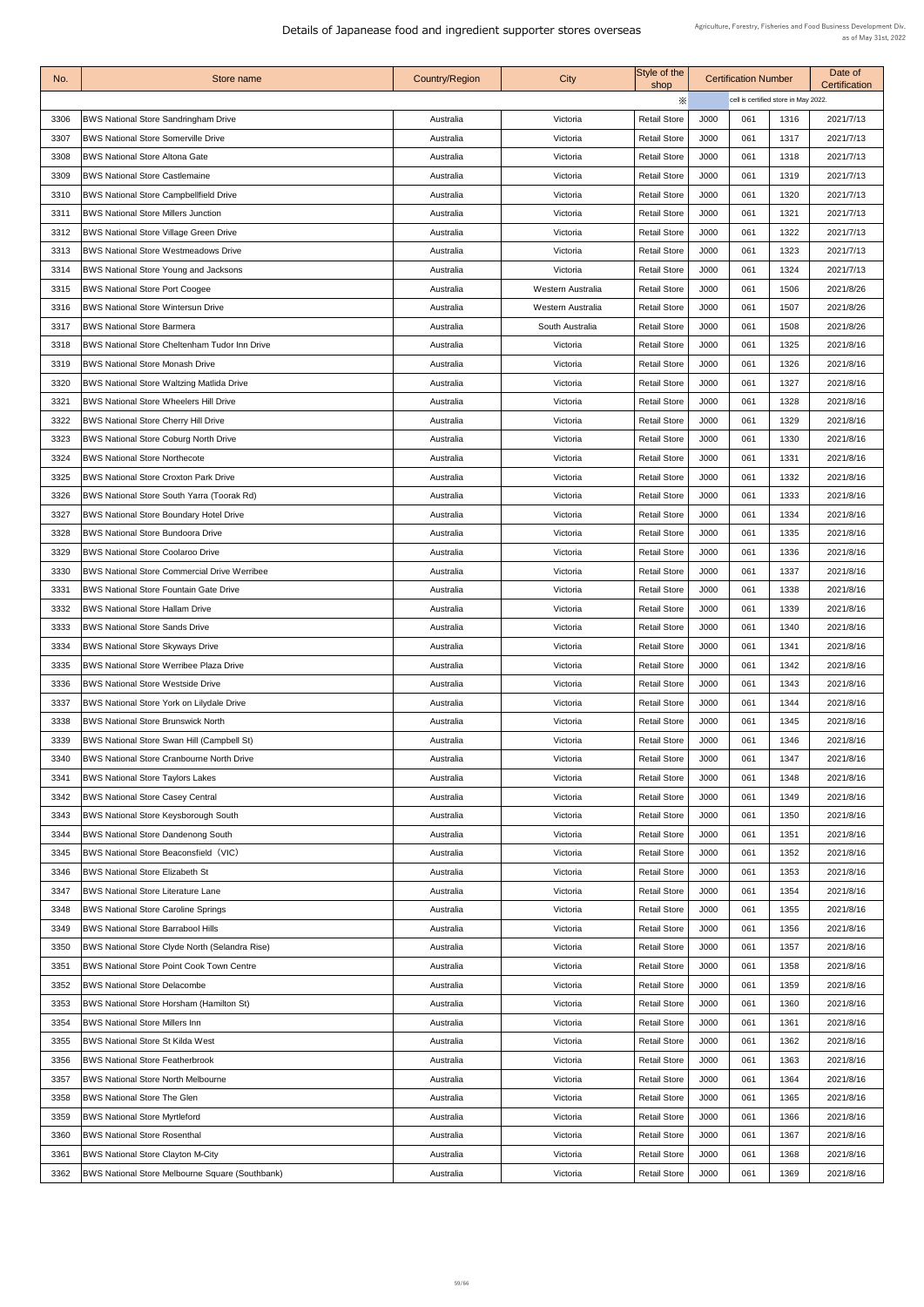| No.  | Store name                                          | Country/Region | City                     | Style of the<br>shop |             | <b>Certification Number</b>          |      | Date of<br><b>Certification</b> |
|------|-----------------------------------------------------|----------------|--------------------------|----------------------|-------------|--------------------------------------|------|---------------------------------|
|      |                                                     |                |                          | X                    |             | cell is certified store in May 2022. |      |                                 |
| 3363 | <b>BWS National Store Opalia (Melton South)</b>     | Australia      | Victoria                 | <b>Retail Store</b>  | <b>J000</b> | 061                                  | 1370 | 2021/8/16                       |
| 3364 | <b>BWS National Store Belmont (WA)</b>              | Australia      | Western Australia        | <b>Retail Store</b>  | J000        | 061                                  | 1371 | 2021/8/16                       |
| 3365 | <b>BWS National Store Albany (Bayonet Head)</b>     | Australia      | Western Australia        | <b>Retail Store</b>  | <b>J000</b> | 061                                  | 1372 | 2021/8/16                       |
| 3366 | <b>BWS National Store Wembley</b>                   | Australia      | Western Australia        | <b>Retail Store</b>  | <b>J000</b> | 061                                  | 1373 | 2021/8/16                       |
| 3367 | <b>BWS National Store Queens Park</b>               | Australia      | Western Australia        | <b>Retail Store</b>  | J000        | 061                                  | 1374 | 2021/8/16                       |
| 3368 | <b>BWS National Store Denmark</b>                   | Australia      | Western Australia        | <b>Retail Store</b>  | J000        | 061                                  | 1375 | 2021/8/16                       |
| 3369 | <b>BWS National Store Waikiki</b>                   | Australia      | Western Australia        | <b>Retail Store</b>  | J000        | 061                                  | 1376 | 2021/8/16                       |
| 3370 | <b>BWS National Store Manning</b>                   | Australia      | Western Australia        | <b>Retail Store</b>  | <b>J000</b> | 061                                  | 1377 | 2021/8/16                       |
| 3371 | <b>BWS National Store Roleystone</b>                | Australia      | Western Australia        | <b>Retail Store</b>  | J000        | 061                                  | 1378 | 2021/8/16                       |
| 3372 | <b>BWS National Store Bassendean</b>                | Australia      | Western Australia        | <b>Retail Store</b>  | J000        | 061                                  | 1379 | 2021/8/16                       |
| 3373 | <b>BWS National Store Mt Pleasant (Queen Road)</b>  | Australia      | <b>Western Australia</b> | <b>Retail Store</b>  | <b>J000</b> | 061                                  | 1380 | 2021/8/16                       |
| 3374 | <b>BWS National Store Alfred Cove</b>               | Australia      | Western Australia        | <b>Retail Store</b>  | J000        | 061                                  | 1381 | 2021/8/16                       |
| 3375 | <b>BWS National Store Broome Chinatown</b>          | Australia      | Western Australia        | <b>Retail Store</b>  | J000        | 061                                  | 1382 | 2021/8/16                       |
| 3376 | <b>BWS National Store Floreat (Cambridge St)</b>    | Australia      | Western Australia        | <b>Retail Store</b>  | J000        | 061                                  | 1383 | 2021/8/16                       |
| 3377 | <b>BWS National Store Dianella Plaza</b>            | Australia      | Western Australia        | <b>Retail Store</b>  | J000        | 061                                  | 1384 | 2021/8/16                       |
| 3378 | <b>BWS National Store Kingsley</b>                  | Australia      | Western Australia        | <b>Retail Store</b>  | J000        | 061                                  | 1385 | 2021/8/16                       |
| 3379 | <b>BWS National Store Maddington (Albany Hwy)</b>   | Australia      | Western Australia        | <b>Retail Store</b>  | J000        | 061                                  | 1386 | 2021/8/16                       |
| 3380 | <b>BWS National Store Malaga</b>                    | Australia      | Western Australia        | <b>Retail Store</b>  | J000        | 061                                  | 1387 | 2021/8/16                       |
| 3381 | <b>BWS National Store Perth</b>                     | Australia      | Western Australia        | <b>Retail Store</b>  | J000        | 061                                  | 1388 | 2021/8/16                       |
| 3382 | <b>BWS National Store Seacrest</b>                  | Australia      | Western Australia        | <b>Retail Store</b>  | J000        | 061                                  | 1389 | 2021/8/16                       |
| 3383 | <b>BWS National Store Sorrento</b>                  | Australia      | Western Australia        | <b>Retail Store</b>  | J000        | 061                                  | 1390 | 2021/8/16                       |
| 3384 | <b>BWS National Store Dianella</b>                  | Australia      | Western Australia        | <b>Retail Store</b>  | J000        | 061                                  | 1391 | 2021/8/16                       |
| 3385 | <b>BWS National Store Maida Vale</b>                | Australia      | Western Australia        | <b>Retail Store</b>  | J000        | 061                                  | 1392 | 2021/8/16                       |
| 3386 | <b>BWS National Store Quinns Rocks</b>              | Australia      | Western Australia        | <b>Retail Store</b>  | J000        | 061                                  | 1393 | 2021/8/16                       |
| 3387 | <b>BWS National Store Leeming</b>                   | Australia      | Western Australia        | <b>Retail Store</b>  | J000        | 061                                  | 1394 | 2021/8/16                       |
| 3388 | <b>BWS National Store Bassendean South</b>          | Australia      | Western Australia        | <b>Retail Store</b>  | J000        | 061                                  | 1395 | 2021/8/16                       |
| 3389 | <b>BWS National Store Mosman Park</b>               | Australia      | Western Australia        | <b>Retail Store</b>  | J000        | 061                                  | 1396 | 2021/8/16                       |
| 3390 | <b>BWS National Store Rockingham</b>                | Australia      | Western Australia        | <b>Retail Store</b>  | J000        | 061                                  | 1397 | 2021/8/16                       |
| 3391 | <b>BWS National Store Halls Head</b>                | Australia      | Western Australia        | <b>Retail Store</b>  | J000        | 061                                  | 1398 | 2021/8/16                       |
| 3392 | <b>BWS National Store Mt Hawthorn</b>               | Australia      | Western Australia        | <b>Retail Store</b>  | J000        | 061                                  | 1399 | 2021/8/16                       |
| 3393 | <b>BWS National Store Mindarie Drive</b>            | Australia      | Western Australia        | <b>Retail Store</b>  | J000        | 061                                  | 1400 | 2021/8/16                       |
| 3394 | <b>BWS National Store Beaconsfield (WA)</b>         | Australia      | <b>Western Australia</b> | <b>Retail Store</b>  | J000        | 061                                  | 1401 | 2021/8/16                       |
| 3395 | <b>BWS National Store Captain Stirling Drive</b>    | Australia      | Western Australia        | <b>Retail Store</b>  | J000        | 061                                  | 1402 | 2021/8/16                       |
| 3396 | <b>BWS National Store Queens Tavern</b>             | Australia      | Western Australia        | <b>Retail Store</b>  | J000        | 061                                  | 1403 | 2021/8/16                       |
| 3397 | <b>BWS National Store Sail and Anchor</b>           | Australia      | Western Australia        | <b>Retail Store</b>  | J000        | 061                                  | 1404 | 2021/8/16                       |
| 3398 | <b>BWS National Store Wanneroo Drive</b>            | Australia      | Western Australia        | <b>Retail Store</b>  | J000        | 061                                  | 1405 | 2021/8/16                       |
| 3399 | <b>BWS National Store Palmyra (Carrington St)</b>   | Australia      | Western Australia        | <b>Retail Store</b>  | J000        | 061                                  | 1406 | 2021/8/16                       |
| 3400 | <b>BWS National Store Kallaroo</b>                  | Australia      | Western Australia        | <b>Retail Store</b>  | J000        | 061                                  | 1407 | 2021/8/16                       |
| 3401 | <b>BWS National Store Safety Bay</b>                | Australia      | Western Australia        | <b>Retail Store</b>  | J000        | 061                                  | 1408 | 2021/8/16                       |
| 3402 | <b>BWS National Store Ellenbrook</b>                | Australia      | Western Australia        | <b>Retail Store</b>  | J000        | 061                                  | 1409 | 2021/8/16                       |
| 3403 | <b>BWS National Store Lansdale</b>                  | Australia      | Western Australia        | <b>Retail Store</b>  | J000        | 061                                  | 1410 | 2021/8/16                       |
| 3404 | <b>BWS National Store Albany Spencer Park</b>       | Australia      | Western Australia        | <b>Retail Store</b>  | J000        | 061                                  | 1411 | 2021/8/16                       |
| 3405 | <b>BWS National Store Abbey</b>                     | Australia      | Western Australia        | <b>Retail Store</b>  | J000        | 061                                  | 1412 | 2021/8/16                       |
| 3406 | <b>BWS National Store The Saint Drive</b>           | Australia      | Western Australia        | <b>Retail Store</b>  | J000        | 061                                  | 1413 | 2021/8/16                       |
| 3407 | <b>BWS National Store Rivervale</b>                 | Australia      | Western Australia        | <b>Retail Store</b>  | J000        | 061                                  | 1414 | 2021/8/26                       |
| 3408 | <b>BWS National Store Jurien Bay</b>                | Australia      | Western Australia        | <b>Retail Store</b>  | J000        | 061                                  | 1415 | 2021/8/26                       |
| 3409 | <b>BWS National Store Leisure Inn Drive</b>         | Australia      | Western Australia        | <b>Retail Store</b>  | J000        | 061                                  | 1416 | 2021/8/26                       |
| 3410 | <b>BWS National Store West Leederville</b>          | Australia      | Western Australia        | <b>Retail Store</b>  | J000        | 061                                  | 1417 | 2021/8/26                       |
| 3411 | <b>BWS National Store Baldivis</b>                  | Australia      | Western Australia        | <b>Retail Store</b>  | J000        | 061                                  | 1418 | 2021/8/26                       |
| 3412 | <b>BWS National Store Busselton (Geographe Bay)</b> | Australia      | Western Australia        | <b>Retail Store</b>  | J000        | 061                                  | 1419 | 2021/8/26                       |
| 3413 | <b>BWS National Store Mt Hawthorn East</b>          | Australia      | Western Australia        | <b>Retail Store</b>  | J000        | 061                                  | 1420 | 2021/8/26                       |
| 3414 | <b>BWS National Store Gelorup</b>                   | Australia      | Western Australia        | <b>Retail Store</b>  | J000        | 061                                  | 1421 | 2021/8/26                       |
| 3415 | <b>BWS National Store Harrisdale</b>                | Australia      | Western Australia        | <b>Retail Store</b>  | J000        | 061                                  | 1422 | 2021/8/26                       |
| 3416 | <b>BWS National Store Two Rocks</b>                 | Australia      | Western Australia        | <b>Retail Store</b>  | J000        | 061                                  | 1423 | 2021/8/26                       |
| 3417 | <b>BWS National Store Dunsborough Drive</b>         | Australia      | Western Australia        | <b>Retail Store</b>  | J000        | 061                                  | 1424 | 2021/8/26                       |
| 3418 | <b>BWS National Store Banksia Grove</b>             | Australia      | Western Australia        | <b>Retail Store</b>  | J000        | 061                                  | 1425 | 2021/8/26                       |
| 3419 | <b>BWS National Store Palmyra (Stammers S/C)</b>    | Australia      | Western Australia        | <b>Retail Store</b>  | J000        | 061                                  | 1426 | 2021/8/26                       |
|      |                                                     |                |                          |                      |             |                                      |      |                                 |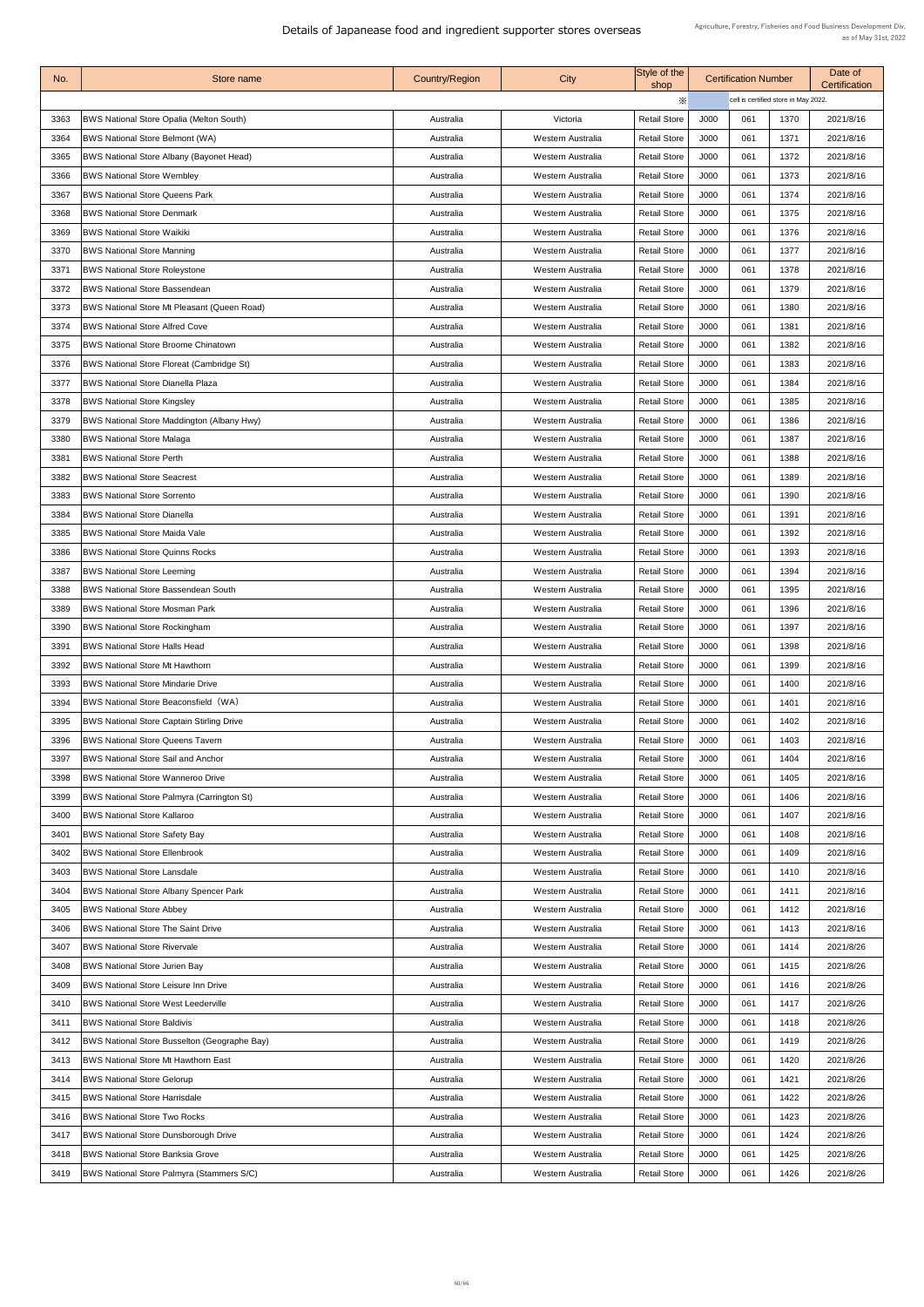| No.  | Store name                                            | Country/Region | City                     | Style of the<br>shop |             | <b>Certification Number</b>          |      | Date of<br><b>Certification</b> |
|------|-------------------------------------------------------|----------------|--------------------------|----------------------|-------------|--------------------------------------|------|---------------------------------|
|      |                                                       |                |                          | X                    |             | cell is certified store in May 2022. |      |                                 |
| 3420 | <b>BWS National Store Broome (Boulevard S/C)</b>      | Australia      | Western Australia        | <b>Retail Store</b>  | J000        | 061                                  | 1427 | 2021/8/26                       |
| 3421 | <b>BWS National Store Dog Swamp</b>                   | Australia      | Western Australia        | <b>Retail Store</b>  | <b>J000</b> | 061                                  | 1428 | 2021/8/26                       |
| 3422 | <b>BWS National Store Kalamunda</b>                   | Australia      | Western Australia        | <b>Retail Store</b>  | J000        | 061                                  | 1429 | 2021/8/26                       |
| 3423 | <b>BWS National Store Butler</b>                      | Australia      | Western Australia        | <b>Retail Store</b>  | <b>J000</b> | 061                                  | 1430 | 2021/8/26                       |
| 3424 | <b>BWS National Store Mundaring</b>                   | Australia      | Western Australia        | <b>Retail Store</b>  | J000        | 061                                  | 1431 | 2021/8/26                       |
| 3425 | <b>BWS National Store Innaloo</b>                     | Australia      | Western Australia        | <b>Retail Store</b>  | J000        | 061                                  | 1432 | 2021/8/26                       |
| 3426 | <b>BWS National Store Port Hedland</b>                | Australia      | Western Australia        | <b>Retail Store</b>  | J000        | 061                                  | 1433 | 2021/8/26                       |
| 3427 | <b>BWS National Store Secret Harbour</b>              | Australia      | Western Australia        | <b>Retail Store</b>  | J000        | 061                                  | 1434 | 2021/8/26                       |
| 3428 | <b>BWS National Store Stirling Central</b>            | Australia      | Western Australia        | <b>Retail Store</b>  | <b>J000</b> | 061                                  | 1435 | 2021/8/26                       |
| 3429 | <b>BWS National Store Yanchep</b>                     | Australia      | Western Australia        | <b>Retail Store</b>  | J000        | 061                                  | 1436 | 2021/8/26                       |
| 3430 | <b>BWS National Store Hocking</b>                     | Australia      | Western Australia        | <b>Retail Store</b>  | J000        | 061                                  | 1437 | 2021/8/26                       |
| 3431 | <b>BWS National Store Kalgoorlie</b>                  | Australia      | <b>Western Australia</b> | <b>Retail Store</b>  | J000        | 061                                  | 1438 | 2021/8/26                       |
| 3432 | <b>BWS National Store Kingsway</b>                    | Australia      | Western Australia        | <b>Retail Store</b>  | <b>J000</b> | 061                                  | 1439 | 2021/8/26                       |
| 3433 | <b>BWS National Store Geraldton</b>                   | Australia      | Western Australia        | <b>Retail Store</b>  | J000        | 061                                  | 1440 | 2021/8/26                       |
| 3434 | <b>BWS National Store Kambalda</b>                    | Australia      | Western Australia        | <b>Retail Store</b>  | J000        | 061                                  | 1441 | 2021/8/26                       |
| 3435 | <b>BWS National Store Harvest Lakes</b>               | Australia      | Western Australia        | <b>Retail Store</b>  | J000        | 061                                  | 1442 | 2021/8/26                       |
| 3436 | <b>BWS National Store Midland Gate</b>                |                | Western Australia        | <b>Retail Store</b>  | J000        | 061                                  |      | 2021/8/26                       |
|      |                                                       | Australia      |                          |                      |             | 061                                  | 1443 |                                 |
| 3437 | <b>BWS National Store Maddington SM (Attfield St)</b> | Australia      | Western Australia        | <b>Retail Store</b>  | J000        |                                      | 1444 | 2021/8/26                       |
| 3438 | <b>BWS National Store Ballajura Central</b>           | Australia      | Western Australia        | <b>Retail Store</b>  | J000        | 061                                  | 1445 | 2021/8/26                       |
| 3439 | <b>BWS National Store Warnbro</b>                     | Australia      | Western Australia        | <b>Retail Store</b>  | J000        | 061                                  | 1446 | 2021/8/26                       |
| 3440 | <b>BWS National Store Forrestfield</b>                | Australia      | Western Australia        | <b>Retail Store</b>  | J000        | 061                                  | 1447 | 2021/8/26                       |
| 3441 | <b>BWS National Store Mandurah Forum</b>              | Australia      | Western Australia        | <b>Retail Store</b>  | J000        | 061                                  | 1448 | 2021/8/26                       |
| 3442 | <b>BWS National Store Floreat Forum</b>               | Australia      | Western Australia        | <b>Retail Store</b>  | J000        | 061                                  | 1449 | 2021/8/26                       |
| 3443 | <b>BWS National Store Armadale</b>                    | Australia      | Western Australia        | <b>Retail Store</b>  | J000        | 061                                  | 1450 | 2021/8/26                       |
| 3444 | <b>BWS National Store Livingston</b>                  | Australia      | Western Australia        | <b>Retail Store</b>  | J000        | 061                                  | 1451 | 2021/8/26                       |
| 3445 | <b>BWS National Store Melville</b>                    | Australia      | Western Australia        | <b>Retail Store</b>  | J000        | 061                                  | 1452 | 2021/8/26                       |
| 3446 | <b>BWS National Store Treendale</b>                   | Australia      | Western Australia        | <b>Retail Store</b>  | J000        | 061                                  | 1453 | 2021/8/26                       |
| 3447 | <b>BWS National Store Murray Street</b>               | Australia      | Western Australia        | <b>Retail Store</b>  | J000        | 061                                  | 1454 | 2021/8/26                       |
| 3448 | <b>BWS National Store Phoenix Park (Spearwood)</b>    | Australia      | Western Australia        | <b>Retail Store</b>  | J000        | 061                                  | 1455 | 2021/8/26                       |
| 3449 | <b>BWS National Store Midland Centrepoint</b>         | Australia      | Western Australia        | <b>Retail Store</b>  | J000        | 061                                  | 1456 | 2021/8/26                       |
| 3450 | <b>BWS National Store Whitfords City</b>              | Australia      | Western Australia        | <b>Retail Store</b>  | J000        | 061                                  | 1457 | 2021/8/26                       |
| 3451 | <b>BWS National Store Karrinyup</b>                   | Australia      | Western Australia        | <b>Retail Store</b>  | J000        | 061                                  | 1458 | 2021/8/26                       |
| 3452 | <b>BWS National Store Bullcreek</b>                   | Australia      | Western Australia        | <b>Retail Store</b>  | J000        | 061                                  | 1459 | 2021/8/26                       |
| 3453 | <b>BWS National Store Mirrabooka</b>                  | Australia      | Western Australia        | <b>Retail Store</b>  | J000        | 061                                  | 1460 | 2021/8/26                       |
| 3454 | <b>BWS National Store Albany</b>                      | Australia      | Western Australia        | <b>Retail Store</b>  | J000        | 061                                  | 1461 | 2021/8/26                       |
| 3455 | <b>BWS National Store Bunbury Forum</b>               | Australia      | Western Australia        | <b>Retail Store</b>  | J000        | 061                                  | 1462 | 2021/8/26                       |
| 3456 | <b>BWS National Store Katanning</b>                   | Australia      | Western Australia        | <b>Retail Store</b>  | J000        | 061                                  | 1463 | 2021/8/26                       |
| 3457 | <b>BWS National Store Riverton</b>                    | Australia      | Western Australia        | <b>Retail Store</b>  | J000        | 061                                  | 1464 | 2021/8/26                       |
| 3458 | <b>BWS National Store Esperance</b>                   | Australia      | Western Australia        | <b>Retail Store</b>  | J000        | 061                                  | 1465 | 2021/8/26                       |
| 3459 | <b>BWS National Store Eaton Fair (Bunbury)</b>        | Australia      | Western Australia        | <b>Retail Store</b>  | J000        | 061                                  | 1466 | 2021/8/26                       |
| 3460 | <b>BWS National Store Albany Brooks Garden</b>        | Australia      | Western Australia        | <b>Retail Store</b>  | J000        | 061                                  | 1467 | 2021/8/26                       |
| 3461 | <b>BWS National Store Joondalup</b>                   | Australia      | Western Australia        | <b>Retail Store</b>  | <b>J000</b> | 061                                  | 1468 | 2021/8/26                       |
| 3462 | <b>BWS National Store Rockingham City</b>             | Australia      | Western Australia        | <b>Retail Store</b>  | <b>J000</b> | 061                                  | 1469 | 2021/8/26                       |
| 3463 | <b>BWS National Store Subiaco Square</b>              | Australia      | Western Australia        | <b>Retail Store</b>  | J000        | 061                                  | 1470 | 2021/8/26                       |
| 3464 | <b>BWS National Store Gateways</b>                    | Australia      | Western Australia        | <b>Retail Store</b>  | J000        | 061                                  | 1471 | 2021/8/26                       |
| 3465 | <b>BWS National Store Mandurah Greenfields</b>        | Australia      | Western Australia        | <b>Retail Store</b>  | J000        | 061                                  | 1472 | 2021/8/26                       |
| 3466 | <b>BWS National Store Margaret River</b>              | Australia      | Western Australia        | <b>Retail Store</b>  | J000        | 061                                  | 1473 | 2021/8/26                       |
| 3467 | <b>BWS National Store Carramar</b>                    | Australia      | Western Australia        | <b>Retail Store</b>  | J000        | 061                                  | 1474 | 2021/8/26                       |
| 3468 | <b>BWS National Store Aveley</b>                      | Australia      | Western Australia        | <b>Retail Store</b>  | J000        | 061                                  | 1475 | 2021/8/26                       |
| 3469 | <b>BWS National Store Donnybrook</b>                  | Australia      | Western Australia        | <b>Retail Store</b>  | J000        | 061                                  | 1476 | 2021/8/26                       |
| 3470 | <b>BWS National Store Kalamunda Hotel Drive</b>       | Australia      | Western Australia        | <b>Retail Store</b>  | J000        | 061                                  | 1477 | 2021/8/26                       |
| 3471 | <b>BWS National Store Lakers Tavern Drive</b>         | Australia      | Western Australia        | <b>Retail Store</b>  | J000        | 061                                  | 1478 | 2021/8/26                       |
| 3472 | <b>BWS National Store Lakers Walk In</b>              | Australia      | Western Australia        | <b>Retail Store</b>  | J000        | 061                                  | 1479 | 2021/8/26                       |
| 3473 | <b>BWS National Store Peel Ale House Drive</b>        | Australia      | Western Australia        | <b>Retail Store</b>  | J000        | 061                                  | 1480 | 2021/8/26                       |
| 3474 | <b>BWS National Store Peninsula Tavern Drive</b>      | Australia      | <b>Western Australia</b> | <b>Retail Store</b>  | J000        | 061                                  | 1481 | 2021/8/26                       |
| 3475 | <b>BWS National Store Albion Drive</b>                |                | Western Australia        | <b>Retail Store</b>  | J000        | 061                                  | 1482 | 2021/8/26                       |
|      |                                                       | Australia      |                          |                      |             |                                      |      |                                 |
| 3476 | <b>BWS National Store Belmont Tavern</b>              | Australia      | Western Australia        | <b>Retail Store</b>  | J000        | 061                                  | 1483 | 2021/8/26                       |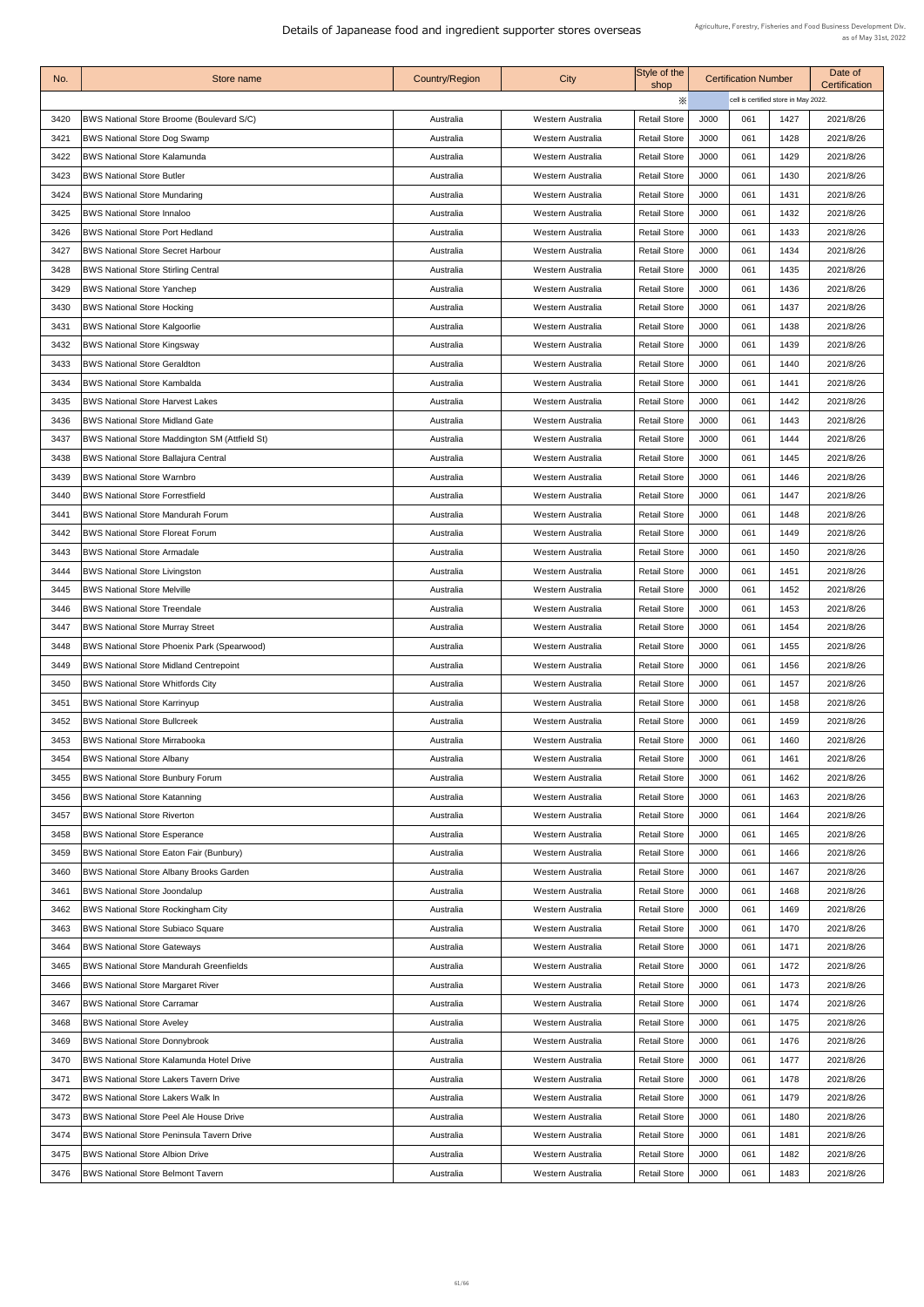| No.  | Store name                                            | <b>Country/Region</b> | City                      | Style of the<br>shop |      | <b>Certification Number</b>          |      | Date of<br><b>Certification</b> |
|------|-------------------------------------------------------|-----------------------|---------------------------|----------------------|------|--------------------------------------|------|---------------------------------|
|      |                                                       |                       |                           | X                    |      | cell is certified store in May 2022. |      |                                 |
| 3477 | <b>BWS National Store Gosnells Hotel Drive</b>        | Australia             | <b>Western Australia</b>  | <b>Retail Store</b>  | J000 | 061                                  | 1484 | 2021/8/26                       |
| 3478 | <b>BWS National Store Greenwood Tavern Drive</b>      | Australia             | Western Australia         | <b>Retail Store</b>  | J000 | 061                                  | 1485 | 2021/8/26                       |
| 3479 | <b>BWS National Store Herdsman Lake Drive</b>         | Australia             | Western Australia         | <b>Retail Store</b>  | J000 | 061                                  | 1486 | 2021/8/26                       |
| 3480 | <b>BWS National Store Busselton (Kent Street)</b>     | Australia             | <b>Western Australia</b>  | <b>Retail Store</b>  | J000 | 061                                  | 1487 | 2021/8/26                       |
| 3481 | <b>BWS National Store Dalyellup</b>                   | Australia             | Western Australia         | <b>Retail Store</b>  | J000 | 061                                  | 1488 | 2021/8/26                       |
| 3482 | <b>BWS National Store Geraldton South (Seacrest)</b>  | Australia             | Western Australia         | <b>Retail Store</b>  | J000 | 061                                  | 1489 | 2021/8/26                       |
| 3483 | <b>BWS National Store Coolbellup</b>                  | Australia             | <b>Western Australia</b>  | <b>Retail Store</b>  | J000 | 061                                  | 1490 | 2021/8/26                       |
| 3484 | <b>BWS National Store Derby</b>                       | Australia             | Western Australia         | <b>Retail Store</b>  | J000 | 061                                  | 1491 | 2021/8/26                       |
| 3485 | <b>BWS National Store Wickham</b>                     | Australia             | Western Australia         | <b>Retail Store</b>  | J000 | 061                                  | 1492 | 2021/8/26                       |
| 3486 | <b>BWS National Store Manjimup</b>                    | Australia             | Western Australia         | <b>Retail Store</b>  | J000 | 061                                  | 1493 | 2021/8/26                       |
| 3487 | <b>BWS National Store Wellard</b>                     | Australia             | Western Australia         | <b>Retail Store</b>  | J000 | 061                                  | 1494 | 2021/8/26                       |
| 3488 | <b>BWS National Store Carnarvon</b>                   | Australia             | Western Australia         | <b>Retail Store</b>  | J000 | 061                                  | 1495 | 2021/8/26                       |
| 3489 | <b>BWS National Store Karratha</b>                    | Australia             | Western Australia         | <b>Retail Store</b>  | J000 | 061                                  | 1496 | 2021/8/26                       |
| 3490 | <b>BWS National Store Pinjarra</b>                    | Australia             | Western Australia         | <b>Retail Store</b>  | J000 | 061                                  | 1497 | 2021/8/26                       |
| 3491 | <b>BWS National Store Dalkeith</b>                    | Australia             | Western Australia         | <b>Retail Store</b>  | J000 | 061                                  | 1498 | 2021/8/26                       |
| 3492 | <b>BWS National Store Merredin</b>                    | Australia             | Western Australia         | <b>Retail Store</b>  | J000 | 061                                  | 1499 | 2021/8/26                       |
| 3493 | <b>BWS National Store The Vale</b>                    | Australia             | Western Australia         | <b>Retail Store</b>  | J000 | 061                                  | 1500 | 2021/8/26                       |
| 3494 | <b>BWS National Store Singleton</b>                   | Australia             | Western Australia         | <b>Retail Store</b>  | J000 | 061                                  | 1501 | 2021/8/26                       |
| 3495 | <b>BWS National Store Byford</b>                      | Australia             | Western Australia         | <b>Retail Store</b>  | J000 | 061                                  | 1502 | 2021/8/26                       |
| 3496 | <b>BWS National Store Mt Pleasant SM (Applecross)</b> | Australia             | Western Australia         | <b>Retail Store</b>  | J000 | 061                                  | 1503 | 2021/8/26                       |
| 3497 | <b>BWS National Store Balcatta</b>                    | Australia             | Western Australia         | <b>Retail Store</b>  | J000 | 061                                  | 1504 | 2021/8/26                       |
| 3498 | <b>BWS National Store Shorehaven</b>                  | Australia             | Western Australia         | <b>Retail Store</b>  | J000 | 061                                  | 1505 | 2021/8/26                       |
| 3499 | <b>BWS National Store Mount Gambier Marketplace</b>   | Australia             | South Australia           | <b>Retail Store</b>  | J000 | 061                                  | 1509 | 2021/9/21                       |
| 3500 | <b>BWS National Store Blakes Crossing</b>             | Australia             | South Australia           | <b>Retail Store</b>  | J000 | 061                                  | 1510 | 2021/9/21                       |
| 350' | <b>BWS National Store Glenelg</b>                     | Australia             | South Australia           | <b>Retail Store</b>  | J000 | 061                                  | 1511 | 2021/9/21                       |
| 3502 | <b>BWS National Store Rundle Mall</b>                 | Australia             | South Australia           | <b>Retail Store</b>  | J000 | 061                                  | 1512 | 2021/9/21                       |
| 3503 | <b>BWS National Store Parap</b>                       | Australia             | <b>Northern Territory</b> | <b>Retail Store</b>  | J000 | 061                                  | 1513 | 2021/9/21                       |
| 3504 | <b>BWS National Store Walkerville</b>                 | Australia             | South Australia           | <b>Retail Store</b>  | J000 | 061                                  | 1514 | 2021/9/21                       |
| 3505 | <b>BWS National Store Eastwood (SA)</b>               | Australia             | South Australia           | <b>Retail Store</b>  | J000 | 061                                  | 1515 | 2021/9/21                       |
| 3506 | <b>BWS National Store Sefton Plaza</b>                | Australia             | South Australia           | <b>Retail Store</b>  | J000 | 061                                  | 1516 | 2021/9/21                       |
| 3507 | <b>BWS National Store Strathalbyn</b>                 | Australia             | South Australia           | <b>Retail Store</b>  | J000 | 061                                  | 1517 | 2021/9/21                       |
| 3508 | <b>BWS National Store Naracoorte</b>                  | Australia             | South Australia           | <b>Retail Store</b>  | J000 | 061                                  | 1518 | 2021/9/21                       |
| 3509 | <b>BWS National Store Port Pirie</b>                  | Australia             | Western Australia         | <b>Retail Store</b>  | J000 | 061                                  | 1519 | 2021/10/1                       |
| 3510 | <b>BWS National Store Alice Springs</b>               | Australia             | Western Australia         | <b>Retail Store</b>  | J000 | 061                                  | 1520 | 2021/10/1                       |
| 3511 | <b>BWS National Store Renmark</b>                     | Australia             | South Australia           | <b>Retail Store</b>  | J000 | 061                                  | 1521 | 2021/10/1                       |
|      | <b>BWS National Store Kadina</b>                      |                       |                           |                      |      |                                      |      |                                 |
| 3512 |                                                       | Australia             | Victoria                  | <b>Retail Store</b>  | J000 | 061                                  | 1522 | 2021/10/1                       |
| 3513 | <b>BWS National Store Parabanks</b>                   | Australia             | Victoria                  | <b>Retail Store</b>  | J000 | 061                                  | 1523 | 2021/10/1                       |
| 3514 | <b>BWS National Store Nhulunbuy</b>                   | Australia             | Victoria                  | <b>Retail Store</b>  | J000 | 061                                  | 1524 | 2021/10/1                       |
| 3515 | <b>BWS National Store Marryatville</b>                | Australia             | Victoria                  | <b>Retail Store</b>  | J000 | 061                                  | 1525 | 2021/10/1                       |
| 3516 | <b>BWS National Store Casuarina</b>                   | Australia             | Victoria                  | <b>Retail Store</b>  | J000 | 061                                  | 1526 | 2021/10/1                       |
| 3517 | <b>BWS National Store Unley</b>                       | Australia             | Victoria                  | <b>Retail Store</b>  | J000 | 061                                  | 1527 | 2021/10/1                       |
| 3518 | <b>BWS National Store Mitcham</b>                     | Australia             | Victoria                  | <b>Retail Store</b>  | J000 | 061                                  | 1528 | 2021/10/1                       |
| 3519 | <b>BWS National Store Findon</b>                      | Australia             | Victoria                  | <b>Retail Store</b>  | J000 | 061                                  | 1529 | 2021/10/19                      |
| 3520 | <b>BWS National Store Golden Grove</b>                | Australia             | Victoria                  | <b>Retail Store</b>  | J000 | 061                                  | 1530 | 2021/10/19                      |
| 3521 | <b>BWS National Store Whyalla Westlands</b>           | Australia             | Victoria                  | <b>Retail Store</b>  | J000 | 061                                  | 1531 | 2021/10/19                      |
| 3522 | <b>BWS National Store Katherine</b>                   | Australia             | Victoria                  | <b>Retail Store</b>  | J000 | 061                                  | 1532 | 2021/10/19                      |
| 3523 | <b>BWS National Store Marion (SA)</b>                 | Australia             | Victoria                  | <b>Retail Store</b>  | J000 | 061                                  | 1533 | 2021/10/19                      |
| 3524 | <b>BWS National Store Humpty Doo</b>                  | Australia             | Victoria                  | <b>Retail Store</b>  | J000 | 061                                  | 1534 | 2021/10/19                      |
| 3525 | <b>BWS National Store Newton</b>                      | Australia             | Victoria                  | <b>Retail Store</b>  | J000 | 061                                  | 1535 | 2021/10/19                      |
| 3526 | <b>BWS National Store Seaford (SA)</b>                | Australia             | Victoria                  | <b>Retail Store</b>  | J000 | 061                                  | 1536 | 2021/10/19                      |
| 3527 | <b>BWS National Store Millicent</b>                   | Australia             | Victoria                  | <b>Retail Store</b>  | J000 | 061                                  | 1537 | 2021/10/19                      |
| 3528 | <b>BWS National Store Kilkenny</b>                    | Australia             | Victoria                  | <b>Retail Store</b>  | J000 | 061                                  | 1538 | 2021/10/19                      |
| 3529 | <b>BWS National Store Darwin City</b>                 | Australia             | Victoria                  | <b>Retail Store</b>  | J000 | 061                                  | 1539 | 2021/10/19                      |
| 3530 | <b>BWS National Store Tea Tree Plaza</b>              | Australia             | Victoria                  | <b>Retail Store</b>  | J000 | 061                                  | 1540 | 2021/10/19                      |
| 3531 | <b>BWS National Store Springbank Plaza</b>            | Australia             | Victoria                  | <b>Retail Store</b>  | J000 | 061                                  | 1541 | 2021/10/19                      |
| 3532 | <b>BWS National Store Leanyer</b>                     | Australia             | Victoria                  | <b>Retail Store</b>  | J000 | 061                                  | 1542 | 2021/10/19                      |
| 3533 | <b>BWS National Store Whyalla</b>                     | Australia             | Victoria                  | <b>Retail Store</b>  | J000 | 061                                  | 1543 | 2021/10/19                      |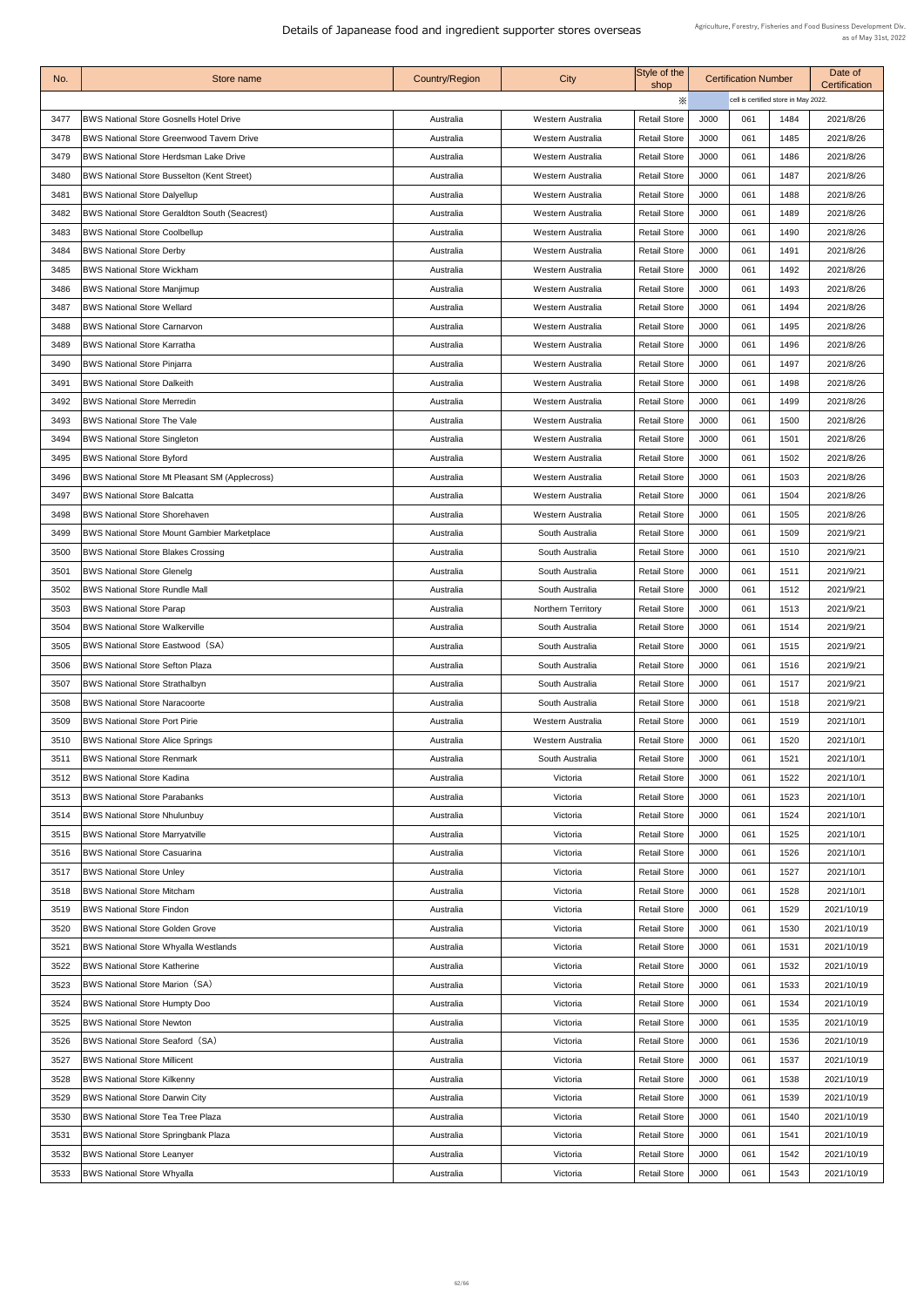| No.  | <b>Store name</b>                                | <b>Country/Region</b> | City                      | Style of the<br>shop |                                      | <b>Certification Number</b> |      | Date of<br><b>Certification</b> |  |
|------|--------------------------------------------------|-----------------------|---------------------------|----------------------|--------------------------------------|-----------------------------|------|---------------------------------|--|
|      |                                                  |                       |                           | Х                    | cell is certified store in May 2022. |                             |      |                                 |  |
| 3534 | <b>BWS National Store Broken Hill</b>            | Australia             | Victoria                  | <b>Retail Store</b>  | J000                                 | 061                         | 1544 | 2021/10/19                      |  |
| 3535 | <b>BWS National Store Goolwa</b>                 | Australia             | Victoria                  | <b>Retail Store</b>  | <b>J000</b>                          | 061                         | 1545 | 2021/10/19                      |  |
| 3536 | <b>BWS National Store Waikerie</b>               | Australia             | Victoria                  | <b>Retail Store</b>  | J000                                 | 061                         | 1546 | 2021/10/19                      |  |
| 3537 | <b>BWS National Store Hallett Cove</b>           | Australia             | Victoria                  | <b>Retail Store</b>  | J000                                 | 061                         | 1547 | 2021/10/19                      |  |
| 3538 | <b>BWS National Store Centre Plaza (Mildura)</b> | Australia             | Victoria                  | <b>Retail Store</b>  | J000                                 | 061                         | 1548 | 2021/10/19                      |  |
| 3539 | Conveni <sub>8</sub>                             | Australia             | Sydney                    | <b>Retail Store</b>  | J003                                 | 061                         | 070  | 2020/12/22                      |  |
| 3540 | Mottomart                                        | Australia             | Sydney                    | <b>Retail Store</b>  | J003                                 | 061                         | 072  | 2020/12/1                       |  |
| 3541 | Anegawa Shoten                                   | Australia             | Sydney                    | <b>Retail Store</b>  | J003                                 | 061                         | 074  | 2020/12/22                      |  |
| 3542 | Ichiba Junction                                  | Australia             | Melbourne                 | <b>Retail Store</b>  | J003                                 | 061                         | 085  | 2020/9/23                       |  |
| 3543 | Ichiba Junction                                  | Australia             | <b>Gold Coast</b>         | <b>Retail Store</b>  | J003                                 | 061                         | 086  | 2020/9/23                       |  |
| 3544 | Ichiba Junction                                  | Australia             | Sydney                    | <b>Retail Store</b>  | J003                                 | 061                         | 087  | 2020/9/23                       |  |
| 3545 | <b>BWS National Store Mildura Langtree</b>       | Australia             | Victoria                  | <b>Retail Store</b>  | J000                                 | 061                         | 1549 | 2021/11/10                      |  |
| 3546 | <b>BWS National Store Coolalinga</b>             | Australia             | <b>Northern Territory</b> | <b>Retail Store</b>  | J000                                 | 061                         | 1550 | 2021/11/10                      |  |
| 3547 | <b>BWS National Store Nightcliff</b>             | Australia             | Northern Territory        | <b>Retail Store</b>  | J000                                 | 061                         | 1551 | 2021/11/10                      |  |
| 3548 | <b>BWS National Store Palmerston Gateways</b>    | Australia             | <b>Northern Territory</b> | <b>Retail Store</b>  | <b>J000</b>                          | 061                         | 1552 | 2021/11/10                      |  |
| 3549 | <b>BWS National Store Virginia</b>               | Australia             | South Australia           | <b>Retail Store</b>  | J000                                 | 061                         | 1553 | 2021/11/10                      |  |
| 3550 | <b>BWS National Store Berri</b>                  | Australia             | South Australia           | <b>Retail Store</b>  | J000                                 | 061                         | 1554 | 2021/11/10                      |  |
| 3551 | <b>BWS National Store Loxton</b>                 | Australia             | South Australia           | <b>Retail Store</b>  | <b>J000</b>                          | 061                         | 1555 | 2021/11/10                      |  |
| 3552 | <b>BWS National Store Northpark</b>              | Australia             | South Australia           | <b>Retail Store</b>  | J000                                 | 061                         | 1556 | 2021/11/10                      |  |
| 3553 | <b>BWS National Store Northgate</b>              | Australia             | South Australia           | <b>Retail Store</b>  | <b>J000</b>                          | 061                         | 1557 | 2021/11/10                      |  |
| 3554 | <b>BWS National Store Karama</b>                 | Australia             | <b>Northern Territory</b> | <b>Retail Store</b>  | J000                                 | 061                         | 1558 | 2021/11/10                      |  |
| 3555 | <b>BWS National Store Port Augusta Drive</b>     | Australia             | South Australia           | <b>Retail Store</b>  | <b>J000</b>                          | 061                         | 1559 | 2021/11/10                      |  |
| 3556 | <b>BWS National Store Craigmore</b>              | Australia             | South Australia           | <b>Retail Store</b>  | <b>J000</b>                          | 061                         | 1560 | 2021/11/10                      |  |
| 3557 | <b>BWS National Store Clare</b>                  | Australia             | South Australia           | <b>Retail Store</b>  | <b>J000</b>                          | 061                         | 1561 | 2021/11/10                      |  |
| 3558 | <b>BWS National Store West Richmond</b>          | Australia             | South Australia           | <b>Retail Store</b>  | <b>J000</b>                          | 061                         | 1562 | 2021/11/10                      |  |
| 3559 | <b>BWS National Store Greenwith</b>              | Australia             | South Australia           | <b>Retail Store</b>  | J000                                 | 061                         | 1563 | 2021/11/10                      |  |
| 3560 | <b>BWS National Store Plympton</b>               | Australia             | South Australia           | <b>Retail Store</b>  | J000                                 | 061                         | 1564 | 2021/11/10                      |  |
| 3561 | <b>BWS National Store Prospect (SA)</b>          | Australia             | South Australia           | <b>Retail Store</b>  | <b>J000</b>                          | 061                         | 1565 | 2021/11/10                      |  |
| 3562 | <b>BWS National Store Woodcroft</b>              | Australia             | South Australia           | <b>Retail Store</b>  | <b>J000</b>                          | 061                         | 1566 | 2021/11/10                      |  |
| 3563 | <b>BWS National Store Angle Vale</b>             | Australia             | South Australia           | <b>Retail Store</b>  | <b>J000</b>                          | 061                         | 1567 | 2021/11/10                      |  |
| 3564 | <b>BWS National Store Pooraka</b>                | Australia             | South Australia           | <b>Retail Store</b>  | <b>J000</b>                          | 061                         | 1568 | 2021/11/10                      |  |
| 3565 | Gojap Matcha                                     | Australia             | Sidney                    | <b>Retail Store</b>  | J000                                 | 061                         | 1570 | 2021/11/18                      |  |
| 3566 | <b>BWS National Store Newton Central</b>         | Australia             | South Australia           | <b>Retail Store</b>  | J000                                 | 061                         | 1571 | 2021/11/26                      |  |
| 3567 | <b>BWS National Store Croydon (SA)</b>           | Australia             | South Australia           | <b>Retail Store</b>  | <b>J000</b>                          | 061                         | 1572 | 2021/11/26                      |  |
| 3568 | <b>BWS National Store Fulham Gardens</b>         | Australia             | South Australia           | <b>Retail Store</b>  | J000                                 | 061                         | 1573 | 2021/11/26                      |  |
| 3569 | <b>BWS National Store McLaren Vale</b>           | Australia             | South Australia           | <b>Retail Store</b>  | <b>J000</b>                          | 061                         | 1574 | 2021/11/26                      |  |
| 3570 | <b>BWS National Store Hollywood Plaza</b>        | Australia             | South Australia           | <b>Retail Store</b>  | J000                                 | 061                         | 1575 | 2021/11/26                      |  |
| 3571 | <b>BWS National Store Palmerston Drive</b>       | Australia             | Northern Territory        | <b>Retail Store</b>  | J000                                 | 061                         | 1576 | 2021/11/26                      |  |
| 3572 | <b>BWS National Store Rose Park</b>              | Australia             | South Australia           | <b>Retail Store</b>  | J000                                 | 061                         | 1577 | 2021/11/26                      |  |
| 3573 | <b>BWS National Store Broken Hill Drive</b>      | Australia             | <b>New South Wales</b>    | <b>Retail Store</b>  | J000                                 | 061                         | 1578 | 2021/11/26                      |  |
| 3574 | <b>BWS National Store Ascot Park</b>             | Australia             | South Australia           | <b>Retail Store</b>  | J000                                 | 061                         | 1579 | 2021/11/26                      |  |
| 3575 | <b>BWS National Store Adelaide</b>               | Australia             | South Australia           | <b>Retail Store</b>  | <b>J000</b>                          | 061                         | 1580 | 2021/11/26                      |  |
| 3576 | <b>BWS National Store Edwardstown</b>            | Australia             | South Australia           | <b>Retail Store</b>  | <b>J000</b>                          | 061                         | 1581 | 2021/11/26                      |  |
| 3577 | <b>BWS National Store Happy Valley</b>           | Australia             | South Australia           | <b>Retail Store</b>  | <b>J000</b>                          | 061                         | 1582 | 2021/11/26                      |  |
| 3578 | <b>BWS National Store Royal Park</b>             | Australia             | South Australia           | <b>Retail Store</b>  | <b>J000</b>                          | 061                         | 1583 | 2021/11/26                      |  |
| 3579 | <b>BWS National Store Seacliff Park</b>          | Australia             | South Australia           | <b>Retail Store</b>  | J000                                 | 061                         | 1584 | 2021/11/26                      |  |
| 3580 | <b>BWS National Store Airport Tavern Drive</b>   | Australia             | Northern Territory        | <b>Retail Store</b>  | <b>J000</b>                          | 061                         | 1585 | 2021/11/26                      |  |
| 3581 | <b>BWS National Store Murray Bridge</b>          | Australia             | South Australia           | <b>Retail Store</b>  | J000                                 | 061                         | 1586 | 2021/11/26                      |  |
| 3582 | <b>BWS National Store Murray Bridge Swanport</b> | Australia             | South Australia           | <b>Retail Store</b>  | J000                                 | 061                         | 1587 | 2021/11/26                      |  |
| 3583 | <b>BWS National Store Aldinga Beach</b>          | Australia             | South Australia           | <b>Retail Store</b>  | J000                                 | 061                         | 1588 | 2021/11/26                      |  |
| 3584 | <b>BWS National Store Watermark Glenelg</b>      | Australia             | South Australia           | <b>Retail Store</b>  | J000                                 | 061                         | 1589 | 2021/11/26                      |  |
| 3585 | <b>BWS National Store Cumberland Park</b>        | Australia             | South Australia           | <b>Retail Store</b>  | J000                                 | 061                         | 1590 | 2021/11/26                      |  |
| 3586 | <b>BWS National Store Saints Road</b>            | Australia             | South Australia           | <b>Retail Store</b>  | J000                                 | 061                         | 1591 | 2021/11/26                      |  |
| 3587 | <b>BWS National Store Stirling</b>               | Australia             | South Australia           | <b>Retail Store</b>  | <b>J000</b>                          | 061                         | 1592 | 2021/11/26                      |  |
| 3588 | <b>BWS National Store Aberfoyle Hub</b>          | Australia             | South Australia           | <b>Retail Store</b>  | J000                                 | 061                         | 1593 | 2021/11/26                      |  |
| 3589 | <b>BWS National Store Bell Bar</b>               | Australia             | <b>Northern Territory</b> | <b>Retail Store</b>  | J000                                 | 061                         | 1594 | 2021/11/26                      |  |
| 3590 | <b>BWS National Store Enfield Drive</b>          | Australia             | South Australia           | <b>Retail Store</b>  | J000                                 | 061                         | 1595 | 2021/11/26                      |  |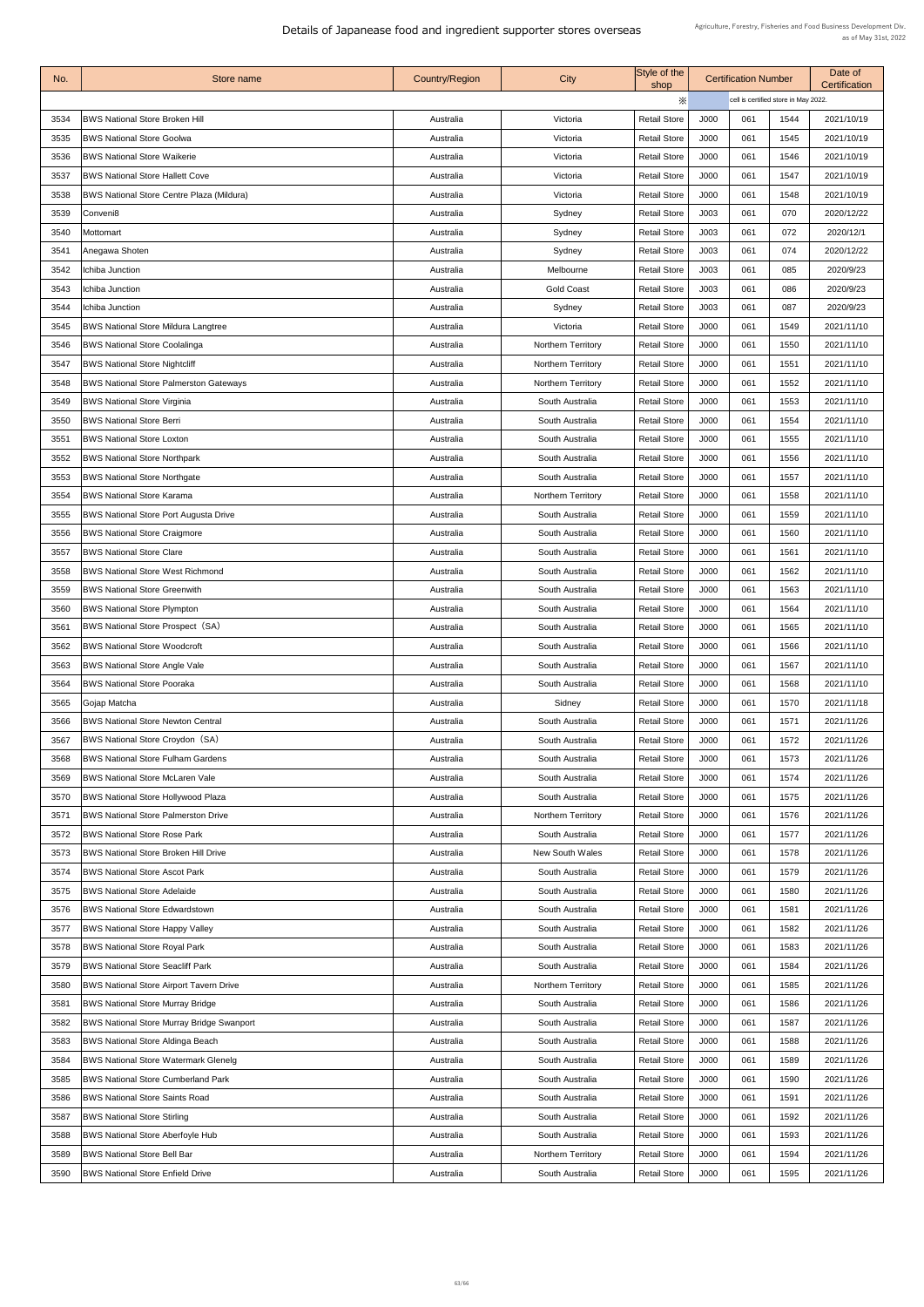| No.  | Store name                                       | <b>Country/Region</b> | City                      | Style of the<br>shop |      | <b>Certification Number</b>          |      | Date of<br>Certification |
|------|--------------------------------------------------|-----------------------|---------------------------|----------------------|------|--------------------------------------|------|--------------------------|
|      |                                                  |                       |                           | X                    |      | cell is certified store in May 2022. |      |                          |
| 3591 | <b>BWS National Store Esplanade Drive</b>        | Australia             | South Australia           | <b>Retail Store</b>  | J000 | 061                                  | 1596 | 2021/11/26               |
| 3592 | <b>BWS National Store Eureka Drive</b>           | Australia             | South Australia           | <b>Retail Store</b>  | J000 | 061                                  | 1597 | 2021/11/26               |
| 3593 | <b>BWS National Store Exeter Drive</b>           | Australia             | South Australia           | <b>Retail Store</b>  | J000 | 061                                  | 1598 | 2021/11/26               |
| 3594 | <b>BWS National Store Finsbury Drive</b>         | Australia             | South Australia           | <b>Retail Store</b>  | J000 | 061                                  | 1599 | 2021/11/26               |
| 3595 | <b>BWS National Store Gepps Cross Drive</b>      | Australia             | South Australia           | <b>Retail Store</b>  | J000 | 061                                  | 1600 | 2021/11/26               |
| 3596 | <b>BWS National Store Hendon Drive</b>           | Australia             | South Australia           | <b>Retail Store</b>  | J000 | 061                                  | 1601 | 2021/11/26               |
| 3597 | <b>BWS National Store Victor Harbor Drive</b>    | Australia             | South Australia           | <b>Retail Store</b>  | J000 | 061                                  | 1602 | 2021/11/26               |
| 3598 | <b>BWS National Store Stockade Drive</b>         | Australia             | South Australia           | <b>Retail Store</b>  | J000 | 061                                  | 1603 | 2021/11/26               |
| 3599 | <b>BWS National Store Elizabeth Tavern Drive</b> | Australia             | South Australia           | <b>Retail Store</b>  | J000 | 061                                  | 1604 | 2021/11/26               |
| 3600 | <b>BWS National Store Halfway Drive</b>          | Australia             | South Australia           | <b>Retail Store</b>  | J000 | 061                                  | 1605 | 2021/11/26               |
| 3601 | <b>BWS National Store Henley Drive</b>           | Australia             | South Australia           | <b>Retail Store</b>  | J000 | 061                                  | 1606 | 2021/11/26               |
| 3602 | <b>BWS National Store Willaston Drive</b>        | Australia             | South Australia           | <b>Retail Store</b>  | J000 | 061                                  | 1607 | 2021/11/26               |
| 3603 | <b>BWS National Store The Links Drive</b>        | Australia             | South Australia           | <b>Retail Store</b>  | J000 | 061                                  | 1608 | 2021/11/26               |
| 3604 | <b>BWS National Store Playford Tavern Drive</b>  | Australia             | South Australia           | <b>Retail Store</b>  | J000 | 061                                  | 1609 | 2021/11/26               |
| 3605 | <b>BWS National Store Marleston Drive</b>        | Australia             | South Australia           | <b>Retail Store</b>  | J000 | 061                                  | 1610 | 2021/11/26               |
| 3606 | <b>BWS National Store Rose and Crown Drive</b>   | Australia             | South Australia           | <b>Retail Store</b>  | J000 | 061                                  | 1611 | 2021/11/26               |
| 3607 | <b>BWS National Store Mawson Lakes</b>           | Australia             | South Australia           | <b>Retail Store</b>  | J000 | 061                                  | 1612 | 2021/11/26               |
| 3608 | <b>BWS National Store Dernancourt</b>            | Australia             | South Australia           | <b>Retail Store</b>  | J000 | 061                                  | 1613 | 2021/11/26               |
| 3609 | <b>BWS National Store Findon Drive</b>           | Australia             | South Australia           | <b>Retail Store</b>  | J000 | 061                                  | 1614 | 2021/11/26               |
| 3610 | <b>BWS National Store Pirie Plaza</b>            | Australia             | South Australia           | <b>Retail Store</b>  | J000 | 061                                  | 1615 | 2021/11/26               |
| 3611 | <b>BWS National Store Royal Oak Drive</b>        | Australia             | South Australia           | <b>Retail Store</b>  | J000 | 061                                  | 1616 | 2021/11/26               |
| 3612 | <b>BWS National Store Slug n Lettuce</b>         | Australia             | South Australia           | <b>Retail Store</b>  | J000 | 061                                  | 1617 | 2021/11/26               |
| 3613 | <b>BWS National Store Victoria Hotel Drive</b>   | Australia             | South Australia           | <b>Retail Store</b>  | J000 | 061                                  | 1618 | 2021/11/26               |
| 3614 | <b>BWS National Store Mt Gambier Central</b>     | Australia             | South Australia           | <b>Retail Store</b>  | J000 | 061                                  | 1619 | 2021/11/26               |
| 3615 | <b>BWS National Store Bakewell</b>               | Australia             | <b>Northern Territory</b> | <b>Retail Store</b>  | J000 | 061                                  | 1620 | 2021/11/26               |
| 3616 | <b>BWS National Store Playford</b>               | Australia             | South Australia           | <b>Retail Store</b>  | J000 | 061                                  | 1621 | 2021/11/26               |
| 3617 | <b>BWS National Store Legana Drive</b>           | Australia             | Tasmania                  | <b>Retail Store</b>  | J000 | 061                                  | 1622 | 2021/11/26               |
| 3618 | <b>BWS National Store Longford Drive</b>         | Australia             | Tasmania                  | <b>Retail Store</b>  | J000 | 061                                  | 1623 | 2021/11/26               |
| 3619 | <b>BWS National Store Sorell Drive</b>           | Australia             | Tasmania                  | <b>Retail Store</b>  | J000 | 061                                  | 1624 | 2021/11/26               |
| 3620 | <b>BWS National Store Carlyle Drive</b>          | Australia             | Tasmania                  | <b>Retail Store</b>  | J000 | 061                                  | 1625 | 2021/11/26               |
| 3621 | <b>BWS National Store Scottsdale</b>             | Australia             | Tasmania                  | <b>Retail Store</b>  | J000 | 061                                  | 1626 | 2021/11/26               |
| 3622 | <b>BWS National Store Granada Hotel Drive</b>    | Australia             | Tasmania                  | <b>Retail Store</b>  | J000 | 061                                  | 1627 | 2021/11/26               |
| 3623 | <b>BWS National Store Huonville</b>              | Australia             | Tasmania                  | <b>Retail Store</b>  | J000 | 061                                  | 1628 | 2021/11/26               |
| 3624 | <b>BWS National Store George Town Drive</b>      | Australia             | Tasmania                  | <b>Retail Store</b>  | J000 | 061                                  | 1629 | 2021/11/26               |
| 3625 | <b>BWS National Store St Helens</b>              | Australia             | Tasmania                  | <b>Retail Store</b>  | J000 | 061                                  | 1630 | 2021/11/26               |
| 3626 | <b>BWS National Store Wynyard Drive</b>          | Australia             | Tasmania                  | <b>Retail Store</b>  | J000 | 061                                  | 1631 | 2021/11/26               |
| 3627 | <b>BWS National Store Channel Court</b>          | Australia             | Tasmania                  | <b>Retail Store</b>  | J000 | 061                                  | 1632 | 2021/11/26               |
| 3628 | <b>BWS National Store Port Sorell</b>            | Australia             | Tasmania                  | <b>Retail Store</b>  | J000 | 061                                  | 1633 | 2021/11/26               |
| 3629 | <b>BWS National Store Riverside Drive</b>        | Australia             | Tasmania                  | <b>Retail Store</b>  | J000 | 061                                  | 1634 | 2021/11/26               |
| 3630 | <b>BWS National Store New Norfolk Drive</b>      | Australia             | Tasmania                  | <b>Retail Store</b>  | J000 | 061                                  | 1635 | 2021/11/26               |
| 3631 | <b>BWS National Store Claremont Drive</b>        | Australia             | Tasmania                  | <b>Retail Store</b>  | J000 | 061                                  | 1636 | 2021/11/26               |
| 3632 | <b>BWS National Store Wellington Drive</b>       | Australia             | Tasmania                  | <b>Retail Store</b>  | J000 | 061                                  | 1637 | 2021/11/26               |
| 3633 | <b>BWS National Store Eastlands Drive</b>        | Australia             | Tasmania                  | <b>Retail Store</b>  | J000 | 061                                  | 1638 | 2021/11/26               |
| 3634 | <b>BWS National Store Brooker</b>                | Australia             | Tasmania                  | <b>Retail Store</b>  | J000 | 061                                  | 1639 | 2021/11/26               |
| 3635 | <b>BWS National Store Aberfeldy Drive</b>        | Australia             | Tasmania                  | <b>Retail Store</b>  | J000 | 061                                  | 1640 | 2021/11/26               |
| 3636 | <b>BWS National Store Gateway Drive</b>          | Australia             | Tasmania                  | <b>Retail Store</b>  | J000 | 061                                  | 1641 | 2021/11/26               |
| 3637 | <b>BWS National Store Regent Drive</b>           | Australia             | Tasmania                  | <b>Retail Store</b>  | J000 | 061                                  | 1642 | 2021/11/26               |
| 3638 | <b>BWS National Store Prospect Vale Drive</b>    | Australia             | Tasmania                  | <b>Retail Store</b>  | J000 | 061                                  | 1643 | 2021/11/26               |
| 3639 | <b>BWS National Store Retreat Drive</b>          | Australia             | Tasmania                  | <b>Retail Store</b>  | J000 | 061                                  | 1644 | 2021/11/26               |
| 3640 | BWS National Store Top Of The Town Drive         | Australia             | Tasmania                  | <b>Retail Store</b>  | J000 | 061                                  | 1645 | 2021/11/26               |
| 3641 | <b>BWS National Store Bridgewater</b>            | Australia             | Tasmania                  | <b>Retail Store</b>  | J000 | 061                                  | 1646 | 2021/11/26               |
| 3642 | <b>BWS National Store Kingston (TAS)</b>         | Australia             | Tasmania                  | <b>Retail Store</b>  | J000 | 061                                  | 1647 | 2021/11/26               |
| 3643 | <b>BWS National Store Mowbray Drive</b>          | Australia             | Tasmania                  | <b>Retail Store</b>  | J000 | 061                                  | 1648 | 2021/11/26               |
| 3644 | <b>BWS National Store Latrobe</b>                | Australia             | Tasmania                  | <b>Retail Store</b>  | J000 | 061                                  | 1649 | 2021/11/26               |
| 3645 | <b>BWS National Store Shorewell Park</b>         | Australia             | Tasmania                  | <b>Retail Store</b>  | J000 | 061                                  | 1650 | 2021/11/26               |
| 3646 | <b>BWS National Store Dodges Ferry</b>           | Australia             | Tasmania                  | <b>Retail Store</b>  | J000 | 061                                  | 1651 | 2021/11/26               |
| 3647 | <b>BWS National Store Campbell Town</b>          | Australia             | Tasmania                  | <b>Retail Store</b>  | J000 | 061                                  | 1652 | 2021/11/26               |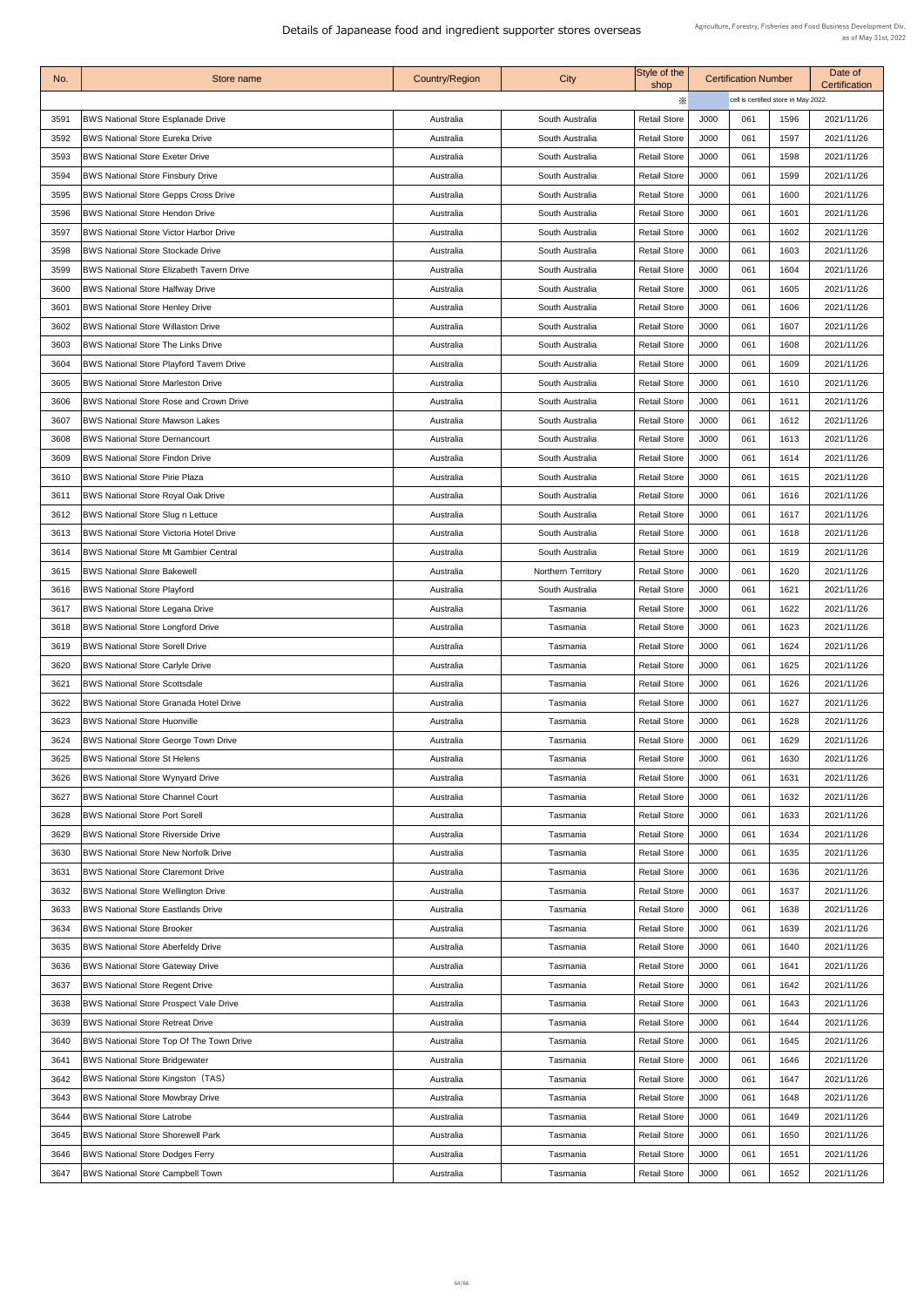| No.  | Store name                                         | <b>Country/Region</b> | City                   | Style of the<br>shop | <b>Certification Number</b> |                                      | Date of<br><b>Certification</b> |            |
|------|----------------------------------------------------|-----------------------|------------------------|----------------------|-----------------------------|--------------------------------------|---------------------------------|------------|
|      |                                                    |                       |                        | X                    |                             | cell is certified store in May 2022. |                                 |            |
| 3648 | <b>BWS National Store Ravenswood</b>               | Australia             | Tasmania               | <b>Retail Store</b>  | <b>J000</b>                 | 061                                  | 1653                            | 2021/11/26 |
| 3649 | <b>BWS National Store Glenorchy</b>                | Australia             | Tasmania               | <b>Retail Store</b>  | J000                        | 061                                  | 1654                            | 2021/11/26 |
| 3650 | <b>BWS National Store Kingsmeadows</b>             | Australia             | Tasmania               | <b>Retail Store</b>  | <b>J000</b>                 | 061                                  | 1655                            | 2021/11/26 |
| 3651 | <b>BWS National Store Rosebery</b>                 | Australia             | <b>New South Wales</b> | <b>Retail Store</b>  | J000                        | 061                                  | 1656                            | 2021/11/26 |
| 3652 | <b>BWS National Store Cleveland</b>                | Australia             | Queensland             | <b>Retail Store</b>  | J000                        | 061                                  | 1657                            | 2021/11/26 |
| 3653 | <b>BWS National Store Edmonton</b>                 | Australia             | Queensland             | <b>Retail Store</b>  | J000                        | 061                                  | 1658                            | 2021/11/26 |
| 3654 | <b>BWS National Store Goondiwindi</b>              | Australia             | Queensland             | <b>Retail Store</b>  | J000                        | 061                                  | 1659                            | 2021/11/26 |
| 3655 | <b>BWS National Store Bowen</b>                    | Australia             | Queensland             | <b>Retail Store</b>  | <b>J000</b>                 | 061                                  | 1660                            | 2021/11/26 |
| 3656 | <b>BWS National Store Wonthella</b>                | Australia             | Western Australia      | <b>Retail Store</b>  | J000                        | 061                                  | 1661                            | 2021/11/26 |
| 3657 | <b>BWS National Store Balwyn North</b>             | Australia             | Victoria               | <b>Retail Store</b>  | J000                        | 061                                  | 1662                            | 2021/11/26 |
| 3658 | <b>BWS National Store Mascot CFC</b>               | Australia             | <b>New South Wales</b> | <b>Retail Store</b>  | J000                        | 061                                  | 1663                            | 2021/11/26 |
| 3659 | <b>BWS National Store Melbourne West CFC Store</b> | Australia             | Victoria               | <b>Retail Store</b>  | J000                        | 061                                  | 1664                            | 2021/11/26 |
| 3660 | <b>BWS National Store Brookvale CFC</b>            | Australia             | <b>New South Wales</b> | <b>Retail Store</b>  | J000                        | 061                                  | 1665                            | 2021/11/26 |
| 3661 | <b>BWS National Store Bomaderry</b>                | Australia             | <b>New South Wales</b> | <b>Retail Store</b>  | J000                        | 061                                  | 1666                            | 2021/11/26 |
| 3662 | <b>BWS National Store Flagstone Central</b>        | Australia             | Queensland             | <b>Retail Store</b>  | <b>J000</b>                 | 061                                  | 1667                            | 2021/11/26 |
|      | <b>BWS National Store Montague Markets</b>         |                       | Queensland             | <b>Retail Store</b>  | J000                        | 061                                  | 1668                            | 2021/11/26 |
| 3663 | <b>BWS National Store Dakabin</b>                  | Australia             |                        |                      |                             | 061                                  |                                 |            |
| 3664 |                                                    | Australia             | Queensland             | <b>Retail Store</b>  | J000                        |                                      | 1669                            | 2021/11/26 |
| 3665 | <b>BWS National Store Moora</b>                    | Australia             | Western Australia      | <b>Retail Store</b>  | <b>J000</b>                 | 061                                  | 1670                            | 2021/11/26 |
| 3666 | <b>SAKENET AUSTRALIA</b>                           | Australia             | Punchbowl              | <b>Retail Store</b>  | J000                        | 061                                  | 1671                            | 2021/12/13 |
| 3667 | Ice Kirin Bar                                      | Australia             | <b>Burwood</b>         | <b>Retail Store</b>  | J000                        | 061                                  | 1672                            | 2021/12/13 |
| 3668 | <b>MIYU JAPAN</b>                                  | Australia             | Western Australia      | <b>Retail Store</b>  | J000                        | 061                                  | 1673                            | 2022/4/22  |
| 3669 | St. Pierre's Sushi Majestic                        | <b>New Zealand</b>    | Wellington             | <b>Retail Store</b>  | J012                        | 064                                  | 009                             | 2017/9/1   |
| 3670 | St. Pierre's St Lukes Branch                       | <b>New Zealand</b>    | Auckland               | <b>Retail Store</b>  | J012                        | 064                                  | 010                             | 2017/9/1   |
| 3671 | St. Pierre's Albany                                | <b>New Zealand</b>    | Northshore             | <b>Retail Store</b>  | J012                        | 064                                  | 011                             | 2017/9/1   |
| 3672 | St. Pierre's Browns Bay                            | <b>New Zealand</b>    | Northshore             | <b>Retail Store</b>  | J012                        | 064                                  | 012                             | 2017/9/1   |
| 3673 | St. Pierre's Silverdale                            | <b>New Zealand</b>    | Northshore             | <b>Retail Store</b>  | J012                        | 064                                  | 013                             | 2017/9/1   |
| 3674 | St. Pierre's 280 Queen st                          | New Zealand           | Auckland               | <b>Retail Store</b>  | J012                        | 064                                  | 014                             | 2017/9/1   |
| 3675 | <b>St. Pierre's Broadway</b>                       | <b>New Zealand</b>    | Auckland               | <b>Retail Store</b>  | J012                        | 064                                  | 015                             | 2017/9/1   |
| 3676 | <b>St. Pierre's Elliot st</b>                      | <b>New Zealand</b>    | Auckland               | <b>Retail Store</b>  | J012                        | 064                                  | 016                             | 2017/9/1   |
| 3677 | <b>St. Pierre's Grafton</b>                        | New Zealand           | Auckland               | <b>Retail Store</b>  | J012                        | 064                                  | 017                             | 2017/9/1   |
| 3678 | St. Pierre's K rd                                  | <b>New Zealand</b>    | Auckland               | <b>Retail Store</b>  | J012                        | 064                                  | 018                             | 2017/9/1   |
| 3679 | <b>St. Pierre's Newmarket</b>                      | New Zealand           | Auckland               | <b>Retail Store</b>  | J012                        | 064                                  | 019                             | 2017/9/1   |
| 3680 | St. Pierre's Ponsonby                              | <b>New Zealand</b>    | Auckland               | <b>Retail Store</b>  | J012                        | 064                                  | 020                             | 2017/9/1   |
| 3681 | St. Pierre's Symonds                               | <b>New Zealand</b>    | Auckland               | <b>Retail Store</b>  | J012                        | 064                                  | 021                             | 2017/9/1   |
| 3682 | St. Pierre's Henderson                             | <b>New Zealand</b>    | Auckland               | <b>Retail Store</b>  | J012                        | 064                                  | 022                             | 2017/9/1   |
| 3683 | St. Pierre's Lincoln Rd                            | New Zealand           | Auckland               | <b>Retail Store</b>  | J012                        | 064                                  | 023                             | 2017/9/1   |
| 3684 | St. Pierre's Lynnmall                              | <b>New Zealand</b>    | Auckland               | <b>Retail Store</b>  | J012                        | 064                                  | 024                             | 2017/9/1   |
| 3685 | St. Pierre's Mt Roskill                            | <b>New Zealand</b>    | Auckland               | <b>Retail Store</b>  | J012                        | 064                                  | 025                             | 2017/9/1   |
| 3686 | St. Pierre's Glen Inns                             | <b>New Zealand</b>    | Auckland               | <b>Retail Store</b>  | J012                        | 064                                  | 026                             | 2017/9/1   |
| 3687 | <b>St. Pierre's Lunn Avenue</b>                    | <b>New Zealand</b>    | Auckland               | <b>Retail Store</b>  | J012                        | 064                                  | 027                             | 2017/9/1   |
| 3688 | St. Pierre's Mt Wellington                         | <b>New Zealand</b>    | Auckland               | <b>Retail Store</b>  | J012                        | 064                                  | 028                             | 2017/9/1   |
| 3689 | <b>St. Pierre's Airport</b>                        | <b>New Zealand</b>    | Auckland               | <b>Retail Store</b>  | J012                        | 064                                  | 029                             | 2017/9/1   |
| 3690 | St. Pierre's Botany                                | <b>New Zealand</b>    | Auckland               | <b>Retail Store</b>  | J012                        | 064                                  | 030                             | 2017/9/1   |
| 3691 | <b>St. Pierre's Manukau</b>                        | <b>New Zealand</b>    | Manukau                | <b>Retail Store</b>  | J012                        | 064                                  | 031                             | 2017/9/1   |
| 3692 | St. Pierre's Pakuranga                             | <b>New Zealand</b>    | Auckland               | <b>Retail Store</b>  | J012                        | 064                                  | 032                             | 2017/9/1   |
| 3693 | <b>St. Pierre's Takanini</b>                       | <b>New Zealand</b>    | Auckland               | <b>Retail Store</b>  | J012                        | 064                                  | 033                             | 2017/9/1   |
| 3694 | St. Pierre's Ti Irirangi                           | <b>New Zealand</b>    | Manukau                | <b>Retail Store</b>  | J012                        | 064                                  | 034                             | 2017/9/1   |
| 3695 | St. Pierre's Te Rapa                               | <b>New Zealand</b>    | Hamilton               | <b>Retail Store</b>  | J012                        | 064                                  | 035                             | 2017/9/1   |
| 3696 | St. Pierre's Anglesea                              | <b>New Zealand</b>    | Hamilton               | <b>Retail Store</b>  | J012                        | 064                                  | 036                             | 2017/9/1   |
| 3697 | <b>St. Pierre's Ulster</b>                         | <b>New Zealand</b>    | Hamilton               | <b>Retail Store</b>  | J012                        | 064                                  | 037                             | 2017/9/1   |
| 3698 | St. Pierre's Tauranga                              | <b>New Zealand</b>    | Tauranga               | <b>Retail Store</b>  | J012                        | 064                                  | 038                             | 2017/9/1   |
| 3699 | St. Pierre's Bay Central                           | New Zealand           | Tauranga               | <b>Retail Store</b>  | J012                        | 064                                  | 039                             | 2017/9/1   |
| 3700 | <b>St. Pierre's Southcity</b>                      | <b>New Zealand</b>    | Christchurch           | <b>Retail Store</b>  | J012                        | 064                                  | 040                             | 2017/9/1   |
| 3701 | <b>St. Pierre's Northlands</b>                     | <b>New Zealand</b>    | Christchurch           | <b>Retail Store</b>  | J012                        | 064                                  | 041                             | 2017/9/1   |
| 3702 | <b>St. Pierre's Riccarton</b>                      | New Zealand           | Christchurch           | <b>Retail Store</b>  | J012                        | 064                                  | 042                             | 2017/9/1   |
| 3703 | St. Pierre's Blenheim                              | New Zealand           | Christchurch           | <b>Retail Store</b>  | J012                        | 064                                  | 043                             | 2017/9/1   |
| 3704 | St. Pierre's Hastings                              | New Zealand           | Hastings               | <b>Retail Store</b>  | J012                        | 064                                  | 044                             | 2017/9/1   |